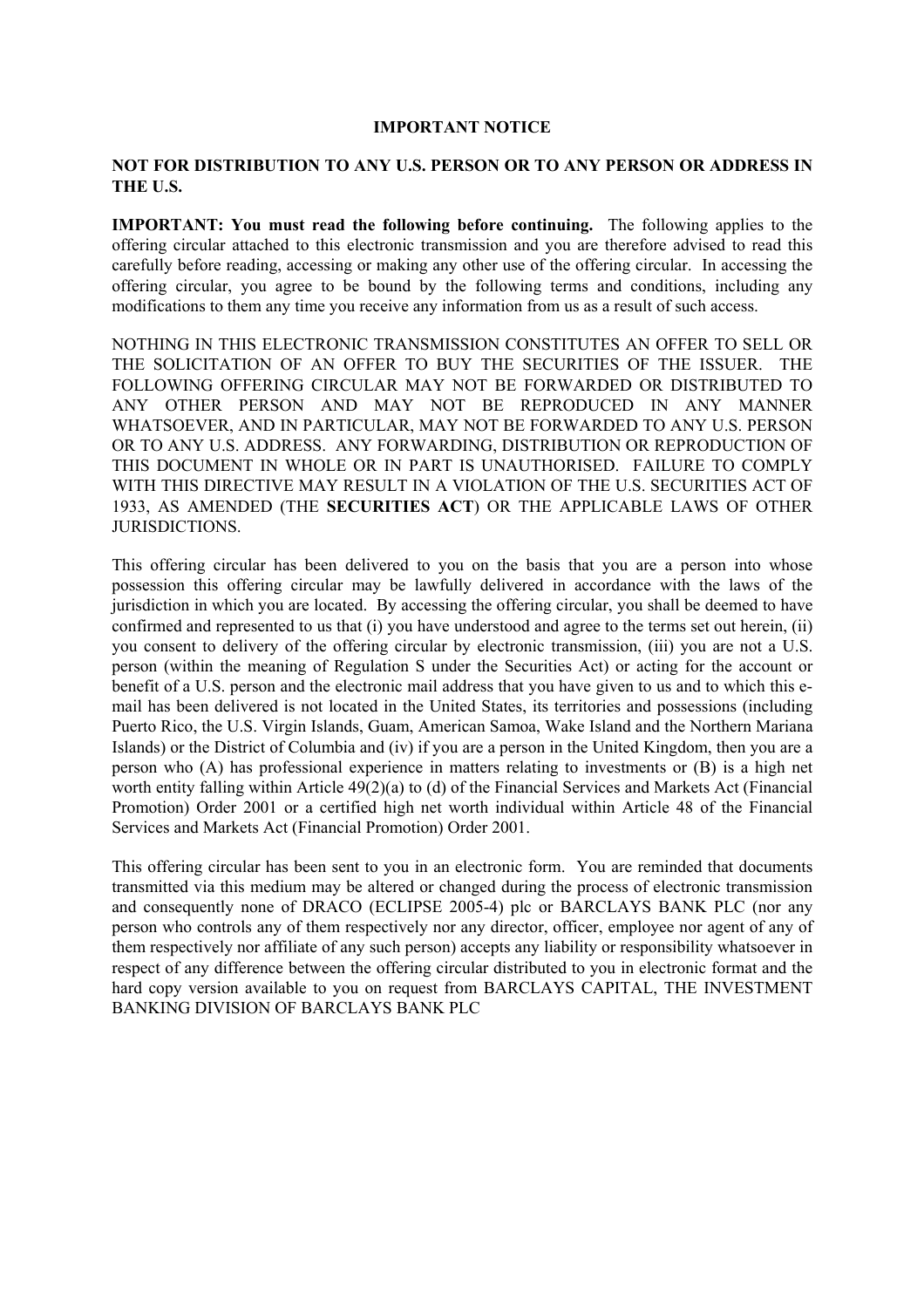# eclipse

## **DRACO (ECLIPSE 2005-4) plc**

*(incorporated with limited liability in England and Wales with registration number 5620351)* 

#### **£284,978,000 Commercial Mortgage Backed Floating Rate Notes due 2017**

DRACO (ECLIPSE 2005-4) plc (the **Issuer**) will issue the £210,900,000 Class A Commercial Mortgage Backed Floating Rate Notes due 2017 (the **Class A Notes**), the £17,100,000 Class B Commercial Mortgage Backed Floating Rate Notes due 2017 (the **Class B Notes**), the £15,700,000 Class C Commercial Mortgage Backed Floating Rate Notes due 2017 (the **Class C Notes**), the £22,800,000 Class D Commercial Mortgage Backed Floating Rate Notes due 2017 (the **Class D Notes**), £12,100,000 Class E Commercial Mortgage Backed Floating Rate Notes due 2017 (the **Class E Notes**) and the £6,378,000 Class F Commercial Mortgage Backed Floating Rate Notes due 2017 (the **Class F Notes** and, together with the Class A Notes, the Class B Notes, the Class C Notes, the Class D Notes and the Class E Notes, the **Notes**) on 20 December 2005 (or such later date as the Issuer may agree with Barclays Bank PLC (the **Arranger**), Barclays Bank PLC (the **Lead Manager**), CALYON (the **Co-Manager** and, together with the Lead Manager, the **Managers**) (the **Closing Date**).

Application has been made to the Irish Financial Services Regulatory Authority (**IFSRA**), as competent authority under Directive 2003/71/EC (the **Prospectus Directive**) for the Offering Circular to be approved. Application has been made to the Irish Stock Exchange Limited (the **Irish Stock Exchange**) for the Notes to be admitted to the Official List and trading on its regulated market. This document constitutes the prospectus (the **Prospectus**) in connection with the application for the Notes to be admitted to the Official List of the Irish Stock Exchange. Reference throughout the document to "Offering Circular" shall be taken to read "Prospectus".

The Notes are expected, on issue, to be assigned the relevant ratings set out opposite the relevant Class in the table below by Fitch Ratings Ltd. (**Fitch**), Moody's Investors Service Limited (**Moody's**) and Standard & Poor's Ratings Services, a division of The McGraw-Hill Companies, Inc. (**S&P** and, together with Fitch and Moody's, the **Rating Agencies**). **A security rating is not a recommendation to buy, sell or hold securities and may be subject to revision, suspension or withdrawal at any time by one or more of the assigning rating organisations**. The ratings from the Rating Agencies address only the likelihood of timely receipt by any Noteholder of interest on the Notes (other than the AFC Excess Interest Amount in respect of the Class F Notes (as defined below in **Condition 5.8** (Interest on the Class F Notes)) and the likelihood of receipt by any Noteholder of principal of the Notes by the Final Maturity Date (as defined below) and do not address the likelihood of receipt by any Noteholder of principal prior to the Final Maturity Date.

#### **Anticipated Ratings**

| <b>Class</b> | <b>Initial Principal</b><br>Amount                                                                                                                       | Margin<br>(% p.a.) | Fitch      | Moody's | S&P        | <b>Estimated</b><br>Average<br>Life <sup>1</sup> | <b>Expected</b><br><b>Maturity</b><br>Date | Final<br><b>Maturity Date</b> | Issue<br>Price |
|--------------|----------------------------------------------------------------------------------------------------------------------------------------------------------|--------------------|------------|---------|------------|--------------------------------------------------|--------------------------------------------|-------------------------------|----------------|
| Class A      | £210,900,000                                                                                                                                             | 0.26               | AAA        | Aaa     | AAA        | 8.2 years                                        | Oct 2015                                   | Oct 2017                      | 100%           |
| Class B      | £17,100,000                                                                                                                                              | 0.32               | AAA        | Aa2     | AAA        | 9.1 years                                        | Oct 2015                                   | Oct 2017                      | 100%           |
| Class C      | £15,700,000                                                                                                                                              | 0.46               | AA         | Aa3     | $AA+$      | 9.1 years                                        | Oct 2015                                   | Oct 2017                      | 100%           |
| Class D      | £22,800,000                                                                                                                                              | 0.70               | А          | A2      | $A+$       | 9.1 years                                        | Oct 2015                                   | Oct 2017                      | 100%           |
| Class E      | £12,100,000                                                                                                                                              | 0.90               | <b>BBB</b> | Baa1    | $BBB+$     | 9.1 years                                        | Oct 2015                                   | Oct 2017                      | 100%           |
| Class F      | £6,378,000                                                                                                                                               | 2.50               | <b>NR</b>  | NR      | <b>BBB</b> | 9.1 years                                        | Oct 2015                                   | Oct 2017                      | 100%           |
|              | Based on 0% CPR and the further assumptions set out in " <i>Estimated Average Lives of the Notes and Assumptions</i> ", to which investors should refer. |                    |            |         |            |                                                  |                                            |                               |                |

Interest on the Notes will be payable quarterly in arrear in pounds sterling on 25 January, 25 April, 25 July and 25 October in each year (subject to adjustment for non-Business Days as described herein) (each, an **Interest Payment Date**). The first Interest Payment Date will be the Interest Payment Date falling in January 2006. The interest rate applicable to each Class of Notes from time to time will be determined by reference to the London Interbank Offered Rate for three month sterling deposits (or, in the case of the first Interest Period, the linear<br>interpolation of one month and two the table above.

#### **If any withholding or deduction for or on account of tax is applicable to the Notes, the payment of interest on and principal in respect of the Notes will be made subject to such withholding or deduction. In such circumstances, neither the Issuer nor any other party will be obliged to pay any additional amounts as a consequence.**

All Notes will be secured by the same security, subject to the priorities described in this Offering Circular. Notes of each Class will rank *pari passu* with, and without priority among, other Notes of the same Class. Unless previously redeemed in full, the Notes of each Class will mature on the Interest Payment Date falling in October 2017 (the Final Maturity Date).<br>The Notes will be subject to mandatory features of the Notes". The Principal Amount Outstanding of the then outstanding most junior class of Notes may be written down on any Interest Payment Date following an Adjusted<br>Loan Principal Loss (as defined below) in a

The securities offered hereby have not been approved or disapproved by the United States Securities and Exchange Commission (the SEC), any state securities commission or any other<br>regulatory authority, nor have any of the

The Notes have not been, and will not be, registered under the United States Securities Act of 1933, as amended (the **Securities Act)**, or any state securities laws, and are subject to U.S.<br>tax law requirements. The Notes within the United States or to, or for the account or benefit of, any U.S. Persons except pursuant to an exemption from, or in a transaction not subject to, the registration requirements of the exemption  $\frac{1}{2}$ . Securities Act and applicable state securities laws.

The Notes of each Class will each initially be represented on issue by a temporary global note in bearer form (each, a Temporary Global Note) for such Class of Notes, without interest<br>Cloupons attached, which will be depos U.S. beneficial ownership has been received). Ownership interests in the Temporary Global Notes and the Permanent Global Notes (together, the **Global Notes)** will be shown on, and<br>transfers thereof will only be effected th

See "*Risk Factors*" for a discussion of certain factors which should be considered by prospective investors in connection with an investment in any of the Notes.

*Arranger, Lead Manager and Sole Bookrunner*

#### **BARCLAYS CAPITAL**

*Co-Manager*

#### **CALYON**

The date of this Offering Circular is 16 December 2005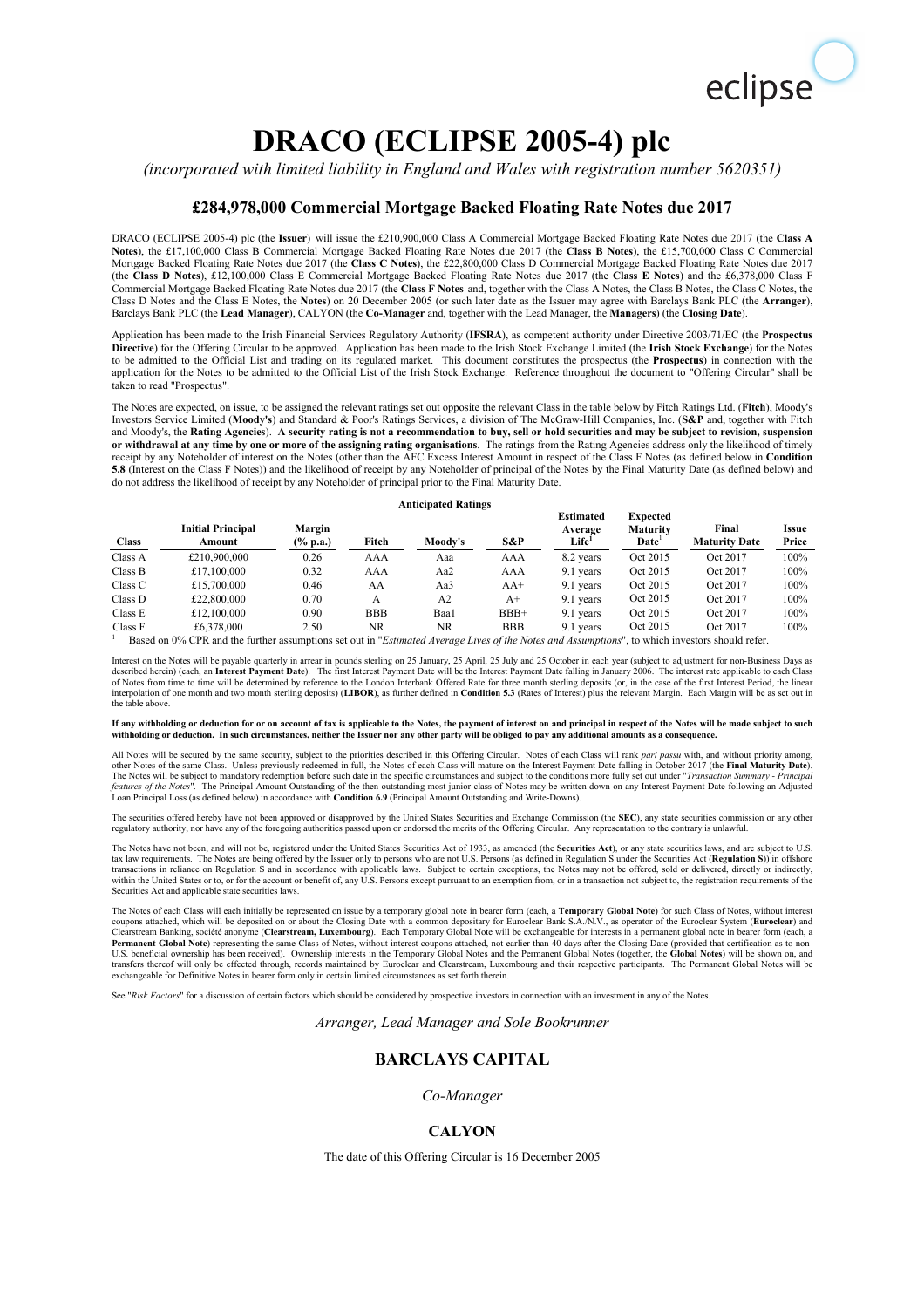THE NOTES AND INTEREST THEREON WILL BE OBLIGATIONS OF THE ISSUER ONLY. THE NOTES WILL NOT BE OBLIGATIONS OR RESPONSIBILITIES OF, NOR WILL THEY BE GUARANTEED BY, THE FINANCE PARTIES (OTHER THAN THE ISSUER), THE ARRANGER, THE LEAD MANAGER, THE CO-MANAGER, THE SELLER, THE MASTER SERVICER, THE SPECIAL SERVICER, THE TRUSTEE, THE CASH MANAGER, THE CORPORATE SERVICES PROVIDER, THE SHARE TRUSTEE, THE PAYING AGENTS, THE AGENT BANK, OPTIONS HOLDER, THE LIQUIDITY FACILITY PROVIDER, THE INTEREST RATE SWAP PROVIDER OR THE ACCOUNT BANK (AS EACH TERM IS DEFINED IN THIS OFFERING CIRCULAR) OR ANY COMPANY IN THE SAME GROUP OF COMPANIES AS ANY OF THEM.

The Issuer (as **Responsible Person** for the purposes of the Prospectus Directive) accepts responsibility for all information contained in this Offering Circular. To the best of the knowledge and belief of the Issuer, the information contained in this Offering Circular is in accordance with the facts and does not omit anything likely to affect the import of such information.

No representation, warranty or undertaking, express or implied, is made and no responsibility or liability is accepted by any Borrower, Guarantor or Chargor (each, an **Obligor** and together, the **Obligors**), as to the accuracy or completeness of any information contained in this Offering Circular or any other information supplied in connection with the Notes or their distribution. The Obligors have not separately verified the information contained herein and no representation, warranty or undertaking, express or implied, is made and no liability accepted by any of the Obligors as to the accuracy or completeness of such information. Each person receiving the Offering Circular acknowledges that such person has not relied on any Obligor or their affiliates in connection with its investigation of the information contained in this Offering Circular.

No person is or has been authorised to give any information or to make any representation in connection with the issue and sale of the Notes other than those contained in this Offering Circular and, if given or made, such information or representation must not be relied upon as having been authorised by or on behalf of the Issuer, any Obligor (or any companies in the same group of companies as, or affiliated to, any Obligor), the Finance Parties (other than the Issuer), the Arranger, the Lead Manager, the Co-Manager, the Seller, the Master Servicer, the Special Servicer, the Trustee, the Cash Manager, the Liquidity Facility Provider, Options Holder, the Corporate Services Provider, the Share Trustee, the Paying Agents, the Agent Bank, the Interest Rate Swap Provider or the Account Bank or any of their respective affiliates or advisers. Neither the delivery of this Offering Circular nor any sale, allotment or solicitation made in connection with the offering of the Notes shall, under any circumstances, create any implication or constitute a representation that there has been no change in the affairs of the Issuer, any of the Obligors (or any companies in the same group of companies as, or affiliated to, any of the Obligors) or in any of the information contained herein since the date of this document or that the information contained in this document is correct as of any time subsequent to its date.

This Offering Circular and any other information supplied in connection with the Notes are not intended to provide the basis of any credit or other evaluation and should not be considered as a recommendation by the Issuer, the Arranger, the Lead Manager, the Co-Manager or any person that any recipient of this Offering Circular should purchase any of the Notes. Each investor contemplating purchasing Notes should make its own independent investigation of the financial condition and affairs, and its own appraisal of the creditworthiness, of the Issuer.

Other than the approval by the Irish Financial Services Regulatory Authority of this Offering Circular as a prospectus in accordance with the requirements of the Prospectus Directive, no action has been or will be taken to permit a public offering of the Notes or the distribution of this Offering Circular in any jurisdiction. The distribution of this Offering Circular and the offering of the Notes in certain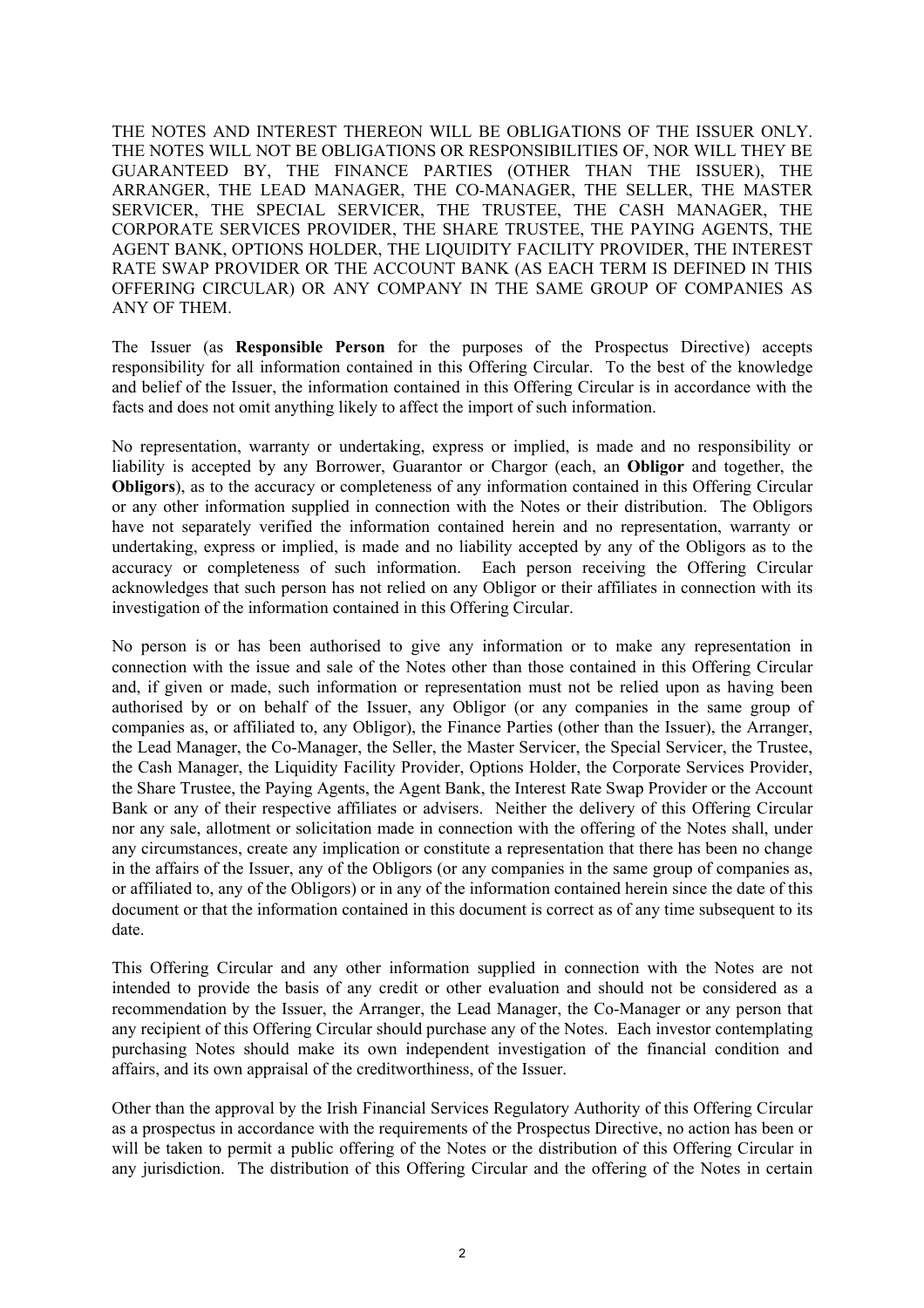jurisdictions may be restricted by law. Persons into whose possession this Offering Circular (or any part of it) comes are required by the Issuer and the Managers to inform themselves about and to observe any such restrictions. For a further description of certain restrictions on offers and sales of the Notes and distribution of this Offering Circular, see "*Subscription and Sale*" below.

This Offering Circular does not constitute an offer of, or an invitation by or on behalf of, the Issuer or the Managers or any of them to subscribe for or purchase any of the Notes.

All references in this document to **sterling**, **pounds**, **pounds sterling** or **£** are to the lawful currency for the time being of the United Kingdom of Great Britain and Northern Ireland and to **euros** or **€** are to the currency introduced at the start of the third stage of European economic and monetary union pursuant to the Treaty establishing the European Community (signed in Rome on 25 March 1957), as amended.

**In connection with this issue of any tranche, Barclays Bank PLC (in this capacity, the** *Stabilising Manager***) or any person acting for it may over-allot Notes (provided that, in the case of any tranches of Notes to be listed on the Irish Stock Exchange, the aggregate principal amount of Notes allotted does not exceed 105 per cent. of the aggregate principal amount of the relevant tranche) or effect transactions with a view to supporting the market price of the Notes at a level higher than that which might otherwise prevail. However, there is no assurance that the Stabilising Manager or any person acting for it will undertake stabilisation action. Any stabilisation action may begin on or after the date on which adequate public disclosure of the terms of the offer of the relevant tranche of Notes is made and, if begun, may be ended at any time, but it must end no later than the earlier of 30 days after the issue date of the relevant tranche of Notes and 60 days after the date of the allotment of the relevant tranche of Notes.**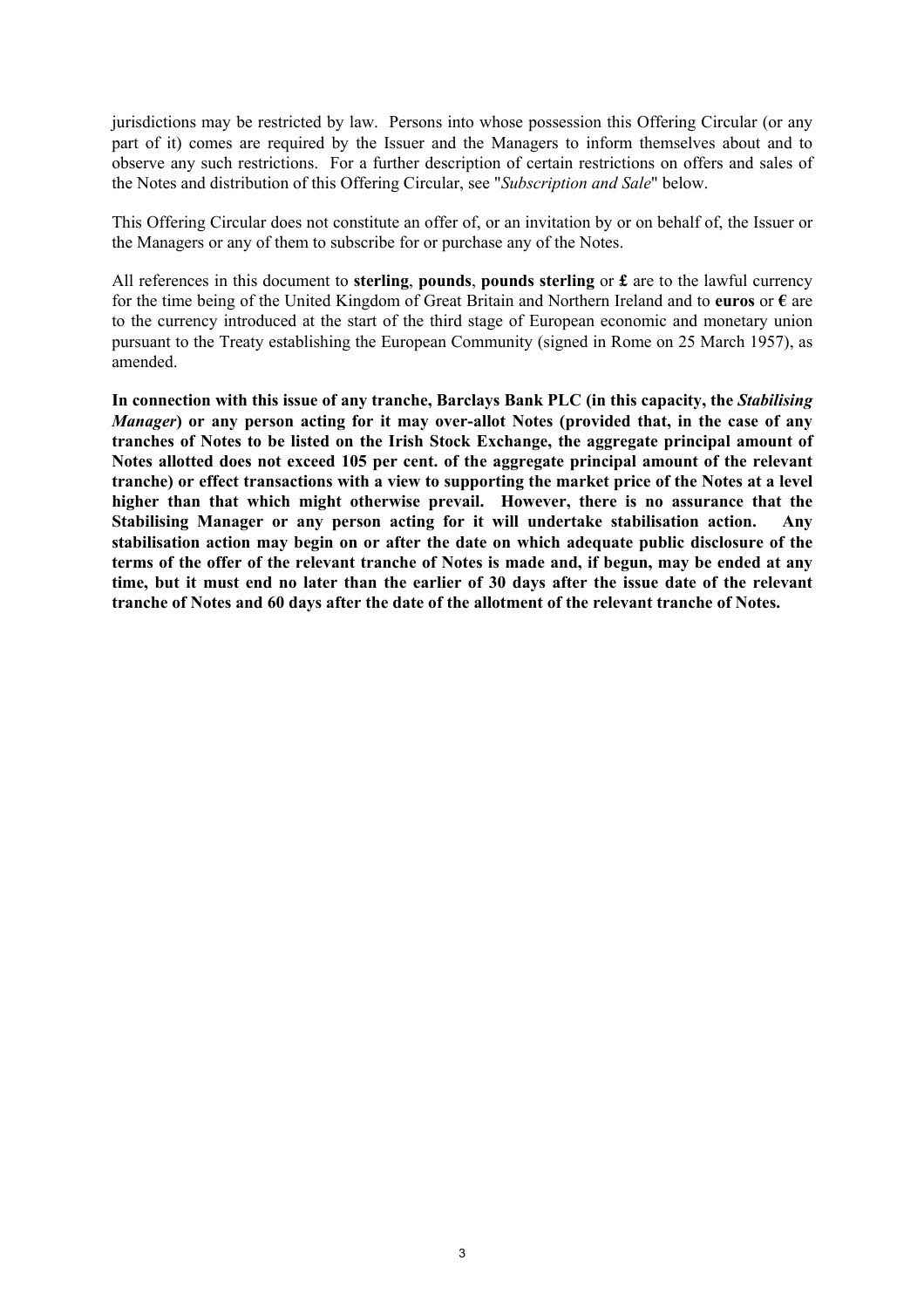### **TABLE OF CONTENTS**

| Appendix |  |
|----------|--|

| л. |  |
|----|--|
|----|--|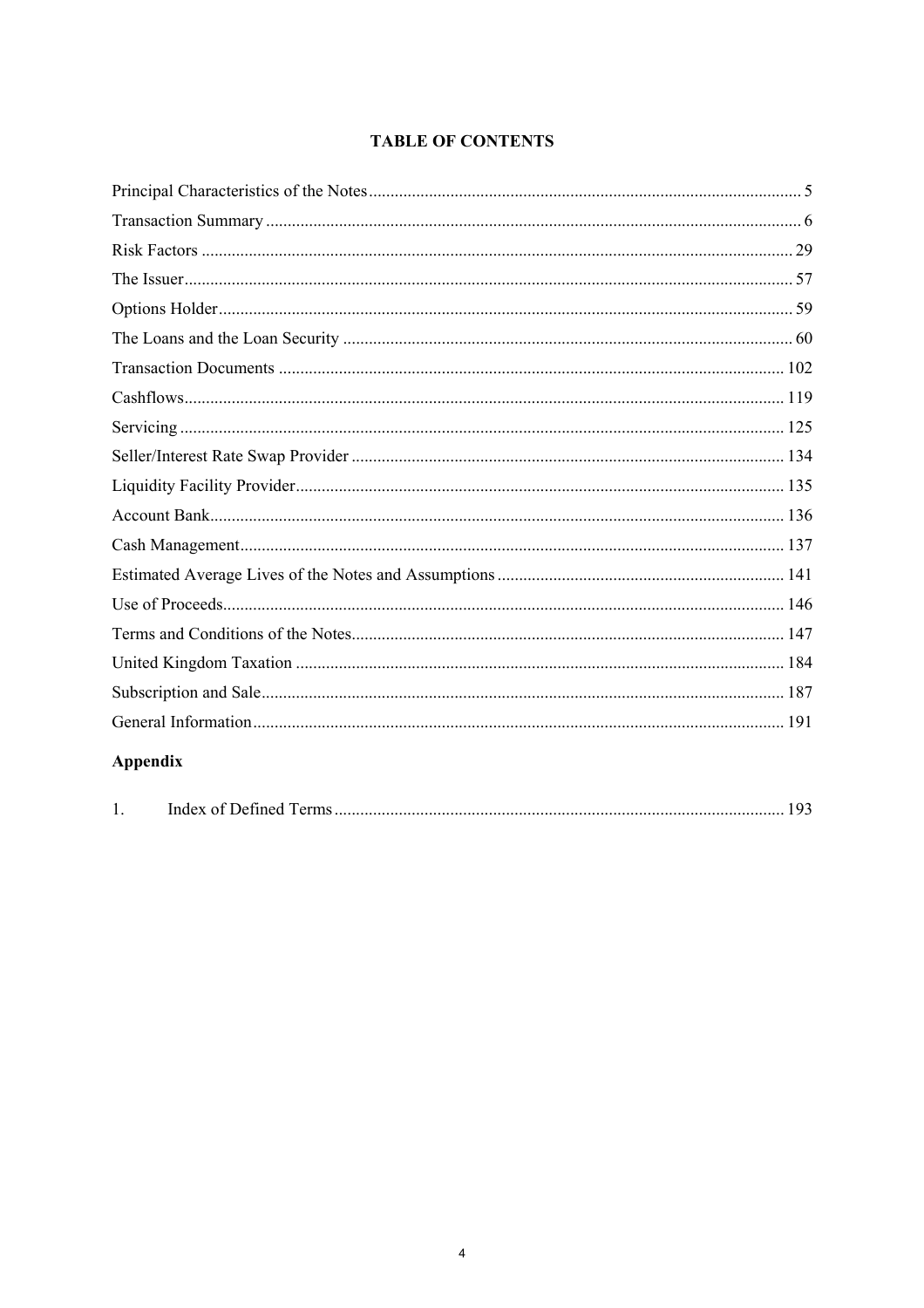#### **PRINCIPAL CHARACTERISTICS OF THE NOTES**

The following is a brief overview of the principal characteristics of the Notes referred to in this Offering Circular. This information is subject to, and is more fully explained in, the other sections of this Offering Circular.

| <b>Notes</b>                                                                                                  | <b>Class A Notes</b>                                                                                                      | <b>Class B Notes</b>                                                                                              | <b>Class C Notes</b>                                                                           | <b>Class D Notes</b>                                                                                  | <b>Class E Notes</b>                            | <b>Class F Notes</b>                    |  |  |
|---------------------------------------------------------------------------------------------------------------|---------------------------------------------------------------------------------------------------------------------------|-------------------------------------------------------------------------------------------------------------------|------------------------------------------------------------------------------------------------|-------------------------------------------------------------------------------------------------------|-------------------------------------------------|-----------------------------------------|--|--|
| Initial Principal<br>Amount                                                                                   | £210,900,000                                                                                                              | £17,100,000                                                                                                       | £15,700,000                                                                                    | £22,800,000                                                                                           | £12,100,000                                     | £6,378,000                              |  |  |
| Issue price                                                                                                   | 100%                                                                                                                      | 100%                                                                                                              | 100%                                                                                           | 100%                                                                                                  | 100%                                            | 100%                                    |  |  |
| Interest rate                                                                                                 | $LIBOR + 0.26$<br>per cent. per<br>annum                                                                                  | $LIBOR + 0.32$<br>per cent. per<br>annum                                                                          | $LIBOR + 0.46$<br>per cent. per<br>annum                                                       | $LIBOR + 0.70$<br>per cent. per<br>annum                                                              | $LIBOR +0.90$<br>per cent. per<br>annum         | $LIBOR + 2.50$<br>per cent.per<br>annum |  |  |
| <b>Expected Maturity</b><br>Date                                                                              | October 2015                                                                                                              | October 2015                                                                                                      | October 2015                                                                                   | October 2015                                                                                          | October 2015                                    | October 2015                            |  |  |
| Final Note Maturity<br>Date                                                                                   | October 2017                                                                                                              | October 2017                                                                                                      | October 2017                                                                                   | October 2017                                                                                          | October 2017                                    | October 2017                            |  |  |
| Estimated average life <sup>1</sup>                                                                           | 8.2 years                                                                                                                 | 9.1 years                                                                                                         | 9.1 years                                                                                      | 9.1 years                                                                                             | 9.1 years                                       | 9.1 years                               |  |  |
| Day count                                                                                                     |                                                                                                                           |                                                                                                                   | Actual/365                                                                                     |                                                                                                       |                                                 |                                         |  |  |
| Business day<br>convention/Business<br>Days                                                                   |                                                                                                                           |                                                                                                                   | Modified following / London, Dublin business days                                              |                                                                                                       |                                                 |                                         |  |  |
| <b>Interest Payment</b><br>Dates                                                                              | Quarterly on 25 January, 25 April, 25 July and 25 October                                                                 |                                                                                                                   |                                                                                                |                                                                                                       |                                                 |                                         |  |  |
| Form of Notes                                                                                                 | Bearer                                                                                                                    |                                                                                                                   |                                                                                                |                                                                                                       |                                                 |                                         |  |  |
| Denomination <sup>2</sup>                                                                                     |                                                                                                                           |                                                                                                                   |                                                                                                | £50,000 but tradable in nominal amounts of £50,000 and integral multiples of £1,000 in excess thereof |                                                 |                                         |  |  |
| Clearing system                                                                                               | Euroclear and Clearstream, Luxembourg                                                                                     |                                                                                                                   |                                                                                                |                                                                                                       |                                                 |                                         |  |  |
| Credit enhancement<br>(provided by other<br><b>Classes of Notes</b><br>subordinated to the<br>relevant Class) | Subordination of the<br>Class B Notes, Class C<br>Notes, the Class D<br>Notes, the Class E Notes<br>and the Class F Notes | Subordination of the<br>Class C Notes, the<br>Class D Notes, the<br>Class E Notes and the<br><b>Class F Notes</b> | Subordination of<br>the Class D<br>Notes, the Class<br>E Notes and the<br><b>Class F Notes</b> | Subordination of the<br>Class E Notes and<br>the Class F Notes                                        | Subordination of<br>the Class F<br><b>Notes</b> | No Subordination                        |  |  |
| Listing                                                                                                       |                                                                                                                           |                                                                                                                   | Irish Stock Exchange                                                                           |                                                                                                       |                                                 |                                         |  |  |
| <b>ISIN</b>                                                                                                   | XS0238139983                                                                                                              | XS0238140569                                                                                                      | XS0238140999                                                                                   | XS0238141377                                                                                          | XS0238141617                                    | XS0238142342                            |  |  |
| Common Code                                                                                                   | 0238139983                                                                                                                | 0238140569                                                                                                        | 0238140999                                                                                     | 0238141377                                                                                            | 0238141617                                      | 0238142342                              |  |  |
| Expected rating - Fitch                                                                                       | AAA                                                                                                                       |                                                                                                                   | AAA<br>AA                                                                                      | A                                                                                                     | <b>BBB</b>                                      | <b>NR</b>                               |  |  |
| Expected rating -<br>Moody's                                                                                  | Aaa                                                                                                                       |                                                                                                                   | Aa2<br>Aa3                                                                                     | A2                                                                                                    | Baa1                                            | <b>NR</b>                               |  |  |
| Expected rating - S&P                                                                                         | AAA                                                                                                                       |                                                                                                                   | AAA<br>$AA+$                                                                                   | $A+$                                                                                                  | $BBB+$                                          | <b>BBB</b>                              |  |  |

 $\frac{1}{1}$ 

Based on 0% CPR and the further assumptions set out in "*Estimated Average Lives of the Notes and Assumptions*", to which investors should refer.

See further **Condition 2.3** (Trading in differing nominal amounts) for certain restrictions in respect of holdings not in a multiple of £50,000 in nominal amount.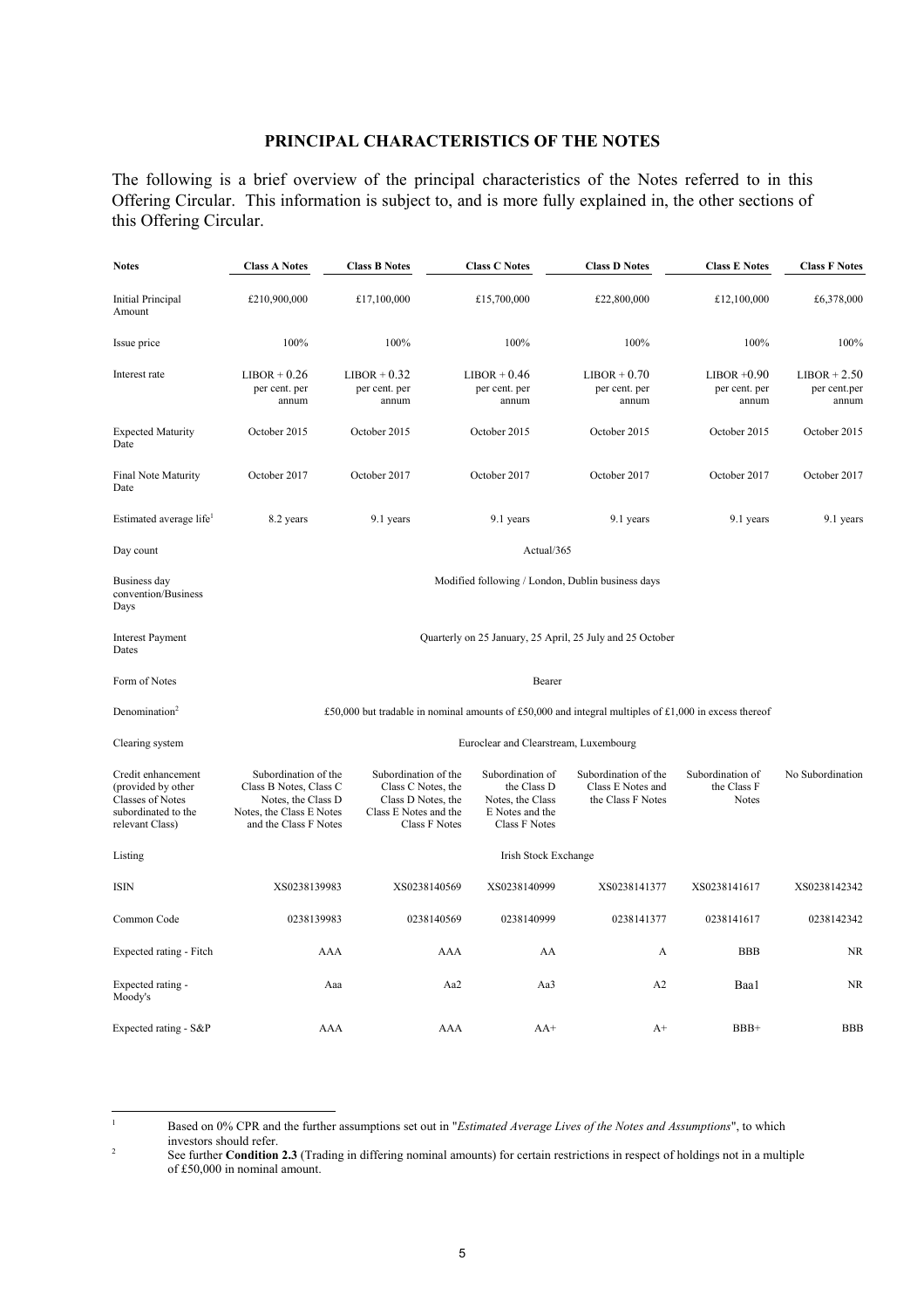#### **TRANSACTION SUMMARY**

*The following information is a summary of the principal features of the issue of the Notes. This summary does not purport to be complete and is qualified in its entirety by reference to the detailed information appearing elsewhere in this Offering Circular. Prospective purchasers of the Notes are advised to read carefully, and to rely solely on, the detailed information appearing elsewhere in this Offering Circular in making any decision whether or not to invest in any Notes. Capitalised terms used, but not defined, in this section can be found elsewhere in this Offering Circular, unless otherwise stated. An index of defined terms is set out at the end of this Offering Circular.* 

On the Closing Date the Issuer will issue the Notes and with the proceeds of such issuance will acquire from Barclays Bank PLC (the **Seller**), pursuant to the terms of a loan sale agreement to be entered into between them on or prior to the Closing Date (the **Loan Sale Agreement**) and a novation certificate in respect of each Loan (each such certificate, a **Transfer Certificate** and together, the **Transfer Certificates**, and together with the Loan Sale Agreement, the **Loan Sale Documents**), the following:

- (a) the Loans (as defined below);
- (b) the Seller's interests as beneficiary of the security trusts (each, a **Security Trust** and together, the **Security Trusts**) created over the various security interests granted in respect of each Loan (in respect of each Loan, the **Related Security** and in respect of the Loan Pool (as defined below), the **Loan Security**); and
- (c) the rights of the Seller as lender under the Finance Documents (as defined below) (including, without limitation, under the credit agreement pursuant to which each Loan was originated (each, a **Credit Agreement** and together, the **Credit Agreements**) and the Trafalgar Square Intercreditor Agreement (as defined below)).

The Issuer will use receipts of principal and interest (other than any Prepayment Fees and Break Costs) in respect of the Loan Pool, together with certain other funds available to it (as described elsewhere in this Offering Circular) to make payments of, among other things, principal and interest due in respect of the Notes.

The Loan Pool will consist of five Loans:

- 1. the Flintstone Portfolio Loan;
- 2. the Trafalgar Square Loan;
- 3. the Clifton Portfolio Loan;
- 4. the Pitch Loan; and
- 5. the Herbert House Loan;

(the **Loans**, each a **Loan** and together, the **Loan Pool**).

The Clifton Portfolio Loan and the Herbert House Loan are together referred to as the **Short Form Loans**. Additionally, on account of it being a loan to an individual, rather than a company, the Clifton Portfolio Loan is referred to as the **Individual Borrower Loan**, and the Borrower under the Clifton Portfolio Loan is referred to as the **Individual Borrower.**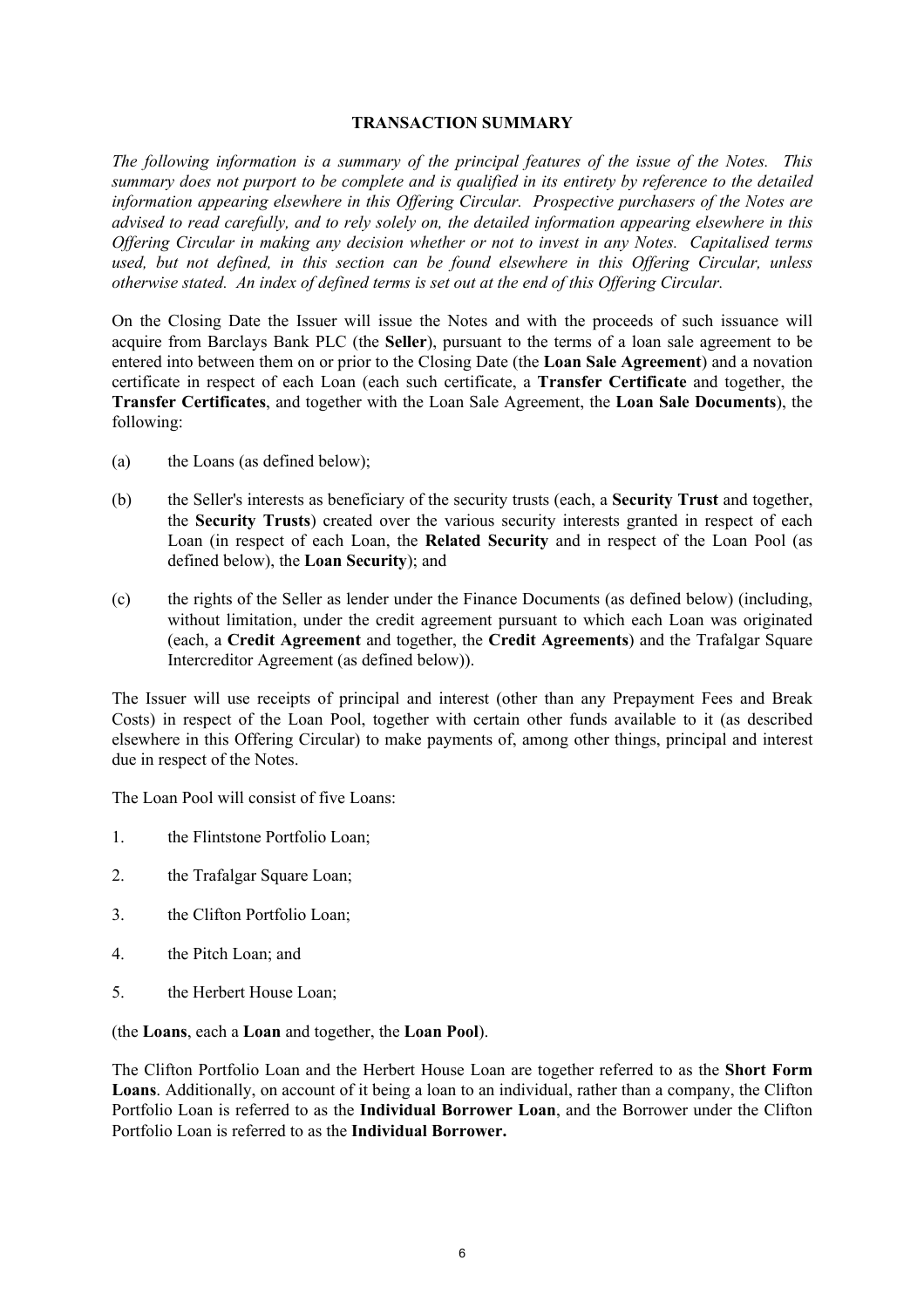The Loans are made to different borrowers (each a **Borrower** and together, the **Borrowers** and in respect of each specific Loan, the **Relevant Borrower**) and, as at 22 November 2005 (the **Cut-Off**  Date), the Loans had an aggregate outstanding principal balance of £284,978,602. Each Loan is governed by English law. All of the Loans provide for the Relevant Borrower to pay a fixed rate of interest. Further, each Loan is denominated in sterling, constitutes a full recourse obligation (other than the Clifton Portfolio Loan and the Pitch Loan, where recourse is limited to the Clifton Portfolio Borrower's interest in the Clifton Portfolio Properties and the Pitch Borrower's interest in the Pitch Properties, respectively and all rights and assets in relation to the relevant Properties) of the Relevant Borrower and is secured by, among other things, a first ranking legal mortgage or charge (subject, in the case of the Flintstone Portfolio Loan, the Trafalgar Square Loan and the Herbert House Loan, to completion of registration at the Land Registry) over commercial property situated in England and Scotland. The Related Security granted in respect of each Loan is granted by the Relevant Borrower or, in the case of certain Loans, by one or more entities related to the Relevant Borrower (each, a **Chargor** and, together with the Borrowers, the **Obligors** and each, an **Obligor**). In relation to a Loan, the obligations of the Relevant Borrower may be guaranteed by one or more third parties (each, a **Guarantor** and together, the **Guarantors**).

The Trafalgar Square Loan (as defined below) is the senior tranche of a whole loan (the **Trafalgar Square Whole Loan**) that also has a junior tranche (the **Junior Trafalgar Square Loan**). The Junior Trafalgar Square Loan will not be acquired by the Issuer on the Closing Date and will instead be retained by an investor (the **Junior Trafalgar Square Lender**). The outstanding principal balance as at the Cut-Off Date of the Trafalgar Square Loan was £102,875,000. The Trafalgar Square Loan will be acquired by the Issuer on the Closing Date. All references in this Offering Circular to the Trafalgar Square Loan (including all financial information with respect to such Loan) are to the senior tranche of the Trafalgar Square Whole Loan unless stated otherwise. For more information on the Trafalgar Square Loan see *"The Loans and the Loan Security – Description of the Loans and Related Properties - Trafalgar Square Loan"* below.

There are a total of 36 properties constituting security for the Loans (the **Properties**, each a **Property** and together, the **Portfolio**). The Loan Security is held on trust by either Barclays Bank PLC or Barclays Capital Mortgage Servicing Limited (each in its capacity as **Security Agent** and, where the context so requires, the **Relevant Security Agent**) on behalf of the Finance Parties (which, after the Closing Date, will include the Issuer as set out below). Each Security Agent will, pursuant to the terms of the Servicing Agreement, delegate its duties and discretions as Security Agent to the Master Servicer and the Special Servicer under the Servicing Agreement.

The Properties are all substantially occupied by tenants (the **Tenants**), in the majority of cases under occupational leases (each an **Occupational Lease** and, together with any other lease granted in respect of the Properties, the **Leases**). The Tenants under the Leases make periodic rental payments in respect of the Properties. The terms of the Credit Agreements relating to the Loans require that the Relevant Borrower establishes, among other accounts, a rent account (each a **Rent Account** and, together with the other accounts of the Borrowers, the **Borrower Accounts**, each of which, a **Borrower Account**) into which net rents payable by the Tenants are to be paid, either directly or indirectly. Following the acquisition of the Loan Pool by the Issuer pursuant to the Loan Sale Documents, on or shortly after each payment date under each Credit Agreement (each a **Loan Interest Payment Date**), the Master Servicer will, as agent for the Issuer or the Relevant Security Agent, transfer (to the extent funds are available for such purpose) all amounts then due to the Issuer under such Credit Agreement (such amounts, collectively, the **Collections**) from each Borrower Account directly or indirectly, as the case may be, to an account with the Account Bank in the name of the Issuer (the **Transaction Account**).

Prior to each Calculation Date, the Master Servicer (acting on the basis of information provided by the Special Servicer as necessary) will identify both the amount of Collections and the extent to which such Collections are principal amounts (including any scheduled principal and any principal paid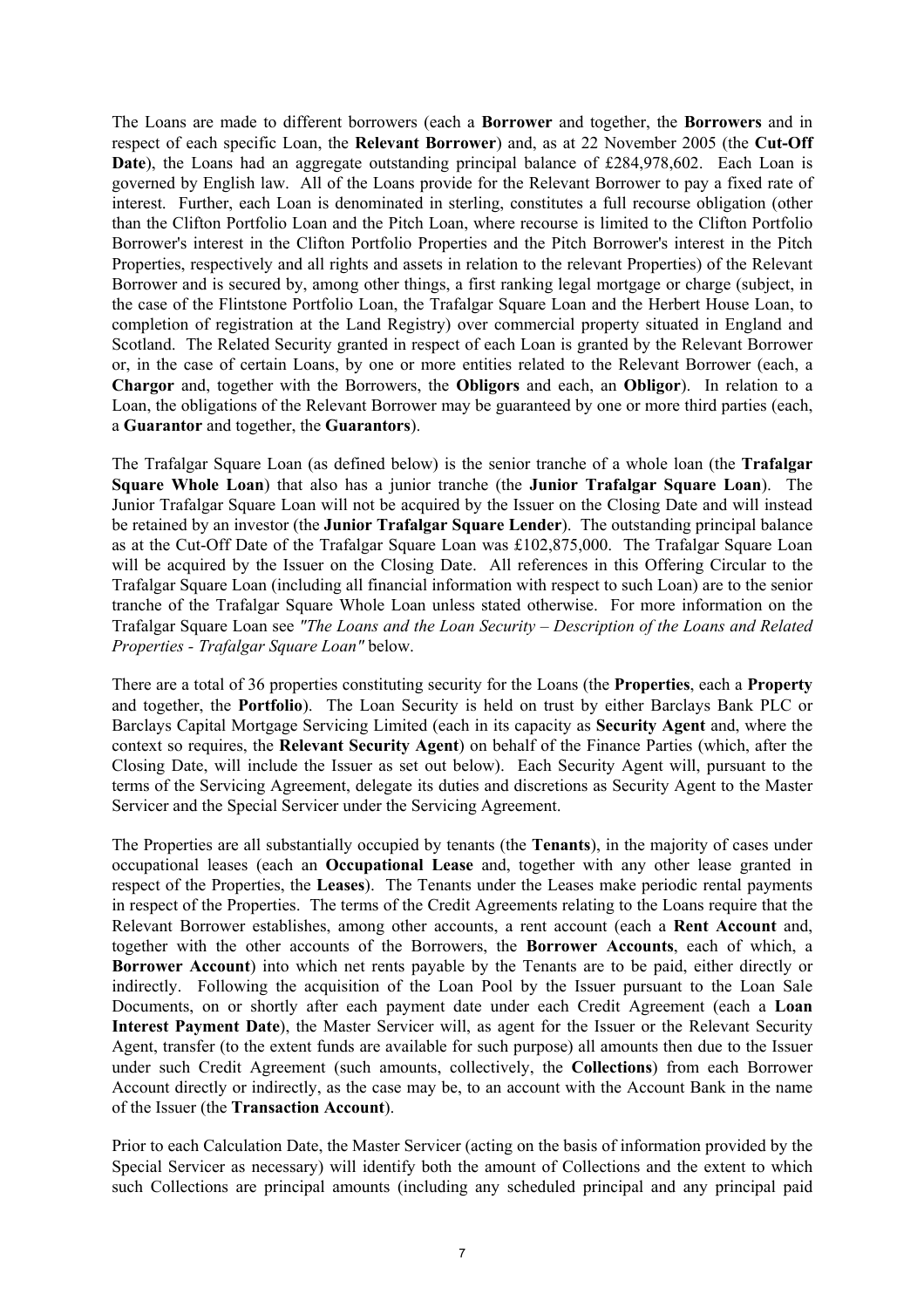upon final redemption and/or prepayment of a Loan), interest amounts, Prepayment Fees, Break Costs, costs and other amounts. The Cash Manager on behalf of the Issuer will on each Interest Payment Date, after payment of those obligations of the Issuer having a higher priority under the relevant Priority of Payments, apply such Collections (other than Prepayment Fees and Break Costs) and certain other funds available to the Issuer as described in this Offering Circular in payment of, among other things, interest and principal due on the Notes.

With a view to protecting the Issuer against interest rate mismatches arising as a result of the Borrowers paying fixed rates of interest on the Loans whilst the Issuer is required to pay floating rates of interest on the Notes and different interest periods applicable under the Loans and the Notes, the Issuer will enter into interest rate swap transactions in respect of each Loan with the Interest Rate Swap Provider.

As security for its obligations under (among other things) the Notes, the Issuer will grant fixed and floating security interests over all its assets and undertaking (which comprises, primarily, its rights in respect of the Loans and the Loan Security) in favour of the Trustee under the Issuer Deed of Charge. The Trustee will hold the benefit of this security on trust for itself, the Note holders and the other Issuer Secured Creditors pursuant to the Issuer Deed of Charge and the Trust Deed. The priority of the claims of the Issuer Secured Creditors will be subject to the relevant Priority of Payments set out in the Cash Management Agreement. See "*Cash flows*" and "*Terms and Conditions of the Notes*" below.

There is no intention to accumulate any surplus funds in the Issuer as security for any future payments of interest and principal on the Notes.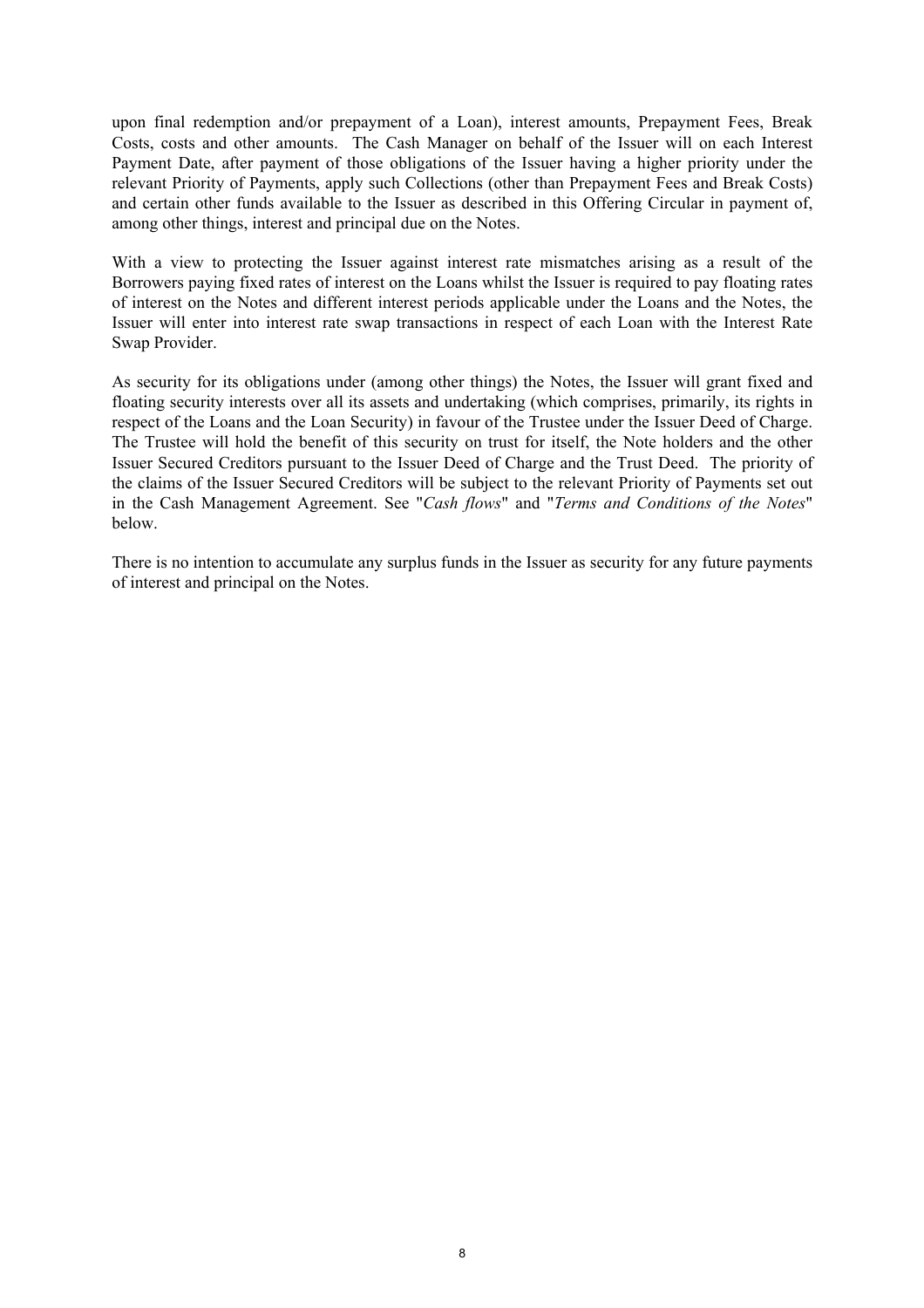#### **TRANSACTION STRUCTURE DIAGRAM**

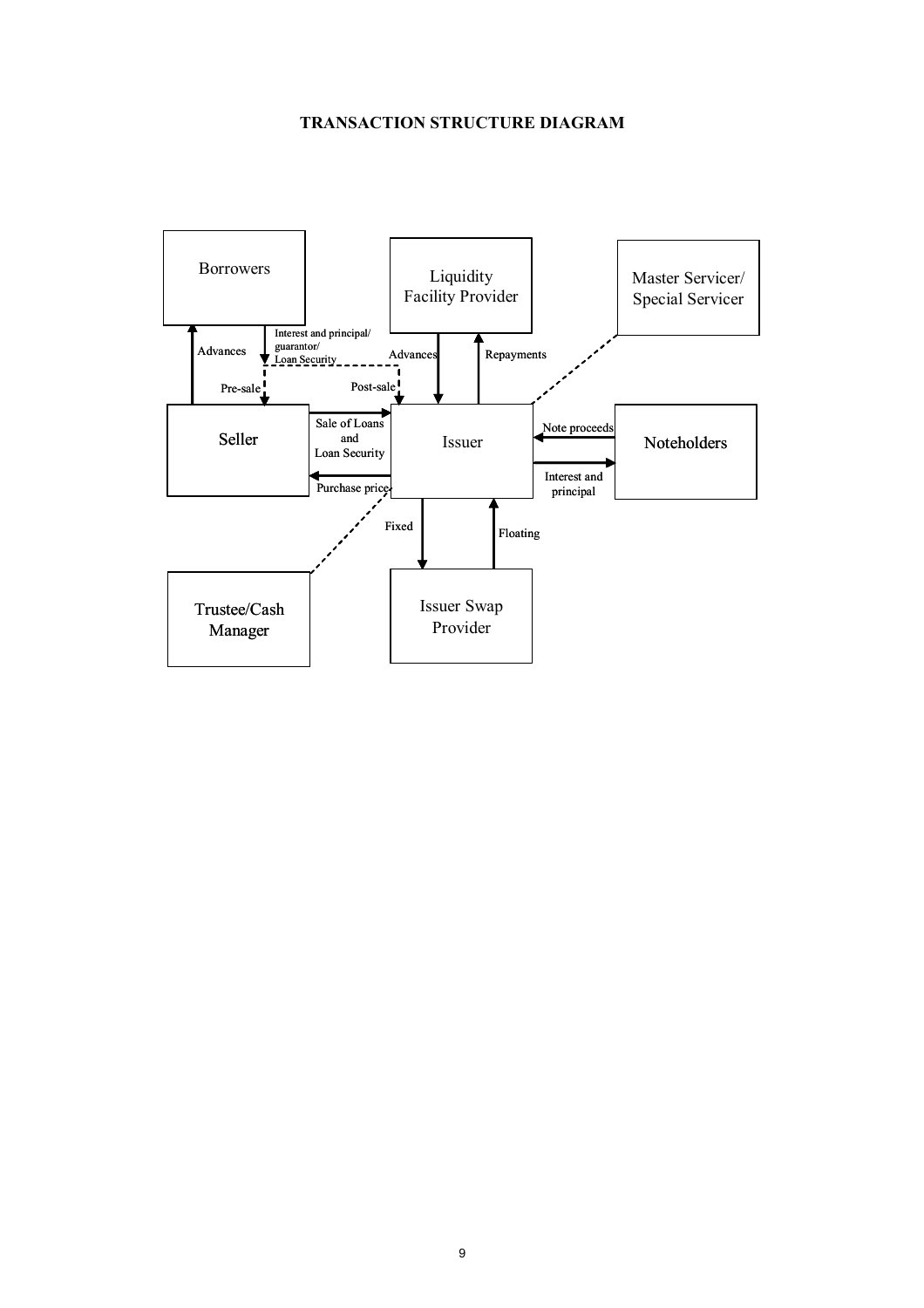#### **KEY TRANSACTION PARTIES**

- **Issuer:** DRACO (ECLIPSE 2005-4) plc (the **Issuer**) is a public company incorporated in England and Wales with limited liability. The Issuer's company registration number is 5620351 and its registered office is at 35 Great St. Helen's, London EC3A 6AP. The entire issued share capital of the Issuer is held by or on behalf of SFM Corporate Services Limited on trust for charitable purposes.
- **Seller:** Barclays Bank PLC (the **Seller**) is a public company incorporated in England and Wales with limited liability under registered number 1026167, whose registered office is 1 Churchill Place, London E14 5HP.
- **Security Agent:** In respect of the Clifton Portfolio Loan, the Pitch Loan and the Herbert House Loan, Barclays Bank PLC and in respect of the Flintstone Portfolio Loan and the Trafalgar Square Loan, Barclays Capital Mortgage Servicing Limited, each as trustee under the terms of the relevant Security Agreements and as agent of the Lenders (in these capacities, each a **Security Agent** and, as the context so requires, the **Relevant Security Agent**) holds all the Loan Security granted by the Obligors in respect of the Relevant Borrower's obligations under each relevant Loan on trust for the Finance Parties. Each Security Agent will delegate its duties and discretions as Security Agent to the Master Servicer and the Special Servicer, under the Servicing Agreement.
- **Trustee:** J. P. Morgan Corporate Trustee Services Limited, acting through its office at Trinity Tower, 9 Thomas More Street, London E1W 1YT (the **Trustee**) will be appointed pursuant to a trust deed to be entered into on or about the Closing Date by the Issuer and the Trustee (the **Trust Deed**) to represent the interests of the holders of the Notes and to hold the security granted or created, as the case may be, under the deed of charge to be entered into on or about the Closing Date by the Issuer and the Trustee, among others, (the **Issuer Deed of Charge**) on behalf of itself and any receiver or other appointee of the Trustee and the holders of the Notes, the Master Servicer, the Special Servicer, the Seller, the Corporate Services Provider, the Account Bank, the Cash Manager, the Interest Rate Swap Provider, the **Liquidity Facility Provider**, the Agent Bank, the Principal Paying Agent, the Irish Paying Agent and any other paying agent appointed under the Agency Agreement (together, the **Issuer Secured Creditors**) and will be entitled to enforce the security granted or created, as the case may be, in its favour under the Issuer Deed of Charge.
- **Principal Paying Agent and Agent Bank:**  JPMorgan Chase Bank, N.A., acting through its branch at Trinity Tower, 9 Thomas More Street, London E1W 1YT will be appointed to act as principal paying agent and agent bank under the Agency Agreement dated on or about the Closing Date between the Issuer, the Principal Paying Agent and the Agent Bank, among others (in these capacities, the **Principal Paying Agent** and the **Agent Bank**).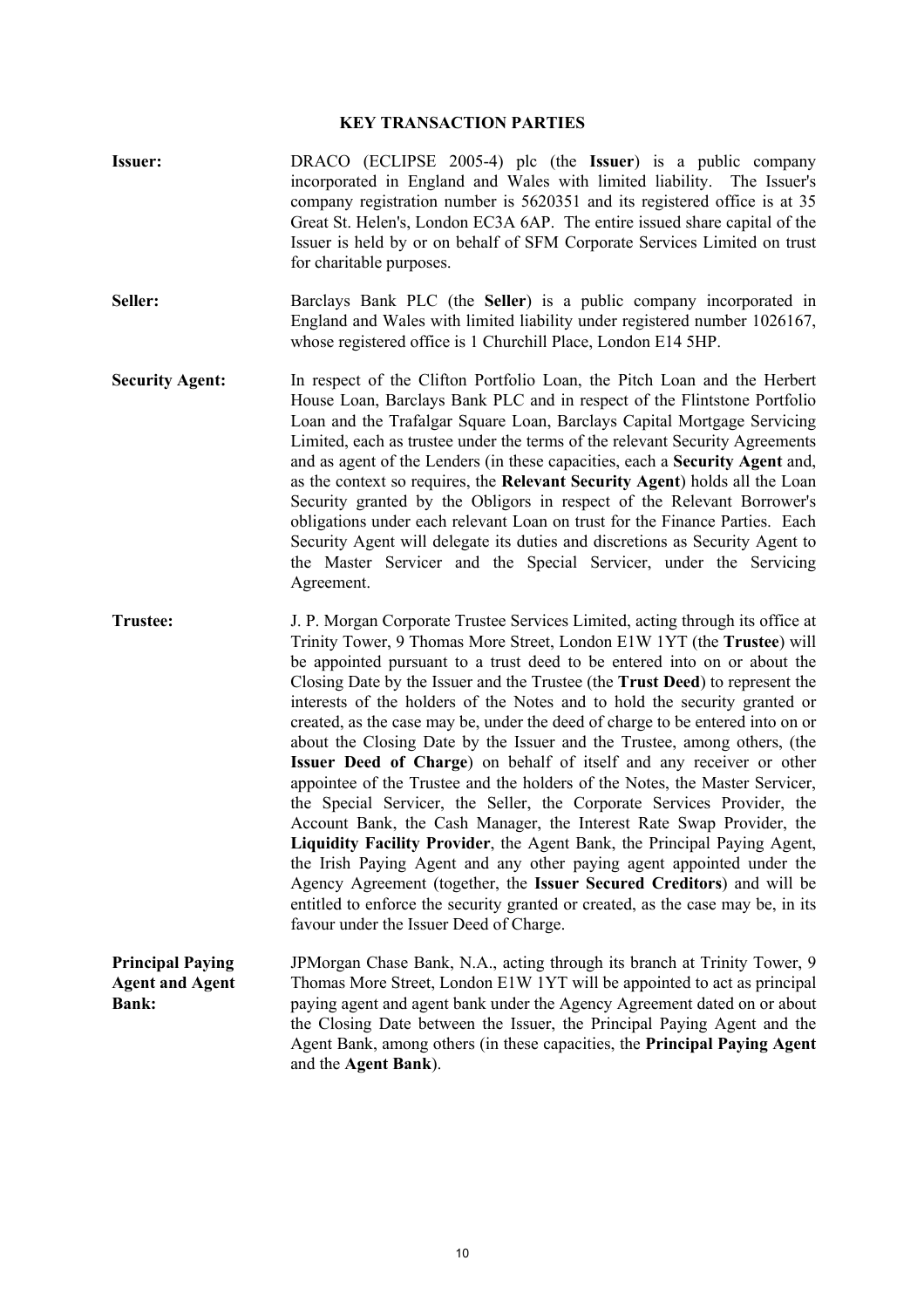- **Irish Paying Agent:** J.P. Morgan Bank (Ireland) plc, acting through its branch at JPMorgan House, International Financial Services Centre, Dublin 1, Ireland will be appointed to act as paying agent in Ireland under the Agency Agreement (the **Irish Paying Agent**). The Irish Paying Agent, the Principal Paying Agent and any other paying agent(s) which may be appointed pursuant to the Agency Agreement are together referred to in this Offering Circular as the **Paying Agents**.
- **Options Holder:** ECLIPSE Options Limited (**Options Holder**) is a private company with limited liability incorporated in England and Wales. Options Holder's company registration number is 5371756 and its registered office is 35 Great St. Helen's, London EC3A 6AP. Options Holder will agree to act as Post-Enforcement Call Option holder and Post-Redemption Call Option holder in respect of the Notes under the Call Option Agreement. The entire issued share capital of Options Holder is held by SFM Corporate Services Limited on trust for charitable purposes.
- **Account Bank:** JPMorgan Chase Bank, N.A., acting through its branch at Trinity Tower, 9 Thomas More Street, London E1W 1YT will act as account bank for the Issuer under the Bank Account Agreement (in this capacity, the **Account Bank**).
- **Liquidity Facility Provider:**  CALYON (London Branch) (the **Liquidity Facility Provider**), acting through its office at Broadwalk House, 5 Appold Street, London EC2A 2DA will make the Liquidity Facility available to the Issuer under the Liquidity Facility Agreement.
- **Corporate Services Provider:**  Structured Finance Management Limited (the **Corporate Services Provider**) will provide certain corporate administration and secretarial services to the Issuer under the Corporate Services Agreement. The Corporate Services Provider also provides certain corporate administration and secretarial services to Options Holder under the Options Holder Corporate Services Agreement dated 22 March 2005.
- **Share Trustee:** SFM Corporate Services Limited (the **Share Trustee**) holds its interest in the shares of the Issuer on trust for charitable purposes under the terms of a trust deed dated 30 November 2005 (the **2005-4 Share Trust Deed**). The Share Trustee holds its interest in the shares of Options Holder on trust for charitable purposes under the terms of a separate trust deed dated 23 February 2005 (the **2005-1 Share Trust Deed**).
- **Master Servicer and Special Servicer:**  Barclays Capital Mortgage Servicing Limited, acting through its offices at 1 Churchill Place, London E14 5HP will be appointed pursuant to the terms of the Servicing Agreement to carry out certain servicing and special servicing functions on behalf of the Issuer in connection with the Loans and the Loan Security (in these capacities, the **Master Servicer** and the **Special Servicer**  respectively, and each, as the context requires, the **Relevant Servicer**). The Master Servicer and the Special Servicer will additionally be appointed to act as agent of each Security Agent.
- **Operating Adviser:** The Controlling Creditor (as defined below) will have the right to appoint and remove an adviser (the **Operating Adviser**) with respect to the Loans. The Operating Adviser will, among other things, have certain rights with respect to certain material actions relating to the Loans. See "*Servicing –*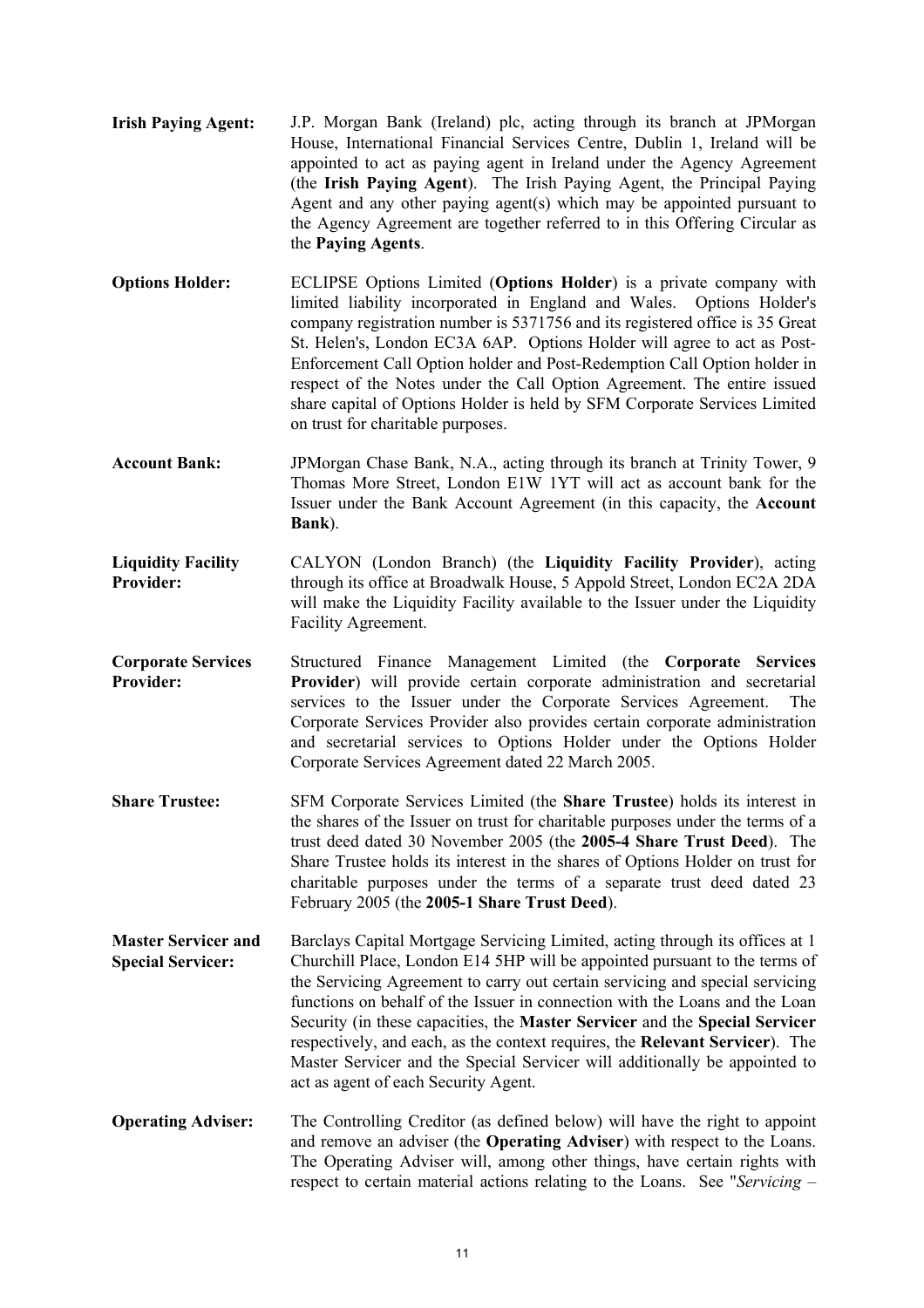*Appointment of the Operating Adviser*" below.

- **Cash Manager:** JPMorgan Chase Bank, N.A., acting through its office at Trinity Tower, 9 Thomas More Street, London E1W 1YT (the **Cash Manager**) will provide certain cash management services to the Issuer under the Cash Management Agreement to be dated on or about the Closing Date between the Issuer and the Cash Manager, among others.
- **Interest Rate Swap Provider:**  Barclays Bank PLC (the **Interest Rate Swap Provider**) will enter into an interest rate swap agreement in the form of an International Swaps and Derivatives Association, Inc. (**ISDA**) 1992 Master Agreement (Multicurrency-Cross Border) to be dated on or prior to the Closing Date (the **Interest Rate Swap Agreement**) with the Issuer. The Issuer and the Interest Rate Swap Provider will enter into interest rate swap transactions in respect of each Loan (together with the schedules thereto, the **Interest Rate Swap Transactions** and each an **Interest Rate Swap Transaction**) pursuant to the Interest Rate Swap Agreement.
- **Finance Parties:** The **Finance Parties** under any Credit Agreement include the lenders from time to time under that Credit Agreement (each, a **Lender**), the Junior Trafalgar Square Lender and each Security Agent. The Finance Parties will include the Issuer following the sale of the Loans to the Issuer on the Closing Date.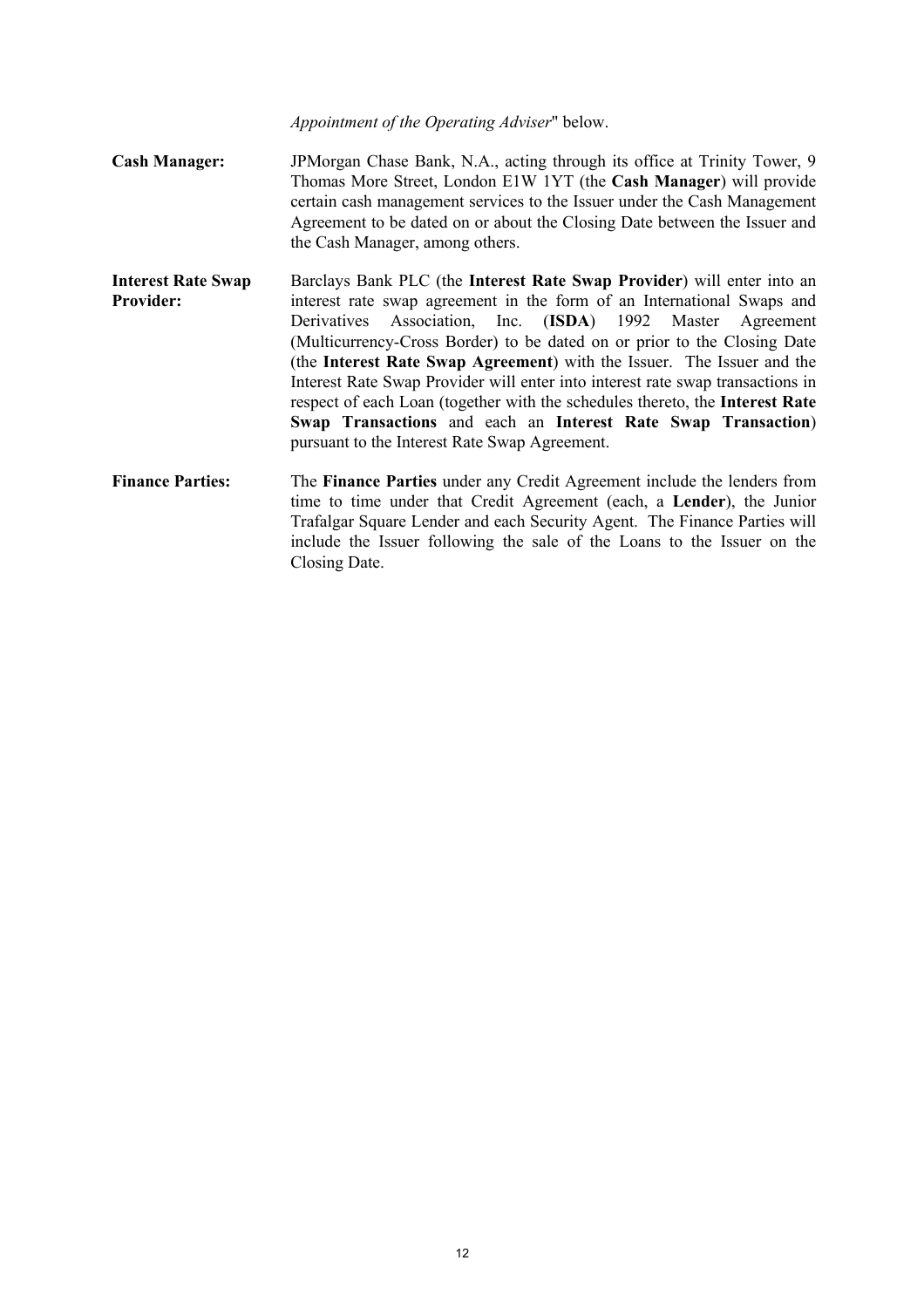#### **RELEVANT DATES AND PERIODS**

- **Cut-Off Date:** The Cut-Off Date is 22 November 2005 (the **Cut-Off Date**). The Cut-Off Date is the date on which much of the information relating to the Loans, their Related Security and the Properties set out in this Offering Circular is presented.
- **Closing Date:** The Notes will be issued on or about 20 December 2005 (or such later date as the Issuer may agree with the Managers and the Arranger) (the **Closing Date**).
- **Loan Interest Payment Date:**  Each of the Loans provides that payment of quarterly instalments of interest and principal (if applicable) are due on (in respect of the Herbert House Loan) the 7th, (in respect of the Flintstone Portfolio Loan and the Trafalgar Square Loan) the 15th, (in respect of the Clifton Portfolio Loan) the 16th, (in respect of the Pitch Loan) the 17th day of each January, April, July and October. If, however, any such day is not a London Business Day, payments will be made on the next London Business Day in that calendar month (if there is one) or the preceding London Business Day (if there is not) (the **Loan Interest Payment Date**). **London Business Day** is any day other than a Saturday or Sunday on which banks are open for general business in London.
- **Loan Interest Period:** Interest accrues on a Loan from and including a Loan Interest Payment Date up to but excluding the next succeeding Loan Interest Payment Date (each a **Loan Interest Period**). Interest is payable quarterly in arrear on each Loan Interest Payment Date in respect of the immediately preceding Loan Interest Period.
- **Calculation Date:** Three London Business Days prior to each Interest Payment Date (each such day, a **Calculation Date**) the Cash Manager will, based on information relating to Collections on the Loans received from the Master Servicer, perform calculations in respect of the immediately preceding Collection Period and payments to be made to, among others, the holders of the Notes (the **Noteholders**) in accordance with the relevant Priority of Payments on such Interest Payment Date.
- **Collection Period:** Amounts available for payment on the Notes on any Interest Payment Date will depend on the Collections received with respect to the Loans during the immediately preceding Collection Period, the payments received with respect to any Interest Rate Swap Agreement for the applicable Interest Period, any Loan Income Deficiency Drawings relating to such Interest Payment Date and any other amount standing to the Credit of the Transaction Account other than any amount credited to the Tax Reserve Ledger (as defined below). Each **Collection Period** will:
	- relate to the Interest Payment Date immediately following such Collection Period;
	- start from (and include) the preceding Calculation Date (or in the case of the first Collection Period, the Closing Date); and
	- end on (but exclude) the Calculation Date that occurs in the same month as the immediately following Interest Payment Date.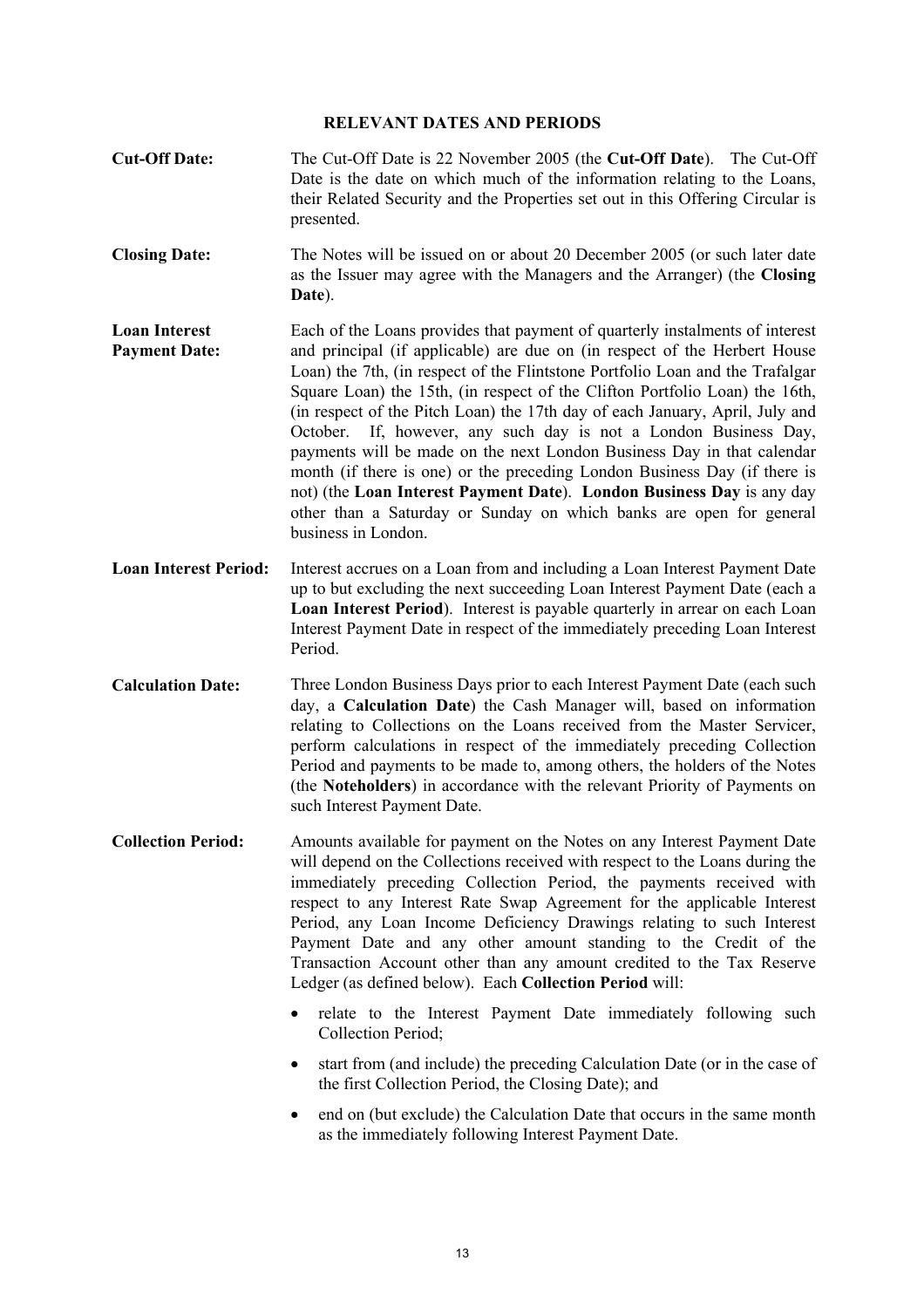#### **KEY CHARACTERISTICS OF THE LOANS AND THE PORTFOLIO**

- **The Loans:** Each Loan (other than the Clifton Portfolio Loan and the Pitch Loan where recourse is limited to the Clifton Portfolio Borrower's and the Pitch Borrower's interest in the Clifton Portfolio Properties and the Pitch Properties respectively and all rights and assets in relation to the relevant Properties) constitutes a full recourse obligation of the Relevant Borrower and is secured by, among other things, a first legal mortgage or charge (subject, in the case of the Flintstone Portfolio Loan, the Trafalgar Square Loan and the Herbert House Loan), to completion of registration at the Land Registry over all of the Relevant Borrower's interests in the Properties and first fixed security over the Leases (except in the case of the Herbert House Loan, where the Leases are assigned in favour of the Relevant Security Agent), insurance policies, hedging arrangements, bank accounts and rental income in respect of the Properties. Each Loan contains certain representations and warranties given by the Relevant Borrower and/or the Chargor, as the case may be.
- **The Borrowers:** The Loans (other than in respect of the Clifton Portfolio Loan) have been made to limited liability companies incorporated in England (in the case of the Flintstone Portfolio Loan and the Pitch Loan), Jersey (in the case of the Trafalgar Square Loan) and the British Virgin Islands (in the case of the Herbert House Loan), the Clifton Portfolio Loan has been made to an individual.
- **Properties:** The Portfolio comprise 36 Properties of which 34 are located in England and two of which are located in Scotland. 11 are office properties, three are light industrial, 15 are retail, and seven are leisure*.*

The Loans were originated by Barclays Bank PLC between 22 December 2004 and 22 November 2005. In connection with the origination of the Loans, Barclays Bank PLC ensured that certain due diligence procedures were undertaken such as would customarily be undertaken by a prudent lender making loans secured on commercial properties of this type, so as to evaluate the Borrowers' ability to service their Loan obligations and the quality of the Portfolio. For more information see "*The Loans and the Loan Security – Diligence in connection with the Loans*" below.

The following is a summary of certain characteristics of the Loan Pool as at the Cut-Off Date:

|                      |                          |                         | Cut-Off            | Cut-Off<br><b>Date Debt</b> |                     |                  | Remaining<br><b>Estimated</b> |
|----------------------|--------------------------|-------------------------|--------------------|-----------------------------|---------------------|------------------|-------------------------------|
|                      | <b>Cut-Off Date</b>      |                         | Date               | <b>Service</b>              |                     |                  | <b>Term to</b>                |
|                      | <b>Securitised</b>       |                         | Interest           | Coverage                    | <b>Cut-Off Date</b> | <b>Maturity</b>  | <b>Maturity</b>               |
| <b>Loan Name</b>     | <b>Principal Balance</b> | <b>Loan Margin</b>      | <b>Cover Ratio</b> | Ratio                       | <b>LTV</b>          | LTV <sup>3</sup> | (Years)                       |
| Flintstone Portfolio | £144,079.502             | 0.7500%                 | 133%               | 133%                        | 66.3%               | 66.3%            | 9.9                           |
| Trafalgar Square     | £102,875,000             | $0.8892\%$ <sup>4</sup> | 171%               | 126%                        | 66.4%               | 57.8%            | 7.6                           |
| Clifton Portfolio    | £17,841,600              | 1.4000%                 | 132%               | 109%                        | 78.5%               | 71.1%            | 6.7                           |
| Pitch                | £10,507,500              | $0.6000\%$              | 260%               | 260%                        | 49.6%               | 49.6%            | 5.2                           |
| Herbert House        | £9,675,000               | 1.2000%                 | 133%               | 129%                        | 86.0%               | 71.9%            | 8.1                           |
| Total                | £284,978,602             |                         |                    | $\overline{\phantom{0}}$    |                     | -                |                               |
|                      |                          |                         |                    |                             |                     |                  |                               |
| Minimum              | £9,675,000               | $0.6000\%$              | 132%               | 109%                        | 49.6%               | 49.6%            | 5.2                           |
| Maximum              | £144,079,502             | 1.4000%                 | 260%               | 260%                        | 86.0%               | 71.9%            | 9.9                           |
| Average/             | £56,995,720              | 0.8507%                 | 151%               | 134%                        | 67.1%               | 63.1%            | 8.6                           |
| Weighted Average     |                          |                         |                    |                             |                     |                  |                               |
|                      |                          |                         |                    |                             |                     |                  |                               |

Assuming Valuation and scheduled principal amortisation. 4

 $\overline{a}$ 3

Commencing at 0.8892% reducing during the life of the Loan to 0.8802% at maturity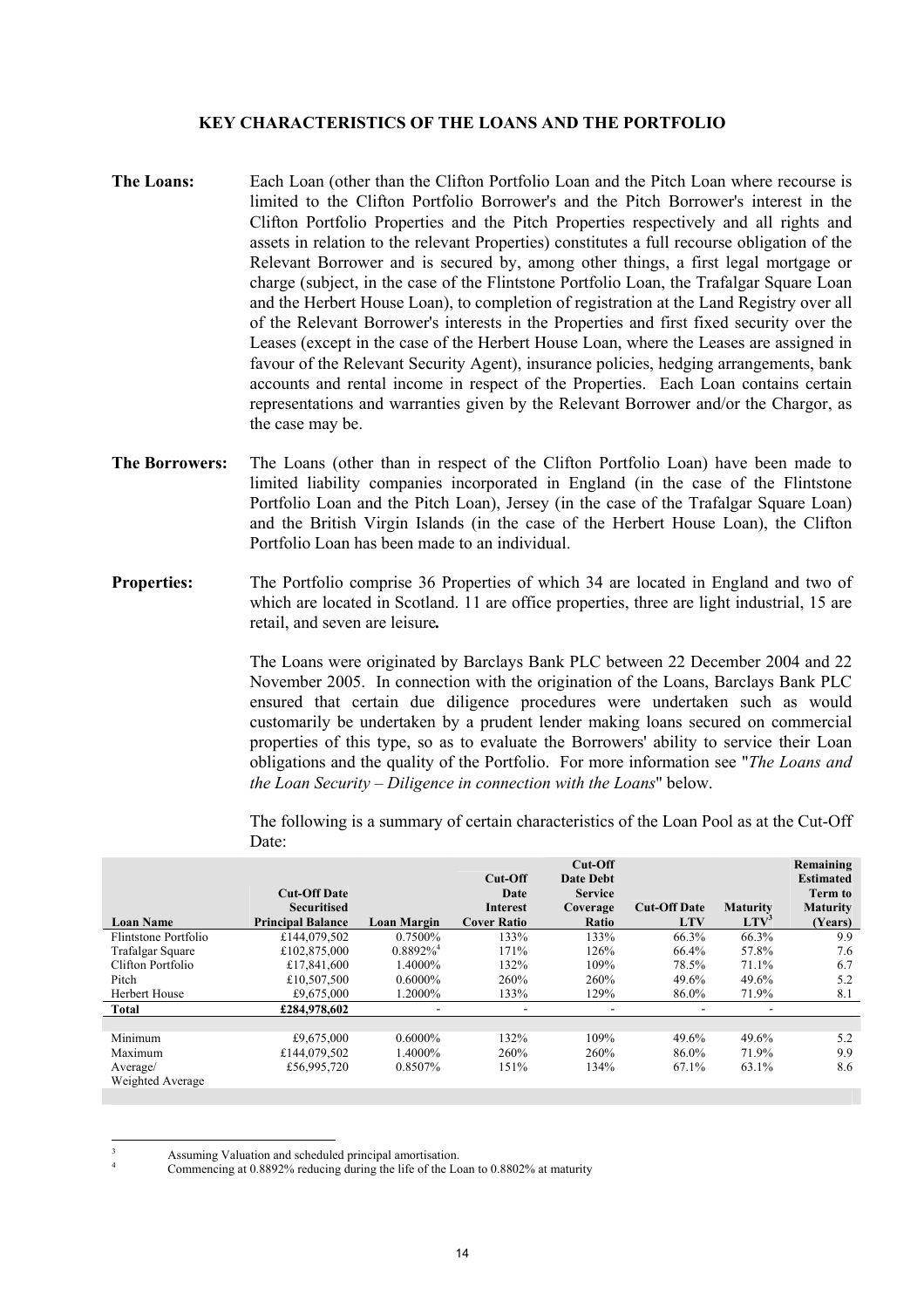For further information about the Loan Pool, please see the section entitled "*The Loans and the Loan Security*".

The majority of the Leases relating to the Properties are FRI Leases being "fully repairing and insuring leases" (**FRI Leases**) under which substantially all of the economic liabilities arising in relation to the upkeep and operation of the relevant Property are borne by the individual Tenant, including the costs of repairing, maintaining and insuring the relevant Property (or where a Lease does not include the structure of the building the Tenant pays a proportionate share of the landlord's costs of repairing and maintaining the structure and common areas). However, there are some exceptions which may limit the Obligor's ability to recover service charges and in respect of which the Obligor has an obligation to keep part of the structure in repair.

The following is a summary of certain characteristics of the Portfolio as at the Cut-Off Date:

| <b>Loan Name</b>     | Valuation (£) of<br><b>Properties as at Date</b><br>of Valuation | <b>Net Rent</b><br>(f. p.a.) | <b>Estimated Net</b><br><b>Rental Value</b><br><b>(ERV)</b><br>(f. p.a.) | <b>Yield (Net)</b><br><b>Rent over</b><br><b>Valuation</b> )<br>$(\%)$ | <b>Net</b><br>Internal<br>Area<br>(sq. ft.) |
|----------------------|------------------------------------------------------------------|------------------------------|--------------------------------------------------------------------------|------------------------------------------------------------------------|---------------------------------------------|
| Flintstone Portfolio | 217,450,000                                                      | 12,982,607                   | 12,277,201                                                               | $6.0\%$                                                                | 340.421                                     |
| Trafalgar Square     | 155,000,000                                                      | 9,785,922                    | 8,266,430                                                                | 6.3%                                                                   | 200,546                                     |
| Clifton Portfolio    | 22,715,000                                                       | 1,504,864                    | 1,746,136                                                                | 6.6%                                                                   | 91,202                                      |
| Pitch                | 21.200.000                                                       | 1.532.500                    | 1.525.999                                                                | 7.2%                                                                   | 222,387                                     |
| Herbert House        | 11.250.000                                                       | 755.847                      | 776.100                                                                  | 6.7%                                                                   | 48,787                                      |
| Total                | 427,615,000                                                      | 26,561,740                   | 24,591,866                                                               | N/A                                                                    | 903,343                                     |

**Valuation:** In relation to each Loan, as a condition precedent to making an advance to the Relevant Borrowers, the Seller obtained an independent valuation of the relevant Property or Properties constituting security for such Loan (each, a **Valuation** and together, the **Valuations**). In this Offering Circular, the **Valuer** means the valuer in respect of each Valuation, as applicable.

> The circumstances in which additional valuations will be obtained under the Credit Agreements are limited.

> **All references to valuations (including related concepts, such as LTVs and property values) are references to, or are taken from, references in, the Valuations unless otherwise specified.**

See further "*The Loans and the Loan Security*" below.

Loan Security: As security for the repayment of each Loan, the relevant Obligor or Obligors and the Relevant Security Agent have, on or about the closing date in respect of the Loan (each, a **Loan Closing Date** and together, the **Loan Closing Dates** and in the case of the Pitch Loan and the Clifton Portfolio Loan, on or about the closing date in respect of each loan drawn under the relevant facility), entered into a debenture (each, a **Security Agreement** and together, the **Security Agreements**), pursuant to which the Relevant Borrower or the Chargor, where appropriate, has granted fixed security over the relevant Property or Properties located in England and Scotland and all related interests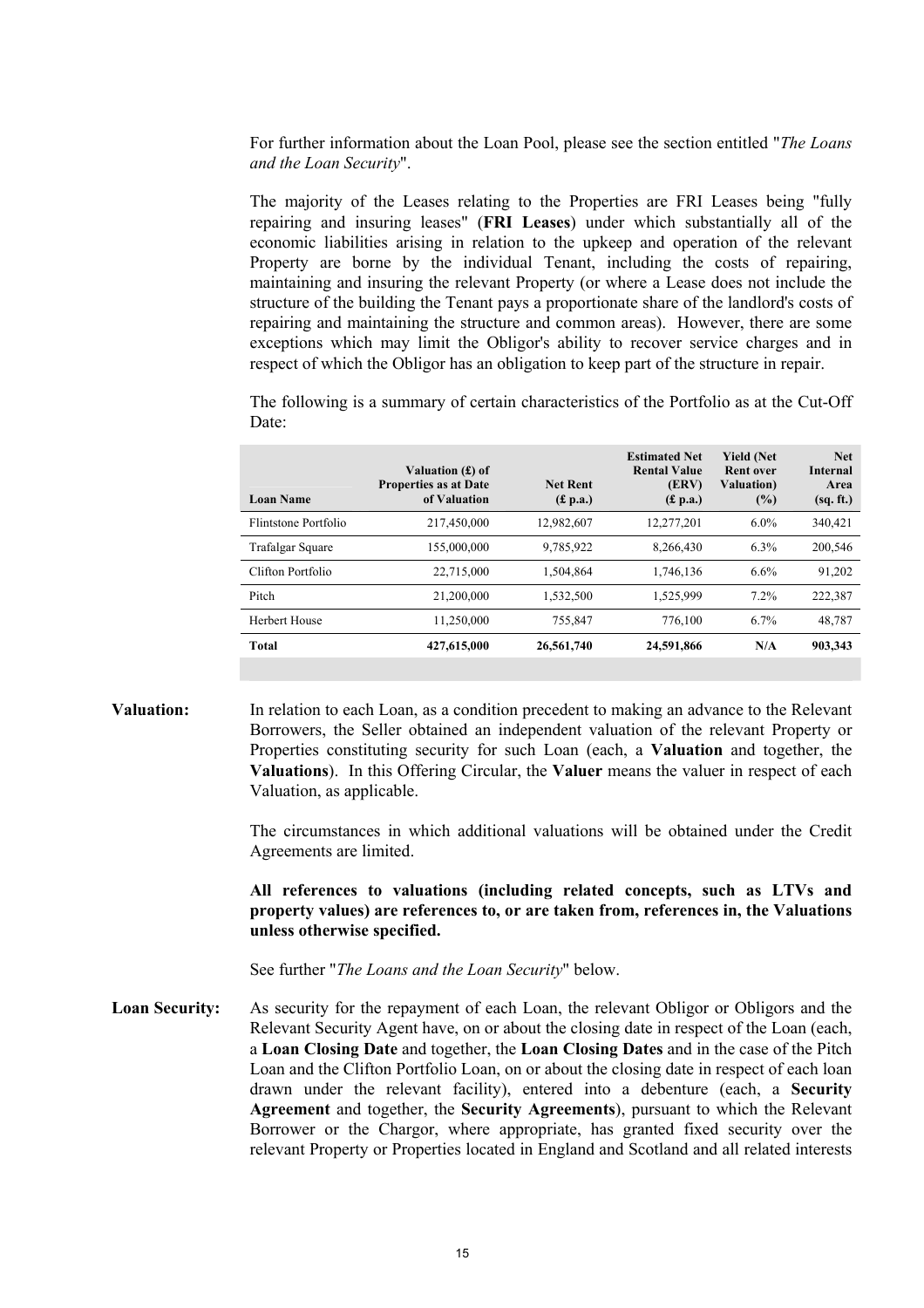and assets including, but not limited to:

- (a) a first legal mortgage or charge (subject, in the case of the Flintstone Portfolio Loan, the Trafalgar Square Loan and the Herbert House Loan, to completion of registration at the Land Registry over the relevant Property or Properties);
- (b) a first fixed charge over the Chargor's interest in the Property or Properties (to the extent not subject to security under paragraph (a) above);
- (c) an absolute assignment, subject to a proviso for re-assignment on redemption, of the Lease documentation and rental income;
- (d) first fixed charge over the relevant bank accounts (including the Rent Account); and
- (e) an absolute assignment, subject to a proviso for re-assignment on redemption or a first fixed charge of the insurance contracts or policies of the Chargor.

In addition, in respect of the Pitch Loan, the Relevant Borrowers and/or Chargors (as appropriate) have granted security over those Properties located in Scotland (the **Scottish Properties**) and all related interests and assets, including but not limited to:

- (a) a standard security over the relevant Scottish Properties; and
- (b) an assignment of rents.

The Related Security in respect of each Loan will include, where relevant, the benefit of the following:

- (i) a subordination agreement, whether made by deed or otherwise, under which any other debt of the Relevant Borrower (if any) is subordinated to the debt owed by the Relevant Borrower in respect of the relevant Loan (each a **Subordination Agreement**);
- (ii) a duty of care letter entered into by the Relevant Borrower or Obligor, as applicable, the Relevant Security Agent and the independent managing agent or agents appointed by the Relevant Borrower in respect of a relevant Property or Properties (each a **Duty of Care Agreement**);
- (iii) a charge over, or other security interest in (other than in respect of the Clifton Portfolio Borrower) all of the shares of a Chargor (a **Share Charge**); and
- (iv) (in the case of the Trafalgar Square Loan) an intercreditor agreement (the **Trafalgar Square Intercreditor Agreement**) regulating the relationship and priority between the Seller (in its capacity as Lender and, following the Closing Date, the Issuer) and the Junior Lender.
- **Interest rate:** All of the Loans bear a fixed rate of interest calculated in accordance with the Credit Agreement under which that Loan was made (the **relevant Credit Agreement**).

#### **Repayment:** Some of the Loans are subject to scheduled repayment on each Loan Interest Payment Date in accordance with the terms of the relevant Credit Agreement. To the extent not repaid or prepaid earlier, all the Loans are repayable in full at their respective final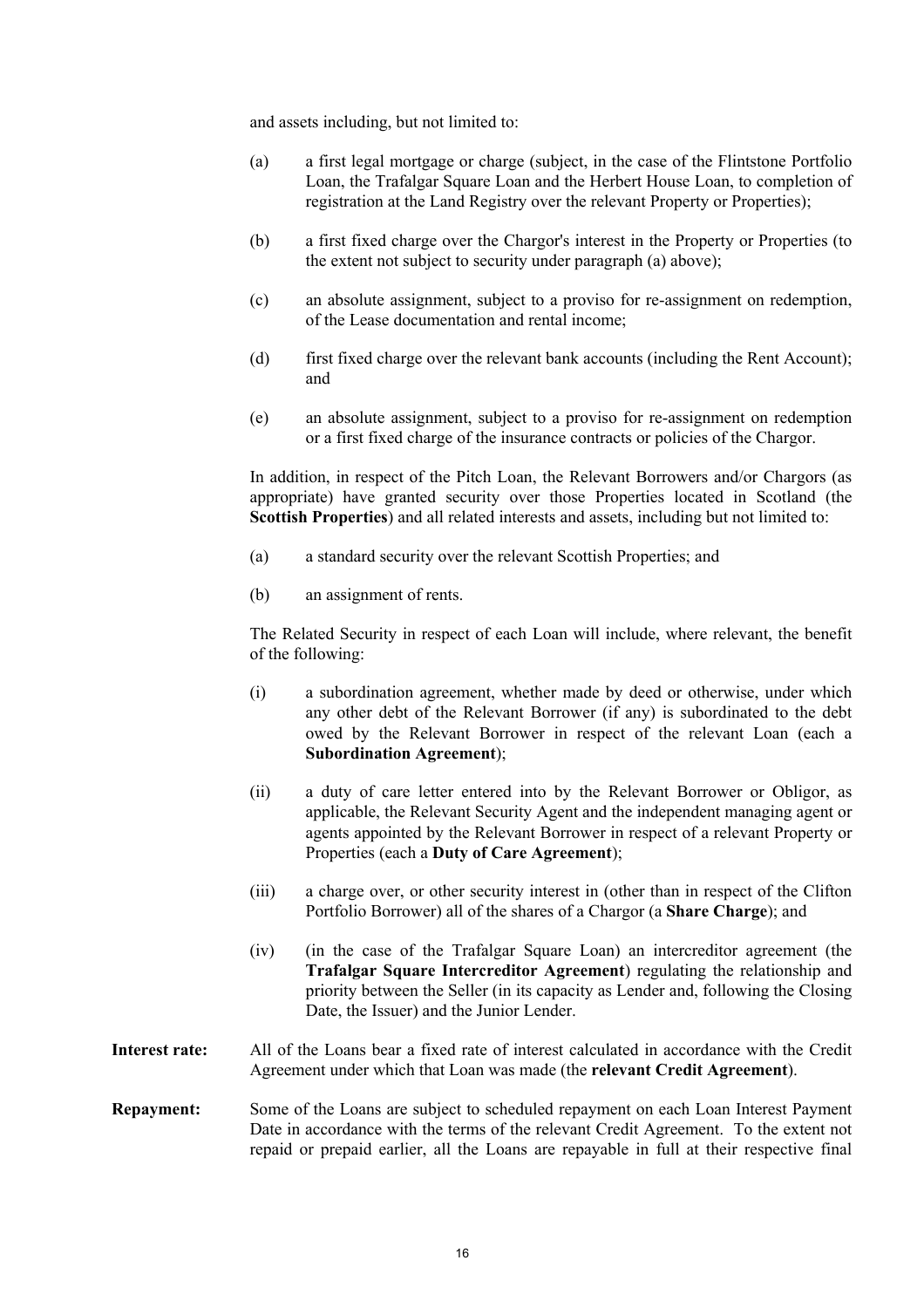maturity dates (each such date a **Loan Maturity Date**).

**Voluntary prepayment:**  Each Loan may be prepaid by the Relevant Borrower in whole or in part (but if in part, in a minimum amount) on any Loan Interest Payment Date upon giving a minimum number of London Business Days' prior notice to the Lender. Amounts prepaid may not be redrawn.

> Certain prepayments by the Relevant Borrower may be subject to prepayment fees in connection therewith (**Prepayment Fees**). The Relevant Borrower will additionally be required to pay any Break Costs (as defined below) to the Issuer and the Issuer may, in respect of certain Loans be required to pay Break Gains (as defined below).

**Mandatory prepayment:**  Prepayment of a Loan (in whole or in part) must or (in the case of paragraph (c)) may be made in certain circumstances (in each case as set out in the relevant Credit Agreement), including the following:

- (a) if a Lender (or the Security Agent in the case of the Herbert House Loan) notifies the Relevant Borrower that it is unlawful in any jurisdiction for the Lender to perform any of its obligations under a Finance Document or to fund or maintain its share in the Loan;
- (b) in the case of some of the Loans, on the occurrence of a change of control of the Relevant Borrower or, in certain cases, its shareholder (although in the case of certain other Loans, a change in control may be an Event of Default or, in the case of the Individual Borrower Loan, not applicable as the Relevant Borrower is an individual);
- (c) if the Relevant Borrower is required to withhold or deduct any amount in respect of tax or pay any increased costs to the Lender or following a reduction in the rate of return or other amounts due to a Lender under the relevant Credit Agreement; or
- (d) on the sale or disposal of a Property or Properties unless, in certain cases where the proceeds have been invested in one or more substitute properties after a specified period set out in the relevant Credit Agreement. In respect of the Flintstone Portfolio Loan and the Trafalgar Square Loan any disposal of the Flintstone Portfolio Property or the Trafalgar Square Property (as applicable) without the consent of the Lender would constitute a Loan Event of Default.

In the event of prepayment of all or part of a Loan in any of the above circumstances (other than paragraphs (a) and (c)), Prepayment Fees will be payable by the Relevant Borrower.

**Finance Documents** includes, in relation to the Loan Pool, any Credit Agreement, any Security Agreement, any Subordination Agreement, any Transfer Certificate (other than in respect of the Trafalgar Square Loan where a transfer to the Junior Trafalgar Square Lender will be deemed a Finance Document), any Duty of Care Agreement, any Share Charge and any other document designated as such by the parties to any Credit Agreement (each a **Finance Document**). The Finance Documents relating to a specific Loan are referred to in this Offering Circular as relevant Finance Documents (each a **relevant Finance Document**). In relation to a Finance Document, **Finance Party** generally means a Lender (which, after the Closing Date, will be the Issuer) or the Relevant Security Agent.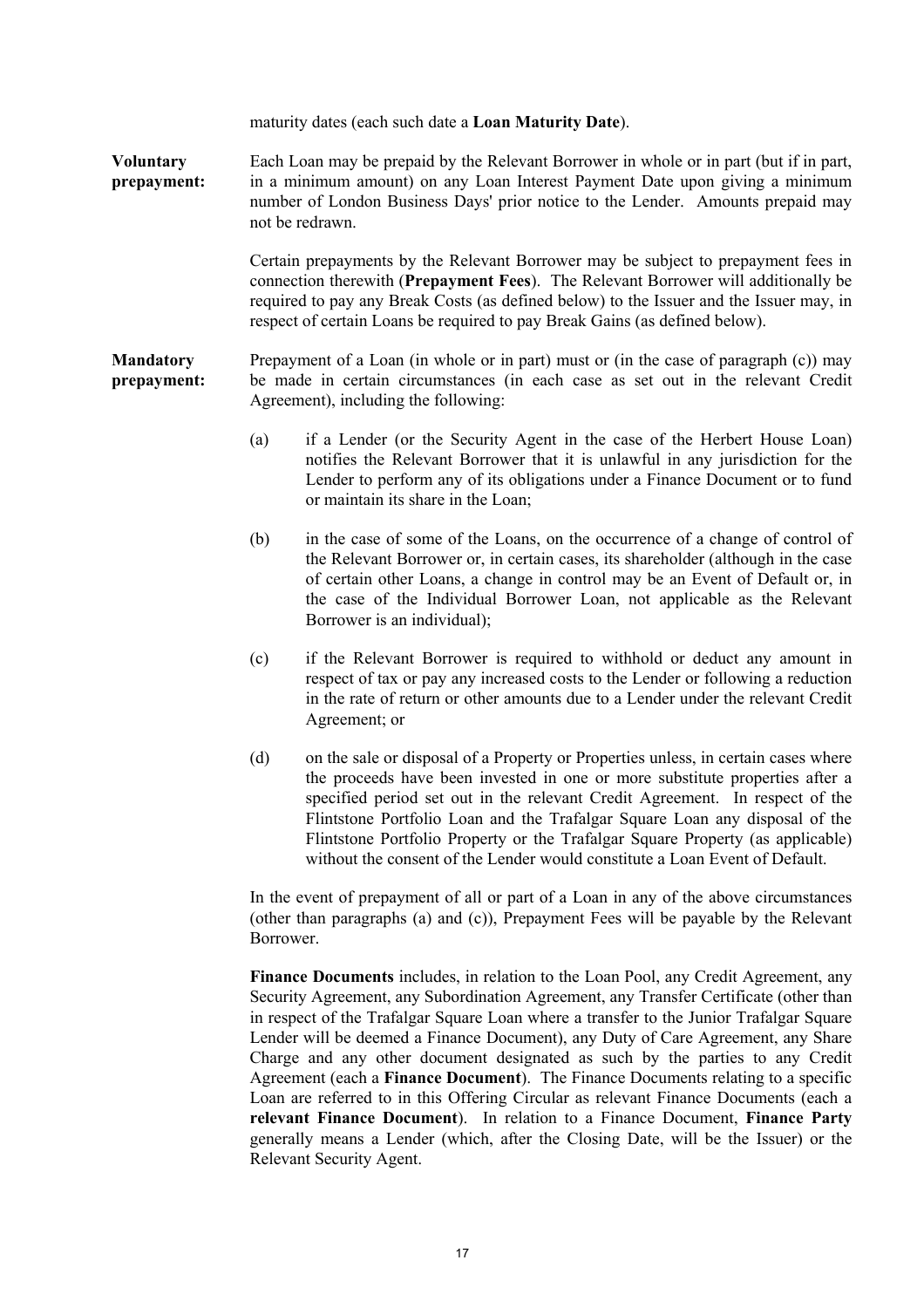**Further advances:**  As at the date of this Offering Circular, the Issuer is not required or entitled to make any further advance of principal to any Borrower under the terms of any of the Credit Agreements. Additionally, neither the Master Servicer nor the Special Servicer is permitted under the Servicing Agreement to agree to an amendment of the terms of a Credit Agreement that would require the Issuer to make a further advance of principal to any Borrower without, among other things, confirmation from the Rating Agencies that the same would not have a material adverse effect on the then current ratings of the Notes. However, to the extent that the Credit Agreement permits the Lender to pay sums due from the Borrower to third parties if the Borrower fails to do so, the Issuer (or the Master Servicer or Special Servicer acting on its behalf) may pay such amounts to the relevant third parties, thereby increasing the amount owed by the Borrower to the Issuer, by making a Loan Protection Advance (as defined below). The Master Servicer or, if the Loan is a Specially Serviced Loan, the Special Servicer, will pay the proceeds of such Loan Protection Advance to the relevant third parties in accordance with the terms of each Credit Agreement and the Servicing Agreement. For further details, see "*Servicing – Loan Protection Advances*".

**Representations and warranties:**  The Loan Sale Agreement will contain certain representations and warranties given by the Seller in respect of the Loans and the Loan Security (the **Loan Warranties**). The Loan Warranties are summarised in the section entitled "*Transaction Documents – Loan Sale Documents*".

> In the event of a Material Breach of Loan Warranty by the Seller with respect to any Loan or its Related Security, which is not capable of remedy or (if capable of remedy) is not remedied within 90 days of receipt of written notice of the relevant Material Breach of Loan Warranty from the Issuer or the Trustee or such longer period as may be agreed by the Trustee, the Seller will be required to repurchase the relevant Loan and the beneficial interest in the related Security Trust.

> The consideration for such repurchase will be an amount equal to the principal balance of the Loan then outstanding (or, if the Material Breach of Loan Warranty related to the principal balance outstanding of the Loan at the Cut-Off Date the consideration payable will be the higher of (x) the outstanding principal balance of the relevant Loan as at such date or (y) the represented principal balance of the Loan at the Cut-Off Date less any principal amounts received by the Issuer in respect of such Loan) plus in all cases any accrued but unpaid interest thereon up to and including the date of repurchase or, if such date is not an Interest Payment Date and an Acceleration Notice has not been served or the Notes have not otherwise become due and repayable in full, the immediately following Interest Payment Date together with any additional costs incurred by the Issuer in respect of such repurchase (including any swap termination payments due to the Interest Rate Swap Provider arising as a result of the repurchase) and any amounts advanced by or on behalf of the Issuer in respect of the relevant Loan as a Loan Protection Advance, to the extent such amounts have not been capitalised as outstanding principal of the relevant Loan or recovered from the Relevant Borrower.

> Any repurchase of a Loan will result in the redemption of the Notes in accordance with **Condition 6.3** (Mandatory redemption in part from Available Amortisation Funds, Available Prepayment Redemption Funds, Available Final Redemption Funds and Available Principal Recovery Funds).

**Insurance:** Each Borrower or Chargor has undertaken pursuant to the relevant Credit Agreement, to maintain insurance of the relevant Property or Properties on a full reinstatement value basis, including not less than three years' loss of rent on all Leases together with insurance against acts of terrorism, where in certain cases, such insurance is generally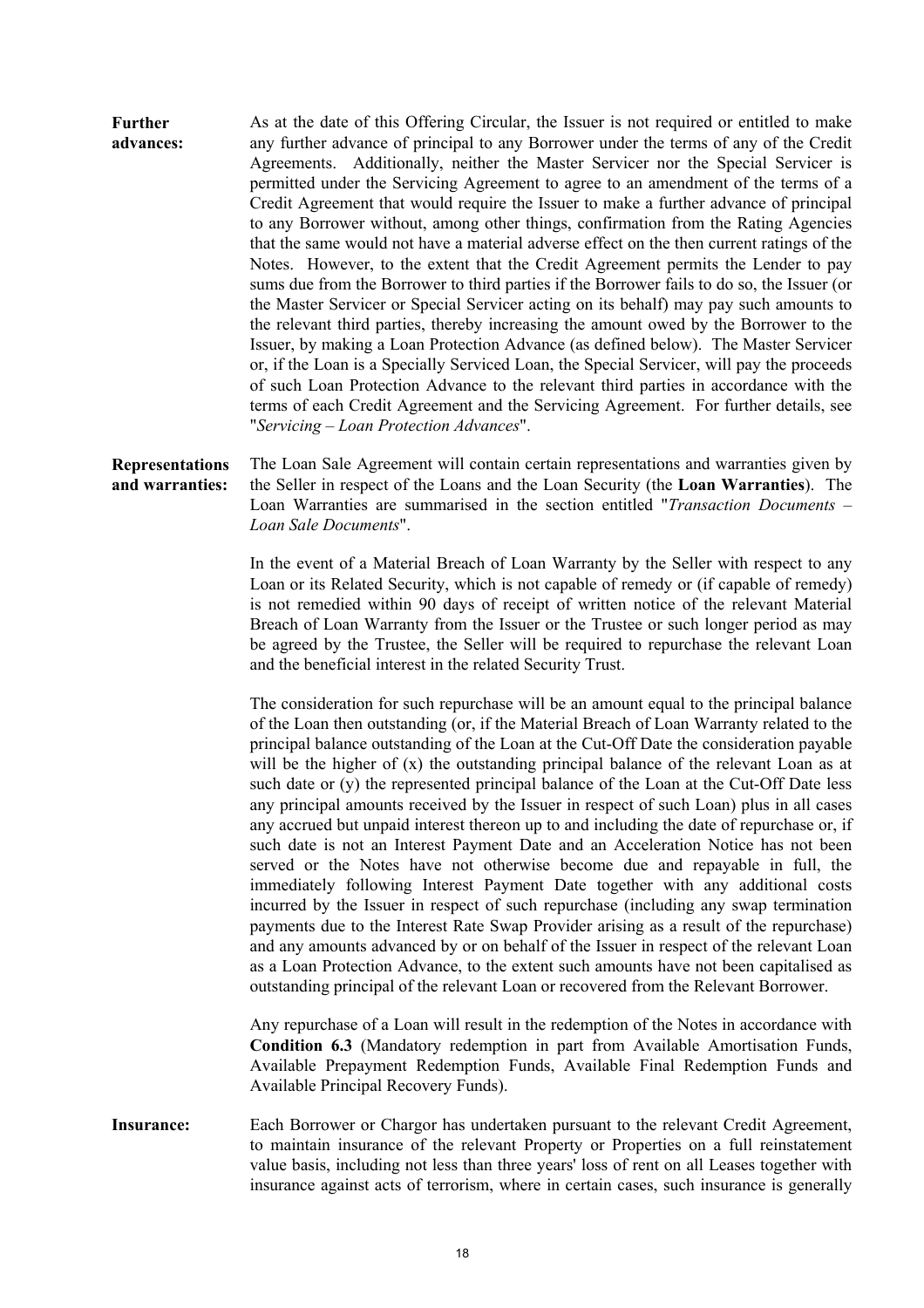available in the UK insurance market on commercially reasonable terms, and to procure that the Relevant Security Agent is named as co-insured or that the Security Agent's interests are noted on all relevant Insurance Policies (as defined below). Any such interest of the Security Agent will be held for the Issuer pursuant to the Relevant Security Trusts.

All insurances required under the Credit Agreements must be with an insurance company or underwriter that is acceptable to the Lender (in some cases, acting reasonably) or which complies with minimum ratings requirements.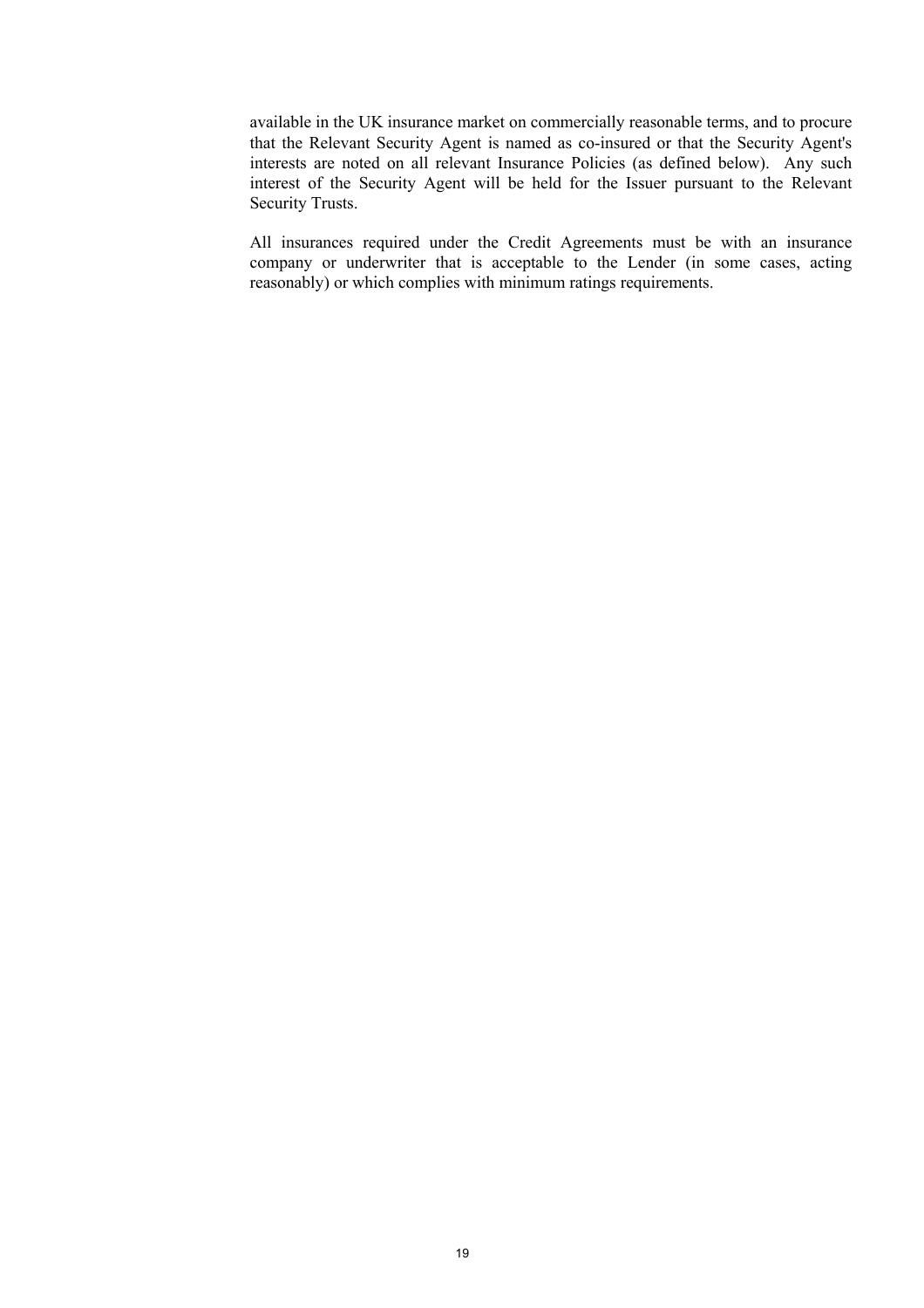#### **PRINCIPAL FEATURES OF THE NOTES**

| <b>Notes:</b>               |                                                                                                                                                                               | The Notes will comprise:                                                                                                                                                                                                                                                                                                                                                                                                                                                                                                                                                                                                                                                                                                                                                                                                                                                                                                                                                                                                                                                                                                                                                                                                                                                                                                                                                                                                                                                                                                                                   |  |  |  |  |
|-----------------------------|-------------------------------------------------------------------------------------------------------------------------------------------------------------------------------|------------------------------------------------------------------------------------------------------------------------------------------------------------------------------------------------------------------------------------------------------------------------------------------------------------------------------------------------------------------------------------------------------------------------------------------------------------------------------------------------------------------------------------------------------------------------------------------------------------------------------------------------------------------------------------------------------------------------------------------------------------------------------------------------------------------------------------------------------------------------------------------------------------------------------------------------------------------------------------------------------------------------------------------------------------------------------------------------------------------------------------------------------------------------------------------------------------------------------------------------------------------------------------------------------------------------------------------------------------------------------------------------------------------------------------------------------------------------------------------------------------------------------------------------------------|--|--|--|--|
|                             | (a)                                                                                                                                                                           | £210,900,000 Class A Commercial Mortgage Backed Floating Rate<br>Notes due 2017;                                                                                                                                                                                                                                                                                                                                                                                                                                                                                                                                                                                                                                                                                                                                                                                                                                                                                                                                                                                                                                                                                                                                                                                                                                                                                                                                                                                                                                                                           |  |  |  |  |
|                             | (b)                                                                                                                                                                           | £17,100,000 Class B Commercial Mortgage Backed Floating Rate<br>Notes due 2017;                                                                                                                                                                                                                                                                                                                                                                                                                                                                                                                                                                                                                                                                                                                                                                                                                                                                                                                                                                                                                                                                                                                                                                                                                                                                                                                                                                                                                                                                            |  |  |  |  |
|                             | (c)                                                                                                                                                                           | £15,700,000 Class C Commercial Mortgage Backed Floating Rate<br>Notes due 2017;                                                                                                                                                                                                                                                                                                                                                                                                                                                                                                                                                                                                                                                                                                                                                                                                                                                                                                                                                                                                                                                                                                                                                                                                                                                                                                                                                                                                                                                                            |  |  |  |  |
|                             | (d)                                                                                                                                                                           | £22,800,000 Class D Commercial Mortgage Backed Floating Rate<br>Notes due 2017;                                                                                                                                                                                                                                                                                                                                                                                                                                                                                                                                                                                                                                                                                                                                                                                                                                                                                                                                                                                                                                                                                                                                                                                                                                                                                                                                                                                                                                                                            |  |  |  |  |
|                             | (d)                                                                                                                                                                           | £12,100,000 Class E Commercial Mortgage Backed Floating Rate<br>Notes due 2017; and                                                                                                                                                                                                                                                                                                                                                                                                                                                                                                                                                                                                                                                                                                                                                                                                                                                                                                                                                                                                                                                                                                                                                                                                                                                                                                                                                                                                                                                                        |  |  |  |  |
|                             | (e)                                                                                                                                                                           | £6,378,000 Class F Commercial Mortgage Backed Floating Rate<br>Notes due 2017.                                                                                                                                                                                                                                                                                                                                                                                                                                                                                                                                                                                                                                                                                                                                                                                                                                                                                                                                                                                                                                                                                                                                                                                                                                                                                                                                                                                                                                                                             |  |  |  |  |
|                             | The Notes will be constituted pursuant to the Trust Deed. The Notes of each<br>Class will rank <i>pari passu</i> and rateably and without any preference among<br>themselves. |                                                                                                                                                                                                                                                                                                                                                                                                                                                                                                                                                                                                                                                                                                                                                                                                                                                                                                                                                                                                                                                                                                                                                                                                                                                                                                                                                                                                                                                                                                                                                            |  |  |  |  |
| <b>Status and priority:</b> |                                                                                                                                                                               | On enforcement of the Issuer Security and following service of an<br>Acceleration Notice, payments of interest and principal in respect of the<br>Class A Notes will rank pari passu and pro rata with payments of Deferred<br>Consideration (if any) and ahead of payments of interest and principal in<br>respect of the Class B Notes, the Class C Notes, the Class D Notes, the<br>Class E Notes and the Class F Notes. Payments of interest and principal in<br>respect of the Class B Notes will rank ahead of payments of interest and<br>principal in respect of the Class C Notes, the Class D Notes, the Class E<br>Notes and the Class F Notes. Payments of interest and principal in respect<br>of the Class C Notes will rank ahead of payments of interest and principal in<br>respect of the Class D Notes, the Class E Notes and the Class F Notes.<br>Payments of interest and principal in respect of the Class D Notes will rank<br>ahead of payments of interest and principal in respect of the Class E Notes<br>and the Class F Notes. Payments of interest and principal in respect of the<br>Class E Notes will rank ahead of payments of interest and principal in<br>respect of the Class F Notes.<br>Notwithstanding the above, the Class A Notes, the Class B Notes, the Class<br>C Notes, the Class D Notes, the Class E Notes and the Class F Notes will be<br>entitled to receive both sequential and <i>pro rata</i> distribution of principal<br>subject to and in accordance with Condition 6.3 (Mandatory redemption in |  |  |  |  |

subject to and in accordance with **Condition 6.3** (Mandatory redemption in part from Available Amortisation Funds, Available Prepayment Redemption Funds, Available Final Redemption Funds and Available Principal Recovery Funds). Prior to the service of an Acceleration Notice or the Notes otherwise becoming due and repayable in full, payments of interest and principal in respect of the Notes will be paid in accordance with the Pre-Acceleration Revenue Priority of Payments, the Pre-Acceleration Principal Priority of Payments and the Post-Enforcement/Pre-Acceleration Priority of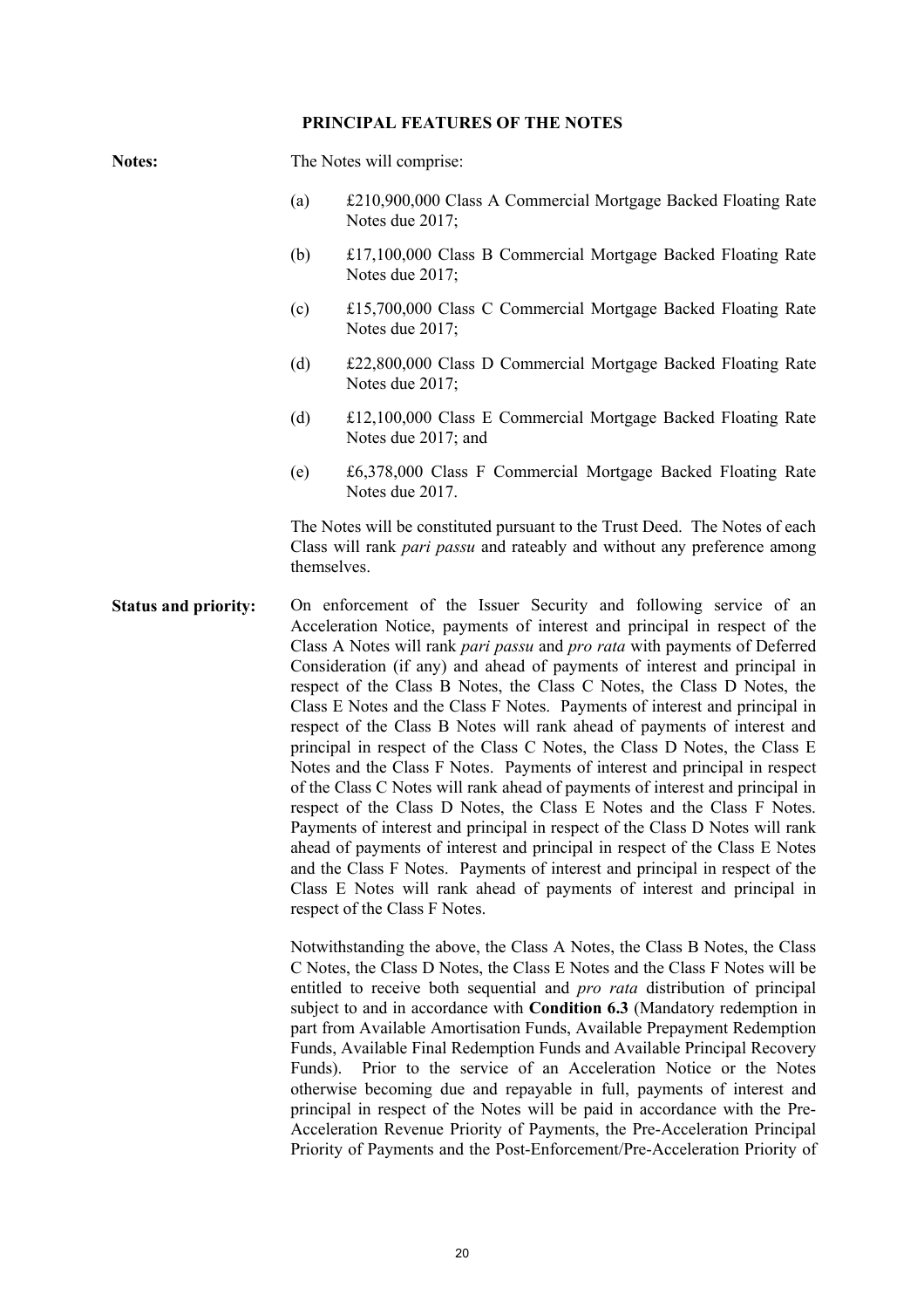Payments, as applicable.

See further "*Cashflows*" and **Condition 6.3** (Mandatory redemption in part from Available Amortisation Funds, Available Prepayment Redemption Funds, Available Final Redemption Funds and Available Principal Recovery Funds) below.

**Form of the Notes:** Each Class of Notes will be in bearer form. The Temporary Global Note and the Permanent Global Note of each Class will be held by JPMorgan Chase Bank, N.A., as common depositary for Euroclear and Clearstream, Luxembourg. The Notes will be in denominations of £50,000.

> For so long as the Notes are represented by Global Notes and the rules of Euroclear and Clearstream, Luxembourg so permit, the Notes will be tradeable in minimum nominal amounts of £50,000 and integral multiples of £1,000 in excess thereof. However, there will be certain restrictions in respect of holdings above a multiple of £50,000 in nominal amount. See further **Condition 2.3** (Trading in differing nominal amounts).

**Ratings:** It is expected that the Notes will, on issue, be assigned the following ratings:

| Class         | Fitch      | Moody's | <b>S&amp;P</b> |
|---------------|------------|---------|----------------|
| Class A Notes | AAA        | Aaa     | AAA            |
| Class B Notes | AAA        | Aa2     | AAA            |
| Class C Notes | AA         | Aa3     | $AA+$          |
| Class D Notes | A          | A2      | $A+$           |
| Class E Notes | <b>BBB</b> | Baa1    | $BBB+$         |
| Class F Notes | NR         | NR      | <b>BBB</b>     |

**The ratings from the Rating Agencies do not address the likelihood of receipt by any Class F Noteholder of any AFC Excess Interest Amount in respect of the Class F Notes.** 

**A security rating is not a recommendation to buy, sell or hold securities and may be subject to revision, suspension or withdrawal at any time by one or more of the assigning rating organisations.** 

The ratings of the Notes are dependent upon, among other things, the shortterm, unsecured, unsubordinated debt ratings of the Liquidity Facility Provider, the Interest Rate Swap Provider and the Account Bank. A qualification, downgrade or withdrawal of any such ratings by a Rating Agency may have an adverse effect on the ratings of the Notes.

**Listing:** Application has been made to the Irish Stock Exchange for the Notes to be admitted to the Official List of the Irish Stock Exchange.

Liquidity Facility: On or before the Closing Date, the Issuer, the Trustee and the Liquidity Facility Provider, among others, will enter into an agreement (the **Liquidity Facility Agreement**) pursuant to which the Liquidity Facility Provider will make available to the Issuer a facility which the Issuer can draw on to fund certain shortfalls in available funds (including scheduled amounts due under the Loans) from time to time (as described further under "*Transaction Documents – Liquidity Facility Agreement*" below).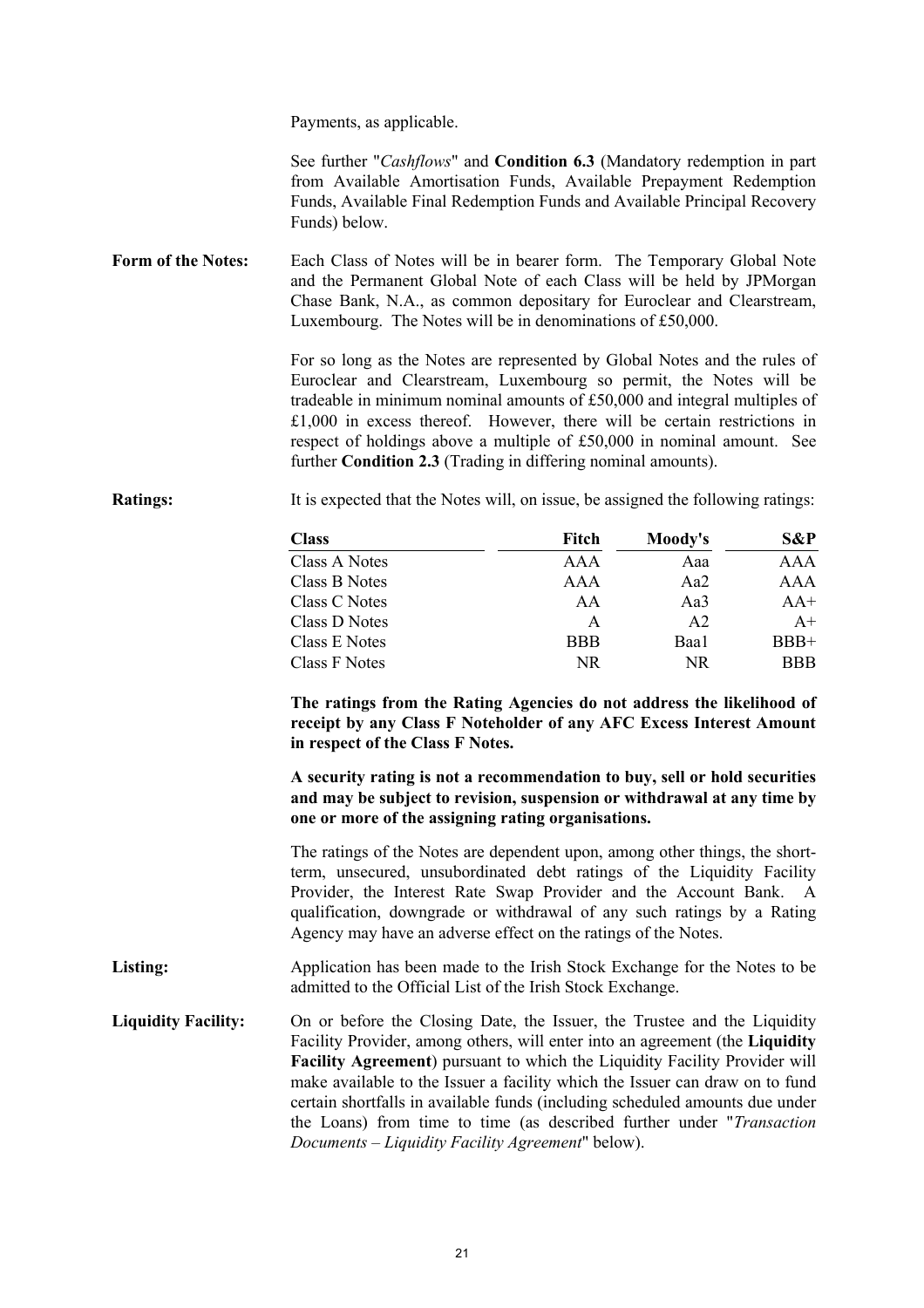**Interest Rate Swap Agreement:**  The Interest Rate Swap Provider will enter into the Interest Rate Swap Agreement with the Issuer. The Issuer and the Interest Rate Swap Provider will, on the Closing Date, enter into one or more swap confirmations with respect to each Loan (each an **Interest Rate Swap Confirmation**) evidencing the terms of the Interest Rate Swap Transactions entered into pursuant thereto. See further "*Transaction Documents – Interest Rate Swap Agreement*".

**Final redemption:** Unless previously redeemed in full, the Notes will mature on the Final Maturity Date.

**Mandatory redemption in part:**  Unless an Acceleration Notice has been served or the Notes have otherwise become due and repayable in full and to the extent that the Issuer receives principal payments in respect of the Loans (including scheduled repayments, final repayments, prepayments and the proceeds of any repurchase by the Seller, the Master Servicer, the Special Servicer and in respect of the Trafalgar Square Loan, the Junior Trafalgar Square Lender, the Notes will be subject to mandatory redemption in part on each Interest Payment Date in the manner described in **Condition 6.3** (Mandatory redemption in part from Available Amortisation Funds, Available Prepayment Redemption Funds, Available Final Redemption Funds and Available Principal Recovery Funds). Principal receipts will be applied by the Issuer both sequentially and on a *pro rata* basis as set out in **Condition 6.3** (Mandatory redemption in part from Available Amortisation Funds, Available Prepayment Redemption Funds, Available Final Redemption Funds and Available Principal Recovery Funds).

**Redemption in whole for taxation:**  The Issuer may, subject as provided in **Condition 6.2** (Redemption for taxation or other reasons), upon giving not more than 60 and not less than 30 days' notice to the Noteholders and provided that it has satisfied the Trustee that it has sufficient funds available to it, redeem all, but not some only, of the Notes at their then Principal Amount Outstanding, together with accrued interest (other than AFC Excess Interest Amounts, in respect of which Class F Noteholders will receive an unsecured documentary undertaking of the Issuer to pay such AFC Excess Interest Amounts on the AFC Due Date (as defined below)) and pay any other amounts required under the relevant Priority of Payments to be paid *pari passu* with, or in priority to, the Notes, on any Interest Payment Date on or after the date on which:

- (i) on or before the occasion of the next Interest Payment Date, the Issuer would become subject to tax on its income in more than one jurisdiction;
- (ii) on the occasion of the next Interest Payment Date, the Issuer or a person acting on behalf of the Issuer, would be required to make any withholding or deduction for or on account of any Taxes from any payment of principal or interest in respect of any of the Notes;
- (iii) on or before the occasion of the next Interest Payment Date, the Issuer would suffer any withholding or deduction from any payment in respect of a Loan for or on account of any Taxes;
- (iv) by reason of a change of law since the Closing Date, it has become or will become unlawful for the Issuer to make, lend or to allow to remain outstanding all or any advances made or to be made by it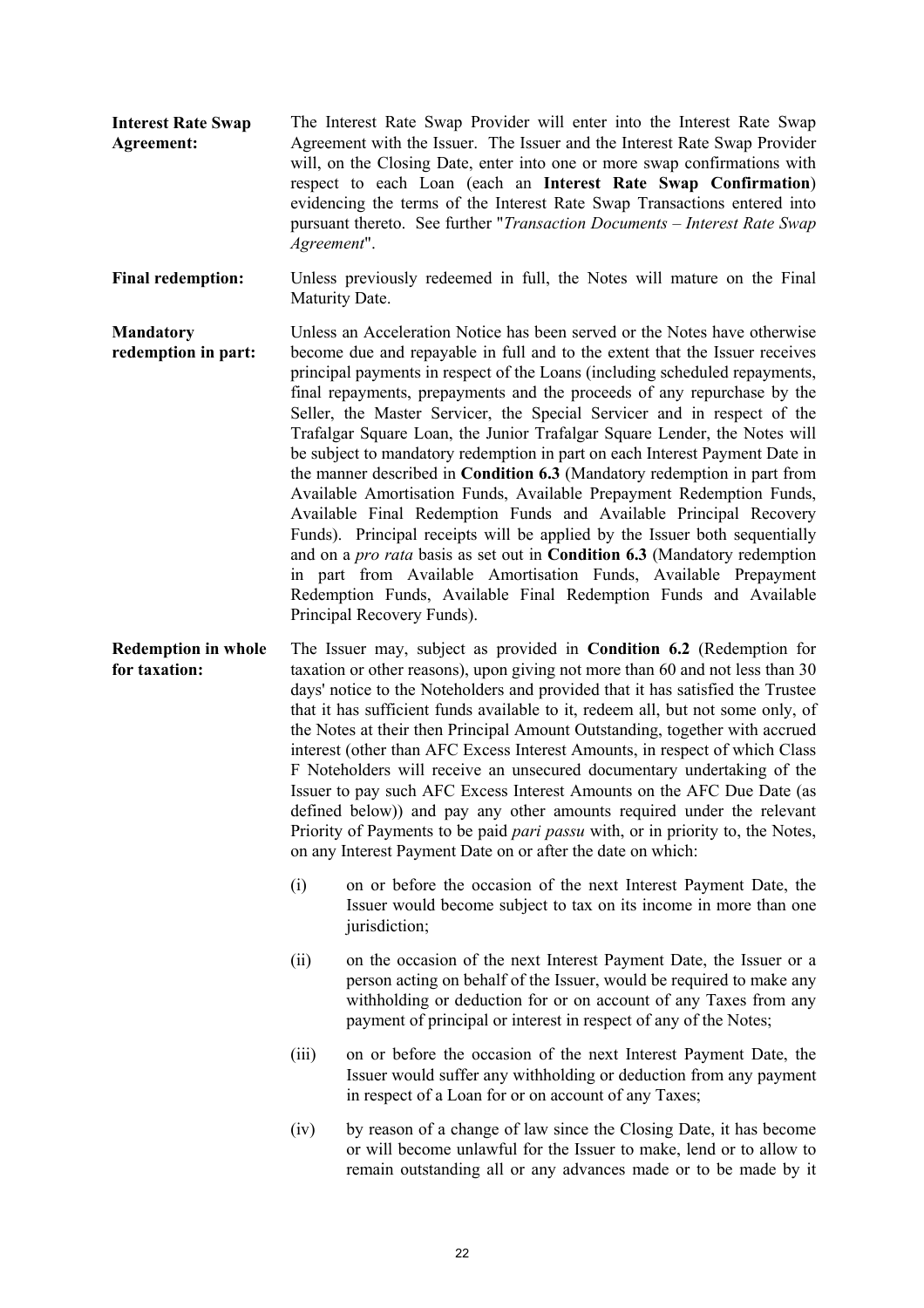under a Credit Agreement; or

|                                                                          | (v) |     | an Interest Rate Swap Tax Event occurs and:                                                                                                                                                                                                                                                                                                                                                                                                                                                                                                                                                                                                                                                                                                                                                                                                                                                                                                                                                                                                                                                                                                                                                                                                                                                                                                                                                                                                                                                                                                                                                                                                                                                                                        |
|--------------------------------------------------------------------------|-----|-----|------------------------------------------------------------------------------------------------------------------------------------------------------------------------------------------------------------------------------------------------------------------------------------------------------------------------------------------------------------------------------------------------------------------------------------------------------------------------------------------------------------------------------------------------------------------------------------------------------------------------------------------------------------------------------------------------------------------------------------------------------------------------------------------------------------------------------------------------------------------------------------------------------------------------------------------------------------------------------------------------------------------------------------------------------------------------------------------------------------------------------------------------------------------------------------------------------------------------------------------------------------------------------------------------------------------------------------------------------------------------------------------------------------------------------------------------------------------------------------------------------------------------------------------------------------------------------------------------------------------------------------------------------------------------------------------------------------------------------------|
|                                                                          |     | (A) | the Issuer cannot avoid such Interest Rate Swap Tax Event<br>by taking reasonable measures available to it;                                                                                                                                                                                                                                                                                                                                                                                                                                                                                                                                                                                                                                                                                                                                                                                                                                                                                                                                                                                                                                                                                                                                                                                                                                                                                                                                                                                                                                                                                                                                                                                                                        |
|                                                                          |     | (B) | the Interest Rate Swap Provider is unable to transfer its<br>rights and obligations thereunder to another branch, office<br>or affiliate to cure the Interest Rate Swap Tax Event; and                                                                                                                                                                                                                                                                                                                                                                                                                                                                                                                                                                                                                                                                                                                                                                                                                                                                                                                                                                                                                                                                                                                                                                                                                                                                                                                                                                                                                                                                                                                                             |
|                                                                          |     | (C) | the Issuer is unable to find a replacement interest rate swap<br>provider (the Issuer being obliged to use reasonable efforts<br>to find a replacement interest rate swap provider).                                                                                                                                                                                                                                                                                                                                                                                                                                                                                                                                                                                                                                                                                                                                                                                                                                                                                                                                                                                                                                                                                                                                                                                                                                                                                                                                                                                                                                                                                                                                               |
|                                                                          |     |     | Any unsecured documentary undertaking of the Issuer will be issued prior to<br>redemption of the Class F Notes and subject to the terms of the Post-<br>Enforcement Call Option and the Post-Redemption Call Option.                                                                                                                                                                                                                                                                                                                                                                                                                                                                                                                                                                                                                                                                                                                                                                                                                                                                                                                                                                                                                                                                                                                                                                                                                                                                                                                                                                                                                                                                                                               |
| <b>Redemption upon</b><br>exercise of Servicer<br><b>Call Option:</b>    |     |     | The Master Servicer or the Special Servicer, as applicable, may prior to the<br>service of an Acceleration Notice or the Notes otherwise becoming due and<br>repayable in full, subject as provided in Condition 6.4 (Redemption upon<br>exercise of Servicer Call Option) upon (i) the Master Servicer or the Special<br>Servicer, as applicable, giving written notice to the Issuer and the Trustee;<br>and (ii) the Issuer giving not more than 60 and not less than 30 days' prior<br>written notice to the Trustee and the Noteholders, purchase the Loans on any<br>Interest Payment Date in accordance with the terms of the Servicing<br>Agreement and provided that the Master Servicer or the Special Servicer, as<br>applicable, has satisfied the Trustee that as a consequence of the purchase of<br>the Loans the Issuer will have sufficient funds available to redeem all, but<br>not some only, of the Notes in full at their Principal Amount Outstanding<br>together with the accrued interest on the Notes (other than AFC Excess<br>Interest Amounts, in respect of which Class F Noteholders will receive an<br>unsecured documentary undertaking of the Issuer to pay such AFC Excess<br>Interest Amounts on the AFC Due Date) and any amount required under the<br>relevant Priority of Payments to be paid on such Interest Payment Date<br>which rank <i>pari passu</i> with, or in priority to, amounts due in respect of the<br>Notes under the relevant Priority of Payments. Any unsecured documentary<br>undertaking of the Issuer will be issued prior to redemption of the Class F<br>Notes and subject to the terms of the Post-Enforcement Call Option and the<br>Post-Redemption Call Option. |
| <b>Principal Amount</b><br><b>Outstanding and</b><br><b>Write-Downs:</b> |     |     | Principal Amount Outstanding means, in respect of any Note at any time,<br>the principal amount represented by that Note as at the Closing Date as<br>reduced by (i) any payment of principal to the holder of the Note up to (and<br>including) that time; and (ii) the aggregate amount of all Allocated Loan<br>Principal Write-Down Amounts (as defined below) in respect of such Note<br>that have arisen on or prior to such date of calculation.                                                                                                                                                                                                                                                                                                                                                                                                                                                                                                                                                                                                                                                                                                                                                                                                                                                                                                                                                                                                                                                                                                                                                                                                                                                                            |
|                                                                          |     |     | Following an Adjusted Loan Principal Loss (as defined below) in relation to<br>a relevant Loan, the Principal Amount Outstanding of the most junior class<br>of Notes may, in certain circumstances, be subject to write-downs (see<br><b>Condition 6.9</b> (Principal Amount Outstanding and Write-Downs)).                                                                                                                                                                                                                                                                                                                                                                                                                                                                                                                                                                                                                                                                                                                                                                                                                                                                                                                                                                                                                                                                                                                                                                                                                                                                                                                                                                                                                       |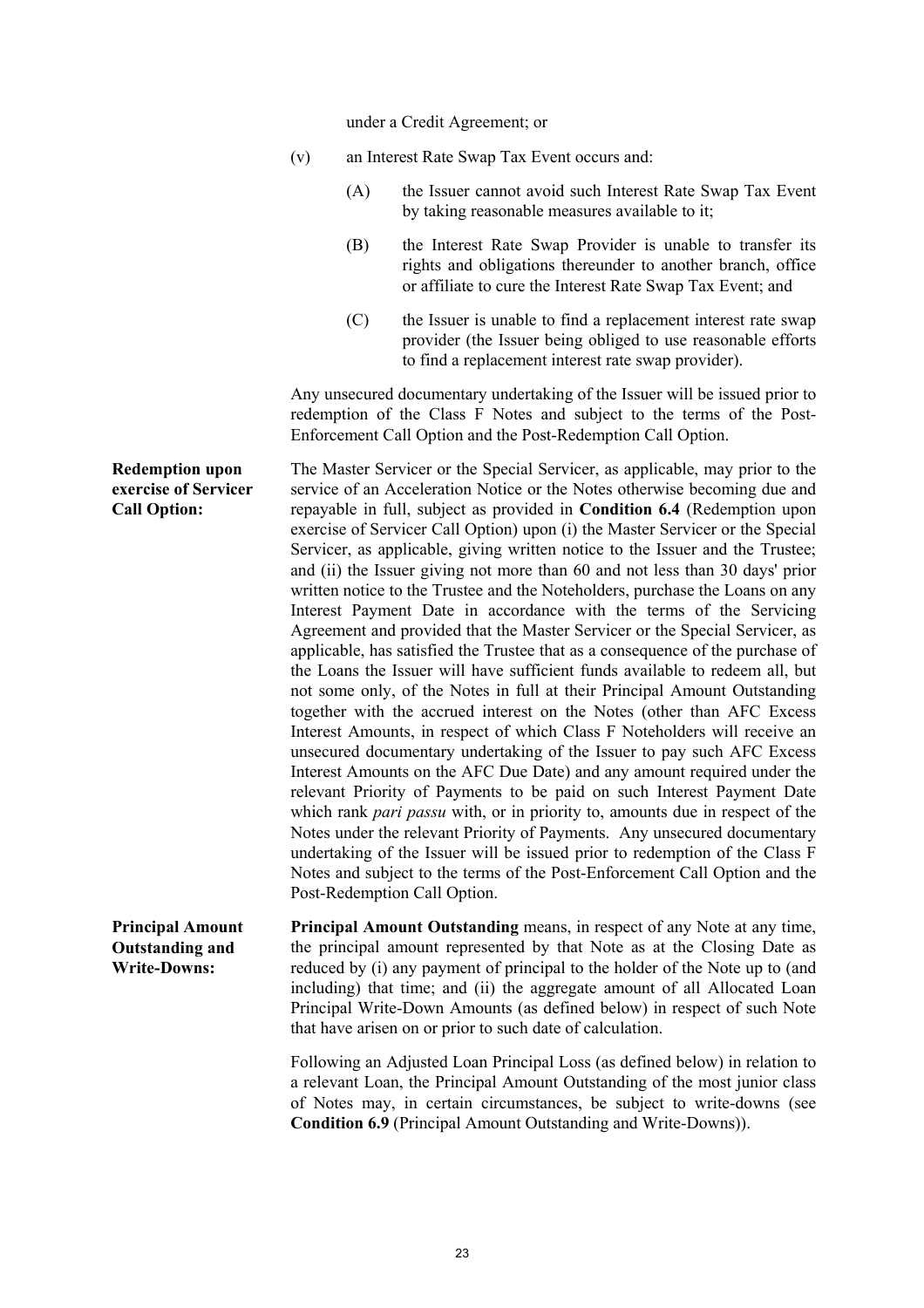Any reduction in the Principal Amount Outstanding of the Notes will, together with any interest that would have accrued on any such amount, become payable on the winding up of the Issuer or if earlier, immediately prior to the exercise of the Post-Enforcement Call Option.

**Post-Enforcement Call Option in favour of Options Holder:**  Pursuant to an agreement dated on or about the Closing Date (the **Call Option Agreement**) between the Trustee, the Issuer and Options Holder, the Trustee will, on the Closing Date, grant to Options Holder an option (the **Post-Enforcement Call Option**) to acquire all (but not some only) of the Notes (plus accrued interest thereon (including any AFC Excess Interest Amounts)) for a consideration of 0.01 pence per Note outstanding following any enforcement of the Issuer Security, after the date on which the Trustee determines that the proceeds of such enforcement are insufficient, after payment of all other claims ranking in priority to the Notes and after the application of any such proceeds to the Notes in accordance with the Post-Acceleration Priority of Payments (see "*Cashflows*" below), to pay any further amounts due in respect of the Notes. The Noteholders will be bound by the terms of this Post-Enforcement Call Option granted to Options Holder pursuant to the terms and conditions of the Trust Deed and by **Condition 6.5** (Post-Enforcement Call Option/Post-Redemption Call Option) and the Trustee will be irrevocably authorised to enter into the Call Option Agreement with Options Holder for the benefit of the Noteholders. **Post-Redemption Call Option in favour of Options Holder:**  Pursuant to the Call Option Agreement, the Trustee will, on the Closing Date, grant to Options Holder an option (the **Post-Redemption Call Option**) to acquire the benefit of all undertakings issued by the Issuer in respect of any AFC Excess Interest Amounts (which will only become due on the AFC Due Date) for a consideration of 0.01 pence per undertaking from (and including) the Business Day immediately following the date on which the Notes have been redeemed in full (other than with respect to any AFC Excess Interest Amounts) pursuant to **Condition 6** (Redemption). The holders of any undertaking of the Issuer in respect of any AFC Excess Interest Amount will be bound by the terms of this Post-Redemption Call Option granted to Options Holder pursuant to the terms and conditions of the Trust Deed and by **Condition 6.5** (Post-Enforcement Call Option/Post-Redemption Call Option) and the Trustee will be irrevocably authorised to enter into the Call Option Agreement with Options Holder for the benefit of the holders of any such undertakings. **No purchase of Notes by the Issuer:**  The Issuer will not be permitted to purchase any of the Notes. Interest rates: Each Class of Notes will initially bear interest calculated as the sum of LIBOR (as defined in **Condition 5.3** (Rates of Interest)) plus the relevant Margin. The interest rate margin applicable to each Class of Notes will be as follows (each, a **Margin**): **Class Margin (% p.a.)**  Class A Notes 0.26 Class B Notes 0.32

Class C Notes 0.46  $\frac{\text{Class D Notes}}{0.70}$ 

24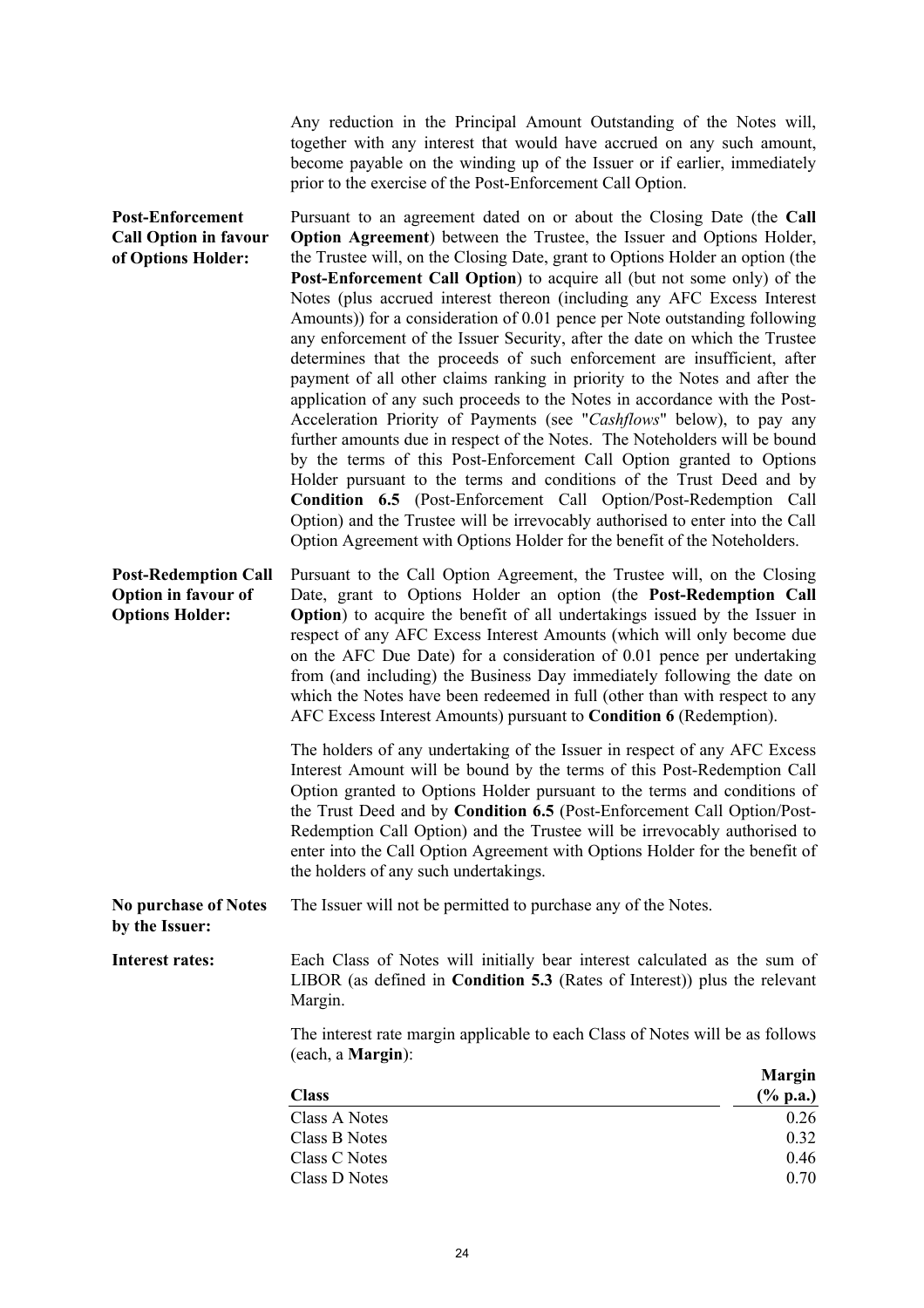| Class E Notes | 0.90 |
|---------------|------|
| Class F Notes | 2.50 |

- **Interest Payments:** Interest will be payable on the Notes quarterly in arrear on 25 January, 25 April, 25 July and 25 October in each year, unless the same is not a Business Day, in which case it shall be postponed to the following Business Day in the same calendar month (if there is one) or brought forward to the previous Business Day (if there is not) (each, an **Interest Payment Date**). For these purposes, **Business Day** means a day (other than Saturday or Sunday) on which commercial banks and foreign exchange markets are open for business and settle payments in London and Dublin. The Noteholders will be entitled to receive a payment of interest only in accordance with the relevant Priority of Payments (as described in "*Cashflows*" below).
- **Interest on the Class F Notes:**  Notwithstanding any other provisions of any Transaction Document or the Conditions of the Notes, (including, without limitation, with regard to any deferral of interest), if the amount of interest that would be otherwise due and payable in respect of the Class F Notes is in excess of the Class F Adjusted Interest Payment and such difference has arisen as a consequence of a reduction in the interest bearing balance of a Loan as a result of prepayment, the interest that would be represented by such difference (the **AFC Excess Interest Amounts**), will be deferred and will not be due and payable by the Issuer until the AFC Due Date.

#### **AFC Due Date** means the earlier of:

- (i) the Final Maturity Date; and
- (ii) the later of:
	- (A) the Business Day immediately following the date on which the Notes are redeemed in full in accordance with **Condition 6** (Redemption) (other than in respect of any AFC Excess Interest Amount); and
	- (B) the date on which the Post-Enforcement Call Option is exercised.

 **Any AFC Excess Interest Amounts will not accrue interest. The ratings from the Rating Agencies do not address the likelihood of receipt by any Class F Noteholder of any AFC Excess Interest Amounts.** 

**Class F Adjusted Interest Payment** will be an amount equal to:

(i) as applicable, Adjusted Available Issuer Income available for application under the Pre-Acceleration Revenue Priority of Payments or the Post-Enforcement/Pre-Acceleration Priority of Payments, as applicable or funds available for application under the Post-Acceleration Priority of Payments for distribution on that Interest Payment Date or any other date following service of an Acceleration Notice or the Notes otherwise becoming due and repayable in full; minus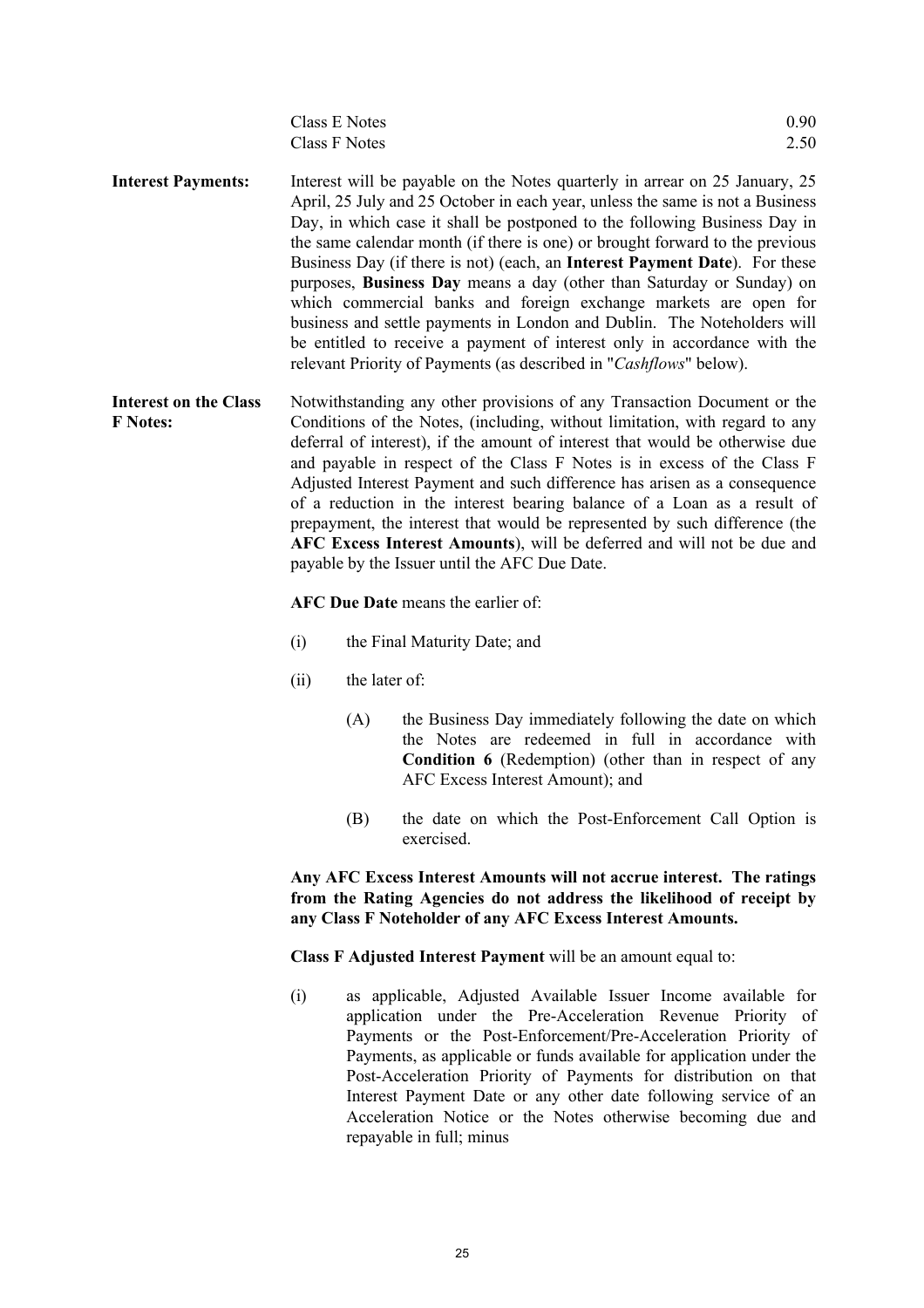(ii) the sum of all amounts payable out of, as applicable, Adjusted Available Issuer Income under the Pre-Acceleration Revenue Priority of Payments or the Post-Enforcement/Pre-Acceleration Priority of Payments, as applicable or funds available for application under the Post-Acceleration Priority of Payments in priority to payments of interest on the Class F Notes in accordance with the applicable Priority of Payments.

Any undertaking issued by the Issuer in respect of any AFC Excess Interest Amount will not be transferable or assignable, except in accordance with the terms of the Call Option Agreement.

- **Deferral of Interest:** Failure by the Issuer to pay interest on the Class A Notes (or the Most Senior Class of Notes which is still outstanding (as defined in the Conditions)) when due and payable (after a grace period has passed) will result in a Note Event of Default which may result in the Trustee serving an Acceleration Notice. To the extent that funds available to the Issuer on any Interest Payment Date, after paying any interest then accrued due and payable on the Most Senior Class of Notes then outstanding, are insufficient to pay in full interest otherwise due on any one or more classes of more junior-ranking Notes then outstanding, the shortfall in the amount then due will not be paid on such Interest Payment Date but will be deferred and will only be paid, in accordance with the Priority of Payments (other than in respect of any AFC Excess Interest Amounts) on subsequent Interest Payment Dates if and when permitted by subsequent cash flows which are available after the Issuer's higher priority liabilities have been discharged. AFC Excess Interest Amounts will not be due by the Issuer until the AFC Due Date. Any interest (other than the AFC Excess Interest Amounts) not paid on the Notes when due will accrue interest and will be paid only to the extent that there are funds available on a subsequent Interest Payment Date in accordance with the relevant Priority of Payments (as described in "*Cashflows*" below). Any AFC Excess Interest Amounts will not accrue interest.
- **Interest Periods:** The first Interest Period will run from (and including) the Closing Date to (but excluding) the first Interest Payment Date and subsequent Interest Periods will run from (and including) an Interest Payment Date to (but excluding) the next Interest Payment Date.

**Issue price:** The Class A Notes will be issued at 100 per cent. of their aggregate initial Principal Amount Outstanding.

> The Class B Notes will be issued at 100 per cent. of their aggregate initial Principal Amount Outstanding.

> The Class C Notes will be issued at 100 per cent. of their aggregate initial Principal Amount Outstanding.

> The Class D Notes will be issued at 100 per cent. of their aggregate initial Principal Amount Outstanding.

> The Class E Notes will be issued at 100 per cent. of their aggregate initial Principal Amount Outstanding.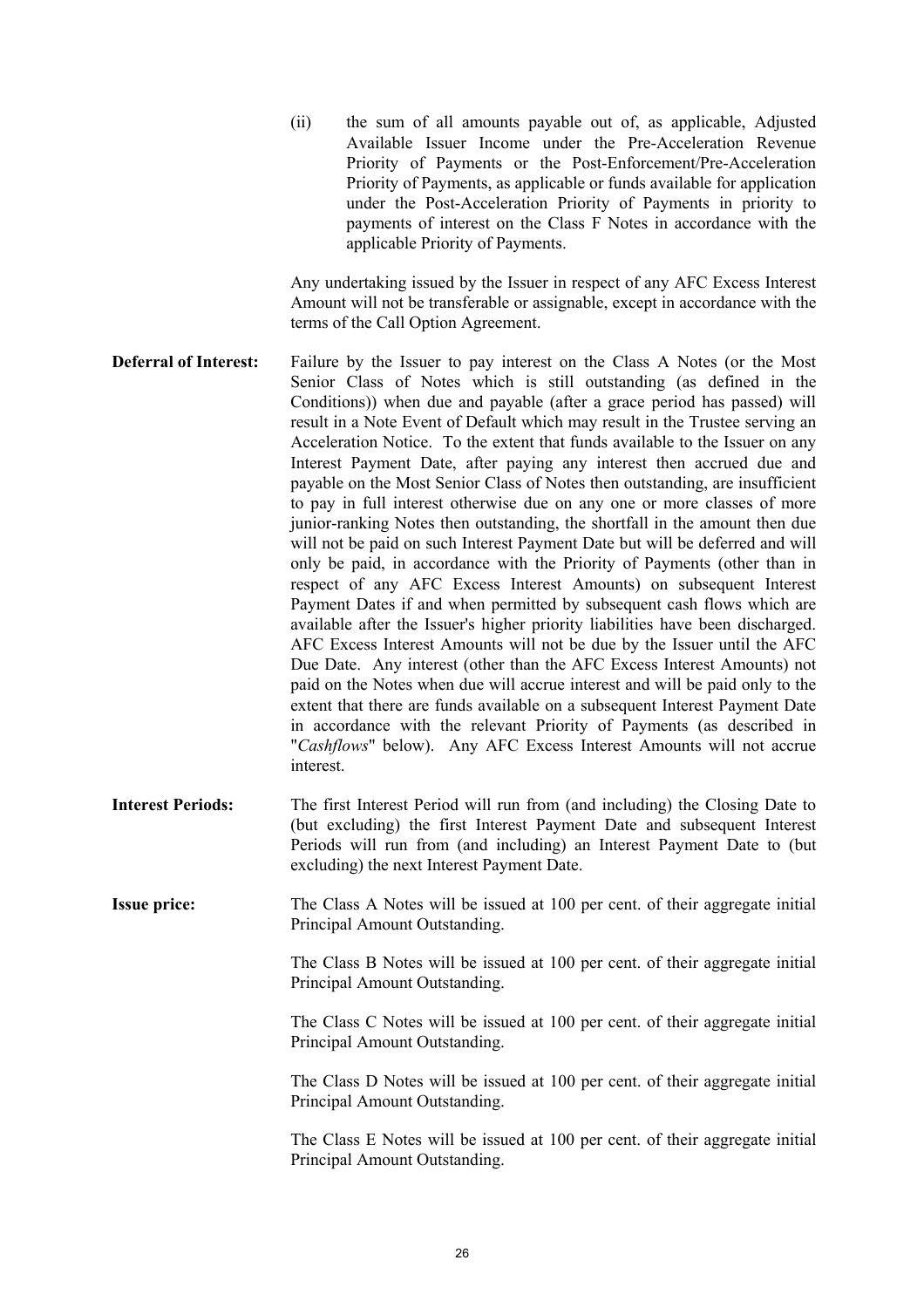|                                   |                                                                                                                                                                                                                                                                                                                                                                          | The Class F Notes will be issued at 100 per cent. of their aggregate initial<br>Principal Amount Outstanding.                                                                                                                                                                                                                                                                                                                                                                                                                                                                                                                   |  |  |  |
|-----------------------------------|--------------------------------------------------------------------------------------------------------------------------------------------------------------------------------------------------------------------------------------------------------------------------------------------------------------------------------------------------------------------------|---------------------------------------------------------------------------------------------------------------------------------------------------------------------------------------------------------------------------------------------------------------------------------------------------------------------------------------------------------------------------------------------------------------------------------------------------------------------------------------------------------------------------------------------------------------------------------------------------------------------------------|--|--|--|
| <b>Withholding tax:</b>           | If any withholding or deduction for or on account of any tax is imposed<br>in respect of payments under the Notes, the Issuer will make payments<br>subject to such withholding or deduction and neither the Issuer nor any<br>other entity will be required to gross-up or otherwise pay additional<br>amounts in respect thereof. See "United Kingdom Taxation" below. |                                                                                                                                                                                                                                                                                                                                                                                                                                                                                                                                                                                                                                 |  |  |  |
| Security for the<br><b>Notes:</b> |                                                                                                                                                                                                                                                                                                                                                                          | The Notes will be secured pursuant to a deed of charge made between,<br>amongst others, the Issuer and the Trustee and dated on or before the<br>Closing Date (the Issuer Deed of Charge).                                                                                                                                                                                                                                                                                                                                                                                                                                      |  |  |  |
|                                   | The Trustee will hold the security granted under the Issuer Deed of Charge<br>on trust for itself and the other Issuer Secured Creditors.                                                                                                                                                                                                                                |                                                                                                                                                                                                                                                                                                                                                                                                                                                                                                                                                                                                                                 |  |  |  |
|                                   |                                                                                                                                                                                                                                                                                                                                                                          | The Issuer will grant the following security interests under or pursuant to the<br>Issuer Deed of Charge (the Issuer Security):                                                                                                                                                                                                                                                                                                                                                                                                                                                                                                 |  |  |  |
|                                   | (a)                                                                                                                                                                                                                                                                                                                                                                      | a first ranking assignment of its rights in respect of the Loans and<br>the Loan Security;                                                                                                                                                                                                                                                                                                                                                                                                                                                                                                                                      |  |  |  |
|                                   | (b)                                                                                                                                                                                                                                                                                                                                                                      | a first ranking assignment of its rights under the other Transaction<br>Documents to which it is a party;                                                                                                                                                                                                                                                                                                                                                                                                                                                                                                                       |  |  |  |
|                                   | (c)                                                                                                                                                                                                                                                                                                                                                                      | a first fixed charge of its rights to all monies standing to the credit of<br>the Issuer Accounts (other than the Issuer Share Capital Account);                                                                                                                                                                                                                                                                                                                                                                                                                                                                                |  |  |  |
|                                   | (d)                                                                                                                                                                                                                                                                                                                                                                      | a first fixed charge of its interest in any Eligible Investments made<br>by it or on its behalf; and                                                                                                                                                                                                                                                                                                                                                                                                                                                                                                                            |  |  |  |
|                                   | (e)                                                                                                                                                                                                                                                                                                                                                                      | a first floating charge over the whole of its undertaking and of its<br>property and assets not already subject to fixed security.                                                                                                                                                                                                                                                                                                                                                                                                                                                                                              |  |  |  |
|                                   |                                                                                                                                                                                                                                                                                                                                                                          | <b>Transaction Documents</b> means the Trust Deed, the Issuer Deed of Charge,<br>the Servicing Agreement, the Cash Management Agreement, the Bank<br>Account Agreement, the Corporate Services Agreement, the Options Holder<br>Corporate Services Agreement, the Loan Sale Documents, the Liquidity<br>Facility Agreement, the Interest Rate Swap Agreement, the Agency<br>Agreement, the Subscription Agreement, the Call Option Agreement, the<br>Master Definitions Schedule, the Finance Documents and any other<br>document designated as such by the Issuer and/or the Trustee (each a<br><b>Transaction Document</b> ). |  |  |  |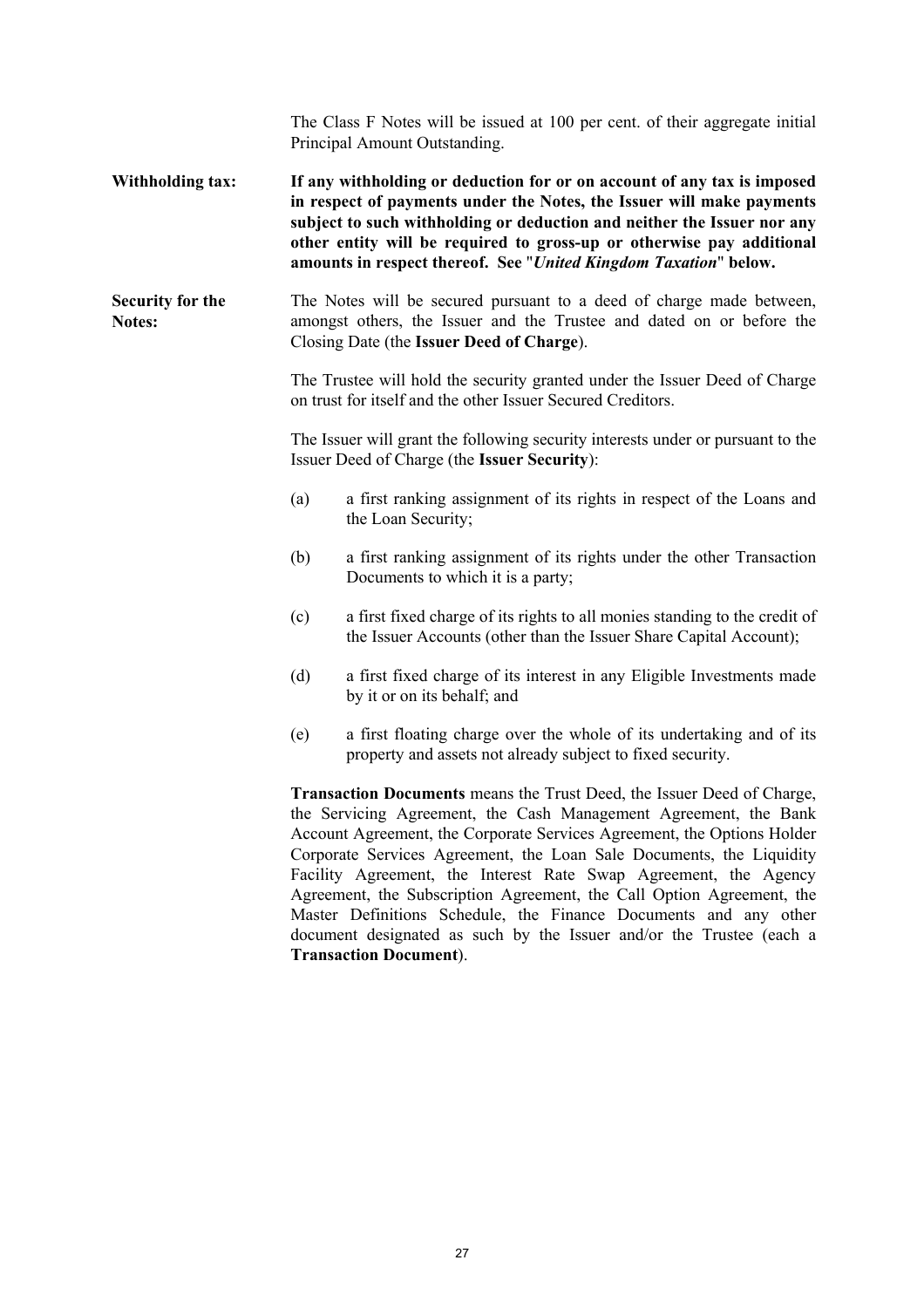Prior to the delivery of an Acceleration Notice or the Notes otherwise becoming due and repayable in full, payments of interest in respect of each Class of Notes will rank in accordance with the Pre-Acceleration Revenue Priority of Payments and payments of principal will rank in accordance with the Pre-Acceleration Principal Priority of Payments (as described in "*Cashflows*" and **Condition 6.3** (Mandatory redemption in part from Available Amortisation Funds, Available Prepayment Redemption Funds, Available Final Redemption Funds and Available Principal Recovery Funds) below). If the Trustee takes any steps to enforce the Issuer Security (but prior to service of an Acceleration Notice or the Notes otherwise becoming due and repayable in full) the Trustee (or, with the consent of the Trustee, the Cash Manager on its behalf) shall make payments in respect of each Class of Notes in accordance with the Post-Enforcement/Pre-Acceleration Priority of Payments (as described in "*Cashflows*" below). Upon the delivery of an Acceleration Notice or the Notes otherwise becoming due and repayable in full, payments in respect of each Class of Notes will rank in accordance with the Post-Acceleration Priority of Payments (as described in "*Cashflows*" below).

- **Transfer restrictions:** There will be no transfer restrictions in respect of the Notes, subject to applicable laws and regulations.
- Governing law: The Notes and the other Transaction Documents will be governed by English law.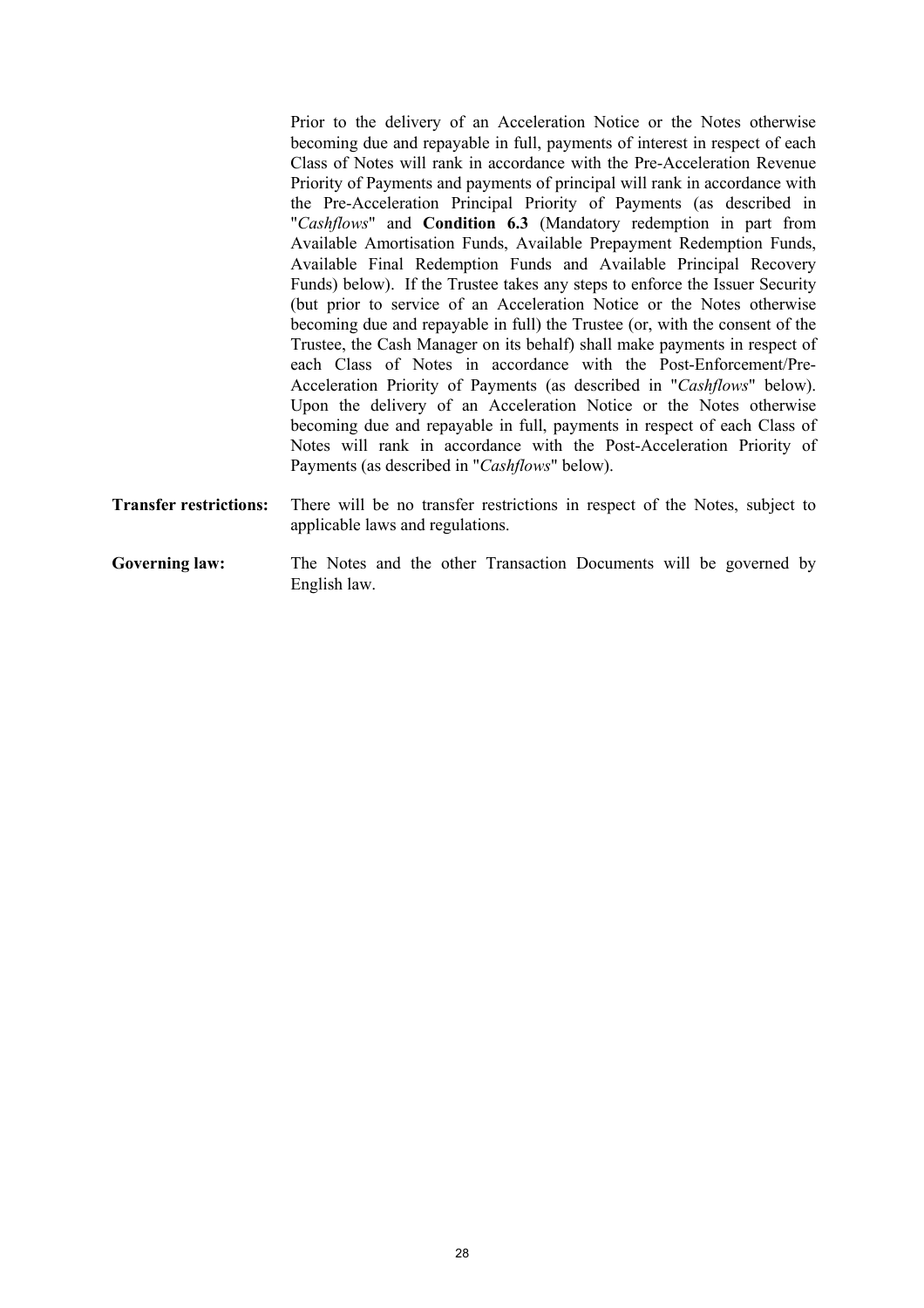#### **RISK FACTORS**

*Set out in this section is a summary of certain issues of which prospective Noteholders should be aware before making a decision whether or not to invest in Notes of any Class. This summary is not intended to be exhaustive. Therefore, prospective holders of the Notes should also read the detailed information set out elsewhere in this Offering Circular and form their own views before making any investment decision.* 

#### **A. Considerations relating to the Notes**

#### **Liability under the Notes**

The Issuer is the only entity which has obligations to pay any amount due in respect of the Notes. The Notes will not be obligations or responsibilities of, or guaranteed by, any other entity, including (but not limited to) the Seller, the Finance Parties (other than the Issuer), the Arranger, the Lead Manager, the Co-Manager, the Trustee, the Share Trustee, Options Holder, the Liquidity Facility Provider, the Interest Rate Swap Provider, the Master Servicer, the Special Servicer, the Paying Agents, the Agent Bank, the Corporate Services Provider or the Account Bank, or by any entity affiliated to any of the foregoing.

#### **Limited resources of the Issuer**

The Notes will be full recourse obligations of the Issuer. However, the assets of the Issuer will themselves be limited. The ability of the Issuer to meet its obligations under the Notes will be dependent primarily upon the receipt by it of principal and interest from the Borrowers under the Loans (see further "*Considerations relating to the Loans and the Loan Security*" below), the receipt of funds (if available to be drawn) under the Liquidity Facility Agreement, the receipt of funds from the Interest Rate Swap Provider and the receipt of funds under the Security Agreements. Other than the foregoing and any interest earned by the Issuer in respect of its bank accounts, the Issuer is not expected to have any other funds available to it to meet its obligations under the Notes and/or any other payment obligation ranking in priority to, or *pari passu* with, the Notes. Following an Adjusted Loan Principal Loss (as defined below) in relation to a relevant Loan, the Principal Amount Outstanding of the most junior Class of Notes may, in certain circumstances, be subject to write-down (see **Condition 6.9** (Principal Amount Outstanding and Write-Downs)). There are no provisions for the Principal Amount Outstanding of the Notes to be subsequently increased and Noteholders will have no claim against the Issuer in respect of any amount so written down.

Pursuant to the terms of the Call Option Agreement, Options Holder will have the right to purchase from Noteholders and the holders of any undertakings from the Issuer in respect of any AFC Excess Interest Amounts and Noteholders and the holders of such undertakings will be obliged to sell to Options Holder, for the consideration of 0.01 pence per Note all of the Notes left outstanding (plus accrued interest thereon together with any AFC Excess Interest Amounts) and the benefit of any undertaking issued by the Issuer in respect of any AFC Excess Interest Amounts, as the case may be, after the Issuer Security has been enforced by the Trustee and the Trustee has determined that the proceeds of enforcement are insufficient after payment of all other claims ranking in priority to the Notes and after the application of any such proceeds to the Notes under the Post-Acceleration Priority of Payments to pay any further principal, interest or any other amounts due in respect of the Notes. Pursuant to the Call Option Agreement, Options Holder will have the right to purchase from holders of any undertaking from the Issuer in respect of any AFC Excess Interest Amounts and the holders of such undertakings will be obliged to sell to Options Holder, for the consideration of 0.01 pence per undertaking the benefit of any undertaking issued by the Issuer in respect of any AFC Excess Interest Amounts from (and including) the Business Day immediately following the date on which the Notes have been redeemed in full (other than in respect of any AFC Excess Interest Amount) in accordance with **Condition 6** (Redemption).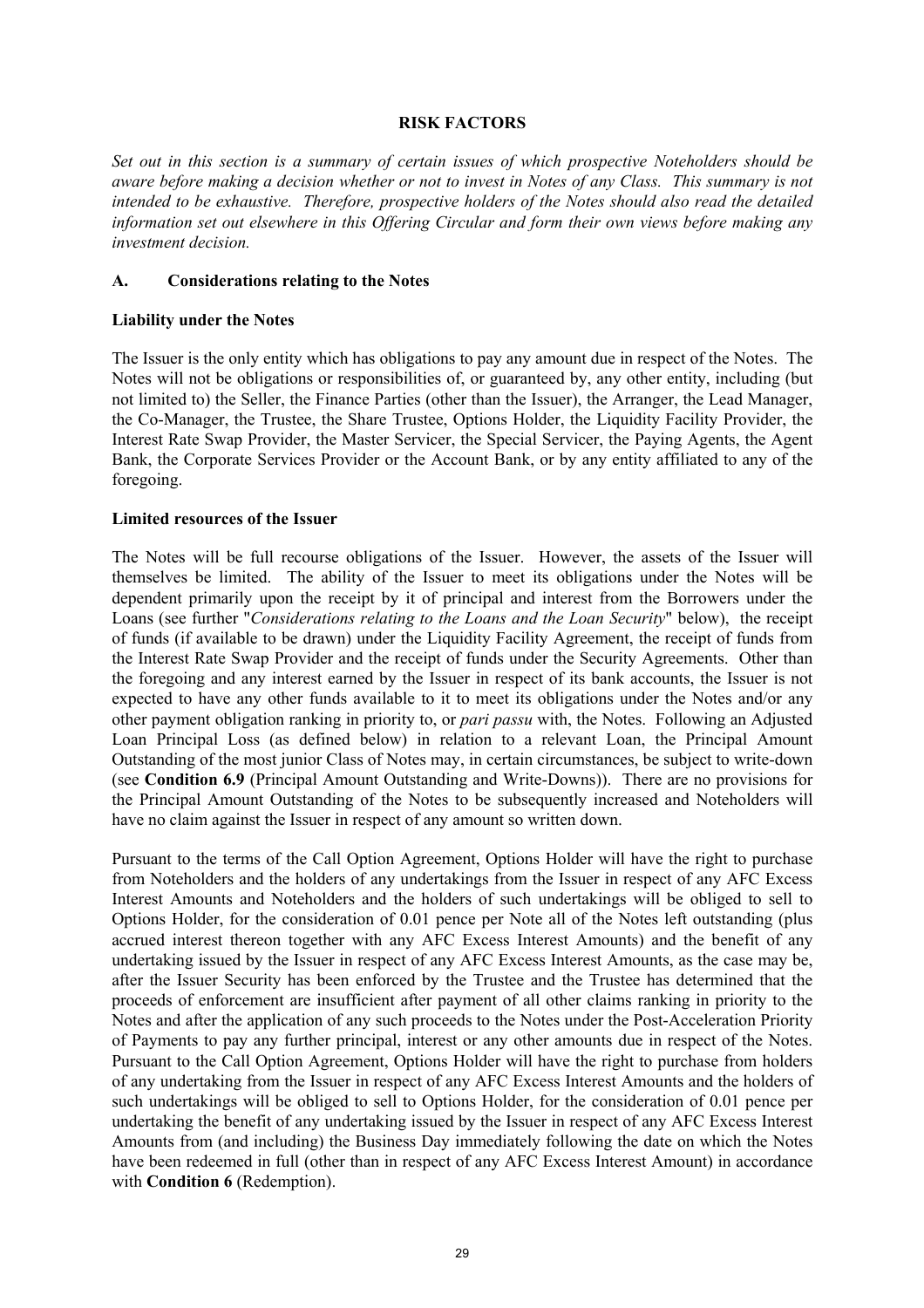Upon enforcement of the security for the Notes, the Trustee or any receiver will, in practice, have recourse only to the Loans and the Issuer's interest in the Loan Security and to any other assets of the Issuer then in existence as described in this document. It should be noted that, upon acceleration of the security, the Issuer will not be able to make any further drawings under the Liquidity Facility Agreement.

#### **Ratings of the Notes**

The ratings assigned to each Class of the Notes by the Rating Agencies are based on the Loans (subject to the Trafalgar Square Intercreditor Agreement), the Loan Security, the Portfolio and other relevant structural features of the transaction, including, among other things, the short term unsecured, unguaranteed and unsubordinated debt ratings of the Liquidity Facility Provider, the Interest Rate Swap Provider and the Account Bank. These ratings reflect only the views of the Rating Agencies.

The ratings do not represent any assessment of the yield to maturity that a Noteholder may experience or the possibility that Noteholders may not recover their initial investments if unscheduled receipts of principal result from a prepayment, a default and acceleration or from the receipt of funds with respect to the compulsory purchase of a Property or Properties.

The ratings from the Rating Agencies do not address the likelihood of receipt by any Noteholder of any AFC Excess Interest Amount. In the event of a redemption of the Class F Notes under **Condition 6.4** (Redemption upon exercise of Servicer Call Option) or **Condition 6.2** (Redemption for taxation or other reasons), the Issuer will immediately prior to redemption deliver to the Class F Noteholders an unsecured documentary undertaking to pay such AFC Excess Interest Amounts on the AFC Due Date and such documentary undertaking will be issued subject to the Post-Enforcement Call Option and the Post-Redemption Call Option in **Condition 6.5** (Post-Enforcement Call Option/Post-Redemption Call Option). Any undertaking issued by the Issuer in respect of any AFC Excess Interest Amount will not be transferable or assignable except in accordance with the terms of the Call Option Agreement.

The ratings address the likelihood of full and timely receipt by any of the Noteholders of interest (other than any amount in respect of AFC Excess Interest Amounts) on the Notes and the likelihood of receipt by any Noteholder of principal of the Notes by the Final Maturity Date. There can be no assurance that any such ratings will continue for any period of time or that they will not be reviewed, revised, suspended or withdrawn entirely by any of the Rating Agencies as a result of changes in or unavailability of information or if, in the judgment of the Rating Agencies, circumstances so warrant. A qualification, downgrade or withdrawal of any of the ratings mentioned above may impact upon the other ratings, the market value and/or liquidity of the Notes of any Class.

Credit rating agencies other than Fitch, Moody's and S&P could seek to rate the Notes (or any Class of them) without having been requested to do so by the Issuer and if such unsolicited ratings are lower than the comparable ratings assigned to the Notes by Fitch, Moody's and S&P, those unsolicited ratings could have an adverse effect on the market value and/or liquidity of the Notes of any Class. In this Offering Circular, all references to ratings in this Offering Circular are to ratings assigned by the Rating Agencies (namely Fitch, Moody's and S&P).

#### **Ratings confirmations**

Under the Transaction Documents, the Trustee may determine whether or not any event, matter or thing is, in its opinion, materially prejudicial to the interests of any Class of Noteholders, or, as the case may be, all the Noteholders, and if the Trustee shall certify that any such event, matter or thing is, in its opinion, materially prejudicial, such certificate shall be conclusive and binding upon the Issuer, the Noteholders and the other Issuer Secured Creditors. In making such a determination, the Trustee will be entitled to take into account, among other things, any confirmation by the Rating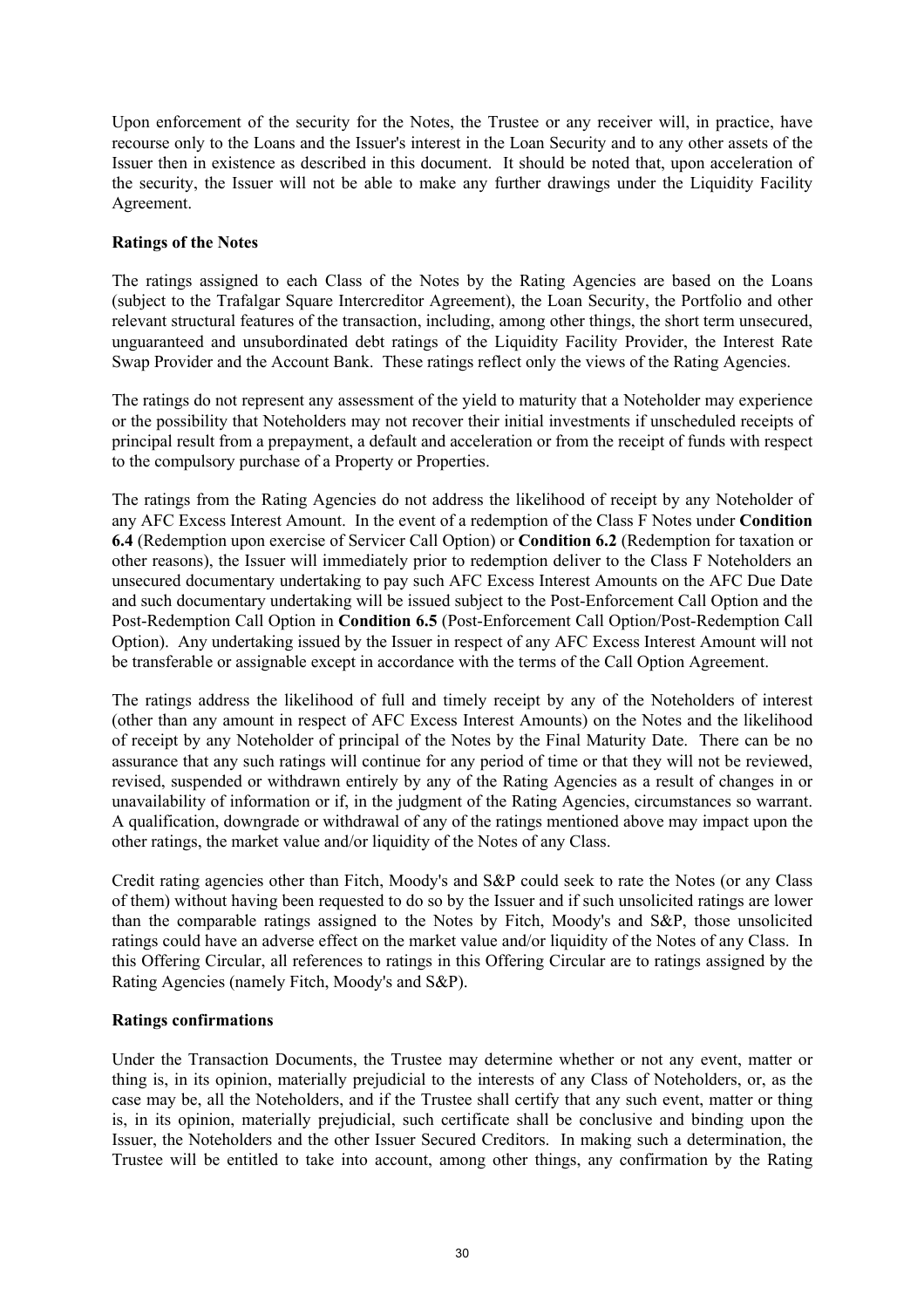Agencies (if available) that the then current rating of the Notes of the relevant Class would, or, as the case may be, would not, be adversely affected by any event, matter or thing.

It should be noted, however, that the decision as to whether or not to confirm any particular rating may be made on the basis of a variety of factors and no assurance can be given that any confirmation will be given or that any such confirmation will not be given in circumstances where the relevant proposed matter, event or thing would materially adversely affect the interests of Noteholders of a particular Class.

The Rating Agencies, in assigning credit ratings, do not comment upon the interests of holders of securities (such as the Notes) and, in any event, there can be no assurance that the Rating Agencies would provide any such confirmation.

#### **Absence of secondary market; limited liquidity**

Application has been made to the Irish Stock Exchange for the Notes to be admitted to the Official List of the Irish Stock Exchange. There is not, at present, a secondary market for the Notes. There can be no assurance that a secondary market in the Notes will develop or, if it does develop, that it will provide Noteholders with liquidity of investment, or that it will continue for the life of the Notes. In addition, the market value of certain of the Notes may fluctuate with changes in prevailing rates of interest. Consequently, any sale of Notes by Noteholders in any secondary market which may develop may be at a discount to the original purchase price of those Notes.

#### **Denominations and trading**

The Notes of each class will be issued in the denomination of £50,000. However, for so long as the Notes of any relevant class are represented by a Global Note, and the rules of Euroclear and Clearstream, Luxembourg so permit, the Notes will be tradeable in minimum nominal amounts of £50,000 and integral multiples of £1,000 in excess thereof. However, if Definitive Notes for that class of Notes are required to be issued and printed, any Noteholder holding Notes having a nominal amount which cannot be represented by a Definitive Note in the denomination of £50,000 will not be entitled to receive a Definitive Note in respect of such Notes and will not therefore be able to receive principal or interest in respect of such Notes.

Furthermore, at any meeting of Noteholders of any class while the Notes of that class are represented by a Global Note, any vote cast will be valid only if it is in respect of £50,000 in nominal amount. The quorum requirements for meetings of Noteholders will also disregard any holdings to the extent that they cannot be represented by a holding of £50,000.

#### **Availability of Liquidity Facility**

Under the Liquidity Facility Agreement, the Liquidity Facility Provider will (prior to the service of an Acceleration Notice or the Notes otherwise becoming due and repayable in full) make available to the Issuer the £17,500,000 Liquidity Facility which will decrease as the outstanding principal balance of the Loans decrease in accordance with the terms of the Liquidity Facility Agreement but will not decrease below the lower of £17,500,000 and 10 per cent. of the outstanding principal balance of the Loans at any time or such lower amount as the Rating Agencies confirm will not adversely affect the then current ratings (if any) of any Class of Notes. The Liquidity Facility will be available to the Issuer if, amongst other things, a Borrower fails to make payments of scheduled interest under the Loans and in respect of the payment of certain revenue items of the Issuer and certain costs of the Borrower. Liquidity Drawings under the Liquidity Facility will therefore assist the Issuer in making payments of, among other things*,* interest in respect of the Notes.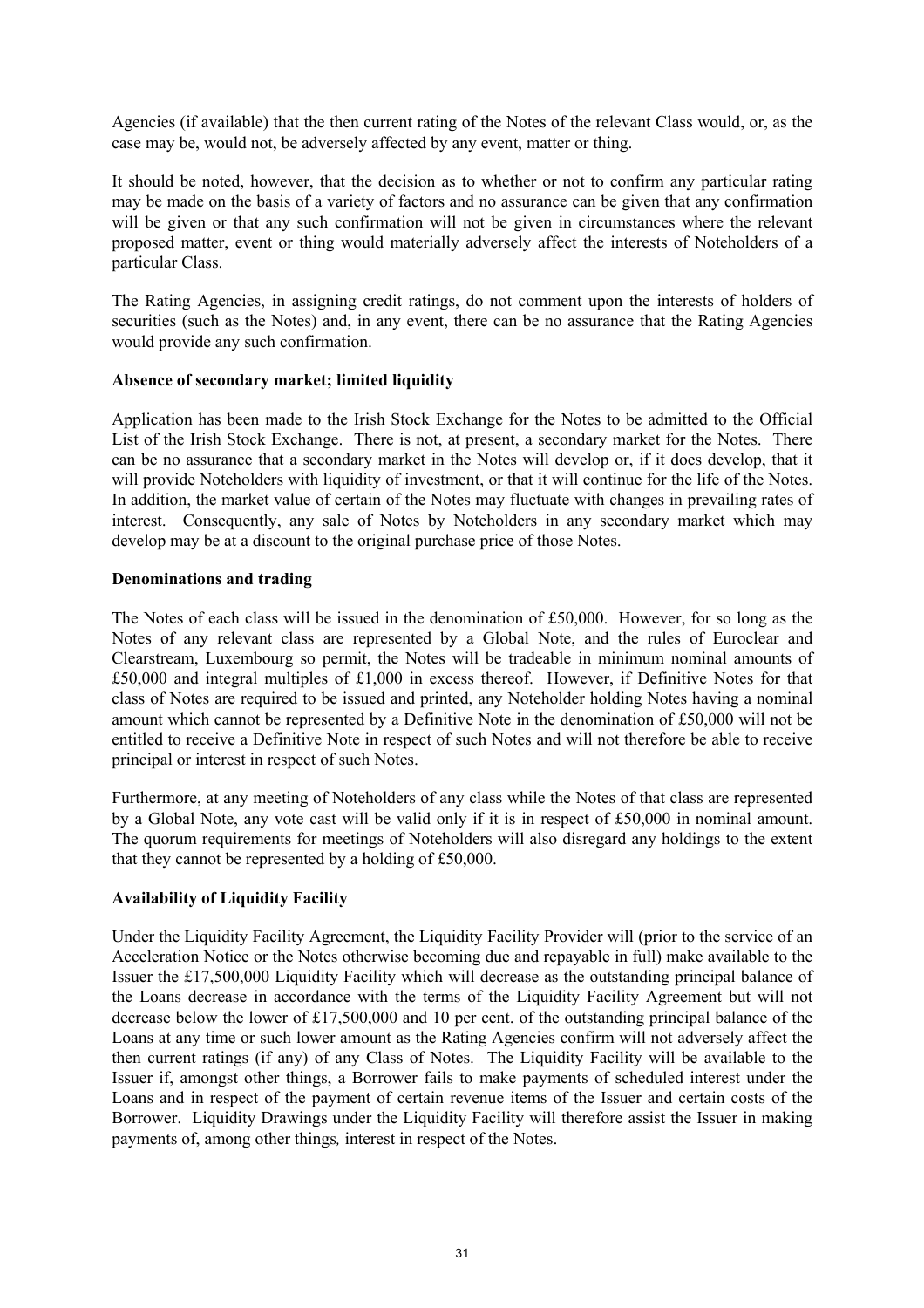The initial Liquidity Facility will expire 364 days after the Closing Date, although it is extendable for successive periods of up to 364 days. The Liquidity Facility Provider is not obliged to extend or renew the Liquidity Facility at its expiry, but if it does not renew or extend the Liquidity Facility on request then the Issuer will, subject to certain terms, be required to make a Liquidity Stand-by Drawing and place the proceeds of that drawing on deposit in the Liquidity Stand-by Account. See further "*Transaction Documents - Liquidity Facility Agreement*" below.

The Liquidity Facility Provider will be entitled to receive interest and repayments of principal on drawings made under the Liquidity Facility Agreement in priority to payments to be made to Noteholders (which may ultimately reduce the amount available for distribution to Noteholders).

#### **Subordination of Class B Notes, Class C Notes, Class D Notes, the Class E Notes and the Class F Notes**

After enforcement of the security for the Notes under the Issuer Deed of Charge and service of an Acceleration Notice, payments of principal and interest in respect of the Class B Notes, the Class C Notes, the Class D Notes, the Class E Notes and the Class F Notes will be subordinated to payments of principal and interest in respect of the Class A Notes and payments of Deferred Consideration (if any) to the Seller or its assignee. Payments of principal and interest in respect of the Class C Notes, the Class D Notes, the Class E Notes and the Class F Notes will be subordinated to payments of principal and interest in respect of the Class B Notes. Payments of principal and interest in respect of the Class D Notes, the Class E Notes and the Class F Notes will be subordinated to payments of principal and interest in respect of the Class C Notes. Payments of principal and interest in respect of the Class E Notes and the Class F Notes will be subordinated to payments of principal and interest in respect of the Class D Notes. Payments of principal and interest in respect of the Class F Notes will be subordinated to payments of principal and interest in respect of the Class E Notes. Although payments of Deferred Consideration (if any) are made senior to payments of principal and interest in respect of the Class B Notes, the Class C Notes, the Class D Notes, the Class E Notes and the Class F Notes, in determining the amount of Deferred Consideration payable, the Cash Manager shall first take into account amounts due to, *inter alia*, the Class B Noteholders, the Class C Noteholders, the Class D Noteholders, the Class E Noteholders and the Class F Noteholders, such that Deferred Consideration shall only be payable to the extent there remain funds available after payments due in respect of the Notes.

If, on any Interest Payment Date when there are Class A Notes outstanding, the Issuer has insufficient funds (including any funds available to be drawn for that purpose under the Liquidity Facility Agreement) to make payment in full of interest (other than any AFC Excess Interest Amounts) due on the Class B Notes, the Class C Notes, the Class D Notes, the Class E Notes and the Class F Notes, then the Issuer will be entitled (under **Condition 16** (Subordination by Deferral) to defer payment of that amount (to the extent of the insufficiency) until the following Interest Payment Date. This will not constitute a Note Event of Default. If there are no Class A Notes then outstanding, the Issuer will be entitled to defer payments of interest in respect of the Class C Notes, the Class D Notes, the Class E Notes and the Class F Notes only. If there are no Class B Notes outstanding, the Issuer will be entitled to defer payments of interest in respect of the Class D Notes, the Class E Notes and the Class F Notes only. If there are no Class C Notes outstanding, the Issuer will be entitled to defer payments of interest in respect of the Class E Notes and the Class F Notes only. If there are no Class D Notes outstanding, the Issuer will be entitled to defer payments of interest in respect of the Class F Notes. If there are no Class E Notes outstanding, the Issuer will not be entitled to defer payments of interest in respect of the Class F Notes. Notwithstanding any deferral on the Notes set out in **Condition 16** (Subordination by Deferral) any AFC Excess Interest Amount will not be due and payable by the Issuer until the AFC Due Date and will not bear interest. Non-payment of the AFC Excess Interest Amount at any time prior to the AFC Due Date does not constitute a Note Event of Default even if the Class F Notes are the Most Senior Class of Notes outstanding.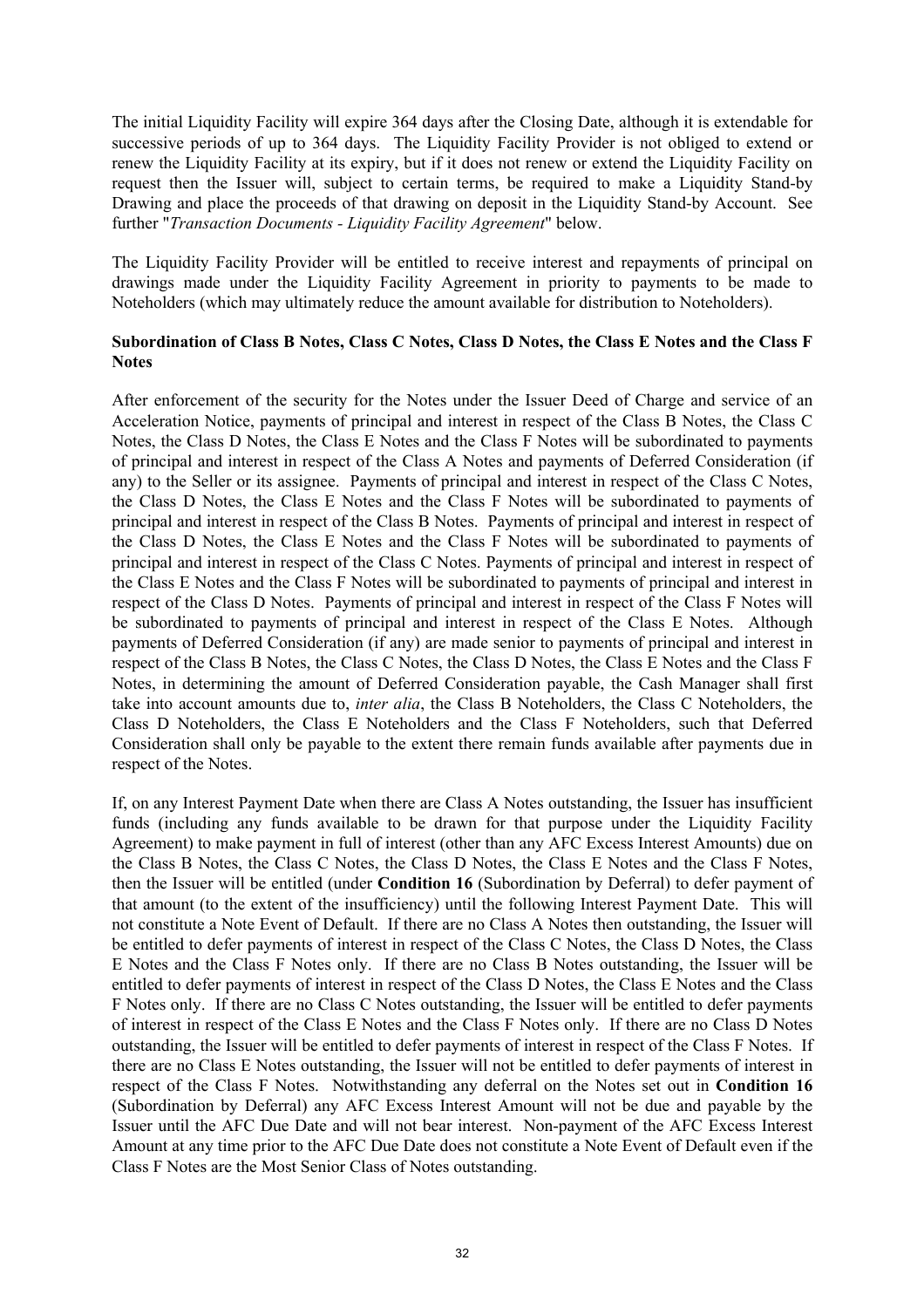The terms on which the Issuer Security will be held will provide that, both before and after service of an Acceleration Notice or the Notes otherwise becoming due and repayable in full, certain payments (including all amounts payable to any receiver, the Trustee, all amounts due to the Master Servicer, the Special Servicer, the Cash Manager, the Corporate Services Provider, the Account Bank, the Paying Agents, the Agent Bank, all payments due to the Liquidity Facility Provider under the Liquidity Facility (other than in respect of Liquidity Subordinated Amounts), all payments due to the Interest Rate Swap Provider under the Interest Rate Swap Agreement (other than Subordinated Interest Rate Swap Amounts)) will be made in priority to payments in respect of interest and principal on the Class A Notes. Upon service of an Acceleration Notice or the Notes otherwise becoming due and repayable in full, all amounts owing to the Class A Noteholders will rank higher in priority to all amounts owing to the Class B Noteholders, all amounts owing to the Class B Noteholders will rank higher in priority to all amounts owing to the Class C Noteholders, all amounts owing to the Class C Noteholders will rank higher in priority to all amounts owing to the Class D Noteholders, all amounts owing to the Class D Noteholders will rank higher in priority to all amounts owing to the Class E Noteholders and all amounts owing to the Class E Noteholders will rank higher in priority to all amounts owing to the Class F Noteholders.

#### **Conflict of interests between Classes of Noteholders**

The Trustee will be required, in performing its duties as trustee under the Trust Deed, to have regard to the interests of all the Classes of Noteholders together. However, if (in the sole opinion of the Trustee) there is a conflict between the interests of the holders of one or more Classes of Notes and the interests of the holders of one or more other Classes of Notes, then the Trustee will be required in certain circumstances to have regard only to the interests of the holders of the Most Senior Class of Notes then outstanding. For all purposes when the Trustee performs its duties under the Trust Deed and/or the Issuer Deed of Charge, the interests of individual Noteholders will be disregarded and the Trustee will determine interests viewing the holders of any particular Class of Notes as a whole.

#### **Withholding or deduction under the Notes**

In the event that a withholding or deduction for or on account of any taxes is imposed by law, or otherwise applicable, in respect of amounts payable under the Notes, neither the Issuer nor any Paying Agent or any other entity is obliged to gross up or otherwise compensate Noteholders for the lesser amounts which the Noteholders will receive as a result of the imposition of such withholding or deduction. The imposition of such withholding or deduction would entitle the Issuer to redeem the Notes in accordance with **Condition 6.2** (Redemption for taxation or other reasons) at their then Principal Amount Outstanding (plus accrued interest other than AFC Excess Interest Amounts but excluding any premium) if the Issuer has sufficient funds available, thereby shortening the average lives of the Notes.

#### **Yield and prepayment considerations**

The yield to maturity of the Notes of each Class will depend on, among other things, the applicable rate of interest on each Class of the Notes, the amount and timing of receipt by the Issuer of amounts of principal and interest in respect of the Loans and the purchase price paid by the holders of the Notes. Such yield may be affected by one or more prepayments in respect of any of the Loans.

Each Borrower has the option to prepay its Loan at any time, although, if a Borrower chooses to do so before the end of the relevant period as set out in the relevant Credit Agreement, it may be required to pay certain Prepayment Fees and Break Costs. Any Prepayment Fees will go towards payments of Deferred Consideration to the Seller or its assignee and will not be available to make any payments in respect of the Notes and any Break Costs will be applied in accordance with the Break Costs Priority of Payments primarily to fund any termination costs due to the Interest Rate Swap Provider as a result of such prepayment. For further information, see "*Cashflows*" below.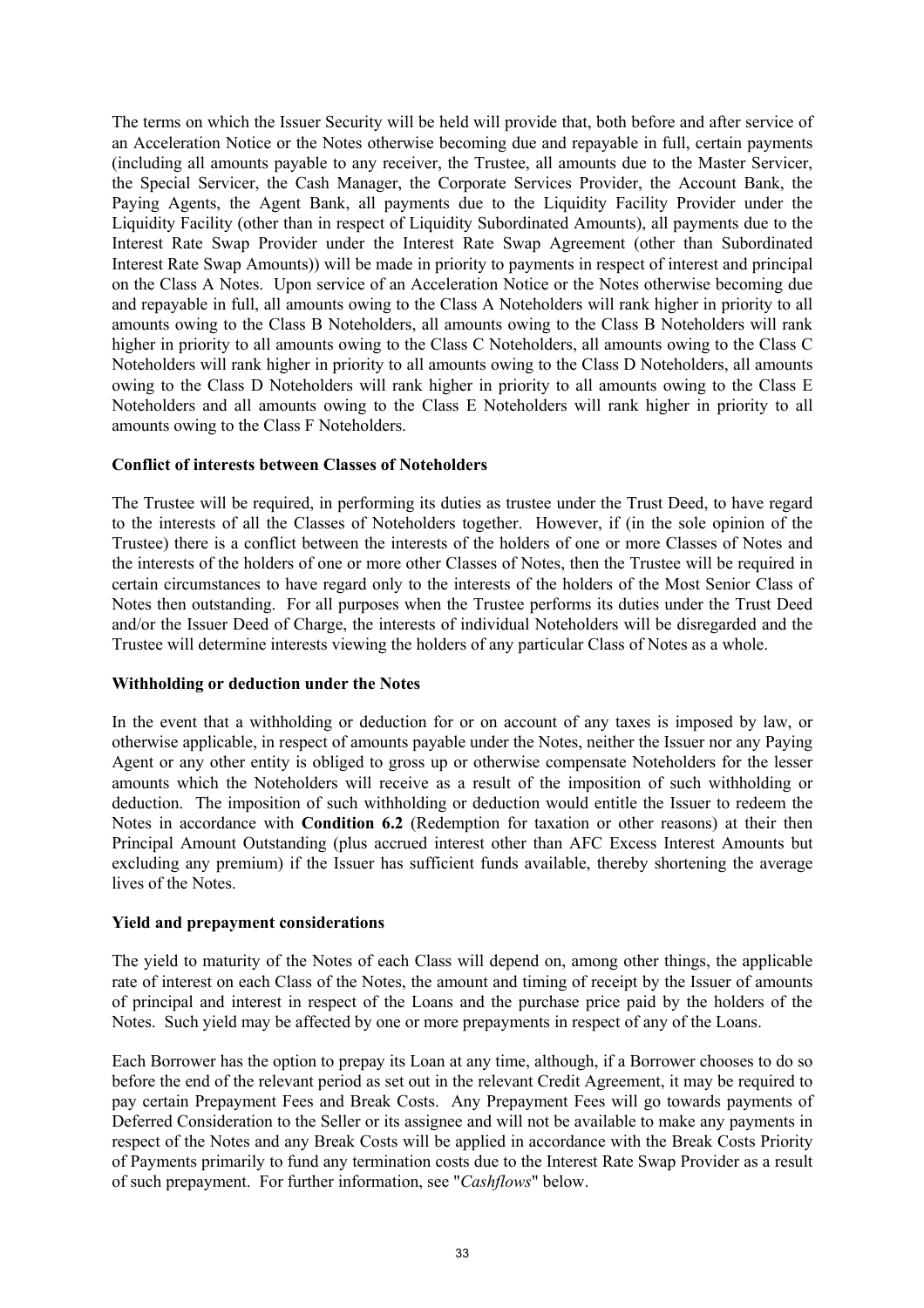Subject as stated below, if a Relevant Borrower prepays a Loan in whole or in part, the Issuer will effect a redemption of the Notes (in accordance with **Condition 6.3** (Mandatory redemption in part from Available Amortisation Funds, Available Prepayment Redemption Funds, Available Final Redemption Funds and Available Principal Recovery Funds)).

#### **B. Considerations relating to the Loans and the Loan Security**

#### **Late payment or non-payment of rent**

There is a risk that rental payments due under a Lease on or before the relevant Loan Interest Payment Date will not be paid on the due date or will not be paid at all. If any payment of rent is not received on or prior to the immediately following Loan Interest Payment Date and any resultant shortfall is not otherwise compensated for from other resources, there may be insufficient cash available to the Relevant Borrower to make payments to the Issuer under the relevant Loan. Such a default by a Borrower may not itself result in a Note Event of Default since the Issuer will have access to other resources as mentioned above (specifically, payments made by the Relevant Borrowers in relation to other Loans and funds made available under the Liquidity Facility in respect of any shortfall in the amount of scheduled interest due under the Loans), to make certain payments under the Notes. However, no assurance can be given that such resources will, in all cases and in all circumstances, be sufficient to cover any such shortfall and that a Note Event of Default will not occur as a result of the late payment of rent.

#### **Prepayment of the Loans**

Borrowers may be obliged, in certain circumstances, to prepay a Loan in whole or in part prior to the Loan Maturity Date. These circumstances include on disposal of all or part of a relevant Property (where such Property has not been substituted (where such substitution is permitted in accordance with the terms of the relevant Credit Agreement)), on a change of control of the Relevant Borrower in certain cases or its shareholder (where relevant) and where it would be unlawful for the Lender to perform any of its obligations under a Finance Document or to fund or maintain its share in the relevant Loan and are more particularly set out in "*Transaction Summary – Key Characteristics of the Loans and the Loan Security Mandatory Prepayment*" above. These events are beyond the control of the Borrowers and the Issuer. Any such prepayment may result in the Notes being prepaid earlier than anticipated.

#### **Refinancing risk**

All of the Loans are expected to have substantial remaining principal balances as at their respective maturity dates. However, some of the Loans will be subject to scheduled amortisation throughout the term of the relevant Loan. For further information in relation to Loan amortisation see "*Loans and the Loan Security*" below.

Unless previously repaid, each Loan will be required to be repaid by the Relevant Borrower in full on the relevant Loan Maturity Date. The ability of a Relevant Borrower to repay a Loan in its entirety on the Loan Maturity Date will depend, among other things, upon its having sufficient available cash or equity and upon its ability to find a lender willing to lend to the Relevant Borrower (secured against some or all of the relevant Properties) sufficient funds to enable repayment of the Loan. Such lenders will generally include banks, insurance companies and finance companies. The availability of funds in the credit market fluctuates and no assurance can be given that the availability of such funds will remain at or increase above, or will not contract below current levels. In addition, the availability of assets similar to the Properties, and competition for available credit, may have a significant adverse effect on the ability of potential purchasers to obtain financing for the acquisition of the Properties.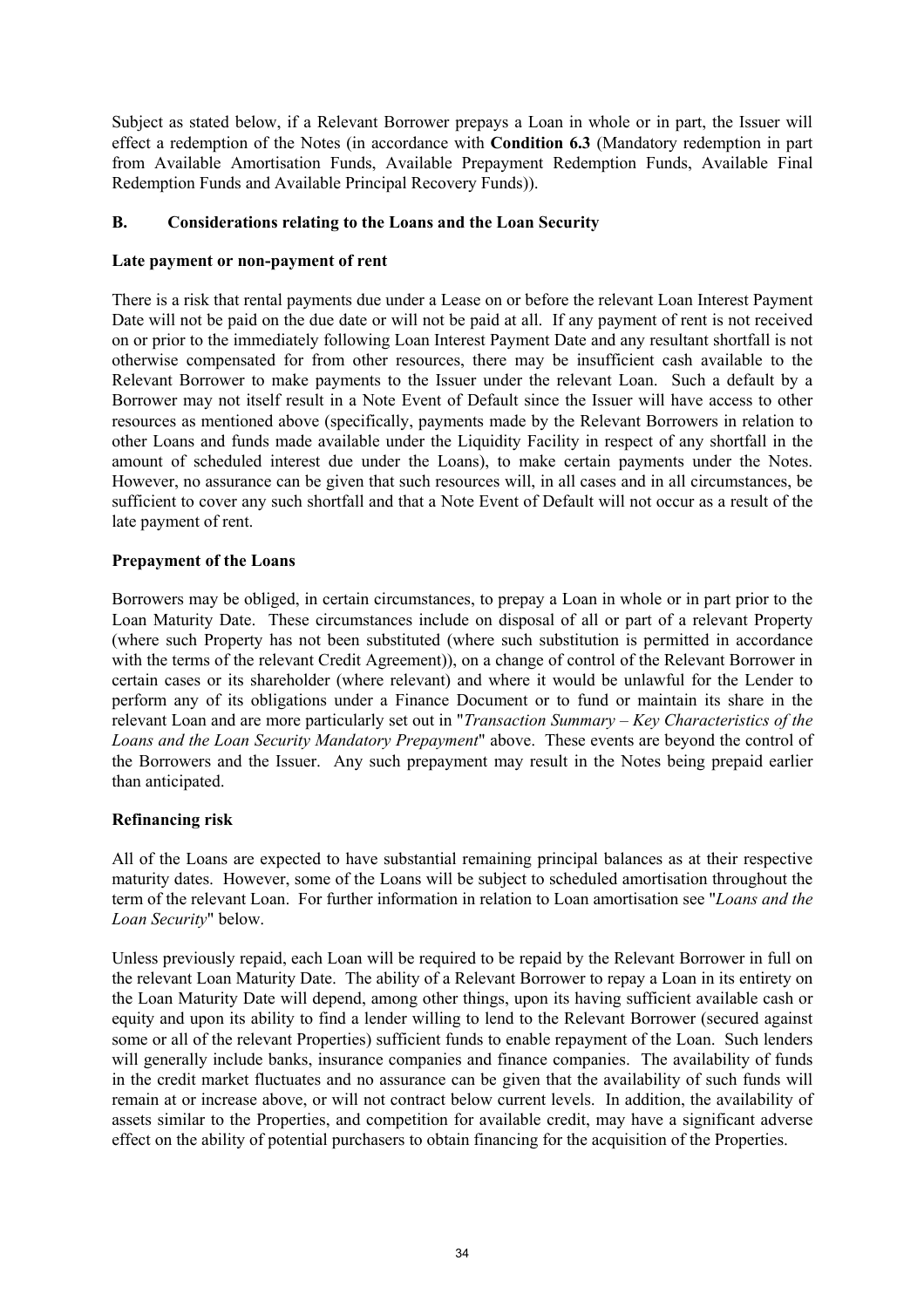The Issuer and the Seller are under no obligation to provide any refinancing or enter into new hedging arrangements and there can be no assurance that a Borrower would be able to refinance a Loan.

If the Relevant Borrower cannot find such a lender, then the Relevant Borrower may be forced, in circumstances which may not be advantageous, into selling some or all of the Properties it owns in order to repay its Loan. Failure by the Relevant Borrower to refinance its Loan or to sell the Properties on or prior to the Loan Maturity Date may result in the Relevant Borrower defaulting on that Loan. In the event of such a default, the Noteholders, or the holders of certain Classes of Notes, may receive by way of principal repayment an amount less than the then Principal Amount Outstanding on their Notes and the Issuer may be unable to pay in full interest due on the Notes or if an Adjusted Loan Principal Loss has occurred, the Principal Amount Outstanding of the Notes will be written down in accordance with **Condition 6.9** (Principal Amount Outstanding and Write-Downs).

#### **Security over bank accounts**

Each Borrower has, in accordance with the terms of the relevant Credit Agreement, established a number of bank accounts into which, among other things, rental income and disposal proceeds in respect of the relevant Properties must be paid (see further "*The Loans and the Loan Security - Borrower Accounts*" below). Each Chargor has, pursuant to the terms of a Security Agreement granted security over all of its interests in the relevant accounts of the Chargor (other than in respect of the Pitch Loan, in respect of the General Account), which is, other than in the case of certain operating accounts, expressed to be a first fixed charge. Furthermore, under the Issuer Deed of Charge, the Issuer will grant security over all of its bank accounts, which security will also be expressed to be fixed security.

Although the various bank accounts are stated to be subject to various degrees of control (for example, the Credit Agreements provide that the Relevant Security Agent is to have sole signing rights over the Rent Account), there is a risk that, if the Relevant Security Agent or the Trustee (as appropriate) do not exercise the requisite degree of control over the relevant accounts in practice, a court could determine that the security interests granted in respect of those accounts take effect as floating security interests only notwithstanding that the security interests are expressed to be fixed. In such circumstances, monies paid into accounts could be diverted to pay preferential creditors and certain other liabilities were a receiver, liquidator or administrator to be appointed in respect of the relevant entity in whose name the account is held.

#### **Assignment of rents**

Pursuant to the terms of the Security Agreements, each Chargor has assigned, by way of security, the rent receivable in respect of Leases to the Relevant Security Agent. Generally, so long as no receiver has been appointed and/or the mortgagee is not in possession or no Loan Event of Default is outstanding, no notice of the assignment is intended to be given to the Tenants under the Leases although in relation to some Loans, notices were served on, or immediately after, drawdown. Accordingly, these assignments, other than those in respect of which adequate written notice has already been given, will take effect as equitable assignments only and may be subject to any prior equities or claims, such as rights of set-off between the landlord and the relevant occupational Tenant. Each Borrower has covenanted in the relevant Credit Agreement not to dispose of assets (such as the rental income) to any other party. In respect of the Pitch Loan and each Short Form Loan such covenant only applies to the assets subject to the security granted under the Security Agreement relating to such Loan (in summary, this includes the relevant Properties, any plant or machinery located on the relevant Properties, the amounts standing to the credit of certain specified accounts (including the account into which rent in respect of the relevant Properties is paid), rental receipts, insurances and rights under certain contracts, in each case in respect of the relevant Properties only) and in relation to the Pitch Loan such covenant does not apply to certain excluded assets (and related assets thereto) which the Pitch Borrower is not prohibited from selling. If the relevant Chargor(s)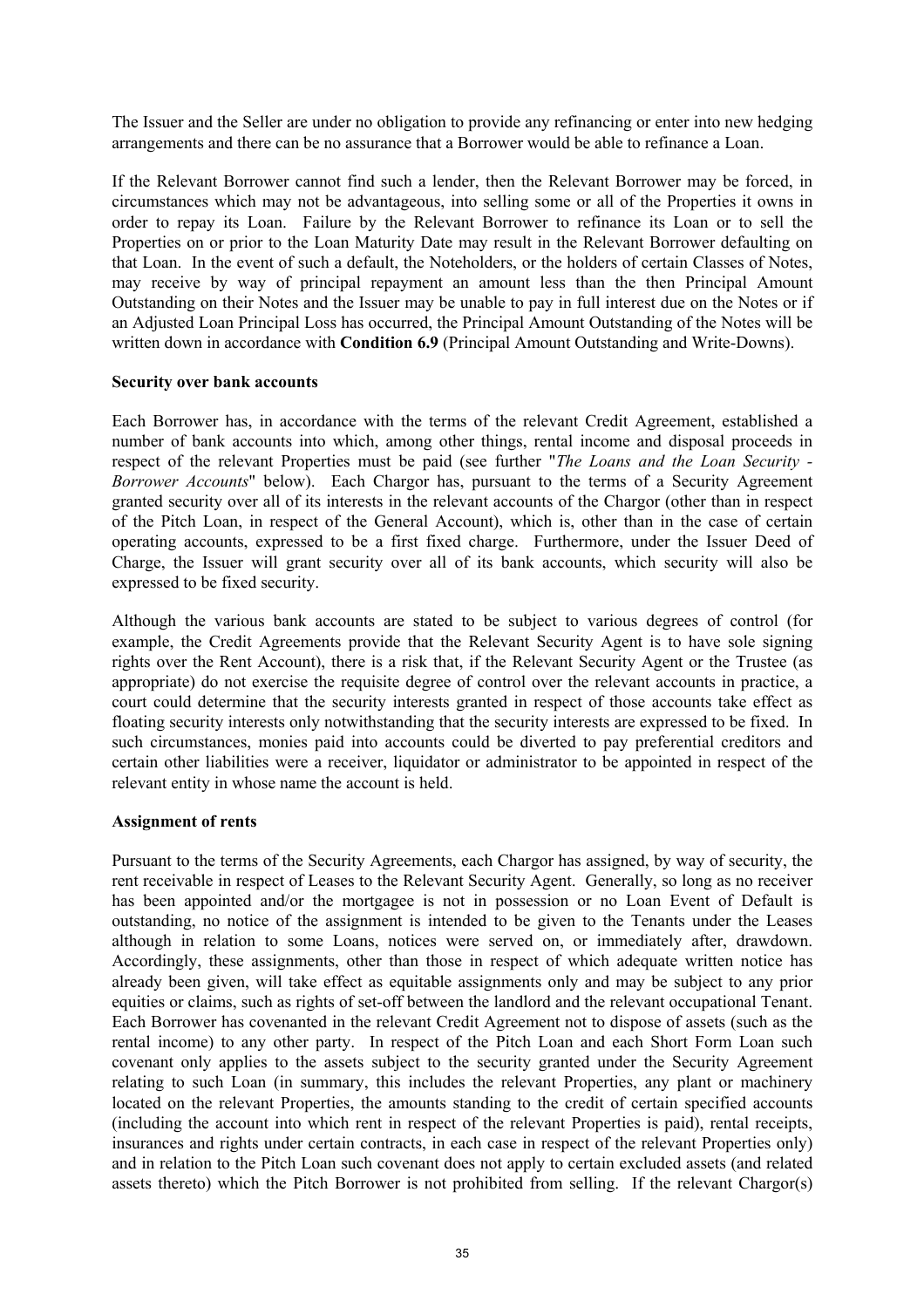were to so assign the rents in breach of that provision and subsequently give notice of the assignment to the relevant Tenant(s) then the relevant assignee's claims would have priority over the rents in question. However, this would constitute a Loan Event of Default, entitling the Issuer to accelerate the relevant Loan and enforce its Related Security.

## **Limited payment history**

The Loans were originated within 15 months of the Closing Date. As such, the Loans do not have a long standing payment history and there can be no assurance that required payments will be made or, if made, will be made on a timely basis.

# **Recent acquisition of the Properties**

In respect of the Trafalgar Square Loan, the Pitch Loan and some of the Clifton Portfolio Properties, a relevant Obligor acquired its Related Property or Properties (as the case may be) contemporaneously with the origination of the relevant Loan. Accordingly, such Obligors have limited experience in operating the Properties and, therefore, there is a risk that the net operating income and cash flow of such Properties may vary significantly from the operations, net operating income and cash flow generated by the Properties under prior ownership and management.

# **Sufficiency of Obligors' assets**

Payments in respect of the Notes are dependent on, the receipt of funds under the Loans and, where necessary and applicable, the Liquidity Facility Agreement and the Interest Rate Swap Agreement. In turn, recourse on the Loans is generally limited to the Borrowers and any other Obligors, whose assets whose (in each case the Properties and other assets security over which has been created to secure the Loans) will be limited and whose business activities, in the case of each Borrower, are limited to owning, financing and otherwise dealing with such assets. In the Pitch Loan recourse against the relevant Borrower is limited to the secured assets and there is no recourse to any other assets that the Pitch Borrower may own. However, the Lender has full recourse against the relevant Borrower's Property or Properties, as applicable, and the relevant Borrower has given full fixed and floating security against its interests in the relevant Property or Properties and all its rights and assets held in relation to that Property or Properties. Consequently, the ability of the Borrowers to make payments on the Loans prior to their respective maturity dates, and, therefore, the ability of the Issuer to make payments on the Notes prior to the Final Maturity Date, is dependent primarily on the sufficiency of the net operating income of the Properties.

If, following the occurrence of a Loan Event of Default and following the exercise by the Special Servicer of all available remedies in respect of the relevant Loan and any Related Security, the Issuer does not receive the full amount due from the relevant Borrower, then Noteholders (or the holders of certain classes of Notes) may receive by way of principal repayment an amount less than expected and the Issuer may be unable to pay in full interest due on the Notes. In additional following an Adjusted Loan Principal Loss (as defined below) the Principal Amount Outstanding of the most junior Class of Notes may in certain circumstances be subject to write-down (see **Condition 6.9** (Principal Amount Outstanding and Write-Downs))

# **Hedging risks**

#### *The Interest Rate Swap Transactions*

All of the Loans bear interest at a fixed rate while each Class of the Notes bears interest at a rate based on three-month LIBOR plus a margin. In order to hedge interest rate risk, the Issuer will enter into the Interest Rate Swap Transactions pursuant to the Interest Rate Swap Agreement. There can be no assurance, however, that the Interest Rate Swap Transactions will adequately address unforeseen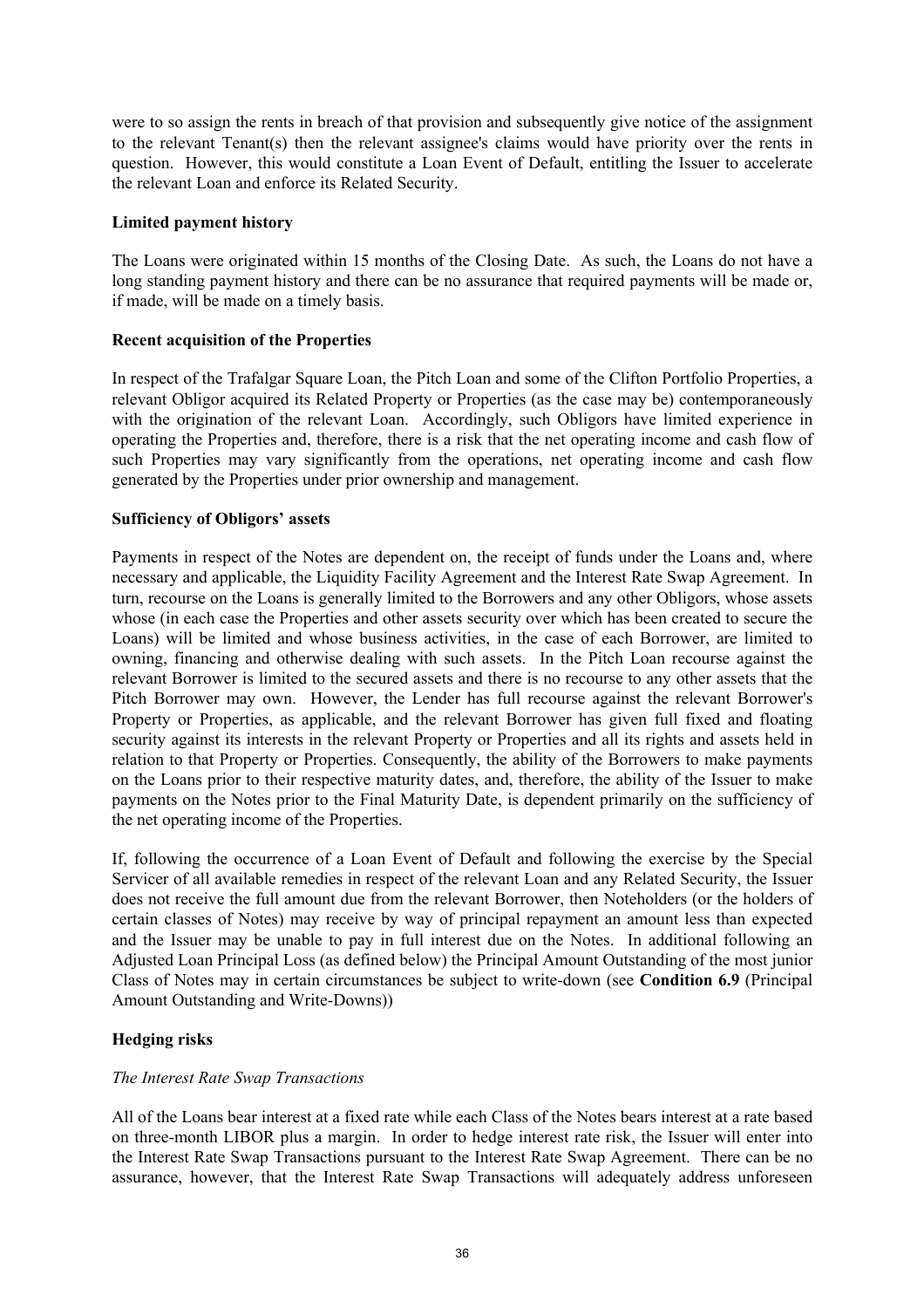interest rate hedging risks. In certain circumstances, the Interest Rate Swap Agreement may be terminated and as a result the Issuer may be unhedged if replacement interest rate swap transactions cannot be entered into. In particular, Noteholders may suffer a loss if, as a result of a default by a Borrower under the relevant Credit Agreement, the Interest Rate Swap Transactions are terminated and the Issuer is, as a result of such termination, required to pay amounts to the Interest Rate Swap Provider. Certain of such amounts payable on an early termination rank senior to any payments to be made to the Noteholders both before enforcement of the Issuer Security and after enforcement of the Issuer Security.

# **C. Considerations relating to the Obligors**

# **Special purpose entity**

Special purpose entity (**SPE**) covenants are generally designed to limit the activities and purposes of the borrowing entity to owning the related property, making payments on the related loan and taking such other actions as may be necessary to carry out the foregoing in order to reduce the risk that circumstances unrelated to the loan and related property result in a borrower bankruptcy. SPEs are generally used in commercial loan transactions to satisfy requirements of institutional lenders and recognised statistical rating organisations. In order to minimise the possibility that SPEs will be the subject of bankruptcy proceedings, provisions are generally contained in the borrower's organisational documents and/or documentation relating to mortgage loans that, among other things, limit the indebtedness that can be incurred by such entities and restrict such entities from conducting business as an operating company (thus limiting exposure to outside creditors). Additional debt increases the possibility that a Relevant Borrower would lack the resources to pay the relevant Loan.

All of the Loans (other than in relation to the Individual Borrower Loan) contain provisions that require the Relevant Borrower to conduct itself in accordance with certain SPE covenants, which may include some or all of the foregoing. However, there can be no assurance that the Relevant Borrower will be able to comply with the SPE covenants. In addition, there can be no assurance that all or most of the restrictions customarily imposed on SPEs by institutional lenders and recognised statistical ratings organisations will be complied with by the Borrowers, and even if all or most of such restrictions have been complied with by the Borrowers, there can be no assurance that such Borrowers will not nonetheless become insolvent.

The Obligors (other than in respect of the Clifton Portfolio Loan and certain Obligors in respect of the Flintstone Portfolio Loan) were incorporated or formed for the purposes of acquiring (or refinancing the acquisition of) and holding interests in the property charged as security for the relevant Loan, or for acquiring the entire issued share capital in other companies owning the legal and beneficial interests in such property (whether directly or indirectly). In respect of the Pitch Loan, the owner of the beneficial interest in the relevant Properties is a company acting as a trustee of the Pitch Trust which is permitted to own other properties and undertake corresponding business activities. Legal title to the properties is therefore held by two SPE nominee companies (which have granted the relevant security) and share security has been taken in respect of the nominee SPEs.

An insolvency or (in relation to the Individual Borrower Loan) bankruptcy of any Borrower would result in a Loan Event of Default with respect to the relevant Loan giving rise to an acceleration of such Loan and an enforcement of the Related Security. This could result in significant delays in the receipt by the Issuer of payments under the relevant Loan which could adversely affect its ability to make all payments due on the Notes. **Loan Event of Default** means an event of default under any Loan as defined in the relevant Credit Agreement.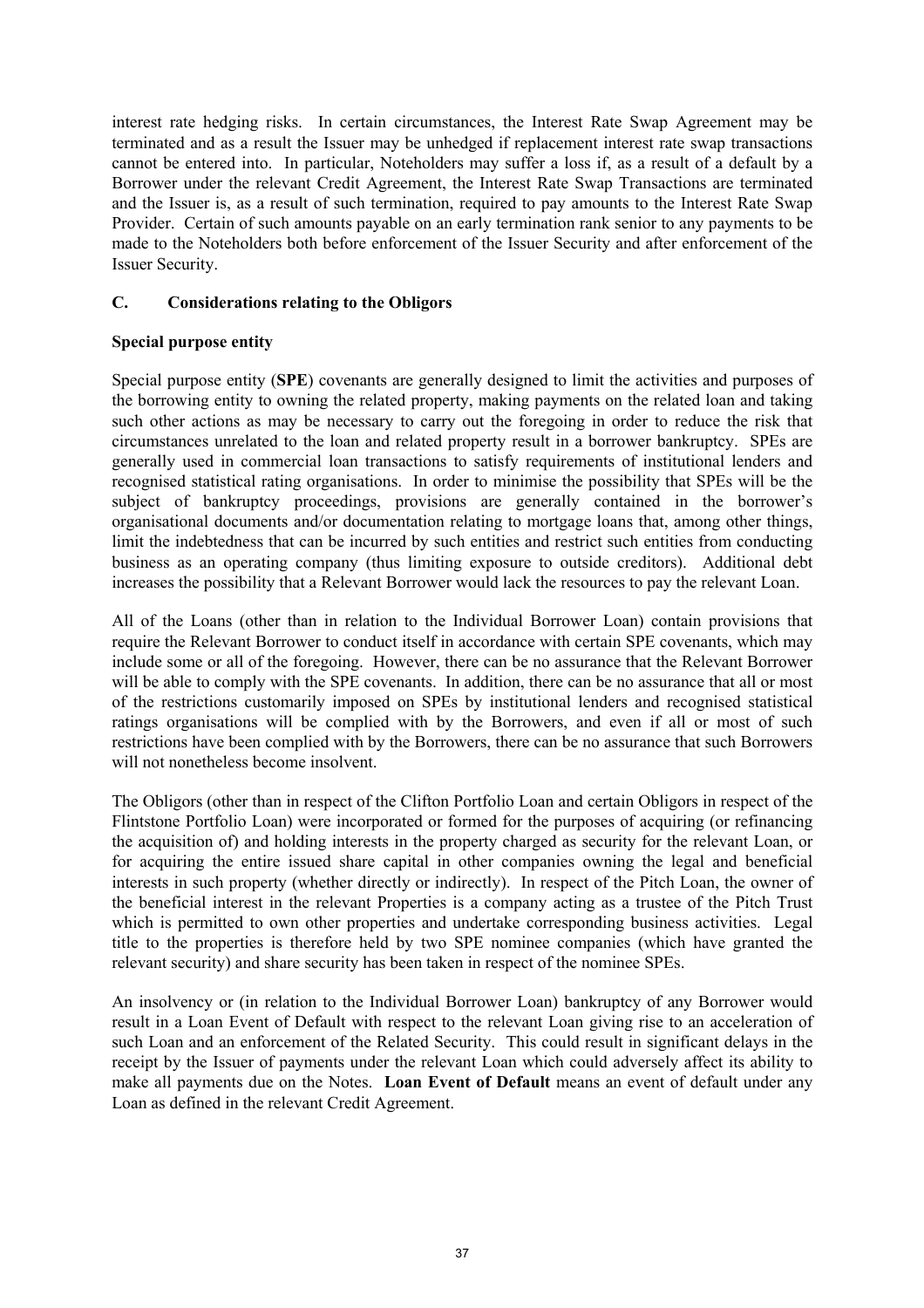#### **Security granted by the Obligors - Enterprise Act 2002**

By an order made by the Under-Secretary of State for Small Business and Enterprise made on 8 August 2003, the provisions of the Enterprise Act 2002 (the **Enterprise Act**) amending certain corporate insolvency provisions of the Insolvency Act 1986 came into force on 15 September 2003. The Enterprise Act is applicable to the Obligors which are English companies. The Enterprise Act does not apply to the Borrower under the Individual Borrower Loan. As a result of the amendments made by the Enterprise Act, unless a floating charge was created prior to the 15 September 2003, or falls within one of the exceptions contained in the Enterprise Act, the holder of a qualifying floating charge will be prohibited from appointing an administrative receiver to a company and, consequently, will not have the ability to prevent the appointment of an administrator to such company.

Because the Loans were originated after 15 September 2003, upon presentation of a petition for the appointment of an administrator in respect of an Obligor, the Seller or, as the case may be, the Issuer or the Trustee will not have the right to appoint an administrative receiver so as to prevent the court making an administration order in respect of the relevant Obligor. As a consequence, because of the statutory moratorium on security enforcement which arises in an administration, the Seller or, as the case may be, the Issuer or the Trustee will not be entitled to enforce any fixed Related Security or take legal proceedings against the relevant Obligor without the consent of the administrator or the leave of the court. However, the administrator will be required to apply the proceeds of the disposal of the property secured by the fixed Related Security towards discharging the sums owed under the relevant Loan. The administrator requires the consent of the chargeholder or the leave of the court to dispose of property which is subject to fixed security. However, if the administrator chooses not to apply for such leave (or to seek the consent of the chargeholder), although the administrator will not be entitled to dispose of the fixed charge property, the chargeholder will still need the consent of the administrator or the leave of the court in order to enforce its security. This may result in a delay in the payment of amounts owing under the relevant Loan to the Issuer and, subject to the availability of the Liquidity Facility, could result in a failure by the Issuer to pay amounts due under the Notes in a timely fashion.

The Enterprise Act also inserted a new s176A into the Insolvency Act 1986 (the **Insolvency Act**) which provides that where a company has gone into liquidation or administration, or where there is a provisional liquidator or receiver, a "prescribed part" of the company's net property is to be applied in satisfaction of debts due to unsecured creditors in priority over debts secured by a floating charge. A company's "net" property for this purpose is the portion of a company's property which would otherwise be available to satisfy the claims of creditors secured only by a floating charge. As at the date of this Offering Circular, the "prescribed part" has been set at 50 per cent. of the first £10,000 of a company's net property and 20 per cent. thereafter up to a maximum of £600,000.

While certain of the covenants given by the Relevant Borrower (other than the Borrowers under the Individual Borrower Loan and the Pitch Borrower) under the relevant Credit Agreement are intended to ensure that it has no creditors other than the secured creditors under the relevant Security Agreement, it will be a matter of fact as to whether the relevant Obligor has any other creditors at any time. The Pitch Borrower is permitted to incur indebtedness provided that any recourse of the relevant creditor in respect of such indebtedness is limited to assets other than the Pitch Trust Fund. To the extent that the relevant Obligor's assets are subject to fixed charges pursuant to the relevant Security Agreement, such assets will be outside its "net property". However, to the extent that the relevant Obligor's assets are subject only to a floating charge, the provisions of section 176A of the Insolvency Act would result in the prescribed part of the assets which would otherwise be available to satisfy the claims of the secured creditors under the relevant Security Agreement being used to satisfy the claims of unsecured creditors. This could reduce the amount of money available to satisfy the Issuer's obligations to the Noteholders. It should also be noted that a floating charge has not been granted in respect of the Clifton Portfolio Loan and, in respect of the Pitch Loan, a floating charge has only been granted by the property owners but not the Pitch Borrower.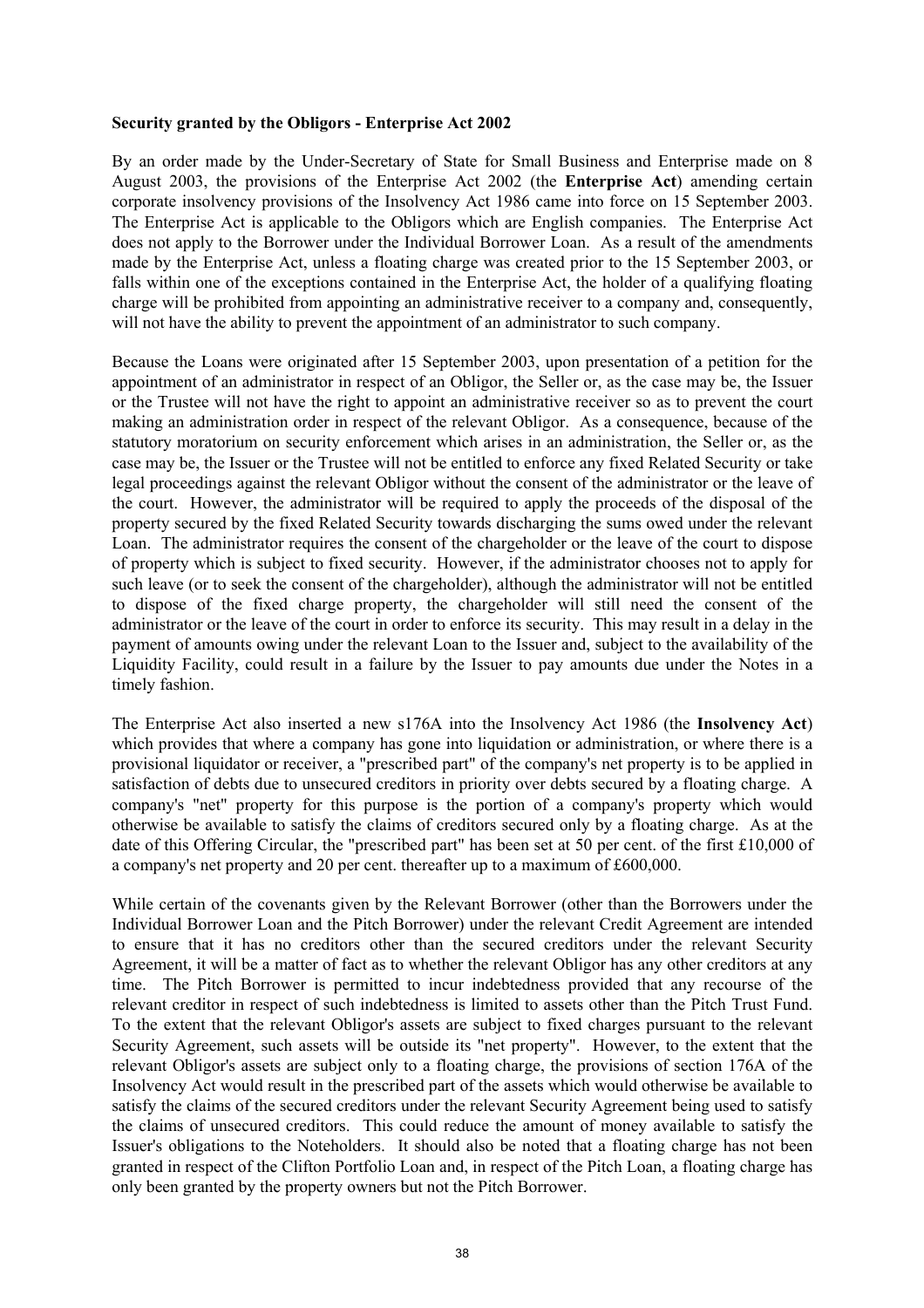#### **Non-resident Obligors**

Some of the Obligors are incorporated in jurisdictions other than England and Wales (the **Foreign Obligors**). The guarantors in respect of the Flintstone Portfolio Loan are located in Jersey. The Borrower in respect of the Trafalgar Square Loan is located in Jersey and the Borrower in respect of the Herbert House Loan is located in the British Virgin Islands.

With respect to these Foreign Obligors, there is the risk that:

- (a) third party creditors may commence insolvency proceedings against such Foreign Obligors in their respective jurisdiction of incorporation or residence/domicile; and
- (b) an English court might decline jurisdiction if the relevant Finance Party were to seek to commence insolvency proceedings in England.

In relation to paragraph (b) above, if the "centre of main interests" of each of the Foreign Obligors, for the purposes of Council Regulation (EC) No. 1346/2000 of 29 May 2000 (the **EC Insolvency Regulation**) is in its jurisdiction of incorporation, the rules set out in the EC Insolvency Regulation will not apply to the Foreign Obligors (as the EC Insolvency Regulation only applies where the centre of main interests of the company is in the European Union). The location of the centre of main interests will be a question of fact in each case but depends on where the company administers its interests on a permanent basis in a manner ascertainable by third parties rather than merely on the location of assets. If the EC Insolvency Regulation does not apply, the English court would apply its common law rules (outside the scope of such European legislation) for dealing with such cross-border issues. The presence of assets in England is usually considered sufficient for the English court to exercise its discretion in relation to accepting jurisdiction to commence insolvency proceedings but this would depend on the facts at the time (including whether insolvency proceedings in the jurisdiction of incorporation had been commenced). If the English court were to commence insolvency proceedings, the English court is likely to consider its own proceedings as ancillary to any proceedings that have been commenced in the jurisdiction of incorporation. Furthermore it is possible that an administration order may be made in respect of the Foreign Obligors pursuant to a request under s 426 of the Insolvency Act 1986, which provides for co-operation between courts exercising jurisdiction in relation to insolvency.

#### **Individual Borrower**

Neither an administrative receiver nor an administrator can be appointed over the assets of the Individual Borrower. An individual is able to ask for a moratorium under the Insolvency Act 1986 by application to the court for an interim order where such individual intends to propose a voluntary arrangement to his or her creditors. The duration of such moratorium is normally initially 14 days but may be extended by the court. Any meeting of an individual's creditors to consider a proposal must take place not less than 14 and not more than 28 days after the date on which a nominee files the relevant proposal with the court in accordance with the provisions of the Insolvency Act 1986. The moratorium will expire 28 days after the filing of such a proposal. As a consequence, because of the statutory moratorium on security enforcement which arises during such period, the Seller or, as the case may be, the Issuer, the Security Agent or the Special Servicer will not be entitled to enforce any Related Security or take legal proceedings against the Individual Borrower without the consent of the nominee or the leave of the court. In addition, any meeting of an individual's creditors can not approve any voluntary arrangement that would affect the rights of a secured creditor to enforce its security, without the consent of such secured creditor. However, any proposal for an individual voluntary arrangement may result in a delay in the payment of amounts owing under the relevant Loan to the Issuer and, subject to the availability of funds available for drawing under the Liquidity Facility, could result in a failure by the Issuer to pay amounts due under the Notes in a timely fashion.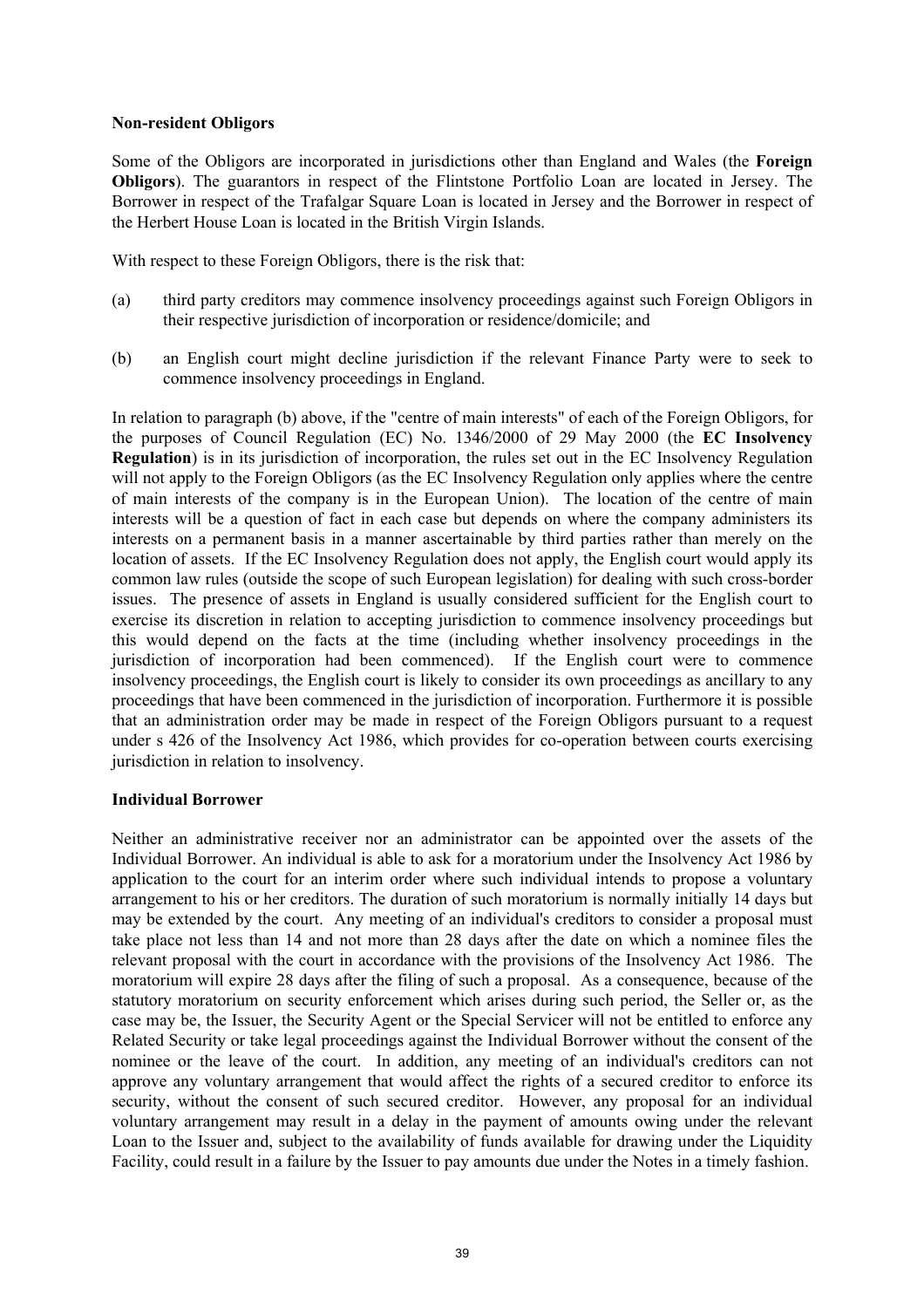The bankruptcy or death of the Individual Borrower will result in an event of default under the credit agreement in respect of the Clifton Portfolio Loan In such circumstances, whether the Issuer or the Special Servicer should call an event of default and seek through the Security Agent to enforce its security would be a matter for the discretion of the Special Servicer and the Security Agent at the time.

In respect of the Clifton Portfolio Loan, the recourse of the Issuer will be limited to the assets constituting security for the Loan and the Issuer will not have recourse to any other assets of the Individual Borrower.

## **Collection and Enforcement Procedures**

Under the Servicing Agreement, the Relevant Servicer is required to recover amounts due from the Borrowers. The Relevant Servicer must ensure that its default and enforcement procedures meet the requirements of the Servicing Agreement. Such procedures may involve the appointment of a nonadministrative receiver or an administrator, or may involve the deferral of formal enforcement procedures and the restructuring of the Loan by an amendment or waiver of certain provisions, subject to any restrictions in the Servicing Agreement and (in the case of the Trafalgar Square Loan) the Trafalgar Square Intercreditor Agreement. See further "*Servicing - Amendments to the Finance Documents*".

With respect to the Properties situated in England, the Relevant Servicer may appoint a receiver (an **LPA Receiver**).An LPA Receiver's powers derive not only from the mortgage under which he has been appointed but also from the Law of Property Act 1925 and such LPA Receiver is deemed by law to be the agent of the entity providing security until the commencement of liquidation proceedings against such entity. For as long as the LPA Receiver acts within their powers, the LPA Receiver will only incur liability on behalf of the entity providing security but if the Relevant Servicer improperly directs or interferes with and influences the LPA Receiver's actions, a court may decide that the LPA Receiver would be the security holder's agent rather than the agent of the entity providing security, and that the security holder should, under such circumstances, be responsible for the LPA Receiver's acts.

Any receiver appointed will seek an indemnity from the Issuer or the Relevant Servicer in addition to its general ability to recover its costs. Any costs of the receiver will be paid in advance of any amounts paid to the Noteholders.

The Law of Property Act 1925 does not apply in Scotland and therefore it is not possible to appoint an LPA Receiver in that jurisdiction with respect to the Scottish Properties. In Scotland, the Relevant Servicer would appoint a receiver pursuant to any floating charge contained in the relevant Security Agreement, if applicable. Any receiver appointed will seek an indemnity from the Issuer or the Relevant Servicer in addition to its general ability to recover its costs. Any costs of the receiver will be paid in advance of any amounts paid to the Noteholders.

# **Litigation**

There may be pending or threatened legal proceedings against any of the Obligors and their affiliates. To the knowledge of the Seller, as at the Closing Date, there is no litigation pending or threatened against any Obligors in respect of the Properties. Each relevant Credit Agreement and Security Agreement includes an obligation by the relevant Obligor to notify the Seller of any legal proceedings which might or could reasonably be expected to have (or, in the case of the Pitch Loan, legal proceedings which are reasonably likely to be adversely determined and, if adversely determined, are reasonably likely to have) a material adverse effect on the ability of the Borrower to make payments under a Loan and consequently the Issuer's ability to make payments under the Notes.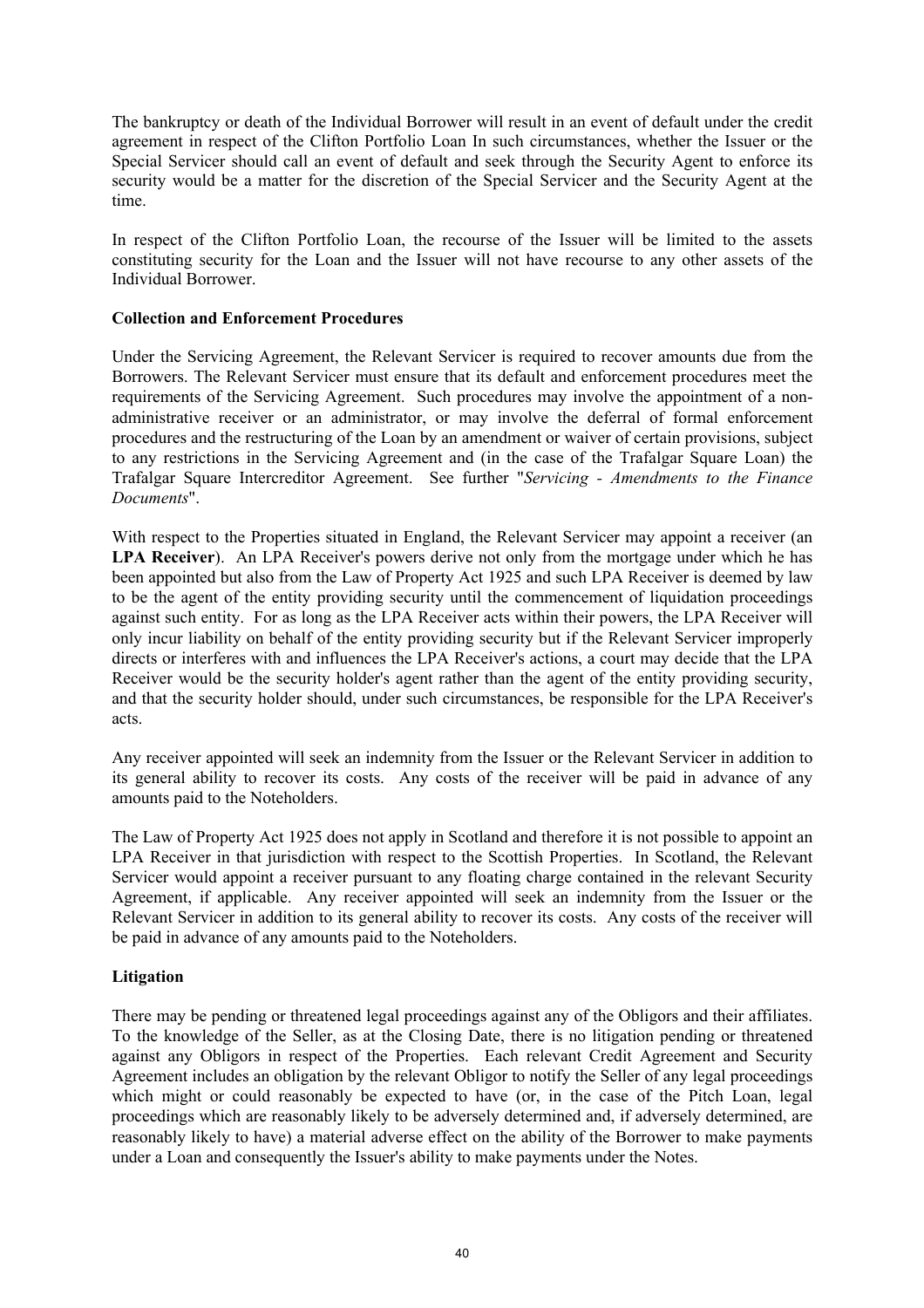# **D. Considerations relating to the Properties**

## **Commercial lending generally**

The Loans are secured by, among other things, first legal mortgages or charges (subject, in the case of the Flintstone Portfolio Loan, the Trafalgar Square Loan and the Herbert House Loan the completion of registration at the Land Registry) over the relevant Property or Properties. Commercial mortgage lending is generally viewed as exposing a lender to a greater risk of loss than residential mortgage lending since the repayment of loans secured by income-producing properties is typically dependent upon the successful operation of the related property. If the cash flow from the property is reduced (for example if leases are not obtained or renewed or if tenants default in their obligations under the leases), a Borrower's ability to repay a relevant Loan may be impaired.

The volatility of property values and net operating income depends upon a number of factors, which may include (i) the volatility of property revenue and (ii) the relevant property's "operating leverage", which generally refers to (A) the percentage of total property operating expenses in relation to property revenue, (B) the breakdown of property operating expenses between those that are fixed and those that vary with revenue and (C) the level of capital expenditures required to maintain the property and retain or replace tenants. Even when the current net operating income is sufficient to cover debt service, there can be no assurance that this will continue to be the case in the future.

The net operating income and value of the Properties may be adversely affected by a number of factors, including, but not limited to, national, regional and local economic conditions (which may be adversely affected by business closures or slowdowns and other factors), local property market conditions (such as an oversupply of commercial space, including market demand), perceptions by prospective Tenants, retailers and shoppers of the safety, convenience, condition, services and attractiveness of the Properties, the proximity, attractiveness and availability of competing alternatives to the Properties, the willingness and ability of the owners of the Properties to provide capable management and adequate maintenance, an increase in the capital expenditure needed to maintain a Property or make improvements to it, demographic factors, consumer confidence, unemployment rates, consumer tastes and preferences, retroactive changes to building or similar regulations, and increases in operating expenses (such as energy costs). In addition, other factors may adversely affect the Properties' value without affecting their current net operating income, including: changes in governmental regulations, fiscal policy and planning/zoning or tax laws, potential environmental legislation or liabilities or other legal liabilities, the availability of refinancing, and change in interest rate levels or yields required by investors in income-producing commercial properties. The age, construction quality and design of a particular Property may affect its occupancy level as well as the rents that may be charged for individual Leases over time. The adverse effects of poor construction quality will increase over time in the form of increased maintenance and capital improvements needed to maintain the Property. Even good construction will deteriorate over time if the property managers do not schedule and perform adequate maintenance in a timely fashion. If, during the term of the Loans, competing properties of a similar type are built in the areas where the Properties are located or similar properties in the vicinity of the Properties are substantially updated and refurbished, the value and net operating income of such Properties could be reduced. Some of the Loans permit the Borrower to make permitted developments, subject to the specific terms of the relevant Credit Agreement, including certain consent provisions.

In addition, some of the Properties may not readily be convertible to alternative uses if such Properties were to become unprofitable due to competition, age of the improvements, decreased demand, regulatory changes or other factors. The conversion of commercial properties to alternate uses generally requires substantial capital expenditure. Thus, if the operation of any such Property becomes unprofitable such that the Relevant Borrower becomes unable to meet its obligations on the Loans, the liquidation value of any such Property may be substantially less, relative to the amount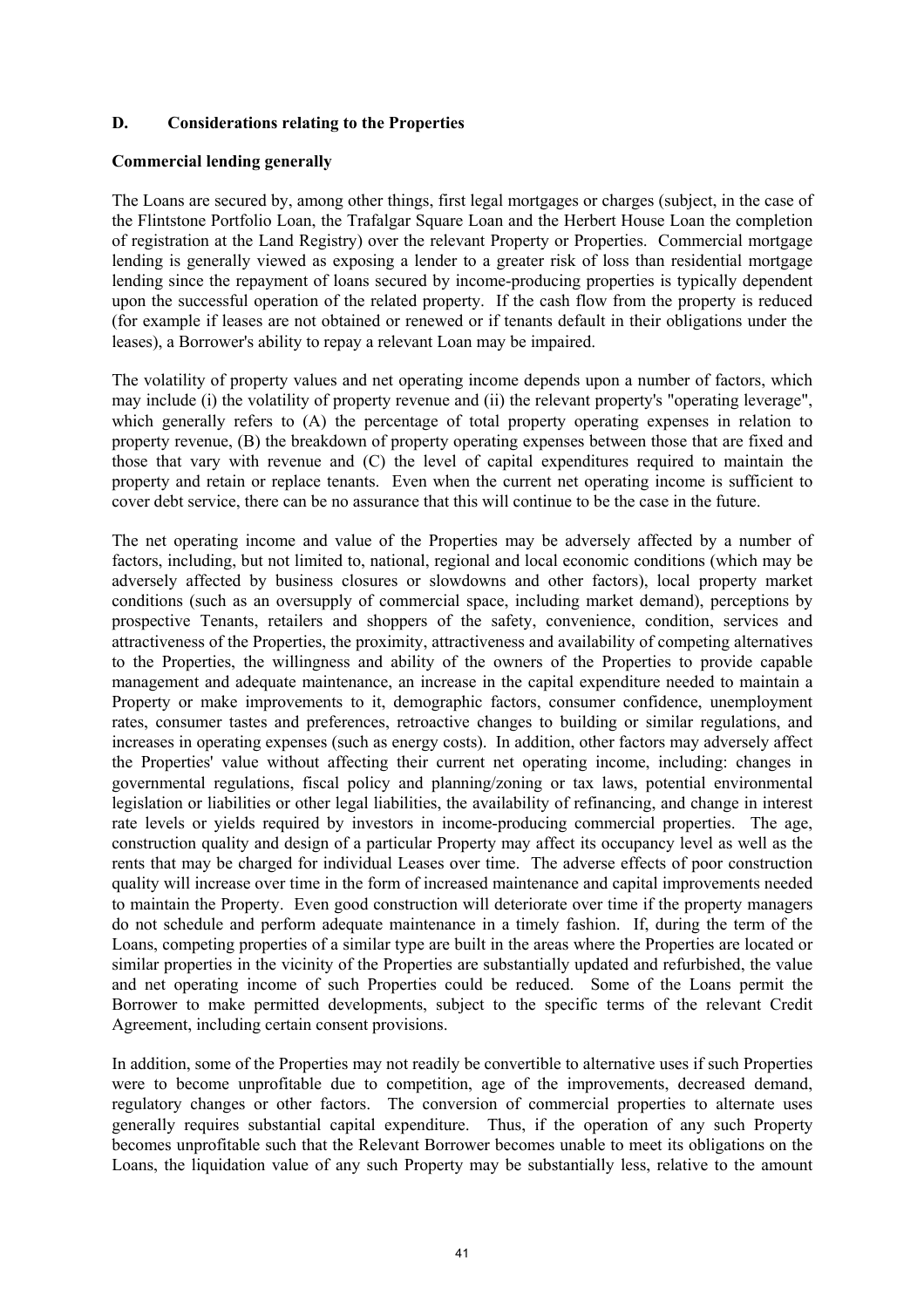owing on the relevant Loan than would be the case if such Property were readily adaptable to other uses.

A decline in the commercial property market, in the financial condition of a major tenant or a general decline in the local, regional or national economy will tend to have a more immediate effect on the net operating income of properties with short-term revenue sources and may lead to higher rates of delinquency or defaults.

Any one or more of the above described factors could operate to have an adverse effect on the income derived from, or able to be generated by, a particular Property, which could in turn cause a Borrower in respect of such Property to default on the relevant Loan or may impact a Borrower's ability to refinance the relevant Loan or sell the Properties or repay the relevant Loan and may consequently affect the Issuer's ability to make payments under the Notes.

#### **Borrowers' dependence on Tenants**

The Borrowers' ability to meet their obligations under the relevant Credit Agreement will depend upon their continuing to receive a significant level of aggregate rent from the Tenants under the Leases. Borrowers' ability to make payments in respect of the relevant Credit Agreement could be adversely affected if occupancy levels at the Properties were to fall or if a significant number of Tenants were unable to meet their obligations under the Leases.

The ability to attract the appropriate types and number of Tenants paying rent levels sufficient to allow a Borrower to make payments due under the relevant Credit Agreement will depend on, among other things, the performance generally of the commercial property market. Continued global instability (resulting from economic and/or political factors, including the threat of global terrorism) may adversely affect the United Kingdom economy.

Rental levels, the quality of the building, the amenities and facilities offered, the convenience and location of the Properties, the amount of space available, the transport infrastructure and the age of the building in comparison to the alternatives, are all factors which influence Tenant demand. There is no guarantee that changes to the infrastructure, demographics, planning regulations and economic circumstances relating to the areas surrounding the Properties will not adversely affect the demand for units in the Properties.

#### **Concentration of Loans**

The effect of mortgage pool loan losses will be more severe if the pool is comprised of a small number of loans, each with a relatively large principal balance or if the losses relate to loans that account for a disproportionately large percentage of the pool's aggregate principal balance. Because there are only five Loans, losses on any Loan may have a substantial adverse effect on the repayment profile of the Notes. The relative approximate percentages of the five Loans are:

|                         | <b>Percentage of Cut-</b> |
|-------------------------|---------------------------|
|                         | <b>Off Date Loan</b>      |
| Loan                    | <b>Principal Balance*</b> |
| Flintstone Portfolio    | 50.6%                     |
| <b>Trafalgar Square</b> | 36.1%                     |
| Clifton Portfolio       | 6.3%                      |
| Pitch                   | 3.7%                      |
| <b>Herbert House</b>    | 3.4%                      |
| <b>Total</b>            | 100.0%                    |

\* Percentages may not total 100% due to rounding.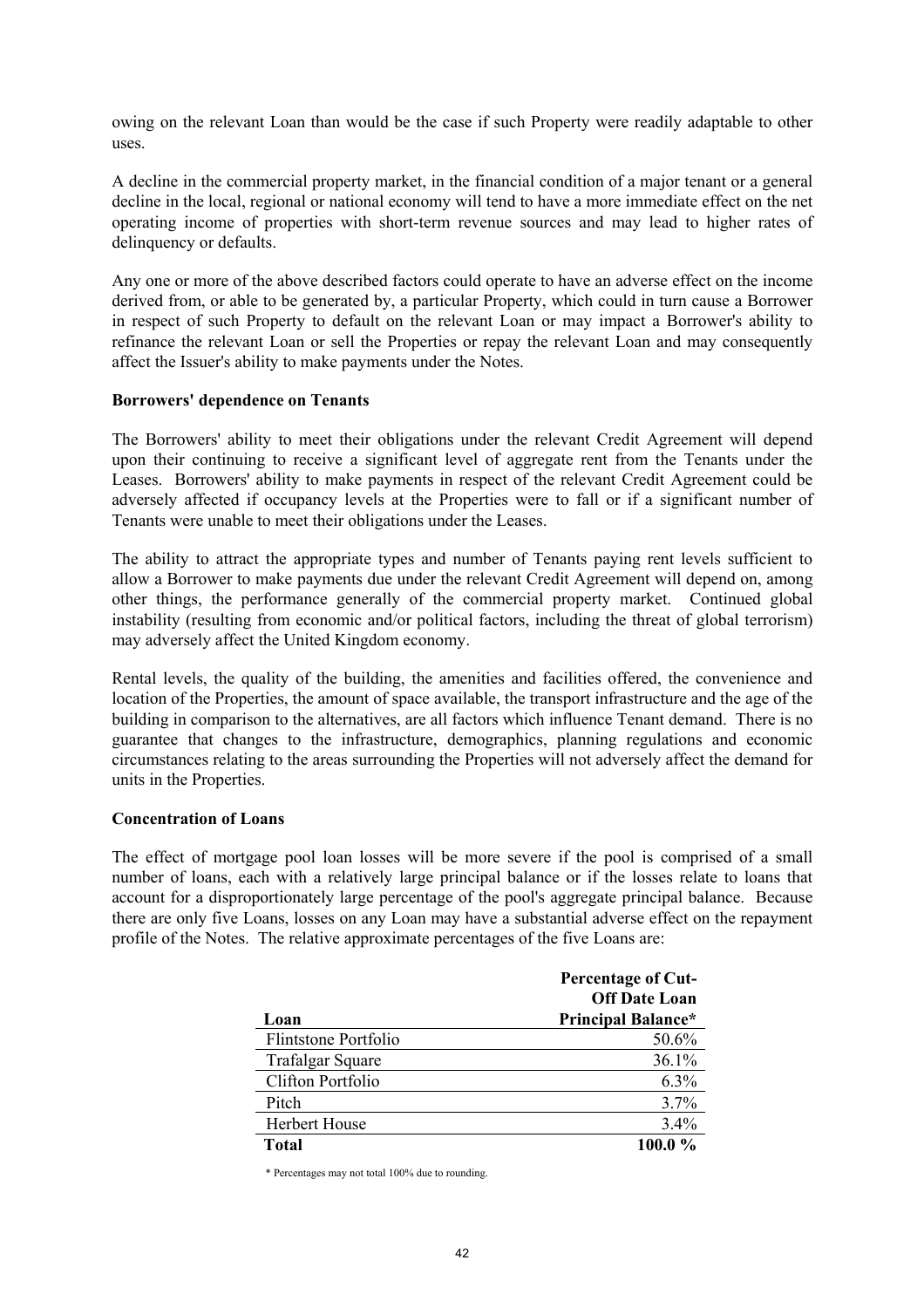In addition, the repayment, in whole or in part, of any Loan will affect the concentration of the Loans.

# **Geographic concentration; The economies of England and Scotland**

All of the Properties are located in England and Scotland. Based upon the principal balance of the Loans as at the Cut-Off Date (the **Cut-Off Date Balance**), four properties, representing 80.5 per cent. of the Properties by value are located in London, three properties, representing 6.9 per cent. of the Properties by value are located in the South East, two properties, representing four per cent. of the Properties by value are located in the Midlands, 25 properties, representing 7.5 per cent. of the Properties by value are located in the South West of England and two properties, representing 1.1 per cent. of the Properties by value are located in Scotland. Repayments under the Loans and the market value of the Properties could be adversely affected by conditions in the property markets where the Properties are located, acts of nature, including floods (which may result in uninsured losses), and other factors which are beyond the control of the Borrowers. In addition, the performance of the Properties will be dependent upon the strength of the economies of the local areas where such properties are located.

# **Tenant concentration**

A deterioration in the financial condition of a Tenant can be particularly significant if a Property is leased to a small number of Tenants or a sole Tenant. Properties leased to a small number of Tenants, or a sole Tenant, also are more susceptible to interruptions of cash flow if a Tenant fails to renew its Lease. This is so because: (i) the financial effect of the absence of rental income may be severe, (ii) more time may be required to re-lease the space, and (iii) substantial capital costs may need to be incurred to make the space appropriate for replacement Tenants. The Tenant in respect of the Herbert House Loan is a sole tenant of the Herbert House Property, which represents 2.6 per cent. of the Properties by value as at the Cut-Off Date.

In addition, risks related to Tenants may also be increased if there is a concentration of Tenants which operate in the same or related industries as one another at one or more Properties. If a Property is leased predominantly to Tenants in a particular industry, the Lender may not have the benefit of risk diversification that would exist in a case where Tenants were not so concentrated.

# **Risks relating to office properties**

The income from and market value of an office property, and a borrower's ability to meet its obligations under a mortgage loan secured by an office property, are subject to a number of risks. In particular, a given property's age, condition, design, location, access to transportation and ability to offer certain amenities to tenants, including sophisticated building systems (such as fibre-optic cables, satellite communications or other base building technological features) all affect the ability of such a property to compete against other office properties in the area in attracting and retaining tenants. Other important factors that affect the ability of an office property to attract or retain tenants include the quality of a building's existing tenants, the quality of the building's property manager, the attractiveness of the building and the surrounding area to prospective tenants and their customers or clients, access to public transportation and major roads and the public perception of safety in the surrounding neighbourhood. Attracting and retaining tenants often involves refitting, repairing or making improvements to office space to accommodate the type of business conducted by prospective tenants or a change in the type of business conducted by existing major tenants. Such refitting, repairing or improvements are often more costly for office properties than for other property types.

Local and regional economic conditions and other related factors also affect the demand for and operation of office properties. For example, decisions by companies to locate an office in a given area will be influenced by factors such as labour cost and quality, and quality of life issues such as those relating to schools and cultural amenities.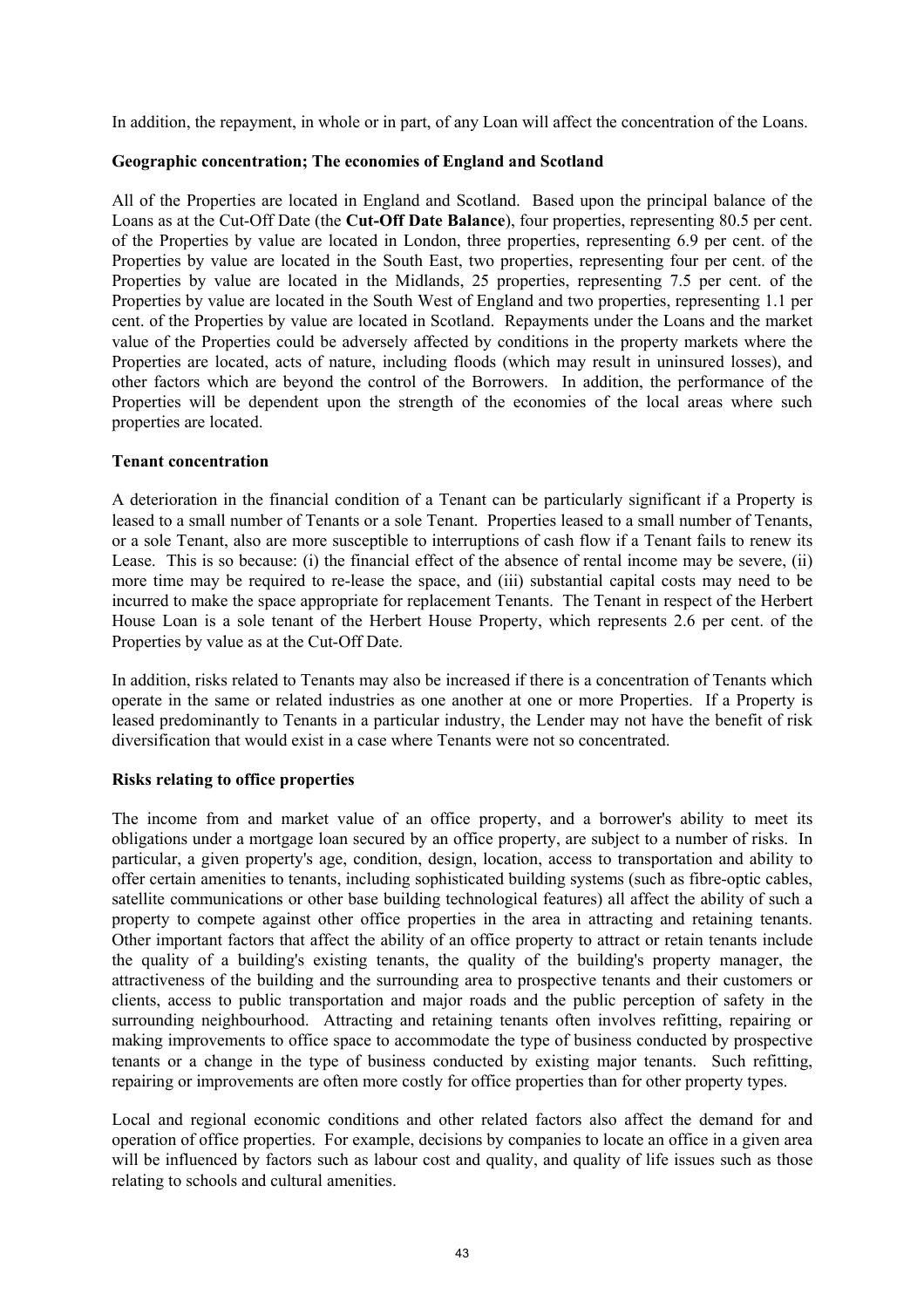Also, changes in local or regional population patterns, the emergence of telecommuting, sharing of office space and employment growth also influence the demand for office properties and the ability of such properties to generate income and sustain market value. In addition, an economic decline in the businesses operated by tenants can affect a building and cause one or more significant tenants to cease operations and/or become insolvent. The risk of such an adverse effect is increased if revenue is dependent on a single tenant or a few large tenants or if there is a significant concentration of tenants in a particular business or industry.

Each of the foregoing circumstances and events may, individually or in the aggregate, adversely affect the income from and market value of the Properties and thereby increase the possibility that the Borrowers and any other Obligors under the Loans secured by such Properties will be unable to meet their obligations under such Loans and may consequently affect the Issuer's ability to make payments under the Notes.

# **Risks relating to industrial properties**

The income from and market value of an industrial property and a Borrower's ability to meet its obligations under a Loan secured by such a property are subject to a number of risks. One of the most important risks relates to the continued access to, and proximity of, the building to a major road network. Any interruption in the road access to an industrial property could result in a shortfall in the number of customers utilising the units and thereby reduce the Tenants', and ultimately the Borrower's, ability to make payments under the relevant Leases and Loan. Additionally, the adaptability of a property to offer future leases and to attract new Tenants (including those not involved in a similar industry) will have an impact on the ability of a Borrower to meet its obligations under a Loan. However, in order to attract new Tenants and adapt the property, the property owner may be required to expend material amounts to refurbish and customise the relevant Property, or part thereof.

Other key factors affecting the value of industrial properties will include the quality of management of the properties, the amenities offered to tenants and their customers and the location of the property with respect to urban areas.

Each of the foregoing risks may individually or in the aggregate affect the income from and market value of the industrial and car park properties and thereby increase the probability that the Borrower or any Obligor will be unable to meet its obligations under the Loan secured by such Properties and may consequently affect the Issuer's ability to make payments under the Notes.

# **Risks relating to retail properties**

The value of retail properties is significantly affected by the quality of the tenants as well as fundamental aspects of commercial property, such as location and market demographics. In addition to location, competition from other retail spaces or the construction of other retail space, retail properties in particular face competition from other forms of retailing outside a given property market (such as mail order and catalogue selling, discount retail centres and selling through the Internet), which may reduce retailers' need for space at a given retail centre. The continued growth of these alternative forms of retailing could adversely affect the demand for space and, therefore, the rents collectable from retail properties.

The success of a retail property is dependent on, among other things, achieving the correct mix of retailers in a retail centre or area so that an attractive range of retail outlets is available to potential customers. The presence or absence of an "anchor retailer" in a retail area can be particularly important in this, because anchors play a key role in generating customer traffic and making an area desirable for other retail premises. An anchor retailer may cease operations in a retail area for a variety of reasons, including that the relevant retailer decides to move to a different retail centre, it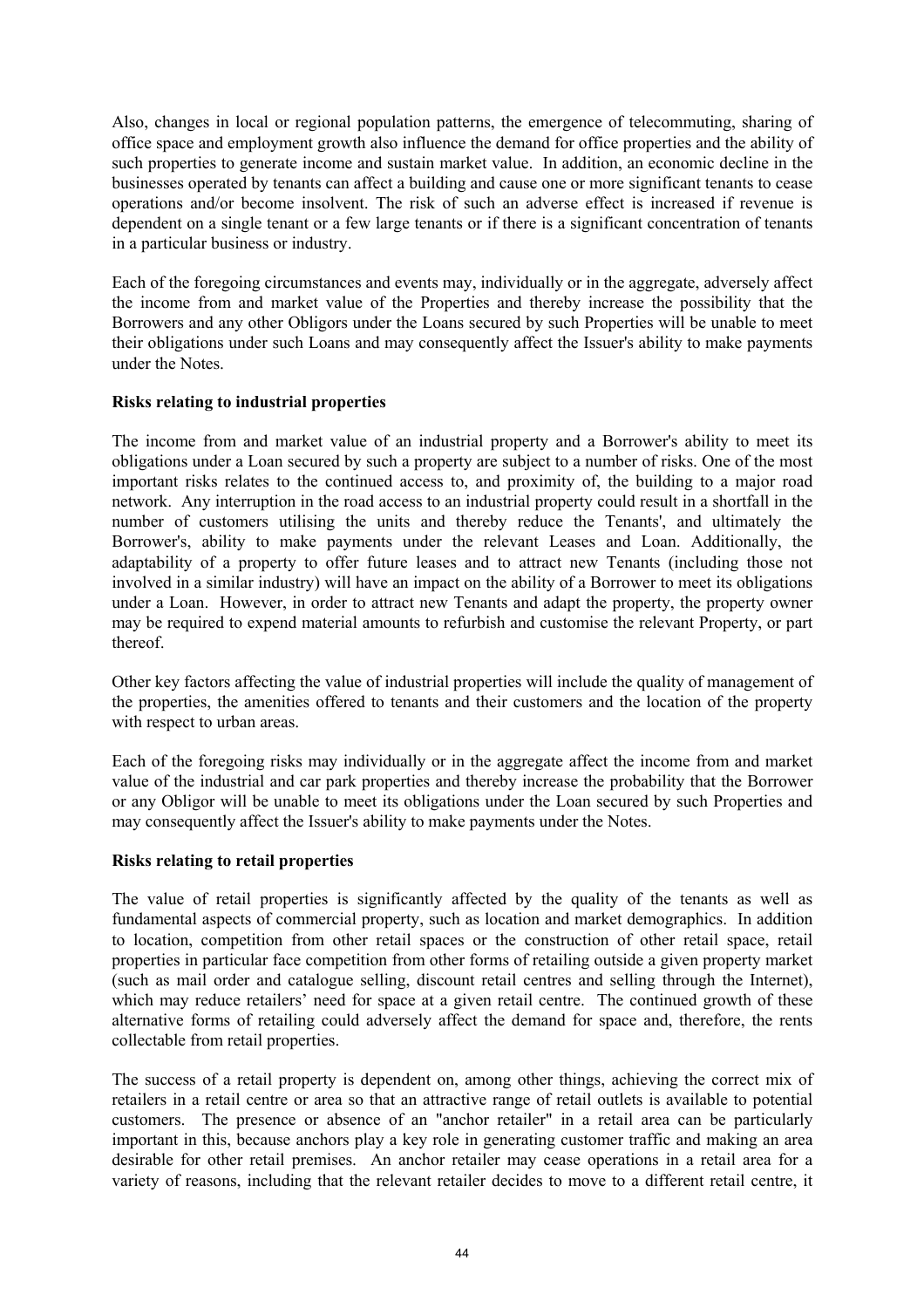becomes insolvent or goes out of business. If any anchor store located in, a retail area in which a Property securing any Loan is located were to close and such anchor is not replaced in a timely manner the related Property owner may suffer adverse economic consequences.

Other key factors affecting the value of retail properties include the quality of management of the properties, the attractiveness of the properties and the surrounding neighbourhood to tenants and their customers, the public perception of the level of safety in the neighbourhood, access to public transportation and major roads and the need to make major repairs or improvements to satisfy major tenants.

Each of the foregoing circumstances and events may, individually or in the aggregate, adversely affect the income from and market value of the Properties and thereby increase the possibility that the Borrowers or any other obligors under the Loans secured by such Properties will be unable to meet their obligations under such Loans and may consequently affect the Issuer's ability to make payments under the Notes.

# **Borrowers' liability to provide services**

Parts of the Properties are not intended to be let to Tenants and comprise areas such as service ways, public arcades and other communal areas which are used by Tenants and visitors to the Properties collectively, rather than being attributable to one particular unit or Tenant (**common parts**). The majority of the Leases contain a provision for the relevant Tenant to make a contribution towards the cost of maintaining the common parts calculated with reference, among other things, to the size of the premises demised by the relevant Lease and the amount of use which such Tenant is reasonable likely to make of the common parts. The contribution forms part of the service charge payable to the Relevant Borrowers (in addition to the principal rent) in accordance with the terms of the relevant Leases.

The liability of the Borrowers to provide the relevant services is, however, generally not conditional upon all such contributions being made and consequently any failure by any Tenant to pay the service charge contribution on the due date or at all would oblige the Relevant Borrowers to provide for the shortfall from its own monies. The Borrowers would also need to pay from their own monies service charge contributions in respect of any vacant units, which would reduce amounts available to make payments on the relevant Loan and consequently adversely affect the Issuer's ability to make payments on the Notes. In certain of the leases the relevant Obligor does not have an ability to recover service charges from a tenant and will be obliged to keep part of the structure in repair. Any amounts expended by, or on behalf of an Obligor by the Relevant Servicer (as agent of the Issuer and the Relevant Security Agent), in respect of its obligations to maintain and/or repair the Property, may reduce amounts available to meet a Borrower's obligation in respect of the relevant Loan and may consequently affect the Issuer's ability to make payments under the Notes.

# **Legal title**

The majority of the Properties comprise registered land. The relevant Obligor in relation to each Property may not have been registered immediately as legal proprietor of the Property (following the acquisition of that Property) and consequently the Relevant Security Agent may not be registered immediately as the proprietor of the legal mortgage granted to it by that Borrower over that Property. The Seller has confirmed, following consultation with its external legal advisers, that it is not aware of any reason why any such Borrower should not in due course be registered as legal proprietor of the relevant Property to which it is acquiring legal title or why the Relevant Security Agent should not in due course be registered as proprietor of the mortgage over any Property.

In the case of each Property which has been transferred, a land transaction certificate has been obtained in relation to stamp duty land tax and appropriate application will be made within the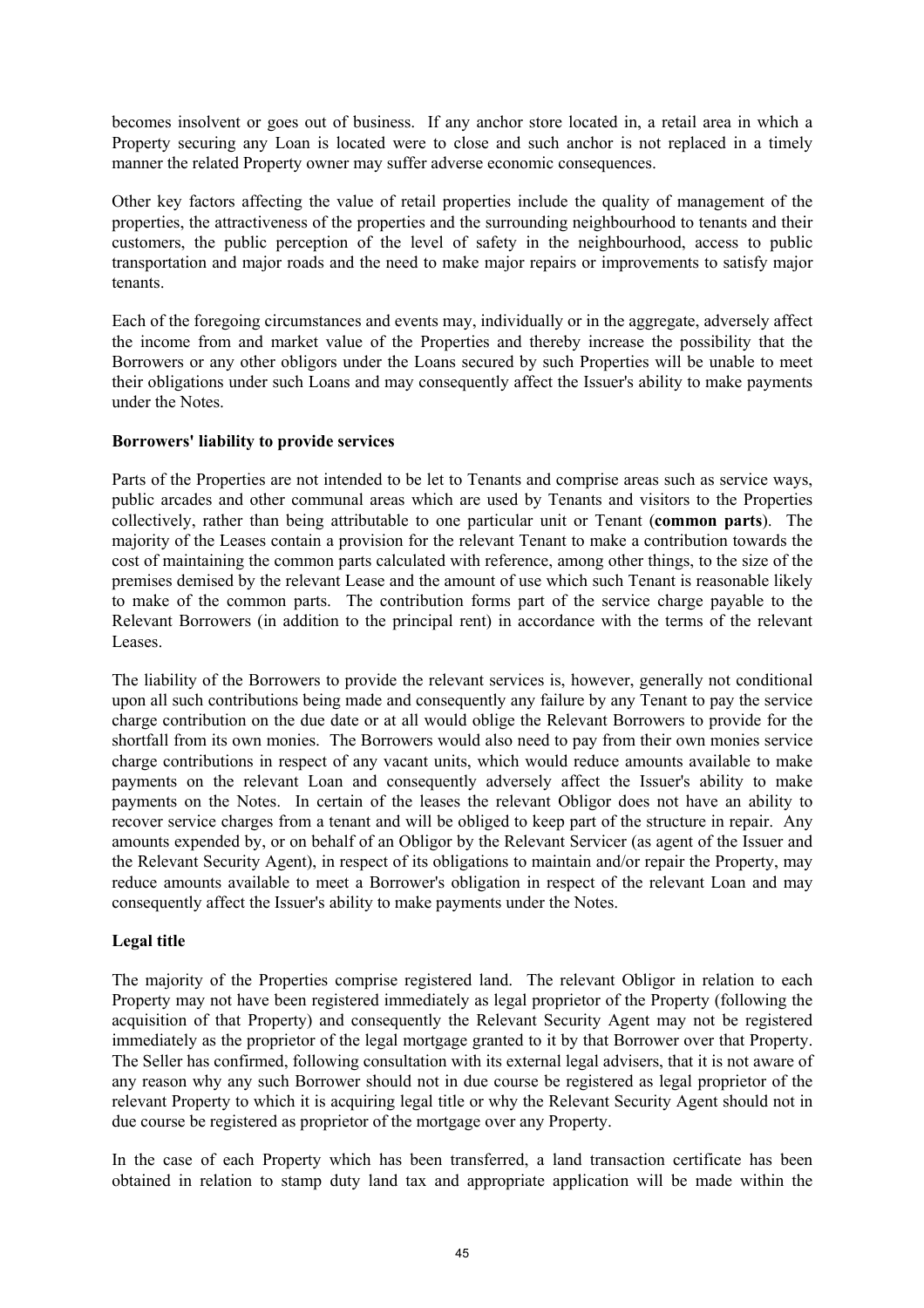appropriate priority period following execution of a transfer to the Land Registry for registration of transfer of the title and the relevant mortgage.

# **Terms of the Leases**

Leases granted by an Obligor may terminate earlier than anticipated if the relevant Tenant surrenders its Lease or defaults in the performance of its obligations. Further, Leases contain break clauses which, if exercised, will lead to a termination of that Lease. In such circumstances, the Relevant Borrowers will have to seek to renew such tenancies or to find new Tenants for the vacated premises.

Under the terms of the Credit Agreements, the Relevant Borrower may not grant or agree to grant a new Lease except in accordance with the terms of the relevant Credit Agreement and no existing Lease may be amended, waived, surrendered, sub-leased or assigned (unless the assignor remains bound by the terms of the Lease for the remainder of the term or the assignor is able to demonstrate to the Lender (acting reasonably) that the financial conditions and covenant of the assignee is no worse than that of the occupational tenant as at the date of the relevant Credit Agreement) except in accordance with the terms of the relevant Credit Agreement and no downward rent review may be agreed in relation to any Lease without the consent of the relevant Lender.

However, there can be no assurance that leases on terms (including rent payable and covenants of the landlord) equivalent to those applicable to the Leases in place on the Closing Date will be obtainable in the market at such time, that market practice will not have changed or that the circumstances of prospective Tenants will not make some or all of such provisions inappropriate. Certain discretions given to the Borrowers under the Credit Agreements as to the matters described above may result in a diminution in the quality of the Tenants of the relevant Properties or the terms of their Leases over the life of the Notes.

Any of these factors may result in a decline in the income produced by the Properties or the incurrence by the Borrowers of unforeseen liabilities, which may in turn adversely affect the ability of the Borrowers to meet their obligations in respect of the Loans and hence the ability of the Issuer to make payments on the Notes.

# **Privity of contract**

The Landlord and Tenant (Covenants) Act 1995 (the **Covenants Act**) provides, *inter alia,* that, in relation to leases of property in England granted after 1 January 1996 (other than leases granted after that date pursuant to agreements for leases entered into before that date), if an original tenant under such a lease assigns that lease (having obtained all necessary consents (including consent of the landlord if required by the lease)), that original tenant's liability to the landlord, under the terms of the lease, ceases. The Covenants Act provides that arrangements can be entered into by which, on assignment of a lease of commercial property, the original tenant can be required to enter into an "authorised guarantee" of the assignee's obligations to the landlord. Such an authorised guarantee relates only to the obligations under the lease of the original assignee of the outgoing tenant providing that guarantee and not to any subsequent assignees of that original assignee. The same principles apply to an original assignee if it assigns the lease.

There can, however, be no assurance that any assignee of a Lease of any part of a Property will be of a similar credit quality to the original tenant, or that any subsequent assignees (who in the context of a new tenancy will not be covered by the original tenant's authorised guarantee) will be of a similar credit quality.

Some of the existing tenancies in respect of the Properties as at the Cut-Off Date were entered into before 1 January 1996 or pursuant to agreements for lease in existence before 1 January 1996. Therefore, because the Covenants Act has no retrospective effect, the original tenant under a Lease of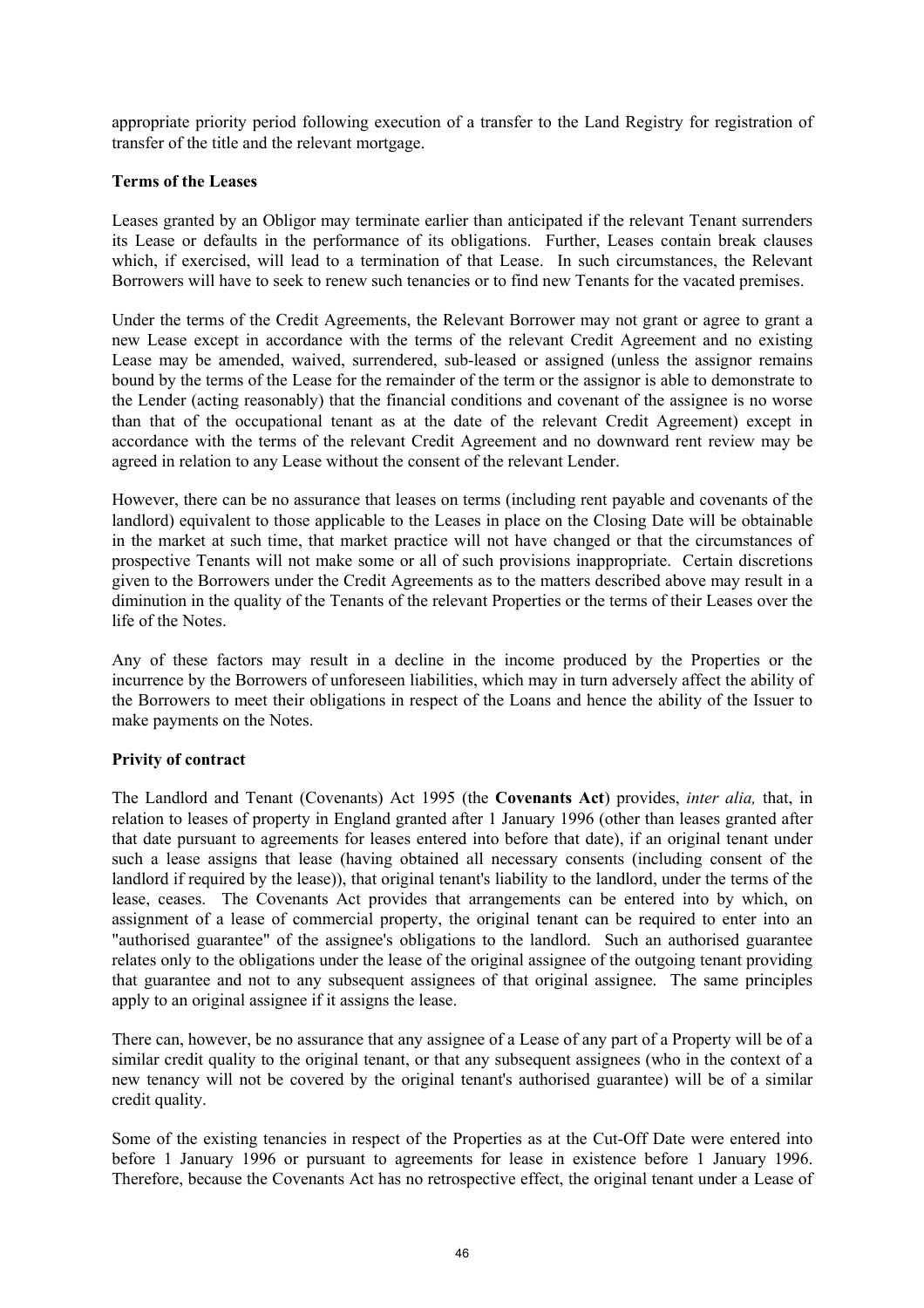any such Property will remain liable under that Lease notwithstanding any subsequent assignments, subject to any express releases of the tenant's covenant on assignment. In such circumstances the first and every subsequent assignee would normally covenant with his predecessor to pay the rent and observe the covenants in the tenancy and would give an appropriate indemnity in respect of those liabilities to his predecessor in title, thus creating a "chain of indemnity". If the chain of indemnity breaks down, however, the landlord remains able to seek payment from the original tenant. Although the interpretation of the Covenants Act on this point is unclear, it is arguable that the guarantor of a tenant under a new tenancy cannot be required, at the time when it enters into that guarantee, to guarantee or to commit to guarantee the obligations of that tenant under an authorised guarantee when that tenant itself assigns. Therefore, there can be no assurance, in the absence of clarifying court decisions, that any guarantor of an existing tenant can be required to guarantee an authorised guarantee given by the existing tenant on assignment. In addition, not all existing Leases require assigning Tenants to enter into authorised guarantee agreements.

# **Property management**

The net cash flow realised from and/or the residual value of the Properties may be affected by management decisions. A Managing Agent has wide discretions; in particular, the Managing Agents may be (subject to certain general restrictions) responsible for finding and selecting new tenants on the expiry of existing tenancies (and their replacements) and for negotiating the terms of the tenancies with such tenants subject to the approval of the Relevant Security Agent under the Credit Agreements. In relation to some Loans, the Tenants of each Property may be required to pay rental income into an account held in the name of the relevant Managing Agent in respect of each Property. Generally, no Managing Agents are required to provide any security over such funds (although it will hold such amounts on trust). Funds received by a Relevant Borrower will be transferred to the relevant Rent Account as prescribed in the relevant Credit Agreement.

Under the terms of the Credit Agreement restrictions are placed on the ability of the Borrowers (and hence each Managing Agent) to do certain things in relation to the Occupational Leases of the Properties. These restrictions relate to matters such as entering into new occupational leases, accepting surrenders of Leases and agreeing rent reviews. The restrictions apply in varying circumstances depending on the activity in question.

#### **Statutory rights of tenants**

In certain limited circumstances, in particular relating to the renewals of tenancies, a Tenant of a Property may have legal rights to require the Relevant Borrower to grant it a tenancy, for example pursuant to the Landlord and Tenant Act 1954 or the Covenants Act. Should such a right arise, the Relevant Borrower may not have its normal freedom to negotiate the terms of the new tenancy with the Tenant, such terms being imposed by the court if the parties cannot reach agreement. Accordingly, while it is the general practice of the courts in renewals under the Landlord and Tenant Act 1954 to grant a new tenancy on similar terms to the expiring tenancy, the basic annual rent will be adjusted in line with the then market rent at the relevant time but there can be no guarantee as to the terms on which any such new tenancy will be granted. A landlord may object to the grant of a new lease on a number of grounds including (a) if the property is required for redevelopment or for the landlord's own use or (b) if the tenant is in breach of covenant, but in such circumstances the court will allow a tenant time to correct the default.

## **Administration risk in respect of certain tenants**

If a corporate Tenant were to go into administration, the Relevant Borrower would be prohibited under the Insolvency Act 1986 (as amended the **Insolvency Act**) from taking any action whatsoever against the occupational Tenant for recovery of sums due by means of distress or any other legal process. In addition, the Relevant Borrower would not be permitted to exercise a right of forfeiture by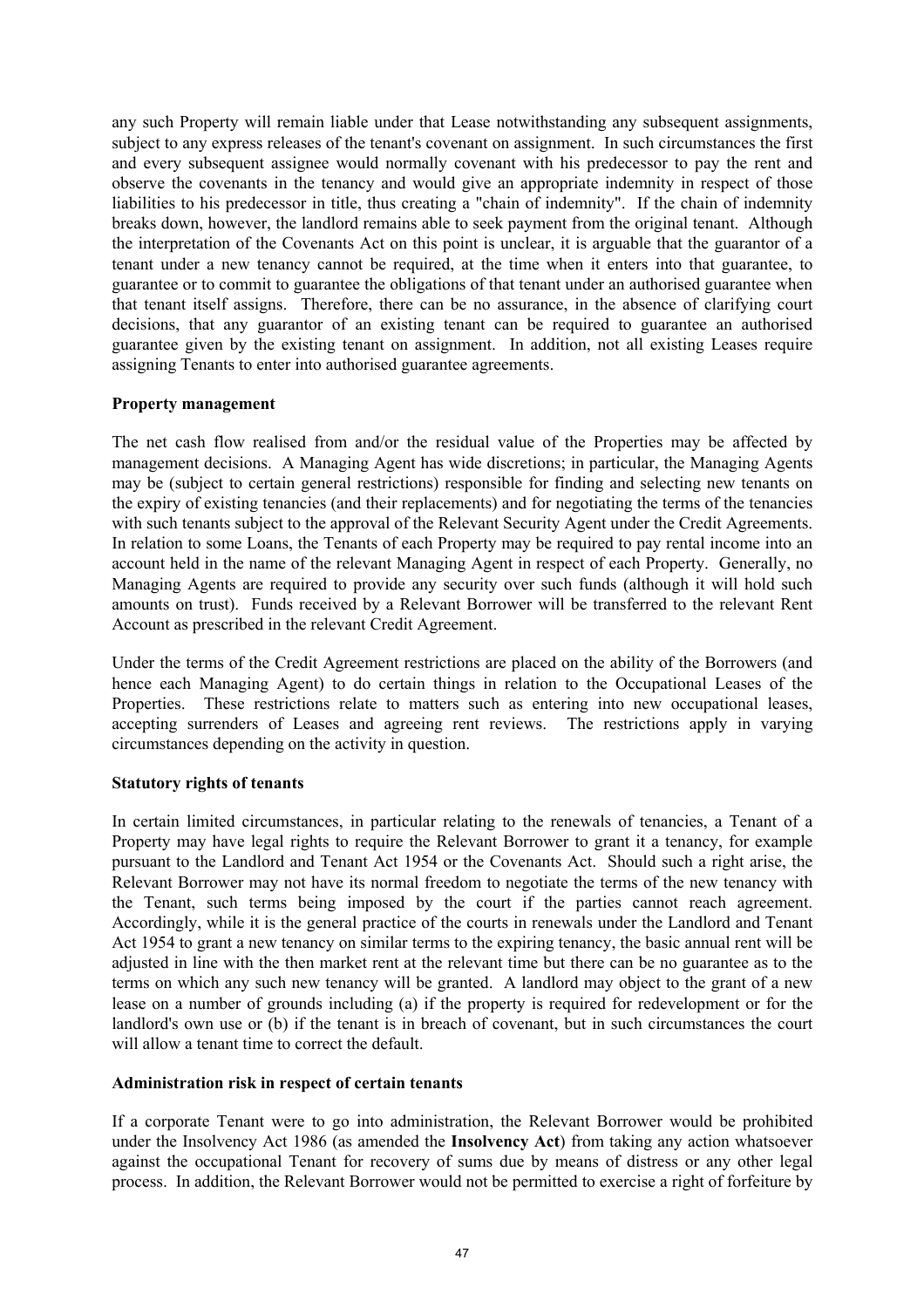peaceable re-entry in respect of the Lease except with the consent of the administrator or the leave of the court.

The statutory moratorium on the enforcement of all legal proceedings against a Tenant company in administration, as described above, is effective from the time an administration application is filed at court or, where an administrator is to be appointed to a Tenant company out of court, from the time a notice of intention to appoint an administrator is filed at court in accordance with the Insolvency Act 1986.

If the corporate Tenant in administration is still trading at the premises or has plans to recommence trading with a view to the survival of the company as a going concern, the court might refuse to grant a landlord the right to re-enter the premises occupied by that Tenant or to forfeit the Lease, on the grounds that to do so would frustrate the purpose of the administration and, furthermore, the court might do so notwithstanding that the administrator was only paying a reduced or even zero rent under the terms of the relevant Lease. This change in legislative approach could impact on the management of the Properties and could result in an increase in the number of units in the Properties which are currently producing no or reduced income from time to time. However, there is no certainty at this time as to how the court would apply these new provisions.

#### **Leasing parameters**

The level of service charges (if any) payable by Tenants under their respective Leases may differ, but the overall level of service charges payable by all Tenants is normally calculated by reference to expenditure with a final reconciliation so as to ensure that the landlord recovers from the Tenants (taken as a whole) substantially all of the service costs associated with the management and operation of the relevant Properties to the extent that the Relevant Borrower itself does not itself make a contribution to those costs. The landlord is not entitled to recover from the Tenants the costs associated with any major improvements to or refurbishments of the relevant Property. Also, to the extent that there are any unlet units in any of the Properties, the Relevant Borrower will generally experience a shortfall depending on the portion of the relevant Properties that are empty.

#### **Limitations of valuations**

The aggregate valuations of the Properties as at the dates of their respective Valuations were £427,615,000. In general, valuations represent the analysis and opinion of qualified valuers and are not guarantees of present or future value. One valuer may reach a different conclusion than the conclusion that would be reached if a different valuer were appraising the same property. Furthermore, valuations seek to establish the amount which a typically motivated buyer would pay a typically motivated seller and, in certain cases, may have taken into consideration the purchase price paid by the Relevant Borrower. However, there can be no assurance that the market value of the Properties will continue to equal or exceed such valuation. As the market value of the Properties fluctuates, there can be no assurance that the market value of the Properties will be equal to or greater than the unpaid principal and accrued interest and any other amounts due under the Credit Agreements. If any Property is sold following an event of default under a Loan, there can be no assurance that the net proceeds of such sale will be sufficient to pay in full all amounts due under the relevant Credit Agreement. In particular, it should be noted that some of the Properties are specialised property assets for which no ready market may exist.

#### **Insurance**

The Credit Agreements provide that the Relevant Security Agent is named as co-insured under, or its interest is noted on, the insurance policies maintained by each Borrower (each, an **Insurance Policy** and together, the **Insurance Policies**).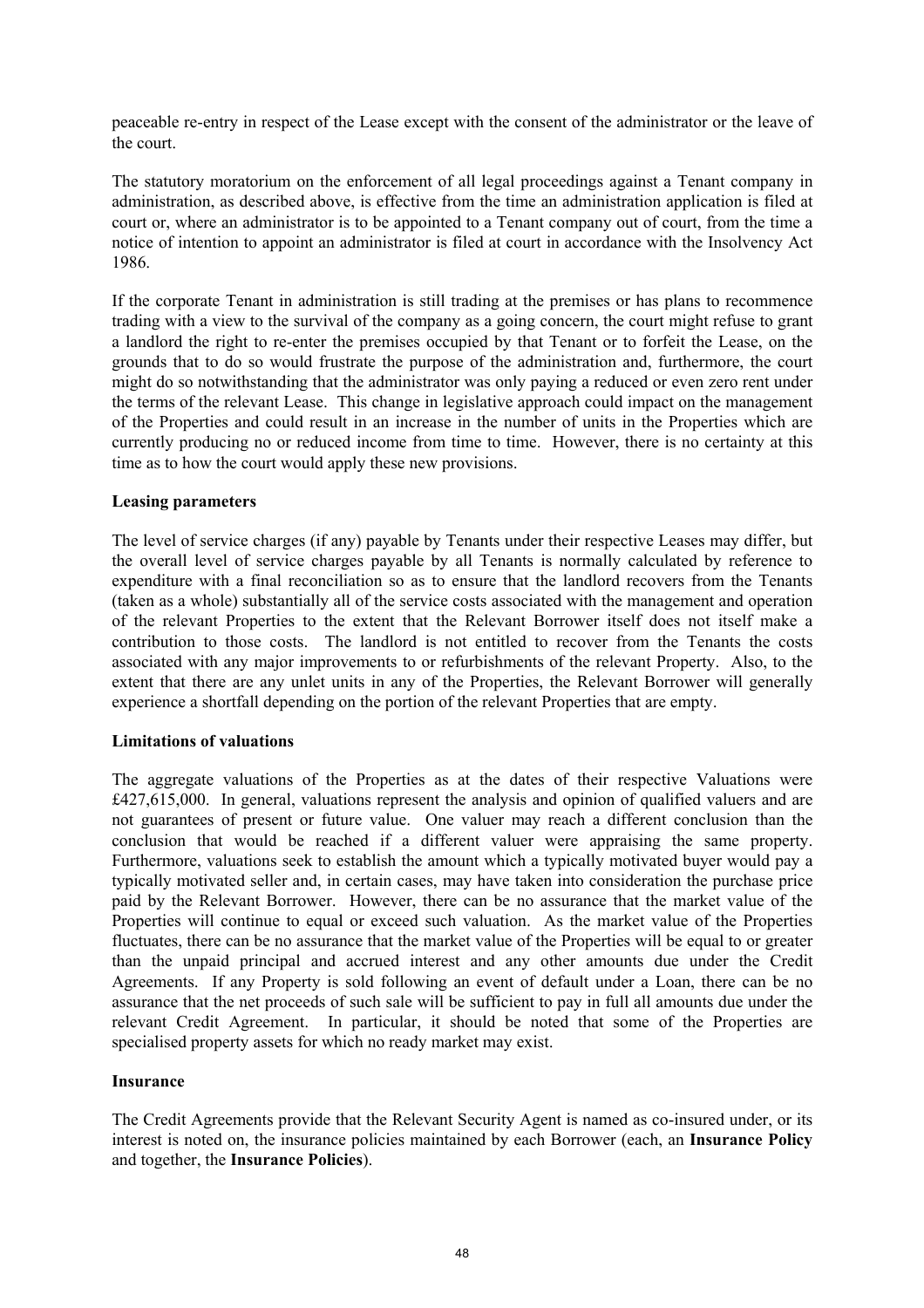If a claim under an Insurance Policy is made, but the relevant insurer fails to make payment in respect of that claim on a timely basis or at all, this could prejudice the ability of the Relevant Borrower to make payments in respect of a Loan, which would in turn prejudice the ability of the Issuer to make payments in respect of the Notes. Under the terms of the Credit Agreements, the Relevant Borrower is required to maintain the Insurance Policies with an insurance company or underwriter that is acceptable to the Lenders or, where applicable, the Relevant Security Agent.

Under the terms of the Credit Agreements, the Relevant Borrower must generally apply all monies received under any Insurance Policy (other than loss of rent or third party liability insurance) towards replacing, restoring or reinstating the relevant Property to which the claim relates. In addition, if the Relevant Security Agent so requires the proceeds of any Insurance Policy (other than loss of rent or third party liability insurance) must be used by the Relevant Borrower to repay the relevant Loan.

Insurance for loss of rent will, subject to certain exceptions, cover the loss of rent during the period of rent cessation up to a specified duration. Although a relevant Tenant will again be liable to pay the rent once a Property has been reinstated, it is likely that a Tenant so affected would exercise any rights it might have to terminate its Lease (where such right is granted) if the premises are not reinstated in time. In such circumstances the Relevant Borrower may not be entitled to loss of rent insurance and rent from the Property and any proceeds of insurance may be insufficient to cover amounts due by the Relevant Borrower under the Credit Agreement.

# **Uninsured losses**

The Credit Agreements also contain provisions requiring the Relevant Borrower to carry or procure the carrying of insurance with respect to the relevant Properties in accordance with specified terms (as to which, see further "*The Loans and the Loan Security - The Credit Agreements - Undertakings*" below). There are, however, certain types of losses (such as losses resulting from war and terrorism (which, within certain limits, are currently covered by some of the existing insurances), nuclear radiation, radioactive contamination and heave or settling of structures) which may be or become either uninsurable or not insurable at economically viable rates or which for other reasons are not covered, or required to be covered, by the required Insurance Policies. The Relevant Borrower's ability to repay the relevant Loan (and, consequently, the Issuer's ability to make payments on the Notes) might be affected adversely if such an uninsured or uninsurable loss were to occur, to the extent that such loss is not the responsibility of the Tenants pursuant to the terms of their Leases.

#### **Environmental matters**

Certain existing environmental legislation imposes liability for remediation costs on the owner or occupier of land where the person who caused or knowingly permitted the pollution cannot be found. The term "owner" would include anyone with a proprietary interest in a property. Even if more than one person may have been responsible for the contamination, each person covered by the relevant environmental laws may be held responsible for all or part of the remediation costs incurred.

If any environmental liability were to exist in respect of any of the Properties, neither the Issuer nor the Relevant Security Agent should incur responsibility for such liability prior to enforcement of the Related Security, unless it could be established that the relevant party had entered into possession of the relevant Property or could be said to be in control of the relevant Property. After enforcement, the Relevant Security Agent, if deemed to be a mortgagee in possession, or a receiver appointed on behalf of the Relevant Security Agent, could become responsible for environmental liabilities in respect of a relevant Property. The Relevant Security Agent is generally indemnified by the relevant Obligor or Obligors against any such liability and amounts due in respect of any such indemnity will be payable in priority to payments to the relevant Lender (including the Issuer).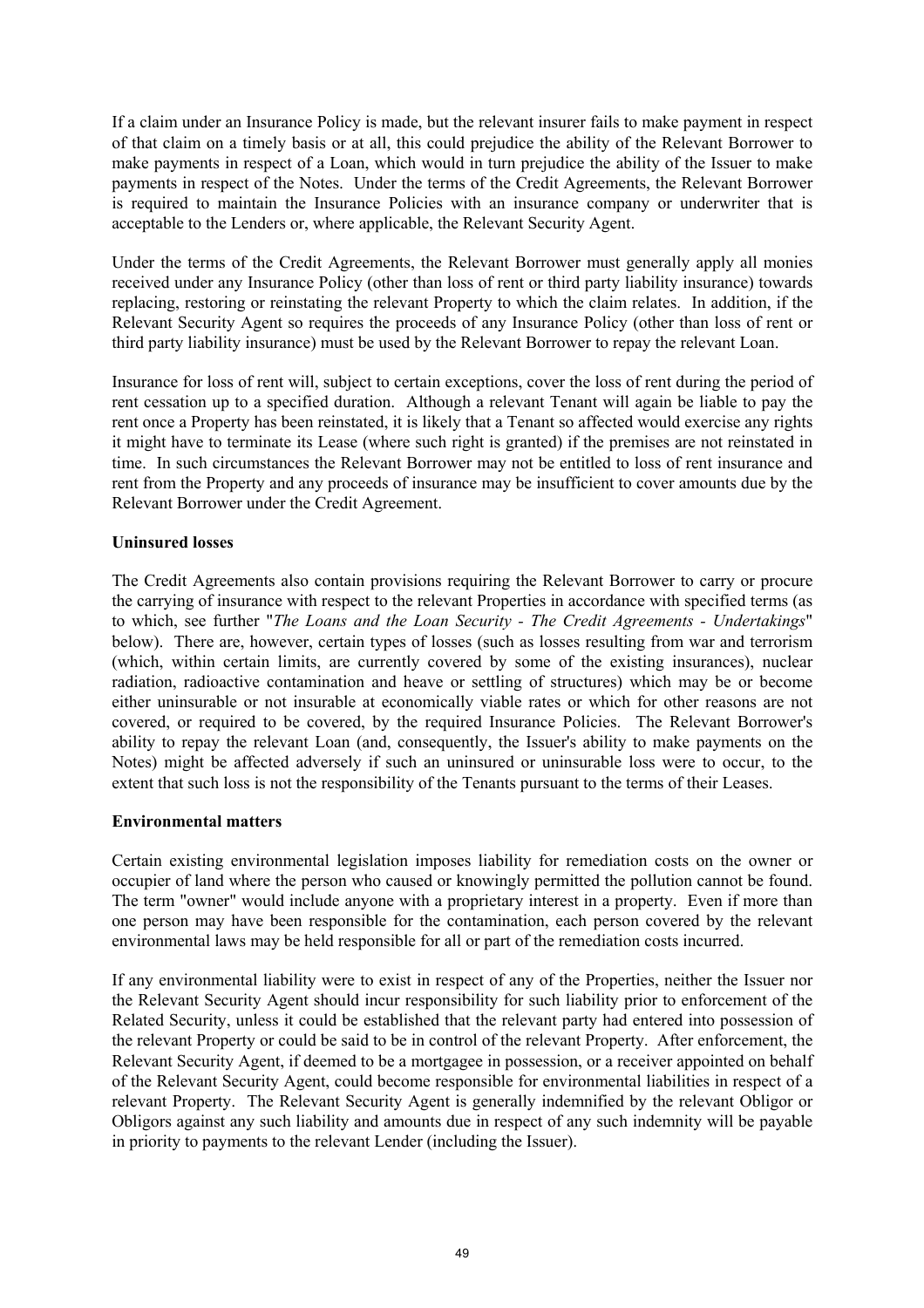If an environmental liability arises in relation to any Property and is not remedied, or is not capable of being remedied, this may result in an inability to sell that Property or in a reduction in the price obtained for that Property resulting in a sale at a loss. In addition, third parties may sue a current or previous owner, occupier or operator of a site for damages and costs resulting from substances emanating from that site, and the presence of substances on that Property could result in personal injury or similar claims by private claimants.

# **Compulsory purchase**

Any property in England may at any time be compulsorily acquired by, among others, a local or public authority or a government department, generally in connection with proposed redevelopment or infrastructure projects.

If, however, a compulsory purchase order is made in respect of a Property (or part of a Property), compensation would be payable on the basis of the open market value of all of the Relevant Borrower's and the Tenants' proprietary interests in that Property (or part thereof). Where a general vesting declaration is made, compensation is assessed as at or from the vesting date. In other cases, where a notice to treat is served, the valuation date is either the date on which the acquiring authority takes possession or, if earlier, the date on which compensation is agreed between the parties. Following such a purchase the Tenants would cease to be obliged to make any further rental payments under the relevant Lease (or rental payments would be reduced to reflect the compulsory purchase of a part of that Property, if applicable). Following payment of compensation, the Relevant Borrower may be required to prepay all or part of the amounts outstanding under the relevant Credit Agreement in an amount equal to the compensation payment, which prepayment will be used by the Issuer to redeem the Notes (in part). The risk to Noteholders is that the amount received from the proceeds of purchase of the freehold or leasehold estate of a Property may be less than the original value ascribed to such Property and of the corresponding Principal Amount Outstanding of the Notes together with accrued interest.

It should be noted that there is often a delay between the compulsory purchase of a property and the payment of compensation (although interest is payable from the date upon which the acquiring authority takes possession of the property until any outstanding compensation is paid), which will largely depend upon the ability of the property owner and the entity acquiring the property to agree on the open market value of the property. Such a delay may, unless the Relevant Borrower has other funds available to it, give rise to a Loan Event of Default.

# **Frustration**

In exceptional circumstances, a tenancy could be frustrated under English law, with the result that the parties need not perform any obligation arising under the relevant agreement after the frustration has taken place. Frustration may occur where superseding events radically alter the continuance of the arrangement under the agreement for a party to the agreement, so that it would be inequitable for such an agreement or agreements to continue. If a tenancy granted in respect of any part of a Property were to be frustrated then this could operate to have an adverse effect on the income derived from, or able to be generated by, that Property. This in turn could cause the Relevant Borrower to have insufficient funds to make payments in full in respect of the Credit Agreement, which could lead to a default thereunder.

#### **Mortgagee in possession liability**

The Issuer or the Relevant Security Agent or any other beneficiary of the security may be deemed to be a mortgagee in possession if there is physical possession of a Property or an act of control or influence which may amount to possession by that person, such as submitting a demand or notice direct to Tenants requiring them to pay rents to the Relevant Security Agent or the Issuer (as the case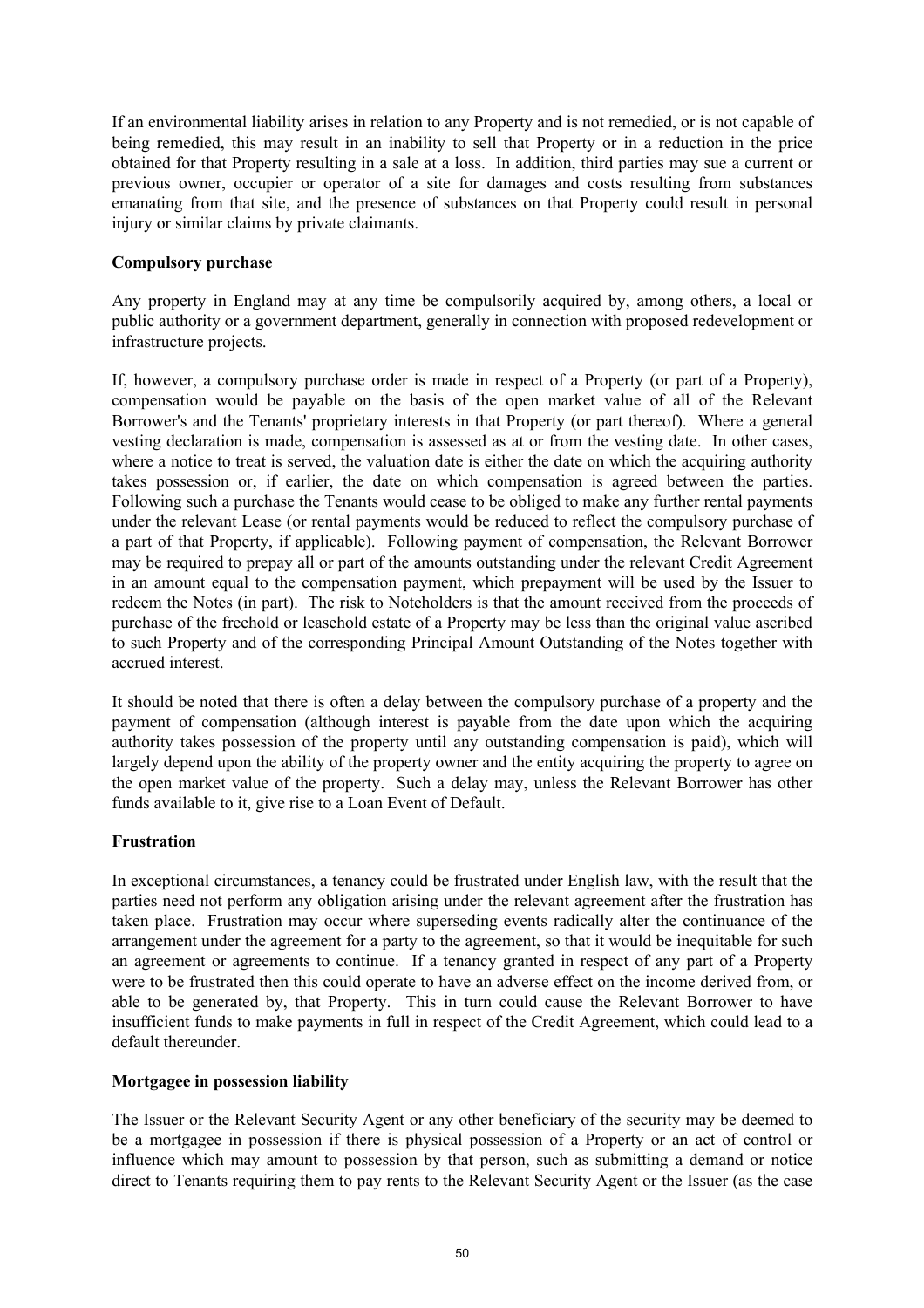may be). In a case where it is necessary to initiate enforcement procedures against a Borrower, the Relevant Security Agent is likely to appoint a receiver to collect the rental income on its behalf or that of the Issuer, which should have the effect of reducing the risk that they would be deemed to be mortgagees in possession.

A mortgagee in possession has an obligation to account for the income obtained from the relevant property and, in the case of tenanted property, will be liable to a tenant for any mismanagement of the relevant property. A mortgagee in possession may also incur liabilities to third parties in nuisance and negligence and, under certain statutes (including environmental legislation), can incur the liabilities of a property owner.

# **Risks relating to conflicts of interest**

There will be no restrictions on either the Master Servicer or the Special Servicer preventing them from acquiring Notes or servicing loans for third parties, including loans similar to the Loans. The properties securing any such loans may be in the same market as the Properties. Consequently, personnel of the Master Servicer or the Special Servicer, as the case may be, may perform services on behalf of the Issuer with respect to the Loans at the same time as they are performing services on behalf of other persons with respect to similar loans. Despite the requirement on each of the Master Servicer and the Special Servicer to perform their respective servicing obligations in accordance with the terms of the Servicing Agreement (including the Servicing Standard, as defined below), such other servicing obligations may pose inherent conflicts for the Master Servicer or the Special Servicer.

The Servicing Agreement will require the Master Servicer and the Special Servicer to service the Loans in accordance with, among other things, the Servicing Standard. Certain discretions are given to the Master Servicer and the Special Servicer in determining how and in what manner to proceed in relation to the Loans. Furthermore, as the Master Servicer and the Special Servicer may each acquire Notes, either of them could, at any time, hold any or all of the most junior Class of Notes outstanding from time to time. In addition, there are no limitations preventing the Master Servicer or the Special Servicer or any of their affiliates from purchasing an interest in the Junior Trafalgar Square Loan. As holder of that Class of Notes or that interest in the Junior Trafalgar Square Loan, the Master Servicer or the Special Servicer (as applicable) may have interests which conflict with the interests of the holders of the more senior Classes of Notes from time to time. However, each of the Master Servicer and the Special Servicer will be required under the Servicing Agreement to perform its duties and to act in the best interests of the Issuer generally (subject in the case of the Trafalgar Sqaure Loan to the terms of the Trafalgar Square Intercreditor Agreement) and without regard to any fees or compensation to which it is entitled, its ownership or the ownership of any of its affiliates of an interest in the Notes or the Junior Trafalgar Square Loan or any relationship it, or any of its affiliates, may have with any Borrower, Obligor or other Transaction Party.

The Seller may currently, and at any time in the future, act (with or without other parties and directly or via affiliates) as financiers under additional credit facilities made available to any Borrower. Their interests as financiers in these circumstances may differ from the interests of Noteholders, and the Seller will not be limited in the way that it exercises its rights under or in respect of those facilities.

Pursuant to the terms of the Servicing Agreement, the Relevant Security Agent will delegate its duties and discretions under the Credit Agreements and (in the case of the Trafalgar Sqaure Loan) the Trafalgar Square Intercreditor Agreement to the Master Servicer and the Special Servicer. In certain circumstances, the consent of the Junior Trafalgar Square Lender is required prior to the Relevant Security Agent (or the Relevant Servicer on its behalf) agreeing to amend or waive a term of the Finance Documents. Certain other matters in relation to the Trafalalgar Square Whole Loan, such as any capital expenditure and surrender of certain leases, are also subject to the approval of the Junior Trafalgar Square Lender. The views of the Junior Trafalgar Square Lender in relation to the relevant amendment, waiver or approval, as applicable, may differ to those of the Issuer or, as applicable,the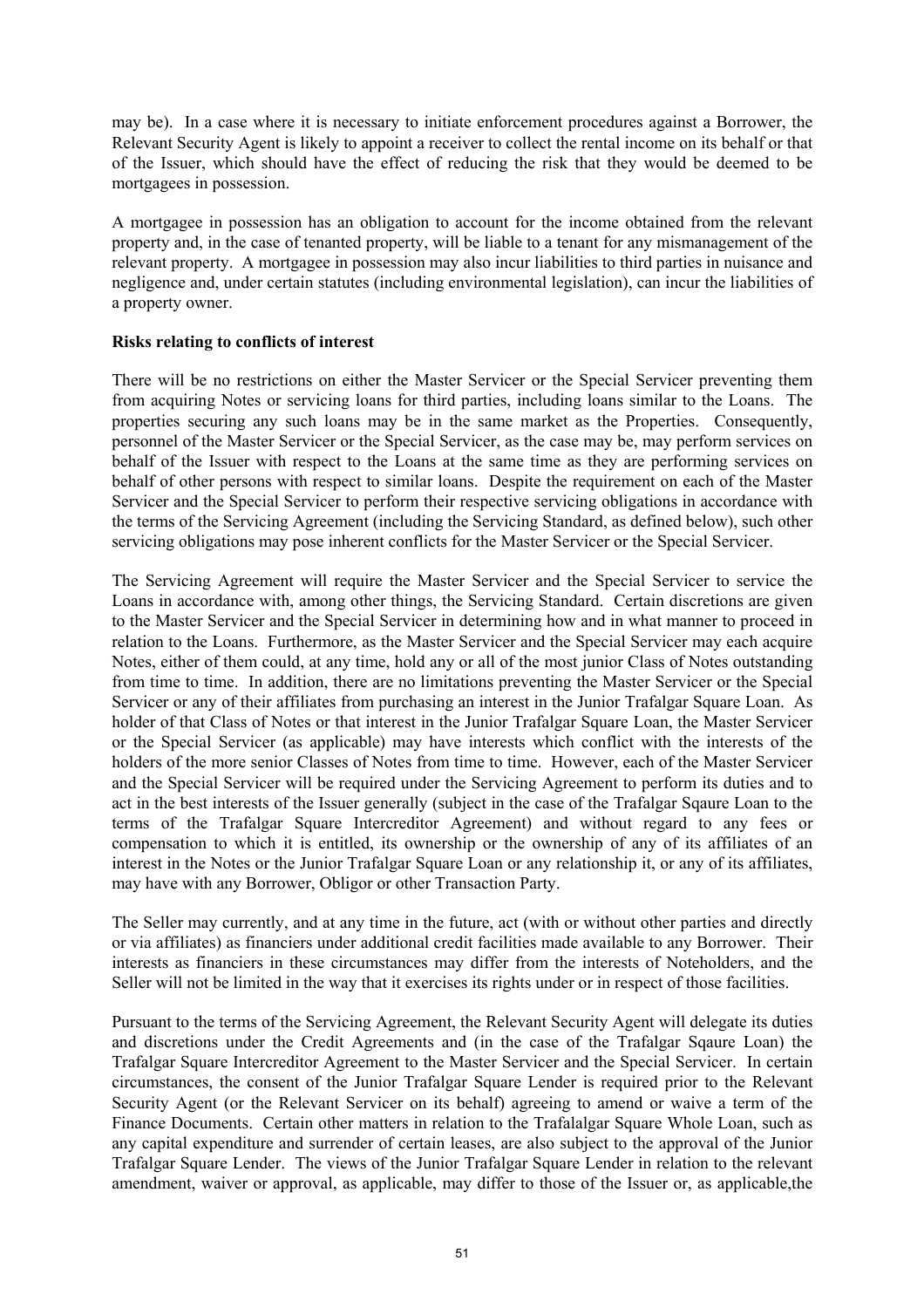views of the Master Servicer or the Special Servicer in respect of any action which it would otherwise consider appropriate to take in accordance with the Servicing Agreement.

# **Appointment of substitute Servicer**

Prior to or contemporaneously with any termination of the appointment of the Master Servicer, it would first be necessary for the Issuer to appoint a substitute servicer approved by the Trustee. The ability of any substitute servicer to administer the Loans successfully would depend on the information and records then available to it. There is no guarantee that a substitute servicer could be found who would be willing to administer the Loans at a commercially reasonable fee, or at all, on the terms of the Servicing Agreement (even though the Servicing Agreement will provide for the fees payable to a substitute servicer to be consistent with those payable generally at that time for the provision of commercial mortgage administration services). The fees and expenses of a substitute servicer would be payable in priority to payments due under the Notes.

# **Restructuring Fees and Liquidation Fees**

In the event that a Specially Serviced Loan becomes a Corrected Loan and certain other conditions are met, as described under "*Servicing-Fees*", the Special Servicer will be entitled to a Restructuring Fee for so long as such Loan remains a Corrected Loan. In addition, upon the sale of any Property following enforcement of the related Specially Serviced Loan, the Special Servicer will be entitled to receive a Liquidation Fee. Restructuring Fees and Liquidation Fees may not in all cases be recoverable from the Borrowers under the relevant Credit Agreements. Payments of Restructuring Fees and Liquidation Fees will be made by the Issuer in accordance with the relevant Priority of Payments and will be made in priority to amounts due to the Noteholders and therefore payment of any such fees may reduce amounts payable to the Noteholders.

# **E. General Considerations**

#### **Reliance on warranties**

Except as described under "*The Loans and the Loan Security - Diligence in connection with the*  Loans<sup>"</sup>, neither the Issuer nor the Trustee has undertaken or will undertake any investigations, searches or other actions in relation to the Loans and each will, instead, rely solely on the warranties to be given by the Seller in respect of such matters in the Loan Sale Agreement (see further "*Transaction Documents - The Loan Sale Documents*")*.*

In the event of a Material Breach of Loan Warranty (as defined under "*Transaction Documents - The Loan Sale Documents*" below) which has not been remedied within the prescribed cure period or is not capable of remedy, the sole remedy of each of the Issuer and the Trustee against the Seller shall be to require the Seller either to repurchase the affected Loans together with any Related Security or, if the breach affects fewer than all of the Properties securing an affected Loan, to repurchase the Loan together with the Related Security in that portion of the affected Loan relating to the Property or Properties affected by the breach, provided that this shall not limit any other remedies available to the Issuer and/or the Trustee if the Seller fails to repurchase all or a portion of the affected Loan and its Related Security when obliged to do so.

#### **Consents to variations of the Transaction Documents, the Finance Documents and other matters**

In relation to certain matters, including any variation of the terms of the Finance Documents and the Transaction Documents, the consent of the Master Servicer or the Special Servicer (as agent for the Issuer or the Relevant Security Agent, as the case may be) and the Trustee (as appropriate) will be required. The Master Servicer, the Special Servicer (as agent for the Issuer or the Relevant Security Agent, as the case may be) or the Trustee (as appropriate) may be obliged to give such consent if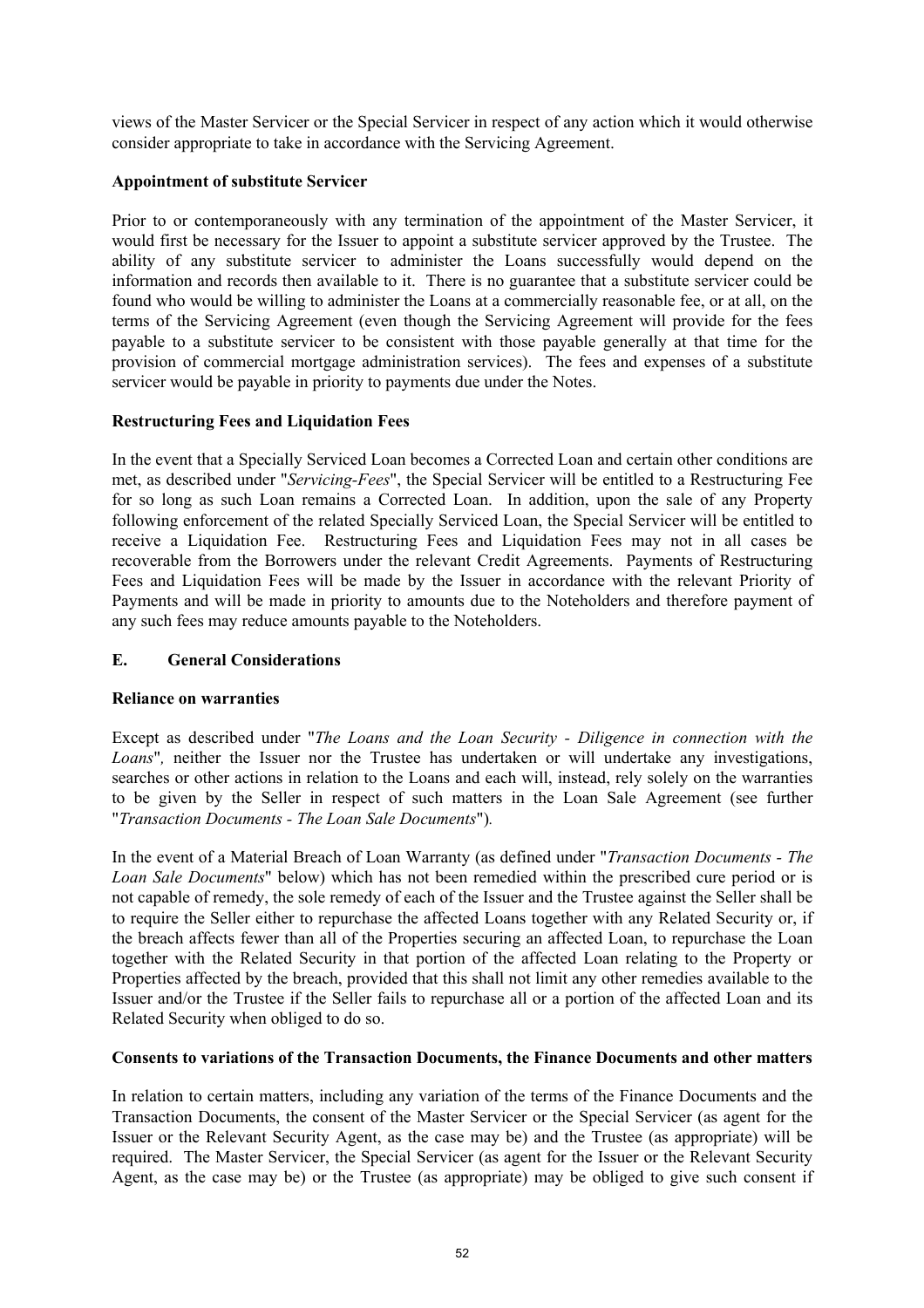certain conditions are met, such as receipt of written confirmation from the Rating Agencies that the Notes will not be downgraded below their then current ratings.

Where a particular matter (including the determination of material prejudice to the Noteholders or any Class of Noteholder) involves the Rating Agencies being requested to confirm the then current ratings of the Notes, such confirmation may or may not be given, at the sole discretion of the Rating Agencies. Any such confirmation, if given, will be given on the basis of the facts and circumstances prevailing at the relevant time. Any confirmation of ratings represents only a restatement of the ratings given at the Closing Date and should not be construed as advice for the benefit of any parties to the transaction. No assurance can be given that a requirement to seek a ratings confirmation will not have a subsequent impact upon the business of any of the Borrowers.

#### **Risks relating to the introduction of International Financial Reporting Standards**

The UK corporation tax position of the Issuer depends to a significant extent on the accounting treatment applicable to it. From 1 January 2005 the accounts of the Issuer may be required to comply with International Financial Reporting Standards (**IFRS**) or with new UK Financial Reporting Standards which have been substantially aligned with IFRS (**new UK GAAP**). There is a concern that companies such as the Issuer, might, under either IFRS or new UK GAAP, be forced to recognise in their accounts movements in the fair value of their assets that could result in profits or losses for accounting purposes, which bear little or no relationship to the company's cash position.

As part of the Chancellor's Pre-Budget Report dated 2 December 2004, draft legislation (the **draft legislation**) was published to be included in the Finance Act 2005, creating a special interim corporation tax regime for "securitisation companies". H.M. Revenue and Customs stated in Budget Note REV 13 of 16 March 2005 that the draft legislation was introduced to avoid disruption to the markets as a result of the transition to IFRS or new UK GAAP and consequently they are working with participants in the securitisation industry to identify appropriate means of preventing any such disruption. The draft legislation was amended and incorporated in the Finance Act 2005. The Finance Act 2005 contains legislation which allows "securitisation companies" to prepare tax computations for accounting periods ending before 1 January 2007 on the basis of UK GAAP as applicable up to 31 December 2004 (the **moratorium period**), notwithstanding any requirement to prepare statutory accounts under IFRS or new UK GAAP.

The Issuer is likely to be a "securitisation company" for these purposes. The Finance Act 2005 also provides for the power on the part of the Treasury to introduce regulations to establish a permanent tax regime under IFRS or new UK GAAP.

Unless further extensions to the moratorium period or other measures are introduced by H.M. Revenue and Customs to deal with accounting periods ending on or after 1 January 2007, then profits or losses (which are not ignored for tax purposes under the Loan Relationships and Derivative Contracts (Disregard and Bringing into Account of Profits and Losses) Regulations 2004) could arise in the Issuer as a result of the application of IFRS or new UK GAAP which could have tax effects not contemplated in the cashflows for the transaction and as such adversely affect the Issuer and therefore adversely affect payments to Noteholders.

#### **European Monetary Union**

It is possible that, prior to the maturity of the Notes, the United Kingdom will become a participating Member State in Economic and Monetary Union and that therefore the euro will become the lawful currency of the United Kingdom. If so, (a) all amounts payable in respect of the Notes may become payable in euro, (b) the introduction of the euro as the lawful currency of the United Kingdom may result in the disappearance of published or displayed rates for deposits in sterling used to determine the rates of interest on the Notes or changes in the way those rates are calculated, quoted and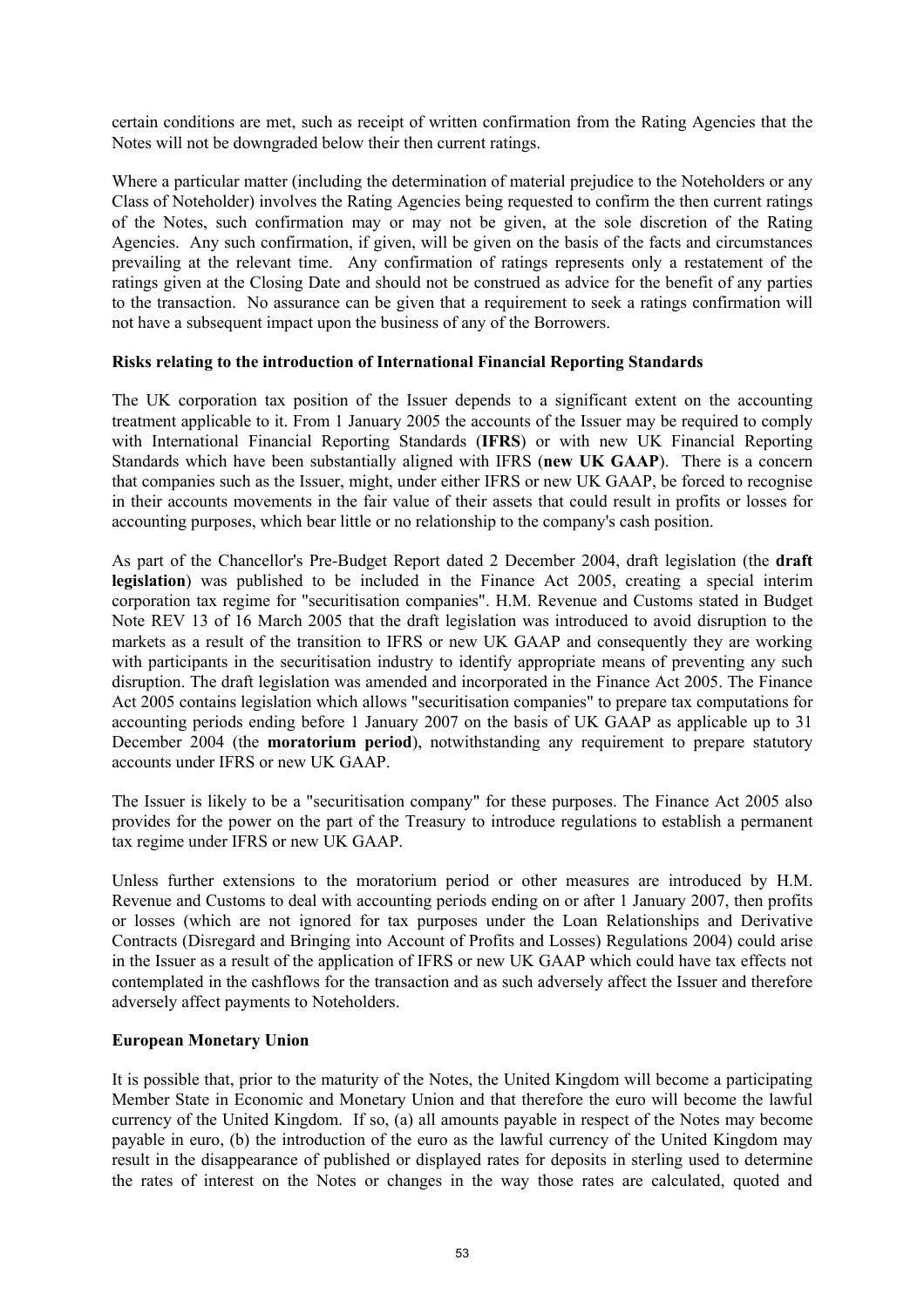published or displayed and (c) applicable provisions of law may allow the Issuer to redenominate the Notes into euro and to take additional measures in respect of the Notes.

If the euro becomes the lawful currency of the United Kingdom and the Notes are outstanding at the time, the Issuer intends to make payments on the Notes in accordance with the then market practice of payments on such debts. It cannot be said with certainty what effect, if any, the adoption of the euro by the United Kingdom would have on investors in the Notes. The introduction of the euro could also be accompanied by a volatile interest rate environment which could adversely affect the Borrowers' ability to repay the Loans.

#### **European Union Directive on the Taxation of Savings Income**

Under the EC Council Directive 2003/48/EC on the taxation of savings income, Member States are required, from 1 July 2005, to provide to the tax authorities of another Member State details of payments of interest (or similar income) paid by a person within its jurisdiction to an individual resident in that other Member State. However, for a transitional period, Belgium, Luxembourg and Austria are instead required (unless during that period they elect otherwise) to operate a withholding system in relation to such payments (the ending of such transitional period being dependent upon the conclusion of certain other agreements relating to information exchange with certain other countries). A number of non-EU countries and territories including Switzerland have agreed to adopt similar measures (a withholding system in the case of Switzerland) with effect from the same date.

#### **Implementation of Basel II risk-weighted asset framework**

The Basel Committee on Banking Supervision has issued proposals for reform of the 1988 Capital Accord and has proposed a framework which places enhanced emphasis on market discipline and sensitivity to risk. The third consultative paper on the New Basel Capital Accord was issued on 29 April 2003, with the consultation period ending on 31 July 2003. The committee announced on 11 May 2004 that it had achieved consensus on the remaining issues and published the text of the new Framework on 26 June 2004 under the title Basel II: International Convergence of Capital Management and Capital Standards: a Revised Framework (the **Framework**). This Framework will serve as the basis for national rule-making and approval processes to continue and for banking organisations to complete their preparations for implementation of the new Framework. The committee confirmed that it is currently intended that the various approaches under the Framework will be implemented in stages, some from year-end 2006; the most advanced at year-end 2007. If implemented in accordance with its current form, the Framework could affect risk-weighting of the Notes in respect of certain investors if those investors are subject to the new Framework following its implementation. Consequently, investors should consult their own advisers as to the consequences for them of the proposed implementation of the new Framework. No predictions can be made as to the precise effects of potential changes which might result if the Framework were adopted in its current form.

#### **Security Granted by the Issuer - Enterprise Act 2002**

The floating charge to be granted by the Issuer pursuant to the terms of the Issuer Deed of Charge will be a qualifying floating charge for the purposes of the Enterprise Act and will be entered into after 15 September 2003 and, as such, unless excepted, the Trustee will be prevented from appointing an administrative receiver in respect of the Issuer. However, this qualifying floating charge will fall within the "capital market arrangement" exception under Section 72B of the Insolvency Act to the prohibition on appointment of an administrative receiver and accordingly the Trustee will still be able to appoint an administrative receiver pursuant to the Issuer Deed of Charge.

It should, however, be noted that the Secretary of State may, by secondary legislation, modify the capital market exception and/or provide that the exception shall cease to have effect. No assurance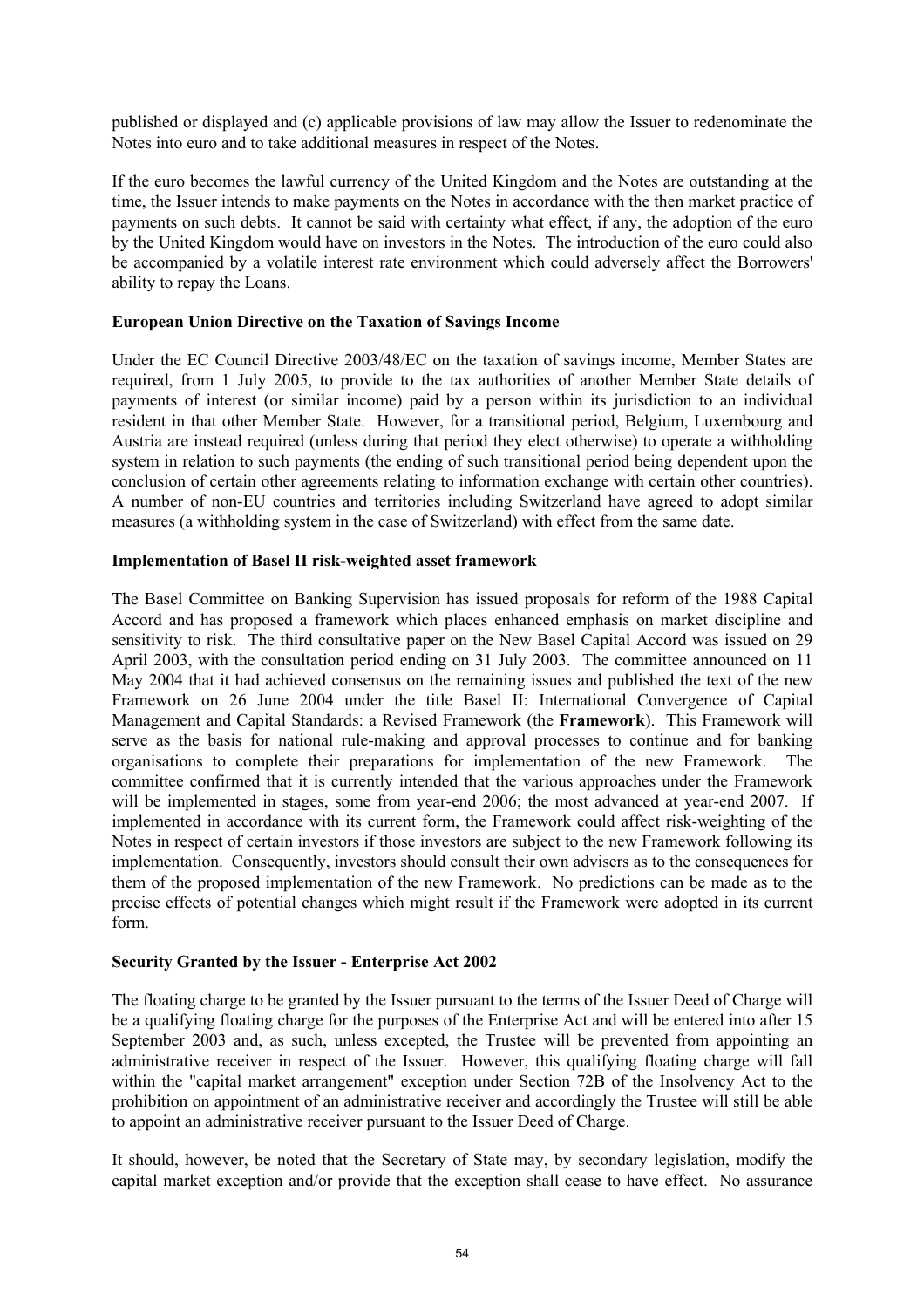can be given that any such modification or provision in respect of the capital market exception, or its ceasing to be applicable to the transactions described in this document, will not be detrimental to the interests of the Noteholders.

See "*Security granted by the Borrowers – Enterprise Act 2002*" above for further information.

# **Insolvency Acts 1986 and 2000**

Following certain amendments to the Insolvency Act 1986 by the Insolvency Act 2000, certain companies ("small companies") are entitled to seek protection from their creditors for a period of 28 days for the purposes of putting together a company voluntary arrangement with the option for creditors to extend the moratorium for a further two months. A small company is defined as one which satisfies two or more of the following criteria:

- (a) its turnover is not more than £5.6 million;
- (b) its balance sheet total is not more than £2.8 million; and
- (c) the number of employees is not more than 50.

The position as to whether or not a company is a small company may change from time to time and consequently no assurance can be given that the Issuer will not, at any given time, be determined to be a small company. The Secretary of State for Trade and Industry may by regulation modify the eligibility requirements for small companies and can make different provisions for different cases. No assurance can be given that any such modification or different provisions will not be detrimental to the interests of Noteholders.

However, secondary legislation has been enacted which excludes certain special purpose companies in relation to capital markets transactions from the optional moratorium provisions. Such exceptions include (i) a company which is a party to an agreement which is or forms part of a capital market arrangement (as defined in that secondary legislation) under which a party has incurred, or when the agreement was entered into was expected to incur, a debt of at least £10 million and which involves the issue of a capital market investment (also defined, but generally a rated, listed or traded bond) and (ii) a company which has incurred a liability (including a present, future or contingent liability) of at least £10 million.

The Issuer is of the view that it should fall within the exceptions. There is no guidance, however, as to how the legislation will be interpreted and the Secretary of State for Trade and Industry may by regulation modify the exceptions. Accordingly, no assurance may be given that any modification of the eligibility requirements for these exceptions will not be detrimental to the interests of Noteholders.

If the Issuer were determined to be a "small" company and determined not to fall within one of the exceptions (by reason of modification of the exceptions or otherwise), then the enforcement of the security for the Notes or the Loans, respectively, may, for a period, be prohibited by the imposition of a moratorium.

#### **Change of law**

The structure of the issue of the Notes, the ratings which are to be assigned to them and the related transactions described in this Offering Circular are based on English and European laws and administrative practice in effect as at the date of this Offering Circular. No assurance can be given as to the impact of any possible change to English or European law or administrative practice after the date of this document, nor can any assurance be given as to whether any such change could adversely affect the ability of the Issuer to make payments under the Notes.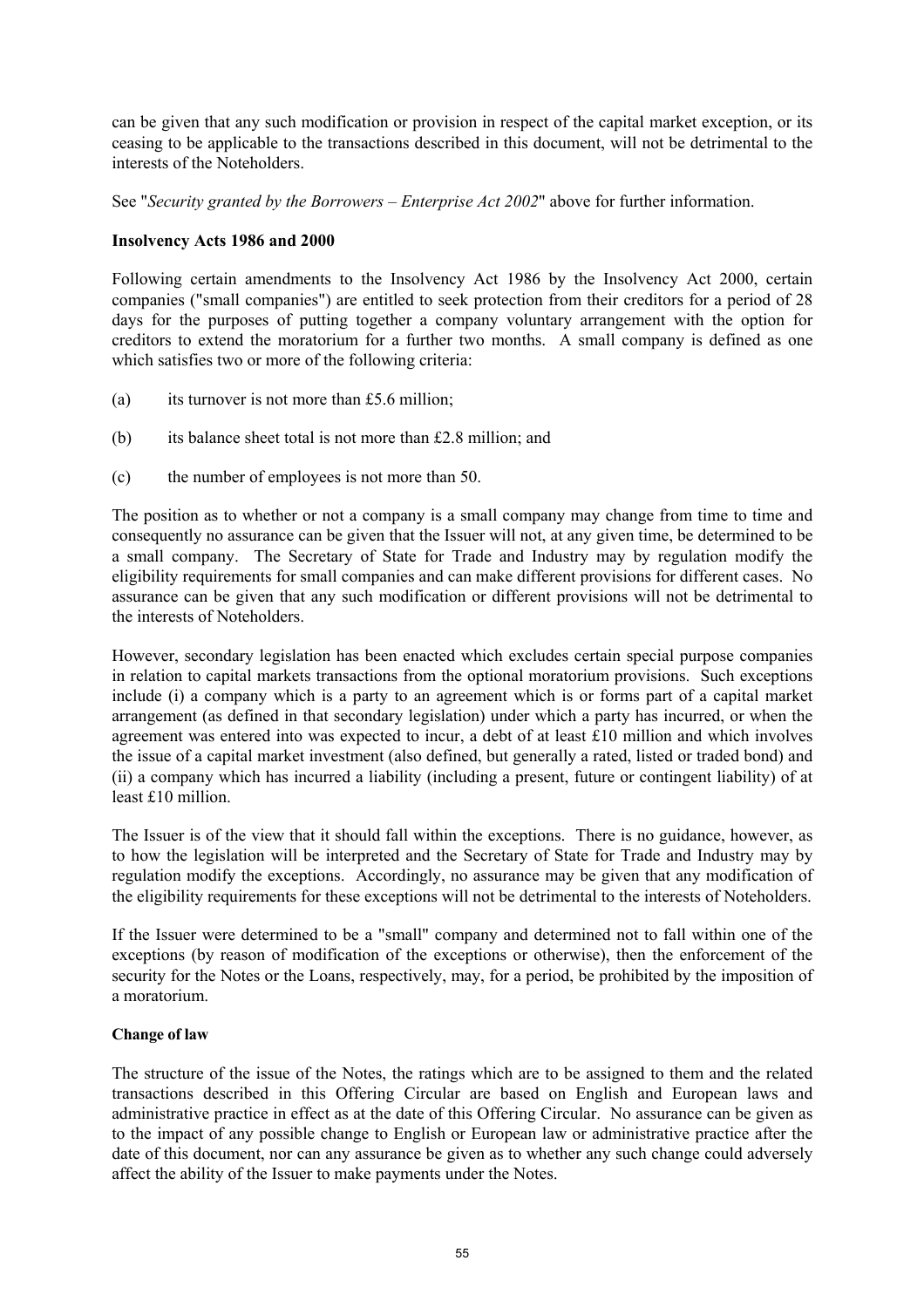*The Issuer believes that the risks described above are the principal risks inherent in the transaction for the Noteholders, but the inability of the Issuer to pay interest, principal or other amounts on or in connection with the Notes may occur for other reasons. The Issuer does not represent that the above statements regarding the risks of holding the Notes are exhaustive. Although the Issuer believes that the various structural elements described in this Offering Circular may mitigate some of these risks for Noteholders, there can be no assurance that these elements will be sufficient to ensure payment to Noteholders of interest, principal or any other amounts on or in connection with the Notes on a timely basis or at all.*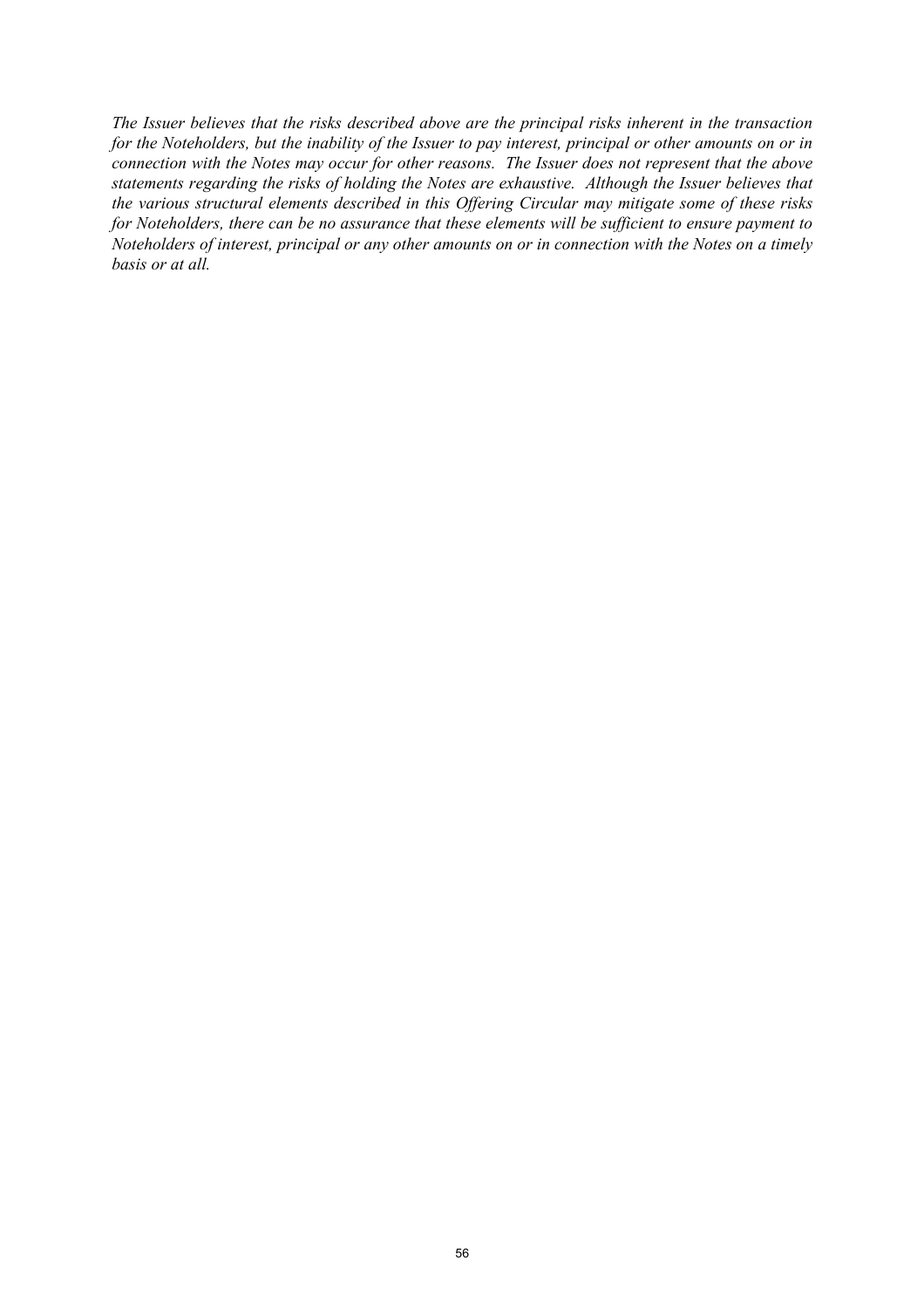#### **THE ISSUER**

The **Issuer** was incorporated in England and Wales on 11 November 2005 under registered number 5620351 as a public company with limited liability under the Companies Act 1985 (as amended). The registered office of the Issuer is at 35 Great St. Helen's, London EC3A 6AP and its contact telephone number is +44 (0) 20 7398 6300. The Issuer is organised as a special purpose vehicle and its activities are limited accordingly. The Issuer has no subsidiaries. The entire issued share capital of the Issuer is held by or on behalf of the Share Trustee on trust for charitable purposes under the terms of the 2005-4 Share Trust Deed and the Seller does not own, directly or indirectly, any of the share capital of the Issuer.

# **1. Principal Activities**

The principal objects of the Issuer are set out in Clause 4 of its Memorandum of Association and are, amongst other things*,* to lend money and give credit, secured and unsecured, to borrow or raise money and secure the payment of money and to grant security over its property for the performance of its obligations or the payment of money. The Issuer was established for the limited purposes of issuing the Notes, acquiring the Loans and certain related transactions described elsewhere in this Offering Circular.

The Issuer has not commenced operations and has not engaged, since its incorporation, in any activities other than those incidental to its incorporation and registration as a public limited company under the Companies Act 1985, the authorisation of the issue of the Notes and of the other documents and matters referred to or contemplated in this Offering Circular, the filing of a notification under the Data Protection Act 1998 and matters which are incidental or ancillary to the foregoing.

The activities of the Issuer will be restricted by the Conditions and will be limited to the issue of the Notes, the acquisition of the Loans, the exercise of related rights and powers and the other activities described in this document. See further **Condition 4.1** (Restrictions).

#### **2. Directors and Secretary**

The directors of the Issuer and their respective business addresses and other principal activities are:

| <b>Name</b>                   | <b>Business Address</b> | <b>Principal Activities</b>            |
|-------------------------------|-------------------------|----------------------------------------|
| <b>SFM Directors Limited</b>  | 35 Great St. Helen's    | Directors of special purpose companies |
|                               | London EC3A 6AP         |                                        |
| SFM Directors (No. 2) Limited | 35 Great St. Helen's    | Directors of special purpose companies |
|                               | London EC3A 6AP         |                                        |

The company secretary of the Issuer is SFM Corporate Services Limited, a company incorporated in England and Wales (registered number 3920255), whose business address is 35 Great St. Helen's, London EC3A 6AP. The directors of SFM Directors Limited (registered number 3920254), SFM Directors (No. 2) Limited (registered number 4017430) and SFM Corporate Services Limited as at the date of the Offering Circular are Jonathan Keighley, James Macdonald and Robert Berry (together with their alternate directors Annika Goodwille, Helena Whitaker, Claudia Wallace and J-P Nowacki), whose business addresses are 35 Great St. Helen's, London EC3A 6AP and who perform no other principal activities outside the Issuer which are significant with respect to the Issuer.

#### **3. Capitalisation and Indebtedness**

The capitalisation and indebtedness of the Issuer as at the date of this Offering Circular, adjusted to take account of the issue of the Notes, is as follows: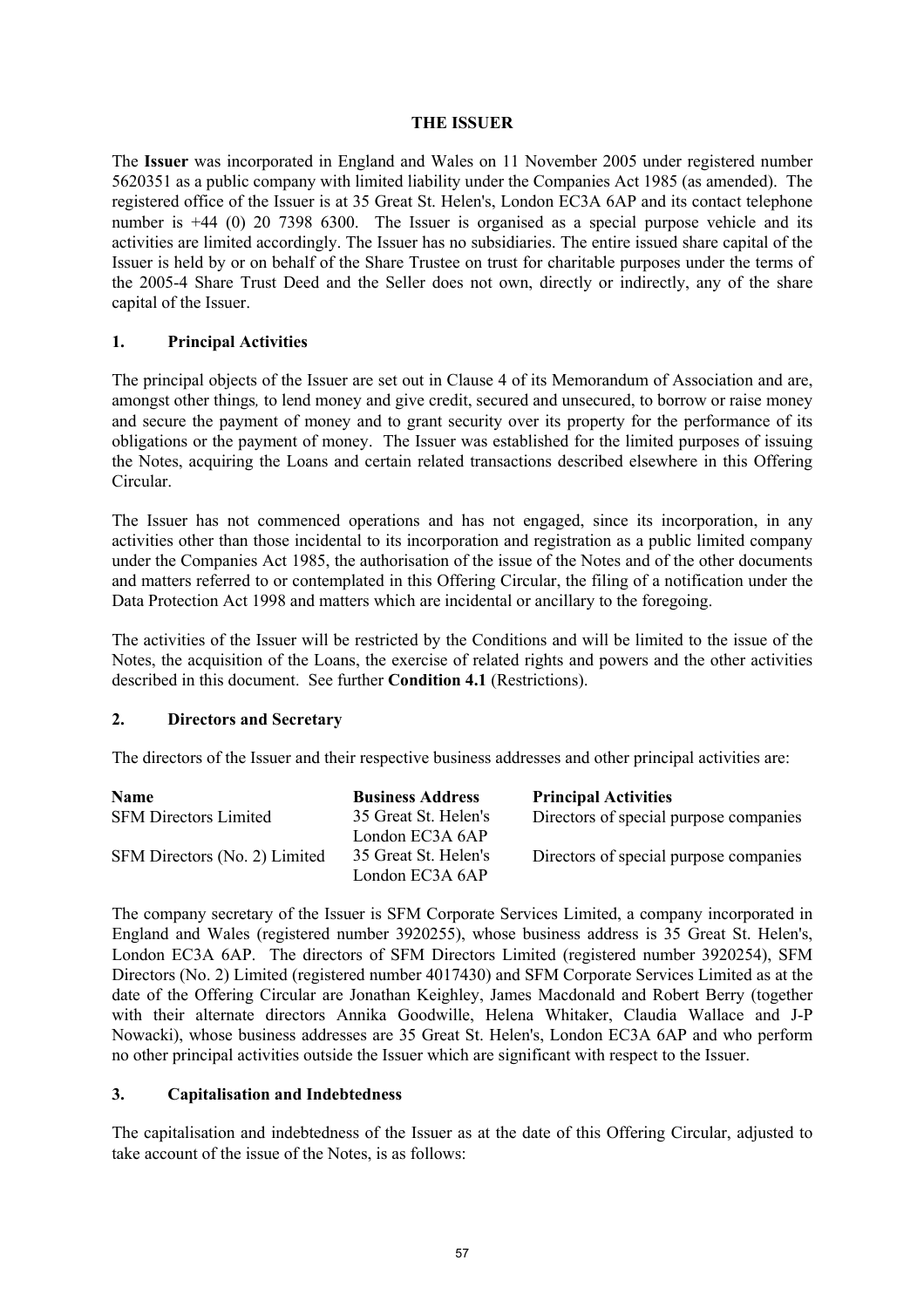| <b>Authorised</b><br><b>Share Capital</b> | <b>Issued Share</b><br>Capital | Value of each<br><b>Share</b> | <b>Shares Fully</b><br>Paid-up | <b>Shares</b><br><b>Quarter Paid-</b><br>up | Paid-up<br><b>Share</b><br>Capital $\mathbf f$ |
|-------------------------------------------|--------------------------------|-------------------------------|--------------------------------|---------------------------------------------|------------------------------------------------|
| 50,000                                    | 50,000                         |                               |                                | 50,000                                      | 12,500                                         |

49,999 of the issued shares (being 49,999 shares of £1 each, each of which is paid-up as to 25p) in the Issuer are held by the Share Trustee. The one remaining share in the Issuer, which is also paid-up as to 25p, is held by SFM Nominees Limited (registered number 4115230) under the terms of a trust as nominee for the Share Trustee.

#### **Loan Capital**

| Class A Commercial Mortgage Backed Floating Rate Notes due 2017 | £210,900,000 |
|-----------------------------------------------------------------|--------------|
| Class B Commercial Mortgage Backed Floating Rate Notes due 2017 | £17,100,000  |
| Class C Commercial Mortgage Backed Floating Rate Notes due 2017 | £15,700,000  |
| Class D Commercial Mortgage Backed Floating Rate Notes due 2017 | £22,800,000  |
| Class E Commercial Mortgage Backed Floating Rate Notes due 2017 | £12,100,000  |
| Class F Commercial Mortgage Backed Floating Rate Notes due 2017 | £6,378,000   |

# **Total Loan Capital £284,978,000**

## Except as set out above, the Issuer has no outstanding loan capital, borrowings, indebtedness or contingent liabilities and the Issuer has not created any mortgages or charges nor has it given any guarantees as at the date of this Offering Circular.

#### **4. Financial Information**

The Issuer will publish annual reports and accounts. The Issuer has not prepared audited financial statements as at the date of this Offering Circular. Reports and accounts published by the Issuer will, when published, be available for inspection during normal office hours at the specified office of the Irish Paying Agent.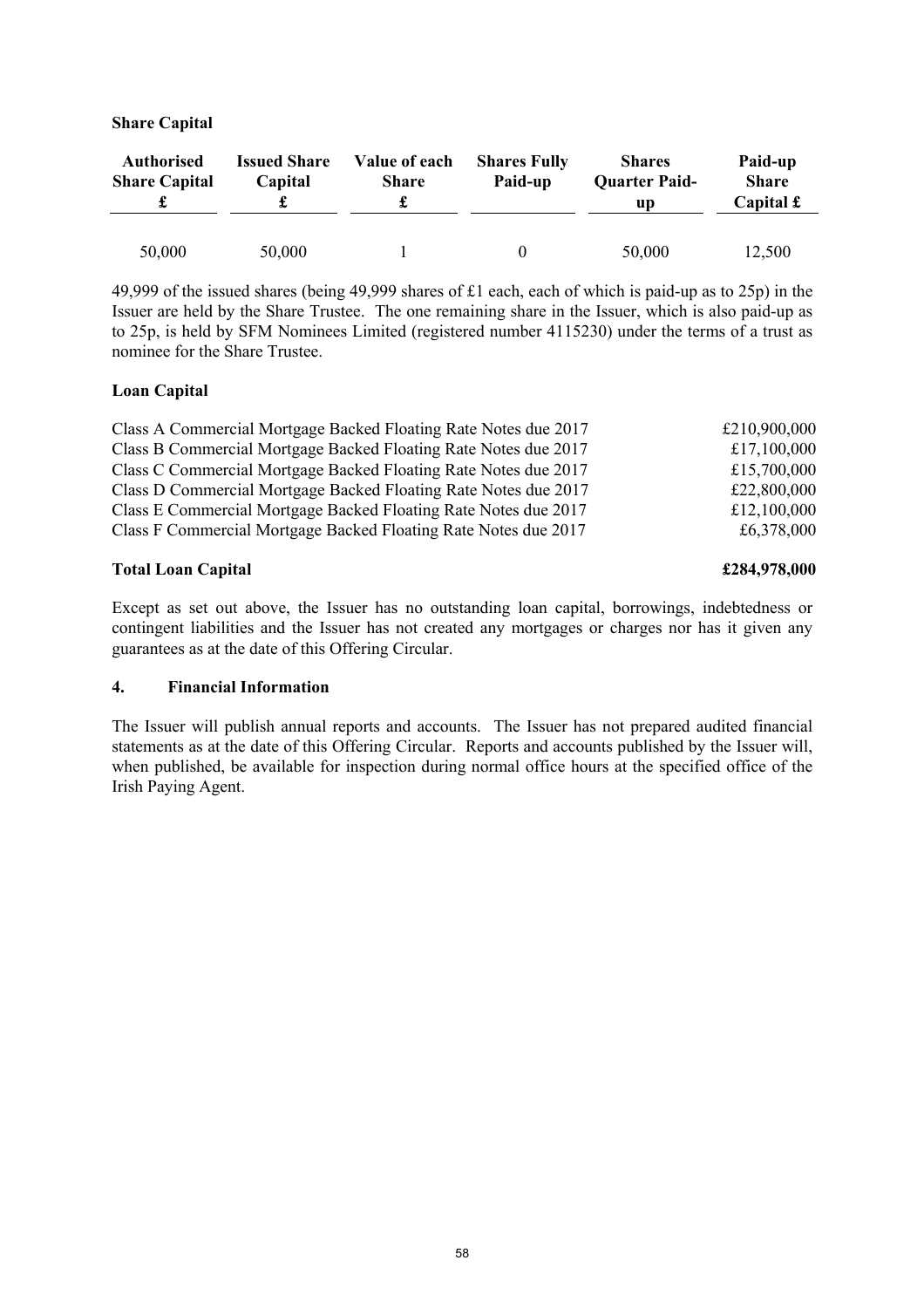## **OPTIONS HOLDER**

Options Holder was incorporated in England and Wales on 22 February 2005 under registered number 5371756 as a private company with limited liability under the Companies Act 1985. The registered office of Options Holder is at 35 Great St. Helen's, London EC3A 6AP. Options Holder has no subsidiaries.

The authorised share capital of Options Holder comprises 1,000 ordinary shares of £1 each. The issued share capital of Options Holder comprises one ordinary share of £1 which is owned by the Share Trustee on trust for charitable purposes under the terms of the 2005-1 Share Trust Deed.

# **1. Principal Activities**

The principal objects of Options Holder are set out in Clause 3 of its Memorandum of Association and are, among other things to act as a general commercial company and to acquire any estate or interest in any real or personal property and rights of any kind.

Options Holder has not engaged, since its incorporation, in any activity other than those in connection with its holding of post enforcement call options and post redemption call options each granted on substantially identical terms as the Post Enforcement Call Option and Post Redemption Call Option in respect of previous issues of notes by issuers and those activities incidental to Option Holder's incorporation, the authorisation of the documents and matters referred to or contemplated in this Offering Circular to which it is or will be a party and matters which are incidental or ancillary to the foregoing.

# **2. Directors and Secretary**

The directors of Options Holder and their respective business addresses are:

| <b>Name:</b>                  | <b>Business Address:</b> |                      |
|-------------------------------|--------------------------|----------------------|
| <b>SFM Directors Limited</b>  | 35 Great St. Helen's     | Directors of special |
|                               | London EC3A 6AP          | purpose companies    |
| SFM Directors (No. 2) Limited | 35 Great St. Helen's     | Directors of special |
|                               | London EC3A 6AP          | purpose companies    |

The company secretary of Options Holder is SFM Corporate Services Limited, a company incorporated in England and Wales (registered number 3920255), whose business address is 35 Great St. Helen's, London EC3A 6AP. The directors of SFM Directors Limited (registered number 3920254), SFM Directors (No. 2) Limited (registered number 4017430) and SFM Corporate Services Limited are Jonathan Keighley, James Macdonald and Robert Berry (together with their alternate directors Annika Goodwille, Helena Whitaker, Claudia Wallace, and J-P Nowacki), whose business addresses are 35 Great St. Helen's, London EC3A 6AP and who perform no other principal activities outside Options Holder which are significant to Options Holder.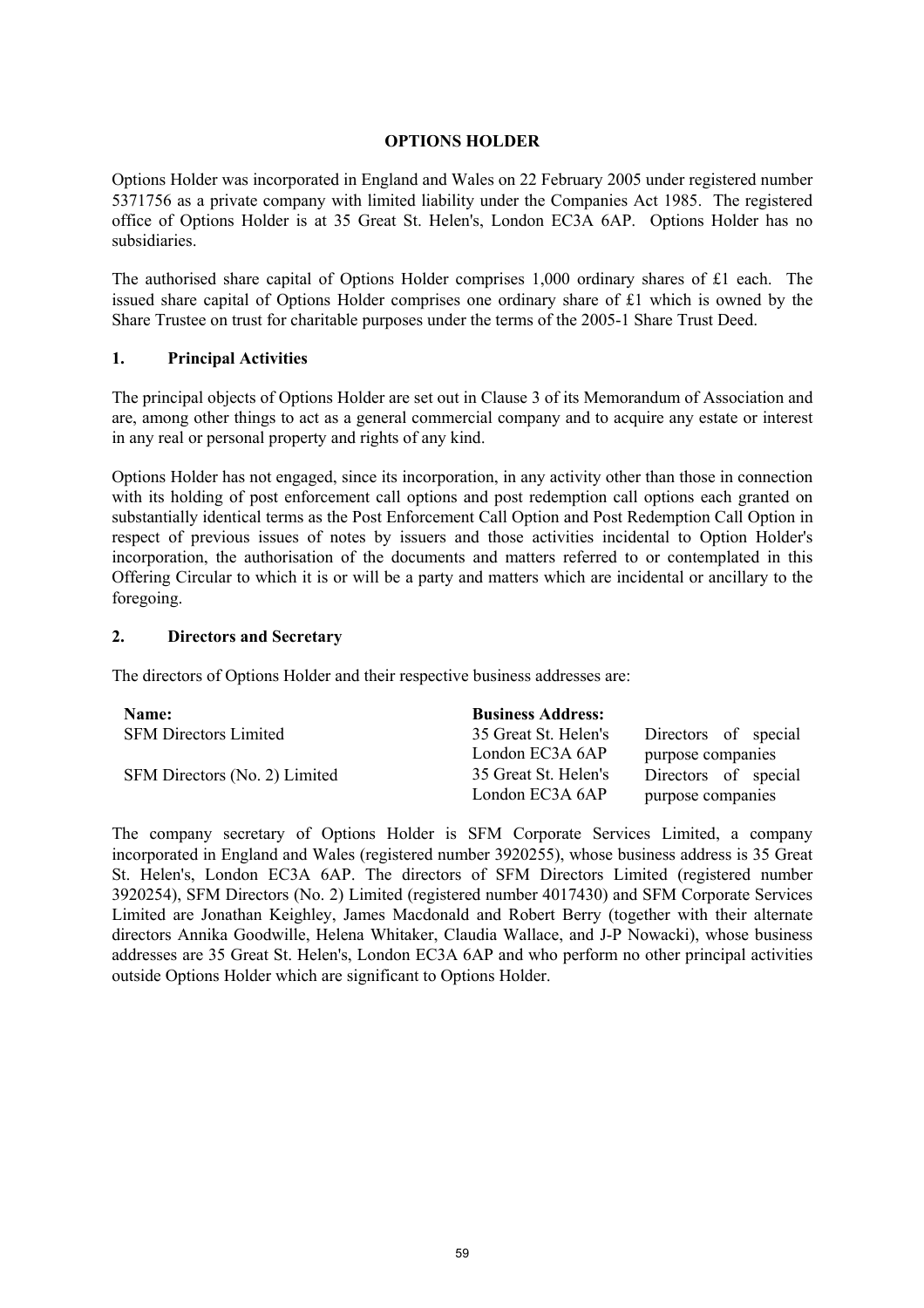# **THE LOANS AND THE LOAN SECURITY**

#### **1. Loan Origination Process**

The Loan Pool consists of five mortgage loans, secured by mortgages on 36 commercial properties located throughout England and Scotland. The Loans have an initial aggregate balance as at the Cut-Off Date of £284,978,602.

All of the Loans are fixed rate mortgage loans. The Issuer will enter into the Interest Rate Swap Agreement with Barclays Bank PLC (the **Interest Rate Swap Provider**), pursuant to which the Issuer and the Interest Rate Swap Provider will enter into Interest Rate Swap Transactions in respect of each of the Loans. Under the Interest Rate Swap Transactions, the Issuer will swap an amount based on a portion of the fixed rate payable under the relevant Loan for an amount based on LIBOR for threemonth sterling deposits.

Barclays Bank PLC originated all of the Loans between 22 December 2004 and 22 November 2005. The decision to advance any Loan (subject to obtaining satisfactory legal due diligence) was taken by Barclays Bank PLC in compliance with its lending criteria (the **Lending Criteria**) as further described below.

In connection with the origination of the Loans, the Seller ensured that certain due diligence procedures were undertaken such as would customarily be undertaken by a prudent lender making loans secured on commercial properties of the same type as the Properties, so as to evaluate the ability of each Borrower to service its Loan obligations and so as to analyse the quality of the Portfolio. In order to do this, an analysis of the contractual cashflows, occupational Tenant covenants and Lease terms and the overall quality of the real estate was undertaken by or on behalf of the Seller. In this analysis, risk was assessed by stressing the cashflows derived from underlying Tenants and the risks associated with refinancing the amount due upon the maturity of the Loans.

#### **2. The Trafalgar Square Whole Loan**

The Trafalgar Square Loan comprised in the Loan Pool represents the senior tranche of the Trafalgar Square Whole Loan, originated by the Seller on 29 September 2005. The Junior Trafalgar Square Loan will be retained by the Junior Trafalgar Square Lender and will not be sold to the Issuer or form part of the Loan Pool. The Seller, the Junior Trafalgar Square Lender and the Relevant Security Agent entered into the Trafalgar Square Intercreditor Agreement on 22 November 2005 (the **Trafalgar Square Intercreditor Agreement)** pursuant to which the relationship and priority between the Seller (and following the transfer of the Trafalgar Square Loan, the Issuer) and the Junior Trafalgar Square Lender are regulated. For more information on the Trafalgar Square Intercreditor Agreement see "*The Loans and the Loan Security – Trafalgar Square Intercreditor Agreement*" below.

All references, whether of a financial nature or otherwise to the Trafalgar Square Loan refer to the senior tranche of the Trafalgar Square Whole Loan unless stated otherwise.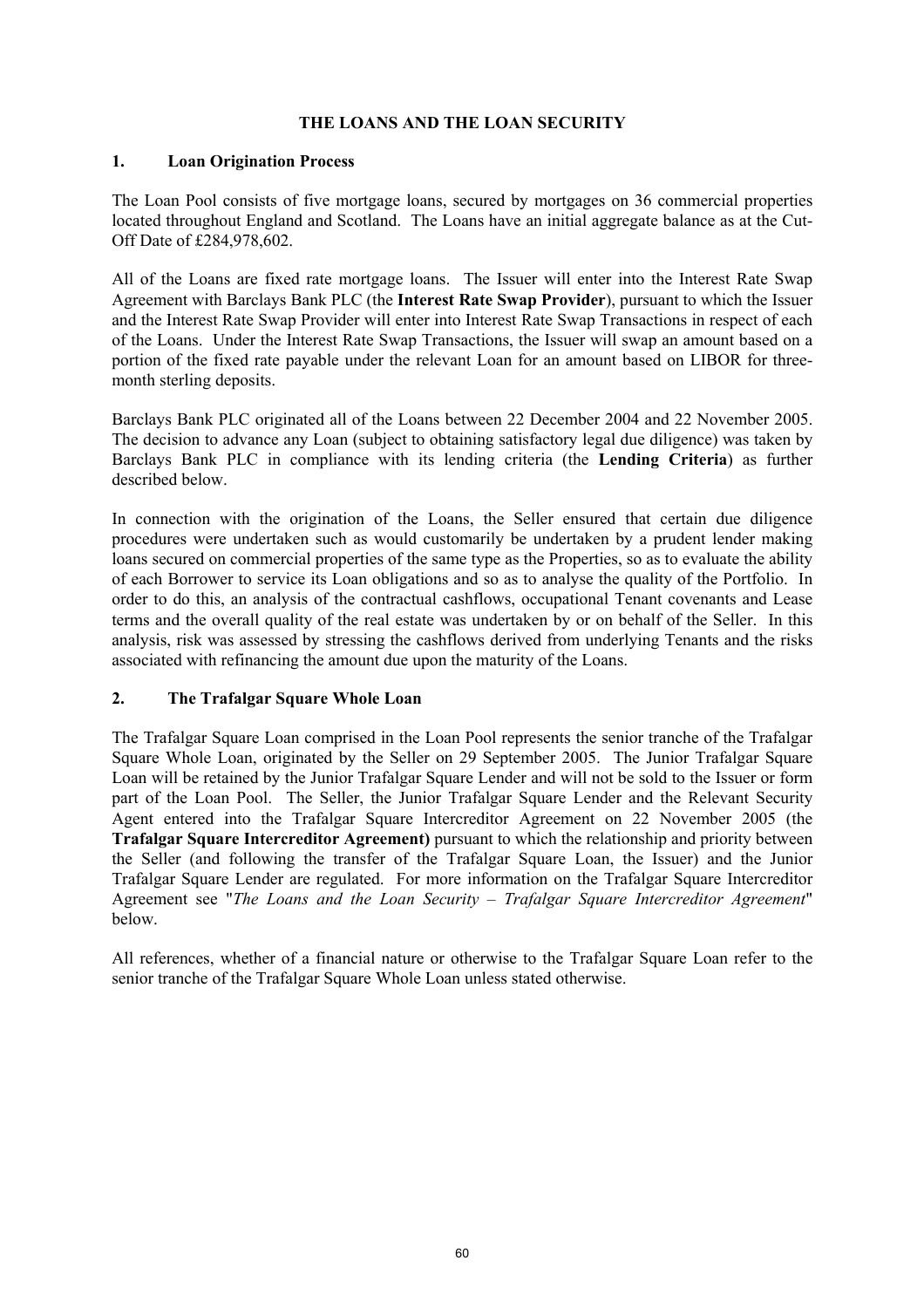# **3. Loan Characteristics**

The following tables set out certain information with respect to the Loans and the Properties. The statistics in the following tables were primarily derived from information provided to the Seller by the respective Borrowers, other than assumptions or projections used in calculating such statistics, which were determined by the Seller. The **Cut-Off Date DSCR** with respect to each Loan is the annualised net cashflow of such Loan divided by the annualised interest due as at the Cut-Off Date and principal payments for such Loan for the 12 months following the Cut-Off Date. The **Cut-Off Date ICR** with respect to each Loan is the annual net cashflow of such Loan divided by the annualised interest due as at the Cut-Off Date for such Loan for the 12 months following the Cut-Off Date. Some of the totals in the following tables may not equal the sum of the parts due to rounding of numbers.

| <b>Cut-Off Date Balances</b>        |                          |                                                  |                                                                    |                                         |                                                      |                                               |                                             |                                                                    |                               |                                            |                                                       |  |
|-------------------------------------|--------------------------|--------------------------------------------------|--------------------------------------------------------------------|-----------------------------------------|------------------------------------------------------|-----------------------------------------------|---------------------------------------------|--------------------------------------------------------------------|-------------------------------|--------------------------------------------|-------------------------------------------------------|--|
| <b>Cut-Off Date Balances</b>        | Number<br>of Loans       | Aggregate<br>Cut-Off<br>Date Loan<br>Balance (£) | Percentage<br>of Pool by<br>Cut-Off<br>Date Loan<br><b>Balance</b> | Aggregate<br>Cut-Off<br>Date OMV<br>(f) | Weighted<br>Average<br>Cut-Off<br>Date<br><b>LTV</b> | Weighted<br>Average<br>Maturity<br><b>LTV</b> | Weighted<br>Average<br>Seasoning<br>(Years) | Weighted<br>Average<br>Remaining<br>Term to<br>Maturity<br>(Years) | Weighted<br>Average<br>Margin | Weighted<br>Average<br>Cut-Off<br>Date ICR | Weighted<br>Average<br>Cut-Off<br>Date<br><b>DSCR</b> |  |
| Less than or equal to 10,000,000    | $\mathbf{1}$             | 9,675,000                                        | 3.4%                                                               | 11,250,000                              | 86.0%                                                | 71.9%                                         | $\blacksquare$                              | 8.1                                                                | 1.20%                         | 133%                                       | 129%                                                  |  |
| $10,000,000 \le x \le 20,000,000$   | 2                        | 28,349,100                                       | 9.9%                                                               | 43,915,000                              | 67.8%                                                | 63.1%                                         | 0.5                                         | 6.1                                                                | 1.10%                         | 179%                                       | 165%                                                  |  |
| $20,000,000 \le x \le 30,000,000$   | $\overline{\phantom{a}}$ | $\overline{\phantom{a}}$                         | $\overline{\phantom{a}}$                                           | $\overline{\phantom{a}}$                | $\overline{a}$                                       | $\overline{\phantom{a}}$                      | $\overline{\phantom{a}}$                    | $\overline{\phantom{a}}$                                           | $\overline{a}$                | $\overline{a}$                             | $\overline{a}$                                        |  |
| 30,000,000 < x < 40,000,000         | $\overline{\phantom{a}}$ | $\overline{\phantom{a}}$                         | $\overline{\phantom{a}}$                                           | $\overline{\phantom{0}}$                | $\overline{a}$                                       | $\overline{\phantom{a}}$                      | $\overline{\phantom{a}}$                    | $\overline{\phantom{a}}$                                           | $\overline{a}$                | $\overline{\phantom{a}}$                   | $\overline{\phantom{a}}$                              |  |
| $40,000,000 \le x \le 50,000,000$   | $\overline{\phantom{a}}$ | $\overline{\phantom{a}}$                         | $\overline{\phantom{a}}$                                           | $\overline{\phantom{a}}$                | $\overline{\phantom{a}}$                             | $\overline{\phantom{a}}$                      | $\overline{\phantom{a}}$                    | $\overline{\phantom{a}}$                                           | $\overline{\phantom{a}}$      | $\overline{\phantom{a}}$                   |                                                       |  |
| $50,000,000 < x \le 60,000,000$     | $\overline{\phantom{a}}$ | $\overline{\phantom{a}}$                         | $\overline{\phantom{a}}$                                           | $\overline{\phantom{a}}$                | $\overline{a}$                                       | $\overline{\phantom{a}}$                      | $\overline{\phantom{a}}$                    | $\overline{\phantom{a}}$                                           | $\overline{a}$                | $\overline{\phantom{a}}$                   | $\overline{\phantom{a}}$                              |  |
| $60,000,000 \le x \le 70,000,000$   | $\overline{\phantom{a}}$ | $\overline{\phantom{a}}$                         | $\sim$                                                             | $\overline{\phantom{a}}$                | $\overline{\phantom{a}}$                             | $\overline{\phantom{a}}$                      | $\overline{\phantom{a}}$                    | $\overline{\phantom{a}}$                                           | $\overline{\phantom{a}}$      | $\overline{a}$                             | $\overline{\phantom{a}}$                              |  |
| 70,000,000 < x < 80,000,000         | $\overline{a}$           | $\overline{\phantom{a}}$                         | $\overline{\phantom{a}}$                                           | $\overline{\phantom{a}}$                | $\overline{\phantom{a}}$                             | $\overline{\phantom{a}}$                      | $\overline{\phantom{a}}$                    | $\overline{\phantom{a}}$                                           | $\overline{\phantom{a}}$      | $\overline{\phantom{a}}$                   | $\overline{a}$                                        |  |
| 80,000,000 < x < 90,000,000         | $\overline{\phantom{a}}$ | $\overline{\phantom{a}}$                         | $\overline{\phantom{a}}$                                           | $\overline{\phantom{a}}$                | $\overline{\phantom{a}}$                             | $\overline{\phantom{a}}$                      | $\blacksquare$                              | $\overline{\phantom{a}}$                                           | $\overline{\phantom{a}}$      | $\overline{\phantom{a}}$                   | $\overline{\phantom{a}}$                              |  |
| $90,000,000 < x \le 100,000,000$    | $\overline{\phantom{a}}$ |                                                  | $\overline{\phantom{a}}$                                           | $\overline{\phantom{a}}$                | ÷                                                    | $\overline{\phantom{a}}$                      | $\overline{\phantom{a}}$                    | $\overline{\phantom{a}}$                                           | ÷,                            | $\overline{\phantom{a}}$                   | $\overline{\phantom{a}}$                              |  |
| $100,000,000 < x \le 110,000,000$   | $\mathbf{1}$             | 102,875,000                                      | 36.1%                                                              | 155,000,000                             | 66.4%                                                | 57.8%                                         | 0.1                                         | 7.6                                                                | 0.89%                         | 171%                                       | 126%                                                  |  |
| $110,000,000 \le x \le 120,000,000$ | $\overline{\phantom{a}}$ | $\overline{\phantom{a}}$                         | $\overline{\phantom{a}}$                                           | $\sim$                                  | $\overline{\phantom{a}}$                             | $\overline{\phantom{a}}$                      | $\overline{\phantom{a}}$                    | $\overline{\phantom{a}}$                                           | $\overline{\phantom{a}}$      | $\overline{\phantom{a}}$                   | $\overline{a}$                                        |  |
| $120,000,000 \le x \le 130,000,000$ | $\overline{\phantom{a}}$ | $\sim$                                           | $\sim$                                                             | $\overline{\phantom{a}}$                | $\overline{\phantom{a}}$                             | $\sim$                                        | $\overline{a}$                              | $\sim$                                                             | $\overline{\phantom{a}}$      | $\overline{a}$                             | $\overline{a}$                                        |  |
| $130,000,000 < x \le 140,000,000$   | $\overline{\phantom{a}}$ | ٠                                                | $\overline{\phantom{a}}$                                           | $\overline{\phantom{a}}$                | $\overline{\phantom{a}}$                             | $\overline{\phantom{a}}$                      | $\overline{\phantom{a}}$                    | $\overline{\phantom{a}}$                                           | $\overline{\phantom{a}}$      | $\overline{\phantom{a}}$                   | $\overline{\phantom{a}}$                              |  |
| $140,000,000 \le x \le 150,000,000$ | $\mathbf{1}$             | 144,079,502                                      | 50.6%                                                              | 217,450,000                             | 66.3%                                                | 66.3%                                         | 0.1                                         | 9.9                                                                | 0.75%                         | 133%                                       | 133%                                                  |  |
| Greater than 150,000,000            | $\overline{\phantom{a}}$ |                                                  | ٠                                                                  |                                         | $\overline{\phantom{a}}$                             | $\overline{\phantom{a}}$                      | $\overline{\phantom{a}}$                    | $\overline{\phantom{a}}$                                           | ÷                             | $\overline{\phantom{a}}$                   |                                                       |  |
| <b>Total/WA</b>                     | 5                        | 284,978,602                                      | 100.0%                                                             | 427,615,000                             | 67.1%                                                | 63.1%                                         | 0.1                                         | 8.6                                                                | 0.85%                         | 151%                                       | 134%                                                  |  |

| <b>Loan Margin</b>       |                              |                                                  |                                                                         |                                         |                                            |                                               |                                             |                                                                    |                               |                                            |                                                       |  |  |
|--------------------------|------------------------------|--------------------------------------------------|-------------------------------------------------------------------------|-----------------------------------------|--------------------------------------------|-----------------------------------------------|---------------------------------------------|--------------------------------------------------------------------|-------------------------------|--------------------------------------------|-------------------------------------------------------|--|--|
| <b>Loan Margin</b>       | <b>Number</b><br>of<br>Loans | Aggregate<br>Cut-Off<br>Date Loan<br>Balance (£) | Percentage of<br>Pool by Cut-<br><b>Off Date Loan</b><br><b>Balance</b> | Aggregate<br>Cut-Off<br>Date OMV<br>(f) | Weighted<br>Average<br>Cut-Off<br>Date LTV | Weighted<br>Average<br>Maturity<br><b>LTV</b> | Weighted<br>Average<br>Seasoning<br>(Years) | Weighted<br>Average<br>Remaining<br>Term to<br>Maturity<br>(Years) | Weighted<br>Average<br>Margin | Weighted<br>Average<br>Cut-Off<br>Date ICR | Weighted<br>Average<br>Cut-Off<br>Date<br><b>DSCR</b> |  |  |
| $0.50\% < x \le 0.60\%$  |                              | 10,507,500                                       | 3.7%                                                                    | 21,200,000                              | 49.6%                                      | 49.6%                                         | 0.9                                         | 5.2                                                                | 0.60%                         | 260%                                       | 260%                                                  |  |  |
| $0.60\% < x \le 0.70\%$  | $\overline{\phantom{a}}$     |                                                  | $\overline{\phantom{a}}$                                                | $\overline{\phantom{a}}$                | $\overline{\phantom{a}}$                   | $\overline{\phantom{a}}$                      | $\overline{\phantom{a}}$                    | $\overline{\phantom{a}}$                                           | $\overline{\phantom{a}}$      | $\overline{\phantom{a}}$                   | $\sim$                                                |  |  |
| $0.70\% < x \le 0.80\%$  |                              | 144,079,502                                      | 50.6%                                                                   | 217,450,000                             | 66.3%                                      | 66.3%                                         | 0.1                                         | 9.9                                                                | 0.75%                         | 133%                                       | 133%                                                  |  |  |
| $0.80\% < x \le 0.90\%$  |                              | 102,875,000                                      | 36.1%                                                                   | 155,000,000                             | 66.4%                                      | 57.8%                                         | 0.1                                         | 7.6                                                                | 0.89%                         | 171%                                       | 126%                                                  |  |  |
| $0.90\% < x \le 1.00\%$  | $\overline{\phantom{a}}$     | $\overline{\phantom{a}}$                         | ٠                                                                       | $\overline{\phantom{a}}$                | $\overline{\phantom{a}}$                   | $\overline{\phantom{a}}$                      | $\overline{\phantom{a}}$                    | $\blacksquare$                                                     | $\overline{\phantom{a}}$      | ٠                                          | $\blacksquare$                                        |  |  |
| $1.00\% < x \le 1.10\%$  | $\overline{\phantom{a}}$     |                                                  | ٠                                                                       | ٠                                       | $\overline{\phantom{a}}$                   | $\overline{\phantom{a}}$                      | $\sim$                                      | $\overline{\phantom{a}}$                                           | $\overline{\phantom{a}}$      | ٠                                          | $\sim$                                                |  |  |
| $1.10\% < x \leq 1.20\%$ | 1                            | 9,675,000                                        | 3.4%                                                                    | 11,250,000                              | 86.0%                                      | 71.9%                                         | $\sim$                                      | 8.1                                                                | 1.20%                         | 133%                                       | 129%                                                  |  |  |
| $1.20\% < x \le 1.30\%$  | $\overline{a}$               |                                                  |                                                                         | $\overline{\phantom{a}}$                |                                            | $\overline{\phantom{a}}$                      |                                             |                                                                    |                               | $\overline{\phantom{a}}$                   |                                                       |  |  |
| Greater than 1.30%       |                              | 17,841,600                                       | 6.3%                                                                    | 22,715,000                              | 78.5%                                      | 71.1%                                         | 0.3                                         | 6.7                                                                | 1.40%                         | 132%                                       | 109%                                                  |  |  |
| Total/WA                 | 5                            | 284,978,602                                      | 100.0%                                                                  | 427,615,000                             | 67.1%                                      | 63.1%                                         | 0.1                                         | 8.6                                                                | 0.85%                         | 151%                                       | 134%                                                  |  |  |
|                          |                              |                                                  |                                                                         |                                         |                                            |                                               |                                             |                                                                    |                               |                                            |                                                       |  |  |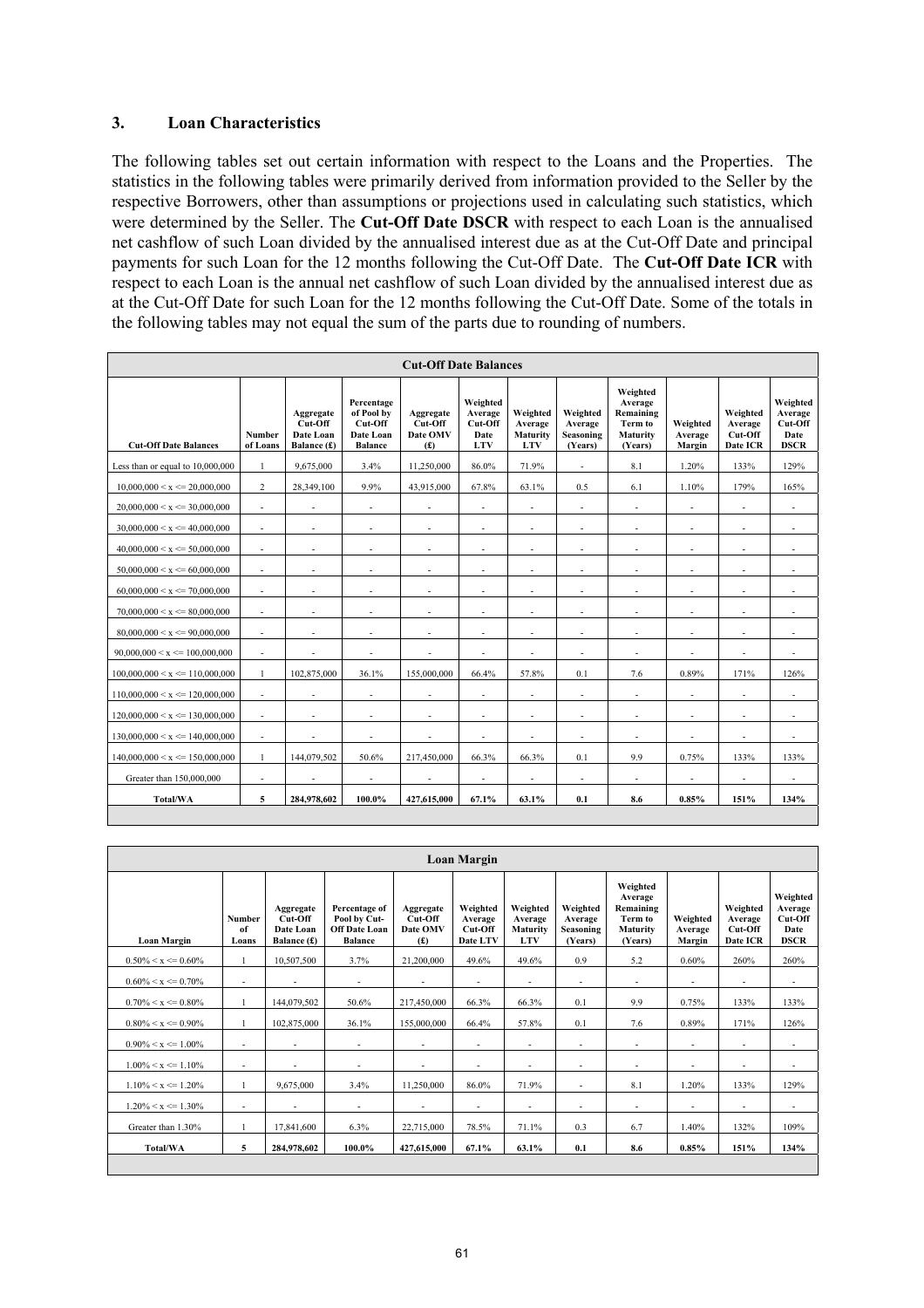|                                                       | <b>Cut-Off Date Loan-to-Value Ratios</b> |                                                            |                                                                           |                                            |                                            |                                               |                                             |                                                                   |                               |                                            |                                                       |  |  |  |
|-------------------------------------------------------|------------------------------------------|------------------------------------------------------------|---------------------------------------------------------------------------|--------------------------------------------|--------------------------------------------|-----------------------------------------------|---------------------------------------------|-------------------------------------------------------------------|-------------------------------|--------------------------------------------|-------------------------------------------------------|--|--|--|
| <b>Cut-Off Date</b><br>Loan-to-Value<br><b>Ratios</b> | <b>Number</b><br>of<br>Loans             | Aggregate<br>Cut-Off<br>Date Loan<br><b>Balance</b><br>(f) | Percent<br>age of<br>Pool by<br>Cut-Off<br>Date<br>Loan<br><b>Balance</b> | Aggregate<br><b>Cut-Off Date</b><br>OMV(f) | Weighted<br>Average<br>Cut-Off<br>Date LTV | Weighted<br>Average<br>Maturity<br><b>LTV</b> | Weighted<br>Average<br>Seasoning<br>(Years) | Weighted<br>Average<br>Remaining<br>Term to<br>Maturty<br>(Years) | Weighted<br>Average<br>Margin | Weighted<br>Average<br>Cut-Off<br>Date ICR | Weighted<br>Average<br>Cut-Off<br>Date<br><b>DSCR</b> |  |  |  |
| Less than or equal<br>to $50\%$                       | $\overline{1}$                           | 10,507,500                                                 | 3.7%                                                                      | 21,200,000                                 | 49.6%                                      | 49.6%                                         | 0.9                                         | 5.2                                                               | 0.60%                         | 260%                                       | 260%                                                  |  |  |  |
| $50\% < x \le 55\%$                                   | $\sim$                                   |                                                            | $\overline{\phantom{a}}$                                                  | $\sim$                                     | $\overline{\phantom{a}}$                   | $\overline{\phantom{a}}$                      | $\overline{\phantom{a}}$                    | $\overline{\phantom{a}}$                                          | $\overline{\phantom{a}}$      | $\overline{\phantom{a}}$                   | $\overline{\phantom{0}}$                              |  |  |  |
| $55\% < x \le 60\%$                                   | $\sim$                                   |                                                            | $\overline{\phantom{a}}$                                                  | $\sim$                                     | $\overline{\phantom{a}}$                   | $\overline{a}$                                | $\qquad \qquad \blacksquare$                | $\overline{\phantom{a}}$                                          | $\overline{\phantom{a}}$      | $\overline{\phantom{a}}$                   | $\overline{\phantom{a}}$                              |  |  |  |
| $60\% < x \le 65\%$                                   | $\sim$                                   |                                                            | $\overline{\phantom{a}}$                                                  | $\sim$                                     | $\overline{\phantom{a}}$                   | $\overline{a}$                                | $\overline{\phantom{a}}$                    | $\overline{\phantom{a}}$                                          | $\overline{\phantom{a}}$      | $\overline{\phantom{a}}$                   | $\overline{\phantom{a}}$                              |  |  |  |
| $65\% < x \le 70\%$                                   | 2                                        | 246,954,50                                                 | 86.7%                                                                     | 372,450,000                                | 66.3%                                      | 62.7%                                         | 0.1                                         | 9.0                                                               | 0.81%                         | 149%                                       | 130%                                                  |  |  |  |
| $70\% < x \le 75\%$                                   | $\sim$                                   |                                                            |                                                                           | $\overline{\phantom{a}}$                   | $\sim$                                     | $\overline{\phantom{a}}$                      | $\overline{\phantom{a}}$                    | $\overline{\phantom{a}}$                                          | $\sim$                        |                                            | $\overline{a}$                                        |  |  |  |
| $75\% < x \leq 80\%$                                  | $\overline{1}$                           | 17,841,600                                                 | 6.3%                                                                      | 22,715,000                                 | 78.5%                                      | 71.1%                                         | 0.3                                         | 6.7                                                               | 1.40%                         | 132%                                       | 109%                                                  |  |  |  |
| $80\% < x \leq 85\%$                                  | $\sim$                                   |                                                            | $\overline{\phantom{a}}$                                                  |                                            | $\sim$                                     | $\sim$                                        | $\sim$                                      | $\overline{a}$                                                    | $\sim$                        | $\overline{\phantom{a}}$                   | $\overline{a}$                                        |  |  |  |
| $85\% < x \le 90\%$                                   | $\overline{1}$                           | 9,675,000                                                  | 3.4%                                                                      | 11,250,000                                 | 86.0%                                      | 71.9%                                         | $\overline{\phantom{a}}$                    | 8.1                                                               | 1.20%                         | 133%                                       | 129%                                                  |  |  |  |
| Greater than 90%                                      | $\sim$                                   |                                                            | $\overline{\phantom{a}}$                                                  |                                            | $\sim$                                     | $\overline{\phantom{a}}$                      | $\overline{\phantom{a}}$                    | $\sim$                                                            | $\overline{\phantom{a}}$      | $\overline{\phantom{a}}$                   | ٠                                                     |  |  |  |
| Total/WA                                              | 5                                        | 284,978,60                                                 | 100.0%                                                                    | 427,615,000                                | 67.1%                                      | 63.1%                                         | 0.1                                         | 8.6                                                               | 0.85%                         | 151%                                       | 134%                                                  |  |  |  |

|                                                 | <b>Maturity Loan-to-Value Ratios</b> |                                                                |                                                                    |                                         |                                            |                                               |                                                    |                                                                    |                               |                                               |                                                       |  |  |  |
|-------------------------------------------------|--------------------------------------|----------------------------------------------------------------|--------------------------------------------------------------------|-----------------------------------------|--------------------------------------------|-----------------------------------------------|----------------------------------------------------|--------------------------------------------------------------------|-------------------------------|-----------------------------------------------|-------------------------------------------------------|--|--|--|
| <b>Maturity Loan-to-</b><br><b>Value Ratios</b> | <b>Number</b><br>of Loans            | Aggregate<br><b>Cut-Off Date</b><br><b>Loan Balance</b><br>(f) | Percentage<br>of Pool by<br>Cut-Off<br>Date Loan<br><b>Balance</b> | Aggregate<br>Cut-Off<br>Date OMV<br>(f) | Weighted<br>Average<br>Cut-Off<br>Date LTV | Weighted<br>Average<br>Maturity<br><b>LTV</b> | Weighted<br>Average<br><b>Seasoning</b><br>(Years) | Weighted<br>Average<br>Remaining<br>Term to<br>Maturity<br>(Years) | Weighted<br>Average<br>Margin | Weighted<br>Average<br>$Cut$ -Off<br>Date ICR | Weighted<br>Average<br>Cut-Off<br>Date<br><b>DSCR</b> |  |  |  |
| $45\% < x \le 50\%$                             |                                      | 10,507,500                                                     | 3.7%                                                               | 21.200.000                              | 49.6%                                      | 49.6%                                         | 0.9                                                | 5.2                                                                | 0.60%                         | 260%                                          | 260%                                                  |  |  |  |
| $50\% < x \le 55\%$                             | $\overline{\phantom{a}}$             | $\overline{\phantom{a}}$                                       | $\overline{\phantom{a}}$                                           | $\overline{\phantom{a}}$                | $\blacksquare$                             | $\overline{\phantom{a}}$                      | $\overline{\phantom{a}}$                           | $\sim$                                                             | $\blacksquare$                | $\overline{\phantom{a}}$                      | $\sim$                                                |  |  |  |
| $55\% < x \le 60\%$                             |                                      | 102,875,000                                                    | 36.1%                                                              | 155,000,000                             | 66.4%                                      | 57.8%                                         | 0.1                                                | 7.6                                                                | 0.89%                         | 171%                                          | 126%                                                  |  |  |  |
| $60\% < x \le 65\%$                             | ٠                                    | $\overline{\phantom{a}}$                                       | $\overline{\phantom{a}}$                                           | $\overline{\phantom{a}}$                | $\overline{\phantom{a}}$                   | $\overline{\phantom{a}}$                      | $\overline{\phantom{a}}$                           | $\overline{\phantom{a}}$                                           | $\overline{\phantom{a}}$      | $\overline{\phantom{a}}$                      | $\overline{\phantom{a}}$                              |  |  |  |
| $65\% < x \le 70\%$                             |                                      | 144,079,502                                                    | 50.6%                                                              | 217,450,000                             | 66.3%                                      | 66.3%                                         | 0.1                                                | 9.9                                                                | 0.75%                         | 133%                                          | 133%                                                  |  |  |  |
| $70\% < x \le 75\%$                             | 2                                    | 27,516,600                                                     | 9.7%                                                               | 33,965,000                              | 81.2%                                      | 71.4%                                         | 0.2                                                | 7.2                                                                | 1.33%                         | 132%                                          | 116%                                                  |  |  |  |
| Total/WA                                        | 5                                    | 284,978,602                                                    | 100.0%                                                             | 427,615,000                             | 67.1%                                      | 63.1%                                         | 0.1                                                | 8.6                                                                | 0.85%                         | 151%                                          | 134%                                                  |  |  |  |
|                                                 |                                      |                                                                |                                                                    |                                         |                                            |                                               |                                                    |                                                                    |                               |                                               |                                                       |  |  |  |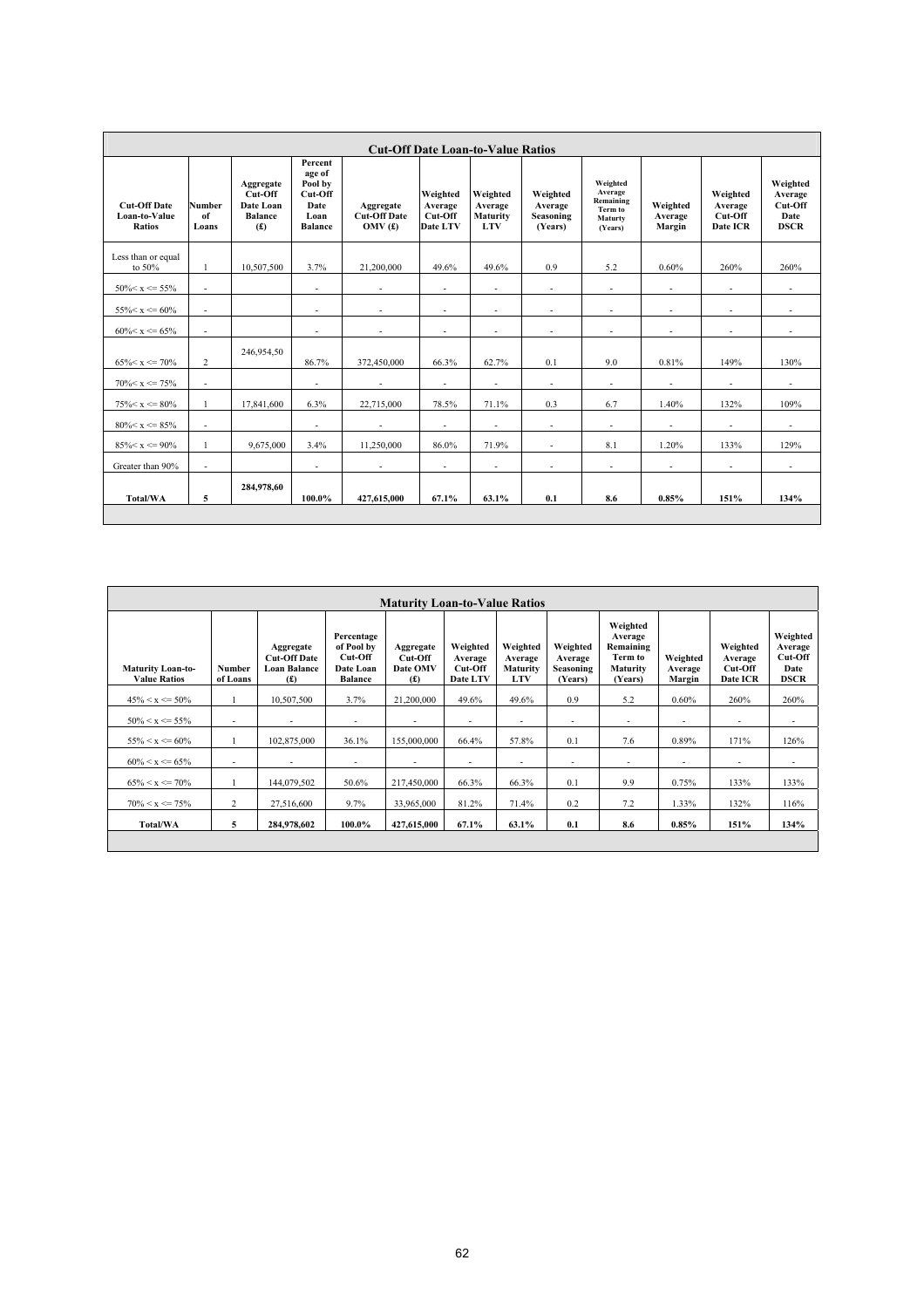| <b>Cut-Off Date Interest Cover Ratios</b>           |                           |                                                              |                                                                    |                                                     |                                            |                                                      |                                                    |                                                                    |                               |                                            |                                                       |  |
|-----------------------------------------------------|---------------------------|--------------------------------------------------------------|--------------------------------------------------------------------|-----------------------------------------------------|--------------------------------------------|------------------------------------------------------|----------------------------------------------------|--------------------------------------------------------------------|-------------------------------|--------------------------------------------|-------------------------------------------------------|--|
| <b>Cut-Off Date Interest Cover</b><br><b>Ratios</b> | <b>Number</b><br>of Loans | <b>Aggregate Cut-</b><br><b>Off Date Loan</b><br>Balance (£) | Percentage<br>of Pool by<br>Cut-Off<br>Date Loan<br><b>Balance</b> | <b>Aggregate Cut-</b><br><b>Off Date OMV</b><br>(f) | Weighted<br>Average<br>Cut-Off<br>Date LTV | Weighted<br>Average<br><b>Maturity</b><br><b>LTV</b> | Weighted<br>Average<br><b>Seasoning</b><br>(Years) | Weighted<br>Average<br>Remaining<br>Term to<br>Maturity<br>(Years) | Weighted<br>Average<br>Margin | Weighted<br>Average<br>Cut-Off<br>Date ICR | Weighted<br>Average<br>Cut-Off<br>Date<br><b>DSCR</b> |  |
| $130\% < x \leq 140\%$                              | $\overline{3}$            | 171,596,102                                                  | 60.2%                                                              | 251,415,000                                         | 68.6%                                      | 67.1%                                                | 0.1                                                | 9.5                                                                | 0.84%                         | 133%                                       | 130%                                                  |  |
| $140\% < x \leq 150\%$                              | ٠                         |                                                              | $\overline{\phantom{a}}$                                           |                                                     | ٠                                          | $\overline{\phantom{a}}$                             | $\overline{\phantom{a}}$                           | $\overline{\phantom{a}}$                                           | $\overline{\phantom{a}}$      | ٠                                          | $\overline{\phantom{a}}$                              |  |
| $150\% < x \le 160\%$                               | $\overline{\phantom{a}}$  |                                                              | $\overline{\phantom{a}}$                                           | ۰                                                   | $\overline{\phantom{a}}$                   | ٠                                                    | $\overline{\phantom{a}}$                           | $\overline{\phantom{a}}$                                           | $\overline{\phantom{a}}$      | ٠                                          | $\overline{\phantom{a}}$                              |  |
| $160\% < x \leq 170\%$                              | $\overline{\phantom{a}}$  | $\overline{\phantom{a}}$                                     | $\overline{\phantom{a}}$                                           | $\overline{\phantom{a}}$                            | $\overline{\phantom{a}}$                   | $\overline{\phantom{a}}$                             | $\blacksquare$                                     | $\overline{\phantom{a}}$                                           | $\blacksquare$                | $\overline{\phantom{a}}$                   | $\blacksquare$                                        |  |
| $170\% < x \leq 180\%$                              |                           | 102,875,000                                                  | 36.1%                                                              | 155,000,000                                         | 66.4%                                      | 57.8%                                                | 0.1                                                | 7.6                                                                | 0.89%                         | 171%                                       | 126%                                                  |  |
| $180\% < x \leq 190\%$                              | $\overline{\phantom{a}}$  | ٠                                                            | $\overline{\phantom{a}}$                                           | $\overline{\phantom{a}}$                            | ٠                                          | $\overline{\phantom{a}}$                             | $\overline{\phantom{a}}$                           | $\overline{\phantom{a}}$                                           | $\overline{\phantom{a}}$      | ٠                                          | $\overline{\phantom{a}}$                              |  |
| $190\% < x \le 200\%$                               | ٠                         | $\overline{\phantom{a}}$                                     | $\overline{\phantom{a}}$                                           | $\overline{\phantom{a}}$                            | ٠                                          | $\overline{\phantom{a}}$                             | $\overline{\phantom{a}}$                           | $\overline{\phantom{a}}$                                           | $\overline{\phantom{a}}$      | ٠                                          | $\sim$                                                |  |
| Greater than or equal to 200%                       |                           | 10,507,500                                                   | 3.7%                                                               | 21,200,000                                          | 49.6%                                      | 49.6%                                                | 0.9                                                | 5.2                                                                | 0.60%                         | 260%                                       | 260%                                                  |  |
| <b>Total/WA</b>                                     | 5                         | 284,978,602                                                  | 100.0%                                                             | 427,615,000                                         | 67.1%                                      | 63.1%                                                | 0.1                                                | 8.6                                                                | 0.85%                         | 151%                                       | 134%                                                  |  |
|                                                     |                           |                                                              |                                                                    |                                                     |                                            |                                                      |                                                    |                                                                    |                               |                                            |                                                       |  |

| <b>Cut-Off Date Debt Service Cover Ratios</b>           |                          |                                                                |                                                                    |                                         |                                            |                                               |                                                    |                                                                    |                               |                                            |                                                       |  |  |
|---------------------------------------------------------|--------------------------|----------------------------------------------------------------|--------------------------------------------------------------------|-----------------------------------------|--------------------------------------------|-----------------------------------------------|----------------------------------------------------|--------------------------------------------------------------------|-------------------------------|--------------------------------------------|-------------------------------------------------------|--|--|
| <b>Cut-Off Date Debt Service</b><br><b>Cover Ratios</b> | Number<br>of Loans       | Aggregate<br><b>Cut-Off Date</b><br><b>Loan Balance</b><br>(f) | Percentage<br>of Pool by<br>Cut-Off<br>Date Loan<br><b>Balance</b> | Aggregate<br>Cut-Off<br>Date OMV<br>(f) | Weighted<br>Average<br>Cut-Off<br>Date LTV | Weighted<br>Average<br>Maturity<br><b>LTV</b> | Weighted<br>Average<br><b>Seasoning</b><br>(Years) | Weighted<br>Average<br>Remaining<br>Term to<br>Maturity<br>(Years) | Weighted<br>Average<br>Margin | Weighted<br>Average<br>Cut-Off<br>Date ICR | Weighted<br>Average<br>Cut-Off<br>Date<br><b>DSCR</b> |  |  |
| $100\% < x \leq 110\%$                                  | $\overline{1}$           | 17.841.600                                                     | 6.3%                                                               | 22,715,000                              | 78.5%                                      | 71.1%                                         | 0.3                                                | 6.7                                                                | 1.40%                         | 132%                                       | 109%                                                  |  |  |
| $110\% < x \leq 120\%$                                  | ٠                        | $\overline{\phantom{a}}$                                       | $\blacksquare$                                                     | $\overline{\phantom{a}}$                | $\overline{\phantom{a}}$                   | ٠                                             | $\overline{\phantom{a}}$                           | $\overline{\phantom{a}}$                                           | $\overline{\phantom{a}}$      | $\overline{\phantom{a}}$                   | $\sim$                                                |  |  |
| $120\% < x \leq 130\%$                                  | 2                        | 112,550,000                                                    | 39.5%                                                              | 166,250,000                             | 68.1%                                      | 59.0%                                         | 0.1                                                | 7.7                                                                | 0.92%                         | 168%                                       | 126%                                                  |  |  |
| $130\% < x \leq 140\%$                                  |                          | 144,079,502                                                    | 50.6%                                                              | 217,450,000                             | 66.3%                                      | 66.3%                                         | 0.1                                                | 9.9                                                                | 0.75%                         | 133%                                       | 133%                                                  |  |  |
| $140\% < x \leq 150\%$                                  | $\overline{\phantom{a}}$ | ٠                                                              | ٠                                                                  | $\overline{\phantom{a}}$                | ٠                                          | ٠                                             | $\overline{\phantom{a}}$                           | $\overline{\phantom{a}}$                                           | $\overline{\phantom{a}}$      | $\overline{a}$                             | ۰.                                                    |  |  |
| $150\% < x \leq 160\%$                                  | ٠                        | $\overline{\phantom{a}}$                                       | $\overline{\phantom{a}}$                                           | $\blacksquare$                          | $\overline{\phantom{a}}$                   | -                                             | ٠                                                  | $\overline{\phantom{a}}$                                           | $\overline{\phantom{a}}$      | ٠                                          | $\overline{\phantom{a}}$                              |  |  |
| $160\% < x \leq 170\%$                                  | $\overline{\phantom{a}}$ | $\overline{\phantom{a}}$                                       | $\overline{\phantom{a}}$                                           | $\overline{\phantom{a}}$                | ٠                                          | ٠                                             | $\overline{\phantom{a}}$                           | $\overline{\phantom{a}}$                                           | ٠                             | $\overline{a}$                             | $\overline{\phantom{a}}$                              |  |  |
| $170\% < x < 180\%$                                     | $\overline{\phantom{a}}$ |                                                                | $\overline{\phantom{a}}$                                           | $\overline{\phantom{a}}$                | ٠                                          | ٠                                             | $\overline{\phantom{a}}$                           | $\overline{\phantom{a}}$                                           |                               | ٠                                          |                                                       |  |  |
| $180\% < x \leq 190\%$                                  | $\overline{a}$           | $\overline{\phantom{a}}$                                       | $\overline{\phantom{a}}$                                           | $\overline{\phantom{a}}$                | ٠                                          | ٠                                             | $\overline{\phantom{a}}$                           |                                                                    | $\overline{\phantom{a}}$      | $\overline{a}$                             | ٠                                                     |  |  |
| $190\% < x \le 200\%$                                   | $\overline{\phantom{a}}$ | $\overline{\phantom{0}}$                                       | $\overline{\phantom{a}}$                                           | $\overline{\phantom{a}}$                | $\overline{\phantom{a}}$                   | -                                             | $\overline{\phantom{a}}$                           | $\blacksquare$                                                     | $\overline{\phantom{a}}$      | $\qquad \qquad \blacksquare$               | $\sim$                                                |  |  |
| Greater than 250%                                       |                          | 10,507,500                                                     | 3.7%                                                               | 21,200,000                              | 49.6%                                      | 49.6%                                         | 0.9                                                | 5.2                                                                | 0.60%                         | 260%                                       | 260%                                                  |  |  |
| <b>Total/WA</b>                                         | 5                        | 284,978,602                                                    | 100.0%                                                             | 427,615,000                             | 67.1%                                      | 63.1%                                         | 0.1                                                | 8.6                                                                | 0.85%                         | 151%                                       | 134%                                                  |  |  |
|                                                         |                          |                                                                |                                                                    |                                         |                                            |                                               |                                                    |                                                                    |                               |                                            |                                                       |  |  |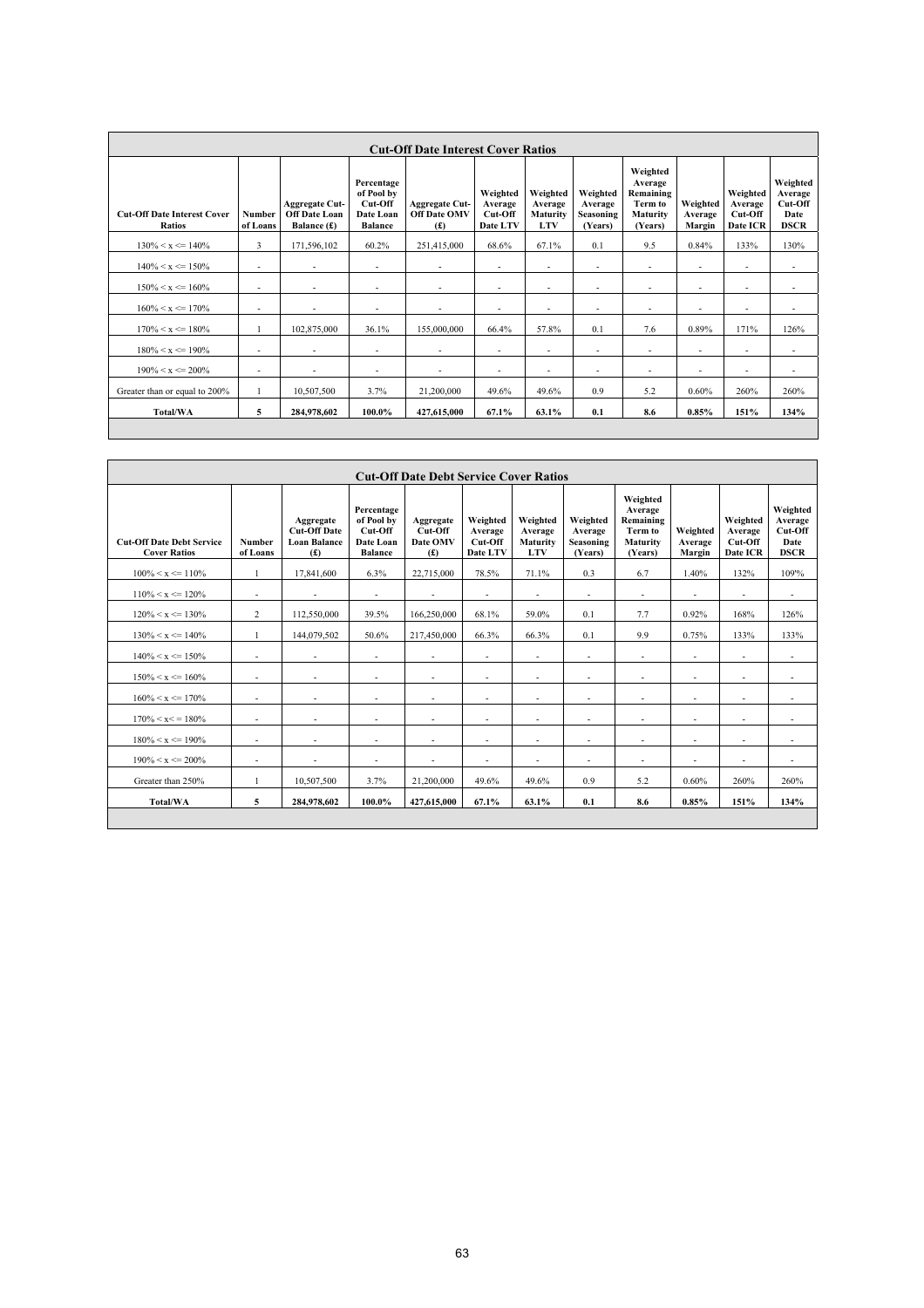| <b>Remaining Term to Maturity (Years)</b>           |                    |                                                     |                                                                    |                                         |                                               |                                               |                                             |                                                                    |                               |                                            |                                                       |
|-----------------------------------------------------|--------------------|-----------------------------------------------------|--------------------------------------------------------------------|-----------------------------------------|-----------------------------------------------|-----------------------------------------------|---------------------------------------------|--------------------------------------------------------------------|-------------------------------|--------------------------------------------|-------------------------------------------------------|
| <b>Remaining Term to</b><br><b>Maturity (Years)</b> | Number of<br>Loans | Aggregate<br>$Cut$ -Off<br>Date Loan<br>Balance (£) | Percentage<br>of Pool by<br>Cut-Off<br>Date Loan<br><b>Balance</b> | Aggregate<br>Cut-Off<br>Date OMV<br>(f) | Weighted<br>Average<br>$Cut$ -Off<br>Date LTV | Weighted<br>Average<br>Maturity<br><b>LTV</b> | Weighted<br>Average<br>Seasoning<br>(Years) | Weighted<br>Average<br>Remaining<br>Term to<br>Maturity<br>(Years) | Weighted<br>Average<br>Margin | Weighted<br>Average<br>Cut-Off<br>Date ICR | Weighted<br>Average<br>Cut-Off<br>Date<br><b>DSCR</b> |
| $5 < x \le 6$                                       |                    | 10,507,500                                          | 3.7%                                                               | 21,200,000                              | 49.6%                                         | 49.6%                                         | 0.9                                         | 5.2                                                                | 0.60%                         | 260%                                       | 260%                                                  |
| $6 < x \le 7$                                       |                    | 17,841,600                                          | 6.3%                                                               | 22,715,000                              | 78.5%                                         | 71.1%                                         | 0.3                                         | 6.7                                                                | 1.40%                         | 132%                                       | 109%                                                  |
| $7 < x \le 8$                                       |                    | 102,875,000                                         | 36.1%                                                              | 155,000,000                             | 66.4%                                         | 57.8%                                         | 0.1                                         | 7.6                                                                | 0.89%                         | 171%                                       | 126%                                                  |
| $8 < x \leq 9$                                      |                    | 9,675,000                                           | 3.4%                                                               | 11,250,000                              | 86.0%                                         | 71.9%                                         | $\blacksquare$                              | 8.1                                                                | .20%                          | 133%                                       | 129%                                                  |
| $9 < x \le 10$                                      |                    | 144,079,502                                         | 50.6%                                                              | 217,450,000                             | 66.3%                                         | 66.3%                                         | 0.1                                         | 9.9                                                                | 0.75%                         | 133%                                       | 133%                                                  |
| Total/WA                                            | 5                  | 284,978,602                                         | 100.0%                                                             | 427,615,000                             | 67.1%                                         | 63.1%                                         | 0.1                                         | 8.6                                                                | 0.85%                         | 151%                                       | 134%                                                  |
|                                                     |                    |                                                     |                                                                    |                                         |                                               |                                               |                                             |                                                                    |                               |                                            |                                                       |

| <b>Seasoning (Quarters)</b>     |                          |                                                         |                                                                    |                                         |                                            |                                               |                                             |                                                                           |                               |                                            |                                                       |
|---------------------------------|--------------------------|---------------------------------------------------------|--------------------------------------------------------------------|-----------------------------------------|--------------------------------------------|-----------------------------------------------|---------------------------------------------|---------------------------------------------------------------------------|-------------------------------|--------------------------------------------|-------------------------------------------------------|
| <b>Seasoning (Quarters)</b>     | Number<br>of<br>Loans    | Aggregate<br><b>Cut-Off Date</b><br>Loan<br>Balance (£) | Percentage<br>of Pool by<br>Cut-Off<br>Date Loan<br><b>Balance</b> | Aggregate<br>Cut-Off<br>Date OMV<br>(f) | Weighted<br>Average<br>Cut-Off<br>Date LTV | Weighted<br>Average<br>Maturity<br><b>LTV</b> | Weighted<br>Average<br>Seasoning<br>(Years) | Weighted<br>Average<br>Remaining<br>Term to<br><b>Maturity</b><br>(Years) | Weighted<br>Average<br>Margin | Weighted<br>Average<br>Cut-Off<br>Date ICR | Weighted<br>Average<br>Cut-Off<br>Date<br><b>DSCR</b> |
| Less than or equal to 1 Quarter | 3                        | 256,629,502                                             | 90.1%                                                              | 383,700,000                             | 67.0%                                      | 63.1%                                         | 0.1                                         | 8.9                                                                       | 0.82%                         | 148%                                       | 130%                                                  |
| $1 < x \leq 2$                  |                          | 17,841,600                                              | 6.3%                                                               | 22,715,000                              | 78.5%                                      | 71.1%                                         | 0.3                                         | 6.7                                                                       | 1.40%                         | 132%                                       | 109%                                                  |
| $2 < x \le 3$                   | $\overline{\phantom{a}}$ | $\overline{\phantom{a}}$                                | $\sim$                                                             | $\blacksquare$                          | $\blacksquare$                             | $\sim$                                        | $\overline{\phantom{a}}$                    | $\sim$                                                                    | $\overline{\phantom{a}}$      | $\blacksquare$                             | $\sim$                                                |
| $3 < x \leq 4$                  |                          | 10.507.500                                              | 3.7%                                                               | 21,200,000                              | 49.6%                                      | 49.6%                                         | 0.9                                         | 5.2                                                                       | 0.60%                         | 260%                                       | 260%                                                  |
| Total/WA                        | 5                        | 284,978,602                                             | 100.0%                                                             | 427,615,000                             | 67.1%                                      | 63.1%                                         | 0.1                                         | 8.6                                                                       | $0.85\%$                      | 151%                                       | 134%                                                  |

| <b>Property Open Market Value</b>  |                                |                                         |                                                                   |                                                                      |                                                                                           |                                                |                                               |                                                               |  |
|------------------------------------|--------------------------------|-----------------------------------------|-------------------------------------------------------------------|----------------------------------------------------------------------|-------------------------------------------------------------------------------------------|------------------------------------------------|-----------------------------------------------|---------------------------------------------------------------|--|
| <b>Property Open Market Value</b>  | Number of<br><b>Properties</b> | <b>Aggregate Cut-Off Date</b><br>OMV(f) | Percentage<br>of Pool by<br>Aggregate<br><b>Property</b><br>Value | Aggregate<br><b>Cut-Off Date</b><br>Allocated<br>Loan<br>Balance (£) | Percentage<br>of Pool by<br>Cut-Off<br>Date<br><b>Allocated</b><br>Loan<br><b>Balance</b> | Weighted<br><b>Average Cut-Off</b><br>Date LTV | Weighted<br>Average<br>Maturity<br><b>LTV</b> | Weighted<br>Average<br>Remaining<br>Leasehold<br>Term (Years) |  |
| Less than or equal to 1,000,000    | 15                             | 9,985,000                               | 2.3%                                                              | 7,842,764                                                            | 2.8%                                                                                      | 78.5%                                          | 71.1%                                         | 792                                                           |  |
| $1,000,000 \le x \le 5,000,000$    | 15                             | 38,330,000                              | 9.0%                                                              | 23,421,718                                                           | 8.2%                                                                                      | 64.0%                                          | 60.8%                                         | 549                                                           |  |
| $5,000,000 \le x \le 15,000,000$   | $\overline{c}$                 | 17,750,000                              | 4.2%                                                              | 13,981,814                                                           | 4.9%                                                                                      | 79.9%                                          | 70.2%                                         |                                                               |  |
| $15,000,000 \le x \le 25,000,000$  | 2                              | 36,550,000                              | 8.5%                                                              | 24,217,548                                                           | 8.5%                                                                                      | 66.3%                                          | 66.3%                                         |                                                               |  |
| $25,000,000 \le x \le 35,000,000$  | ۰                              | $\overline{a}$                          | $\overline{\phantom{a}}$                                          |                                                                      | $\overline{\phantom{a}}$                                                                  |                                                | $\qquad \qquad \blacksquare$                  |                                                               |  |
| $35,000,000 \le x \le 45,000,000$  | $\overline{a}$                 |                                         | ٠                                                                 | $\overline{\phantom{a}}$                                             | $\overline{\phantom{a}}$                                                                  | ٠                                              | $\overline{\phantom{a}}$                      |                                                               |  |
| $45,000,000 \le x \le 55,000,000$  | $\overline{\phantom{a}}$       |                                         | ٠                                                                 | $\overline{\phantom{a}}$                                             | ٠                                                                                         | ٠                                              | $\overline{\phantom{a}}$                      | $\overline{\phantom{a}}$                                      |  |
| $55.000.000 \le x \le 65.000.000$  | $\overline{\phantom{a}}$       |                                         | ٠                                                                 | $\overline{\phantom{a}}$                                             | $\overline{\phantom{a}}$                                                                  | ٠                                              | $\overline{\phantom{a}}$                      | $\overline{\phantom{a}}$                                      |  |
| $65.000.000 \le x \le 75.000.000$  | $\overline{\phantom{a}}$       | $\overline{\phantom{0}}$                | ٠                                                                 | $\overline{\phantom{a}}$                                             | $\overline{\phantom{a}}$                                                                  | $\overline{\phantom{a}}$                       | $\overline{\phantom{a}}$                      | $\sim$                                                        |  |
| $75.000.000 \le x \le 155.000.000$ |                                | 155,000,000                             | 36.2%                                                             | 102,875,000                                                          | 36.1%                                                                                     | 66.4%                                          | 57.8%                                         | $\overline{\phantom{a}}$                                      |  |
| Greater than 155,000,000           | $\mathbf{1}$                   | 170,000,000                             | 39.8%                                                             | 112,639,758                                                          | 39.5%                                                                                     | 66.3%                                          | 66.3%                                         | $\overline{\phantom{a}}$                                      |  |
| <b>Total/WA</b>                    | 36                             | 427.615.000                             | 100.0%                                                            | 284,978,602                                                          | 100.0%                                                                                    | 67.1%                                          | 63.1%                                         | 640                                                           |  |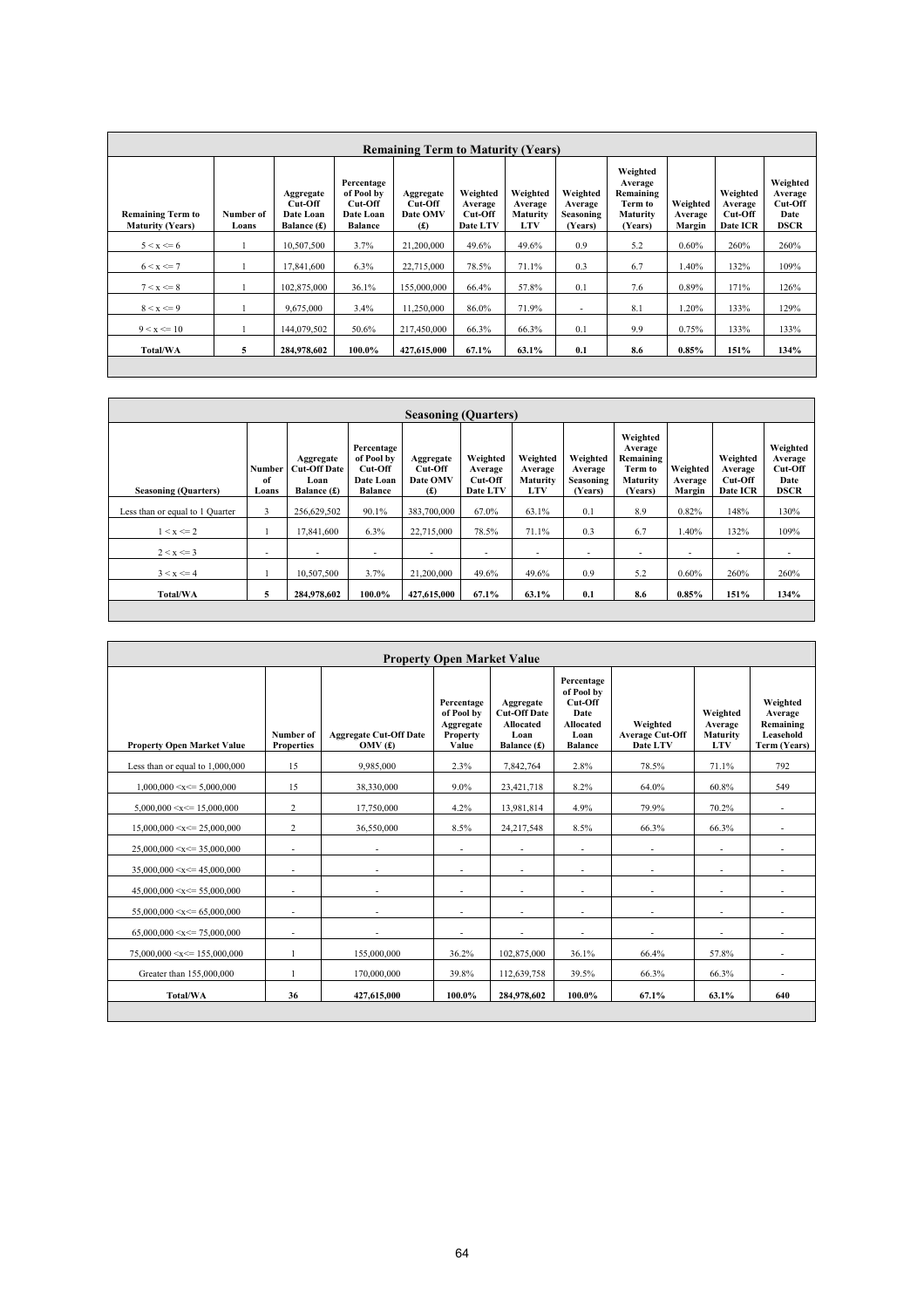| <b>Property Type</b>                |                                |                                         |                                                            |                                                                             |                                                                                           |                                                |                                               |                                                               |  |  |
|-------------------------------------|--------------------------------|-----------------------------------------|------------------------------------------------------------|-----------------------------------------------------------------------------|-------------------------------------------------------------------------------------------|------------------------------------------------|-----------------------------------------------|---------------------------------------------------------------|--|--|
| <b>Property Type</b>                | Number of<br><b>Properties</b> | <b>Aggregate Cut-Off Date</b><br>OMV(f) | Percentage<br>of Pool by<br>Aggregate<br>Property<br>Value | Aggregate<br><b>Cut-Off Date</b><br><b>Allocated</b><br>Loan<br>Balance (£) | Percentage<br>of Pool by<br>Cut-Off<br>Date<br><b>Allocated</b><br>Loan<br><b>Balance</b> | Weighted<br><b>Average Cut-Off</b><br>Date LTV | Weighted<br>Average<br>Maturity<br><b>LTV</b> | Weighted<br>Average<br>Remaining<br>Leasehold<br>Term (Years) |  |  |
| Industrial                          | 3                              | 10,575,000                              | 2.5%                                                       | 5,241,359                                                                   | 1.8%                                                                                      | 49.6%                                          | 49.6%                                         | 193                                                           |  |  |
| Leisure - Other                     |                                | 650,000                                 | 0.2%                                                       | 510,545                                                                     | 0.2%                                                                                      | 78.5%                                          | 71.1%                                         | $\overline{\phantom{a}}$                                      |  |  |
| Leisure - Public Houses             |                                | 950.000                                 | 0.2%                                                       | 746,182                                                                     | $0.3\%$                                                                                   | 78.5%                                          | 71.1%                                         | 998                                                           |  |  |
| Leisure - Restaurant                | 5                              | 3,700,000                               | 0.9%                                                       | 2,906,182                                                                   | $1.0\%$                                                                                   | 78.5%                                          | 71.1%                                         | 472                                                           |  |  |
| Office                              | 4                              | 21,875,000                              | 5.1%                                                       | 14,941,141                                                                  | 5.2%                                                                                      | 73.2%                                          | 64.0%                                         | $\overline{\phantom{a}}$                                      |  |  |
| Office - Prime CBD Office           | 2                              | 325,000,000                             | 76.0%                                                      | 215,514,758                                                                 | 75.6%                                                                                     | 66.3%                                          | 62.2%                                         |                                                               |  |  |
| Office - Secondary CBD Office       | 5                              | 47,825,000                              | 11.2%                                                      | 31,734,290                                                                  | 11.1%                                                                                     | 66.4%                                          | 66.3%                                         | $\overline{\phantom{a}}$                                      |  |  |
| Retail - High Street Shop           | 14                             | 16,260,000                              | 3.8%                                                       | 12,771,491                                                                  | 4.5%                                                                                      | 78.5%                                          | 71.1%                                         | 999                                                           |  |  |
| Retail - Showroom, Galleries, Kiosk | 1                              | 780,000                                 | 0.2%                                                       | 612,655                                                                     | $0.2\%$                                                                                   | 78.5%                                          | 71.1%                                         | 997                                                           |  |  |
| <b>Total/WA</b>                     | 36                             | 427,615,000                             | 100.0%                                                     | 284,978,602                                                                 | 100.0%                                                                                    | 67.1%                                          | 63.1%                                         | 640                                                           |  |  |
|                                     |                                |                                         |                                                            |                                                                             |                                                                                           |                                                |                                               |                                                               |  |  |

| <b>Regional Distribution</b> |                                |                                            |                                                                   |                                                                             |                                                                                           |                                                |                                               |                                                               |  |  |
|------------------------------|--------------------------------|--------------------------------------------|-------------------------------------------------------------------|-----------------------------------------------------------------------------|-------------------------------------------------------------------------------------------|------------------------------------------------|-----------------------------------------------|---------------------------------------------------------------|--|--|
| <b>Regional Distribution</b> | Number of<br><b>Properties</b> | <b>Aggregate Cut-Off Date</b><br>OMV $(f)$ | Percentage<br>of Pool by<br>Aggregate<br><b>Property</b><br>Value | Aggregate<br><b>Cut-Off Date</b><br>Allocated<br><b>Loan Balance</b><br>(f) | Percentage<br>of Pool by<br>Cut-Off<br>Date<br><b>Allocated</b><br>Loan<br><b>Balance</b> | Weighted<br><b>Average Cut-Off</b><br>Date LTV | Weighted<br>Average<br>Maturity<br><b>LTV</b> | Weighted<br>Average<br>Remaining<br>Leasehold<br>Term (Years) |  |  |
| East Midlands                |                                | 3,525,000                                  | 0.8%                                                              | 1,747,120                                                                   | $0.6\%$                                                                                   | 49.6%                                          | 49.6%                                         | $\overline{\phantom{a}}$                                      |  |  |
| London                       | 4                              | 345,850,000                                | 80.9%                                                             | 229,329,693                                                                 | 80.5%                                                                                     | 66.3%                                          | 62.5%                                         |                                                               |  |  |
| Midlands                     |                                | 11,250,000                                 | 2.6%                                                              | 9,675,000                                                                   | 3.4%                                                                                      | 86.0%                                          | 71.9%                                         | $\overline{\phantom{a}}$                                      |  |  |
| Scotland                     | $\overline{2}$                 | 6,225,000                                  | 1.5%                                                              | 3,085,339                                                                   | 1.1%                                                                                      | 49.6%                                          | 49.6%                                         | 193                                                           |  |  |
| South East                   | 3                              | 30,800,000                                 | 7.2%                                                              | 19,706,484                                                                  | 6.9%                                                                                      | 64.5%                                          | 64.5%                                         | $\overline{\phantom{a}}$                                      |  |  |
| South West                   | 25                             | 29,965,000                                 | $7.0\%$                                                           | 21,434,967                                                                  | 7.5%                                                                                      | 73.7%                                          | 67.5%                                         | 880                                                           |  |  |
| Total/WA                     | 36                             | 427,615,000                                | 100.0%                                                            | 284,978,602                                                                 | 100.0%                                                                                    | 67.1%                                          | 63.1%                                         | 640                                                           |  |  |
|                              |                                |                                            |                                                                   |                                                                             |                                                                                           |                                                |                                               |                                                               |  |  |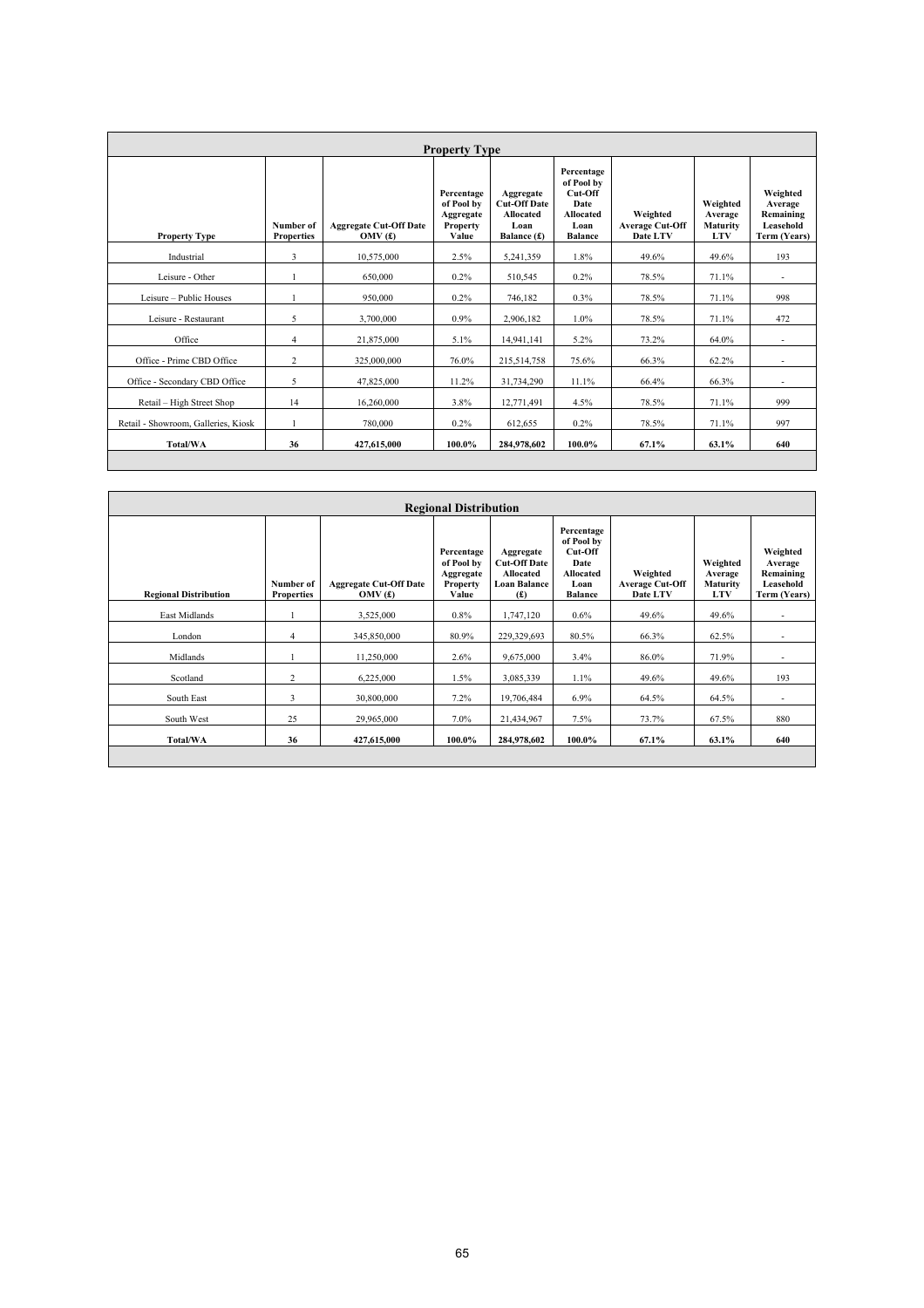|                    | Loans                |                                               |                                                                         |                |                                     |                               |                      |                        |                             |                                                                                                    |                                                                                               |
|--------------------|----------------------|-----------------------------------------------|-------------------------------------------------------------------------|----------------|-------------------------------------|-------------------------------|----------------------|------------------------|-----------------------------|----------------------------------------------------------------------------------------------------|-----------------------------------------------------------------------------------------------|
| <b>Loan Number</b> | <b>Loan Name</b>     | Cut-Off<br>Date Loan<br><b>Balance</b><br>(f) | Percentage<br>by<br>Aggregate<br>Cut-Off<br>Date Loan<br><b>Balance</b> | Loan<br>Margin | $Cut-$<br>Off<br>Date<br><b>LTV</b> | <b>Maturity</b><br><b>LTV</b> | <b>Maturity Date</b> | Cut-Off<br>Date<br>ICR | Cut-<br>Off<br>Date<br>DSCR | Weighted<br>Average<br>Remaining<br><b>Lease Term</b><br>to Lease<br><b>First Break</b><br>(Years) | Weighted<br>Average<br>Remaining<br><b>Lease Term</b><br>to Lease<br><b>Expiry</b><br>(Years) |
|                    | Flintstone Portfolio | 144,079,502                                   | 50.6%                                                                   | 0.7500%        | 66.3%                               | 66.3%                         | 15 October 2015      | 133%                   | 133%                        | 7.3                                                                                                | 7.4                                                                                           |
| 2                  | Trafalgar Square     | 102,875,000                                   | 36.1%                                                                   | 0.8892%        | 66.4%                               | 57.8%                         | 15 July 2013         | 171%                   | 126%                        | 8.5                                                                                                | 10.3                                                                                          |
| 3                  | Clifton Portfolio    | 17,841,600                                    | 6.3%                                                                    | 1.4000%        | 78.5%                               | 71.1%                         | 16 July 2012         | 132%                   | 109%                        | 7.8                                                                                                | 8.4                                                                                           |
| $\overline{4}$     | PITCH                | 10,507,500                                    | 3.7%                                                                    | 0.6000%        | 49.6%                               | 49.6%                         | 17 January 2011      | 260%                   | 260%                        | 13.1                                                                                               | 13.7                                                                                          |
| 5                  | Herbert House        | 9,675,000                                     | 3.4%                                                                    | 1.2000%        | 86.0%                               | 71.9%                         | 7 January 2014       | 133%                   | 129%                        | 9.7                                                                                                | 19.7                                                                                          |
| Total/WA           |                      | 284,978,602                                   | 100.0%                                                                  | 0.8507%        | 67.1%                               | 63.1%                         |                      | 151%                   | 134%                        | 8.0                                                                                                | 9.1                                                                                           |
|                    |                      |                                               |                                                                         |                |                                     |                               |                      |                        |                             |                                                                                                    |                                                                                               |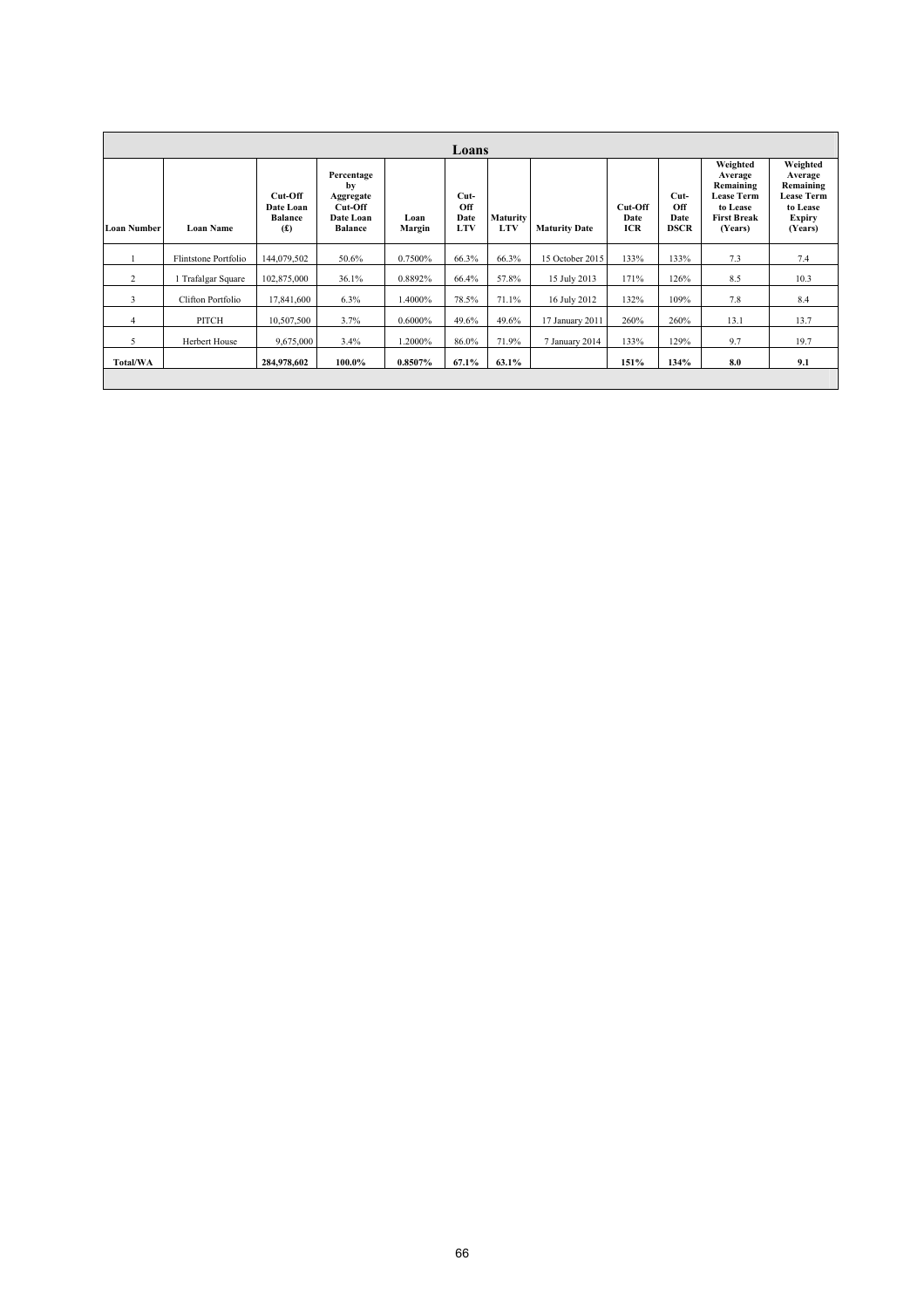| <b>Amortisation Schedule</b> |                                                            |                                                          |  |  |  |  |  |  |
|------------------------------|------------------------------------------------------------|----------------------------------------------------------|--|--|--|--|--|--|
| <b>Payment Date of Loans</b> | <b>Scheduled Amortisation</b><br>(including Balloon) $(f)$ | <b>Scheduled Amortisation</b><br>(excluding Balloon) (£) |  |  |  |  |  |  |
| January 2006                 | 582,000                                                    | 582,000                                                  |  |  |  |  |  |  |
| April 2006                   | 635,000                                                    | 635,000                                                  |  |  |  |  |  |  |
| <b>July 2006</b>             | 528,000                                                    | 528,000                                                  |  |  |  |  |  |  |
| October 2006                 | 532,000                                                    | 532,000                                                  |  |  |  |  |  |  |
| January 2007                 | 330,000                                                    | 330,000                                                  |  |  |  |  |  |  |
| April 2007                   | 243,809                                                    | 243,809                                                  |  |  |  |  |  |  |
| <b>July 2007</b>             | 229,000                                                    | 229,000                                                  |  |  |  |  |  |  |
| October 2007                 | 206,000                                                    | 206,000                                                  |  |  |  |  |  |  |
| January 2008                 | 211,000                                                    | 211,000                                                  |  |  |  |  |  |  |
| April 2008                   | 531,500                                                    | 531,500                                                  |  |  |  |  |  |  |
| <b>July 2008</b>             | 538,500                                                    | 538,500                                                  |  |  |  |  |  |  |
| October 2008                 | 523,000                                                    | 523,000                                                  |  |  |  |  |  |  |
| January 2009                 | 538,000                                                    | 538,000                                                  |  |  |  |  |  |  |
| April 2009                   | 593,000                                                    | 593,000                                                  |  |  |  |  |  |  |
| <b>July 2009</b>             | 572,000                                                    | 572,000                                                  |  |  |  |  |  |  |
| October 2009                 | 553,000                                                    | 553,000                                                  |  |  |  |  |  |  |
| January 2010                 | 561,000                                                    | 561,000                                                  |  |  |  |  |  |  |
| April 2010                   | 610,000                                                    | 610,000                                                  |  |  |  |  |  |  |
| <b>July 2010</b>             | 646,000                                                    | 646,000                                                  |  |  |  |  |  |  |
| October 2010                 | 638,000                                                    | 638,000                                                  |  |  |  |  |  |  |
| January 2011                 | 11,155,500                                                 | 648,000                                                  |  |  |  |  |  |  |
| April 2011                   | 703,500                                                    | 703,500                                                  |  |  |  |  |  |  |
| <b>July 2011</b>             | 661,500                                                    | 661,500                                                  |  |  |  |  |  |  |
| October 2011                 | 649,500                                                    | 649,500                                                  |  |  |  |  |  |  |
| January 2012                 | 655,500                                                    | 655,500                                                  |  |  |  |  |  |  |
| April 2012                   | 679,000                                                    | 679,000                                                  |  |  |  |  |  |  |
| <b>July 2012</b>             | 16,787,600                                                 | 644,000                                                  |  |  |  |  |  |  |
| October 2012                 | 634,000                                                    | 634,000                                                  |  |  |  |  |  |  |
| January 2013                 | 646,000                                                    | 646,000                                                  |  |  |  |  |  |  |
| April 2013                   | 692,000                                                    | 692,000                                                  |  |  |  |  |  |  |
| <b>July 2013</b>             | 89,654,000                                                 | 92,000                                                   |  |  |  |  |  |  |
| October 2013                 | 92,000                                                     | 92,000                                                   |  |  |  |  |  |  |
| January 2014                 | 8,088,191                                                  |                                                          |  |  |  |  |  |  |
| April 2014                   | $\overline{\phantom{a}}$                                   | $\overline{a}$                                           |  |  |  |  |  |  |
| <b>July 2014</b>             |                                                            |                                                          |  |  |  |  |  |  |
| October 2014                 |                                                            |                                                          |  |  |  |  |  |  |
| January 2015                 |                                                            |                                                          |  |  |  |  |  |  |
| April 2015                   | $\overline{\phantom{a}}$                                   |                                                          |  |  |  |  |  |  |
| <b>July 2015</b>             |                                                            |                                                          |  |  |  |  |  |  |
| October 2015                 | 144,079,502                                                |                                                          |  |  |  |  |  |  |
| <b>Total</b>                 | 284,978,602                                                | 16,597,809                                               |  |  |  |  |  |  |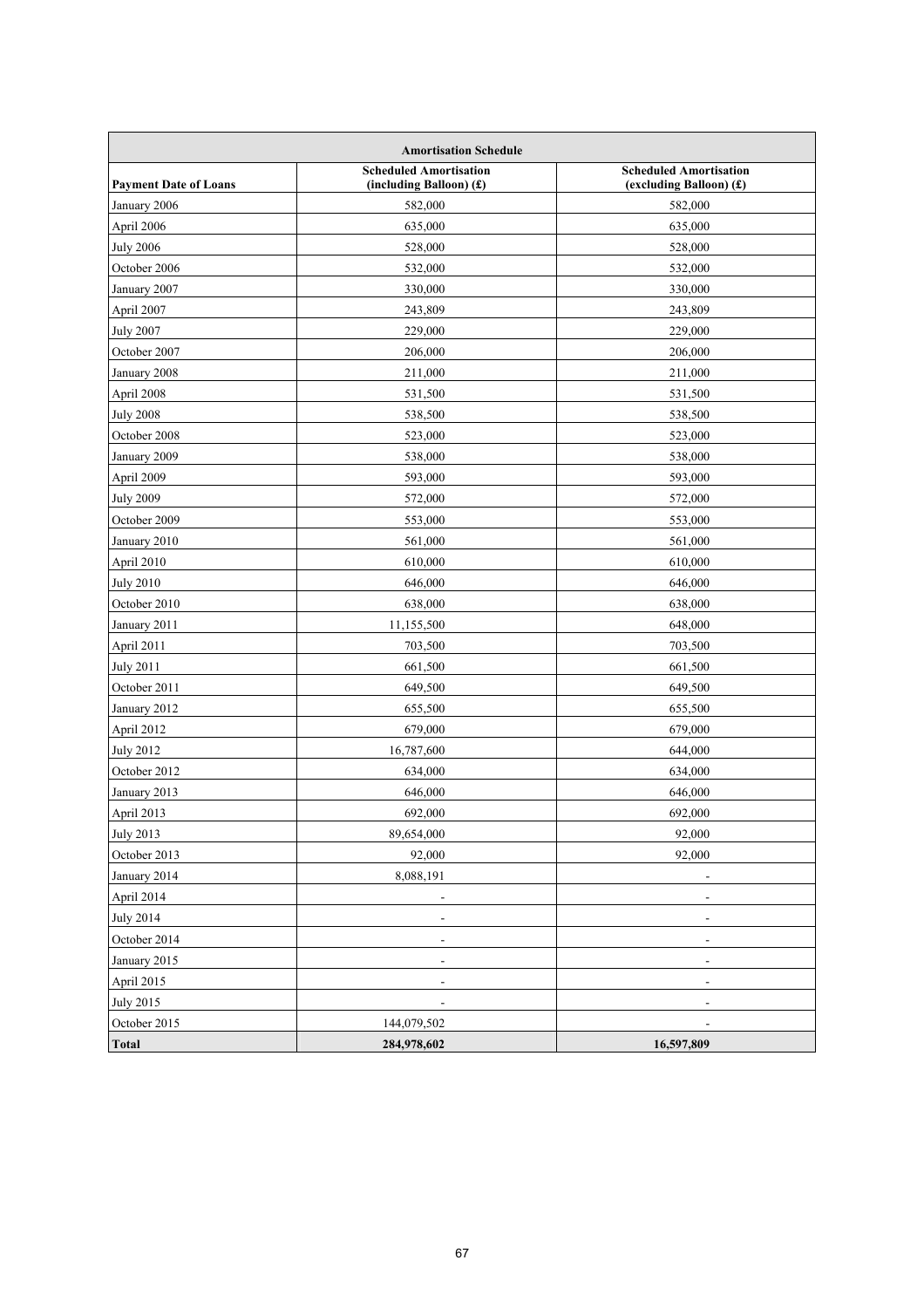# **4. Lending Criteria**

# *Lending philosophy*

Barclays Bank PLC is engaged in the business of, among other things, making loans secured directly or indirectly by commercial real properties such as office properties, retail properties, industrial properties, leisure properties and warehouse properties. These properties are intended to generate a regular periodic income from rental payments made by tenants pursuant to lease arrangements (including occupational lease arrangements).

Barclays Bank PLC's decision to make a loan is based on an analysis of the contracted periodic income generated or expected to be generated by the leases granted in respect of the commercial property or expected to be granted in view of the overall quality and location of that property. In deciding whether to make a loan, Barclays Bank PLC assesses the risks relating to the periodic income generated by the relevant real property and the risk of refinancing the principal amount due upon maturity of the loan, if any. Further, in deciding to make a loan in any particular jurisdiction, Barclays Bank PLC considers, together with its external legal advisers, the legal environment in such jurisdiction and how this will impact on its ability to recover the interest on and the principal of a loan made by it in such jurisdiction, particularly following the occurrence of a default. Barclays Bank PLC also considers the plans and strategy for the use of the relevant property, as well as the property investment experience and expertise of the relevant borrower's sponsors both generally and within the context of a particular jurisdiction when deciding whether to make a loan.

# *Types of borrower*

In order to minimise the risk that a borrower to which it makes a loan is or will become insolvent at any time prior to the repayment of that loan, Barclays Bank PLC typically, but not invariably, requires the borrower (other than an individual borrower) to have been established as an **SPE**.

The borrower of a loan made by Barclays Bank PLC will often be established contemporaneously with the loan being made and thus will not have any pre-existing liabilities, actual or contingent. Further, the activities of the borrower will be restricted, through appropriate negative covenants in the documentation relating to the loan and, in certain cases, through appropriate restrictions in its constitutional documents, to acquiring, financing, holding and managing the relevant property, so as to ensure that its exposure to liabilities is minimised to those relating to the loan and property.

If, for whatever reason, it is not possible to prescribe that the borrower of a loan be an SPE, Barclays Bank PLC will seek to satisfy itself of the borrower's solvency and will seek to obtain information from the borrower relating, in particular, to its pre-existing liabilities, both actual or contingent (including its general commercial liabilities, tax liabilities, employee-related liabilities, litigationrelated liabilities or liabilities relating to the relevant real property itself (such as environmental liabilities)) and by controlling its ability to create further liabilities on a going-forward basis through appropriate negative covenants and, in certain cases, restrictions in its constitutional documents, as more particularly described below.

If and insofar as the borrower has any debt obligations other than the loan made by Barclays Bank PLC, these will typically be subordinated to the loan through contractual subordination or intercreditor arrangements, particularly if such debt obligations are secured by any of the assets of the borrower which constitute security for the loan.

In respect of certain loans originated by Barclays Bank PLC, the owner of the relevant real property will not be the borrower. In relation to such loans, Barclays Bank PLC will seek to ensure that the relevant property is owned by an entity which is substantially similar in nature to Barclays Bank PLC's typical borrower and will also seek to undertake the same level of due diligence and to take the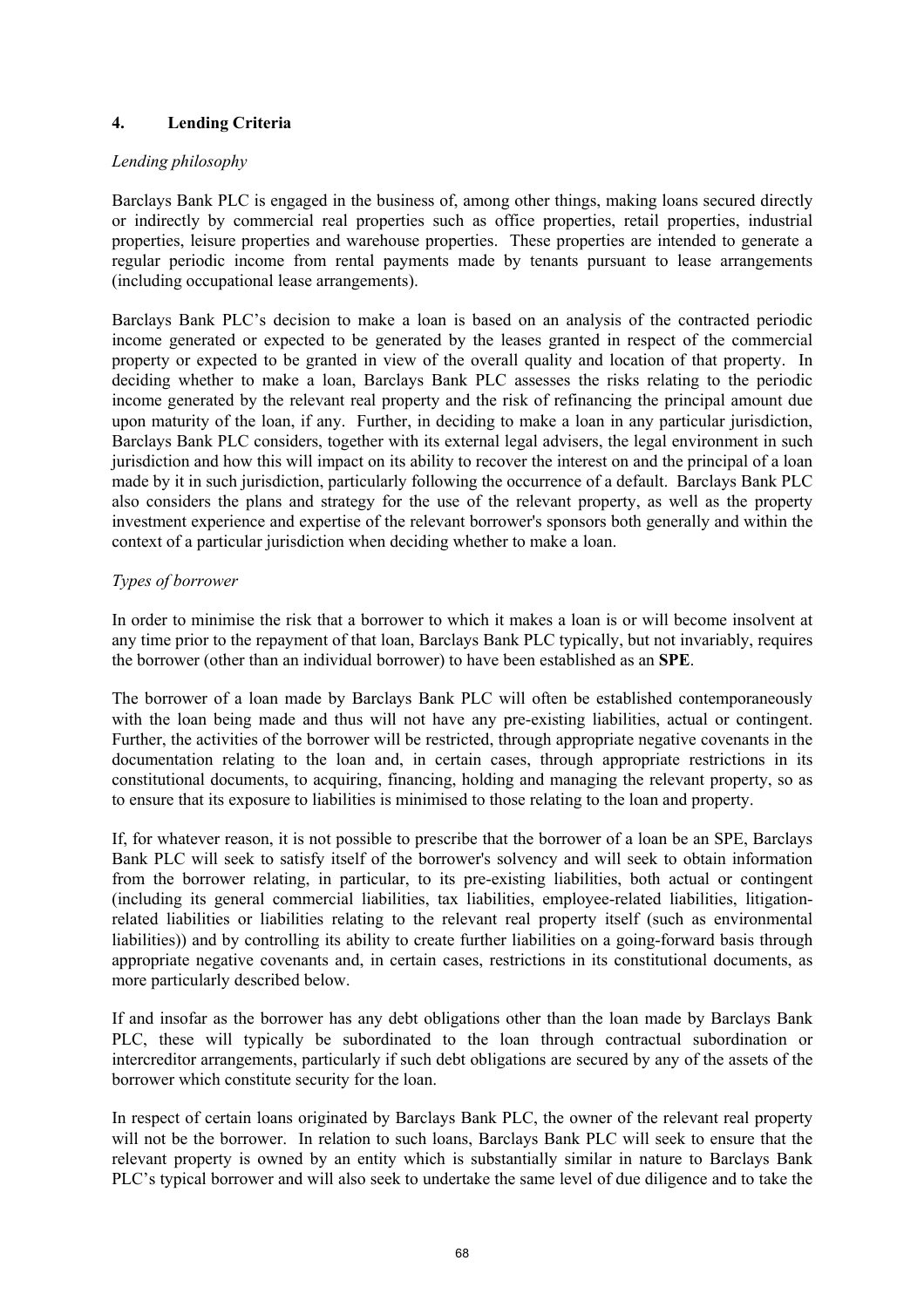same level of security and to exercise the same level of control over the relevant entity through contractual restrictions and/or restrictions in its constitutional documents.

It should be noted that, notwithstanding its normal requirements in respect of borrowers, from time to time Barclays Bank PLC will make loans to individuals acting independently or jointly, such as in the case of the Individual Borrower Loan.

#### *Security*

Barclays Bank PLC generally aims to ensure that the loans it originates are secured both by the relevant property and by the cash-flow generated by such property, which is typically a stream of contractual rental payments under the related lease arrangements. The security package in respect of a loan will typically, but not invariably, include a first-ranking mortgage (subject, in the case of certain Loans (specified above), to completion of registration at the Land Registry) over the relevant property or (in the case of properties located in Scotland) a standard security over the relevant property and a first-ranking security interest in respect of the relevant rental payments. Where security is taken, Barclays Bank PLC will seek to ensure that the security created is fully perfected in accordance with any applicable law.

In addition to the above, security may also be taken over other assets of the borrower. Barclays Bank PLC will, where possible, aim to ensure that such security is also first-ranking and fully perfected. As regards bank accounts, Barclays Bank PLC will typically require that the collection of rental payments is structured in a particular manner, designed to maximise the efficacy of the security interests taken over the rental payments, the relevant bank accounts and the amounts standing to the credit thereof. In most instances, the borrower will have a pre-existing arrangement with the tenants of the relevant property whereby rental payments are credited to an account of the borrower or a managing agent (any amounts paid into an account of a managing agent will be held in a trust account for the benefit of the borrower). If that account is a non-commingled account (i.e. it is used to collect only the rental payments in relation to the charged properties) over which Barclays Bank PLC can obtain control, it will usually take security over that account. However, if that bank account is a commingled account (i.e. it is used to collect amounts other than just the rental payments attributable to the property the subject of Barclays Bank PLC's loan) and the borrower requires control over it in order to make other payments, Barclays Bank PLC will typically require that the rental payments be swept within a reasonable period of time from receipt to a non-commingled account over which it will take security or which will be in the name of Barclays Bank PLC or an affiliate of Barclays Bank PLC.

In some instances, Barclays Bank PLC requires that the shareholders of or members in the borrower grant a security interest over their respective shareholdings or interests (as applicable) in the borrower so that Barclays Bank PLC can, if necessary, obtain control over the borrower by exercising rights granted in respect of the shares or membership interest (as applicable). By taking such control, Barclays Bank PLC could seek to influence the borrower's management of the relevant real property. Further, if the creditworthiness of the borrower and/or the value of the relevant property is regarded as insufficient by Barclays Bank PLC, Barclays Bank PLC may require that the obligations of the borrower under the loan be supported by way of a third party guarantee, indemnity, letter of credit or similar instrument.

While Barclays Bank PLC is consistent in the types of security interests it seeks in respect of any loan made by it, the relative importance of a particular type of security may vary depending on the circumstances of any particular loan, including the requirements of the jurisdiction in which such security interests would be enforced.

The security granted in respect of a loan is held on trust for the finance parties by (in respect of the Clifton Portfolio Loan and the Pitch Loan) Barclays Bank PLC or in the case of the Flintstone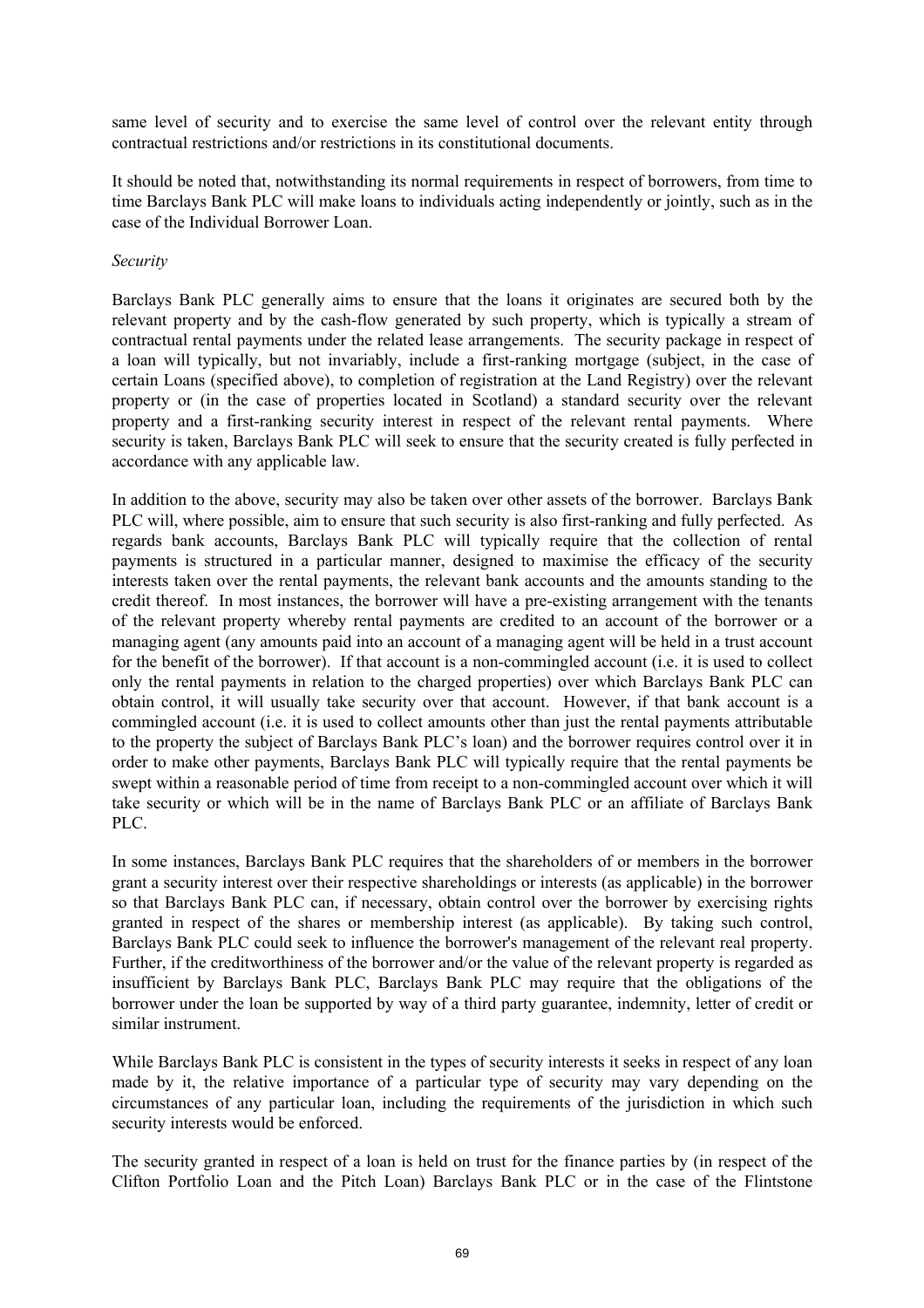Portfolio Loan and the Trafalgar Square Loan, Barclays Capital Mortgage Servicing Limited) (each in its capacity as Security Agent).

#### *Advance level*

Barclays Bank PLC normally advances loans secured on commercial properties having a principal amount of between £3,000,000 and £1,000,000,000 (or equivalent in euro). Barclays Bank PLC will normally consider advancing loans up to a maximum of 85 per cent. of the valuation (as determined by independent professional valuers) of the underlying real property or properties financed at the time of origination of its loan. Barclays Bank PLC applies these parameters to potential loans on a caseby-case basis. Accordingly, where Barclays Bank PLC considers it appropriate, it may make loans outside these parameters.

# *Purpose of the loan*

Generally, the purposes of loans made by Barclays Bank PLC are to acquire or refinance the relevant real property which constitutes security for the loan, to acquire the share capital in other companies owning such real property and/or general purposes.

# *Repayment terms*

The term of loans typically made by Barclays Bank PLC may be between three and ten years, although the majority of loans originated by Barclays Bank PLC have a term of between five and eight years. Loans may be "interest only" with bullet repayment at maturity or have defined principal repayment schedules. The principal repayment schedule of a loan is structured to take account of the profile of the contractual rental income which Barclays Bank PLC anticipates that the relevant property will generate over the term of the loan and the anticipated realisable value of such property at the maturity of the loan. If a loan is prepaid in part, the principal repayment schedule of such loan may be amended to reflect such partial prepayment in accordance with the provisions of the relevant loan agreement. To the extent that a loan does not fully amortise by its scheduled maturity date, the borrower will be required to make a final bullet repayment.

In general, loans made by Barclays Bank PLC may be voluntarily prepaid by the relevant borrowers. Such prepayment is often contingent upon the payment of certain prepayment fees and break costs incurred by the lender. Under certain circumstances, Barclays Bank PLC will require mandatory prepayment of loans made by it. The most common circumstances in which Barclays Bank PLC requires mandatory prepayment is in the event of the relevant property being sold (unless, in certain cases, a suitable replacement property has been charged as security for the relevant loan within a specified period of time) or if it becomes unlawful for Barclays Bank PLC or its assigns to continue to fund the loan. For loans secured on more than one property, each property is allocated a proportion of the relevant loan and upon disposal of such property such portion may be subject to mandatory prepayment. In such circumstances an amount in excess of any amount allocated in the loan with respect to such property will generally be prepaid.

#### *Insurance*

In making a loan, Barclays Bank PLC places considerable importance on the insurance arrangements which exist with respect to the relevant real property. Barclays Bank PLC will expect, to the extent it is possible, each borrower to effect or procure, prior to a loan being drawn, that the following types of insurance cover are in place:

(a) insurance of the relevant property, including fixtures and improvements, on a full reinstatement basis including not less than three years' loss of rent;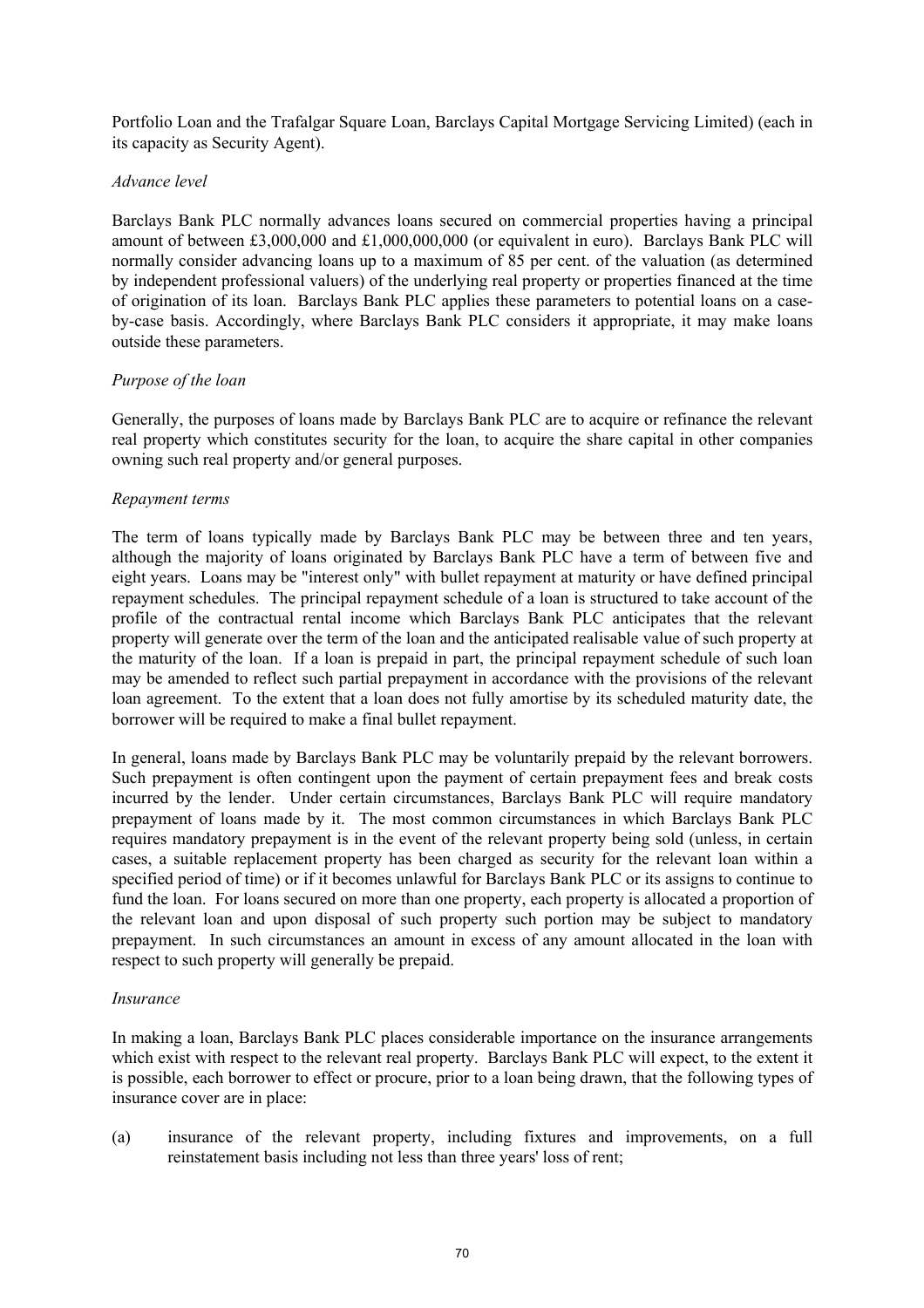- (b) insurance against acts of terrorism; and
- (c) such other insurance as a prudent company in the business of the relevant borrower would effect.

Barclays Bank PLC will generally expect the interest of the security agent to be noted on any insurance policy obtained by the borrower. Market practice in each jurisdiction in which Barclays Bank PLC originates loans will differ with respect to the nature of the insurance to be obtained and Barclays Bank PLC will take this into account in formulating its requirements. Barclays Bank PLC will however apply these parameters on a case-by-case basis and where Barclays Bank PLC considers it appropriate it may agree to different arrangements with respect to insurance policies, for example, where a freeholder has the ultimate obligation to insure, the borrower's obligation with respect to insurance will be modified accordingly. Where properties are leased to government entities, Barclays Bank PLC may, in place of standard insurance arrangements, expect an obligation from that government entity to the borrower to rebuild or repair where damage or destruction is caused by insurable risks as is customary for government tenants.

# *Property expenses*

In making a loan, Barclays Bank PLC also considers the income generated by and the expenses to be incurred in respect of the relevant real property. The expenses which can be incurred in respect of a real property include, most significantly, property taxes, in cases where the Borrower has an obligation to insure, insurance and capital expenditure which must be incurred in order to maintain the property in a state of good order or in some cases to enhance the property. Given that cash-flow available to a borrower is typically limited to that which is generated by the relevant property, Barclays Bank PLC seeks to confirm, as part of the origination process, that all necessary expenses can be met out of such cash-flow without the borrower's ability to pay interest on or repay the principal of a loan being compromised. Barclays Bank PLC will, in connection with the above analysis, require the borrower to produce an estimated budget of property related expenses.

#### **5. Diligence in connection with the Loans**

In connection with the origination of each Loan, the Seller evaluated the corresponding Property or Properties as described below.

# *Title and other investigation*

Certificates of title (each, a **Certificate of Title**) in relation to all of the Properties (each such Certificate of Title being substantially in the City of London Law Society's standard form) or reports on title (each a **Report on Title**) were issued on or prior to the relevant Loan Closing Dates by the solicitors of each Borrower to the Relevant Security Agent, for the benefit of, among others, the Seller.

The investigation required to provide the Certificates of Title or Reports on Title included the usual review of title documentation and the Land Registry entries (including any Lease under which a Property was held) together with all usual Land Registry, Local Authority and other appropriate searches. In addition, all Leases and tenancies affecting the Properties were reviewed subject to certain limited exceptions and the basic terms (including, among other things, details of rent reviews and Tenant's determination rights) were included in the Certificates of Title or Reports on Title.

The Seller's solicitors also reviewed the Certificates of Title or Reports on Title issued by the solicitors of each Borrower and confirmed the adequacy of the form and content of the Certificates of Title or Report on Title and highlighted any matters that they considered should be drawn to the attention of the Seller and the Valuer.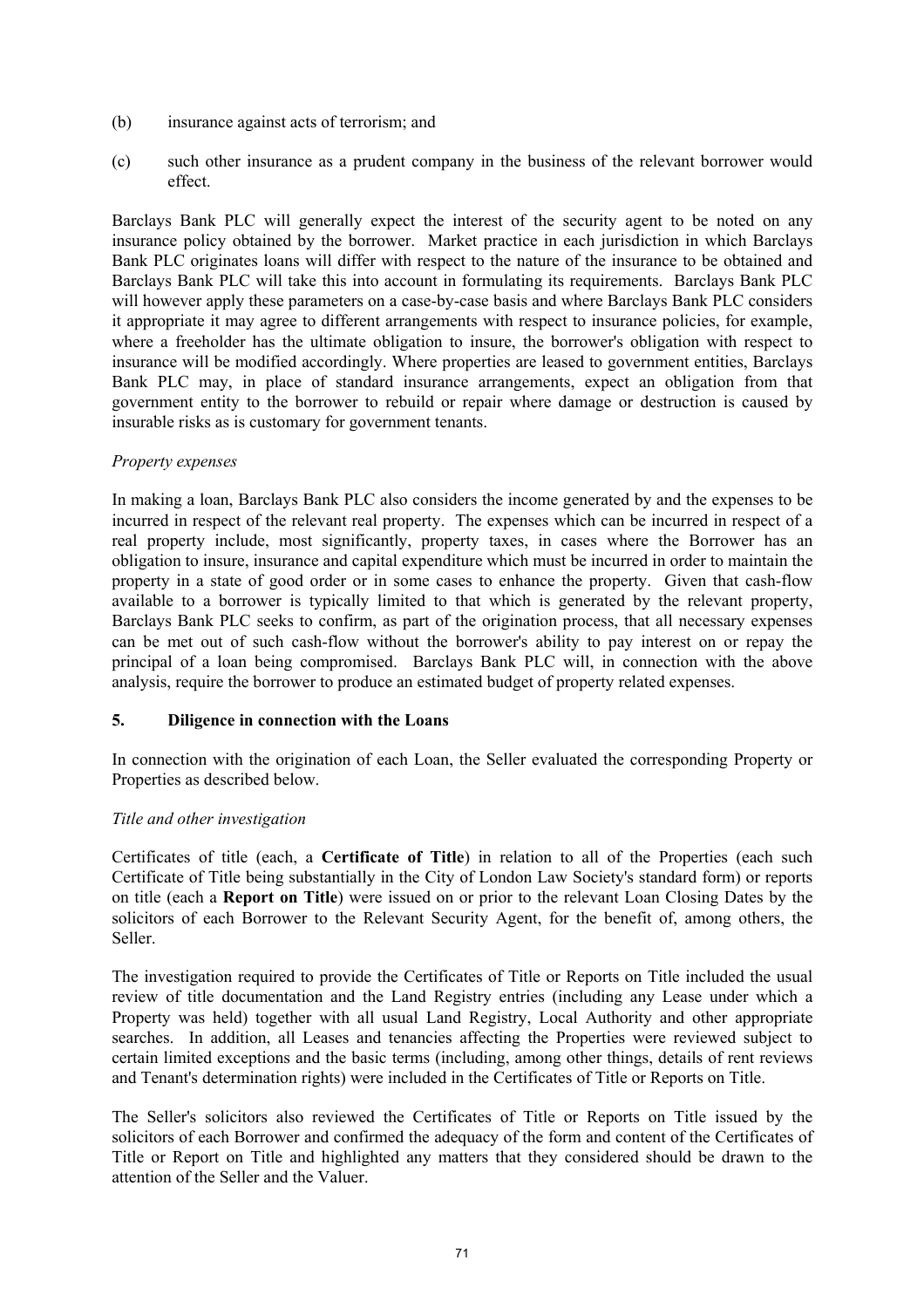## *Capacity of Obligors*

The Seller's solicitors satisfied themselves that each Obligor was validly incorporated or established (other than those that are individuals), had sufficient power and capacity to enter into the proposed transaction, whether it was subject to any existing mortgages or charges, whether it was the subject of any insolvency proceedings and, generally, that the Obligors had complied with any necessary formalities.

## *Registration of security*

Following drawdown of each Loan, the solicitors acting for the Seller ensured that all necessary registrations in connection with taking security were attended to within all applicable time periods and appropriate notices served (where required by the terms of the relevant Credit Agreement). The title deeds in relation to each of the Properties are generally held by, or to the order of, the Relevant Security Agent and it is expected that this will continue to be the case after the relevant Loan Closing Dates. The solicitors of each Borrower will retain certain relevant commercial Leases for management purposes but will do so on the basis that they are held to the order of the Relevant Security Agent.

## *Property management*

Where there is a manager for a Property (each a **Managing Agent** and together, the **Managing Agents**), that Managing Agent was approved by the Seller in connection with the origination of the relevant Loan. Generally, a Managing Agent is responsible for responding to changes in the local market, planning and implementing the rental rate or operating structure, which may include establishing levels of rent payments or rates, and insuring that maintenance and capital improvements are carried out in a timely fashion. For additional information on each management agreement, see the specific Loan descriptions under "*Description of the Loans and related Properties*" below. Generally each Managing Agent will undertake a specific duty of care to the relevant Lender and/or the Relevant Security Agent in respect of the relevant Properties.

## *Valuations*

An independent valuer conducted the Valuation, in order to establish the approximate value of the relevant Property or Properties. The Valuations are the basis for the valuation figures contained within this Offering Circular.

## *Occupancy statements, operating statements and other data*

The Seller took steps to review, to the extent available or applicable, rent rolls, Leases, and related information or statements of occupancy rates, market data, financial data, operating statements and receipts for insurance premiums. Borrowers were generally required to furnish available historical operating statements and operating budgets for the current year and provide Leases if and to the extent such information was available. This information was used in part as the basis of the information set out in this Offering Circular. However, some Loans were acquisition facilities and accordingly there are only limited operating results for the related properties for the period following acquisition.

## **6. Standard form documentation**

The terms of each Loan are documented in a Credit Agreement governed by English law. Each Credit Agreement and each Security Agreement, where security is granted over assets which are all situated in England and Wales is based on certain standard forms of documentation, subject to any variations negotiated by the Relevant Borrower. Barclays Bank PLC generally resists any material or non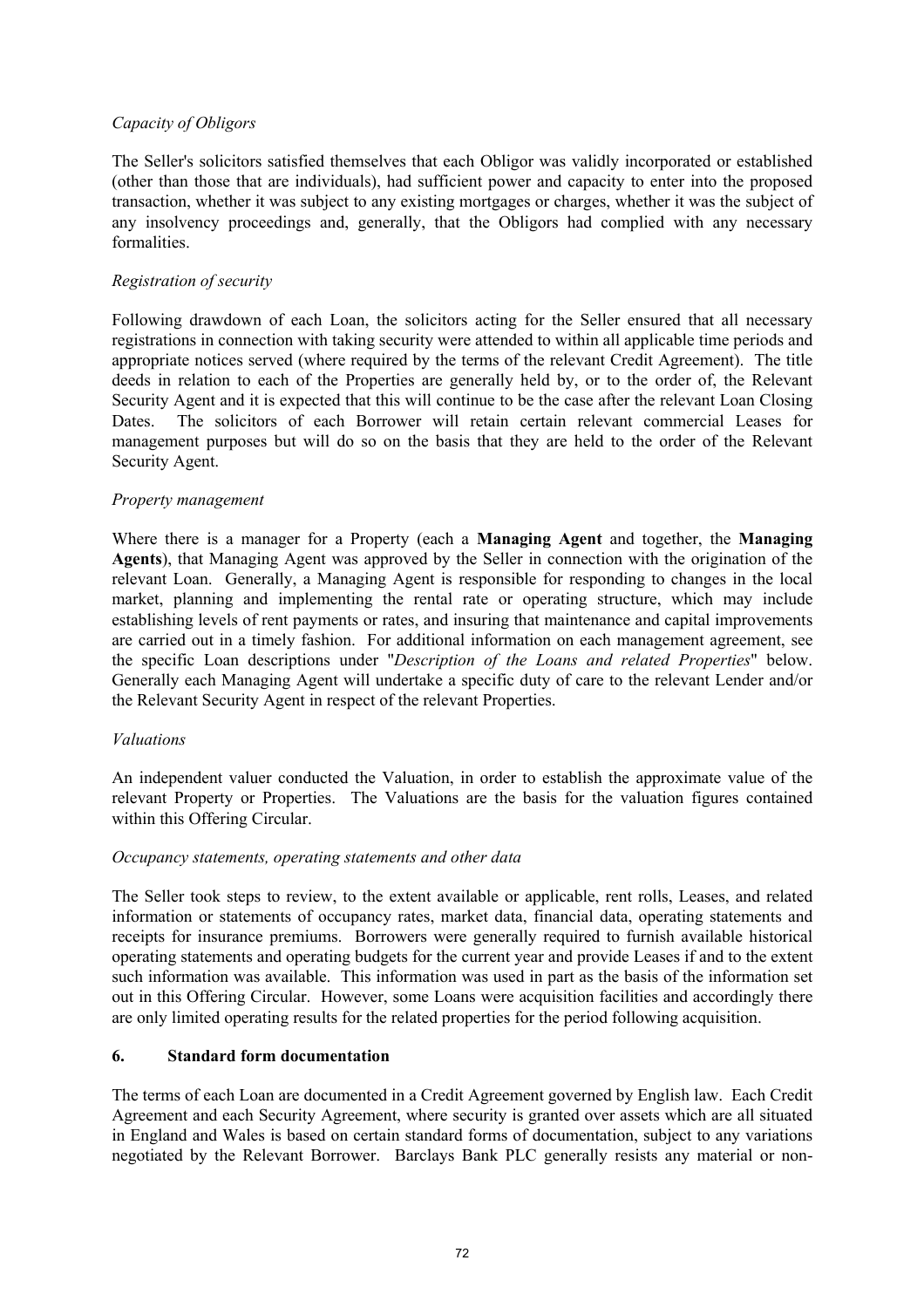customary amendment to its standard forms of credit and security agreements unless such amendment is necessary in order to reflect the terms, conditions or structure of the relevant loan security.

There are two categories of standard forms used – a lengthy, comprehensive credit agreement for larger Loans and a shorter form document which is generally used for Loans in an amount less than £25 million.

# **7. The Credit Agreements**

Each Credit Agreement is governed by English law. Each Credit Agreement contains the types of representations, warranties and undertakings on the part of the Relevant Borrower that a reasonably prudent lender making loans secured on commercial properties of the same type as the Properties would customarily require. A summary of the principal terms of each Credit Agreement is set out below.

## *Loan amount and drawdown and further advances*

The maximum amount of borrowing under each Credit Agreement is calculated by reference to the value of the property to be charged to the Relevant Security Agent (calculated by reference to the relevant Valuation).

None of the Loans place an obligation on the Lender to make any further advance to the Relevant Borrower. Following the sale of the Loans to the Issuer and the transfer to the Issuer of the beneficial interests in the Security Trusts over the Related Security, the Relevant Servicer may not (subject to the terms of the Servicing Agreement) agree to an amendment of the terms of a Loan that would require the Issuer to make any further advances of principal to the Relevant Borrower unless confirmation has been received from the Rating Agencies that any further advance of principal would not have an adverse effect on the then current ratings of the Notes. Any such advances will only be made to the extent that the Issuer has sufficient funds available to it.

If and to the extent that money advanced by the Seller is deposited in an escrow account, to be released to the Relevant Borrower on satisfaction of further conditions precedent, such amounts will be deemed by the relevant Credit Agreement to have been advanced to the Relevant Borrower and will form part of the outstanding principal balance of the Loan and bear interest at the rate specified in the Credit Agreement.

## *Conditions precedent*

The Seller's obligation to make a Loan under the relevant Credit Agreement was subject to the Relevant Security Agent first having received, in the usual manner, certain documents as conditions precedent to funding in form and substance satisfactory to it. The documentation required varied depending upon the terms of each Credit Agreement, though certain documents (duly executed) were required in all cases. These documents included, among other things: constitutional documents and board minutes for the Relevant Borrower and the relevant shareholder (if applicable), a Valuation in respect of the Relevant Borrower's interest in the Portfolio, evidence of appropriate insurance cover in respect of the relevant Property or Properties, all title documents (or an appropriate undertaking in respect of all title documents) relating to the Relevant Borrower's interest in the Portfolio, copies of all title searches related to the Relevant Borrower's interest in the Portfolio, execution of the Finance Documents (including the Security Agreement) and information relating to the appointment of the Managing Agent (if applicable).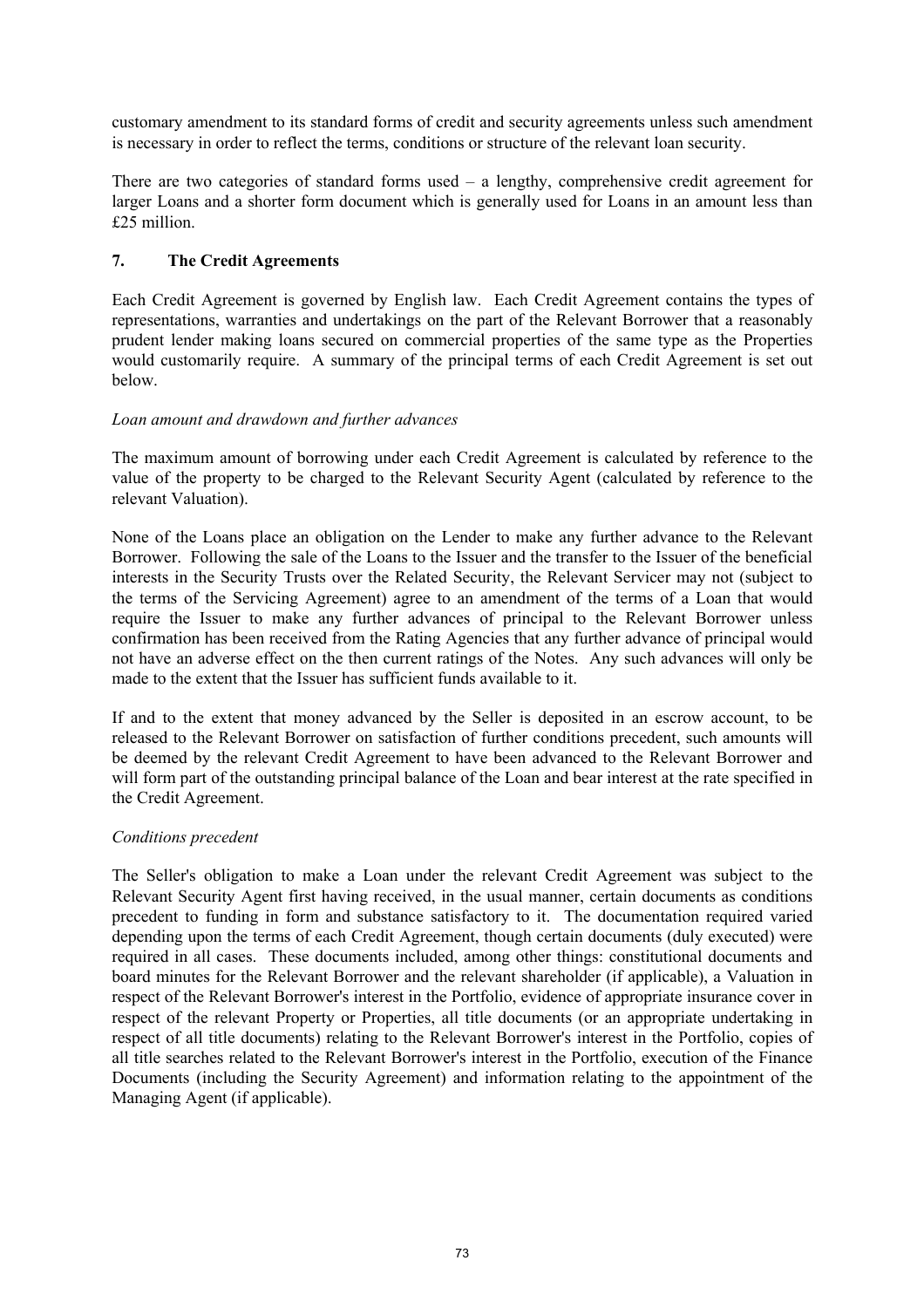#### *Interest and amortisation payments/repayments*

Each of the Loans provides that payment of quarterly instalments of interest and principal (if applicable) are due on (in respect of the Flintstone Portfolio Loan and the Trafalgar Square Loan) the 15th, (in respect of the Clifton Portfolio Loan) the  $16<sup>th</sup>$ , (in respect of the Pitch Loan) the 17th day and (in respect of the Herbert House Loan) the  $7<sup>th</sup>$  day of each January, April, July and October.

The Loans all have original maturities of between seven and ten years. No Loan is scheduled to be repaid later than October 2015.

Certain of the Credit Agreements provide for scheduled amortisation payments to be made by the relevant Borrower on each Loan Interest Payment Date, in each case as described under the section entitled "*Description of the Loans and related Properties*" below.

The Credit Agreements permit the Relevant Borrower to prepay the relevant Loan on any Loan Interest Payment Date in whole or in part (but, if in part, subject to a minimum prepayment amount) by giving a minimum number of Business Days' prior written notice to the Lender. In addition, certain of the Credit Agreements (including the Short Form Loans) provide that if the Relevant Borrower must prepay the Loan at any other time, if prepayment is made on a day which is not a Loan Interest Payment Date, the Relevant Borrower must also pay to the Lender the amount of interest that would have been payable on the immediately succeeding Loan Interest Payment Date had no such prepayment occurred. Voluntary prepayment of a Loan may be subject to payment of certain prepayment fees by the relevant borrower.

Prepayment Fees will not generally be payable in the following circumstances:

- (a) where it becomes unlawful for a Lender to perform any of its obligations under a Finance Document or to fund or maintain its share in a Loan and the Relevant Borrower prepays;
- (b) where the Relevant Borrower prepays on account of an increase in a Lender's costs arising out of a change of law or regulation which have been passed onto it; or
- (c) where the Relevant Borrower prepays on account of being required to make a Tax Payment to a Finance Party.

In addition to any prepayment fees to be paid by the Relevant Borrower, the Relevant Borrower may be required to pay to the Lender an amount (determined by the Lender) that would compensate the Lender against any loss or liability that it incurs or suffers as a consequence of any part of the Loan or overdue amount being prepaid or repaid other than in the amounts and on the dates set out in the relevant Credit Agreement, together with certain costs incurred as a result of the termination of all or any part of the Lender's related funding arrangement (including, but not limited to any swap arrangements) (the **Break Costs**), in each case as more specifically set out in the relevant Credit Agreement.

In some instances, the Lender is required to reimburse to the Relevant Borrower (or apply against amounts due under the relevant Loan) any gains made by the Lender as a result of any part of a Loan or overdue amount being prepaid or repaid other than in accordance with the relevant Credit Agreement (the **Break Gains**).

**Tax Payment** means a payment made by a Borrower to a relevant Finance Party in any way relating to a Tax Deduction or under any indemnity given by that Borrower in respect of tax under any relevant Finance Document. **Tax Deduction** means a deduction or withholding for or on account of tax from a payment under a Finance Document.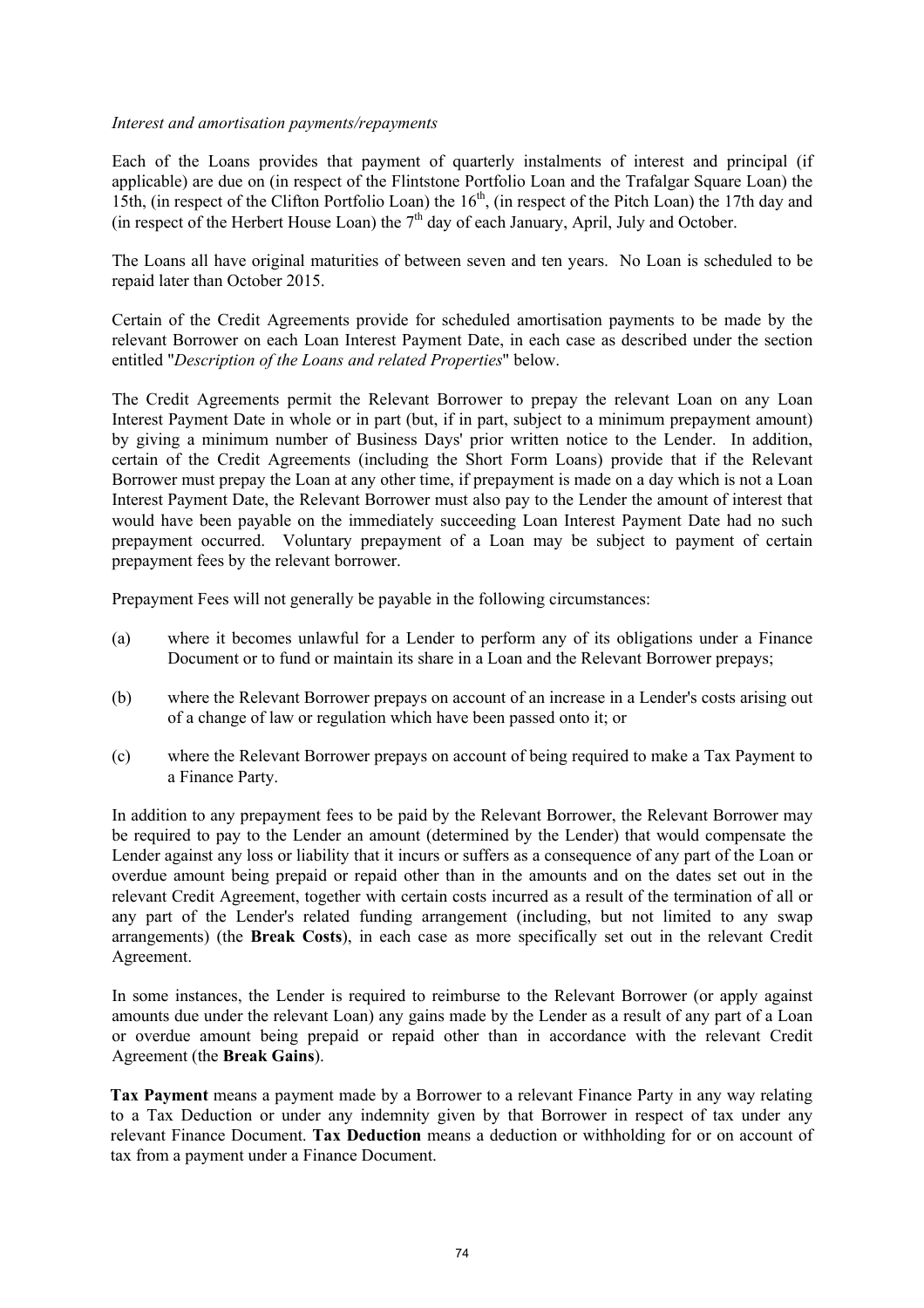On each Loan Interest Payment Date, monies will be debited from the Rent Account to discharge any interest, principal payments and/or other sums due under the relevant Credit Agreement. Any surplus monies standing to the credit of the relevant Rent Account after all due payments have been made in accordance with the relevant waterfall described in the relevant Credit Agreement (after payment of certain other prescribed costs, fees and expenses) will be paid to the relevant General Account (or in the case of the Clifton Portfolio Loan paid to or to the order of the Relevant Borrower) and, subject to there being no Loan Event of Default outstanding and the satisfaction of certain other conditions set out in the relevant Credit Agreement, may be withdrawn by the Relevant Borrower. In the case of the Trafalgar Square Whole Loan monies due under the Credit Agreement will be paid into a separate tranching account in the name of the Relevant Security Agent (each such amount a **Transaction Account**) to be paid to the Seller and the Junior Trafalgar Square Lender and following the sale of the Trafalgar Square Loan to the Issuer, as applicable, the Issuer and the Junior Trafalgar Square Lender in accordance with the terms of the Trafalgar Square Intercreditor Agreement.

## *Borrower Accounts*

Pursuant to the terms of the Credit Agreements, the Borrowers have each established a number of bank accounts (as described below, the **Borrower Accounts**) into which rental income and other monies received in connection with the Properties may be required to be paid. Following a Loan Event of Default, the Relevant Security Agent will be able to assume sole signing rights and control over those Borrower Accounts (other than, in relation to the Pitch Loan, the General Account) in respect of which it does not already have sole signing rights.

Under the Credit Agreements, the Borrower Accounts (other than the General Account in respect of the Pitch Loan) must be maintained with Barclays Bank PLC or one of its subsidiaries or affiliates in respect of the Flintstone Portfolio Loan

The Borrower Accounts in respect of a Relevant Borrower will include all or some of the following accounts:

## (a) *General Account*

The Relevant Borrower (where applicable) is required to ensure that any amounts received by it (other than amounts required under the relevant Credit Agreement to be transferred to any other account) are paid into a current account (the **General Account**) in the name of that Borrower.

Where the Borrower is required to maintain a General Account, subject to any restriction in a Subordination Agreement and prior to any Loan Event of Default, the Relevant Borrower is permitted (subject to the satisfaction of certain conditions precedent set out in the relevant Credit Agreement) to make withdrawals from its General Account. Following any Loan Event of Default, the Relevant Security Agent will assume control of the relevant General Account (other than in respect of the Pitch Loan where the Borrower retains sole signing rights in respect of the General Account) and will be permitted to apply amounts standing to the credit of that General Account towards payment of the Relevant Borrower's obligations under the Finance Documents.

In respect of those Borrower Accounts where the Security Agent has sole or joint signing rights with the Relevant Borrower, such rights of the Security Agent where permitted will be delegated to the Master Servicer, pursuant to the terms of the Servicing Agreement.

## (b) *Rent Account*

The Relevant Borrower (where applicable) is, subject to the terms of the relevant Credit Agreement, required to ensure that all rental income (less service charges due in respect of any Property, any amounts paid or payable to that Borrower by any Tenant by way of contribution to insurance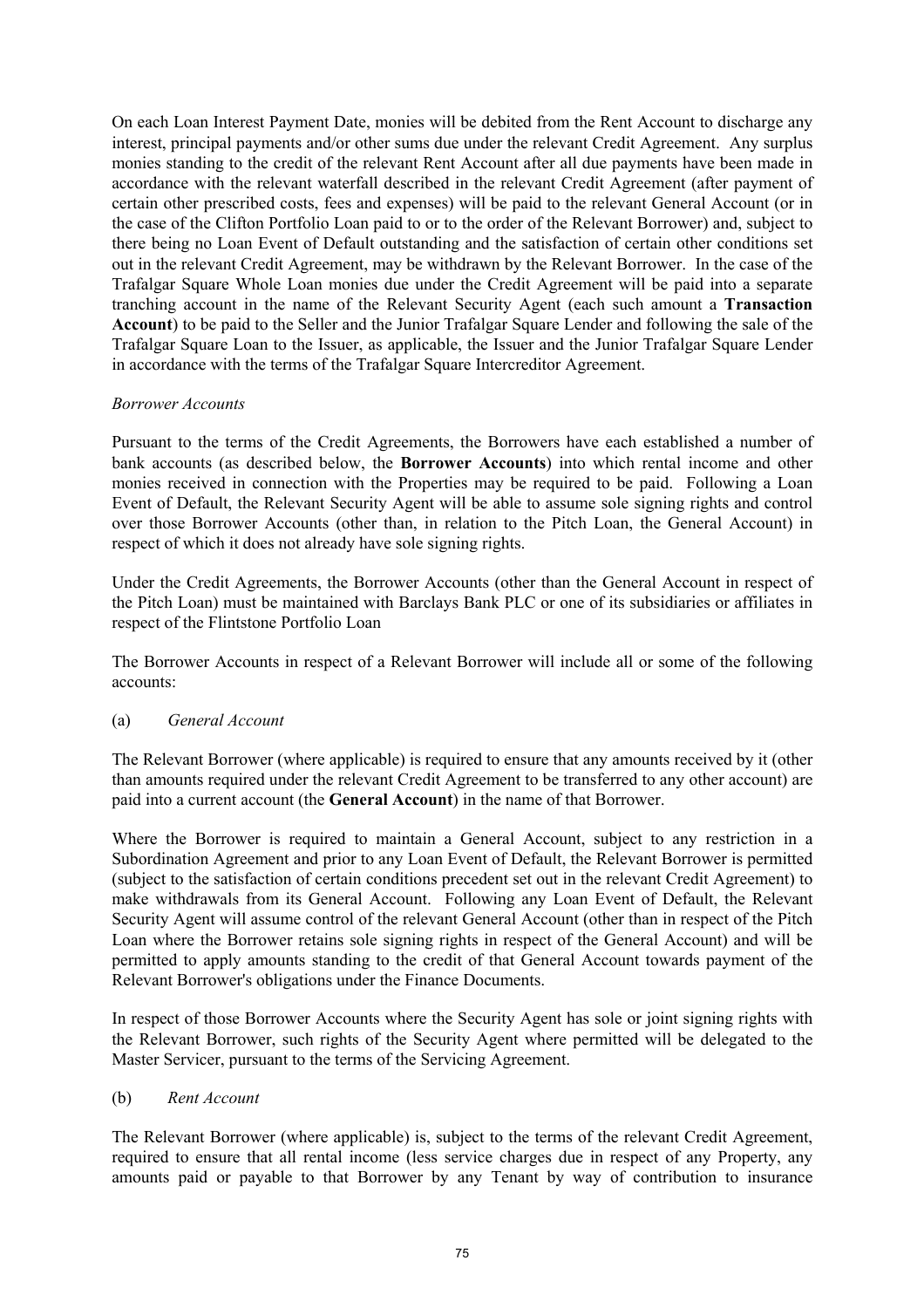premiums, the cost of an insurance valuation or (in certain cases) a sinking fund and taxes) are paid into the Relevant Borrower's **Rent Account** either directly or (in the case of the Pitch Loan) by way of (in the case of the Pitch Loan) immediate or (in the case of the Trafalgar Square Loan) monthly sweep from a specific rent collection account, managed by the relevant Managing Agent. The Security Agent has sole signing rights in relation to each Rent Account) and is irrevocably authorised by the Relevant Borrower on each Loan Interest Payment Date (provided, amongst other things, no Loan Event of Default is then outstanding and any representations under the relevant Finance Documents that are deemed to be repeated are correct and will be correct after the withdrawal) to apply amounts standing to the credit of its Rent Account in each case in accordance with a specified order of priority. In most cases this order of priority provides for amounts first to be applied to pay certain costs of the Security Agent and then to make payment to the Lender of amounts due under the Credit Agreement. Following such payments, amounts may then be released to the Relevant Borrower, subject to certain conditions and provisions for certain other costs and expenses, including (in some instances) service charges and improvement costs or payments to any subordinated lender not otherwise paid in priority to amounts due under the Loan.

## (c) *Rental Deposit Account*

The Security Agent (other than in respect of the Flintstone Portfolio Loan and the Trafalgar Square Loan, where the Security Agent and the relevant managing agents each have signing rights) has sole signing rights in relation to each **Rental Deposit Account**, which (where applicable) is an account in the name of the Relevant Borrower. Each Borrower (where applicable) is required to ensure that any amount payable by any relevant Tenant under a Lease by way of deposit in respect of rent is paid into its Rental Deposit Account. Subject to the terms of the relevant Lease in respect of which such an amount is held, on a Loan Interest Payment Date, the Security Agent may transfer any amount standing to the credit of the relevant Rental Deposit Account which is referable to a Tenant into the relevant Rent Account to the extent necessary to make good any failure by that Tenant to meet its obligations to pay rent under the relevant Lease.

## (d) *Sales Account*

The Security Agent has sole signing rights in relation to each **Sales Account**, which (where applicable) is an account maintained in the name of the Relevant Borrower into which the Required Amount (as defined below) must be paid on any disposal of a Property or Properties in accordance with the relevant Credit Agreement. The Security Agent will be permitted to apply amounts standing to the credit of the Sales Account in the manner more particularly described in "*Disposals and substitutions*" below, including but not limited to the application of amounts standing to the credit of the Sales Account to meet the Relevant Borrower's obligations under the Finance Documents.

For more detailed information on the disposal and substitution of a Property or Properties and prepayment of amounts paid into the Sales Account, see "*Disposals and substitutions*" below.

## (e) *Other accounts*

The Relevant Borrower (where applicable) may be required under the terms of the relevant Credit Agreement to maintain one or more further accounts in addition to those set out above, including, but not limited to, an escrow account, into which funds advanced by the Seller may be deposited and released to the Relevant Borrower at a date upon fulfilment of certain conditions precedent and a deposit account into which a certain percentage of excess rental income may be deposited to ensure compliance with certain interest cover ratio tests. The Security Agent has sole signing rights in relation to each escrow account. Additionally, in relation to some Loans, money standing to the credit of the escrow account and/or deposit account can be used to cure a breach of the covenant to ensure that annual net rental income is equal to or exceeds a certain percentage of annual finance costs.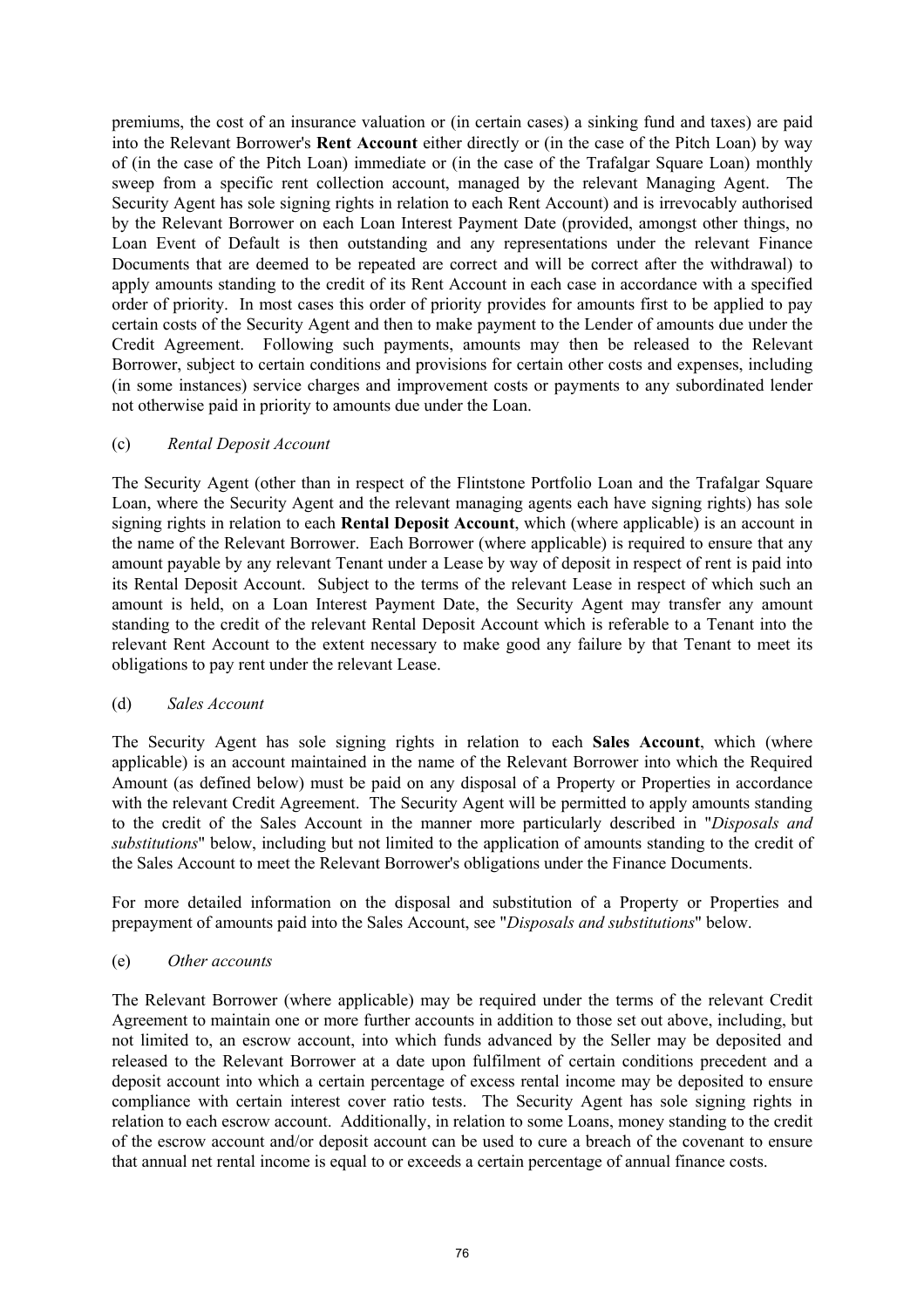#### *Representations and warranties*

The representations and warranties given (or to be given) by each Borrower under the relevant Credit Agreement, as of the date of the relevant Credit Agreement and (subject to certain exceptions), the date of the request for the relevant Loan, the date of drawdown and each Interest Payment Date, generally include among other things, the following representations (subject in each case to the specific terms, concessions and negotiations set out in or represented by the relevant Credit Agreement):

- (a) the Relevant Borrower is incorporated as a limited liability company, duly incorporated or established and validly existing under the laws of the jurisdiction of its incorporation or establishment;
- (b) the Relevant Borrower has the power to enter into and perform, and has taken all necessary action to authorise the entry into and performance of, the Finance Documents to which it is or will be a party and the transactions contemplated by those Finance Documents;
- (c) subject to certain reservations as to matters of law, each Finance Document to which the Relevant Borrower is a party constitutes legally binding, valid and enforceable obligations of the Relevant Borrower and will not conflict with any applicable law or regulation, the constitutional documents of the Relevant Borrower or any document binding on the Relevant Borrower or any of its assets;
- (d) no Loan Event of Default is outstanding or is likely to result (or, in the case of the Flintstone Portfolio Loan and the Pitch Loan, will result) from the execution or performance of any transaction contemplated by the Finance Documents and no other event which constitutes an event of default under any other document binding on the Relevant Borrower or any of its assets is outstanding which is likely to have (or, in the case of the Pitch Loan, which has or is reasonably likely to have) a material adverse effect on the Relevant Borrower's ability to perform its obligations under any Finance Document;
- (e) subject to due registration of the relevant Loan Security documents, all authorisations required in connection with entry into, performance, validity and enforceability of the Finance Documents have been obtained or effected and are in full force and effect;
- (f) the Relevant Borrower or Chargor (as the case may be) is the legal and/or beneficial owner of each relevant Property (as applicable);
- (g) subject to registration where required and certain reservations as to matters of law, the security conferred by each security document constitutes a first priority security interest over the assets referred to in that security document and the assets are not subject to any prior or *pari passu* security interests;
- (h) no litigation, arbitration or administrative proceedings are, to the knowledge of the Relevant Borrower, current or threatened which would be likely to have (or, in the case of the Flintstone Portfolio Loan and the Pitch Loan, which (if adversely determined) have or are reasonably likely to have) a material adverse effect on the Relevant Borrower's ability to perform its obligations or (in respect of the Trafalgar Square Loan and the Pitch Loan) its payment obligations under any Finance Document;
- (i) subject to certain qualifications, all relevant information supplied by the Relevant Borrower to any Finance Party in connection with the Finance Documents was as at its date or (if appropriate) as at the date (if any) at which it was stated to be given: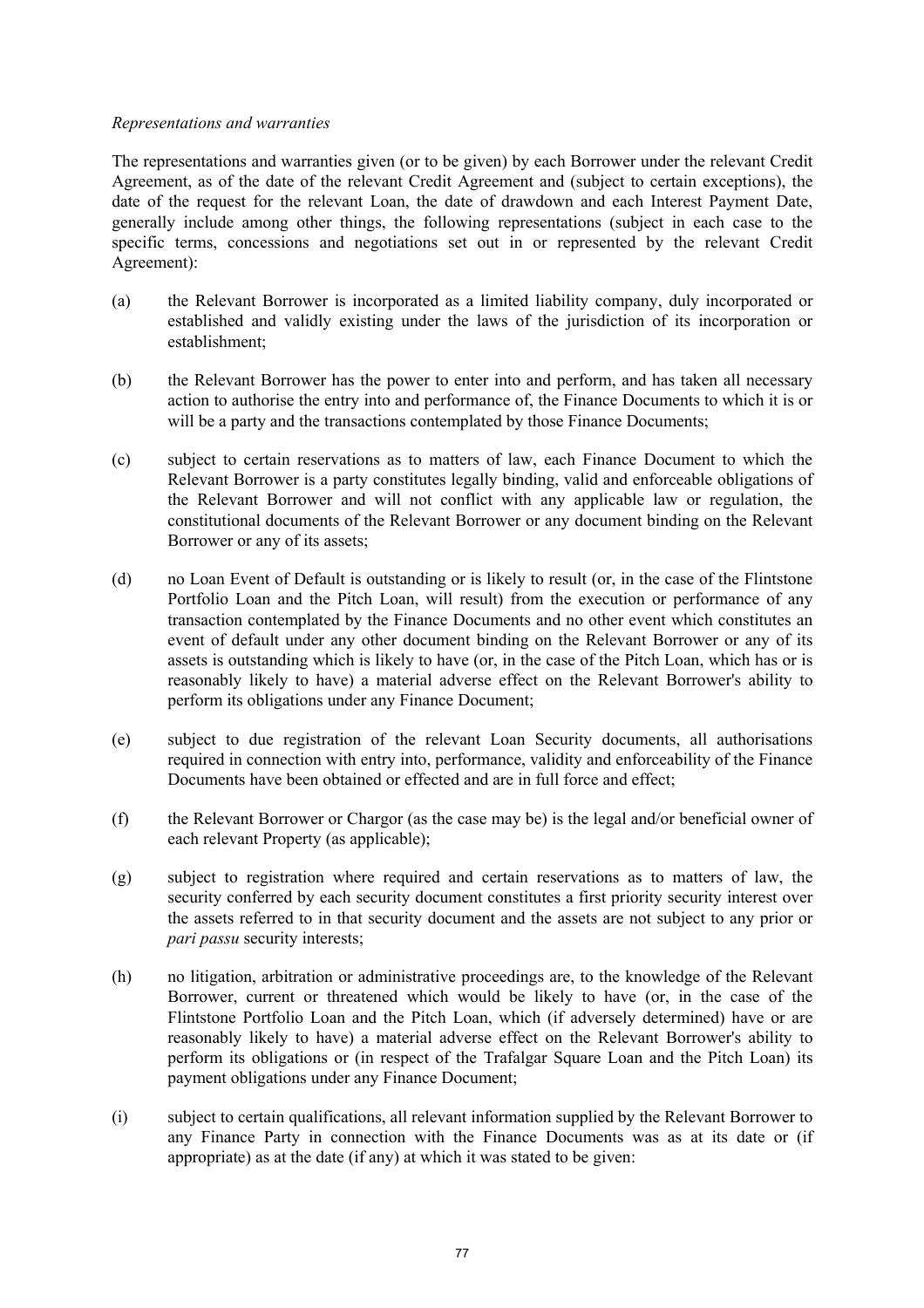- (A) true and accurate (in the case of the Pitch Loan, in all material aspects); and
- (B) insofar as it consists of financial projections, such projections have been prepared as at their date, on the basis of recent historical information and assumptions believed by the Relevant Borrower to be fair and reasonable,

and did not omit any information which, if disclosed, would make the information supplied untrue or misleading in any material respect;

- (j) as at the date of the relevant Credit Agreement and at the date of drawdown of the relevant Loan, nothing had occurred since the date the information referred to in sub-paragraph  $(i)(A)$ above which, if disclosed, would make that information untrue or misleading in any material or (in the case of the Pitch Loan materially adverse) respect;
- (k) subject to certain qualifications in respect of some of the Loans, all information supplied by the Relevant Borrower or on its behalf to the Valuer for the purposes of each Valuation was true and accurate as at its date and did not omit any information which might adversely affect the Valuation;
- (l) the accounts of the Relevant Borrower (other than in respect of the Individual Borrower Loan) most recently delivered to the Seller and Security Agent have been prepared in accordance with accounting principles and practices generally accepted in its jurisdiction of incorporation and/or fairly represent the financial condition of the Relevant Borrower as at the date to which they were drawn up, except, in each case, as disclosed to the contrary in those financial statements;
- (m) since the date of its incorporation or establishment or, in the case of the Pitch Borrower, the date of the trust instrument constituting a Pitch Trust), the Relevant Borrower has not (in the case of the Pitch Borrower in relation to the Pitch Trust and the Pitch Trust Fund only) carried on any business except for the ownership and management (including, in the case of the Trafalgar Square Loan, letting and development) of its interests in the relevant Properties and (in the case of the Pitch Borrower in relation to the Pitch Trust and the Pitch Trust Fund only), in the case of the Pitch Loan, the acquisition of any property or asset relating to that property which does not form part of the Pitch Trust Fund; and
- (n) the Relevant Borrower (or, in the case of the Pitch Loan, each property owner) has no subsidiaries or employees.

and, in the case of the Short Form Loans, the following representations (subject in each case to the specific terms, concessions and negotiations set out in or represented by the relevant Credit Agreement):

- (a) the Relevant Borrower (other than the Clifton Portfolio Borrower) is incorporated as a limited liability company, duly incorporated or established and validly existing under the laws of the jurisdiction of its incorporation or establishment;
- (b) the Relevant Borrower has the power to enter into and perform, and has taken all necessary action to authorise the entry into and performance of, the Finance Documents to which it is or will be a party and the transactions contemplated by those Finance Documents;
- (c) subject to certain reservations as to matters of law, each Finance Document to which the Relevant Borrower is a party constitutes legally binding, valid and enforceable obligations of the Relevant Borrower and will not conflict with any applicable law or regulation, the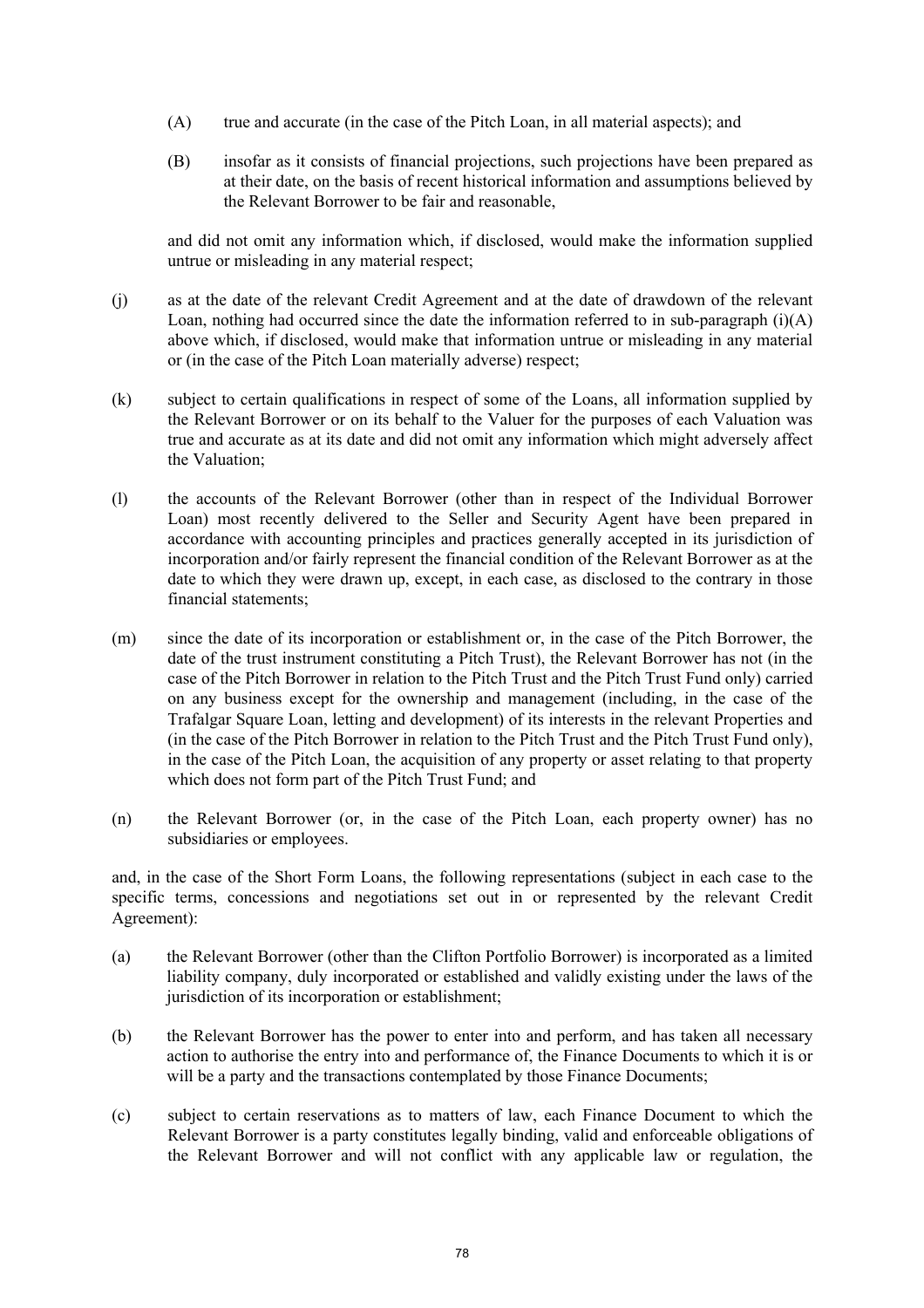constitutional documents of the Relevant Borrower (other than in respect of the Clifton Portfolio Borrower) or any document binding on the Relevant Borrower or any of its assets;

- (d) no Loan Event of Default is outstanding or would result from the execution or performance of any transaction contemplated by the Finance Documents (It will be a Loan Event of default if any information supplied to the Finance Parties is untrue or inaccurate.);
- (e) subject to due registration of the relevant Loan Security Documents, all authorisations required in connection with entry into, performance, validity and enforceability of the Finance Documents have been obtained or effected and are in full force and effect:
- (f) the Relevant Borrower or Chargor (as the case may be) is the legal and/or beneficial owner of each relevant Property (as applicable);
- (g) subject to registration where required, the security conferred by each security document constitutes a first priority security interest over the assets referred to in that security document;
- (h) subject to certain qualifications, all relevant information supplied by the Relevant Borrower to any Finance Party in connection with the Finance Documents was as at its date or (if appropriate) as at the date (if any) at which it was stated to be given true and accurate and (in respect of the Herbert House Loan only) did not omit any information which, if disclosed, would make the information supplied untrue or misleading in any material respect;
- (i) (other than in respect of the Clifton Portfolio Portfolio Loan) as at the date of the relevant Credit Agreement and at the date of drawdown of the relevant Loan, nothing had occurred since the date the information referred to in sub-paragraph (i)(A) above which, if disclosed, would make that information untrue or misleading in any material respect;
- (j) subject to certain qualifications in respect of some of the Loans, all information supplied by the Relevant Borrower or on its behalf to the Valuer for the purposes of each Valuation was true and accurate as at its date and did not omit any information which might adversely affect the Valuation;
- (k) the most recently delivered personal accounts of the Relevant Borrower most recently delivered to the Seller and Security Agent have been prepared in accordance with accounting principles and practices generally accepted in its jurisdiction of incorporation and/or fairly represent the financial condition of the Relevant Borrower as at the date to which they were drawn up, except, in each case, as disclosed to the contrary in those financial statements; and
- (l) since the date of its incorporation or establishment, the Relevant Borrower (other than the Clifton Portfolio Borrower) has not incurred any liabilities, or undertaken any obligations with respect to the relevant Properties other than those arising from the activities of ownership and management of the Relevant Borrower's interest in the relevant Properties or under the Finance Documents.

## *Undertakings*

Each Borrower has given various undertakings under the relevant Credit Agreement which will take effect so long as any amount is outstanding under the relevant Loan or any relevant commitment is in place. These undertakings generally include (except (k), (l) and (n), below in the case of the Short Form Loans), among other things, the following (subject in each case to the specific terms, concessions and negotiations set out in or represented by the relevant Credit Agreement):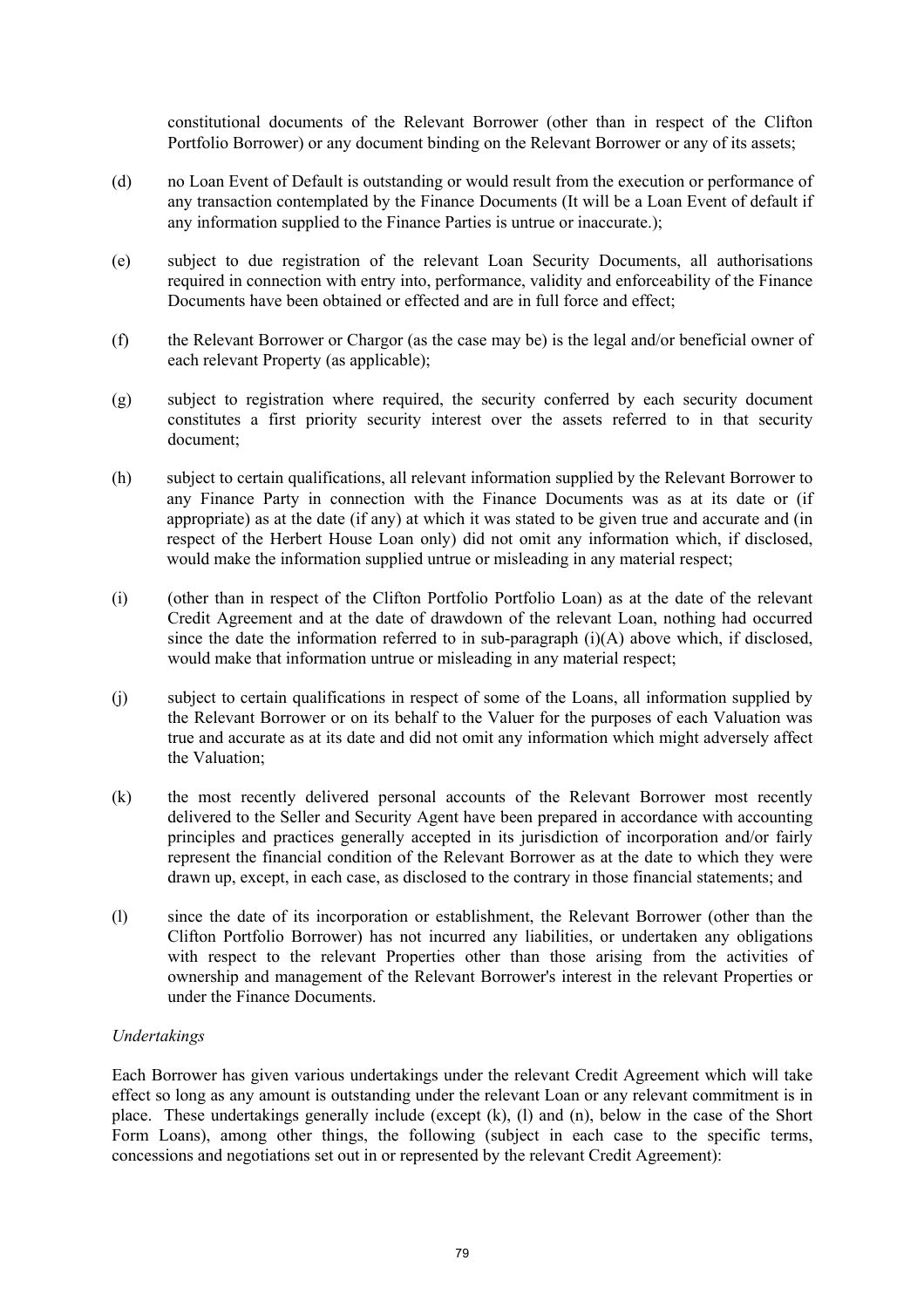- (a) to provide the Lender and the Relevant Security Agent (other than in respect of the Individual Borrower Loan) with its audited (or certified in the case of the Flintstone Portfolio Loan) accounts for each of its financial years, within a certain specified time of the end of each financial year, and unaudited financial statements for each of its financial half-years (to the extent produced) within a certain specified time of each financial half-year or (in some instances) quarter;
- (b) to supply details of any litigation, arbitration or administrative proceedings which are current, threatened or pending and which would, if adversely determined, have a material adverse effect on the Relevant Borrower's ability to perform its obligations or (in respect of the Trafalgar Square Loan) its payment obligations under any Finance Document;
- (c) to notify the Lender or the Security Agent promptly of any Loan Event of Default;
- (d) to supply promptly on request such information in the Relevant Borrower's possession or control regarding its financial condition and operations or any Property as the Lender may reasonably request;
- (e) to procure that the Relevant Borrower's payment obligations under the Finance Documents rank at least *pari passu* with all other present and future unsecured payment obligations and not to create or allow to exist any charge arising over any of its assets (other than certain customary exceptions);
- (f) not to dispose of all or any part of its assets (or, in respect of the Short Form Loans, all or any part of the assets that are secured under the Finance Documents), subject to certain customary exceptions, including (where applicable) where substitution of Properties is permitted under the terms of the relevant Credit Agreement;
- (g) not to enter into any amalgamation, demerger, merger or reconstruction (if applicable);
- (h) in respect of the Pitch Borrower, in relation to the Pitch Trust Fund only, not to carry on any business other than the ownership, refurbishment, management, letting and development of its interests in the relevant Properties or to have any subsidiaries, or, in respect of the Flintstone Portfolio Loan, which are in the ordinary course of trade in connection with the ownership, management or letting of the relevant Property, provided such amounts in aggregate do not exceed £25,000;
- (i) not to make any loans or provide any form of credit or to give any guarantee or indemnity to any person, (other than (in respect of the Pitch Loan), any loans, other form of credit, guarantee or indemnity that do not relate to the Pitch Trust Fund and (in respect of the Clifton Portfolio Loan) any subordinated loans or any trade credit incurred in respect of the ownership and management of the Relevant Borrower's interest in the Properties) except in certain transactions there may be exceptional permitted payments to the shareholder (or in the case of the Flintstone Portfolio Loan, to the Flintstone Portfolio Guarantors (defined below)) or rent free periods granted under Occupational Leases;
- (j) not to incur any indebtedness (subject to certain customary exceptions) and, in respect of the Flintstone Portfolio, the overdraft facility and, in respect of the Pitch Borrower, other than any indebtedness where the recourse of the relevant creditor is limited to assets of the Pitch Borrower that do not form part of the Pitch Trust Fund);
- (k) other than in respect of the Individual Borrower Loan, and in respect of the Pitch Borrower, in relation to the Pitch Trust Fund only, not to enter into any contracts other than the Finance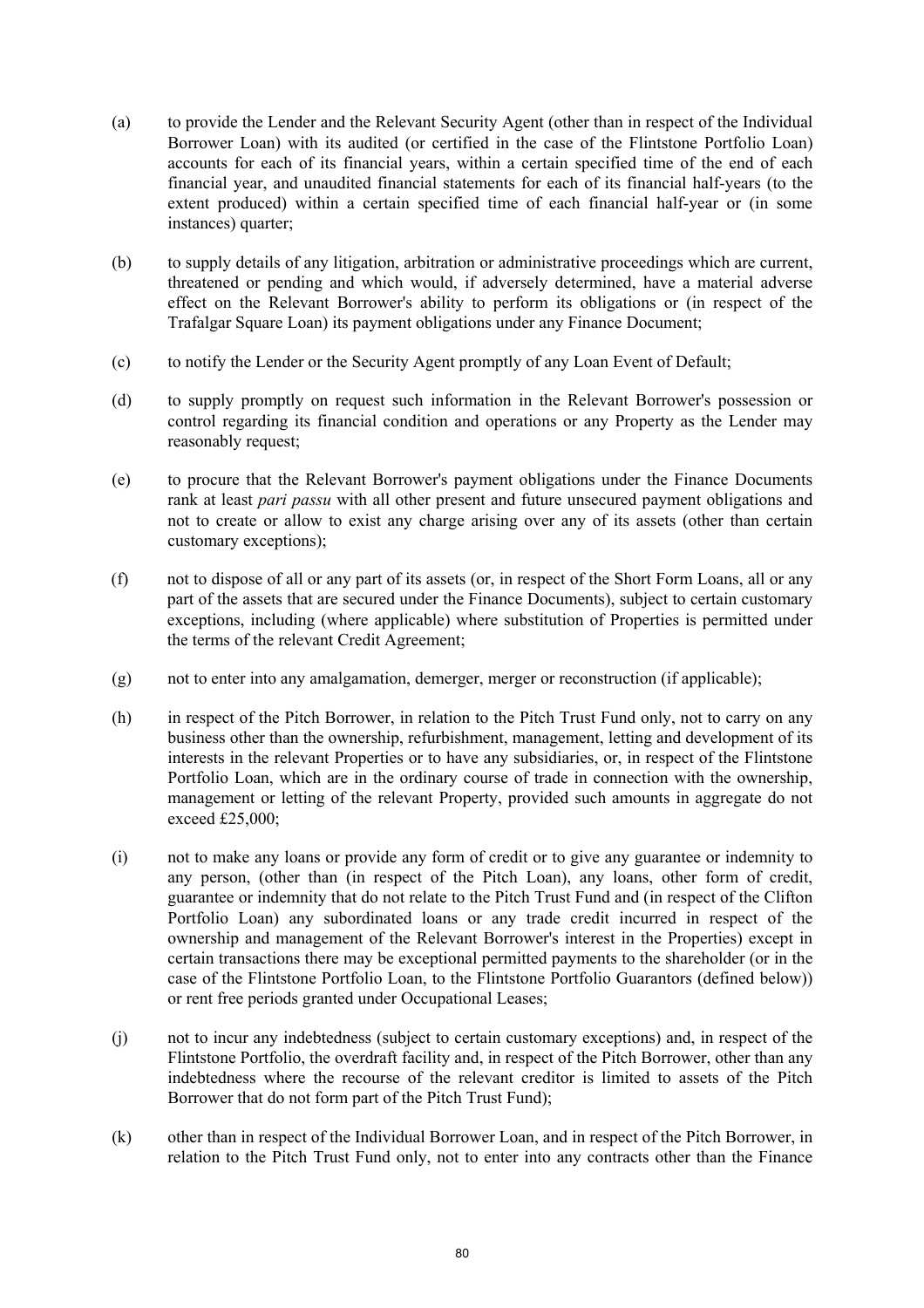Documents or contracts in connection with the day to day management, operation, letting and development of the relevant Properties or otherwise as permitted under the Credit Agreement;

- (l) other than in respect of the Individual Borrower Loan and the Pitch Borrower not to declare or pay any dividend or make any distribution in respect of its shares or membership interests other than as expressly permitted in the relevant Credit Agreement, not to issue any further shares or alter any rights attaching to its issued shares as at the date of the relevant Credit Agreement nor to repay or redeem any of its share capital;
- (m) not to be a member of a value added tax group in some cases, without the prior written consent of the Lenders;
- (n) other than in respect of the Trafalgar Square Loan and the Individual Borrower Loan not to cause or allow its registered office or "centre of main interests" (within the meaning of Council Regulation (EC) no. 1346/2000 on insolvency proceedings) to be in or maintain an establishment in any jurisdiction other than its jurisdiction of incorporation. In respect of the Trafalgar Square Loan, the Borrower will represent that its centre of main interests is in the jurisdiction of its incorporation;
- (o) to comply with certain customary undertakings regarding the administration of Leases and the appointment of Managing Agents in respect of the relevant Properties;
- (p) to maintain insurance or procure the maintenance of insurance on the relevant Properties on a full reinstatement value basis and for not less than three years' loss of rent on all Leases together with third party liability insurance and insurance against acts of terrorism and to procure that the Security Agent is named as co-insured on or its interest otherwise noted in respected of all relevant Insurance Policies;
- (r) to ensure projected annual net rental income as a percentage of projected annual finance costs, each as estimated from time to time by the Security Agent of at least 110 per cent. and to maintain actual quarterly net rental income as a percentage of actual quarterly finance costs of at least 110 per cent., in both cases at each Loan Interest Payment Date;

## *Disposals and substitutions*

The Relevant Borrower may (in respect of the Trafalgar Square Loan only with the consent of the Lender) in certain cases be permitted to dispose of and/or substitute Properties in accordance with the terms of the relevant Credit Agreement, or otherwise with the consent of the Lender or Security Agent, as applicable.

In some cases, the Relevant Borrower may dispose of a Property if the net disposal proceeds are at least equal to a minimum specified amount (the **Required Amount**). On disposal of a Property or Properties in accordance with the terms of the relevant Credit Agreement, the Required Amount must be paid into the Sales Account. If the net disposal proceeds are less than the Required Amount, the Relevant Borrower must, in certain cases, procure that an amount equal to this shortfall is also deposited into the Sales Account.

Amounts standing to the credit of the Sales Account must be applied either in prepayment of the relevant Loan or towards acquiring a substitute property within a specified time period and (in some cases) may be utilised in payment of amounts due under the Finance Documents (where there are insufficient funds in the Rent Account).

If the proceeds are permitted to be applied towards acquiring a new property, such application generally will be conditional upon satisfaction of certain conditions, including in some cases: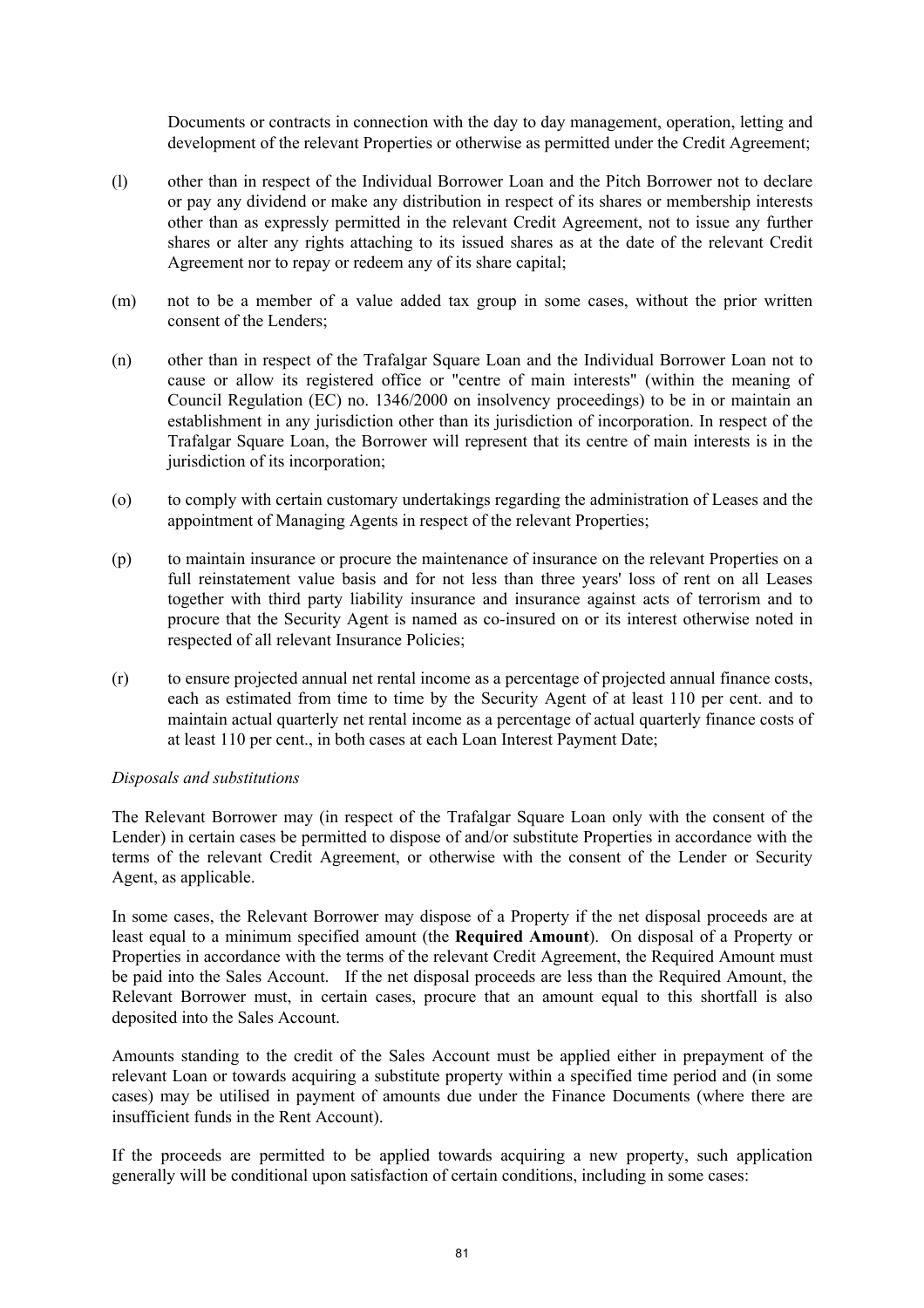- (a) the projected net rental income for the new property and the remaining Properties in respect of that Loan being sufficient to enable the Borrower to repay the Loan;
- (b) the new property satisfying certain minimum value requirements and the aggregate market value of all new properties acquired not exceeding a specified maximum percentage of the aggregate market value of the Properties (determined in accordance with the Valuation);
- (c) the additional Property is similar in nature and quality in all material respects to the Property being released;
- (d) any substitution will not cause the relevant interest cover level to fall below the amount specified in the relevant Credit Agreement; and
- (e) the Lender or the Relevant Security Agent, Security Agent, as applicable, receiving, in the usual manner, certain documents and other matters as conditions precedent to the acquisition of the new property and as it may reasonably request.

## *Events of default*

The Credit Agreements contain the usual events of default entitling the Security Agent (subject, in certain cases, to customary grace periods and materiality thresholds) to accelerate the relevant Loan and enforce the Related Security, including, among other things:

- (a) failure to pay on the due date any amount due under the Finance Documents;
- (b) breach of other specified obligations under the Finance Documents;
- (c) any representation or warranty made or repeated by the Relevant Borrower and in some cases, the relevant property owner or the relevant shareholder was incorrect in any material respect at the date it was given or when it was deemed to be repeated;
- (d) the Relevant Borrower is or is deemed to be unable to pay its debts or is insolvent or other insolvency acts or events occur (including, among other things, the commencement of insolvency proceedings, the appointment of any liquidator or administrative receiver or the attachment or sequestration of any asset or, in respect of the Individual Borrower Loan, bankruptcy events or proceedings occur);
- (e) other that in respect of the Individual Borrower Loan, the Relevant Borrower ceases or, threatens to cease, to carry on its permitted business except, in some cases, as a result of any disposal that is permitted under the terms of the relevant Credit Agreement;
- (f) it is or becomes unlawful for the Relevant Borrower or, in some cases, the relevant property owner, the relevant shareholder or member to perform any of its obligations under any Finance Document or, in the case of the Short Form Loans, the Relevant Borrower loses or does not possess any authorisations necessary to perform such obligations;
- (g) any Finance Document and/or, in the case of the Short Form Loans, any Security Document is not effective or (except in some cases) is alleged by the Relevant Borrower or (in some cases) the relevant property owner, the relevant shareholder or member to be ineffective for any reason;
- (h) where applicable, the Relevant Borrower, or certain other specified parties without the prior written consent of the Lender, is not or ceases to be legally and beneficially owned by the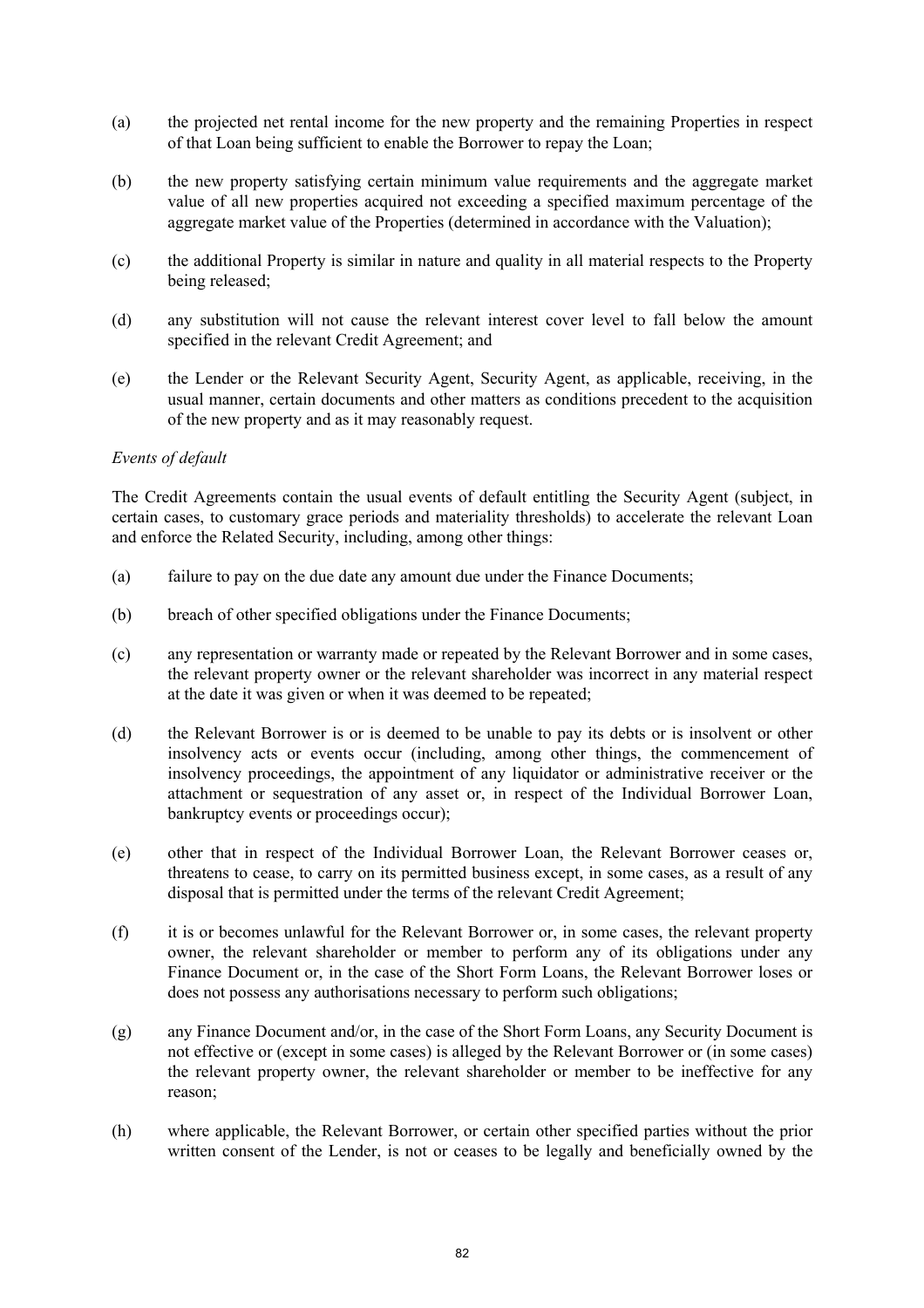relevant shareholder or by other specified parties (as appropriate) and, in the case of the Pitch Borrower, it ceases to be the sole trustee of the Pitch Trust; or

(i) an event or series of events occurs which (in the case of certain loans, in the determination of the Lender or the Majority Lenders (where applicable), acting reasonably) has or is likely (or in the case of certain Loans, reasonably likely) to have a material adverse effect on the Relevant Borrower's ability to perform certain of its obligations or (in the case of the Trafalgar Square Loan) payment obligations under any Finance Document.

In most cases the Credit Agreements include customary grace periods in relation to non-payment and breaches of other obligations. These grace periods are no longer than three Business Days or 14 Business Days, respectively. In the case of the Herbert House Loan, no fixed grace period is stated in relation to non-payment.

If a Loan Event of Default has not been remedied within the applicable grace period, the Security Agent may by notice to the Relevant Borrower cancel any outstanding commitments under the relevant Credit Agreement, demand that all or part of the relevant Loan becomes immediately due and payable and/or demand that all or part of the relevant Loan becomes payable on demand by the Lender and/or declare the security constituted by the relevant Security Agreement to be enforceable. After the Closing Date, the Relevant Servicer will (as agent of the Issuer and the Security Agent) carry out any enforcement procedures in respect of the loan in accordance with the terms of the Servicing Agreement. Any procedures adopted by the Relevant Servicer may involve the deferral of formal enforcement procedures, such as the appointment of an LPA Receiver or an administrator and may involve the restructuring of the Loan by the amendment or waiver of certain of its provisions. Any such restructuring would have to comply with the requirements of the Servicing Agreement and (in the case of the Trafalgar Square Loan) the Trafalgar Square Intercreditor Agreement.

# **8. The Loan Security**

# *General*

Each Security Agreement (the security created thereby being, in relation to each Loan, the **Related Security**) secures, among other things, all of the obligations of the relevant Obligor pursuant to the Finance Documents. Each Security Agreement creates a security trust of the Chargor's assets such that the Security Agent holds the security created thereby on trust for the benefit of the Lenders (which, after the Closing Date, will be the Issuer and, in the case of the Fintstone Portfolio Loan, the overdraft lender (being, Barclays Private Clients International Limited) whose rights of enforcement of the security are subordinated to the rights of the Lenders, and (in the case of the Trafalgar Square Loan) the Junior Lender and the other Finance Parties.

## *Representations and warranties*

The representations and warranties given and to be given by the Chargor in connection with the Related Security, as of the date of the relevant Security Agreement and, among others, on the first day of each Loan Interest Period, include and will include (other than in relation to the Clifton Portfolio Loan) statements (as appropriate) to the effect that, among other things, and subject in limited cases to customary exceptions and qualifications:

- (a) the Security Agreement creates the security interests it purports to create and is not liable to be avoided or otherwise set aside on the liquidation or administration of the Chargor or otherwise;
- (b) the Chargor and (in some cases, to the best of its knowledge having made all reasonable enquiries) each Tenant under any Lease have obtained all consents, licences and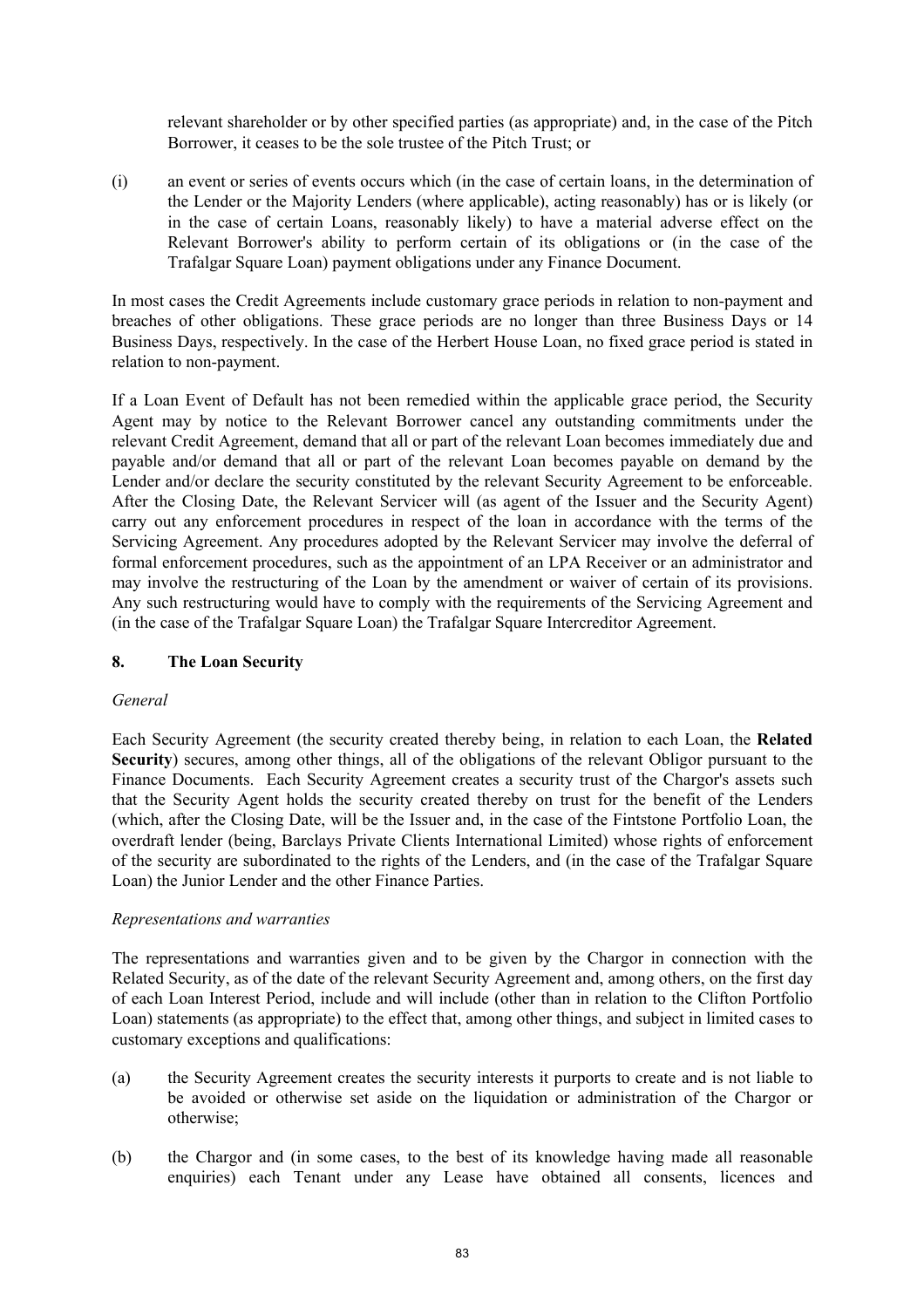authorisations required by it in connection with its ownership or use (as applicable) of each relevant Property and all such consents, licences and authorisations remain in full force and effect; and

(c) the Chargor has obtained all requisite environmental approvals required for the carrying on of its business as currently conducted.

## *Undertakings*

Each Chargor has undertaken, among other things, and subject in limited cases to customary exceptions:

- (a) not to create or permit any security interest over the assets of the Chargor secured by the relevant Security Agreement (other than any security interest created in connection with the Related Security);
- (b) not to sell, transfer, licence, lease or otherwise dispose of any asset secured under the relevant Security Agreement otherwise than in accordance with the relevant Credit Agreement;
- (c) to comply with all provisions of any applicable laws, including environmental laws (which, in relation to the latter, the Chargor must comply where failure to do so would have (or in some cases, has or is reasonably likely to have) a material adverse effect);
- (d) to give notice of the security interests granted to the Security Agent to each Tenant under the Leases (in some cases such notices having been served on drawdown, in other cases, notices will be served only on default); and
- (e) to procure and keep each of the Properties in good and substantial repair.

## *Enforceability*

The Related Security will only be enforceable once a Loan Event of Default has occurred, if the Loan has been accelerated or in some cases if a Loan Event of Default is outstanding. The relevant Security Agreement confers upon the Security Agent, and any receiver appointed by it, a wide range of powers in connection with the sale or disposal of the Properties and their management, and each of them has been granted a power of attorney on behalf of the Chargor in connection with the enforcement of the Related Security.

## *The Loan Security*

Each Chargor has granted the Related Security pursuant to the relevant Security Agreement. This security will, among other things, include (without limitation):

- (a) by way of first legal mortgage or charge (subject, in the case of the Flintstone Portfolio Loan, the Trafalgar Square Loan and the Herbert House Loan, to completion of registration at the Land Registry) over all freehold or leasehold property owned by it at the time of entering into the Security Agreement or, in the case of each Individual Borrower Loan, over each of the Properties to which that Loan relates and, other than in the case of the Individual Borrower Loan, by way of first fixed charge, over all freehold or leasehold property subsequently owned by it;
- (b) where applicable, by way of standard security over all and the whole of the Scottish Properties;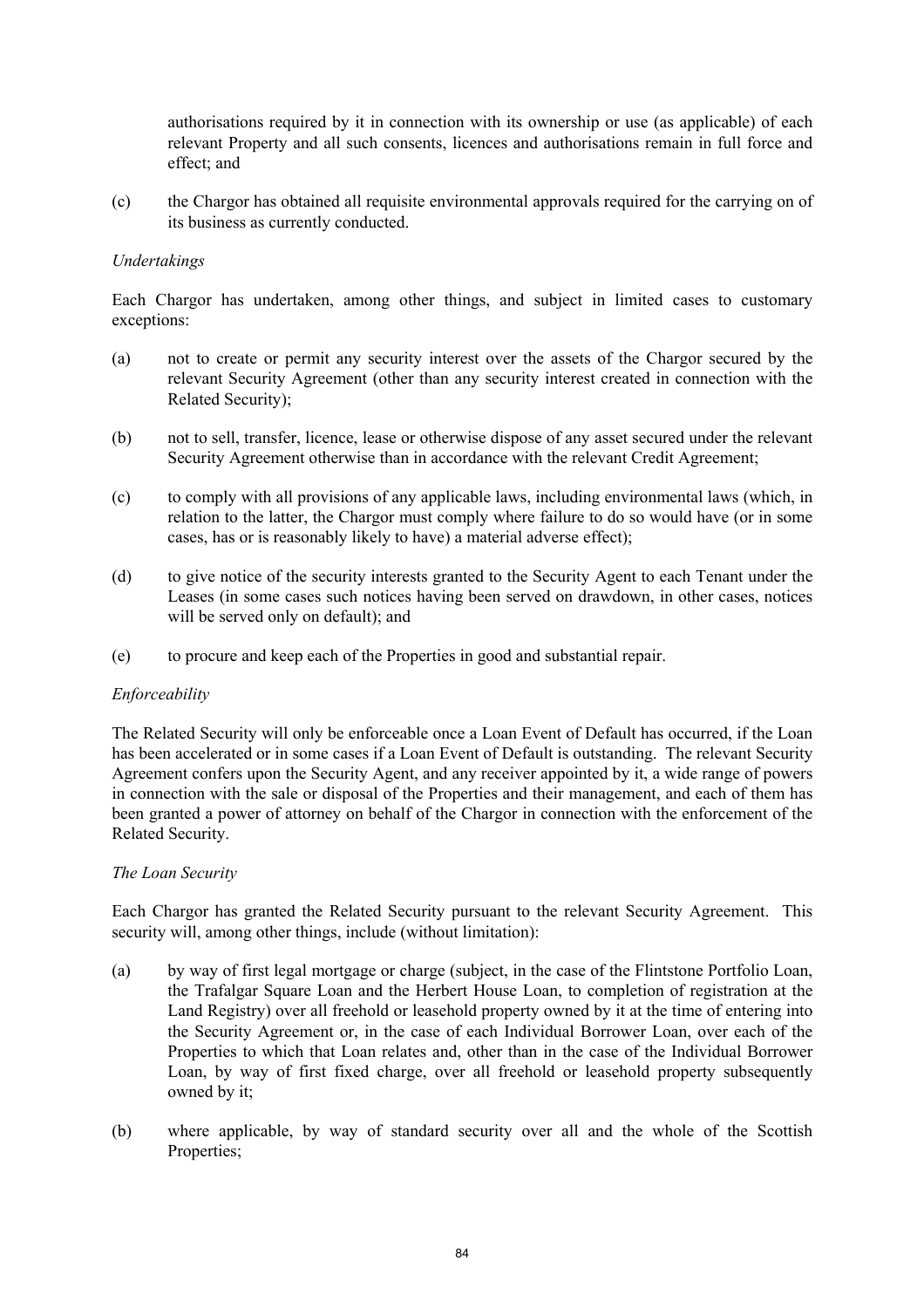- (c) by way of first fixed charge over its interest in all shares, stocks, debentures, bonds or other securities and investments owned by it or held by any nominee on its behalf;
- (d) in the case of the Individual Borrower Loan to the extent the same relate to the Clifton Portfolio Properties, by way of first fixed charge over all plant and machinery owned by it, credit balances and book and other debts;
- (e) either by way of first fixed charge or by way of assignment, over all of its rights in respect of its contracts or policies of insurance and over all of its rights under any Leases;
- (f) where applicable, by way of assignment over all rights, title and interest in rent and all other monies due to become due in terms of the Leases of the Scottish Properties; and
- (g) other than in the case of the Individual Borrower Loan, by way of floating charge, over all its assets not otherwise effectively mortgaged, charged or assigned under the relevant Security Agreement.

In relation to the Pitch Loan, the Obligors holding the legal title to the Pitch Properties have given full fixed security as above. However, recourse to the Clifton Portfolio Borrower and the Pitch Borrower (which acts as trustee of the Pitch Trust) is limited to its interests in the Clifton Portfolio Properties and the Pitch Properties respectively and all rights and assets it has in relation to the such Properties. Recourse to the Clifton Portfolio Borrower is limited to its interests in the Clifton Portfolio Properties

If a Loan Event of Default is outstanding, the security granted under the relevant Security Agreement may become enforceable subject to any relevant notice periods. All rights or remedies provided for by the Security Agreement or available at law or in equity will be exercisable at such time by the Security Agent.

Each security agreement is governed by English law subject to certain exceptions if a Property or other assets are located in a jurisdiction other than England and Wales.

## *Subordination Agreements*

The creditors of the Relevant Borrower who have entered into a Subordination Agreement (other than the Finance Parties) (in such capacity, the **Subordinated Creditors**) have in respect of each Loan (where applicable) entered into a Subordination Agreement with, among others, the Security Agent pursuant to which each Subordinated Creditor has undertaken that whilst any amount remains due and outstanding under, among other things, the relevant Credit Agreement, it shall not demand or receive payment of any Subordinated Debt (other than as permitted under the relevant Credit Agreement and the relevant Subordination Agreement) and if any payment is received by it in breach of the relevant Subordination Agreement, it shall hold such payment on trust for and pay it to the Security Agent.

**Subordinated Debt** means any indebtedness payable (and whether or not due) to a Subordinated Creditor other than in connection with the Finance Documents.

## **Trafalgar Square Intercreditor Agreement**

The Trafalgar Square Loan comprised in the Loan Pool represents the senior tranche of the Trafalgar Square Whole Loan, originated by the Seller on 29 September 2005. The Junior Trafalgar Square Loan will be retained by the Junior Trafalgar Square Lender and will not be sold to the Issuer or form part of the Loan Pool. The Seller, the Junior Trafalgar Square Lender and the Security Agent have entered into an intercreditor agreement dated 22 November 2005 (the **Trafalgar Square Intercreditor Agreement**) pursuant to which the relationship and priority between the Seller (and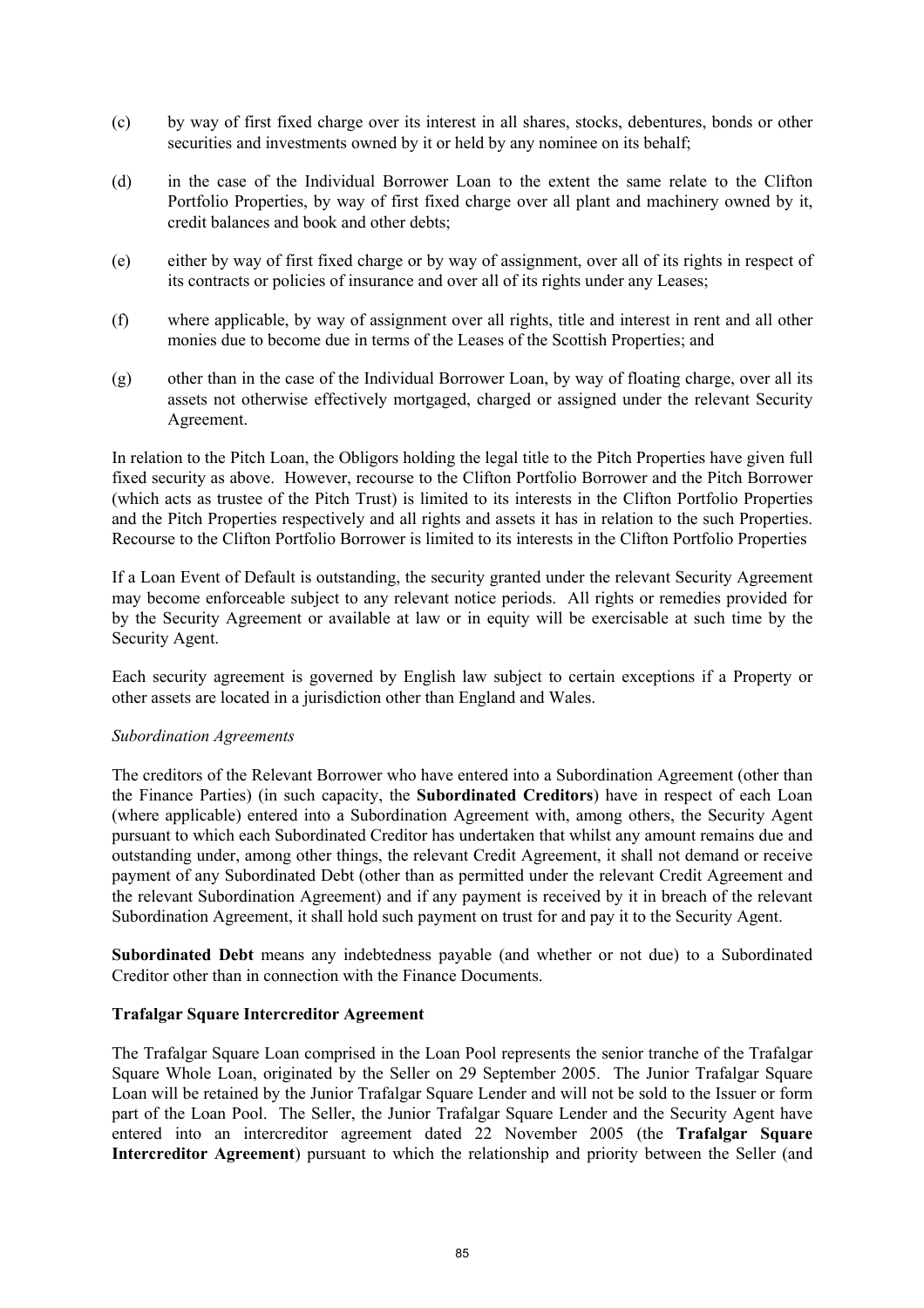following the transfer of the Trafalgar Square Loan to the Issuer, the Issuer) and the Junior Trafalgar Square Lender are regulated.

Other than in respect of any excess senior debt as calculated in the Trafalgar Square Intercreditor Agreement, the Junior Trafalgar Square Loan is subordinated in right of payment to the Trafalgar Square Loan, such that payments by the Borrower in respect of the Junior Trafalgar Square Loan are conditional upon the full payment of amounts due under the Trafalgar Square Loan.

The Junior Trafalgar Square Lender is restricted by the terms of the Trafalgar Square Intercreditor Agreement from taking any enforcement steps in respect of the Junior Trafalgar Square Loan prior to the discharge in full (other than any excess senior debt) of the Trafalgar Square Loan (the Senior Debt). However, the Junior Trafalgar Square Lender can direct the Issuer or the Relevant Servicer (acting as agent of the Security Agent) to enforce the Related Security in respect of the Trafalgar Square Whole Loan after a default under the Trafalgar Square Whole Loan has occurred and the debt has been accelerated provided that the Issuer (or the Relevant Servicer on its behalf) and any other Senior Lender determines that an enforcement of the Related Security would realise sufficient proceeds to discharge the Trafalgar Square Loan in full.

The Junior Trafalgar Square Lender has agreed that all action in respect of the Trafalgar Square Whole Loan may be taken by the Relevant Servicer (in such case as agent for the Security Agent), subject to several exceptions set out in the Trafalgar Square Intercreditor Agreement in respect of which the consent of the Junior Trafalgar Square Lender must be obtained. Such exceptions include:

- (i) any amendment to the date of any amount due to a Lender;
- (ii) any change in the margin or any amount of interest, principal, fee or other amount due under the Finance Documents;
- (iii) change in currency of any amount due under the Finance Documents;
- (iv) change to, or extension of the commitment under the Credit Agreement;
- (v) a change in the basis on which payment is calculated;
- (vi) a release of an Obligor or any Security other than in accordance with the Finance Documents;
- (vii) any change to the Lender assignment provisions;
- (viii) any changes to the insurance requirements in the Credit Agreement or any insurance policy effected in accordance with such clause,

unless in each case the amendment or waiver is agreed by the Junior Trafalgar Square Lender and the Issuer (acting through the Relevant Servicer) or constitutes a procedural or administrative change.

The Junior Trafalgar Square Lender's consent will additionally be required in respect of certain approvals including any capital expenditure from surplus cashflow and the approval of an additional Obligor.

In addition, the Junior Trafalgar Square Lender has the right (but not the obligation) to cure certain defaults under the Trafalgar Square Whole Loan. To allow the Junior Trafalgar Square Lender time to cure such defaults, the grace period permitted for curing such a default is, in relation to a payment default, five Business Days and, in relation to any other default, 10 Business Days. During this period, the Issuer and the Relevant Servicer (acting as agent of the Issuer or the Security Agent, as the case may be) are prohibited from taking certain action, including demanding payment, accelerating the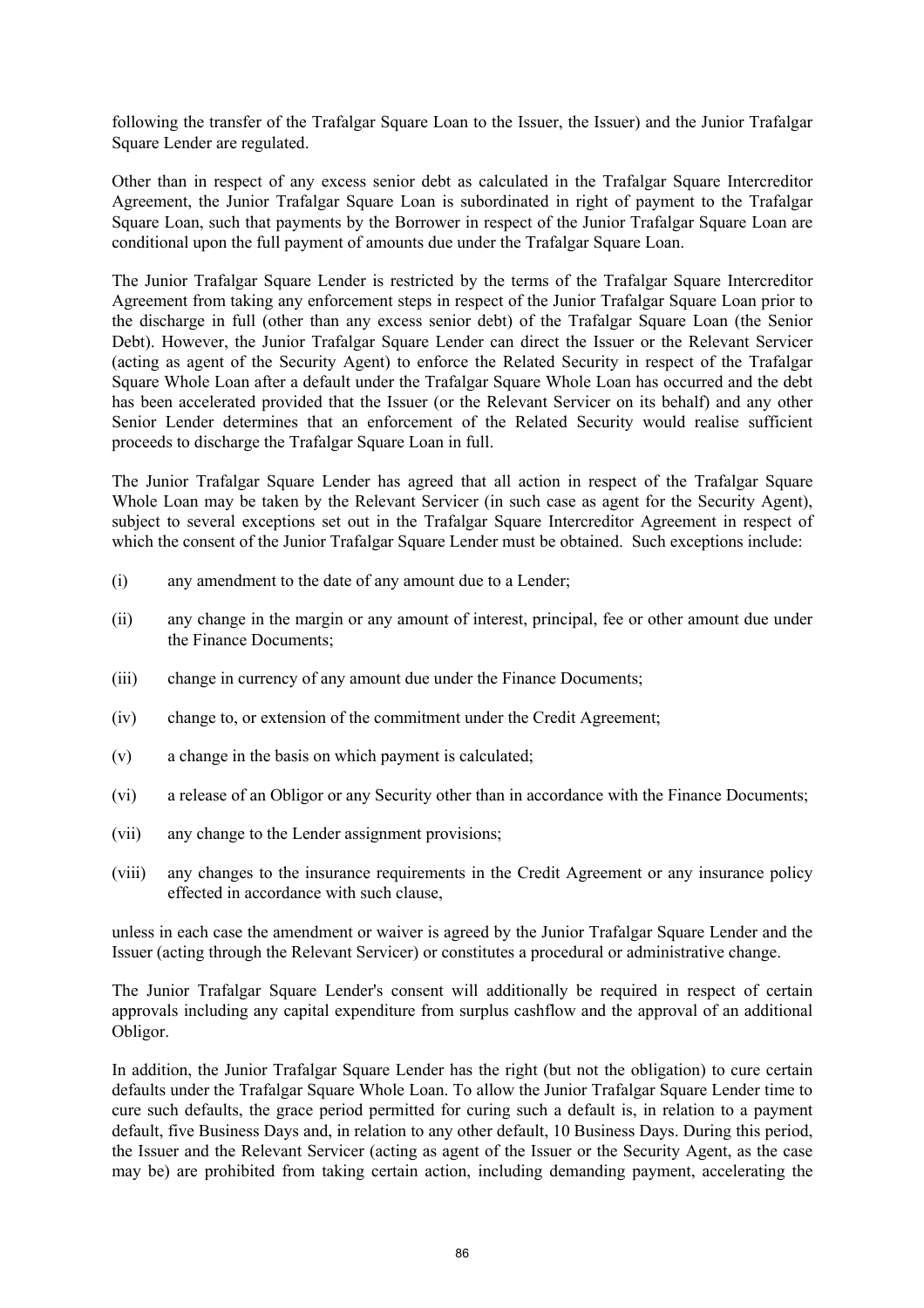Trafalgar Square Whole Loan, enforcing any security for the Trafalgar Square Whole Loan, taking any steps towards placing the Borrowers in insolvency proceedings, bringing any legal proceedings, or taking any other step for recovery of the Trafalgar Square Whole Loan. The Junior Trafalgar Square Lender's right to cure payment defaults is limited to twice in any 12 month period and six times over the life of the Trafalgar Square Whole Loan.

The Junior Trafalgar Square Lender may on the occurrence of a Special Servicing Event (as defined below) in respect of the Trafalgar Square Loan purchase or arrange for a third party to purchase the Trafalgar Square Loan, for a consideration equal to such amount as the Relevant Servicer may determine to be an amount equal to the Trafalgar Square Loan together with any amount required by the Issuer to compensate it for any breakage or funding costs and reasonable administrative costs incurred as a result of the transfer (including any amount due to the Interest Rate Swap Provider) and if the Trafalgar Square Loan is purchased other than on a Loan Interest Payment Date, all amounts of interest payable on the next immediately succeeding Loan Interest Payment Date. Any consideration will not include any amount in respect of Prepayment Fees or Default Interest.

The Seller will novate its interest in the Trafalgar Square Intercreditor Agreement to the Issuer under the Loan Sale Agreement.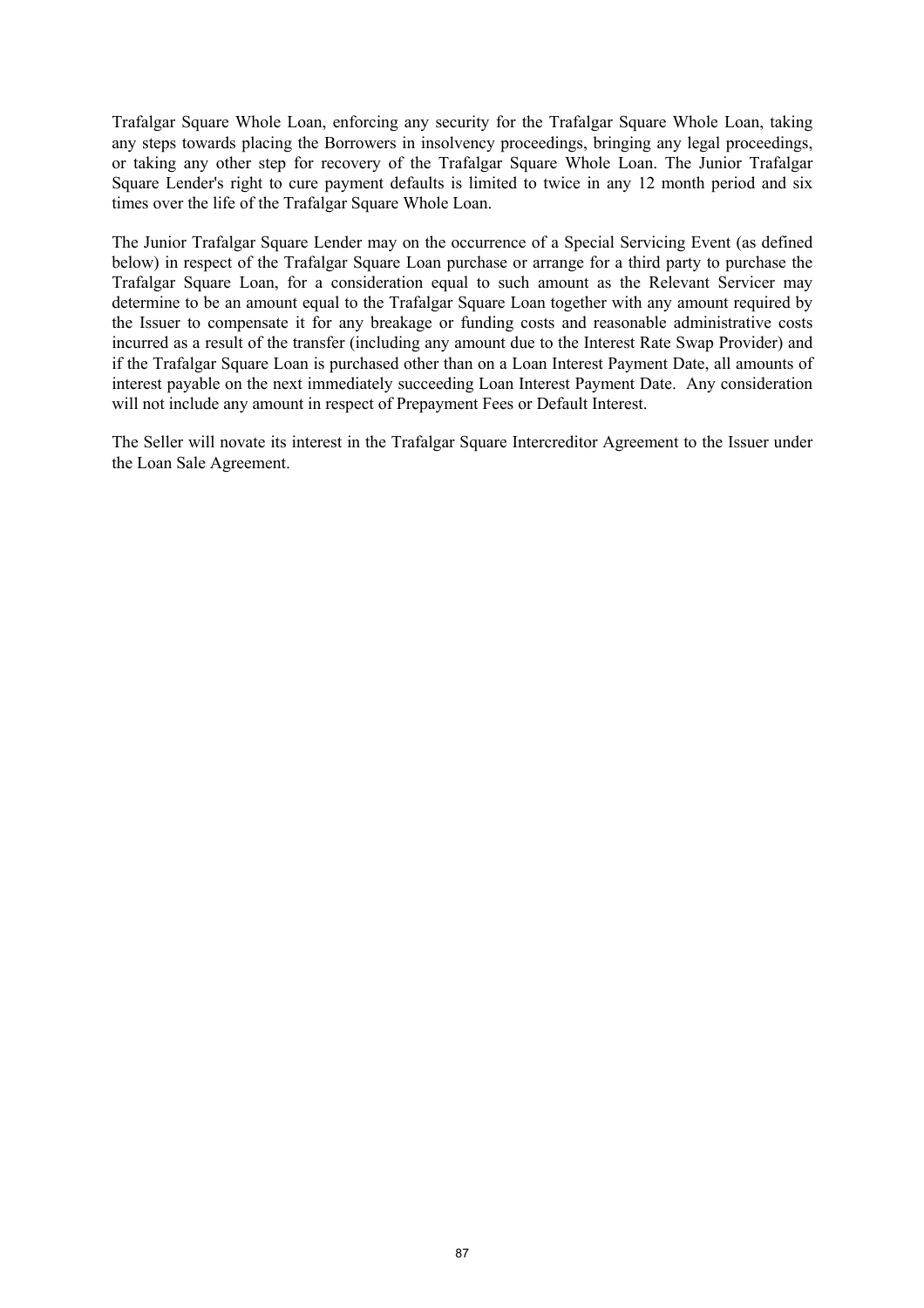# **DESCRIPTION OF THE LOANS AND RELATED PROPERTIES**

#### **Flintstone Portfolio**

|                                                                                  | <b>Loan Information</b>                                                                                                    |
|----------------------------------------------------------------------------------|----------------------------------------------------------------------------------------------------------------------------|
| <b>Cut-Off Date Securitised Principal Balance:</b>                               | £144,079,502                                                                                                               |
| <b>Cut-Off Date Securitised Principal Balance</b><br>as percentage of Loan Pool: | 50.6%                                                                                                                      |
| <b>Loan Interest Payment Dates:</b>                                              | The 15th day of each January, April, July and October commencing 15 January 2006<br>(subject to a business day convention) |
| <b>Loan Purpose:</b>                                                             | Refinance                                                                                                                  |
| <b>Interest Rate:</b>                                                            | Fixed rate                                                                                                                 |
| <b>Loan Margin:</b>                                                              | 0.7500%                                                                                                                    |
| <b>Maturity Date:</b>                                                            | 15 October 2015                                                                                                            |
| <b>Borrower:</b>                                                                 | Flintstone Finance Ltd incorporated in England and Wales                                                                   |
| <b>Interest Calculation:</b>                                                     | Actual/365                                                                                                                 |
| Amortisation:                                                                    | None                                                                                                                       |
| <b>Up-Front Reserves:</b>                                                        | None                                                                                                                       |
| <b>Cut-Off Date LTV:</b>                                                         | 66.3%                                                                                                                      |
| <b>Maturity LTV:</b>                                                             | 66.3%                                                                                                                      |
| <b>Cut-Off Date ICR:</b>                                                         | 133%                                                                                                                       |
| <b>Cut-Off Date DSCR:</b>                                                        | 133%                                                                                                                       |

|                               | <b>Property Information</b> |
|-------------------------------|-----------------------------|
| <b>Number of Properties:</b>  | 5                           |
| <b>Property Type:</b>         | Office – Retail             |
| <b>Location:</b>              | England                     |
| <b>Freehold or Leasehold:</b> | Freehold                    |
| <b>Property Management:</b>   | Property Initiatives Ltd    |
| <b>Net Rental Income:</b>     | £12,982,607 p.a.            |
| <b>Appraised Value:</b>       | £217,450,000                |
| <b>Appraisal Date:</b>        | 30 September 2005           |
| <b>Appraisal Firm:</b>        | Jones Lang Lasalle          |
|                               |                             |

#### **The Loan**

 $\mathbf{I}$ 

The Loan (the **Flintstone Portfolio Loan**) was originated by Barclays Bank PLC on 3 November 2005 and is primarily secured by a first priority legal mortgage encumbering freehold title title interests in five properties located in London and Windsor which are held by four entities who act as guarantors (together the **Flintstone Portfolio Guarantors, and each a Flintstone Portfolio Guarantor**). The Related Security also benefits from a charge of the shares in the Flintstone Portfolio Borrower (defined below) and each Flintstone Portfolio Guarantor and, a charge of the assets in each Flintstone Portfolio Guarantor/the assets of the Flintstone Portfolio Borrower (defined below) and the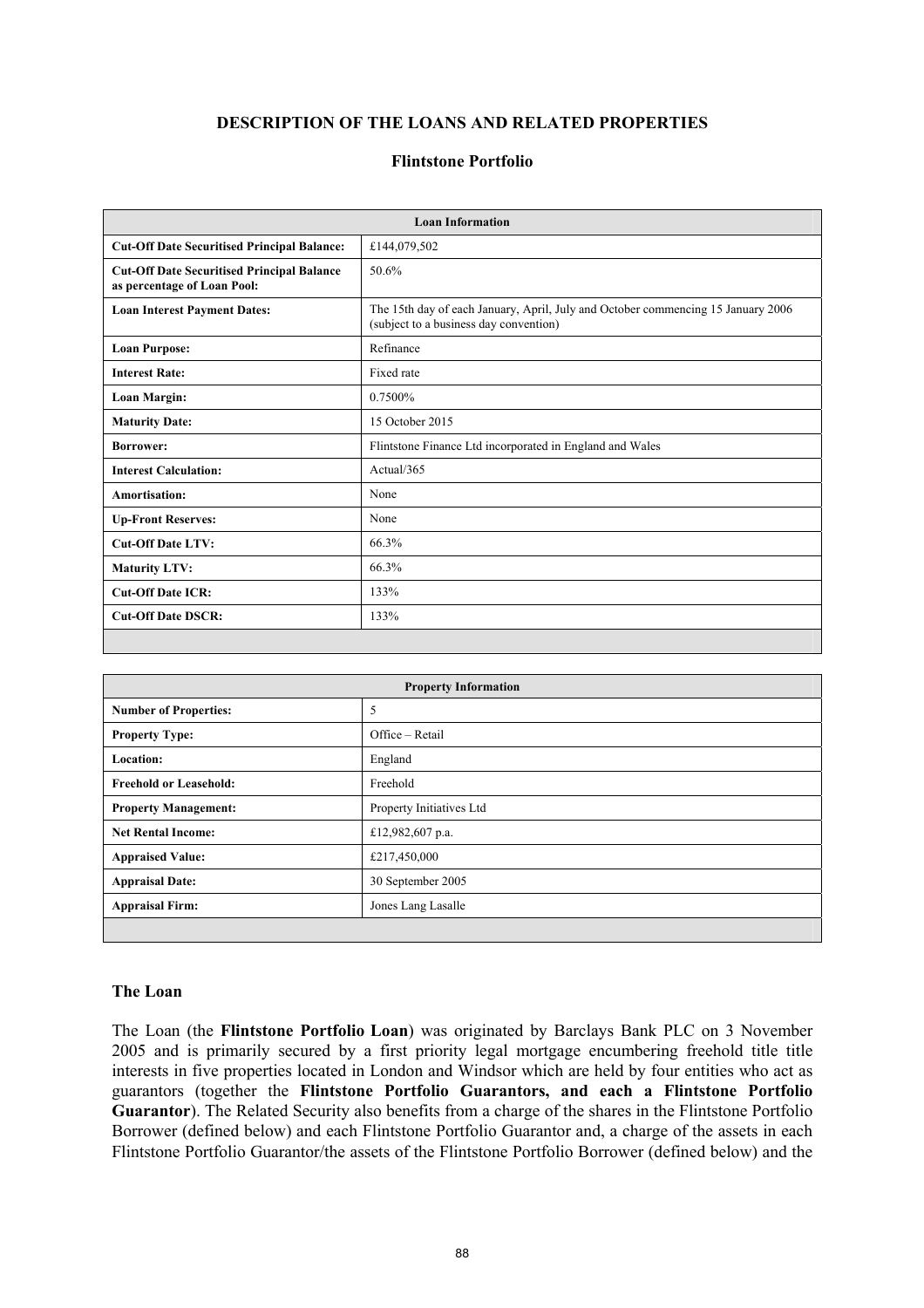assets of the Flintstone Portfolio Borrower, including a separate charge over the Flintstone Portfolio Borrower's accounts.).

# **The Flintstone Portfolio Borrower**

The borrower under the Flintstone Portfolio Loan, Flintstone Finance Limited, is a special purpose entity and was incorporated in England and Wales, with company number 5574371, on 26 September 2005 as a private company limited by shares under the Companies Act 1985 (the **Flintstone Portfolio Borrower**). The registered office of the Flintstone Portfolio Borrower is at 6th Floor, 63 Curzon Street, London W1J 8PD and its contact telephone number is +44 (0) 207 6232323.

The Flintstone Portfolio Borrower on-lends the proceeds of the Flintstone Portfolio Loan to the Flintstone Portfolio Guarantors. The principal activity of the Flintstone Portfolio Borrower is to act as a property investment company. There are no specific measures in place to ensure that such control by the shareholders of the Flintstone Portfolio Borrower is not abused.

| <b>Name</b>                   | <b>Address</b>          | <b>Function</b>   |
|-------------------------------|-------------------------|-------------------|
| <b>JTC Management Limited</b> | PO Box 1075<br>Jersey   | Company Secretary |
|                               | <b>Channel Islands</b>  |                   |
|                               | JE4 2QP                 |                   |
|                               | Alphington House        |                   |
| Phillip Burgin                | <b>Les Ruettes</b>      | Director          |
|                               | Jersey                  |                   |
|                               | Channel Islands         |                   |
|                               | JE2 7HG                 |                   |
| Nigel Le Quesne               | La Rue du Bocage        | Director          |
|                               | Jersey                  |                   |
|                               | Channel Islands         |                   |
|                               | JE3 8BP                 |                   |
| Nigel Syvret                  | Old Station House North | Director          |
|                               | La Rue a Don            |                   |
|                               | Jersey                  |                   |
|                               | <b>Channel Islands</b>  |                   |
|                               | JE3 9DY                 |                   |
| Stephen Burnett               | Les Geonnais Farm       | Director          |
|                               | La Rue des Geonnais     |                   |
|                               | Jersey                  |                   |
|                               | Channel Islands         |                   |
|                               | JE3 2BS                 |                   |
| Anthony Hillman               | La Cache de L'Eglise    | Director          |
|                               | La Cache de L'Eglise    |                   |
|                               | Jersey                  |                   |
|                               | Channel Islands         |                   |
|                               | JE3 2LA                 |                   |

The principal officers of the Flintstone Portfolio Borrower are as follows:

To the best of the Seller's knowledge, having made no enquiries, there are no conflicts between the duties of the principal officers to the Flintstone Portfolio Borrower and any of their respective private interests. The Flintstone Portfolio Borrower is not, and has not been, involved in any legal, governmental or arbitration proceedings (including any such proceedings which are pending or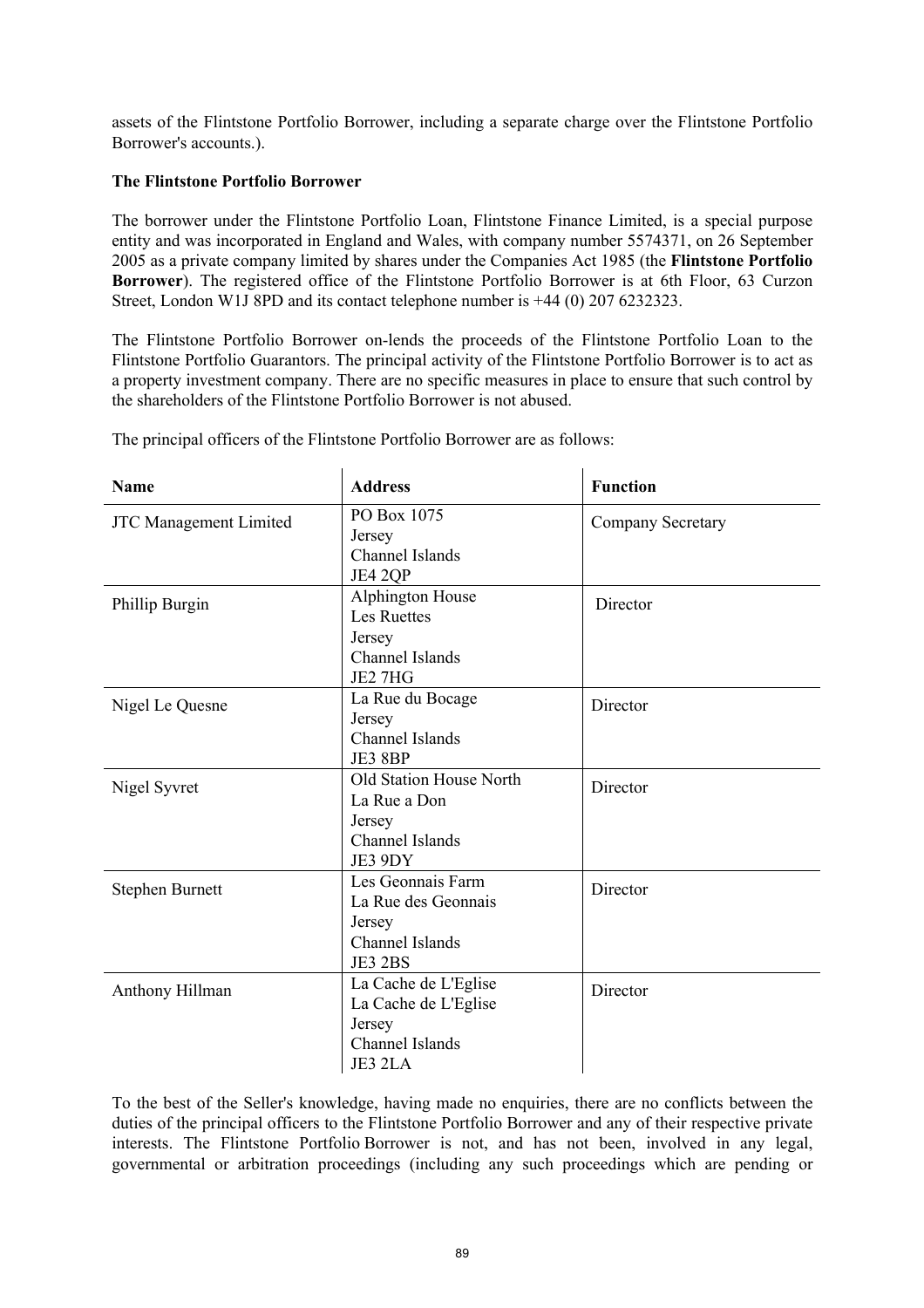threatened of which the Flintstone Portfolio Borrower is aware) which may have, or have had, since 26 September 2005, a significant effect on the Flintstone Portfolio Borrower's financial position.

## **Property management**

The Flintstone Portfolio Properties are managed by Property Initiatives Limited (the **Flintstone Portfolio Property Manager**) on behalf of the Flintstone Portfolio Guarantors pursuant to three management agreements dated 27 February 2004, and one dated on or about 28 November 2005 (the **Flintstone Portfolio Management Agreements**).

Under the terms of the Flintstone Portfolio Loan, the Flintstone Portfolio Borrower may not appoint any property manager without the prior consent of the Lender. In addition, if the Flintstone Portfolio Property Manager is in default of its obligations under the Flintstone Portfolio Management Agreement and as a consequence the relevant Flintstone Portfolio Guarantor is entitled to terminate the relevant agreement, the Lender can require the relevant Flintstone Portfolio Guarantor to use all reasonable endeavours to terminate the relevant management agreement and appoint a new manager whose identity and terms of appointment are acceptable to the Lender.

## **Subordinated debt**

There are subordinated intra-group loans which are subject to a Subordination Agreement. In addition, there is a fully subordinated £2,000,000 overdraft facility provided by Barclays Private Clients International Limited.

## **Security package**

The security under the Flintstone Portfolio Loan comprises a first ranking legal mortgage encumbering the title to the Flintstone Portfolio Property, a first ranking fixed charge over the other assets of the Flintstone Portfolio Borrower and each Flintstone Portfolio Guarantor, an assignment of rights under certain agreements and a mortgage of shares in the Flintstone Portfolio Borrower and each Flintstone Portfolio Guarantor.

## **Description of Tenants**

There are 38 tenants. The majority of rents are subject to upward only rent reviews. The Properties are maintained and insured by the Flintstone Portfolio Property Manager in its capacity as managing agent. All Lease payments made by tenants are inclusive of service charges and insurance. The largest tenant is CSFB (Europe) Limited representing approximately 39.7 per cent. of total gross rent in respect of the Flintstone Portfolio portfolio.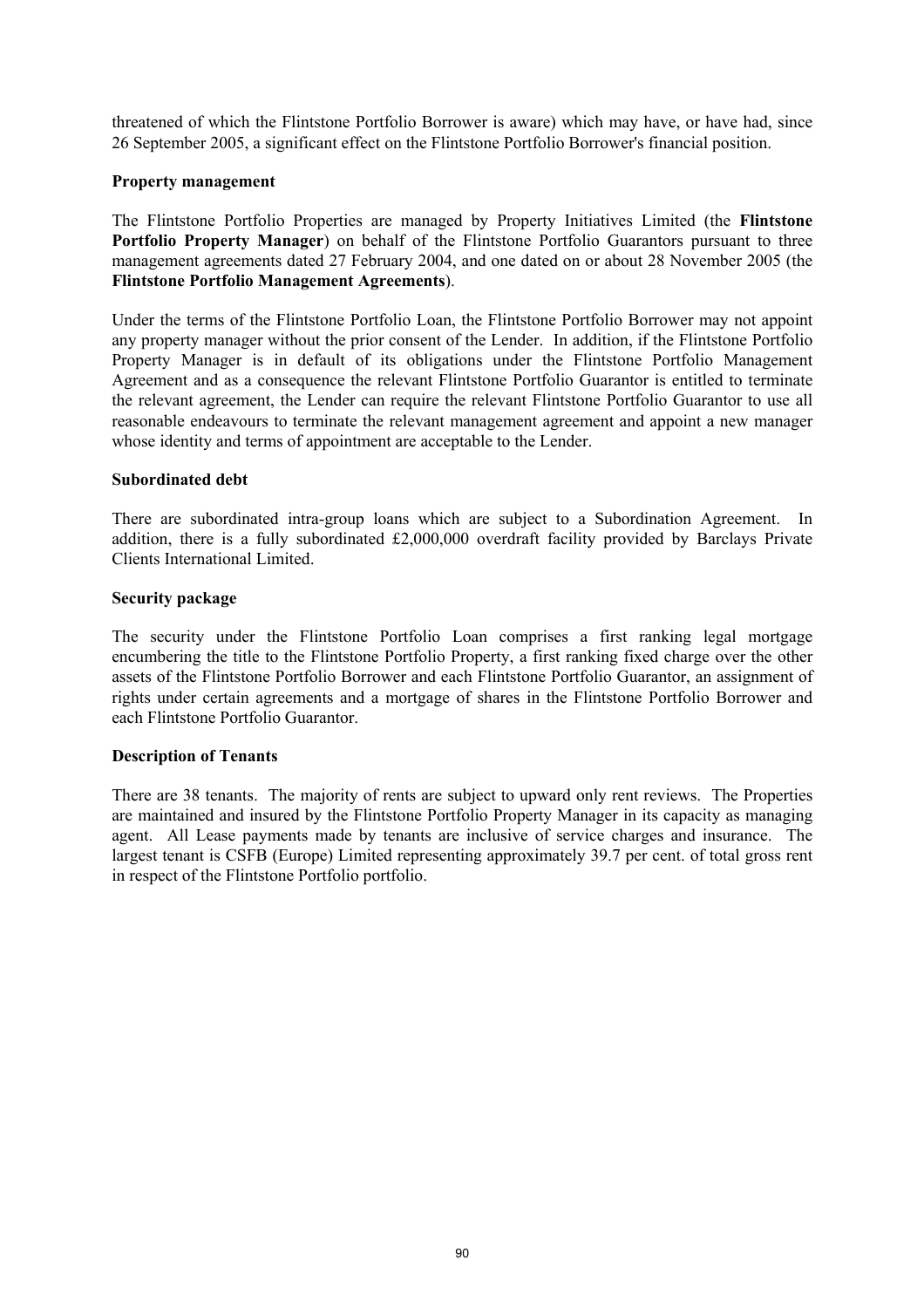# **Trafalgar Square**

|                                                                                  | <b>Loan Information</b>                                                                                                                                    |
|----------------------------------------------------------------------------------|------------------------------------------------------------------------------------------------------------------------------------------------------------|
| <b>Cut-Off Date Securitised Principal Balance:</b>                               | £102,875,000                                                                                                                                               |
| <b>Cut-Off Date Securitised Principal Balance</b><br>as percentage of Loan Pool: | 36.1%                                                                                                                                                      |
| <b>Loan Interest Payment Dates:</b>                                              | The 15th day of each January, April, July and October commencing 15 October 2005<br>(subject to a business day convention)                                 |
| <b>Loan Purpose:</b>                                                             | Acquisition                                                                                                                                                |
| <b>Interest Rate:</b>                                                            | Fixed rate                                                                                                                                                 |
| Loan Margin:                                                                     | Commencing at 0.8892%, reducing over the life of the Loan to 0.8802%                                                                                       |
| <b>Maturity Date:</b>                                                            | 15 July 2013                                                                                                                                               |
| <b>Borrower:</b>                                                                 | Grand Building Limited incorporated in Jersey                                                                                                              |
| <b>Interest Calculation:</b>                                                     | Actual/365                                                                                                                                                 |
| <b>Tranche</b>                                                                   | The Loan is split between the senior tranche (the <b>Trafalgar Square Loan</b> ) and the<br>junior tranche (the Trafalgar Square Junior Loan) <sup>5</sup> |
| Amortisation:                                                                    | See below                                                                                                                                                  |
| <b>Up-Front Reserves:</b>                                                        | None                                                                                                                                                       |
| <b>Cut-Off Date LTV:</b>                                                         | 66.4%                                                                                                                                                      |
| <b>Maturity LTV:</b>                                                             | 57.8%                                                                                                                                                      |
| <b>Cut-Off Date ICR:</b>                                                         | 171%                                                                                                                                                       |
| <b>Cut-Off Date DSCR:</b>                                                        | 126%                                                                                                                                                       |
|                                                                                  |                                                                                                                                                            |

|                               | <b>Property Information</b> |
|-------------------------------|-----------------------------|
| <b>Number of Properties:</b>  |                             |
| <b>Property Type:</b>         | Office                      |
| <b>Location:</b>              | England                     |
| <b>Freehold or Leasehold:</b> | Freehold                    |
| <b>Property Management:</b>   | Knight Frank LLP            |
| <b>Net Rental Income:</b>     | £9,785,922                  |
| <b>Appraised Value:</b>       | £155,000,000                |
| <b>Appraisal Date:</b>        | 19 September 2005           |
| <b>Appraisal Firm:</b>        | Savills Commercial Limited  |
|                               |                             |

|                        | Amortisation |
|------------------------|--------------|
| £522,000<br>15/01/2006 |              |
| £568,000<br>15/04/2006 |              |
| £471,000<br>15/07/2006 |              |
| £458,000<br>15/10/2006 |              |
| £254,000<br>15/01/2007 |              |

5

All information refers to the Trafalgar Square Loan, which alone forms part of the Loan Pool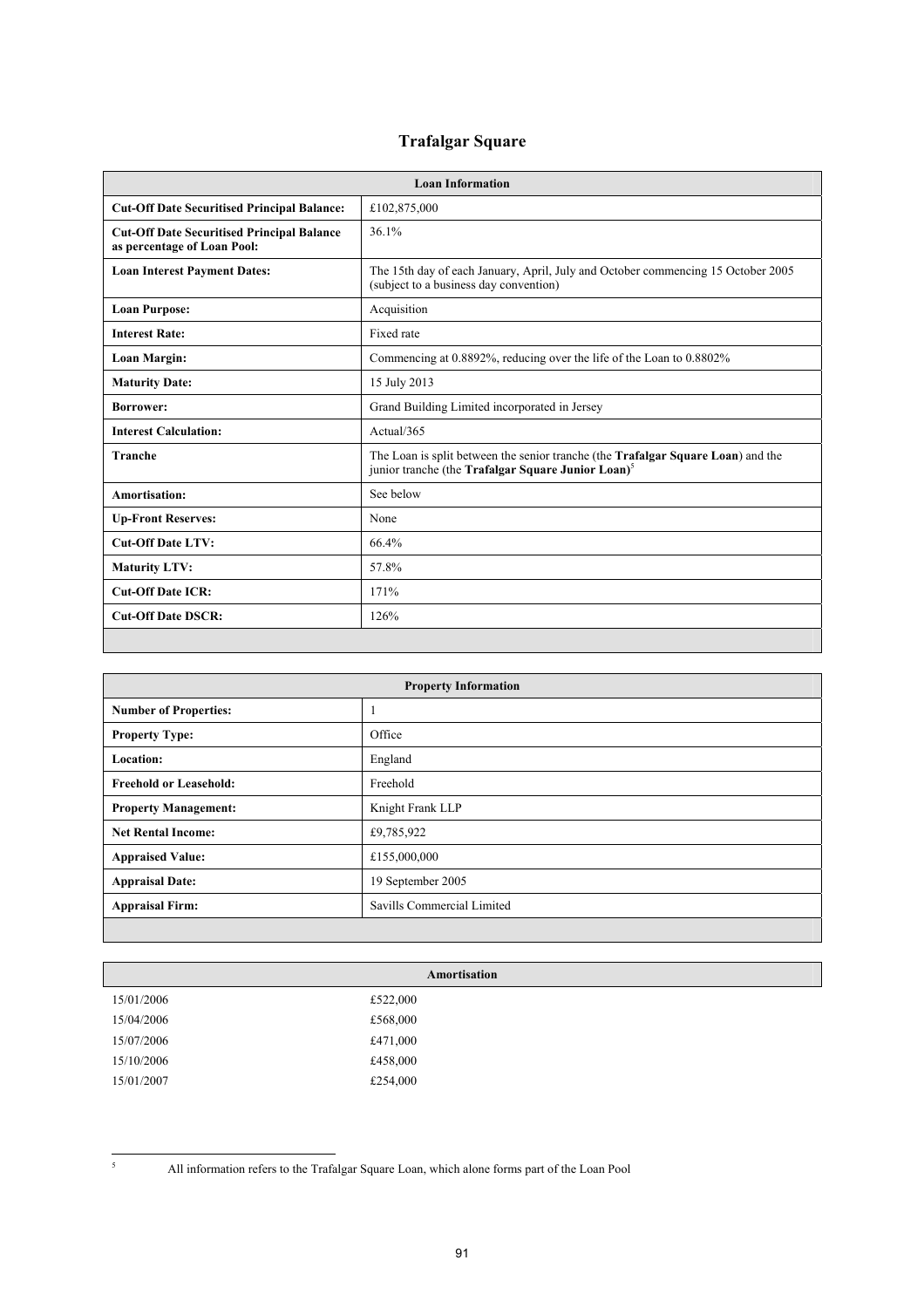|            | Amortisation |
|------------|--------------|
| 15/04/2007 | £162,000     |
| 15/07/2007 | £146,000     |
| 15/10/2007 | £129,000     |
| 15/01/2008 | £134,000     |
| 15/04/2008 | £444,000     |
| 15/07/2008 | £450,000     |
| 15/10/2008 | £437,000     |
| 15/01/2009 | £443,000     |
| 15/04/2009 | £488,000     |
| 15/07/2009 | £476,000     |
| 15/10/2009 | £463,000     |
| 15/01/2010 | £470,000     |
| 15/04/2010 | £514,000     |
| 15/07/2010 | £503,000     |
| 15/10/2010 | £491,000     |
| 15/01/2011 | £498,000     |
| 15/04/2011 | £541,000     |
| 15/07/2011 | £495,000     |
| 15/10/2011 | £484,000     |
| 15/01/2012 | £491,000     |
| 15/04/2012 | £516,000     |
| 15/07/2012 | £559,000     |
| 15/10/2012 | £549,000     |
| 15/01/2013 | £557,000     |
| 15/04/2013 | £600,000     |
|            |              |
|            |              |

All amortisation goes towards repayment of the senior tranche of the Trafalgar Square Whole Loan.

#### **The Loan**

The Loan (the **Trafalgar Square Loan**) was originated by Barclays Bank PLC on 4 October 2005 and is primarily secured by a first priority legal mortgage encumbering freehold title interests in one property located in England. The Related Security also benefits from a charge of the shares in the Trafalgar Square Borrower and the assets of the Trafalgar Square Borrower (as defined below).

## **The Trafalgar Square Borrower**

The borrower under the Trafalgar Square Loan, Grand Building Limited, is a special purpose entity and was incorporated in Jersey, with company number 85507, on 11 June 2003 as a private company limited by shares (the **Trafalgar Square Borrower**). The registered office of the Trafalgar Square Borrower is at 22 Grenville Street, St Helier, Jersey, Channel Islands, JE4 8PX and its contact telephone number is +44 (0)207 6232323.

The principal activity of the Trafalgar Square Borrower is to act as a property investment company. There are no specific measures in place to ensure that any control by the shareholders of the Trafalgar Square Borrower is not abused.

As a company incorporated in Jersey, the Trafalgar Square Borrower is not required to provide public information in respect of its principal officers. However, to the best of the Seller's knowledge, having made no enquiries, there are no conflicts between the duties of the principal officers to the Trafalgar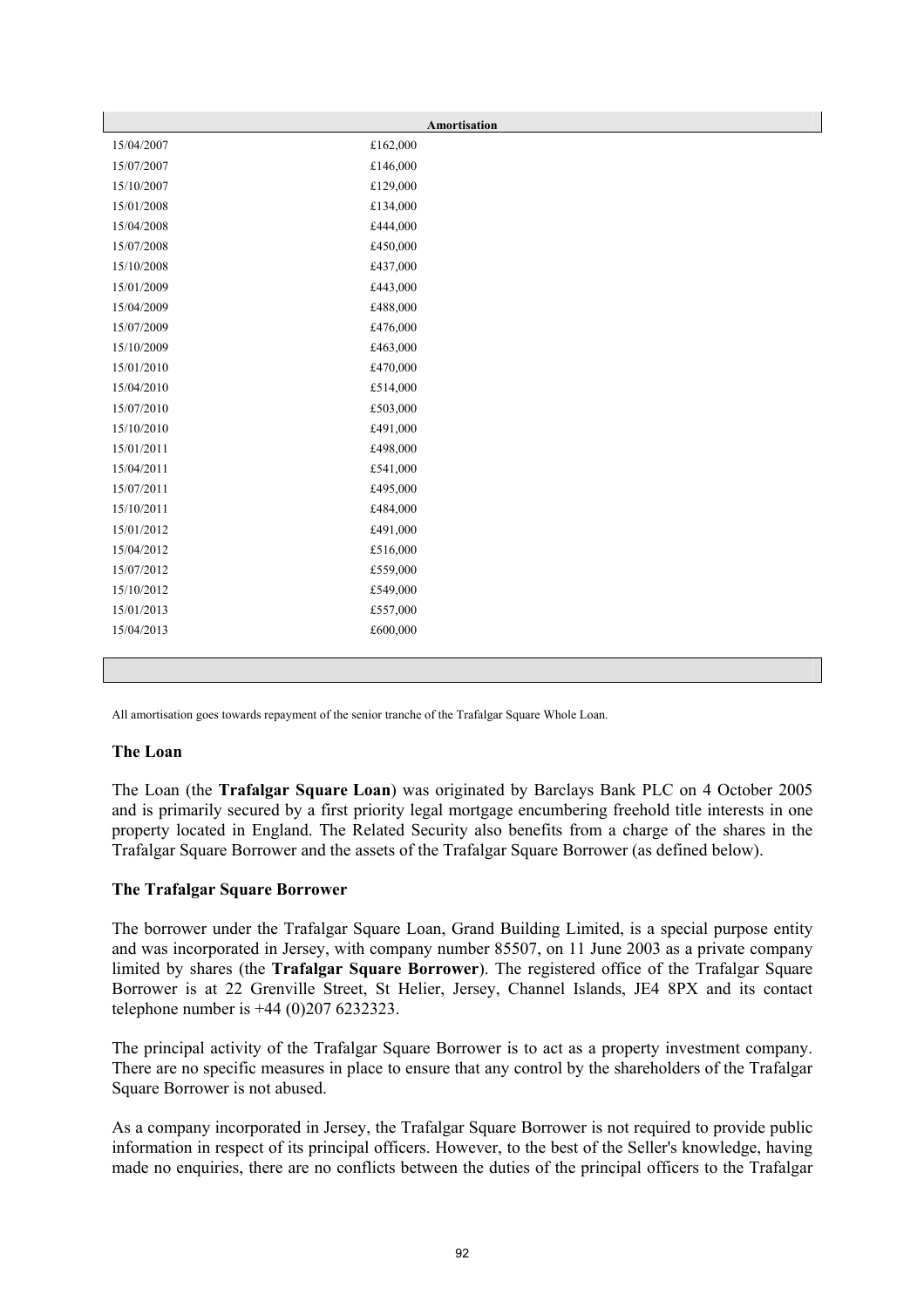Square Borrower and any of their respective private interests. The Trafalgar Square Borrower is not, and has not been, involved in any legal, governmental or arbitration proceedings (including any such proceedings which are pending or threatened of which the Trafalgar Square Borrower is aware) which may have, or have had, since 11 June 2003 a significant effect on the Trafalgar Square Borrower's financial position.

## **Property management**

The Trafalgar Square Property is managed by Knight Frank LLP (the **Trafalgar Square Property Manager**) on behalf of the Trafalgar Square Borrower pursuant to a management agreement dated 17 July 2003 (the **Trafalgar Square Management Agreement**).

Under the terms of the Trafalgar Square Loan, the Trafalgar Square Borrower may not appoint any property manager without the prior consent of the Lender. In addition, if the Trafalgar Square Property Manager is in default of its obligations under the Trafalgar Square Management Agreement and as a consequence the Trafalgar Square Borrower is entitled to terminate the relevant agreement, the Lender can require the Trafalgar Square Borrower to use all reasonable endeavours to terminate the relevant management agreement and appoint a new manager whose identity and terms of appointment are acceptable to the Lender.

## **Subordinated debt**

The Trafalgar Square Loan represents the senior tranche of the Trafalgar Square Whole Loan. The Junior Trafalgar Square Loan will be retained by the Junior Trafalgar Square Lender and will not be sold to the Issuer or form part of the Loan Pool. The Seller, the Junior Trafalgar Square Lender and the Security Agent entered into an intercreditor agreement on 21 November 2005 (the **Trafalgar Square Intercreditor Agreement**) pursuant to which the relationship and priority between the Seller (and following the transfer of the Trafalgar Square Loan to the Issuer, the Issuer) and the Junior Trafalgar Square Lender are regulated. For more information on the Trafalgar Square Intercreditor Agreement see above "*The Loans and the Loan Security – Trafalgar Square Intercreditor Agreement*". The Seller will novate its interest in the Trafalgar Square Intercreditor Agreement to the Issuer under the Loan Sale Agreement

There are subordinated intra-group loans which are subject to a Subordination Agreement.

## **Security package**

The security under the Trafalgar Square Loan comprises a first ranking legal mortgage encumbering the title to the Trafalgar Square Property, a first ranking fixed charge over the assets of the Trafalgar Square Borrower which relate to the Trafalgar Square portfolio, first ranking fixed charges over certain other assets, an assignment of rights under certain agreements and a mortgage of shares in the Trafalgar Square Borrower.

## **Description of Tenants**

There are 9 tenants. The majority of rents are subject to upward only rent reviews. The Properties are maintained and insured by the Trafalgar Square Property Manager in its capacity as managing agent. All Lease payments made by tenants are inclusive of service charges and insurance. The largest tenant is Enterprise Oil Limited representing approximately 67.7 per cent. of total gross rent in respect of the Trafalgar Square Property.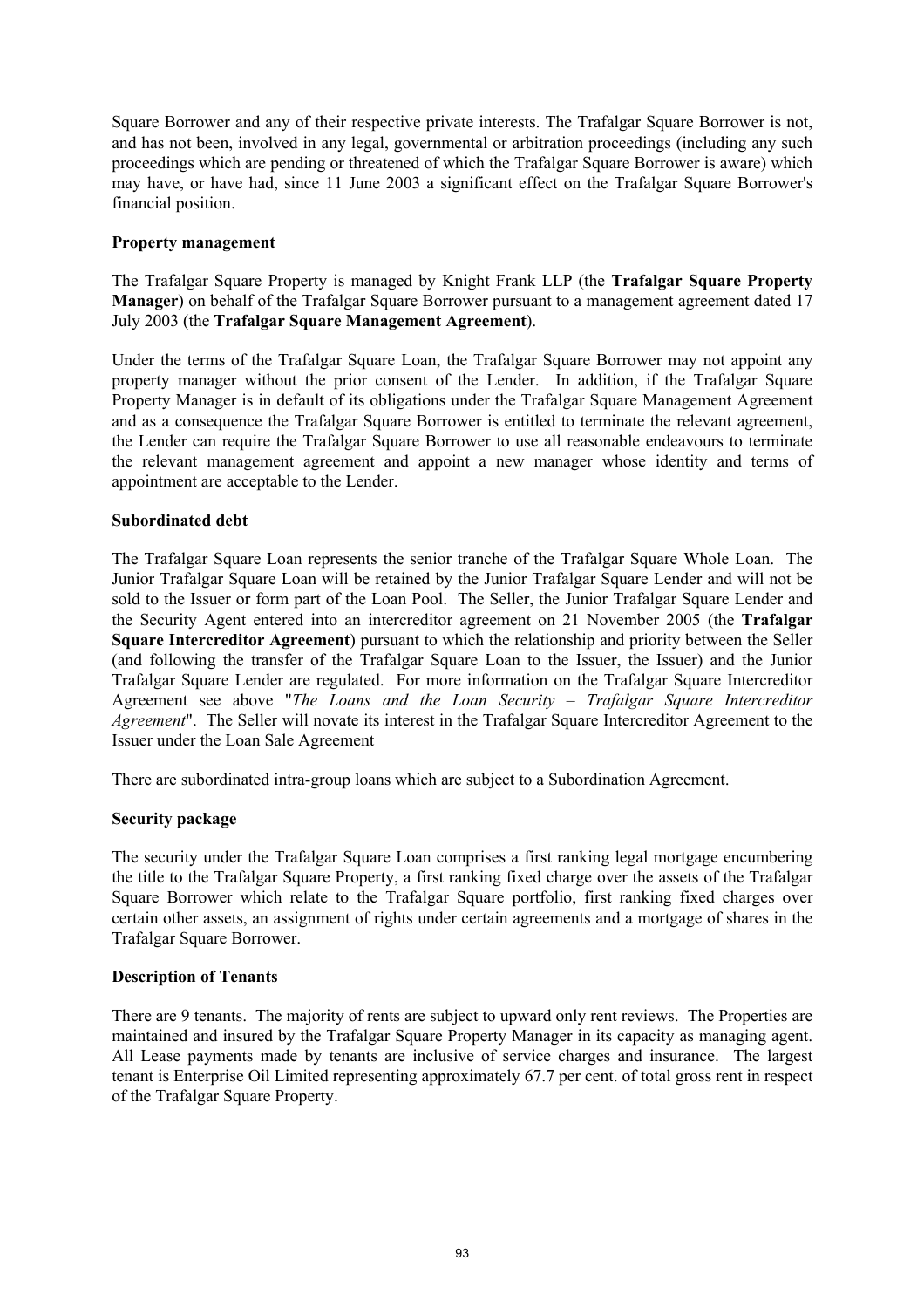## **Clifton Portfolio**

|                                                                                  | <b>Loan Information</b>                                                                                                    |
|----------------------------------------------------------------------------------|----------------------------------------------------------------------------------------------------------------------------|
| <b>Cut-Off Date Securitised Principal Balance:</b>                               | £17,841,600                                                                                                                |
| <b>Cut-Off Date Securitised Principal Balance</b><br>as percentage of Loan Pool: | 6.3%                                                                                                                       |
| <b>Loan Interest Payment Dates:</b>                                              | The 16th day of each January, April, July and October commencing 16 October 2005<br>(subject to a business day convention) |
| <b>Loan Purpose:</b>                                                             | Refinancing an existing loan with Barclays Bank PLC and financing the acquisition of<br>new properties                     |
| <b>Interest Rate:</b>                                                            | Fixed rate                                                                                                                 |
| <b>Loan Margin:</b>                                                              | 1.4000%                                                                                                                    |
| <b>Maturity Date:</b>                                                            | 16 July 2012                                                                                                               |
| <b>Borrower:</b>                                                                 | Mr P G Birakos                                                                                                             |
| <b>Interest Calculation:</b>                                                     | Actual/365                                                                                                                 |
| Amortisation:                                                                    | See below                                                                                                                  |
| <b>Up-Front Reserves:</b>                                                        | None                                                                                                                       |
| <b>Cut-Off Date LTV:</b>                                                         | 78.5%                                                                                                                      |
| <b>Maturity LTV:</b>                                                             | 71.1%                                                                                                                      |
| <b>Cut-Off Date ICR:</b>                                                         | 132%                                                                                                                       |
| <b>Cut-Off Date DSCR:</b>                                                        | 109%                                                                                                                       |
|                                                                                  |                                                                                                                            |

|                               | <b>Property Information</b>    |
|-------------------------------|--------------------------------|
| <b>Number of Properties:</b>  | 23                             |
| <b>Property Type:</b>         | Retail, residential and office |
| <b>Location:</b>              | Bristol, England               |
| <b>Freehold or Leasehold:</b> | 7 leasehold, 16 freehold       |
| <b>Property Management:</b>   | None appointed                 |
| <b>Net Rental Income:</b>     | £1,504,864                     |
| <b>Appraised Value:</b>       | £22,715,000                    |
| <b>Appraisal Date:</b>        | 18 August 2005                 |
| <b>Appraisal Firm:</b>        | Atisreal                       |
|                               |                                |

|                     | Amortisation |
|---------------------|--------------|
| £60,000<br>16/01/06 |              |
| £67,000<br>16/04/06 |              |
| £57,000<br>16/07/06 |              |
| £55,000<br>16/10/06 |              |
| £56,000<br>16/01/07 |              |
| 16/04/07<br>£59,000 |              |
| 16/07/07<br>£63,000 |              |
| £57,000<br>16/10/07 |              |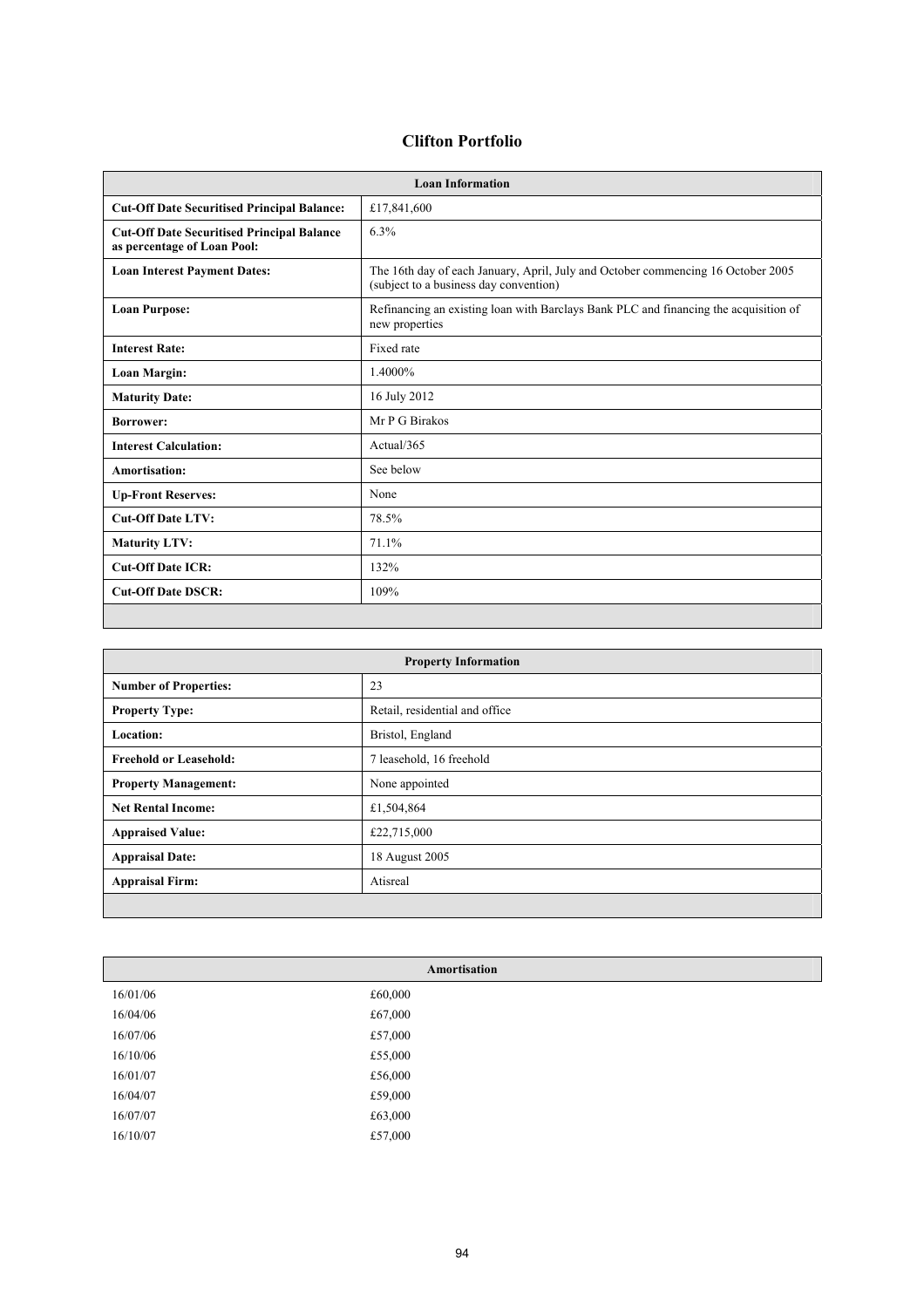|          | Amortisation |
|----------|--------------|
| 16/01/08 | £52,000      |
| 16/04/08 | £60,000      |
| 16/07/08 | £61,000      |
| 16/10/08 | £58,000      |
| 16/01/09 | £65,000      |
| 16/04/09 | £72,000      |
| 16/07/09 | £63,000      |
| 16/10/09 | £57,000      |
| 16/01/10 | £58,000      |
| 16/04/10 | £63,000      |
| 16/07/10 | £65,000      |
| 16/10/10 | £70,000      |
| 16/01/11 | £72,000      |
| 16/04/11 | £80,000      |
| 16/07/11 | £84,000      |
| 16/10/11 | £83,000      |
| 16/01/12 | £82,000      |
| 16/04/12 | £79,000      |
|          |              |

## **The Loan**

The Loan (the **Clifton Portfolio Loan**) was originated by Barclays Bank PLC on 26 July 2005 (with subsequent drawdowns on 4, 9 and 12 August 2005) and is primarily secured by a first priority legal mortgage encumbering freehold title and leasehold title interests in 23 properties located in Bristol, England.

## **The Clifton Portfolio Borrower**

The Borrower under the Clifton Portfolio Loan is an individual who is resident in England (the **Clifton Portfolio Borrower**).

## **Property management**

No property manager has been appointed in respect of the properties.

Under the terms of the Clifton Portfolio Loan, the Clifton Portfolio Borrower may not appoint any property manager without the prior consent of the Lender. The Clifton Portfolio Borrower must ensure that (i) any property manager appointed enters into a duty of care agreement in a form satisfactory to the Lender; (ii) the property manager manages each property to a standard consistent with that of a prudent property owner; and (iii) if the property manager defaults under the terms of its appointment the Clifton Portfolio Borrower will terminate its appointment if permitted to do so and requested by the Lender.

## **Subordinated debt**

There is no subordinated debt in respect of the Clifton Portfolio Loan.

## **Limited recourse**

In relation to the Clifton Portfolio Loan, recourse to the Clifton Borrower is only available against his interest in the Clifton Portfolio Properties and all rights and assets in relation to the Clifton Portfolio Properties.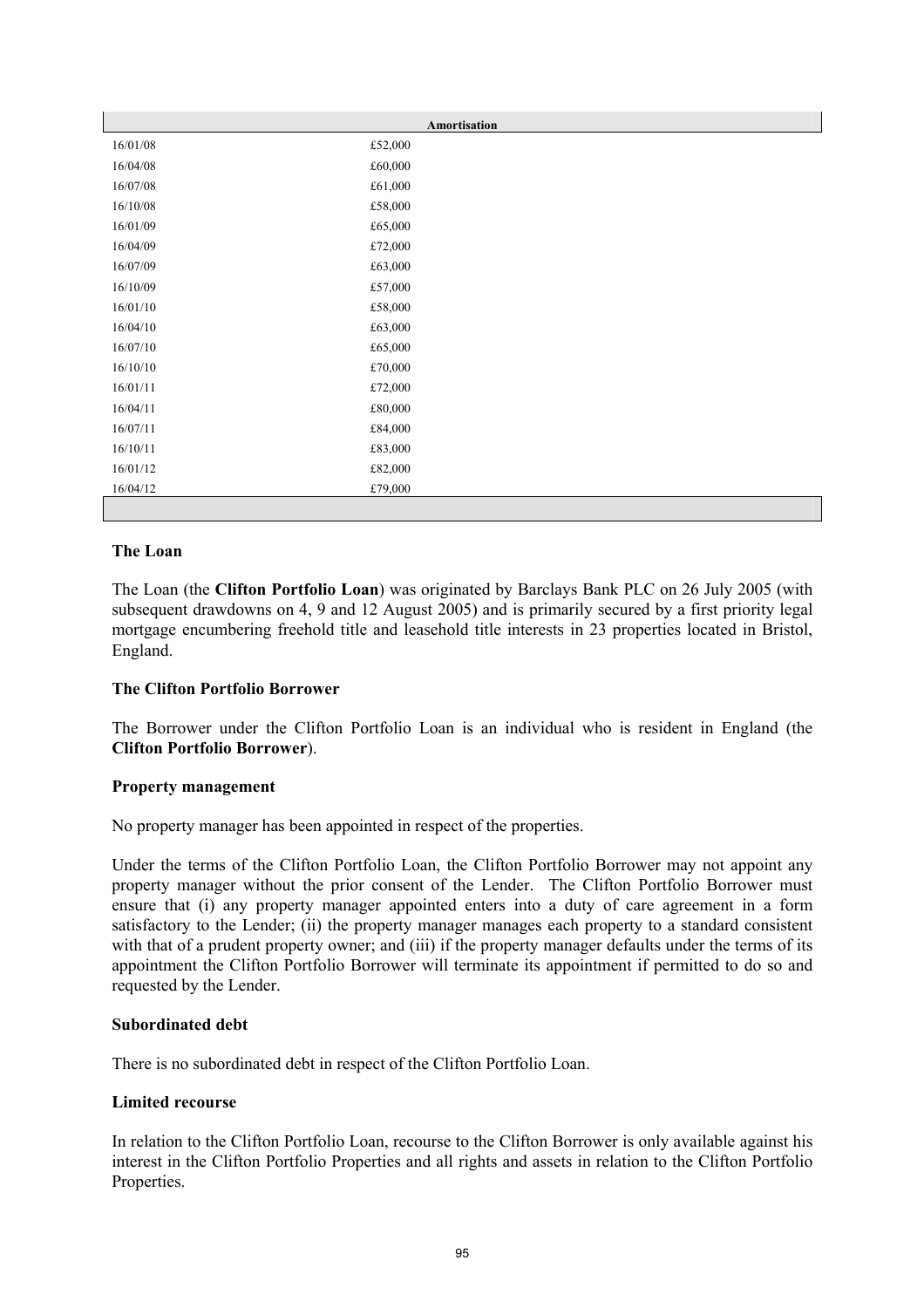#### **Security package**

The security under the Clifton Portfolio Loan comprises a first ranking legal mortgage encumbering the title to the 23 Clifton Portfolio Properties, a first ranking fixed charge over the assets of the Clifton Portfolio Borrower which relate to the Clifton Portfolio portfolio, first ranking fixed charges over certain other assets and an assignment of rights under certain agreements in each case which relate to the Clifton Portfolio.

# **Description of Tenants**

There are 96 tenants. The majority of rents are subject to upward only rent reviews. The largest tenant by rent per annum is James Henry Brost Olpin and Kate Emily Jane Olpin representing approximately 16.9 per cent. of total gross rent in respect of the Clifton Portfolio with five residential properties.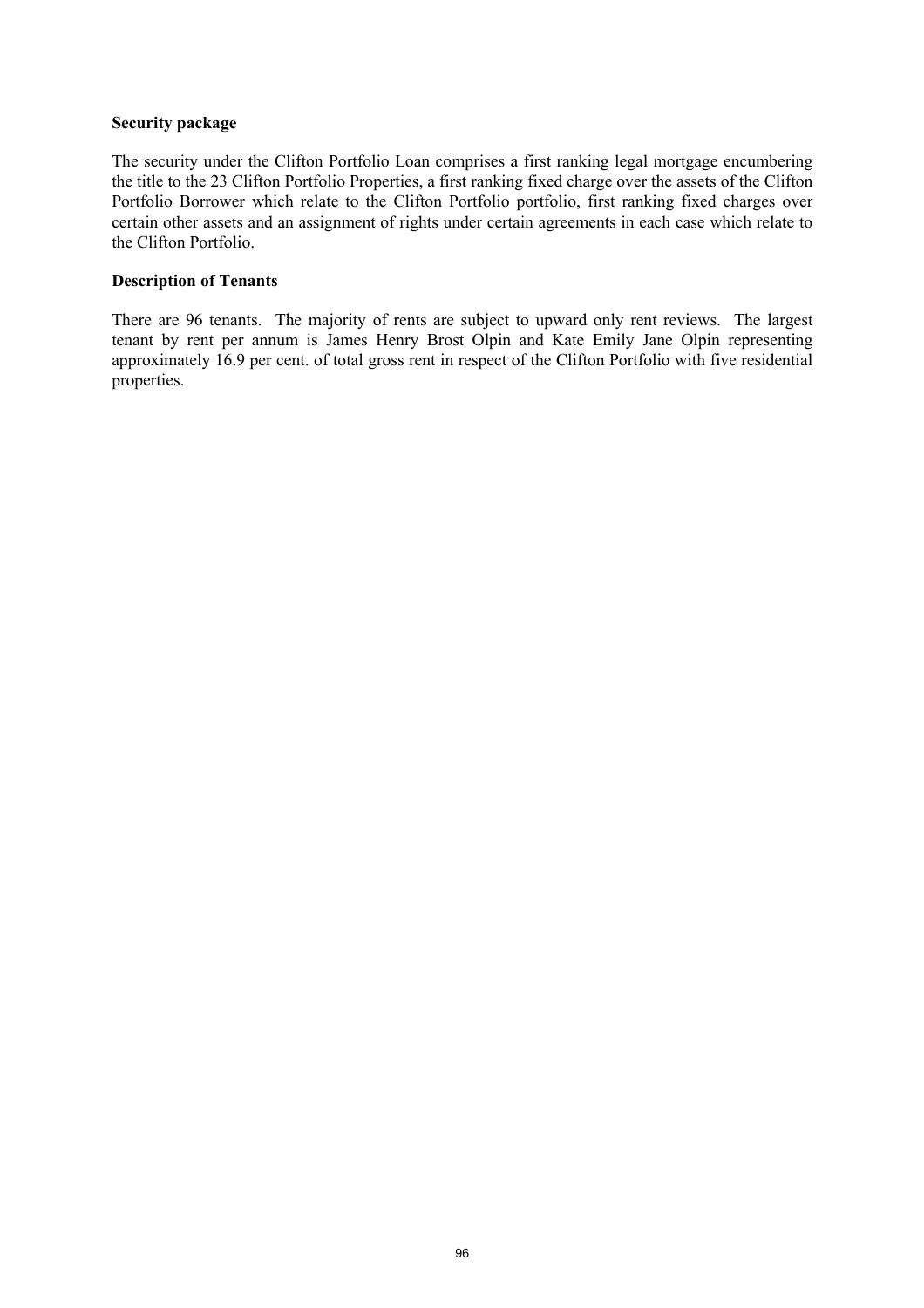| ٠<br>۰.<br>۰. |
|---------------|
|---------------|

| <b>Loan Information</b>                                                          |                                                                                                                                                   |  |
|----------------------------------------------------------------------------------|---------------------------------------------------------------------------------------------------------------------------------------------------|--|
| <b>Cut-Off Date Securitised Principal Balance:</b>                               | £10,507,500                                                                                                                                       |  |
| <b>Cut-Off Date Securitised Principal Balance</b><br>as percentage of Loan Pool: | 3.7%                                                                                                                                              |  |
| <b>Loan Interest Payment Dates:</b>                                              | The 17th day of each January, April, July and October commencing 17 January 2005<br>(subject to a business day convention)                        |  |
| <b>Loan Purpose:</b>                                                             | Financing or refinancing the acquisition of the portfolio                                                                                         |  |
| <b>Interest Rate:</b>                                                            | Fixed rate.                                                                                                                                       |  |
| Loan Margin:                                                                     | $0.6000\%$                                                                                                                                        |  |
| <b>Maturity Date:</b>                                                            | 17 January 2011.                                                                                                                                  |  |
| <b>Borrower:</b>                                                                 | Royal Bank of Canada Trust Corporation Limited acting as trustee for the Property<br>Income Trust for Charities incorporated in England and Wales |  |
| <b>Interest Calculation:</b>                                                     | Actual/365                                                                                                                                        |  |
| Amortisation:                                                                    | None                                                                                                                                              |  |
| <b>Up-Front Reserves:</b>                                                        | None                                                                                                                                              |  |
| <b>Cut-Off Date LTV:</b>                                                         | 49.6%                                                                                                                                             |  |
| <b>Maturity LTV:</b>                                                             | 49.6%                                                                                                                                             |  |
| <b>Cut-Off Date ICR:</b>                                                         | 260%                                                                                                                                              |  |
| <b>Cut-Off Date DSCR:</b>                                                        | 260%                                                                                                                                              |  |

| <b>Property Information</b>   |                                                     |  |
|-------------------------------|-----------------------------------------------------|--|
| <b>Number of Properties:</b>  | 6                                                   |  |
| <b>Property Type:</b>         | Office and Industrial                               |  |
| Location:                     | <b>England and Scotland</b>                         |  |
| <b>Freehold or Leasehold:</b> | Freehold, feuhold and leasehold                     |  |
| <b>Property Management:</b>   | Mayfair Capital Investment Management Limited       |  |
| <b>Net Rental Income:</b>     | £1,532,500                                          |  |
| <b>Appraised Value:</b>       | £21,200,000                                         |  |
| <b>Appraisal Date:</b>        | Various between 21 December 2004 and 30 August 2005 |  |
| <b>Appraisal Firm:</b>        | DTZ Debenham Tie Leung                              |  |
|                               |                                                     |  |

#### **The Loan**

The Loan (the **Pitch Loan**) was originated by Barclays Bank PLC on 22 December 2004 (with subsequent drawdowns on 3, 4 and 24 March and 30 August 2005) and is primarily secured by first priority legal mortgages encumbering freehold title, feuhold title and leasehold title interests in properties located in England and standard securities over the title to properties located in Scotland (together the **Pitch Properties**). The Related Security also benefits from a charge of the shares in PITCH No. 1 Limited and PITCH No. 2 Limited, the legal owners of the Pitch Properties (the **Legal Owners**).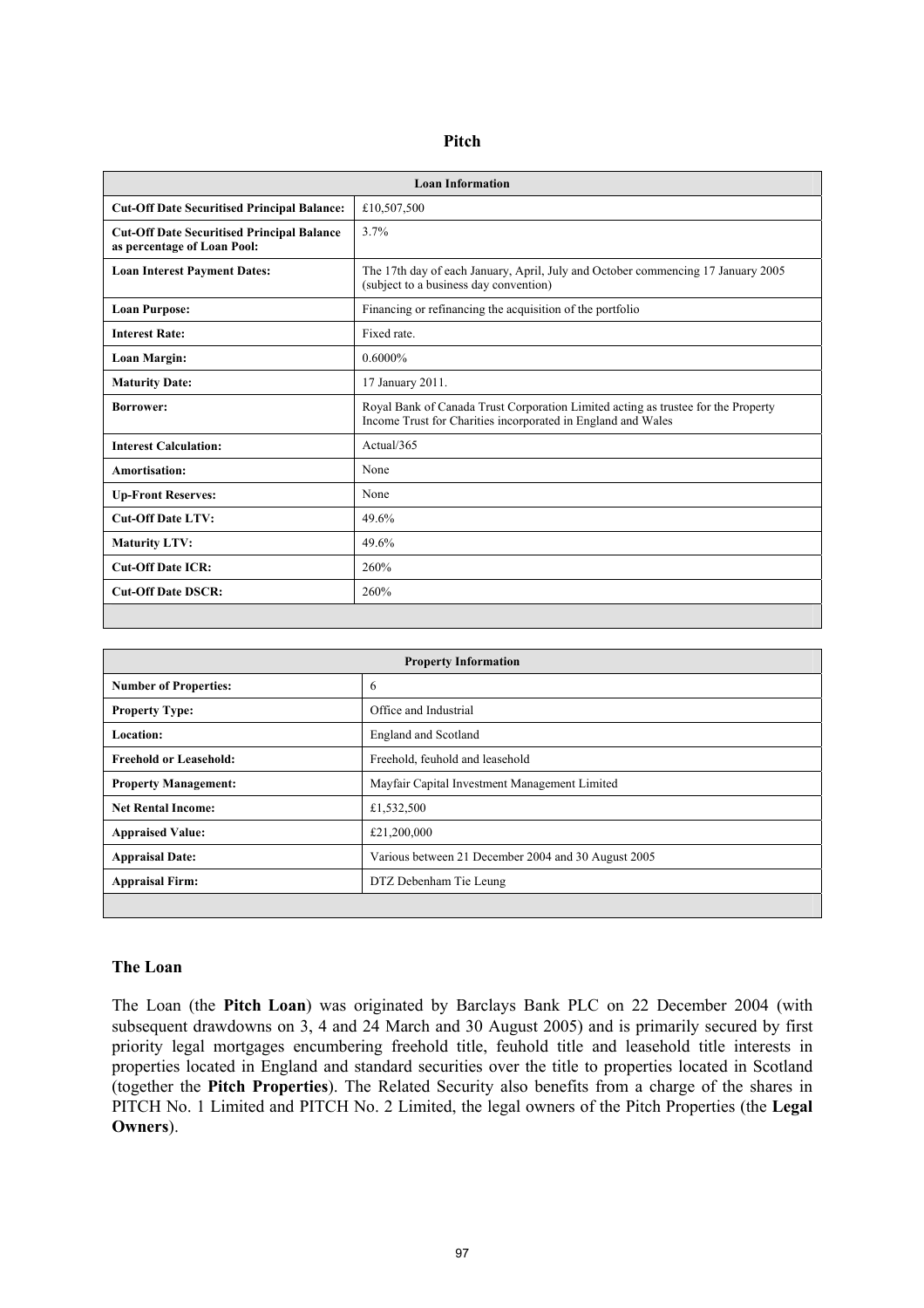## **Split title**

The legal title to the Pitch Properties is held by the Legal Owners on trust for the Pitch Borrower.

## **The Relevant Borrower**

The Borrower under the Pitch Loan (the **Pitch Borrower**) is the Borrower in its capacity as a Trust Corporation as defined in section 205 of the Law of Property Act 1925 and acts as trustee of The Property Income Trust for Charities (the **Pitch Trust**). The Pitch Borrower is incorporated in England and Wales.

## **Property management**

The Pitch Properties are managed by Mayfair Capital Investment Management Limited (the **Pitch Property Manager**) on behalf of the Pitch Borrower pursuant to a management agreement dated 28 July, 2004 (the **Pitch Management Agreement**).

Under the terms of the Pitch Loan, the Pitch Borrower may not appoint any property manager without the prior consent of the Lender. In addition, if the Pitch Property Manager is in default of its obligations under the Pitch Management Agreement and as a consequence the Pitch Borrower is entitled to terminate the relevant agreement, the Lender can require the Pitch Borrower to use all reasonable endeavours to terminate the relevant management agreement and appoint a new manager whose identity and terms of appointment are acceptable to the Lender Security Agent.

## **Subordinated debt**

There is no subordinated debt in respect of the Pitch Loan.

## **Limited recourse**

In relation to the Pitch Loan, recourse against the Pitch Borrower is limited to the secured assets (the **Pitch Trust Fund**) and there is no recourse to any other assets that the Borrower may own.

## **Security package**

The security under the Pitch Loan comprises a first ranking legal mortgage encumbering the title to the Pitch Properties situated in England, standard securities over the title to the Pitch Properties situated in Scotland, a first ranking floating charge over the assets of the Pitch Borrower and the Legal Owners, a first ranking fixed charge over the assets of the Pitch Borrower which relate to the Pitch portfolio, first ranking fixed charges over certain other assets, an assignment of rights under certain agreements and a mortgage of shares in the Legal Owners.

## **Description of Tenants**

There are 8 tenants. The majority of rents are subject to upward only rent reviews. The Properties are maintained and insured by the Pitch Property Manager in its capacity as managing agent. All Lease payments made by tenants are inclusive of service charges and insurance. The largest tenant by rent per annum is Vital Distribution Limited plc representing approximately 22.3 per cent. of total gross rent in respect of the Pitch portfolio.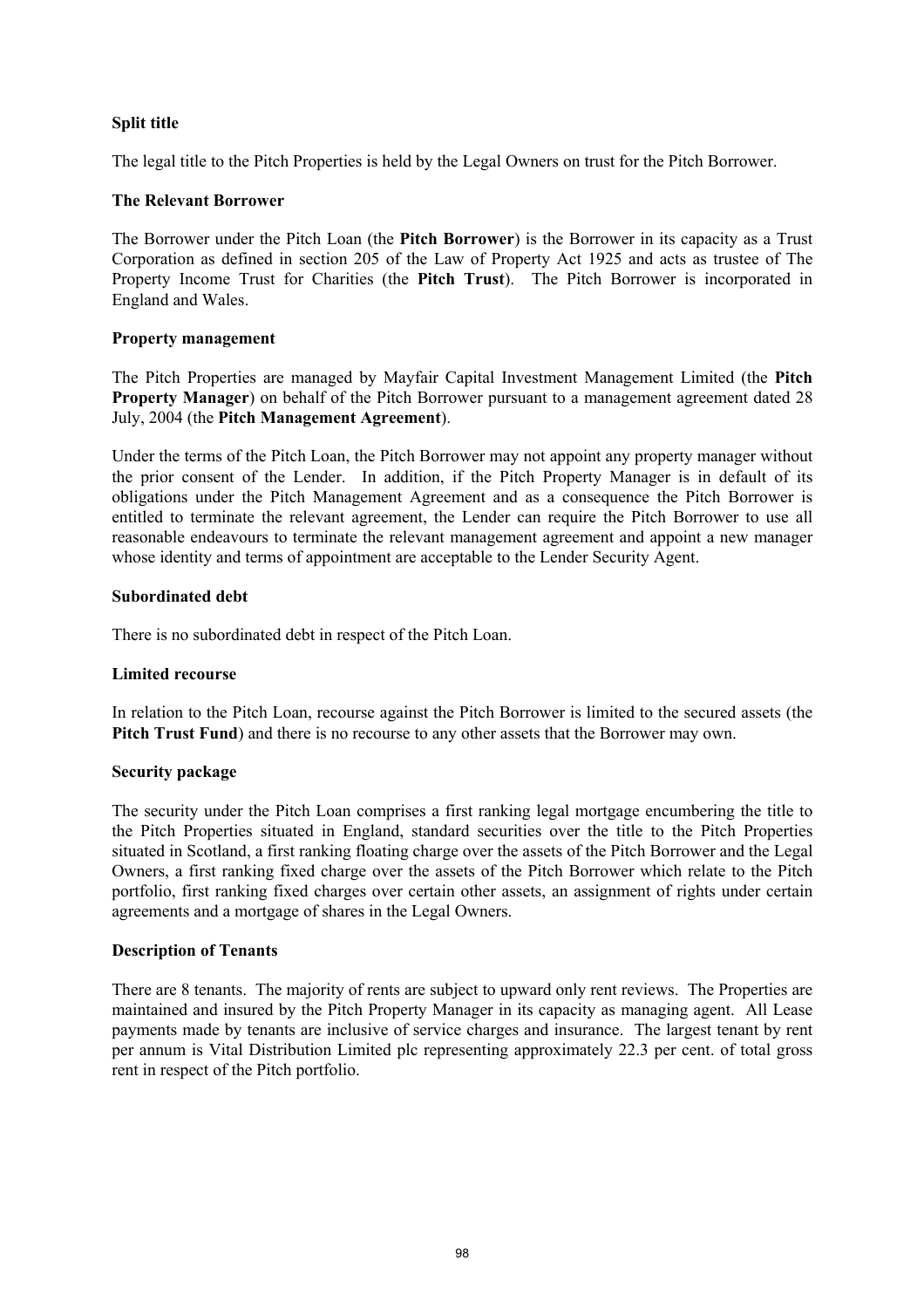## **Herbert House**

| <b>Loan Information</b>                                                          |                                                                                                                          |  |
|----------------------------------------------------------------------------------|--------------------------------------------------------------------------------------------------------------------------|--|
| <b>Cut-Off Date Securitised Principal Balance:</b>                               | £9,675,000                                                                                                               |  |
| <b>Cut-Off Date Securitised Principal Balance</b><br>as percentage of Loan Pool: | 3.4%                                                                                                                     |  |
| <b>Loan Interest Payment Dates:</b>                                              | The 7th day of each January, April, July and October commencing 7 January 2006<br>(subject to a business day convention) |  |
| <b>Loan Purpose:</b>                                                             | Refinancing                                                                                                              |  |
| <b>Interest Rate:</b>                                                            | Fixed rate                                                                                                               |  |
| Loan Margin:                                                                     | 1.2000%                                                                                                                  |  |
| <b>Maturity Date:</b>                                                            | 7 January 2014                                                                                                           |  |
| <b>Borrower:</b>                                                                 | Cool Ridge Investments Limited incorporated in the British Virgin Islands                                                |  |
| <b>Interest Calculation:</b>                                                     | Actual/365                                                                                                               |  |
| Amortisation:                                                                    | See below                                                                                                                |  |
| <b>Up-Front Reserves:</b>                                                        | None                                                                                                                     |  |
| <b>Cut-Off Date LTV:</b>                                                         | 86.0%                                                                                                                    |  |
| <b>Maturity LTV:</b>                                                             | 71.9%                                                                                                                    |  |
| <b>Cut-Off Date ICR:</b>                                                         | 133%                                                                                                                     |  |
| <b>Cut-Off Date DSCR:</b>                                                        | 129%                                                                                                                     |  |
|                                                                                  |                                                                                                                          |  |

| <b>Property Information</b>   |                        |  |
|-------------------------------|------------------------|--|
| <b>Number of Properties:</b>  | 1                      |  |
| <b>Property Type:</b>         | Office                 |  |
| <b>Location:</b>              | England                |  |
| <b>Freehold or Leasehold:</b> | Freehold               |  |
| <b>Property Management:</b>   | Robson Partnership LLP |  |
| <b>Net Rental Income:</b>     | £755,847               |  |
| <b>Appraised Value:</b>       | £11,250,000            |  |
| <b>Appraisal Date:</b>        | 16 September 2005      |  |
| <b>Appraisal Firm:</b>        | DTZ Debenham Tie Leung |  |
|                               |                        |  |

| Amortisation                     |         |  |
|----------------------------------|---------|--|
| Each Interest Payment Date up to |         |  |
| and including 07/07/06           | Nil.    |  |
| 07/10/06                         | £19,000 |  |
| 07/01/07                         | £20,000 |  |
| 07/04/07                         | £22,809 |  |
| 07/07/07                         | £20,000 |  |
| 07/10/07                         | £20,000 |  |
| 07/01/08                         | £25,000 |  |
| 07/04/08                         | £27,500 |  |
| 07/07/08                         | £27,500 |  |
| 07/10/08                         | £28,000 |  |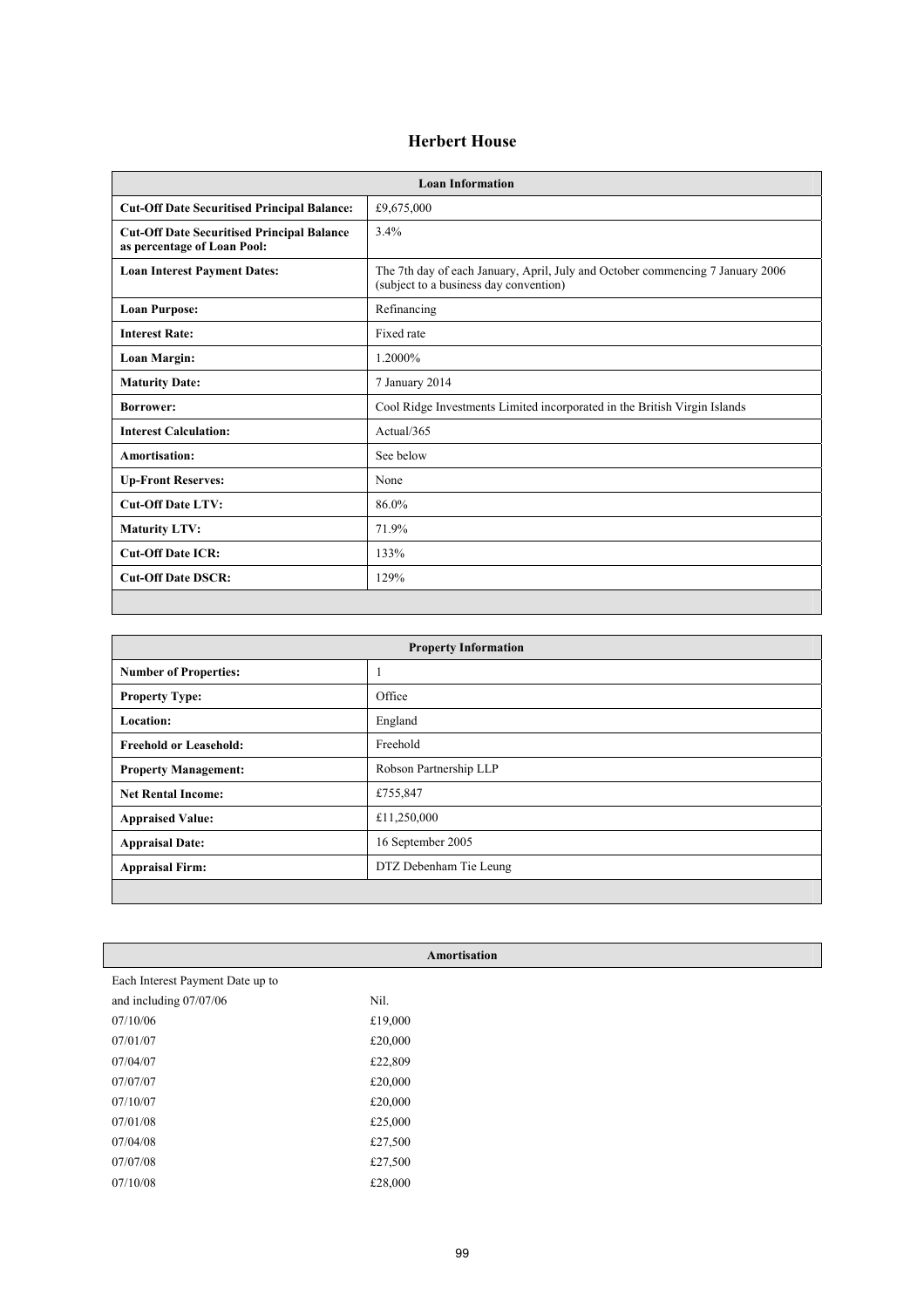| Amortisation |         |  |
|--------------|---------|--|
| 07/01/09     | £30,000 |  |
| 07/04/09     | £33,000 |  |
| 07/07/09     | £33,000 |  |
| 07/10/09     | £33,000 |  |
| 07/01/10     | £33,000 |  |
| 07/04/10     | £33,000 |  |
| 07/07/10     | £78,000 |  |
| 07/10/10     | £77,000 |  |
| 07/01/11     | £78,000 |  |
| 07/04/11     | £82,500 |  |
| 07/07/11     | £82,500 |  |
| 07/10/11     | £82,500 |  |
| 07/01/12     | £82,500 |  |
| 07/04/12     | £84,000 |  |
| 07/07/12     | £85,000 |  |
| 07/10/12     | £85,000 |  |
| 07/01/13     | £89,000 |  |
| 07/04/13     | £92,000 |  |
| 07/07/13     | £92,000 |  |
| 07/10/13     | £92,000 |  |
|              |         |  |

## **The Loan**

The Loan (the **Herbert House Loan**) was originated by Barclays Bank PLC on 22 November 2005 and is primarily secured by a first priority legal mortgage encumbering freehold title title interests a single property located in Birmingham. The Related Security also benefits from a charge of the shares in the Herbert House Borrower/the assets of the Herbert House Borrower (defined below).

# **The Herbert House Borrower**

The Herbert House Borrower under the Herbert House Loan is a special purpose entity incorporated in the British Virgin Islands (the **Herbert House Borrower**).

## **Property management**

The Herbert House Property is managed by Robson Partnership LLP (the **Herbert House Property Manager**) on behalf of the Herbert House Borrower pursuant to a duty of care agreement dated 22 November 2005 (the **Herbert House Duty of Care Agreement**).

Under the terms of the Herbert House Loan, the Herbert House Borrower may not appoint any property manager without the prior consent of the Lender. In addition, if the Herbert House Property Manager is in default of its obligations under the Herbert House Management Agreement and as a consequence the Herbert House Borrower is entitled to terminate the relevant agreement, the Lender can require the Herbert House Borrower to use all reasonable endeavours to terminate the relevant management agreement and appoint a new manager whose identity and terms of appointment are acceptable to the Lender

## **Subordinated debt**

There are subordinated intra-group loans which are subject to a Subordination Agreement.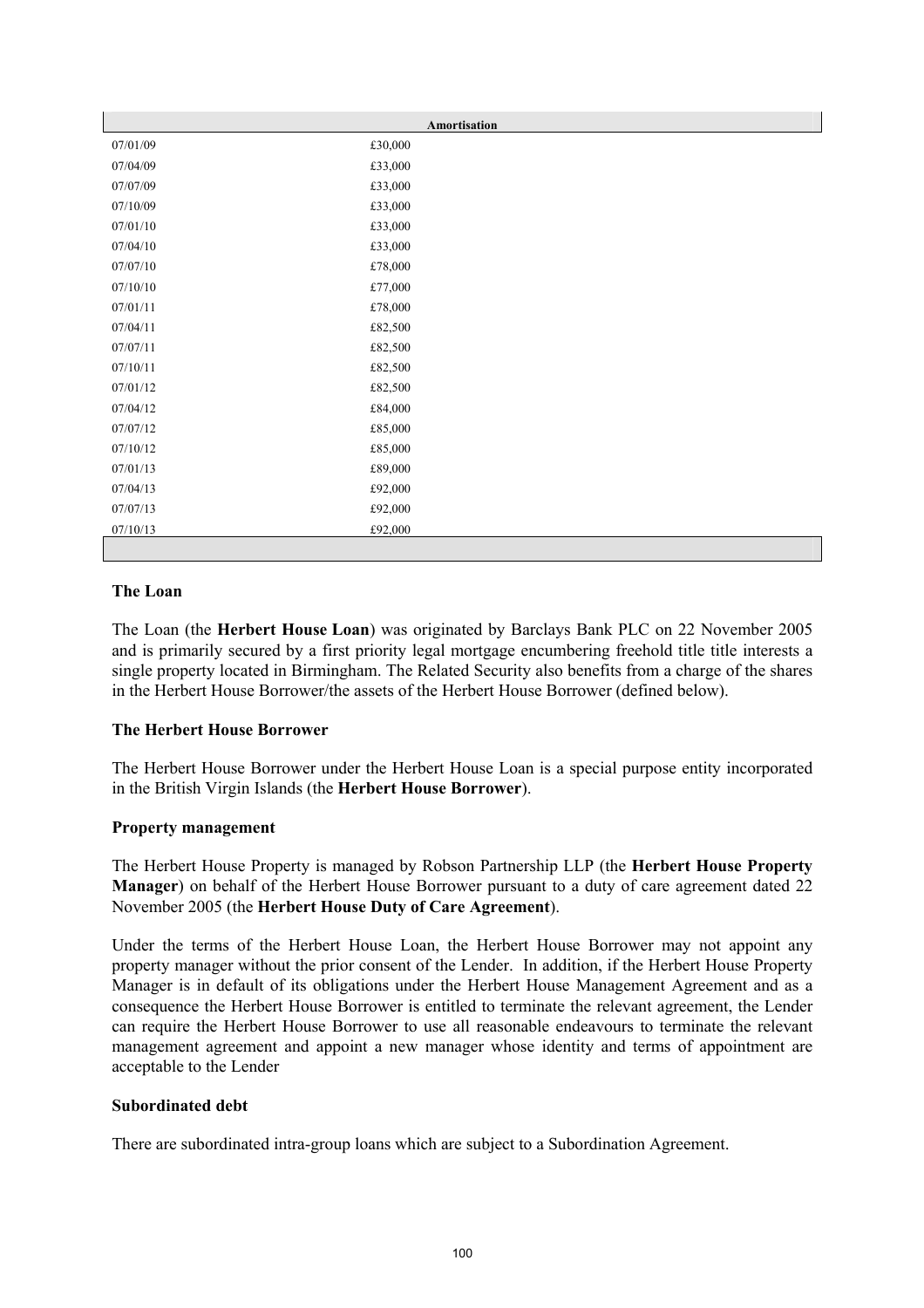#### **Security package**

The security under the Herbert House Loan comprises a first ranking legal mortgage encumbering the title to the Herbert House Property, a first ranking fixed charge over the assets of the Herbert House Borrower property first ranking fixed charges over certain other assets, an assignment of rights under certain agreements and a mortgage of shares in the Herbert House Borrower.

## **Description of Tenants**

There is a single tenanted building let on an FRI basis with an upward only rent review in five years. The property is maintained and insured by the tenant. Cable & Wireless Communications (Mercury) Limited is the sole tenant of the Herbert House Property.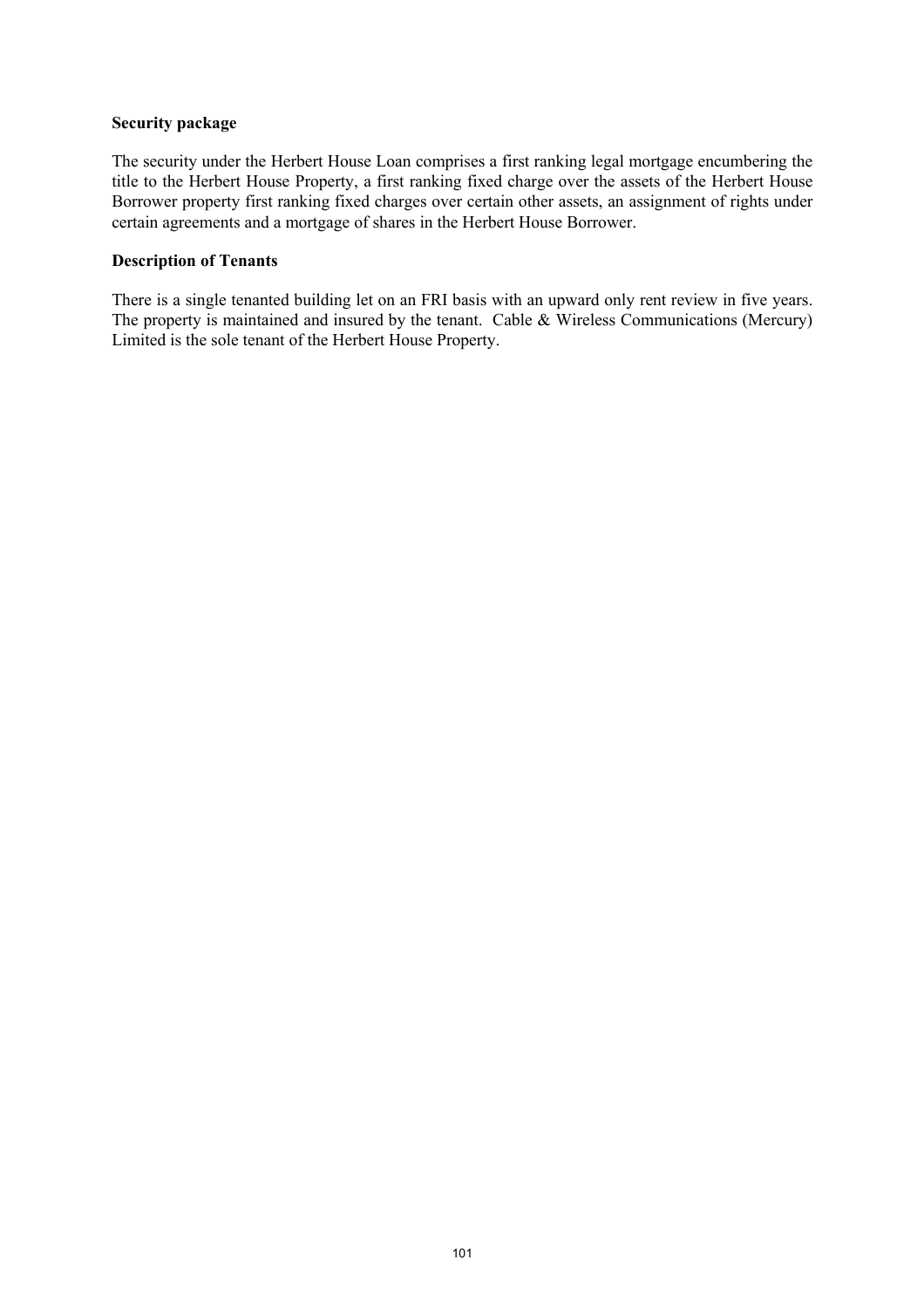#### **TRANSACTION DOCUMENTS**

## **1. Loan Sale Documents**

#### *Consideration*

Pursuant to the terms of a loan sale agreement to be entered into by the Issuer, the Seller and the Trustee (the **Loan Sale Agreement**), the Seller will sell and the Issuer will purchase the Loans and the Seller will novate to the Issuer all its interests as Lender under the Finance Documents and the Intercreditor Agreement. The Seller will additionally assign and transfer to the Issuer its beneficial interests in the Security Trusts created over the Loan Security on the Closing Date. Consequently, as and from the Closing Date, the Issuer will be a Lender under the Credit Agreements.

The initial purchase consideration payable on the Closing Date by the Issuer to the Seller pursuant to the Loan Sale Agreement will be approximately £284,978,000.

On each Interest Payment Date prior to service of an Acceleration Notice or the Notes otherwise becoming due and repayable in full and on any Business Date after the service of an Acceleration Notice or the Notes otherwise becoming due and repayable in full, the Issuer will pay to the Seller or its assignee, to the extent that the Issuer has funds, an amount by way of deferred consideration for the purchase of the Loans and the Loan Security (the **Deferred Consideration**). The Deferred Consideration will be paid in accordance with the applicable Priority of Payment and may be assigned, in whole or in part, by the Seller to a third party. The Deferred Consideration will be made up of three elements. On any Interest Payment Date prior to the service of an Acceleration Notice or the Notes otherwise becoming due and repayable in full, an amount equal to the Adjusted Available Issuer Income after deducting amounts required to meet items (a) to (p) (excluding amounts payable as Deferred Consideration in item (h)(y)) under the Pre-Acceleration Revenue Priority of Payments or the Post-Enforcement/Pre-Acceleration Priority of Payments, as applicable, will be paid out as Deferred Consideration to the Seller or its assignee, such amount to be paid out *pari passu* and *pro rata* with amounts due on the Class A Notes as item h(y) under the Pre-Acceleration Revenue Priority of Payments or the Post Enforcement/Pre-Acceleration Priority of Payment. Following the service of an Acceleration Notice or the Notes otherwise becoming due and repayable in full an amount equal to the available revenue receipts after deducting amounts required to meet items (a) to (n) (excluding amounts payable as Deferred Consideration in item g(y)) under the Post-Acceleration Priority of Payment will be paid out as Deferred Consideration to the Seller or its assignee, such amount to be paid out *pari passu* and *pro rata* with amounts due on the Class A Notes as item g(y) under the Post-Acceleration Priority of Payment. In addition, all Prepayment Fees received by the Issuer will be applied in payment of Deferred Consideration to the Seller or its assignee and certain amounts of Break Costs and Interest Rate Swap Breakage Receipts received by the Issuer will, in accordance with the Break Costs Priority of Payments after paying any amounts due to the Interest Rate Swap Provider as a result of the termination in whole or in part of the relevant Interest Rate Swap Transaction and the Interest Rate Swap Breakage Receipts Priority of Payments, respectively, be applied in payment of Deferred Consideration to the Seller or its assignee. See further "*Cashflows*" below.

## *Registration and Legal Title*

Within 15 Business Days of the Closing Date, written notice will be given by the Seller to each Obligor of the transfer of the Loans to the Issuer and written notice will be given to the Relevant Security Agent of the assignment of the Seller's beneficial interests in the Security Trusts to the Issuer and the Issuer's assignment by way of security of such beneficial interest to the Trustee.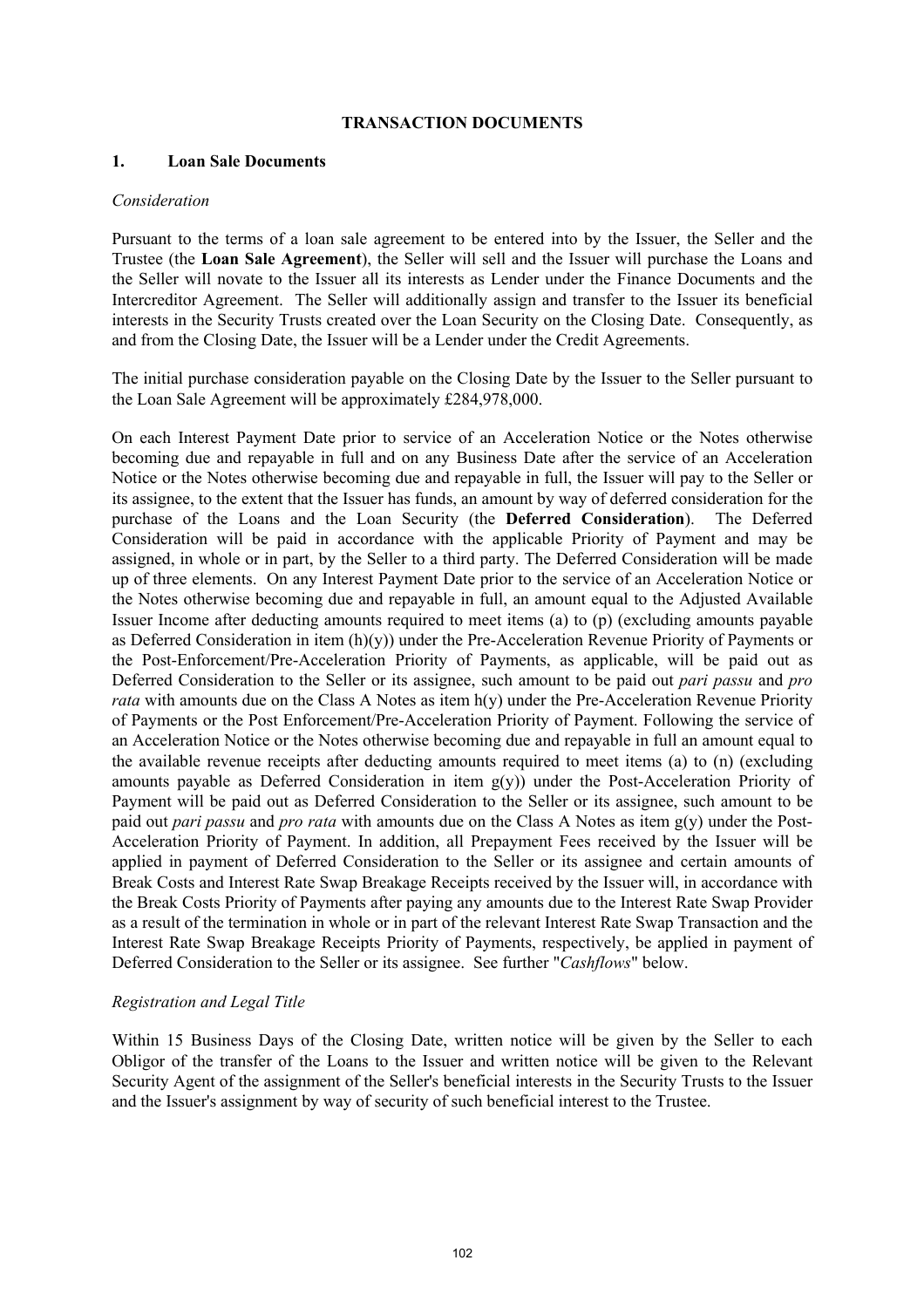### *Representations and Warranties*

Neither the Issuer nor the Trustee has made (or will make) any of the enquiries, searches or investigations which a prudent purchaser would normally make in relation to the purchase of the Loans or the Loan Security. In addition, neither the Issuer nor the Trustee has made (or will make) any enquiry, search or investigation at any time in relation to compliance by any party with respect to the provisions of the Loan Sale Agreement, the Credit Agreements or any other Finance Documents or in relation to any applicable laws or the execution, legality, validity, perfection, adequacy or enforceability of the Loans or the Loan Security.

In relation to all of the foregoing matters concerning the Loans and the Loan Security and the circumstances in which the Loans were made to the Borrowers prior to the transfer of the Loans to the Issuer, both the Issuer and the Trustee will rely entirely on the representations and warranties to be given by the Seller to the Issuer and the Trustee which are contained in the Loan Sale Agreement.

Subject to the agreed exceptions, materiality qualifications and, where relevant, the general principles of law limiting the same, the representations and warranties to be given by the Seller under the Loan Sale Agreement will include:

- (a) The obligations of the relevant Obligors under the Finance Documents constitute the legally valid and binding obligations of, and are enforceable against, the relevant Obligors.
- (b) (i) The charges by way of legal mortgage, charge or standard security, as applicable, in respect of the Properties granted under the relevant Security Agreements constitute legally valid, binding and subsisting first priority mortgages of the relevant Properties (subject to completion of registration at the Land Registry in relation to the Flintstone Portfolio Loan, the Trafalgar Square Loan and the Herbert House Loan.
	- (ii) The fixed charges in respect of the Properties granted under the relevant Security Agreements constitute legally valid, binding and subsisting first priority fixed charges of the relevant Properties (subject to any prior-ranking Security Interests required by law and to the mortgages referred to in paragraph (b)(i) above, but not otherwise) (a **Security Interest** being any mortgage, standard security, sub-standard security, pledge (including any pledge operating by law), lien, charge, assignment, or security interest or other agreement or arrangement having the effect of conferring security and **Security Interests** shall be construed accordingly).
- (c) The Relevant Security Agent has, since the utilisation date in respect of each Loan, kept or caused to be kept full and proper accounts, books and records showing clearly all transactions, payments, receipts, proceedings and notices relating to the Loans and which are complete and accurate in all material respects. All such accounts, books and records are up to date as at the Closing Date and are held by or to the order of the Relevant Security Agent.
- (d) The relevant Chargor is the legal and/or beneficial owner of each relevant Property and had, subject to matters disclosed in the Certificate of Title and/or Report on Title in respect of each Property, a good and marketable title to the relevant Property, in each case as at the date of the relevant Security Agreement.
- (e) Each Property was, as at the date of the relevant Security Agreement or at the date the relevant Property became subject to the security in the relevant Security Agreement, held by the relevant Chargor free (save for any Related Security) from: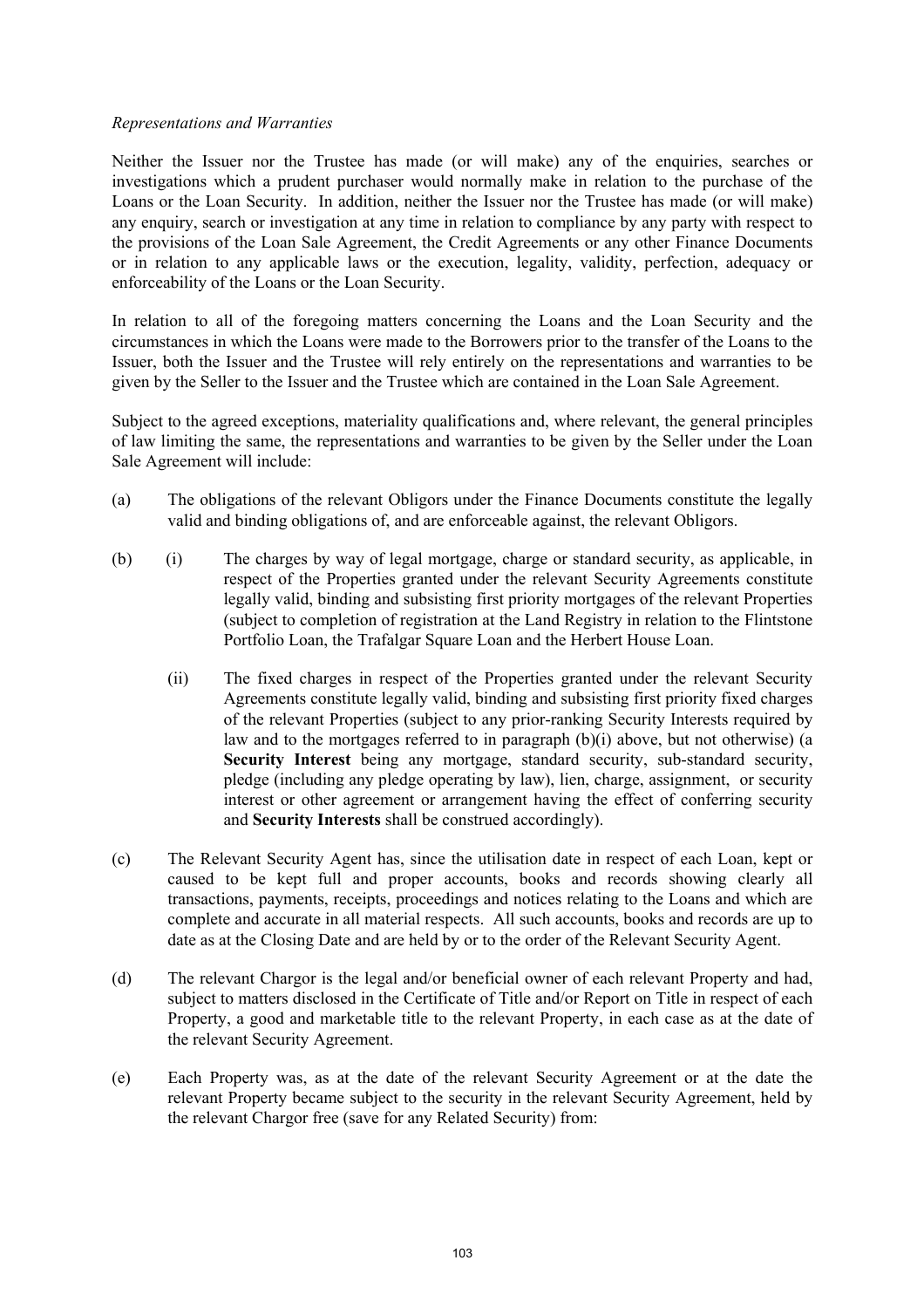- (i) financial encumbrances (save for pre-existing charges released on the Utilisation Date) which would rank prior to the Related Security, save as disclosed in the relevant Certificate of Title and/or Report on Title; and
- (ii) any encumbrances which would individually or in the aggregate materially or adversely affect the Chargor's title or the value of that Property for mortgage purposes set out in the Valuation (including any encumbrance contained in any Lease Documents relevant to such Properties), save as disclosed in the relevant Certificate of Title and/or Report on Title.
- (f) The Relevant Security Agent is the sole legal owner and the Seller is the beneficial owner (in each case subject to the interest of the Finance Parties and any necessary registrations) of each legal mortgage, or charge or standard security granted under the Security Agreements, free and clear of all encumbrances, overriding interests (other than those to which each Property is subject), claims and equities and, save as disclosed in the relevant Certificate of Title and/or Report on Title, at the time of completion of the relevant mortgage or charge, there were no adverse entries of encumbrances or applications for adverse entries of encumbrances against any title at the Land Registry or the equivalent in respect of Properties located in Scotland to any relevant Property which would rank prior to the Relevant Security Agent's or the Seller's interests in the relevant mortgage, or charge or standard security.
- (g) The Seller is entitled to transfer and assign its interests in the Loans and the Loan Security and its other rights as Lender under the Finance Documents to the Issuer, both pursuant to the Loan Sale Documents and also at law.
- (h) Prior to the utilisation date in relation to each Loan:
	- (i) the Seller commissioned a due diligence procedure which initially or after further investigation disclosed nothing which would cause a reasonably prudent lender of money secured on commercial property to decline to proceed with the making of that Loan on the terms of the relevant Credit Agreement;
	- (ii) the Seller (having made all enquiries that would be made by a reasonably prudent lender of money secured on commercial property) was not aware of any matter or thing affecting the title of the relevant Chargor to any part of the Related Security which would cause a reasonably prudent lender of money secured on commercial property to decline to proceed with the making of that Loan on the terms of the relevant Credit Agreement;
	- (iii) the Seller made available a draft certificate of title and/or a draft report on title substantially in the form of the relevant Certificates of Title and the Reports on Title to the Valuer; and
	- (iv) the Seller obtained the Certificates of Title or Reports on Title, none of which showed any adverse entries, or, if any such report did reveal any adverse entry, such entry would not cause a reasonably prudent lender of money secured on commercial property to decline to proceed with the making of that Loan on the terms of the relevant Credit Agreement.
- (i) Immediately prior to advancing each Loan, the relevant Property or Properties charged as Related Security were valued for the Seller by a qualified surveyor or valuer and the principal amount advanced under each Loan did not at the date of the Loan exceed 86 per cent. of the amount of that valuation.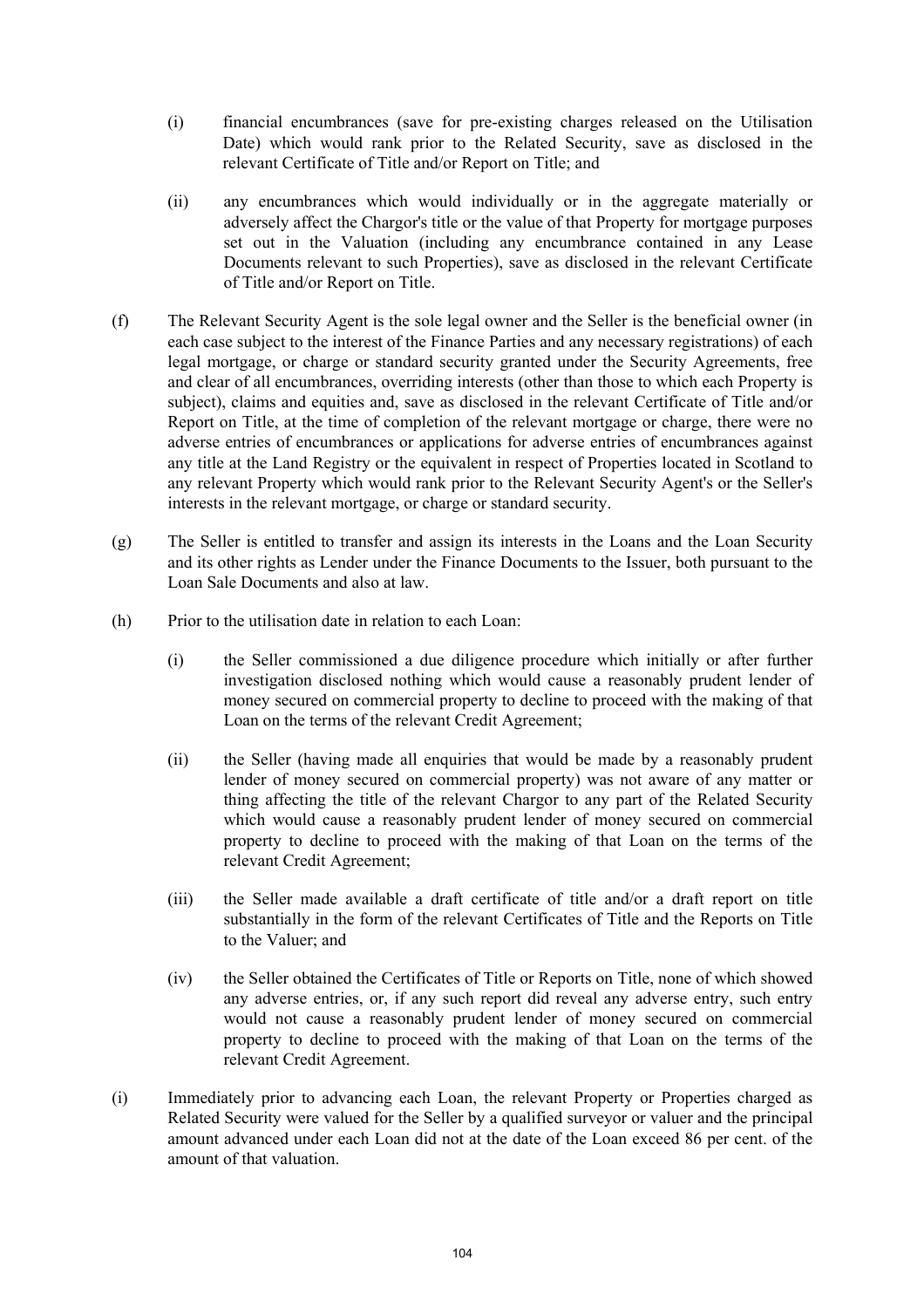- (j) Prior to the utilisation date in relation to each Loan, when advised by the Valuer that an environmental report was required, an environmental consultant conducted an environmental survey of the relevant Property or Properties. The results of such environmental survey would, as at the relevant utilisation date, have been acceptable to a reasonably prudent lender of money secured on commercial property and have been taken into account in the preparation of the Valuation.
- (k) To the best of the knowledge and belief of the Seller:
	- (i) (having made no investigation of the relevant title) the Valuation was not negligently or fraudulently undertaken by the Valuer; and
	- (ii) (as a commercial lender only and not, for the avoidance of doubt, as a valuer) the Valuation did not fail to disclose any fact or circumstance that if disclosed would have caused the Seller, acting as a reasonably prudent lender of money secured on commercial property, to decline to advance any Loan on the terms of the relevant Credit Agreement.
- (l) The Seller is not aware (from any information received by it in the course of administering the Loans without further inquiry) of any circumstances giving rise to a material reduction in the value of any Property since the relevant utilisation date (other than market forces affecting the values of properties comparable to the relevant Property in the area where the relevant Property is located).
- (m) To the best of the knowledge and belief of the Seller (having made no investigation of the relevant title) no Certificate of Title or Report on Title was negligently or fraudulently prepared by the solicitors who prepared the same.
- (n) To the best of the knowledge and belief of the Seller, having used reasonable endeavours to ensure the same, each of the Properties is insured as required by the terms of the relevant Credit Agreement.
- (o) The Seller has not received and (so far as the Seller is aware) each Security Agent has not received written notice that any Insurance Policy is about to lapse on account of the failure by the relevant entity maintaining such insurance to pay the relevant premiums.
- (p) The Seller is not aware of any material outstanding claim in respect of any Insurance Policy.
- (q) The Seller has performed in all material respects all of its obligations under or in connection with the Loans and, so far as the Seller is aware, no Obligor has taken or has threatened to take any action against the Seller or the Relevant Security Agent for any material failure on the part of the Seller or the Relevant Security Agent to perform any such obligations.
- (r) There is no monetary default, breach or violation under any Loan and the Seller is not aware of:
	- (i) any other default, breach or violation that materially and adversely affects the value of any Loan or its Related Security which has not been remedied, cured or waived (but only in a case where a reasonably prudent lender of money secured on commercial property would grant such a waiver);
	- (ii) any outstanding default, breach or violation by any Relevant Borrower under the relevant Loan or its Related Security; or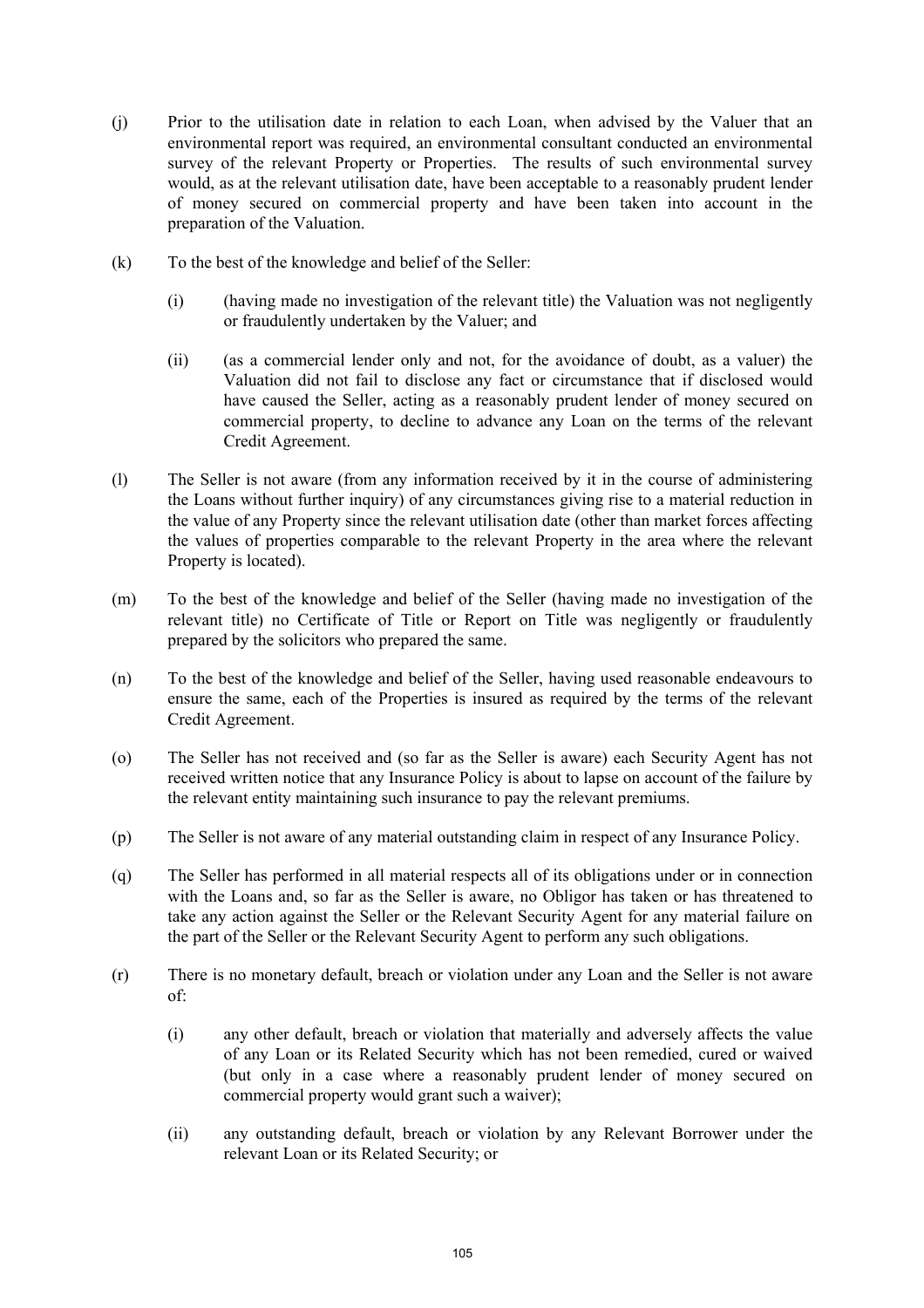- (iii) any outstanding event which, with the giving of notice or lapse of any applicable grace period, would constitute such a default, breach or violation that materially and adversely affects the value of any Loan or its Related Security.
- (s) Neither the Seller nor the Relevant Security Agent (so far as the Seller is aware from information which it has received in the course of administering the Loans but without having made any specific or other enquiry) has received written notice of any default or forfeiture of any Lease or of the insolvency of any Tenant of any Property which would, in any case, in the reasonable opinion of the Seller, render any Property unacceptable as security for the relevant Loan.
- (t) In respect of any Property, the relevant Obligor's title to which is leasehold, the terms of the relevant Leases are such that a reasonably prudent lender of money secured on commercial property would regard them as suitable for the purposes of forming part of the security for a loan of the nature of the Loan relating to such Property.
- (u) As at the Closing Date:
	- (i) any requisite consent of the landlord under any headlease and within a reasonable time from the Closing Date, any required notice to the landlord of the creation of the relevant Related Security has been obtained or given and placed with the title deeds;
	- (ii) no headleases contain any provision whereby they may be forfeited on bankruptcy or liquidation of the lessee or on any other ground except breach of covenant of the Tenant's obligations or the non-payment of rent by the lessee;
	- (iii) all other terms of any headlease are such that, in light of all of the circumstances pertaining to the relevant Loan and its Related Security, a reasonably prudent lender of money secured on commercial property would regard such terms as acceptable for the purposes of comprising security for the relevant Loan; and
	- (iv) the Seller has not received written notice of any material breaches of any headlease which have occurred or which remain unremedied.

The representations and warranties given by the Seller in connection with the Loans and the Loan Security under the Loan Sale Agreement are referred to as the **Loan Warranties**.

## *Remedy for Material Breach of Loan Warranty*

In the event of a Material Breach of Loan Warranty (as defined below), the Seller will be required, within 90 days of receipt of written notice of the relevant Material Breach of Loan Warranty from or on behalf of the Issuer or the Trustee, to remedy the matter giving rise to such breach of representation or warranty to the Trustee's satisfaction, if such matter is capable of remedy. In certain circumstances, the Seller may have an additional period, of up to 90 days, to cure the breach if the Seller has taken action to cure the breach or nonconformity acceptable in the reasonable opinion of the Relevant Servicer (as agent of the Issuer) and the Trustee, prior to the expiry of the initial 90 day period. A **Material Breach of Loan Warranty** means a breach of a Loan Warranty in any material respect where the facts and circumstances giving rise to that breach have, in the sole opinion of the Trustee, a material adverse effect on the value of the Loan and/or the Loan Security or the interests of the Noteholders. The Relevant Servicer will be required pursuant to the Servicing Agreement to notify the Issuer, the Trustee and the Seller if it knows or otherwise becomes aware of a breach of Loan Warranty.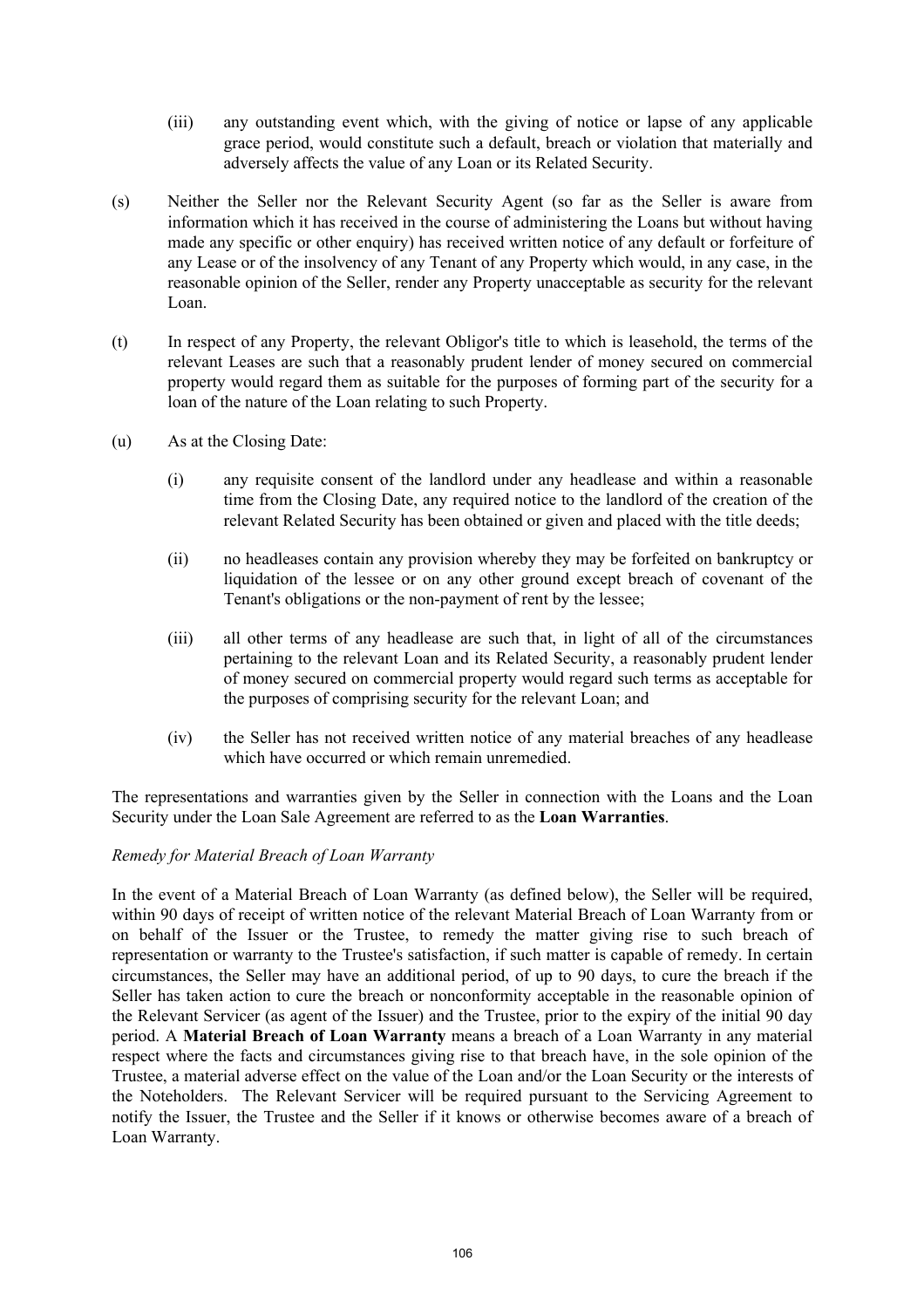If a Material Breach of Loan Warranty is not capable of remedy or is not remedied within the specified period, the Seller will be required to repurchase all of the relevant Loan (and its Related Security) on a date not later than the second Interest Payment Date following the demand. The consideration payable in these circumstances will be an amount equal to the principal balance of the relevant Loan then outstanding (or if the Material Breach of Loan Warranty related to the principal balance outstanding of the Loan at the Cut-Off Date the consideration payable will be the higher of (x) the principal balance of the relevant Loan then outstanding or (y) the represented principal balance of the Loan at the Cut-Off Date less any principal amounts received by the Issuer in respect of such Loan) plus in all cases any accrued but unpaid interest thereon up to and including the date of repurchase or, if such date is not an Interest Payment Date and an Acceleration Notice has not been served or the Notes have not otherwise become due and repayable in full, the immediately following Interest Payment Date together with any additional costs incurred by the Issuer including any swap termination payments due to the Interest Rate Swap Provider arising as a result of the repurchase and any amounts advanced by or on behalf of the Issuer in respect of the relevant Loan as a Loan Protection Advance to the extent such amounts have not been capitalised as outstanding principal of the relevant Loan or recovered from the Relevant Borrower.

## *Governing law*

The Loan Sale Agreement will be governed by English law.

## **2. Liquidity Facility Agreement**

## *General*

On or before the Closing Date, the Issuer will enter into a liquidity facility agreement (the **Liquidity Facility Agreement**) with the Liquidity Facility Provider, the Cash Manager and the Trustee pursuant to which the Liquidity Facility Provider will provide a renewable 364-day committed liquidity facility (the **Liquidity Facility**) to the Issuer. The Liquidity Facility will, subject to certain conditions, be available to be drawn by or on behalf of the Issuer where a Relevant Borrower fails to make a payment of scheduled interest in respect of a Loan. The Liquidity Facility will also, subject to certain conditions, be available to be drawn by or on behalf of the Issuer to make Loan Protection Advances and payments in respect of Revenue Priority Amounts. The Liquidity Facility committed amount will be for an initial amount of £17,500,000 and will with respect to each Interest Period decrease as the outstanding principal balance of the Loans decreases in accordance with the terms of the Liquidity Facility Agreement, but at all times will be an amount equal to the lower of £17,500,000 and 10 per cent. of the outstanding principal balance of the Loans, or such lower amount as the Rating Agencies confirm will not adversely affect the then current ratings (if any) of any Class of Notes.

# *Loan Income Deficiency Drawings*

The Borrowers are required to pay scheduled amounts of interest and/or principal under the terms of the relevant Credit Agreement. In the event that there is a shortfall in the amount of scheduled interest paid by a Borrower on any Loan Interest Payment Date, the Master Servicer will notify the Cash Manager of such shortfall and upon receipt of such notice, the Cash Manager must prior to a Liquidity Facility Event of Default make a drawing under the Liquidity Facility on behalf of the Issuer in an amount equal to such shortfall in respect of scheduled interest under any of the Loans (each such drawing, a **Loan Income Deficiency Drawing**). The aggregate amount of Loan Income Deficiency Drawings in respect of a specific Loan may not exceed 40 per cent. of the outstanding principal balance of the Loan or if at any time an Appraisal Reduction has occurred in respect of that Loan, 40 per cent. of 90 per cent. of the appraisal value of the relevant Properties (each such amount, a **Maximum Loan Drawing Amount**). The proceeds of any Loan Income Deficiency Drawing will be credited to the Transaction Account and will form part of the Adjusted Available Issuer Income.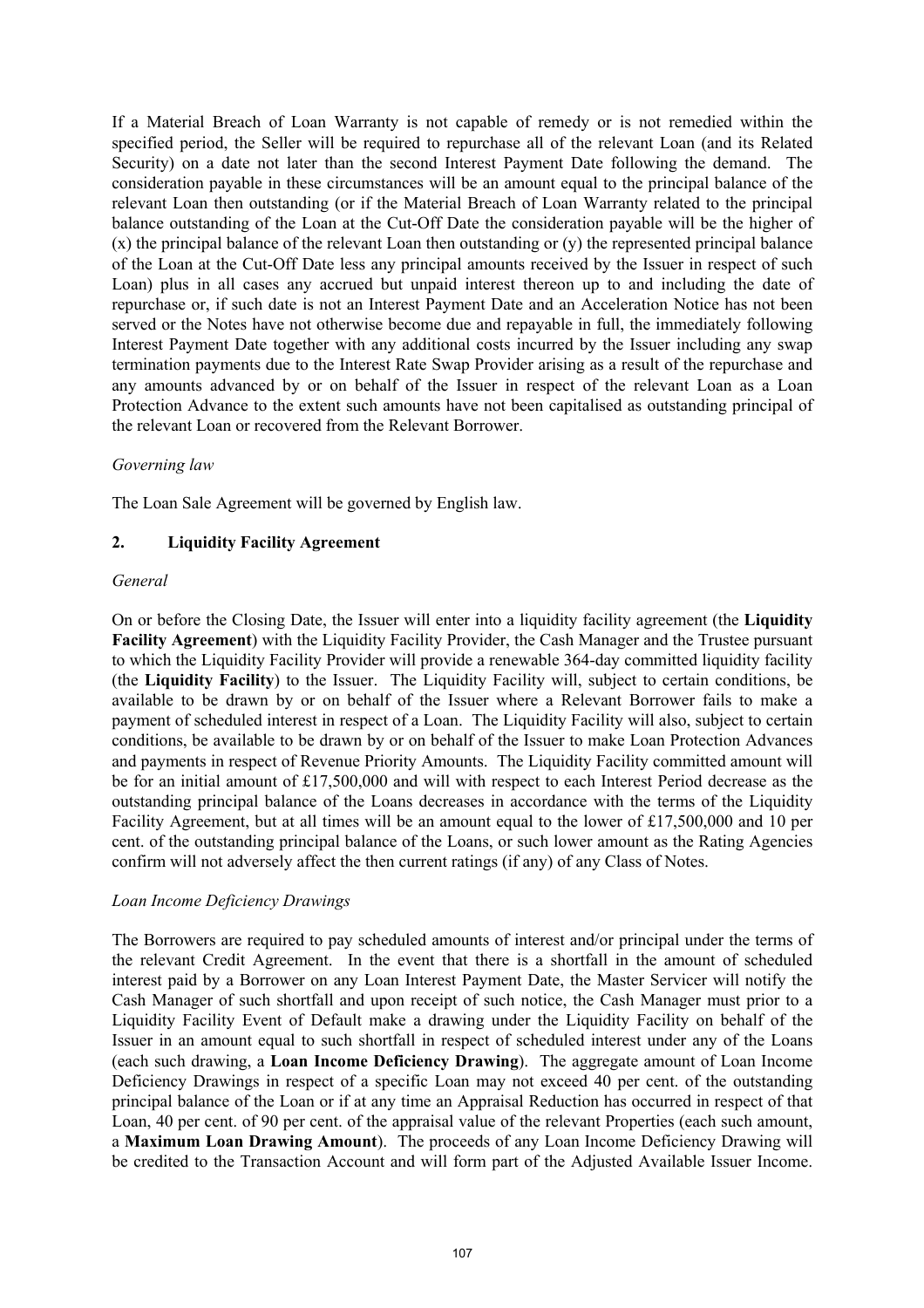The Issuer will not be permitted to make a drawing under the Liquidity Facility should a Borrower fail to make any scheduled payments of principal under a Loan.

## **Available Issuer Income** will comprise:

- (a) all monies (other than Prepayment Fees, Break Costs and principal, (save to the extent that such principal represents any amount to be paid to the Special Servicer as a Liquidation Fee)) to be paid to the Issuer under or in respect of the Credit Agreements less the amount of any expected shortfall in such amount as notified by the Master Servicer or the Special Servicer, as the case may be, to the Cash Manager;
- (b) in respect of an Interest Payment Date, any interest accrued upon the Transaction Account and the Liquidity Stand-by Account and paid into the Transaction Account or the Liquidity Stand-by Account, as applicable, together with the interest element of the proceeds of any Eligible Investments made by or on behalf of the Issuer out of amounts standing to the credit of the Transaction Account or the Liquidity Stand-by Account and paid into the Transaction Account in each case received since the immediately preceding Interest Payment Date; and
- (c) Available Interest Rate Swap Breakage Receipts.

**Available Issuer Principal** means, in respect of any Calculation Date, the aggregate of (i) Available Pro Rata Principal (as defined below) and (ii) Available Sequential Principal (as defined below) as at that Calculation Date.

## *Loan Protection Drawing*

If the relevant Credit Agreement permits the Lender or the Relevant Security Agent to make any third party payments on behalf of the Borrower and requires the Borrower to reimburse the Lender or, as the case may be, the Relevant Security Agent and on any Business Day prior to the service of an Acceleration Notice or the Notes otherwise becoming due and repayable in full, the Master Servicer or the Special Servicer, as the case may be, determines in accordance with the Servicing Agreement and the relevant Credit Agreement, that the Issuer should make a Loan Protection Advance to a Borrower (after the Relevant Servicer has (as agent of the Issuer and the Relevant Security Agent and to the extent permitted by the relevant Credit Agreement) utilised any amounts standing to the credit of the relevant Rent Account and has determined that there are insufficient amounts for such purpose standing to the credit of the relevant Rent Account), the Master Servicer or the Special Servicer, as the case may be, shall so notify the Cash Manager and the Cash Manager will, prior to a Liquidity Facility Event of Default, request on behalf of the Issuer a drawing under the Liquidity Facility in an amount equal to the Loan Protection Advance (each such drawing, a **Loan Protection Drawing**). The proceeds of the Loan Protection Drawing will be credited to the Transaction Account or otherwise paid directly to any third parties in respect of which the Loan Protection Advance is to be made and in each case applied by the Cash Manager at the direction of the Master Servicer or the Special Servicer, as applicable, on behalf of the Issuer in making the Loan Protection Advance in accordance with the Servicing Agreement and the relevant Credit Agreement. If insufficient funds are available under the Liquidity Facility to make the relevant Loan Protection Advance then the shortfall in a Loan Protection Advance may be funded by the Relevant Servicer (in its sole discretion) or, if such Loan Protection Advance is to be made on an Interest Payment Date from Adjusted Available Issuer Income in accordance with the Pre-Acceleration Revenue Priority of Payments or the Post-Enforcement/Pre-Acceleration Priority of Payments, as applicable.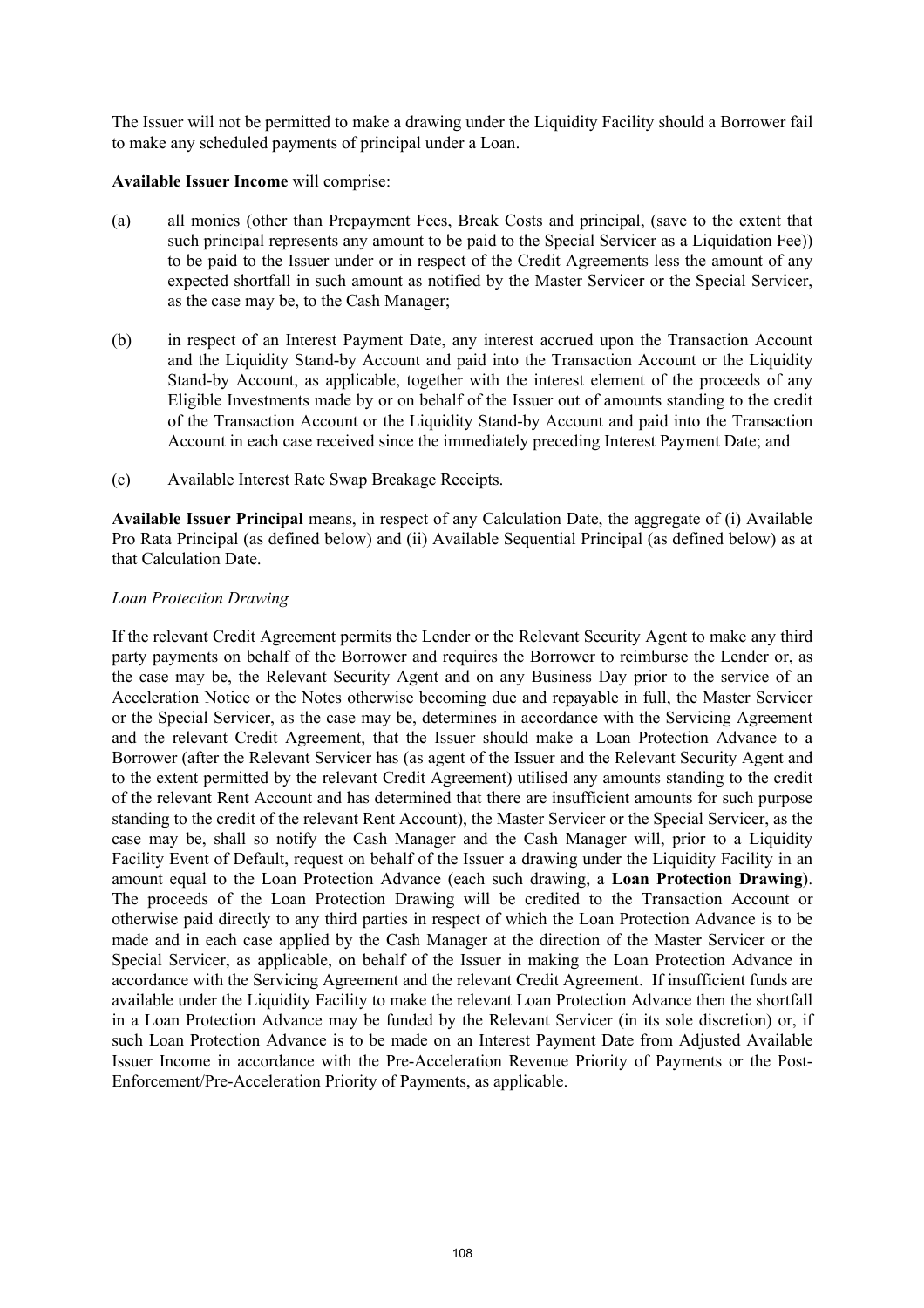### *Revenue Priority Amounts*

If on any Business Day prior to delivery of an Acceleration Notice or the Notes otherwise becoming due and repayable in full, the Cash Manager on behalf of the Issuer determines that there is a shortfall in the Available Issuer Income that can be applied on behalf of the Issuer to pay:

- (i) (prior to enforcement of the Issuer Security) certain expenses due to third parties that are not Issuer Secured Creditors incurred by the Issuer in the ordinary course of its business, including the Issuer's liability, if any, to taxation; and
- (ii) any periodic payments due pursuant to the Interest Rate Swap Agreement,

together the **Revenue Priority Amounts**, the Cash Manager shall on the next Business Day and prior to a Liquidity Facility Event of Default make a request on behalf of the Issuer for a revenue priority amount drawing under the Liquidity Facility Agreement in an amount equal to such shortfall (each such drawing, a **Revenue Priority Amount Drawing**). The proceeds of any Revenue Priority Amount Drawing will be applied in satisfaction of such Revenue Priority Amounts or credited to the Transaction Account, and applied by the Cash Manager on behalf of the Issuer in making payment of the such Revenue Priority Amounts.

## *Appraisal Reductions*

Subject to the provisions described in the following paragraph, the Special Servicer must, not later than 30 days after the occurrence of a Special Servicing Event, if the relevant Loan Event of Default is continuing, obtain a valuation in respect of the relevant Property. The costs of obtaining such valuation will be paid by the Special Servicer subject to being reimbursed by the Issuer in accordance with the terms of the Servicing Agreement and subject to the Pre-Acceleration Revenue Priority of Payments, the Post-Enforcement/Pre-Acceleration Priority of Payments or the Post-Acceleration Priority of Payments, as the case may be.

The Special Servicer will not be obliged to obtain such a valuation if a valuation has been obtained during the immediately preceding 12 months and the Relevant Servicer is of the opinion (without any liability on its part) that neither the relevant Properties nor the relevant property markets have experienced any material change since the date of such previous valuation.

If the principal amount of the relevant Loan then outstanding (together with any unpaid interest, all currently due and unpaid taxes and assessments) (net of any amount placed into an escrow account in respect of such items), insurance premiums and if applicable, ground rents in respect of the relevant Properties exceeds the sum of 90 per cent. of the appraised value of the relevant Properties as determined by the Valuation, an appraisal reduction will be deemed to have occurred (an **Appraisal Reduction**) and the aggregate amount of Loan Income Deficiency Drawings in respect of the relevant Loan may not exceed 40 per cent. of 90 per cent. of the appraisal value of the relevant Properties in respect of that Loan in accordance with the terms of the Liquidity Facility Agreement.

### *Liquidity Stand-by Drawings*

The Liquidity Facility Agreement will provide that, if at any time:

- (a) the rating of the Liquidity Facility Provider falls below the Liquidity Requisite Ratings; or
- (b) the Liquidity Facility Provider refuses to renew the Liquidity Facility,

then the Issuer may find an alternative liquidity facility provider or may require the Liquidity Facility Provider to pay an amount equal to its undrawn commitment under the Liquidity Facility Agreement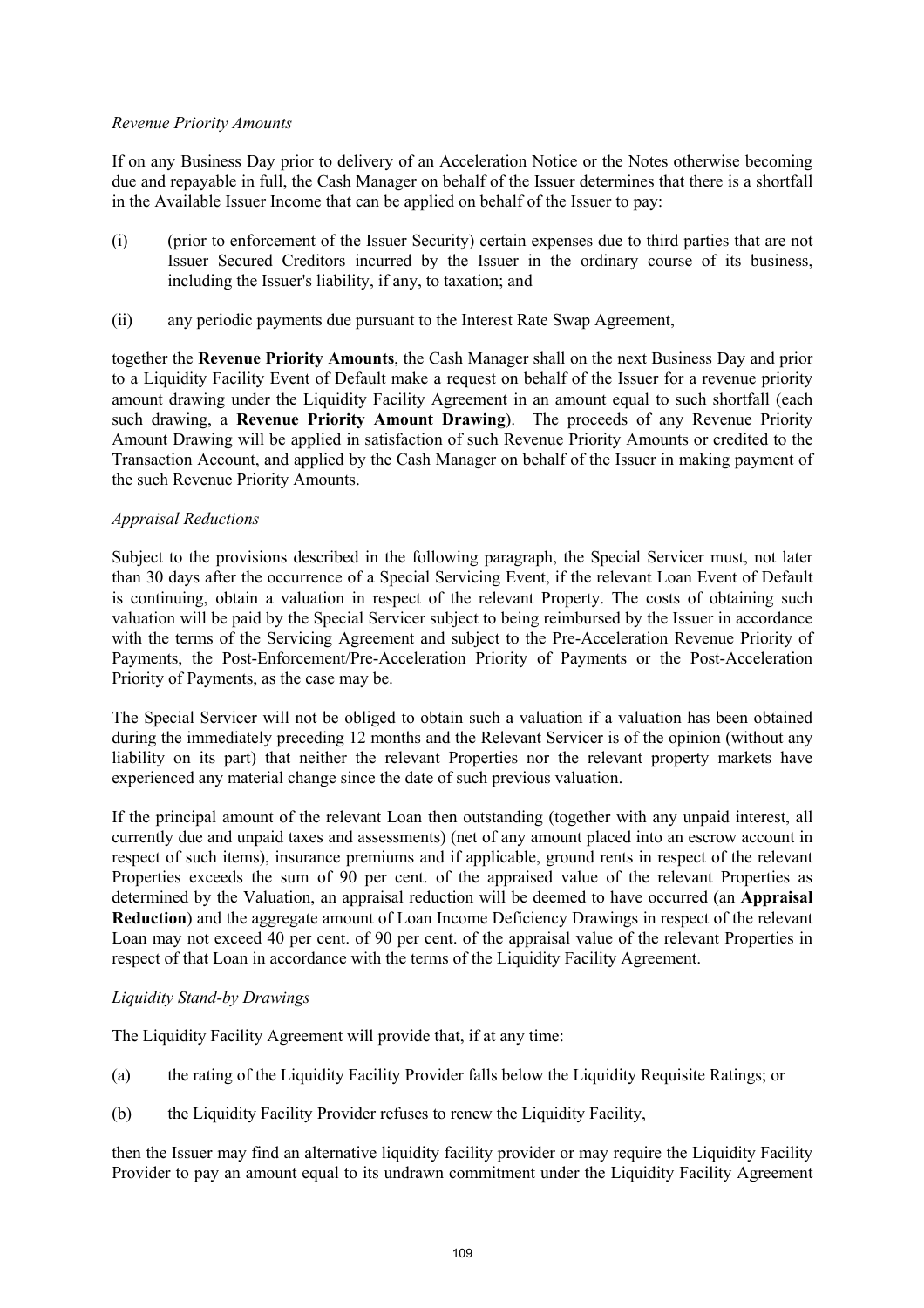(a **Liquidity Stand-by Drawing**) into an account solely for that purpose maintained with the Account Bank (such account, the **Liquidity Stand-by Account**). If the Liquidity Facility Provider is required to advance a Liquidity Stand-by Drawing to the Issuer, it shall, at its expense and if so requested by or on behalf of the Issuer, transfer the facility to, or replace it with, a new liquidity facility provider. In the event that the Cash Manager, on behalf of the Issuer, makes a Liquidity Stand-by Drawing, the Cash Manager will be required, prior to the expenditure of the proceeds of such drawing as described above, to invest such funds in Eligible Investments. Amounts standing to the credit of the Liquidity Stand-by Account will be available to the Issuer prior to the delivery of an Acceleration Notice or the Notes otherwise becoming due and repayable in full for the purposes of making deemed Loan Protection Drawings, Loan Income Deficiency Drawings and Revenue Priority Amount Drawings as described above and in accordance with the terms of the Liquidity Facility Agreement. Following the service of an Acceleration Notice or the Notes otherwise becoming due and repayable in full and following certain events of default under the Liquidity Facility Agreement, principal amounts standing to the credit of the Liquidity Stand-by Account in respect of a Liquidity Stand-by Drawing will be returned to the Liquidity Facility Provider and will not be applied in accordance with any of the Priority of Payments.

### For these purposes:

**Liquidity Requisite Ratings** means a rating for a bank of at least "F1" (or better) by Fitch, "P-1" (or better) by Moody's and "A-1+" (or better) by S&P for that bank's short-term unsecured, unsubordinated and unguaranteed debt obligations; and

**Eligible Investments** means (a) sterling denominated government securities or (b) sterling demand or time deposits, certificates of deposit, money market funds and short term debt obligations (including commercial paper); provided that in all cases such investments will mature at least one Business Day prior to the next Interest Payment Date and the short-term unsecured, unguaranteed and unsubordinated debt obligations of the issuing or guaranteeing entity or the entity with which the demand or time deposits are made (being a bank or licensed EU credit institution) are rated at least "P-1" (short term) by Moody's, "F1+" by Fitch and "A-1+" by S&P (or in the case of longer dated securities "Aaa" (long term) by Moody's, "AAA" by Fitch and "AAA" by S&P) or are otherwise acceptable to the Rating Agencies and where the proceeds receivable in accordance with the terms of such an Eligible Investment upon its maturity is no less than the sum so invested or deposited.

### *Repayment of drawings*

All payments due to the Liquidity Facility Provider under the Liquidity Facility Agreement (other than in respect of any Liquidity Subordinated Amounts) will rank in priority to payments of interest and principal on the Notes. **Liquidity Subordinated Amounts** are any amounts in respect of (a) increased costs, mandatory costs and tax gross up amounts payable to the Liquidity Facility Provider to the extent that such amounts exceed 0.125 per cent. per annum of the commitment provided under the Liquidity Facility Agreement and (b) if there is any Liquidity Stand-by Drawing then outstanding, the excess of the interest then payable in respect thereof over the aggregate of (i) an amount equal to the commitment fee which would otherwise then be payable (but for the Liquidity Stand-by Drawing) under the Liquidity Facility Agreement and (ii) an amount equal to the amount of interest earned in the relevant period in respect of the Liquidity Stand-by Account and the interest element of any proceeds of any Eligible Investments made out of amounts standing to the credit of the Liquidity Stand-by Account.

The Issuer will repay any Loan Protection Drawing and Revenue Priority Amount Drawing under the Liquidity Facility on the Interest Payment Date immediately following the date on which such drawing was made, or if earlier on the Liquidity Facility Term Date or the Final Maturity Date. The Issuer must repay any Loan Income Deficiency Drawing on the earlier of: (i) the Interest Payment Date immediately following the date on which the Issuer receives amounts representing overdue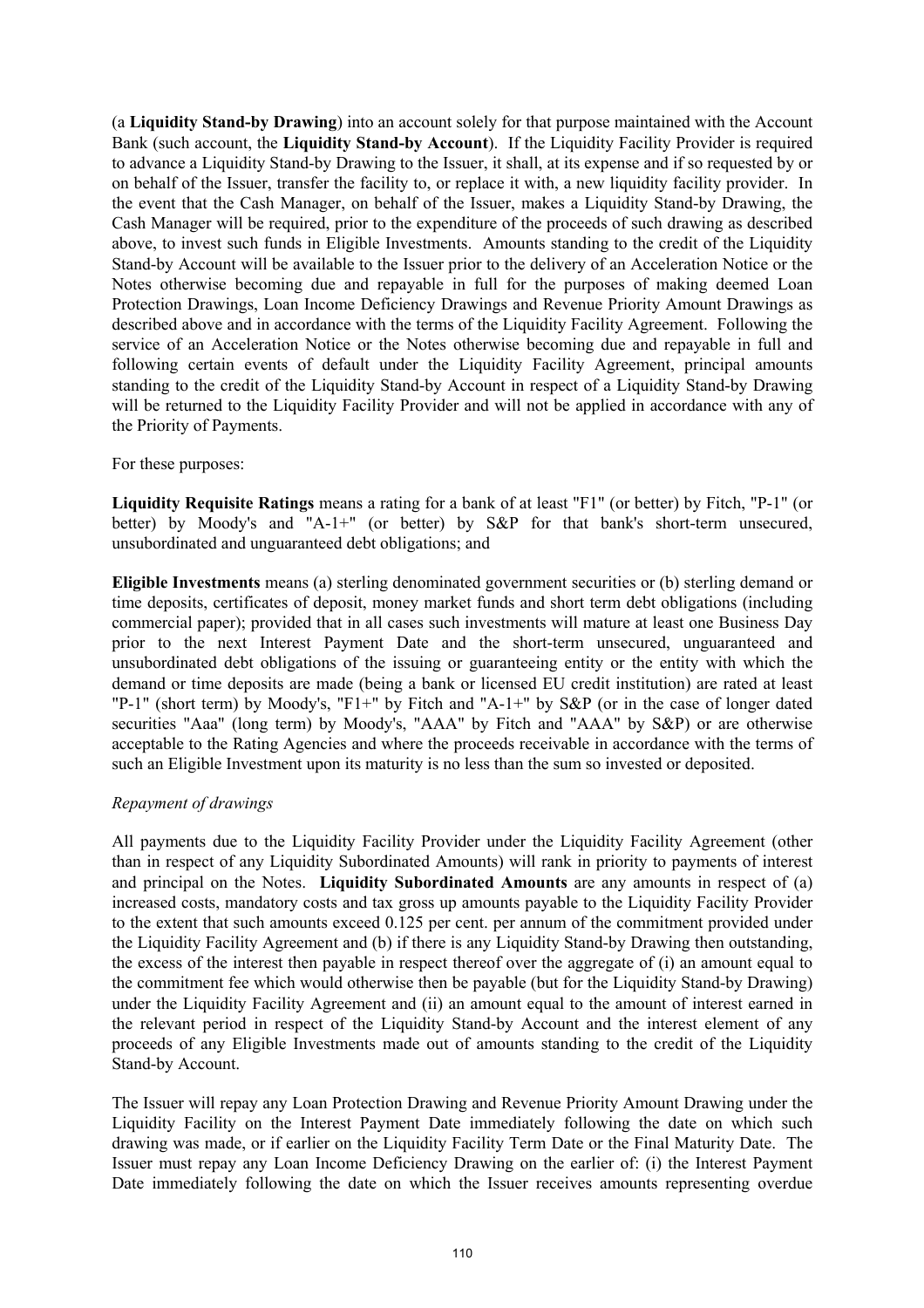amounts of scheduled interest on the relevant Loan, as applicable after having first accounted for any scheduled interest due on that day; (ii) the receipt of proceeds of any enforcement in respect of a Loan and/or sale of a relevant Property, where there has not been any substitution in respect of such Property and (iii) the Liquidity Facility Term Date or the Final Maturity Date.

In the event that such Liquidity Drawings are not repaid on the relevant due date the amount outstanding under the Liquidity Facility will be deemed to be repaid (but only for the purposes of the Liquidity Facility) and redrawn on the relevant day in an amount equal to the amount outstanding. The procedure will be repeated on each Interest Payment Date or other due date thereafter, as applicable, up to the amount of the Liquidity Facility Commitment until all amounts outstanding under the Liquidity Facility are paid and/or repaid.

The Issuer will pay interest on Loan Income Deficiency Drawings, Loan Protection Drawings and Revenue Priority Amount Drawings at a rate equal to LIBOR (as determined under the Notes) plus a specified margin. The Issuer will pay interest on any Liquidity Stand-by Drawings at an amount equal to the commitment fee under the Liquidity Facility Agreement that would be paid had the Liquidity Stand-by Drawing not been made plus an amount equal to any interest earned on amounts standing to the credit of the Liquidity Stand-by Account following the date of the Liquidity Stand-by Drawing and the interest element of any proceeds of any Eligible Investments made out of amounts standing to the credit of the Liquidity Stand-by Account.

# *Governing law*

The Liquidity Facility Agreement will be governed by English law.

# **3. The Interest Rate Swap Agreement**

On or before the Closing Date, the Issuer will enter into the Interest Rate Swap Agreement with the Interest Rate Swap Provider and the Interest Rate Swap Transactions pursuant thereto (each as described below) in order to protect itself against potential interest rate exposure in relation to its floating rate interest payment obligations under the Notes.

All of the Loans bear interest at a fixed rate whereas the Notes bear interest at a floating rate based on three-month LIBOR, exposing the Issuer to potential interest rate risk in respect of payment obligations under such Notes. The relevant Loan Interest Periods will not match the Interest Periods under the Notes. In order to hedge against such exposure, the Issuer and the Interest Rate Swap Provider will enter into fixed/floating rate interest rate swap transactions or floating/floating rate interest rate swap transactions (the **Interest Rate Swap Transactions**). Pursuant to the Interest Rate Swap Transactions, interest at a fixed rate will be due from the Issuer to the Interest Rate Swap Provider and interest at a floating rate based on three-month LIBOR, as calculated in accordance with the Notes, will be due from the Interest Rate Swap Provider to the Issuer on each Interest Payment Date. If the Issuer redeems the Notes in whole or in part prior to their respective scheduled redemption dates, it will be obliged to terminate the Interest Rate Swap Transactions in a corresponding amount. Depending on LIBOR at the relevant time, a payment may be due from the Issuer to the Interest Rate Swap Provider or from the Interest Rate Swap Provider to the Issuer in connection with such termination.

The Interest Rate Swap Transactions may be terminated in accordance with certain termination events and events of default (each, an **Interest Rate Swap Termination Event**), some of which are more particularly described below.

Subject to the following, the Interest Rate Swap Provider is obliged to make payments under the Interest Rate Swap Transactions only to the extent that the Issuer makes the corresponding payments under the Interest Rate Swap Transactions, though the Issuer may meet such payments by drawing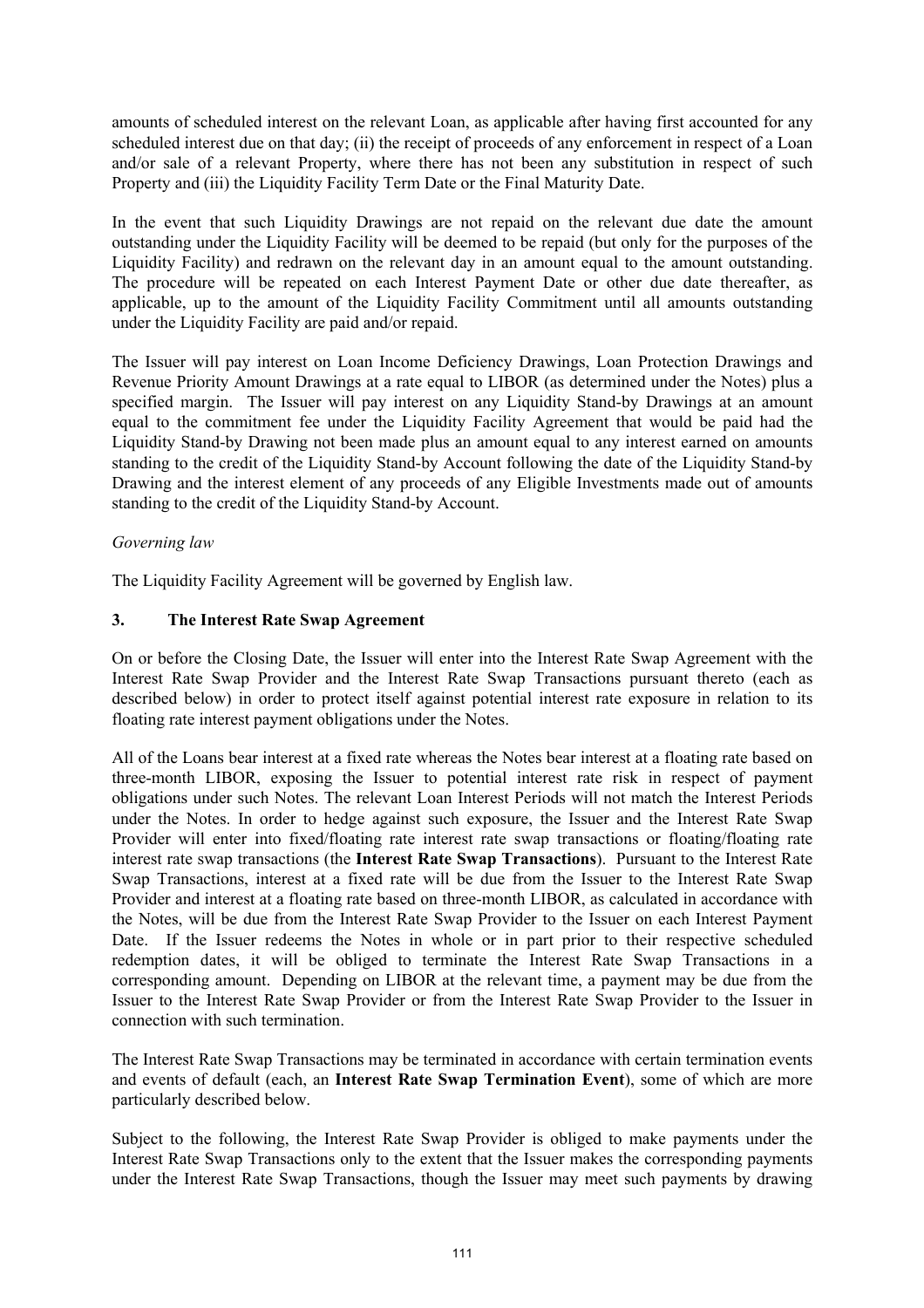down funds under the Liquidity Facility. Furthermore, a failure by the Issuer to make timely payment of amounts due from it under the Interest Rate Swap Transactions will constitute a default in respect of the relevant payment due under the relevant Interest Rate Swap Transactions thereunder and entitle the Interest Rate Swap Provider to terminate the relevant Interest Rate Swap Transactions.

The Interest Rate Swap Provider will be obliged to make payments under the Interest Rate Swap Agreement without any withholding or deduction of taxes unless required by law. If any such withholding or deduction is required by law, the Interest Rate Swap Provider will be required to pay such additional amount as is necessary to ensure that the amount actually received by the Issuer will equal the full amount the Issuer would have received had no such withholding or deduction been required and, if such withholding or deduction is a withholding or deduction which will or would be or becomes the subject of any tax credit, allowance, set-off, repayment or refund to the Interest Rate Swap Provider, to use all reasonable endeavours to reach agreement to mitigate the incidence of tax on the Issuer and may transfer the relevant swap to an affiliate to mitigate the same.

The Interest Rate Swap Agreement will provide, however, that if due to action taken by a relevant taxing authority or brought in a court of competent jurisdiction or any change in tax law since the Closing Date the Interest Rate Swap Provider will, or there is a substantial likelihood that it will, on the next Interest Payment Date, be required to pay additional amounts in respect of tax under the Interest Rate Swap Agreement or will, or there is a substantial likelihood that it will, receive payment from the other party from which an amount is required to be deducted or withheld for or on account of tax (an **Interest Rate Swap Tax Event**), the Interest Rate Swap Provider will use its reasonable efforts to transfer its rights and obligations to another of its offices, branches or affiliates or a suitably rated third party to avoid the relevant Interest Rate Swap Tax Event. If no such transfer can be effected, the Interest Rate Swap Agreement and the relevant Interest Rate Swap Transaction may be terminated. The Interest Rate Swap Agreement will contain certain other limited termination events and events of default which will entitle either party to terminate it.

The Interest Rate Swap Provider will, on or prior to the Closing Date, have a rating assigned to its long-term unguaranteed, unsubordinated and unsecured debt obligations of "AA" by S&P, "AA+" by Fitch and "Aa1" by Moody's and its short-term unguaranteed, unsubordinated and unsecured debt obligations of "A-1+" by S&P, "F1+" by Fitch and "P-1" by Moody's. If the short-term, unsecured and unsubordinated debt obligations of the Interest Rate Swap Provider cease to be rated as high as "A-1" by S&P or "P-1" by Moody's or "F1" by Fitch or the long-term unsubordinated and unsecured debt obligations of the Interest Rate Swap Provider cease to be rated as high as "A+" by S&P or "A1" by Moody's or "A" by Fitch (the **Minimum Interest Rate Swap Provider Ratings**), the Interest Rate Swap Provider, at its option must (unless in certain circumstances the Rating Agencies confirm that no downgrade to the then current ratings of the Notes shall occur as a result of such downgrade of the Interest Rate Swap Provider), within 30 days either (i) post acceptable collateral with the Issuer (which in certain circumstances is subject to independent third party verification), (ii) transfer its rights and obligations to an acceptable replacement swap provider with the Minimum Interest Rate Swap Provider Ratings, (iii) find a co-obligor with the Minimum Interest Rate Swap Provider Ratings or obtain an acceptable guarantee from a guarantor with the Minimum Interest Rate Swap Provider Ratings or (iv) take such other actions as may be agreed with the Rating Agencies. If the Interest Rate Swap Provider does not perform (i), (ii), (iii) or (iv) above (or, if having posted collateral pursuant to (i) above, such ratings fall below a further ratings trigger and the Interest Rate Swap Provider fails to take any of the measures described in (ii), (iii) or (iv) above within the then applicable time limit) then the Issuer will be entitled to terminate the Interest Rate Swap Transactions and enter into replacement interest rate swap transactions with another appropriately rated entity unless the Rating Agencies confirm that no downgrade to the then current ratings of the Notes or the cessation of any such ratings would occur as a result. If the Interest Rate Swap Provider defaults in its obligations under the Interest Rate Swap Agreement resulting in the termination thereof, the Issuer will be obliged to procure replacement interest rate swap transactions within 30 days of such default unless the Rating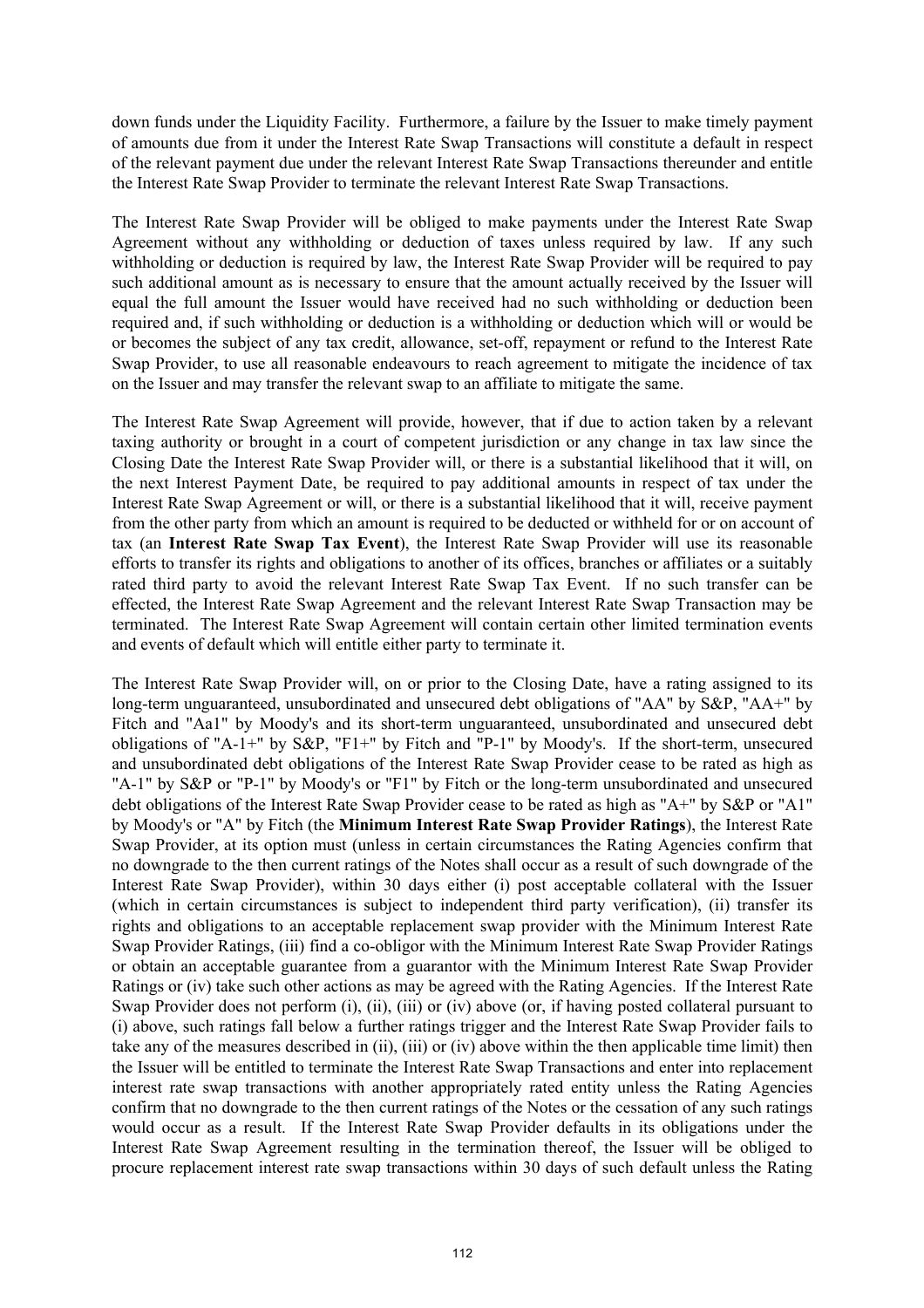Agencies confirm that no downgrade to the then current ratings of the Notes would occur as a result of the Interest Rate Swap Agreement being terminated. The Master Servicer will be required, under the terms of the Servicing Agreement, to take all reasonable steps to procure such replacement interest rate swap agreement on behalf of the Issuer and the Trustee.

## *Governing law*

The Interest Swap Agreement will be governed by English law.

## **4. Trust Deed**

On or before the Closing Date, the Issuer and the Trustee will enter into a trust deed (the **Trust Deed**) pursuant to which the Notes will be constituted. The Trust Deed will include the form of the Notes and contain a covenant from the Issuer to the Trustee to pay all amounts due under the Notes. The Trustee will hold the benefit of that covenant on trust for itself and the Noteholders in accordance with their respective interests.

The Trust Deed will contain provisions requiring the Trustee to have regard to the interests of the Class A Noteholders, the Class B Noteholders, the Class C Noteholders, the Class D Noteholders, the Class E Noteholders and the Class F Noteholders equally (except where expressly provided otherwise), but where there is, in the Trustee's opinion, a conflict between the interests of (i) the Class A Noteholders and (ii) any other Class of Noteholders, the Trust Deed will require the Trustee to have regard to the interests of the Class A Noteholders only, provided there are Class A Notes outstanding. If, in the Trustee's opinion, there is a conflict between the interests of (i) the Class B Noteholders and (ii) the Class C Noteholders, the Class D Noteholders, the Class E Noteholders and the Class F Noteholders, the Trust Deed will require the Trustee to have regard to the interests of the Class B Noteholders only, provided there are Class B Notes outstanding. If, in the Trustee's opinion, there is a conflict between the interests of (i) the Class C Noteholders and (ii) the Class D Noteholders, the Class E Noteholders and the Class F Noteholders, the Trust Deed will require the Trustee to have regard to the interests of the Class C Noteholders only, provided there are Class C Notes outstanding. If, in the Trustee's opinion, there is a conflict between the interests of (i) the Class D Noteholders and (ii) the Class E Noteholders and the Class F Noteholders, the Trust Deed will require the Trustee to have regard to the interests of the Class D Noteholders only, provided there are Class D Notes outstanding. If, in the Trustee's opinion, there is a conflict between the interests of (i) the Class E Noteholders and (ii) the Class F Noteholders, the Trust Deed will require the Trustee to have regard to the interests of the Class E Noteholders only, provided there are Class E Notes outstanding. Only the holders of the Most Senior Class of Notes outstanding may request or direct the Trustee to take any action under the Trust Deed.

### *Governing law*

The Trust Deed will be governed by English law.

# **5. Issuer Deed of Charge**

### *General*

On or before the Closing Date, the Issuer will enter into a deed of charge (the **Issuer Deed of Charge**) with each of the Trustee, the Liquidity Facility Provider, the Interest Rate Swap Provider, the Cash Manager, the Agent Bank, the Paying Agents, the Account Bank, the Corporate Services Provider, the Master Servicer, the Special Servicer and the Seller (together with the Noteholders and any receiver or other appointee of the Trustee, the **Issuer Secured Creditors**) pursuant to which the Issuer will grant security in respect of its obligations, including the Notes. The Issuer expects that the appointment of an administrative receiver by the Trustee under the Issuer Deed of Charge would not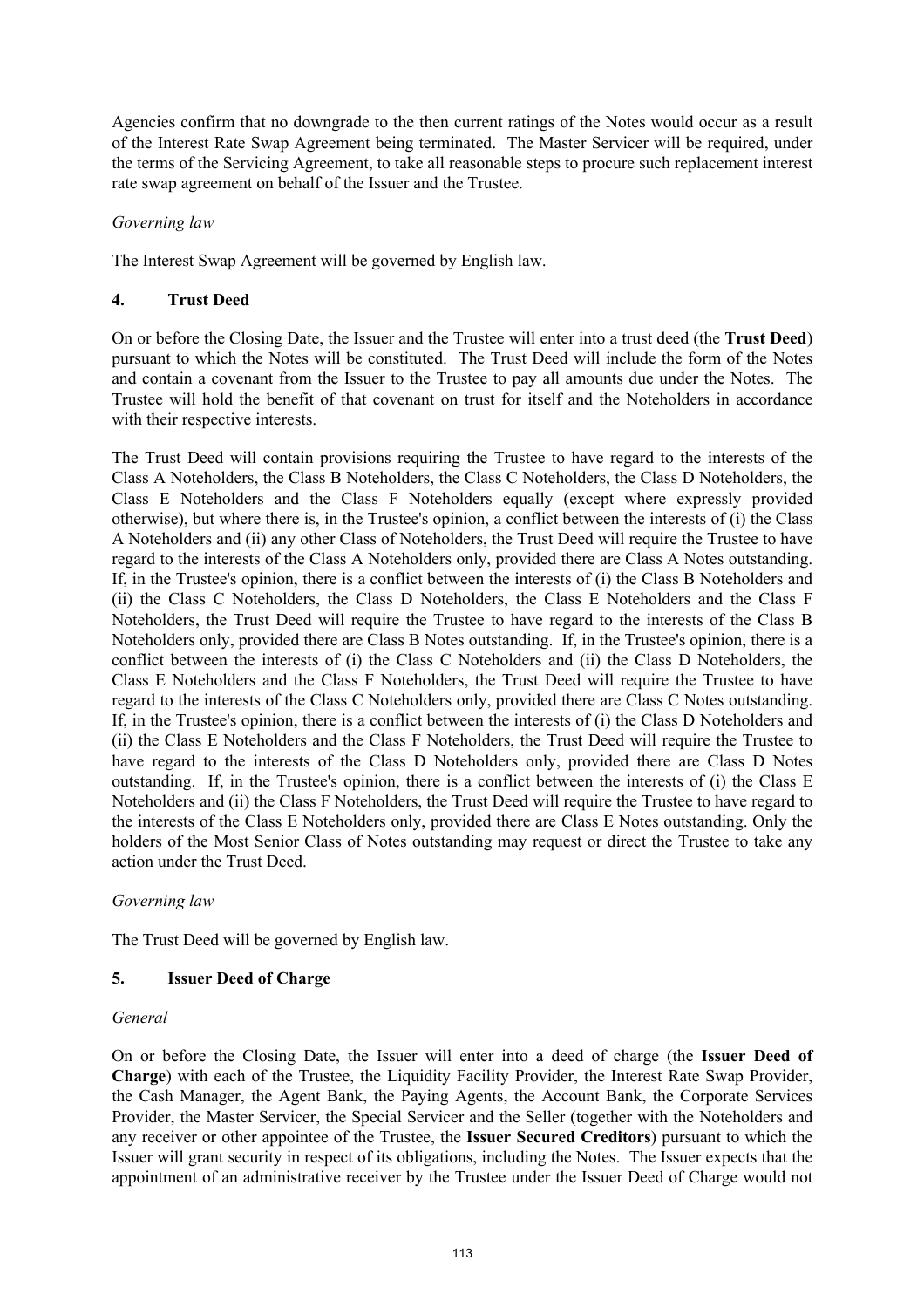be prohibited by Section 72A of the Insolvency Act 1986 as the appointment will fall within the exception set out under Section 72B of the Insolvency Act 1986 (First exception: capital market).

#### *Security*

Under the Issuer Deed of Charge, the Issuer will grant the following security in favour of the Trustee who will hold such security on trust for the benefit of itself and the other Issuer Secured Creditors in accordance with their respective interests:

- (a) an assignment by way of first fixed security of all its right, title, interest and benefit, present and future, in, to and under:
	- (i) each Loan Sale Document;
	- (ii) the Servicing Agreement;
	- (iii) the Cash Management Agreement;
	- (iv) the Subscription Agreement;
	- (v) the Liquidity Facility Agreement;
	- (vi) the Interest Rate Swap Agreement;
	- (vii) the Trust Deed;
	- (viii) the Agency Agreement;
	- (ix) the Corporate Services Agreement;
	- (x) the Options Holder Corporate Services Agreement; and
	- (xi) the Bank Account Agreement;
- (b) an assignment by way of first fixed security over all of its right, title, interest and benefit, present and future, under each Finance Document;
- (c) a charge by way of first fixed security over all of its right, title, interest and benefit, present and future, in and to the amounts from time to time standing to the credit of each Issuer Account (other than the Issuer Share Capital Account);
- (d) an assignment by way of first fixed security over all of its right, title, interest and benefit, present and future, in and to all Eligible Investments (permitted to be made by or on behalf of the Issuer); and
- (e) a first floating charge over all of the property, assets and undertaking of the Issuer not already subject to fixed security,

(together, the **Issuer Security**), all as more particularly set out in the Issuer Deed of Charge.

The Trustee shall not be bound to enforce the security constituted by the Issuer Deed of Charge or take proceedings against the Issuer or any other person to enforce the provisions of the Issuer Deed of Charge or any of the other Transaction Documents or any other action thereunder unless: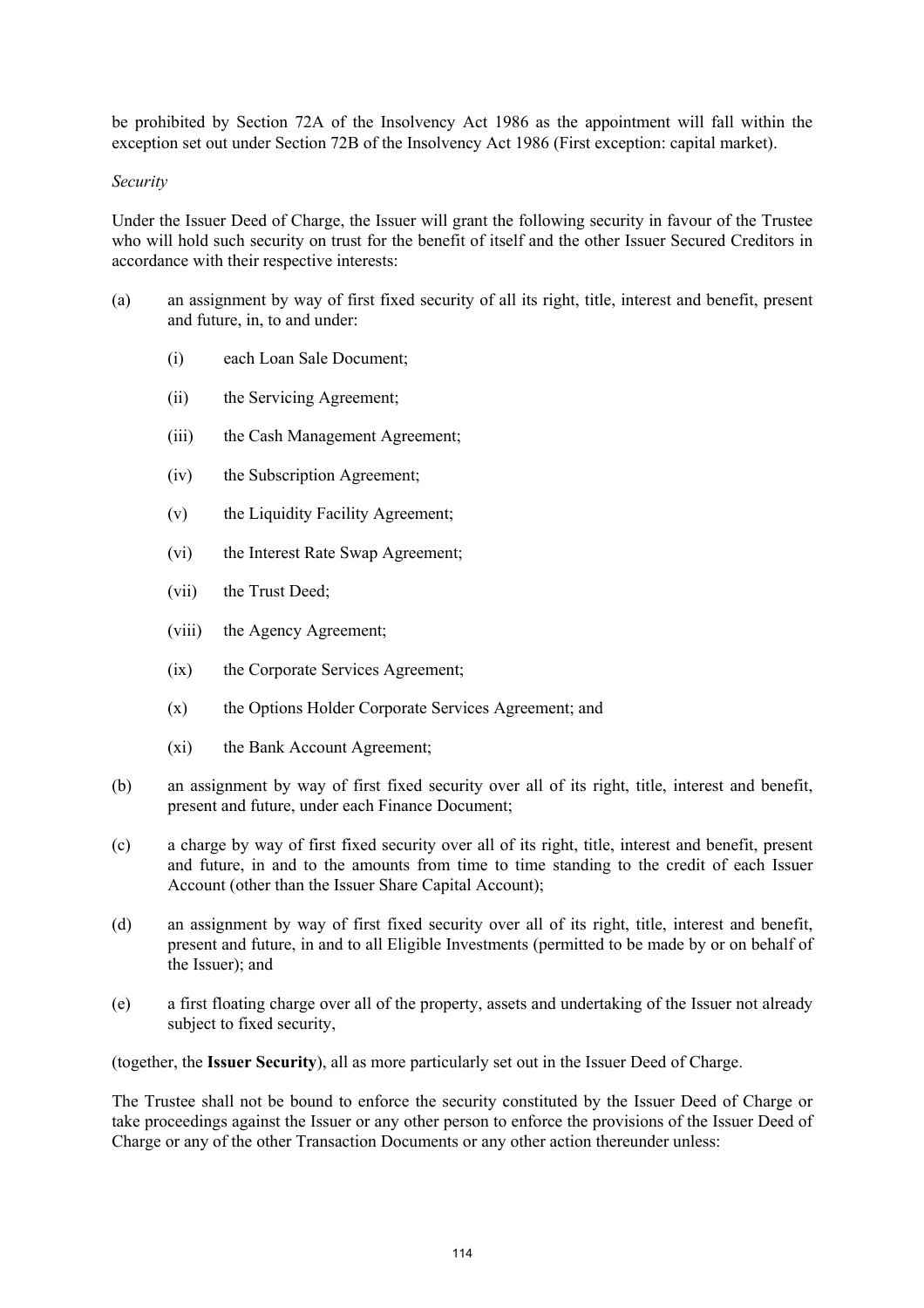- (a) it shall have been directed or requested to do so either by an Extraordinary Resolution of the holders of the Most Senior Class of Notes or in writing by the holders of at least 25 per cent. in aggregate Principal Amount Outstanding of the Most Senior Class of Notes then outstanding; and
- (b) it shall have been indemnified and/or secured to its satisfaction against all liabilities, proceedings, claims and demands to which it may be or become liable and all costs, charges and expenses which may be incurred by it in connection therewith.

The Notes will be full recourse obligations of the Issuer. On enforcement of the Issuer Security, recourse in respect of all other obligations (that is, other than the obligation to pay principal and interest on the Notes) of the Issuer will be limited to the proceeds of realisation of the Issuer Security.

## *Non-petition*

Each of the Issuer Secured Creditors which is a party to the Issuer Deed of Charge (other than the Trustee) will agree in the Issuer Deed of Charge that, unless an Acceleration Notice has been served, or the Trustee, having become bound to serve an Acceleration Notice, fails to do so within a reasonable period and such failure is continuing, it will not take any steps for the purpose of recovering any debts due or owing to it by the Issuer or to petition or procure the petitioning for the winding-up or administration of the Issuer or to file documents with the court or serve a notice of intention to appoint an administrator in relation to the Issuer.

## *Enforcement*

The Issuer Security will become enforceable on the occurrence of a Note Event of Default pursuant to **Condition 10** (Events of Default) (or on the Final Maturity Date or any earlier redemption in full of the Notes, in each case upon failure to pay amounts due on the Notes). In respect of a Note Event of Default, if the Issuer Security has become enforceable otherwise than by reason of a default in payment of any amount due on the Notes, the Trustee will not be entitled to dispose of the assets comprising the Issuer Security or any part thereof unless (i) a sufficient amount would be realised to allow discharge in full of all amounts owing to the Noteholders and any amounts required under the Cash Management Agreement to be paid *pari passu* with, or in priority to, the Notes or (ii) the Trustee has been advised by such professional advisers as are selected by the Trustee, upon whom the Trustee shall be entitled to rely, that the cash flow prospectively receivable by the Issuer will not (or that there is a significant risk that it will not) be sufficient, having regard to any other relevant actual, contingent or prospective liabilities of the Issuer, to discharge in full all amounts owing to the Noteholders and any amounts required under the Cash Management Agreement to be paid *pari passu*  with, or in priority to, the Notes and that the shortfall will (or that there is a significant risk that it will) exceed the shortfall resulting from disposal of the assets comprising the Issuer Charged Property or (iii) the Trustee determines that not to effect such disposal would or would be likely to place the Issuer Security in jeopardy, and, in any event, the Trustee has been secured and/or indemnified to its satisfaction.

# *Governing law*

The Issuer Deed of Charge will be governed by English law.

# **6. Bank Account Agreement**

The Issuer, the Cash Manager, the Account Bank and the Trustee will each enter into an agreement (the **Bank Account Agreement**) on or before the Closing Date pursuant to which the Issuer will establish the following bank accounts: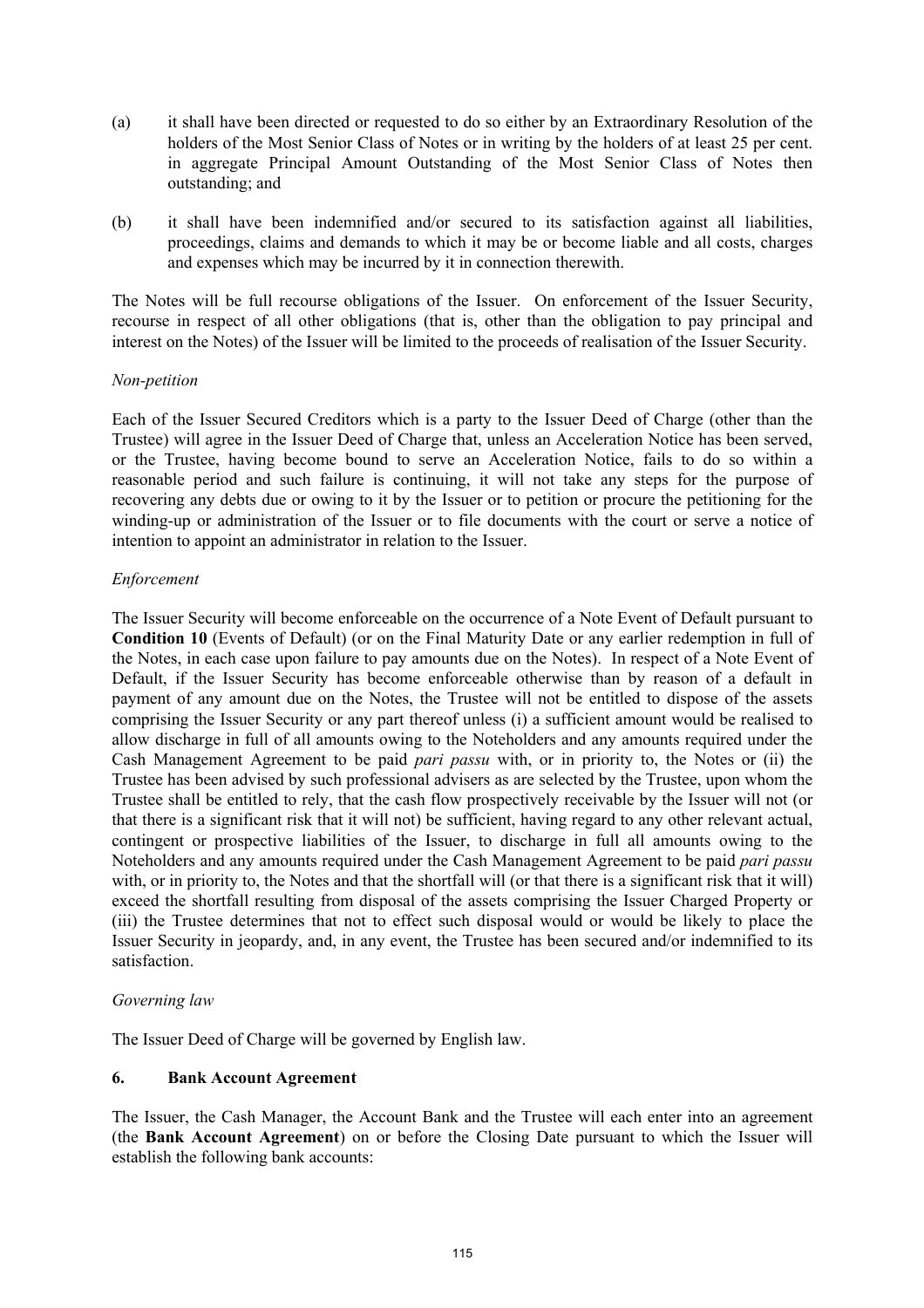- (a) an account (the **Transaction Account**) into which all Collections in respect of the Loans to be transferred by the Relevant Servicer (as agent for the Issuer or the Relevant Security Agent as the case may be), under the Servicing Agreement (including, for the avoidance of doubt, Prepayment Fees and Break Costs), all drawings under the Liquidity Facility Agreement (other than a Liquidity Stand-by Drawing), all payments to the Issuer under the Interest Rate Swap Agreement and all other amounts received by the Issuer in connection with the Loans or the Loan Security or otherwise received by the Issuer under the Transaction Documents are required to be paid;
- (b) an account (the **Issuer Share Capital Account**) into which the subscription monies in respect of the shares in the Issuer are required to be paid; and
- (c) an account (the **Liquidity Stand-by Account** and, together with the Transaction Account, the Issuer Share Capital Account and any other accounts maintained by the Issuer in accordance with the terms of the Transaction Documents from time to time, the **Issuer Accounts**) which will be opened by the Issuer with the Account Bank when a Liquidity Stand-by Drawing is made and into which the Liquidity Stand-by Drawing will be deposited.

The Relevant Servicer (acting as agent for the Issuer and the Relevant Security Agent, as applicable) will be responsible, pursuant to the terms of the Servicing Agreement, for ensuring that the amounts received in connection with the Loans or the Loan Security are paid into the Transaction Account. Payments out of the Transaction Account will be made in accordance with the provisions of the Cash Management Agreement and the relevant Priority of Payments contained therein as described under "*Cashflows*" below.

If the Account Bank ceases to be an **Eligible Bank** (being a UK bank or a UK branch of a bank the short-term, unsecured, unguaranteed and unsubordinated debt obligations of which are rated at least "F1" by Fitch, "P-1" by Moody's and "A-1+" by S&P and the long-term, unsecured, unguaranteed and unsubordinated debt obligations of which are rated at least "A" by Fitch, "A1" by Moody's and "AA-" by S&P, or is otherwise acceptable to the Rating Agencies), the Issuer will be required to arrange for the transfer (within 30 days) of the Issuer Accounts to an Eligible Bank on terms acceptable to the Trustee.

# *Governing law*

The Bank Account Agreement will be governed by English law.

# **7. Corporate Services Agreement and Options Holder Corporate Services Agreement**

### *Corporate Services Agreement*

The Issuer, the Corporate Services Provider and the Share Trustee will each enter into a services agreement (the **Corporate Services Agreement**) on or before the Closing Date pursuant to which the Corporate Services Provider will agree to provide certain administrative services to the Issuer. Pursuant to the Corporate Services Agreement and the terms of a corporate services fee letter (the **Corporate Services Fee Letter**), to be entered into, *inter alia*, the Issuer and the Corporate Services Provider, the Corporate Services Provider will be entitled to receive a fee for the provision of those administrative and certain other corporate services. The Corporate Services Agreement may be terminated by either the Issuer or the Corporate Services Provider pursuant to its terms, but such termination shall only take effect when a substitute corporate services provider has been appointed (on substantially the same terms as the Corporate Services Provider) in accordance with the Corporate Services Agreement.

The Corporate Services Agreement will be governed by English law.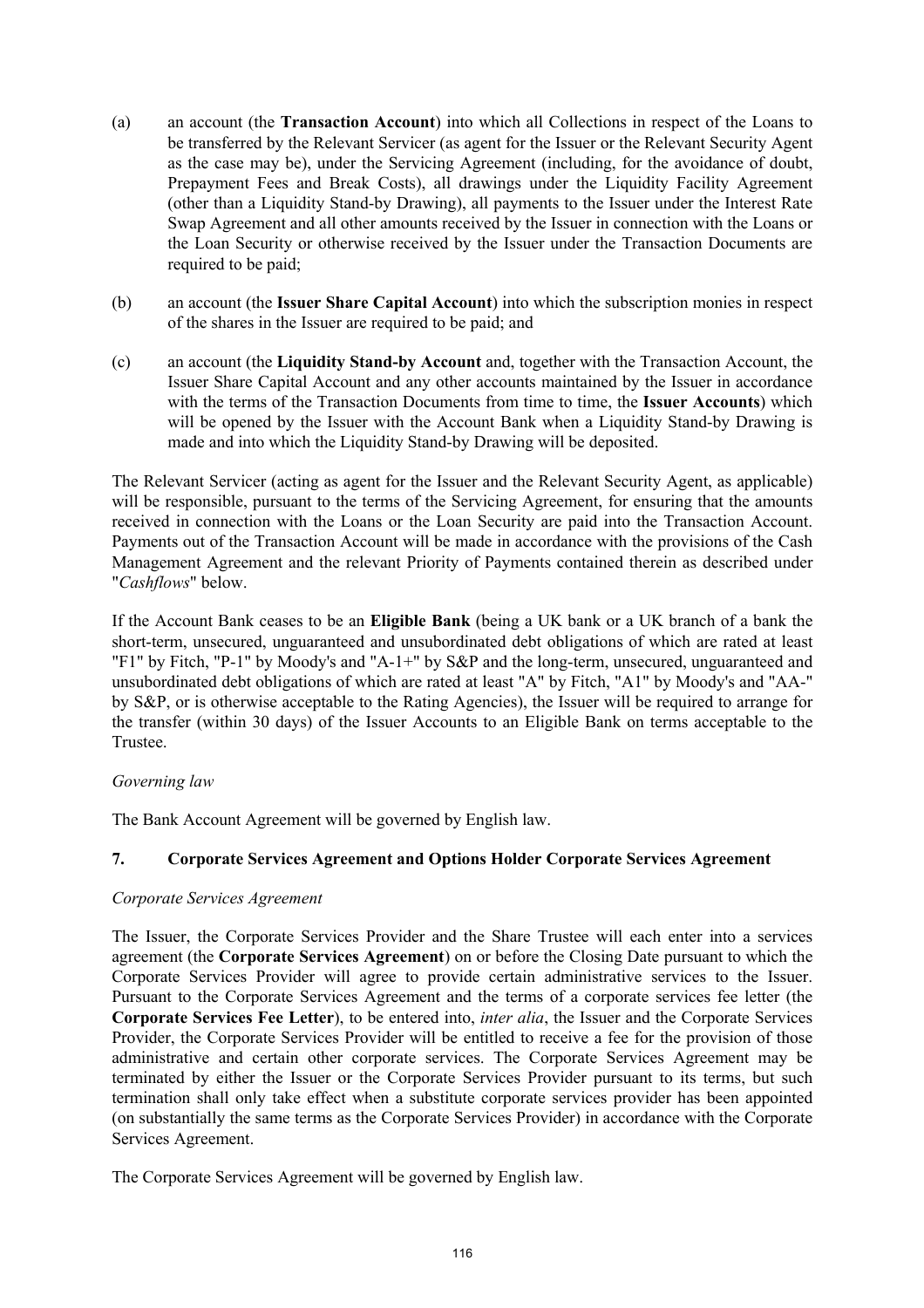### *Options Holder Corporate Services Agreement*

Options Holder, the Corporate Services Provider and the Share Trustee have each entered into a services agreement (the **Options Holder Corporate Services Agreement**) on 22 March 2005 pursuant to which the Corporate Services Provider agreed to provide certain administrative services to Options Holder. The Corporate Services Provider is entitled to receive a fee for the provision of such services. The Issuer may contribute, in whole or in part, towards the payment of this fee, subject to the agreement of the Issuer, Options Holder and any other person presently contributing to or paying such fee on behalf of Options Holder.

## *Governing law*

The Options Holder Corporate Services Agreement is governed by English law.

## **8. Call Option Agreement**

The Call Option Agreement will be entered into between the Trustee, the Issuer and Options Holder pursuant to which a Post-Enforcement Call Option and a Post-Redemption Call Option will be granted to Options Holder. The terms of the post-enforcement call option (the **Post-Enforcement Call Option**) will require the Class A Noteholders, the Class B Noteholders, the Class C Noteholders, the Class D Noteholders, the Class E Notehoders and the Class F Noteholders, in accordance with the terms of the Class A Notes, the Class B Notes, the Class C Notes, the Class D Notes, the Class E Notes and the Class F Notes, respectively, to transfer the Notes to Options Holder in the following circumstances:

- (a) upon exercise of the Post-Enforcement Call Option by Options Holder following the enforcement of the Issuer Security; and
- (b) a determination by professional advisers selected by the Trustee that the proceeds of such enforcement are insufficient after payment of all other claims ranking in priority to the Notes; and
- (c) after the application of any such proceeds to the Notes under the Post-Acceleration Priority of Payments to pay any further principal, interest or any other amounts due in respect of the Notes,

these conditions being, for the avoidance of doubt, cumulative.

The Class A Noteholders, Class B Noteholders, Class C Noteholders, Class D Noteholders, Class E Noteholders, the Class F Noteholders and the holder of any undertaking issued by the Issuer to pay any amount of AFC Excess Interest Amounts will be paid a nominal amount only for such transfer.

The terms of the post-redemption call option (the **Post-Redemption Call Option**) will require the Class F Noteholders, in accordance with the terms of the Class F Notes, to transfer the benefit of any undertaking issued by the Issuer in respect of any AFC Excess Interest Amounts to Options Holder from (and including) the Business Day immediately following a redemption in full of the Notes pursuant to **Condition 6** (Redemption). The holder of any undertaking issued by the Issuer to pay any amount of AFC Excess Interest Amounts will be paid a nominal amount only for such transfer.

Any undertakings issued by the Issuer in respect of such AFC Excess Interest Amounts will be non transferable or assignable save in accordance with the Call Option Agreement.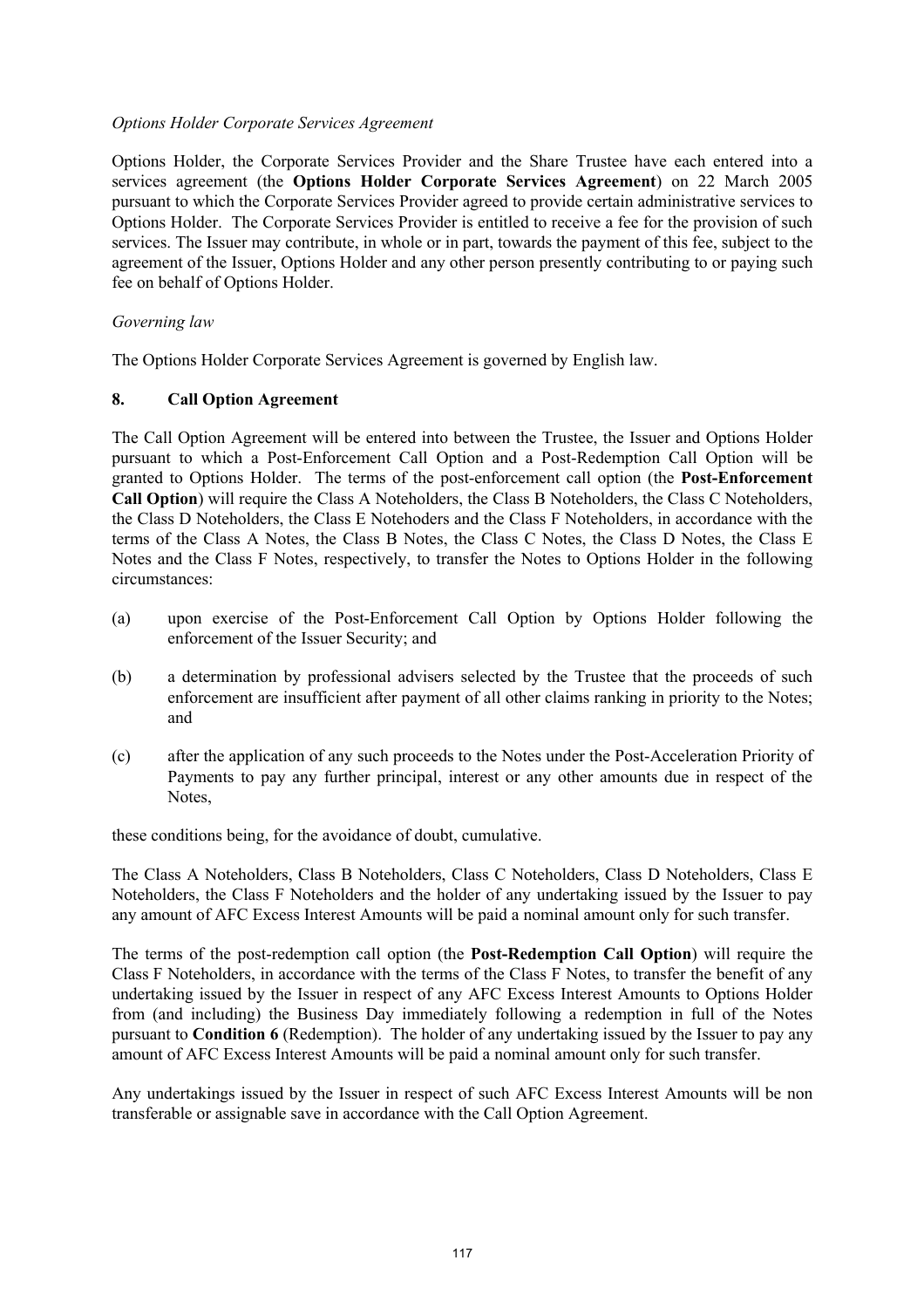## *Governing law*

The Call Option Agreement will be governed by English law.

# **9. Agency Agreement**

Pursuant to an agency agreement to be entered into on or prior to the Closing Date (the **Agency Agreement**) between the Issuer, the Trustee, the Principal Paying Agent, the Irish Paying Agent and the Agent Bank, provision will be made for, among other things, payment of principal and interest in respect of the Notes of each Class.

## *Governing law*

The Agency Agreement will be governed by English law.

## **10. Master Definitions Schedule**

On or prior to the Closing Date, each of the Issuer, the Trustee, the Cash Manager, the Account Bank, the Liquidity Facility Provider, the Master Servicer, the Special Servicer, the Agent Bank, the Paying Agents and the Corporate Services Provider will sign, for the purposes of identification only, a definitions schedule (the **Master Definitions Schedule**) incorporating the definitions applicable to each of the Transaction Documents where not otherwise defined therein.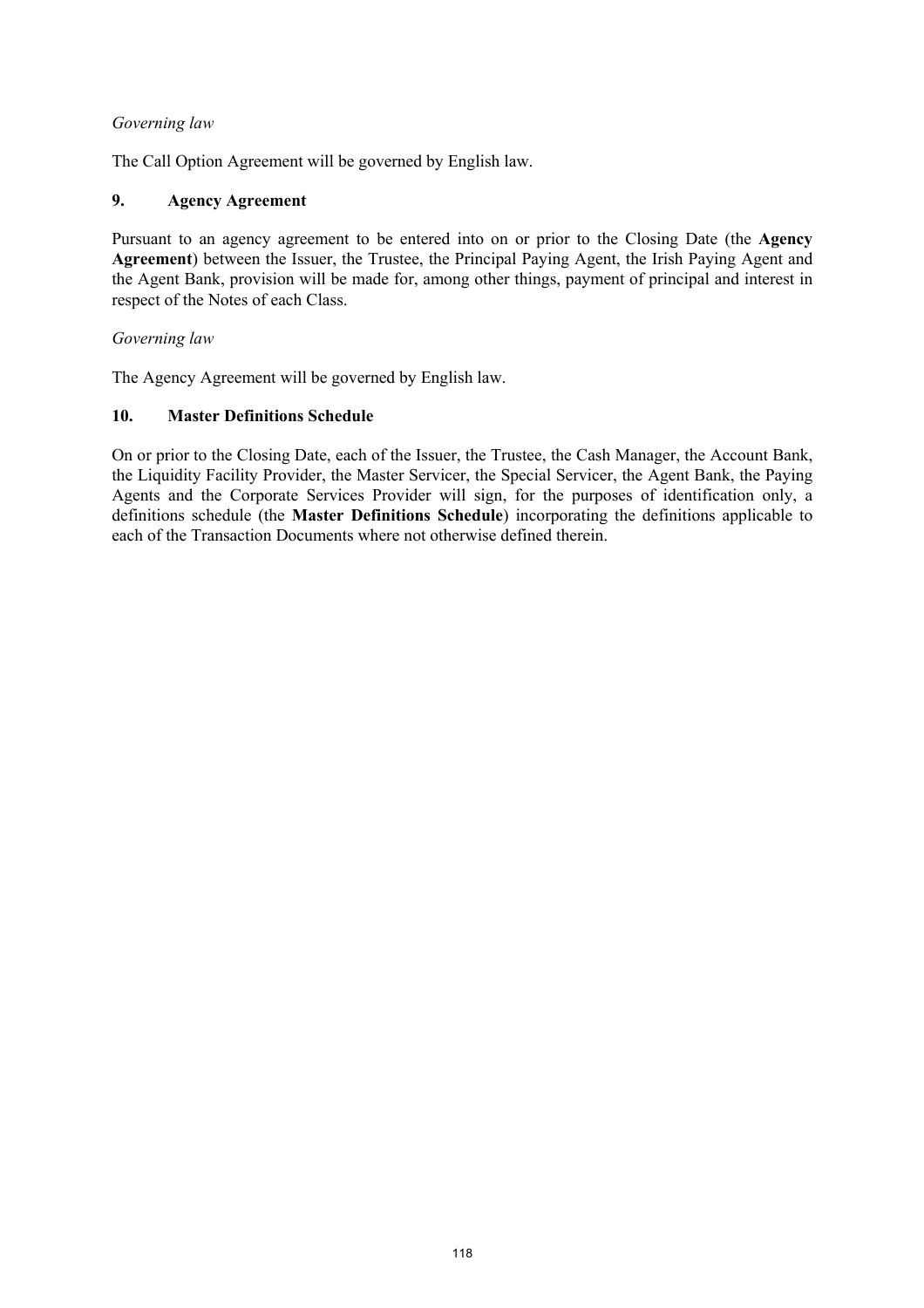#### **CASHFLOWS**

The payment priorities in respect of the Transaction Account will be set out in the Cash Management Agreement. Prior to the Trustee taking any steps to enforce the Issuer Security, the Cash Manager will be responsible for making any payments of principal on the Notes from amounts credited to the Principal Ledger on the Transaction Account (in accordance with the Pre-Acceleration Principal Priority of Payments) and for making payments of, among other things, interest on the Notes from the Revenue Ledger on the Transaction Account (in accordance with the Pre-Acceleration Revenue Priority of Payments). From and including the time at which the Trustee takes any steps to enforce the Issuer Security (but prior to service of an Acceleration Notice or the Notes otherwise becoming due and repayable in full) the Trustee (or, with the consent of the Trustee, the Cash Manager on its behalf) will be responsible for making payments of principal and interest on the Notes in accordance with the Post-Enforcement/Pre-Acceleration Priority of Payments. Following the delivery of an Acceleration Notice or the Notes otherwise becoming due and repayable in full, the Trustee will be responsible for making payments of principal and interest on the Notes in accordance with the Post-Acceleration Priority of Payments.

#### *Payments from amounts credited to the Revenue Ledger – Revenue Priority Amounts*

Prior to the delivery of an Acceleration Notice or the Notes otherwise becoming due and repayable in full, the Cash Manager (on behalf of the Issuer) will, on any Business Day, (including an Interest Payment Date) pay out of the Adjusted Available Issuer Income (as defined below) standing to the credit of the Transaction Account and credited to the Revenue Ledger, (i) (prior to the Trustee taking any steps to enforce the Issuer Security) certain expenses due to third parties that are not Issuer Secured Creditors incurred by the Issuer in the ordinary course of its business, including the Issuer's liability, if any, to taxation and (ii) any periodic payments due pursuant to the Interest Rate Swap Agreement (together the **Revenue Priority Amounts**), provided that on any Interest Payment Date, such payment shall be made in accordance with the Pre-Acceleration Revenue Priority of Payments or the Post-Enforcement/Pre-Acceleration Priority of Payments, as applicable.

### *Pre-Acceleration Revenue Priority of Payments*

Prior to (i) the delivery of an Acceleration Notice or the Notes otherwise becoming due and repayable in full and (ii) the Trustee taking any steps to enforce the Issuer Security, the Cash Manager (on behalf of the Issuer) will, on each Interest Payment Date, apply Adjusted Available Issuer Income (as defined below) credited to the Revenue Ledger in the following order of priority (the **Pre-Acceleration Revenue Priority of Payments**) (in each case only if and to the extent that the payments and provisions of a higher priority have been made in full):

- (a) in or towards satisfaction of any costs, expenses, fees, remuneration and indemnity payments (if any) and any other amounts payable by the Issuer to, *pari passu* and *pro rata,* the Trustee and any person appointed by it under the Trust Deed, the Issuer Deed of Charge or any other Transaction Document to which it is a party;
- (b) in or towards satisfaction of any amounts due and payable by the Issuer on such Interest Payment Date to, *pari passu* and *pro rata*, the Paying Agents and the Agent Bank under the Agency Agreement and the Account Bank under the Bank Account Agreement;
- (c) in or towards satisfaction of any amounts due and payable by the Issuer on such Interest Payment Date to, *pari passu* and *pro rata*: (i) the Master Servicer in respect of the Servicing Fee and the Special Servicer in respect of the Special Servicing Fee and any other amounts due to the Master Servicer or the Special Servicer pursuant to the Servicing Agreement (including Liquidation Fees or Restructuring Fees) (including in each case, a reimbursement of any amounts of Loan Protection Advances made by the Master Servicer or the Special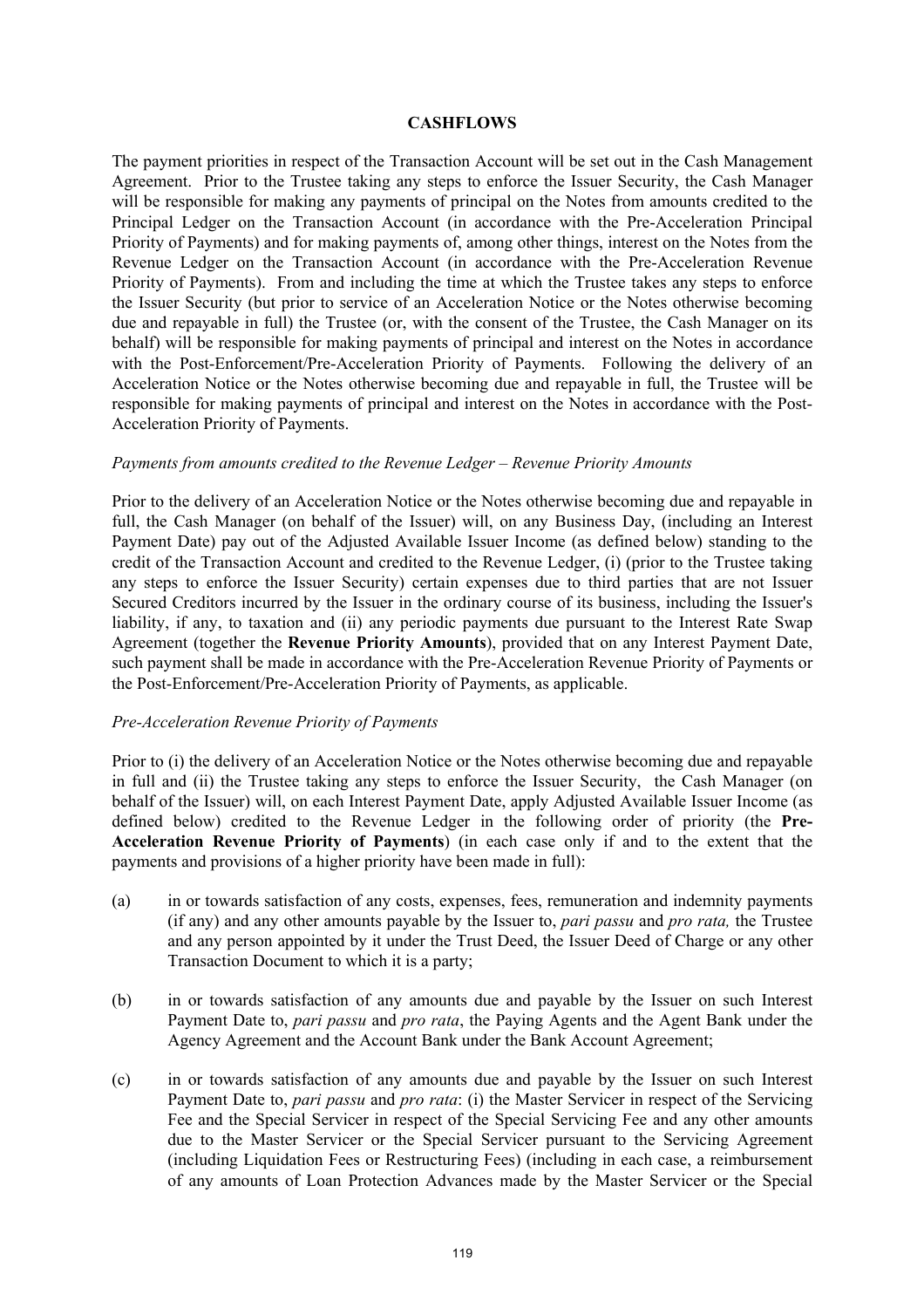Servicer on behalf of the Issuer) and (ii) the Cash Manager pursuant to the Cash Management Agreement;

- (d) in or towards satisfaction, *pari passu* and *pro rata* according to amounts then due, of any amounts due and payable by the Issuer on such Interest Payment Date to:
	- (i) the Corporate Services Provider under the Corporate Services Agreement and the Corporate Services Fee Letter; and
	- (ii) any payment of Revenue Priority Amounts to third parties (other than the Issuer Secured Creditors) incurred by the Issuer in the ordinary course of its business;
- (e) in or towards satisfaction of any amounts due and payable by the Issuer on such Interest Payment Date to the Liquidity Facility Provider under and in accordance with the Liquidity Facility Agreement (other than any Liquidity Subordinated Amounts);
- (f) in or towards satisfaction of any amounts due and payable by the Issuer on such Interest Payment Date to the Interest Rate Swap Provider under and in accordance with the Interest Rate Swap Agreement (other than any Subordinated Interest Rate Swap Amounts);
- (g) in or towards payment *pari passu* and *pro rata* according to the respective amounts of any amounts the Issuer has agreed to pay or otherwise provide to a Borrower in respect of Loan Protection Advances (in each case to the extent not already paid from amounts standing to the credit of the relevant Rent Account, a Loan Protection Drawing or by the Master Servicer or the Special Servicer);
- (h) in or towards payment *pari passu* and *pro rata* of (x) interest due and overdue (and all interest due on such overdue interest) on the Class A Notes and (y) any amounts in respect of Deferred Consideration to the Seller or its assignee or as the Seller may direct in accordance with the terms of the Loan Sale Agreement;
- (i) in or towards payment of interest due and overdue (and all interest due on such overdue interest) on the Class B Notes;
- (j) in or towards payment of interest due and overdue (and all interest due on such overdue interest) on the Class C Notes;
- (k) in or towards payment of interest due and overdue (and all interest due on such overdue interest) on the Class D Notes;
- (l) in or towards payment of interest due and overdue (and all interest due on such overdue interest) on the Class E Notes;
- (m) in or towards payment of interest due and overdue (and all interest due on such overdue interest) on the Class F Notes, other than any AFC Excess Interest Amounts;
- (n) in or towards payment of any Liquidity Subordinated Amounts payable by the Issuer on such Interest Payment Date to the Liquidity Facility Provider;
- (o) in or towards payment of any Subordinated Interest Rate Swap Amounts payable by the Issuer on such Interest Payment Date to the Interest Rate Swap Provider;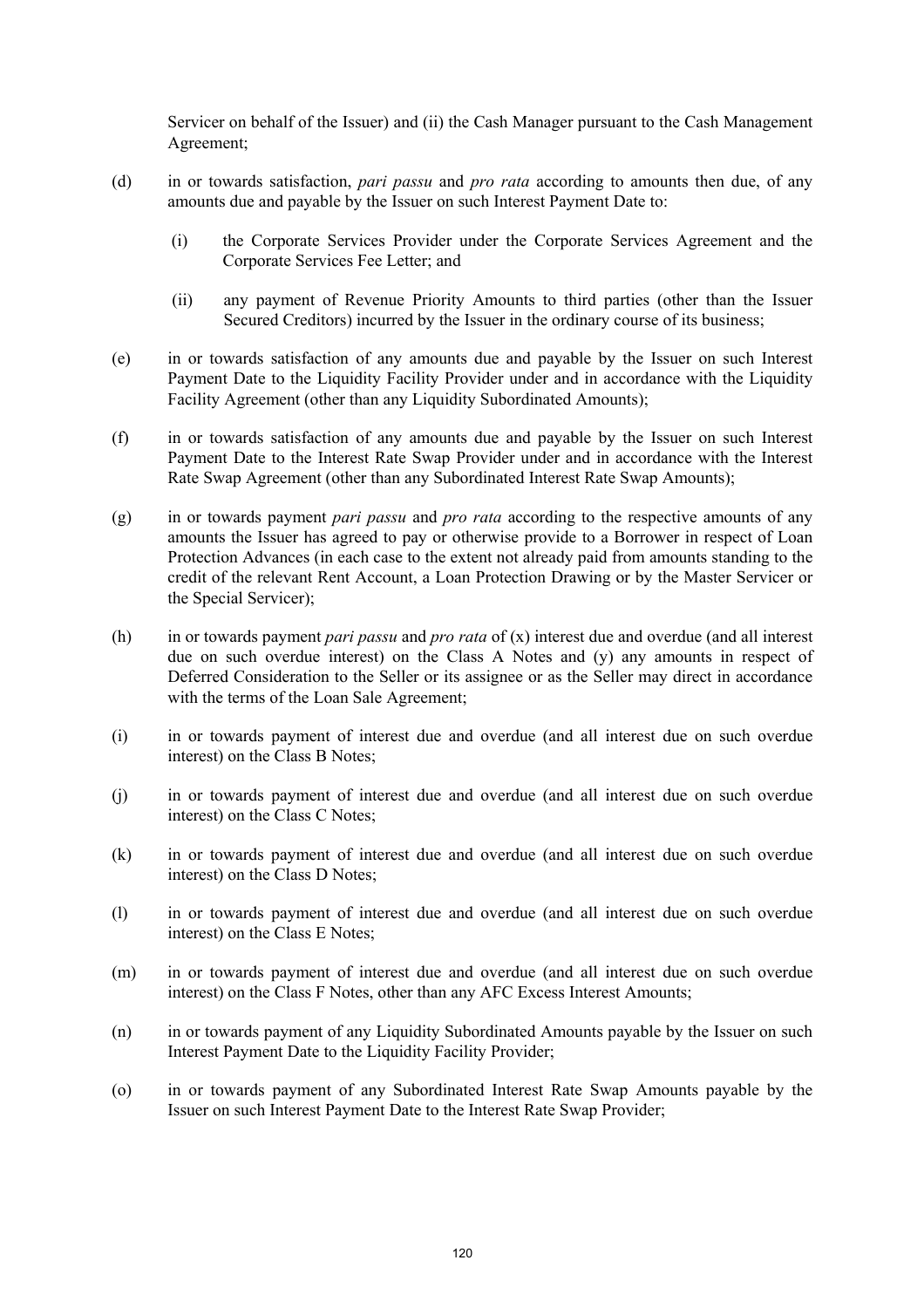- (p) to retain in a separate ledger in the Transaction Account (the **Tax Reserve Ledger**) an amount equal to 0.01 per cent. of Available Issuer Income in respect of such Interest Payment Date; and
- (q) any surplus to the Issuer.

**Adjusted Available Issuer Income** on any date means Available Issuer Income plus the following drawings under the Liquidity Facility Agreement, in each case standing to the credit of the Transaction Account:

- (a) Loan Protection Drawings;
- (b) Loan Income Deficiency Drawings; and
- (c) Revenue Priority Amount Drawings.

**Subordinated Interest Rate Swap Amount** means any termination amount due to the Interest Rate Swap Provider as a result of:

- (a) the occurrence of an Interest Rate Swap Termination Event in respect of the Interest Rate Swap Provider (including, for the avoidance of doubt, where the Interest Rate Swap Provider is the Defaulting Party (as defined in the Interest Rate Swap Agreement)); or
- (b) the failure by the Interest Rate Swap Provider to comply with the requirements under the Interest Rate Swap Agreement in relation to loss of Minimum Interest Rate Swap Provider Ratings (as defined above in the section entitled "*Transaction Documents – the Interest Rate Swap Agreement*").

# *Pre-Acceleration Principal Priority of Payments*

Prior to (i) the delivery of an Acceleration Notice or the Notes otherwise becoming due and repayable in full or (ii) the Trustee taking any steps to enforce the Issuer Security, the Cash Manager will, on each Interest Payment Date, apply Available Issuer Principal credited to the Principal Ledger in the order of priority (the **Pre-Acceleration Principal Priority of Payments**) (in each case only if and to the extent that the payments and provisions of a higher priority have been made in full) set out in the relevant paragraph of **Condition 6.3** (Mandatory redemption in part from Available Amortisation Funds, Available Prepayment Redemption Funds, Available Final Redemption Funds and Available Principal Recovery Funds).

### *Post-Enforcement/Pre-Acceleration Priority of Payments*

From and including the time at which the Trustee takes any step to enforce the Issuer Security, but prior to service of an Acceleration Notice or the Notes otherwise becoming due and repayable in full, the Trustee (or, with the consent of the Trustee, the Cash Manager on its behalf) or any receiver appointed by it shall apply:

- (i) Adjusted Available Issuer Income credited to the Revenue Ledger and available for distribution, in or towards satisfaction of the liabilities set out in, and in the same order of priority as, the Pre-Acceleration Revenue Priority of Payments, disregarding items **(d)(ii)** and **(q)** and in respect of any Revenue Priority Amounts payable, disregarding amounts payable under limb (i) of the definition of Revenue Priority Amounts for this purpose; and
- (ii) Available Issuer Principal credited to the Principal Ledger and available for distribution in or towards satisfaction of the liabilities set out in, and in the same order of priority as, the Pre-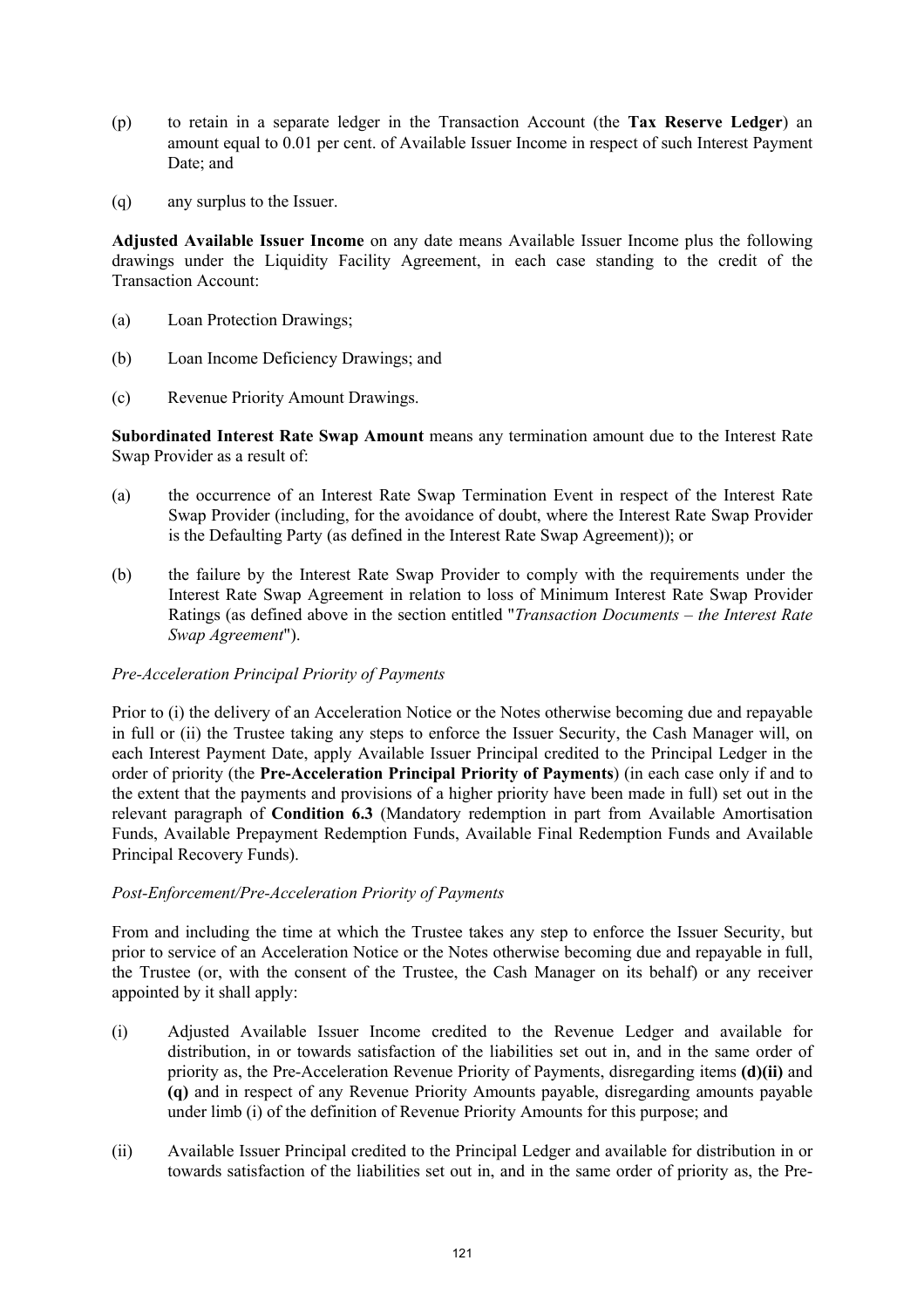Acceleration Principal Priority of Payments, disregarding the items set out at **Condition 6.3(b)(viii)** and **(c)(iii)** for this purpose,

such priorities of payments, together, the (**Post-Enforcement/Pre-Acceleration Priority of Payments**). Thereafter any surplus shall be paid into a designated account to be established for this purpose by the Trustee (or, with the consent of the Trustee, the Cash Manager on its behalf) or any receiver appointed by it.

### *Post-Acceleration Priority of Payments*

Following the service of an Acceleration Notice or the Notes otherwise becoming due and repayable in full, the Trustee will be required to apply all funds received or recovered by it (other than any amount in respect of Prepayment Fees, Break Costs, Interest Rate Swap Breakage Receipts subject to the Interest Rate Swap Breakage Receipts Priority of Payments and any principal amounts standing to the credit of the Liquidity Stand-by Account in respect of a Liquidity Stand-by Drawing) in accordance with the following order of priority (the **Post-Acceleration Priority of Payments** and together with the Pre-Acceleration Revenue Priority of Payments, the Pre-Acceleration Principal Priority of Payments and the Post-Enforcement/Pre-Acceleration Priority of Payments, the **Priority of Payments**) (in each case, only if and to the extent that the payments and provisions of a higher priority have been made in full), all as more fully set out in the Cash Management Agreement:

- (a) in or towards satisfaction of any costs, expenses, fees, remuneration and indemnity payments (if any) and any other amounts payable by the Issuer to, *pari passu* and *pro rata,* the Trustee and any receiver or other person appointed by any of them under the Trust Deed, the Issuer Deed of Charge (or any other Transaction Document to which it is a party);
- (b) in or towards satisfaction of any amounts due and payable by the Issuer to, *pari passu* and *pro rata*, the Paying Agents and the Agent Bank in respect of amounts properly paid by such persons to the Noteholders without corresponding payment of funds by the Issuer under the Agency Agreement together with any other amounts due to the Paying Agents or the Agent Bank pursuant to the Agency Agreement and the Account Bank under the Bank Account Agreement;
- (c) in or towards satisfaction of any amounts due and payable by the Issuer to, *pari passu* and *pro rata*: (i) the Master Servicer in respect of the Servicing Fee and the Special Servicer in respect of the Special Servicing Fee and any other amounts due to the Master Servicer or the Special Servicer pursuant to the Servicing Agreement (including Liquidation Fees or Restructuring Fees) (including in each case, the reimbursement of any Loan Protection Advances made by the Master Servicer or the Special Servicer on behalf of the Issuer) and (ii) the Cash Manager pursuant to the Cash Management Agreement;
- (d) in or towards satisfaction, *pari passu* and *pro rata* according to the amounts then due, of any amounts due and payable by the Issuer to the Corporate Services Provider under the Corporate Services Agreement and the Corporate Services Fee Letter;
- (e) in or towards satisfaction of any amounts due and payable by the Issuer to the Liquidity Facility Provider under and in accordance with the Liquidity Facility Agreement (other than any Liquidity Subordinated Amounts):
- (f) in or towards satisfaction of any amounts due and payable by the Issuer to the Interest Rate Swap Provider under and in accordance with the Interest Rate Swap Agreement (other than any Subordinated Interest Rate Swap Amounts);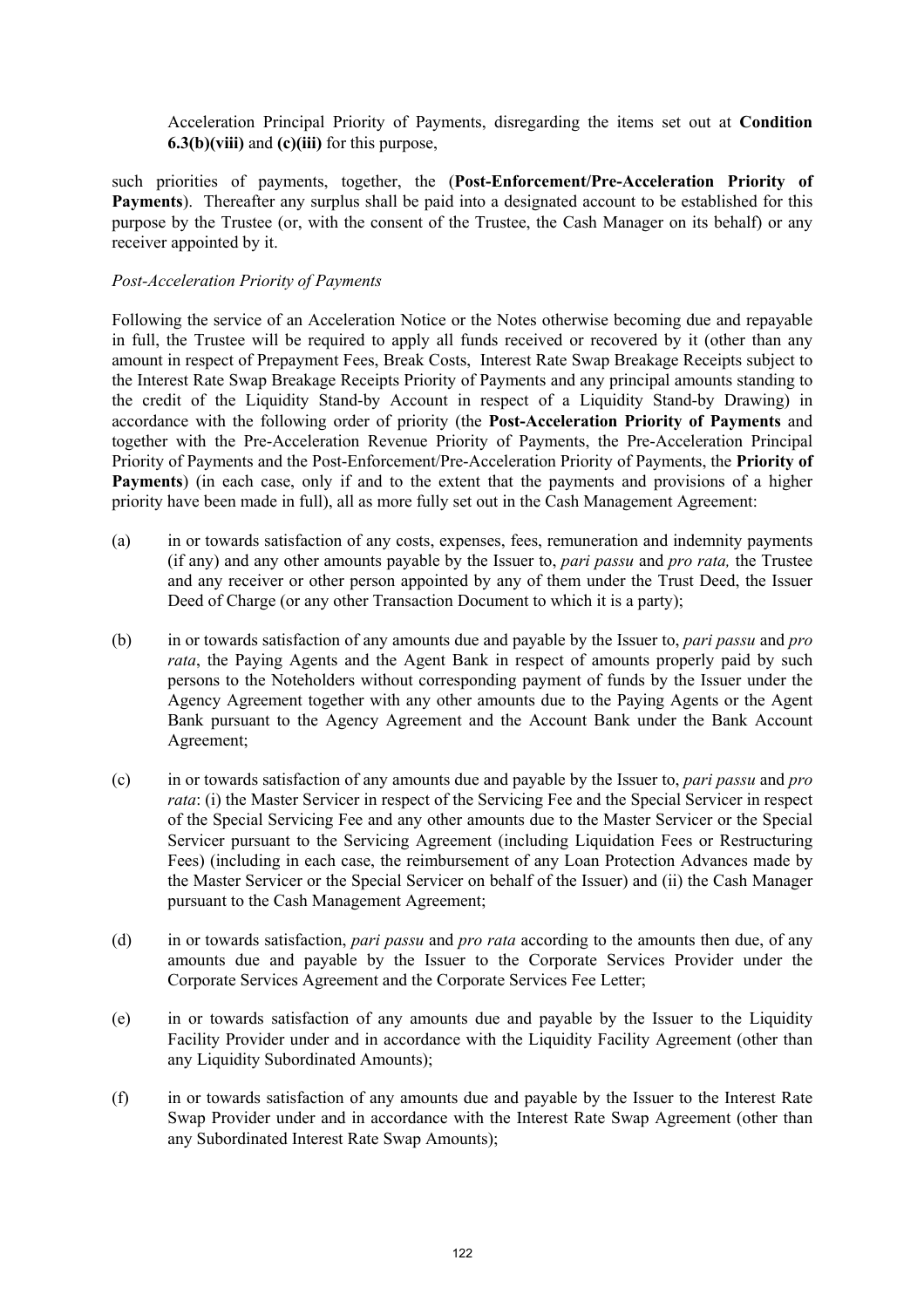- (g) in or towards payment, *pari passu* and *pro rata,* of (x) any principal and interest due and overdue (and all interest due on such overdue interest) on the Class A Notes and (y) any amounts in respect of Deferred Consideration to the Seller or its assignee in accordance with the terms of the Loan Sale Agreement;
- (h) in or towards payment of any principal and interest due and overdue (and all interest due on such overdue interest) on the Class B Notes;
- (i) in or towards payment of any principal and interest due and overdue (and all interest due on such overdue interest) on the Class C Notes;
- (j) in or towards payment of any principal and interest due and overdue (and all interest due on such overdue interest) on the Class D Notes;
- (k) in or towards payment of any principal and interest due and overdue (and all interest due on such overdue interest) on the Class E Notes;
- (l) in or towards payment of any principal and interest due and overdue (and all interest due on such overdue interest), on the Class F Notes, other than any AFC Excess Interest Amounts;
- (m) in or towards payment of any Liquidity Subordinated Amounts payable to the Liquidity Facility Provider;
- (n) in or towards payment of any Subordinated Interest Rate Swap Amounts payable by the Issuer to the Interest Rate Swap Provider; and
- (o) any surplus to the Issuer.

### *Application of Prepayment Fees*

All amounts received or recovered by the Issuer in respect of any Prepayment Fees will be applied by the Issuer or, from and including the time at which the Trustee takes any step to enforce the Issuer Security, the Trustee (or, with the consent of the Trustee, the Cash Manager on its behalf) in or towards payment of any amount in respect of Deferred Consideration to the Seller or its assignee in accordance with the terms of the Loan Sale Agreement.

### *Break Costs Priority of Payments*

On any Interest Payment Date (and following service of an Acceleration Notice or the Notes otherwise becoming due and repayable in full, on any date), any Break Costs received by the Issuer as a result of any prepayment by a Borrower of all or any part of a Loan during the related Collection Period will be applied by the Cash Manager on behalf of the Issuer or, from and including the time at which the Trustee takes any steps to enforce the Issuer Security, the Trustee (or, with the consent of the Trustee, the Cash Manager on its behalf) in accordance with the following order of priority (the **Break Costs Priority of Payments**) (in each case only if and to the extent that the proceeds and provisions of a higher priority have been made in full) all as more fully set out in the Cash Management Agreement:

(i) in or towards payment of any amount due and payable by the Issuer on that Interest Payment Date or other relevant date to the Interest Rate Swap Provider under and in accordance with the Interest Rate Swap Agreement, arising as a result of the termination of all or part of any Interest Rate Swap Transaction due to the prepayment by such Borrower of all or part of any Loan; and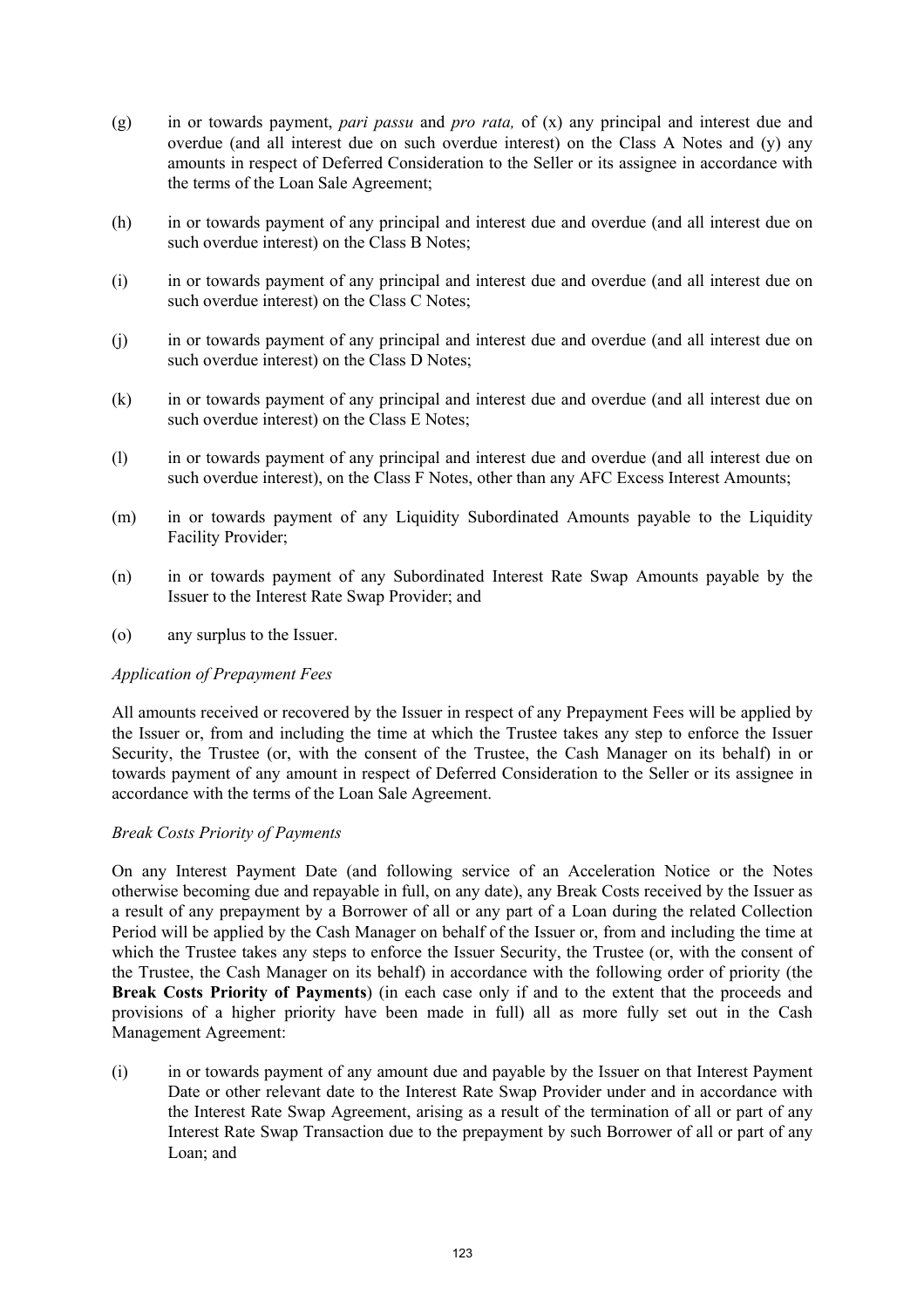(ii) thereafter, in or towards payment of any amount in respect of Deferred Consideration to the Seller or its assignee in accordance with the terms of the Loan Sale Agreement.

## *Interest Rate Swap Breakage Receipts Priority of Payments*

On any Interest Payment Date (and following service of an Acceleration Notice or the Notes otherwise becoming due and repayable in full, on any date), any Interest Rate Swap Breakage Receipts received by the Issuer as a result of any termination of all or part of an Interest Rate Swap Transaction following prepayment by a Borrower of all or any part of a Loan during the related Collection Period or following a default by a Borrower, to the extent that the same is not taken into account in the calculation of the relevant Adjusted Loan Principal Loss or Principal Recovery Funds will be applied by the Cash Manager on behalf of the Issuer or, from and including the time at which the Trustee takes any steps to enforce the Issuer Security, the Trustee (or, with the consent of the Trustee, the Cash Manager on its behalf) in accordance with the following order of priority (the **Interest Rate Swap Breakage Receipts Priority of Payments**) (in each case only if and to the extent that the proceeds and provisions of a higher priority have been made in full) all as more fully set out in the Cash Management Agreement:

- (i) in or towards payment of any amount the Issuer (in its capacity as Lender) has or would have to pay to the relevant Borrower under the relevant Credit Agreement in respect of the prepayment by such Borrower of such Loan; and
- (ii) thereafter, in or towards payment of any amount in respect of Deferred Consideration to the Seller or its assignee in accordance with the terms of the Loan Sale Agreement.

## *Post Write-off Recovery Funds*

The aggregate amount of any recovery received by the Master Servicer or the Special Servicer on behalf of the Issuer in respect of a Loan following the write-off of such Loan by the Master Servicer or the Special Servicer on the completion of enforcement procedures in relation to such Loan (**Post Write-off Recovery Funds**) will be applied by the Issuer as Available Issuer Income or, following service of an Acceleration Notice or the Notes otherwise becoming due and repayable in full, by the Trustee as available funds under the Post-Acceleration Priority of Payments.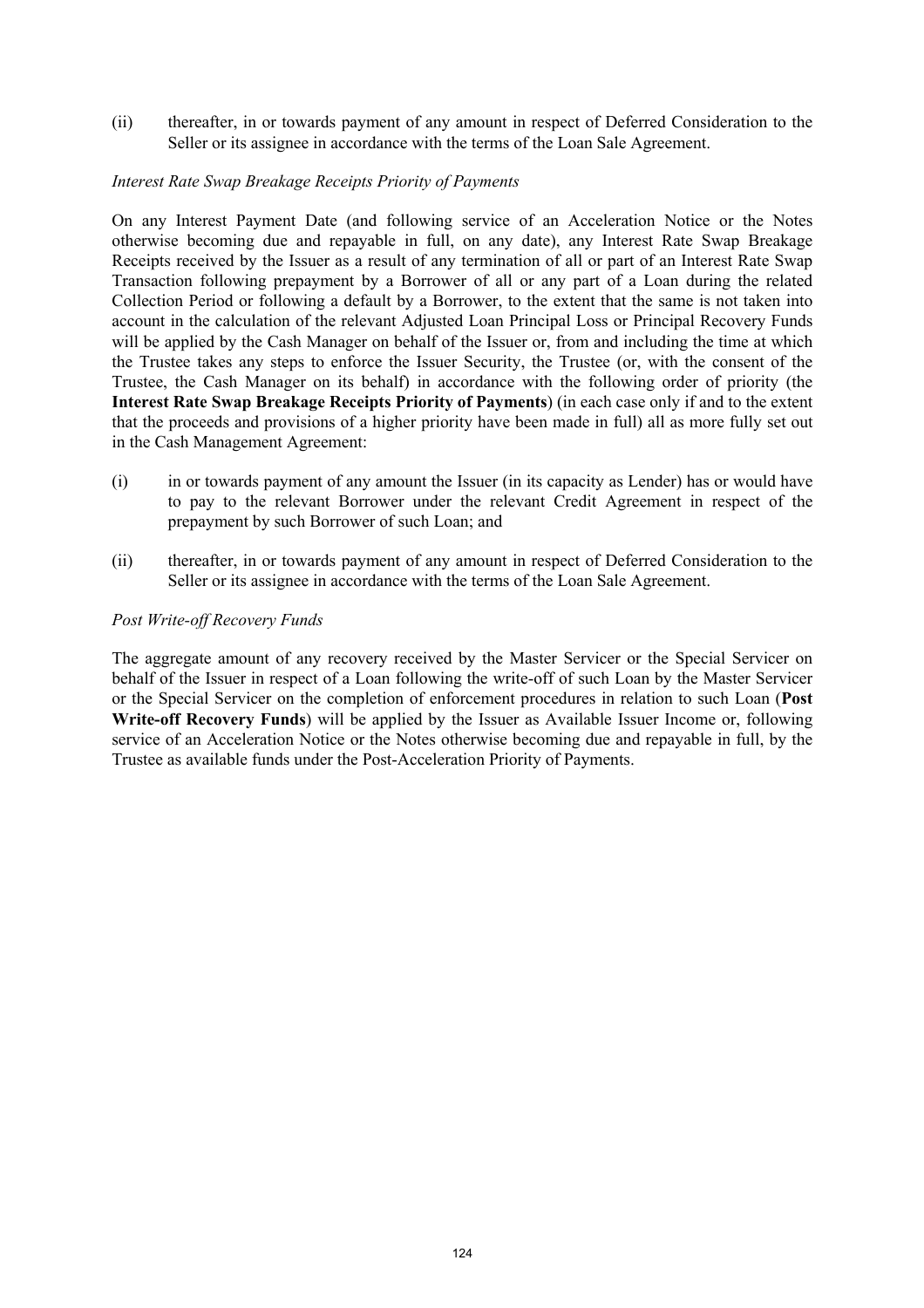#### **SERVICING**

### **The Master Servicer**

Each of the Issuer and the Trustee will appoint Barclays Capital Mortgage Servicing Limited (**BCMSL**) under the terms of a servicing agreement dated on or before the Closing Date (the **Servicing Agreement**) as the initial Master Servicer and Special Servicer of the Loans and to exercise the rights of the Issuer as Lender under the Finance Documents. The Master Servicer will perform the day-to-day servicing of the Loans and to exercise the rights of the Issuer as Lender under the Finance Documents. Following the occurrence of a Special Servicing Event (as defined below) the Special Servicer will commence servicing the relevant Specially Serviced Loan. The Master Servicer will continue to service other commercial mortgage loans in addition to the Loans under the Finance **Documents** 

Each Security Agent will appoint the Master Servicer and the Special Servicer, as its agents pursuant to the terms of the Servicing Agreement. The Master Servicer or, in respect of a Specially Serviced Loan, the Special Servicer, will exercise all duties, powers, directions and rights of each Security Agent under the relevant Finance Documents (including each relevant Credit Agreement). In acting as agent for the Relevant Security Agent, the Master Servicer or the Special Servicer must act in accordance with the Servicing Standard (as defined below), the provisions of the Servicing Agreement, the relevant Credit Agreement and (in the case of the Trafalgar Square Loan) the Trafalgar Square Intercreditor Agreement.

#### **Servicing of the Loans**

Servicing procedures will include monitoring compliance with and administering the options available to each Borrower under the terms and conditions of the relevant Credit Agreement. The Master Servicer and (where applicable) the Special Servicer shall take all measures it deems necessary or appropriate in its due professional discretion to administer and collect the Loans and in exercising its obligations and discretions under the Servicing Agreement in its capacity as agent of the Issuer and the Relevant Security Agent. Each of the Master Servicer and the Special Servicer must act in accordance with the following requirements and, in the event that the Master Servicer or Special Servicer considers there to be a conflict between them, in the following priority:

- (a) all applicable legal and regulatory requirements;
- (b) the terms of the applicable Loan Documentation in respect of the Serviced Loans (including the Trafalgar Square Intercreditor Agreement);
- (c) the directions of the Trustee (if any) which can only be given after the Issuer Security has become enforceable;
- (d) the **Servicing Standard** being the maximisation of recovery of funds taking into account:
	- (i) the likelihood of recovery of amounts due in respect of that Loan;
	- (ii) the timing of recovery;
	- (iii) the costs of recovery, and
	- (iv) the interests of the Issuer, subject to the terms of the Trafalgar Square Intercreditor Agreement,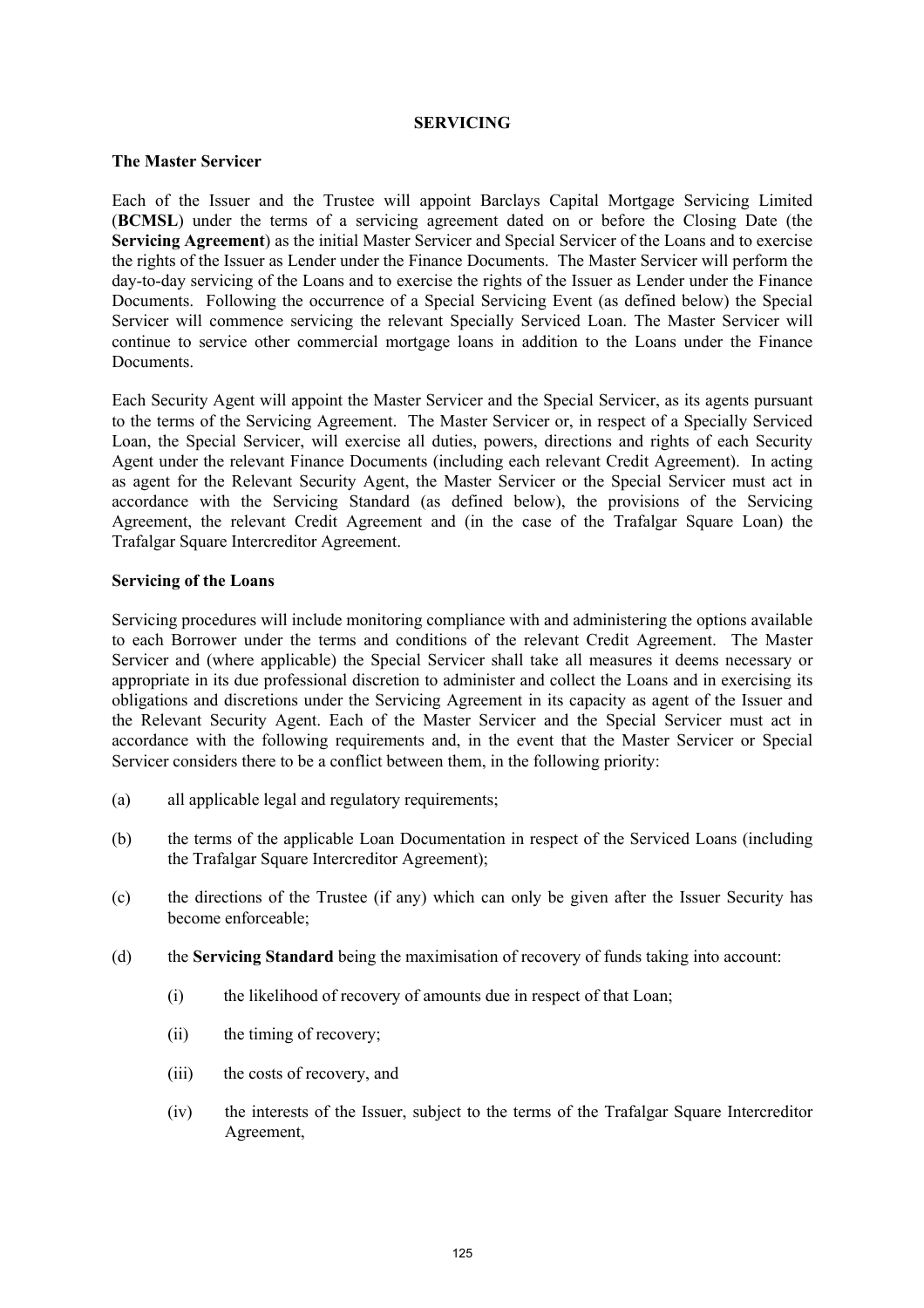giving due and careful consideration to customary and usual standards of practice of a reasonably prudent commercial mortgage lender servicing loans similar to the Loans in the United Kingdom and without regard to any fees or other compensation to which it is entitled, or the ownership by it or any of its affiliates of an interest in the Notes, the Junior Trafalgar Square Loan or any relationship the Master Servicer or the Special Servicer or any of their respective affiliates or any other person may have with any Borrower, Obligor or any other party to the Transaction Documents.

## **Appointment of the Special Servicer**

The Master Servicer or the Special Servicer, as applicable, will promptly give notice to the Issuer, the Trustee, the Cash Manager, the Operating Adviser, the Rating Agencies, the Junior Trafalgar Square Lender and the Special Servicer (where applicable) of the occurrence of any Special Servicing Event in respect of a Loan. Upon the delivery of such notice, that Loan will become a **Specially Serviced Loan**.

A **Special Servicing Event** in respect of a Loan will be the occurrence of any of the following:

- (a) a payment default occurring with regards to any payment due on the maturity of the relevant Loan (taking into account any permitted extensions to its maturity);
- (b) a scheduled payment due and payable in respect of the relevant Loan being delinquent for more than 60 days past its due date;
- (c) insolvency or bankruptcy proceedings being commenced in respect of the Relevant Borrower;
- (d) in the Master Servicer's opinion a breach of a material covenant under the relevant Credit Agreement occurring or, to the knowledge of the Master Servicer, being likely to occur, and in the Master Servicer's opinion such breach is not likely to be cured within 30 days of its occurrence;
- (e) any relevant Obligor notifying the Master Servicer, Special Servicer, the Relevant Security Agent, the Issuer or the Trustee in writing of its inability to pay its debts generally as they become due, its entering into an assignment for the benefit of its creditors or its voluntary suspension of payment of its obligations; or
- (f) any other Loan Event of Default occurring in relation to the relevant Loan that, in the good faith and reasonable judgment of the Master Servicer, materially impairs or could materially impair or jeopardise the Related Security for the relevant Loan or the value thereof as Related Security for that Loan and the ability of a Borrower to satisfy its obligations in respect of the relevant Loan.

Upon a Loan becoming a Specially Serviced Loan, actions in respect of the relevant Loan will be undertaken by the Special Servicer except where otherwise provided. In particular, the Master Servicer will remain responsible for the collection of amounts from the Borrower Accounts and will (in its capacity as agent of each Security Agent) maintain signing authority on the Borrower **Accounts** 

### **Collection and Enforcement procedures**

The Master Servicer will as permitted by and in accordance with the relevant Credit Agreements (as agent for the Issuer and the Relevant Security Agent) collect all payments due under or in connection with the Loans.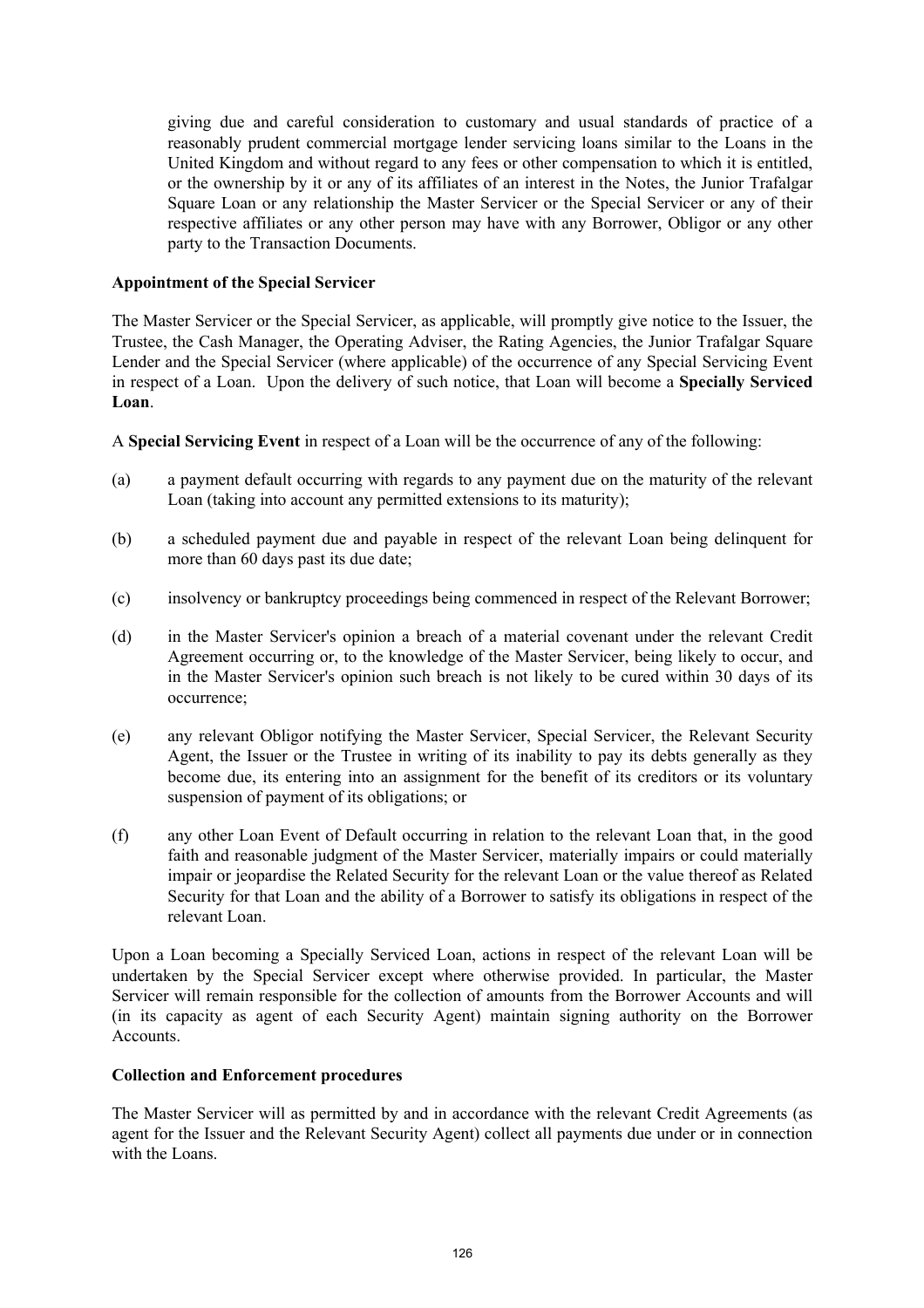The Master Servicer will initially be responsible for the supervision and monitoring of payments falling due in respect of the Loans. On the occurrence of an event of default under the Loans, the Master Servicer or, if the Loan is a Specially Serviced Loan, the Special Servicer (each as agent for the Issuer and the Relevant Security Agent) will implement enforcement procedures which meet the requirements of the Servicing Agreement. These procedures may involve the deferral of formal enforcement procedures such as the appointment of an LPA Receiver or an administrator and may involve the restructuring of a Loan by the amendment or waiver of certain of the provisions. Any such restructuring will have to comply with the provisions of the Servicing Agreement and, where applicable, the Trafalgar Square Intercreditor Agreement.

### **Amendments to the Finance Documents**

The Master Servicer or the Special Servicer, as applicable, (as agent for the Issuer and the Relevant Security Agent) may (but will not be obliged to) in accordance with the Servicing Standard agree to any request by a Borrower and/or an Obligor, as applicable, to vary, waive or amend the terms and conditions of the relevant Finance Documents. A waiver, variation or amendment of the Finance Documents will only be made if:

- (a) no Acceleration Notice has been given by the Trustee which remains in effect and the Issuer Security has not otherwise become enforceable at the date on which the relevant waiver, amendment or variation is agreed;
- (b) the Issuer will not be required to make a further advance including, without limitation, any deferral of interest because of the relevant variation, waiver or amendment other than to the extent permitted by the terms of the Credit Agreement;
- (c) the effect of such variation, amendment or waiver would not be to extend the final maturity date of the relevant Loan to a date falling less than two years from the Final Maturity Date;
- (d) each Related Security will continue to include a full first ranking legal mortgage or charge over the legal and beneficial interest in all of the relevant Properties or other security satisfactory to the Master Servicer or the Special Servicer has been obtained; and
- (e) if BCMSL is not the Special Servicer, prior notice of any such amendment, wavier or variation is given to the Special Servicer,

unless prior written confirmation has been received from the Rating Agencies that any such amendment, variation or waiver will not result in the then current ratings of any Notes being adversely affected or, if the Rating Agencies confirm that such amendment, variation or waiver will have an adverse effect, or fail or refuse to given any such confirmation, on the then current ratings of the Notes or the Notes of any class, the Trustee has consented to the amendment, variation or waiver.

### **Loan Protection Advances**

The terms of the Credit Agreements require the Borrowers to comply with their obligation to make certain payments to third parties such as insurers, landlords and swap providers and other third parties in connection with operating expenses. Failure by a Borrower to make such payments when due could result in the arrangements with the third party being terminated, which could jeopardise the interests of the Issuer. If (a) the Credit Agreement permits the Lender or the Relevant Security Agent to make any such third party payments on the Borrower's behalf and requires the Borrower to reimburse the Lender or, as the case may be, the Relevant Security Agent for any payments so made and (b) the Relevant Servicer determines, having undertaken a Recoverability Determination, that it would be in the interests of the Issuer to make the payment, the Relevant Servicer may arrange for the payment, directly to the third party, of the amount due.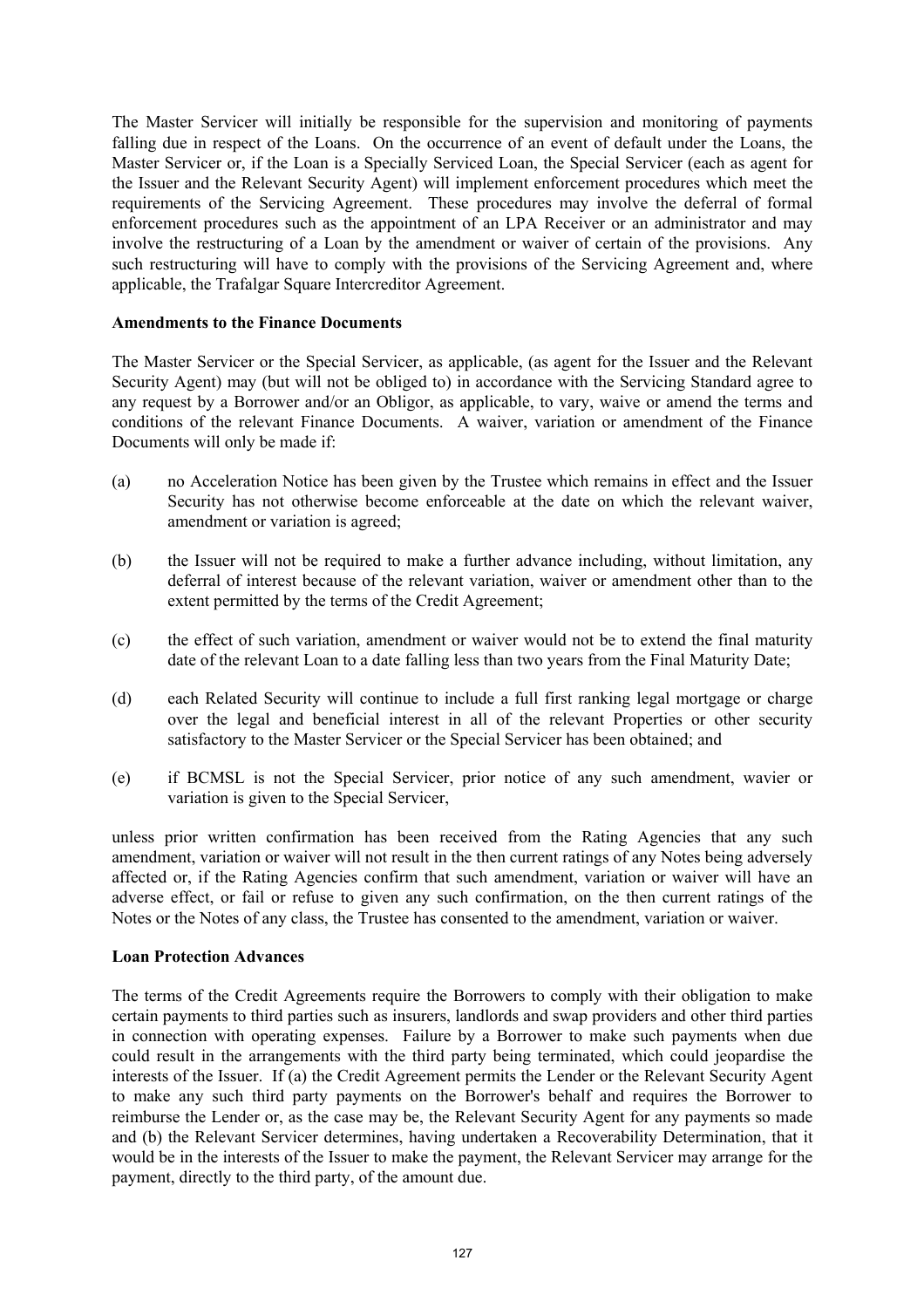If the Relevant Servicer determines that a third party payment should be made it will first use any amounts standing to the credit of the relevant Rent Account, in accordance with the terms of the relevant Credit Agreement. If insufficient funds are available in the Rent Account to make the third party payment, the Relevant Servicer will notify the Cash Manager of the amount of such shortfall and the Issuer will make a loan protection advance in the amount of such shortfall subject to the terms of the Transaction Documents (any such payment being a **Loan Protection Advance**). Upon receipt of such notice, the Cash Manager will make a Loan Protection Drawing in an amount equal to the required Loan Protection Advance in accordance with the terms of the Liquidity Facility Agreement (see "*Transaction Accounts - Liquidity Facility Agreement*" above). To the extent that any Loan Protection Advance cannot be funded from the proceeds of any Loan Protection Drawing the Relevant Servicer may (in its sole discretion), make all or part of the payment to the third party using its own funds in which case such amounts will be repaid by the Issuer from Available Issuer Income on the Interest Payment Date immediately following the date on which such Loan Protection Advance is made together with interest thereon at a rate of one per cent. per annum over the base lending rate, from time to time, of Barclays Bank PLC or such UK clearing bank as the Master Servicer or the Special Servicer, as the case may be, and the Trustee may agree. To the extent that any Loan Protection Advance cannot be funded from the proceeds of any Loan Protection Drawing and the Relevant Servicer does not want to fund all or part of such advance using its own funds, and such Loan Protection Advance is to be made on an Interest Payment Date prior to the service of an Acceleration Notice or the Notes otherwise becoming due and repayable in full, the Cash Manager will use Available Issuer Income to the extent of any shortfall, in accordance with the Pre-Acceleration Revenue Priority of Payments or the Post-Enforcement/Pre-Acceleration Priority of Payments.

In determining whether or not the Issuer or the Relevant Servicer should make a Loan Protection Advance, the Relevant Servicer will be required to make a determination as to whether the Loan will generate sufficient income and/or have a sufficiently high value to repay all amounts due under the Loan and any amounts in respect of the Loan Protection Advance (a **Recoverability Determination**). In making a Recoverability Determination the Relevant Servicer must have regard to, among other things, the value of the property, the amount of any proposed Loan Protection Advance, the amount of any costs if the Loan Protection Advance were not made (including swap termination amounts) and the cost and timing of any refinancing or potential refinancing.

# **Loan Income Deficiency Drawings**

Under the terms of the Servicing Agreement, the Master Servicer or the Special Servicer, as applicable, to the extent that the Relevant Borrower fails to pay any amount (in whole or in part) in respect of any amount of scheduled interest due under the relevant Credit Agreement, shall notify the Cash Manager of the amount of such shortfall and, upon receipt of such notice, the Cash Manager must make a Loan Income Deficiency Drawing on the immediately following Business Day, subject to the terms of the Liquidity Facility Agreement. A Loan Income Deficiency Drawing will not be available in respect of any amount not paid in respect of the Junior Trafalgar Square Loan.

### **Servicer quarterly report and quarterly financial report**

Pursuant to the Servicing Agreement, the Master Servicer (where applicable acting on information provided by the Special Servicer) will agree to deliver (i) to the Issuer, the Trustee, the Cash Manager, the Special Servicer (where necessary) and the Rating Agencies as soon as is reasonably practical after each Loan Interest Payment Date a servicing report in respect of the performance of the Loans and the Collections and containing information in respect of the Properties (to the extent such information is provided by the Borrowers) during the related Collection Period and (ii) to the Cash Manager on or prior to each Calculation Date a financial report in respect of, *inter alia*, the Collections. The Master Servicer will endeavour to comply with current market reporting standards in respect of commercial mortgages which have been securitised in the United Kingdom. The Cash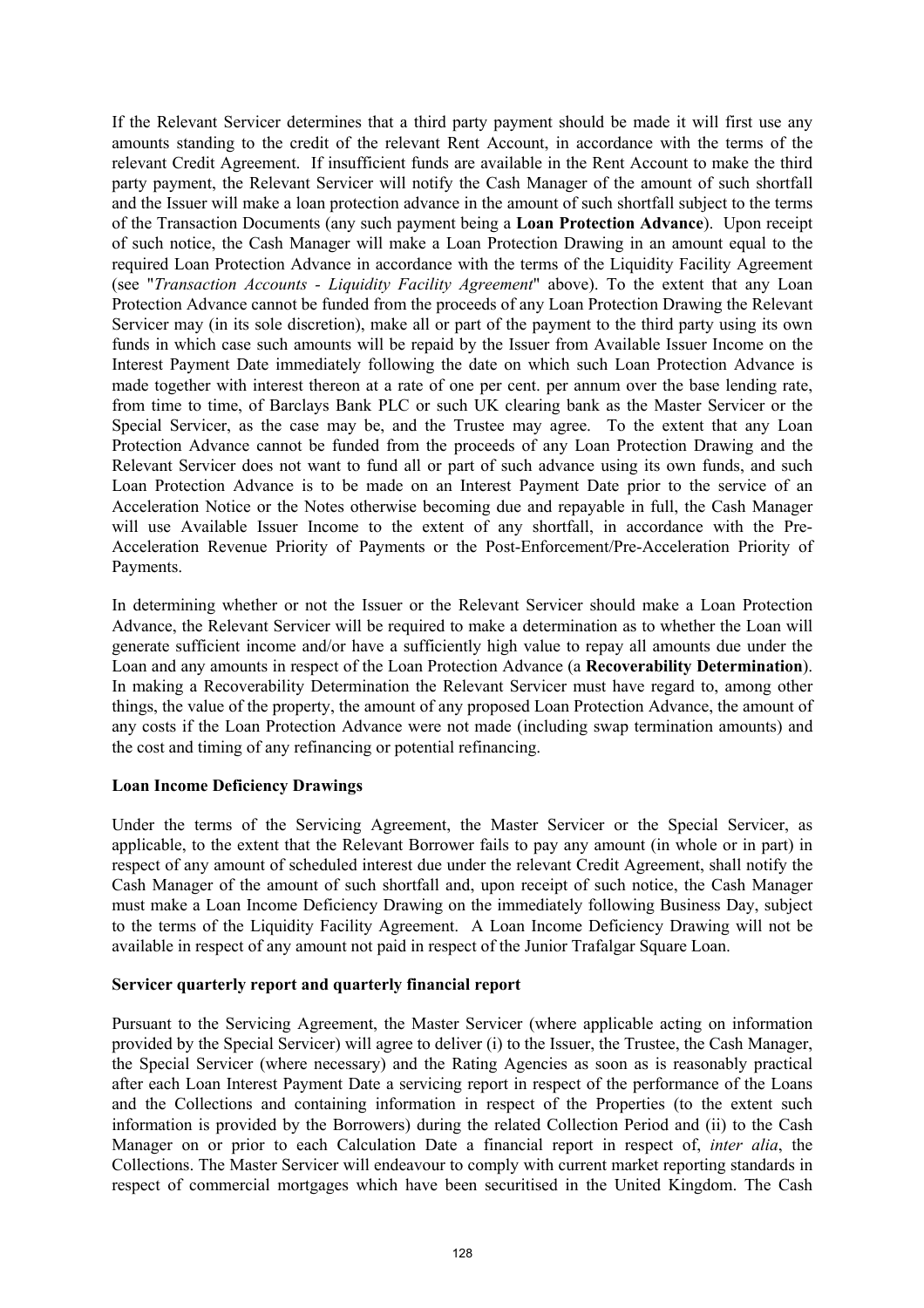Manager will provide or make available through its website (which is located at www.jpmorganaccess.com<sup>6</sup>) to the Trustee, for the benefit of, *inter alia*, each Noteholder, a statement to Noteholders. The statement to Noteholders shall be based upon information provided in the quarterly financial report by the Master Servicer and the Special Servicer in accordance with the Servicing Agreement.

# **Insurance**

The Relevant Servicer will, as agent for the Issuer or the Relevant Security Agent, as the case may be, monitor the arrangements for insurance which relate to the Loans and the Loan Security and will establish and maintain procedures to ensure that all Insurance Policies in respect of the Properties are renewed on a timely basis.

To the extent that the Issuer and/or the Relevant Security Agent has power to do so under a policy of buildings insurance, the Relevant Servicer will, as soon as practicable after becoming aware of the occurrence of any event giving rise to a claim under such Insurance Policy, prepare and submit as agent of the Issuer or the Relevant Security Agent, as the case may be, such claim on behalf of the Issuer and/or the Relevant Security Agent in accordance with the terms and conditions of such Insurance Policy and with any requirements of the relevant insurer.

The Relevant Servicer will, as agent of the Issuer and the Relevant Security Agent, use reasonable endeavours to procure that each Borrower complies with its obligations in respect of insurance in accordance with the terms of the relevant Credit Agreement. If the Relevant Servicer becomes aware that a Borrower has failed to pay premiums due under any policy of buildings insurance, the Relevant Servicer may, provided that the conditions specified under "Loan Protection Advances" above are satisfied, make a Loan Protection Advance and pay premiums due and payable under any policy of buildings insurance in order that the cover provided by such Insurance Policy does not lapse.

Upon receipt of notice that any policy of buildings insurance has lapsed or that any of the Properties is otherwise not insured against fire and other perils (including subsidence) under a comprehensive buildings Insurance Policy or similar policy in accordance with the terms of the relevant Credit Agreement, the Relevant Servicer, as agent of the Issuer and the Relevant Security Agent, will arrange such insurance in accordance with the terms of that Credit Agreement. Under the terms of the Credit Agreements, the Relevant Borrower is required to reimburse the Issuer for such costs of insurance. See also "*Risk Factors - Insurance*" above.

# **Fees**

On each Interest payment Date, the Master Servicer will be entitled to receive a fee for servicing the Loans of up to 0.08 per cent. per annum, plus value added tax, if applicable, of the principal balance outstanding of the Loans (other than any Specially Serviced Loans) and a fee for reporting in respect of the Loans equal to 0.02 per cent. per annum, plus value added tax, if applicable, of the principal balance outstanding of the Loans (together, the **Servicing Fee**). The Servicing Agreement will also provide for the Master Servicer to be reimbursed for all reasonable out-of-pocket expenses and charges properly incurred by the Master Servicer in the performance of its services under the Servicing Agreement. On each Interest Payment Date the Issuer will pay to the Master Servicer all amounts due to the Master Servicer subject to the relevant Priority of Payments (see further "*Cashflows*")*.*

Pursuant to the Servicing Agreement, if the Special Servicer is appointed in respect of any Loan, the Issuer will be required to pay to the Special Servicer a fee (the **Special Servicing Fee**) up to 0.25 per

l 6

The www.jpmorganaccess.com website and the contents thereof do not form any part of this Offering Circular.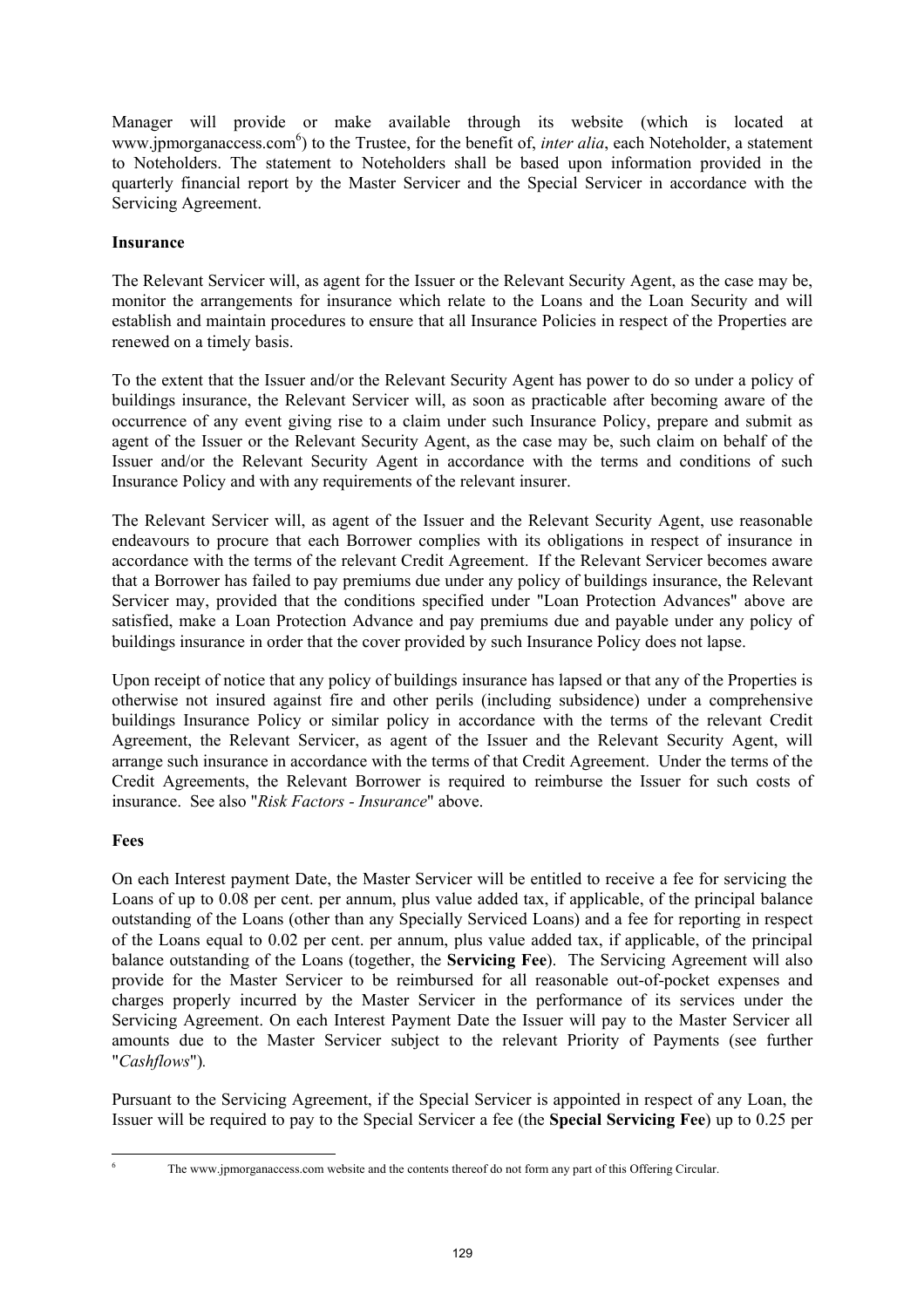cent. per annum plus value added tax, if applicable, of the then principal balance outstanding of that Specially Serviced Loan, subject to the relevant Priority of Payments (see further "*Cashflows*") for a period commencing on the date the relevant Loan becomes a Specially Serviced Loan and ending on the date on which the properties are sold on enforcement or, if earlier, the date on which that Loan is deemed to be corrected.

A Loan will be deemed to be **corrected** and the servicing in respect of such Loan will pass to the Master Servicer and it will cease to be a Specially Serviced Loan if any of the following occurs with respect to the circumstances identified (and provided that no other Special Servicing Event then exists with respect to that Loan):

- (a) with respect to the circumstances described in items (b) in the definition of Special Servicing Event, the Relevant Borrower has made one timely quarterly payment in full;
- (b) with respect to the circumstances described in items (c) in the definition of Special Servicing Event such proceedings are terminated;
- (c) with respect to the circumstances described in item (d) in the definition of Special Servicing Event such circumstances cease to exist in the good faith and reasonable judgment of the Special Servicer;
- (d) with respect to the circumstances described in item (e) in the definition of Special Servicing Event the relevant Obligor ceases to claim an inability to pay its debts or suspend the payment of obligations or the termination of any assignment for the benefit of its creditors; or
- (e) with respect to the circumstances described in item (f) in the definition of Special Servicing Event such default is cured.

The Special Servicing Fee will accrue on a daily basis over such period and will be payable on each Interest Payment Date commencing with the Interest Payment Date following the date on which such period begins and ending on the Interest Payment Date following the end of such period.

In addition to the Special Servicing Fee, the Special Servicer will be entitled to a fee (the **Liquidation Fee**) in respect of the Loans equal to an amount of up to a maximum of one per cent. (exclusive of value added tax) of the aggregate of (i) the proceeds (net of all costs and expenses (including any swap breakage costs) incurred as a result of the default of the Loan, enforcement and sale), together with (ii) any swap breakage gains, in each case arising on the sale of any Property or Properties while the relevant Loan was a Specially Serviced Loan.

In addition to the Special Servicing Fee and the Liquidation Fee (if any) in respect of the Loans, the Special Servicer will be entitled to receive a fee (the **Restructuring Fee**) in consideration of providing services in relation to any Specially Serviced Loan to be payable at such time as the Loan is deemed to be corrected. When a Loan is deemed to be corrected, the Restructuring Fee will be equal to an amount up to a maximum of one per cent. (exclusive of value added tax) of each collection of principal and interest received on the relevant Loan (but only, in relation to collections of principal, if and to the extent that such principal received reduces the amount of principal outstanding under the relevant Loan to below the amount of principal outstanding under the relevant Loan at the date it was first deemed to be corrected) for so long as it continues to be deemed corrected. The Restructuring Fee with respect to the relevant Loan will cease to be payable if the relevant Loan is no longer deemed to be corrected, but will again become payable if and when the relevant Loan is again deemed to be corrected to the Special Servicer appointed in respect of that Loan at the date on which it is deemed to be corrected again. Non-payment of the Restructuring Fee will not entitle the Special Servicer to terminate the arrangements under the Servicing Agreement.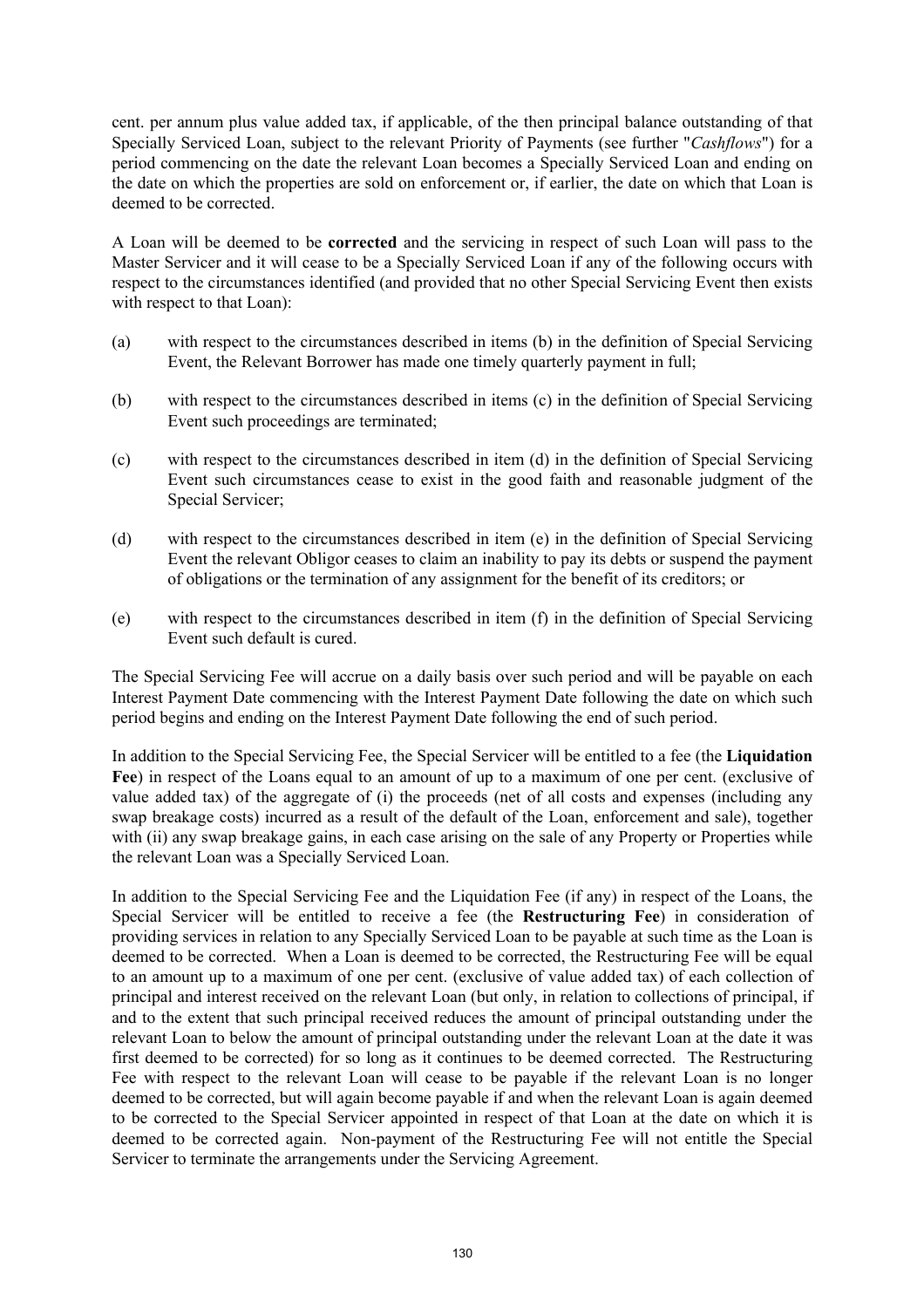The Special Servicer, to the extent permitted by the relevant Credit Agreement (including any amendments to such Credit Agreements), may seek to recover any Restructuring Fees and Liquidation Fees from the Relevant Borrower.

The Liquidation Fee and the Restructuring Fee will only be payable to the extent that the Issuer has sufficient funds to pay such amount as provided in the relevant Priority of Payments (see further "*Cashflows*"*).*

### **Removal or resignation of the Master Servicer or the Special Servicer**

The appointment of the Master Servicer or the Special Servicer, as applicable, in each case as agent for the Issuer and the Relevant Security Agent may be terminated by the Trustee or the Issuer (with the consent of the Trustee) upon written notice to the Master Servicer or the Special Servicer, as the case may be, on the occurrence of certain events (each a **Servicer Termination Event**), including if:

- (a) the Master Servicer or the Special Servicer, as applicable, fails to pay or to procure the payment of any amount due and payable by it and either (i) such payment is not made within five Business Days of such time or (ii) if the Master Servicer's or the Special Servicer's, as applicable, failure to make such payment was due to inadvertent error, such failure is not remedied for a period of ten Business Days after the Master Servicer or the Special Servicer, as applicable, becomes aware of the default;
- (b) subject as provided further in the Transaction Documents, the Master Servicer or the Special Servicer, as applicable, fails to comply with any of its covenants and obligations under the Servicing Agreement which in the opinion of the Trustee is materially prejudicial to the interests of the holders of the Notes and such failure either is not remediable or is not remedied for a period of 30 Business Days after the earlier of the Master Servicer or the Special Servicer, as the case may be, becoming aware of such default and delivery of a written notice of such default being served on the Master Servicer or the Special Servicer, as applicable, by the Issuer or the Trustee;
- (c) at any time the Master Servicer or the Special Servicer, as applicable, fails to obtain or maintain the necessary licenses or regulatory approvals enabling it to continue servicing any Loan; or
- (d) the occurrence of an Insolvency Event in relation to the Master Servicer or the Special Servicer.

In addition, if the Issuer is so instructed by the Controlling Creditor the Issuer will terminate the appointment of the person then acting as special servicer of a Loan and, subject to certain conditions, appoint a qualified successor thereto (such successor to pay any costs incurred by the Issuer in replacement of the existing special servicer). There may be different special servicers appointed in respect of the Loans.

# **Controlling Creditor** means, at any time:

- (a) the holders of the most junior Class of Notes then having a Principal Amount Outstanding greater than 25 per cent. of its original aggregate Principal Amount Outstanding on the Closing Date; or
- (b) if no Class of Notes then has a Principal Amount Outstanding greater than 25 per cent. of its original aggregate Principal Amount Outstanding on the Closing Date, the holders of the then most junior Class of Notes.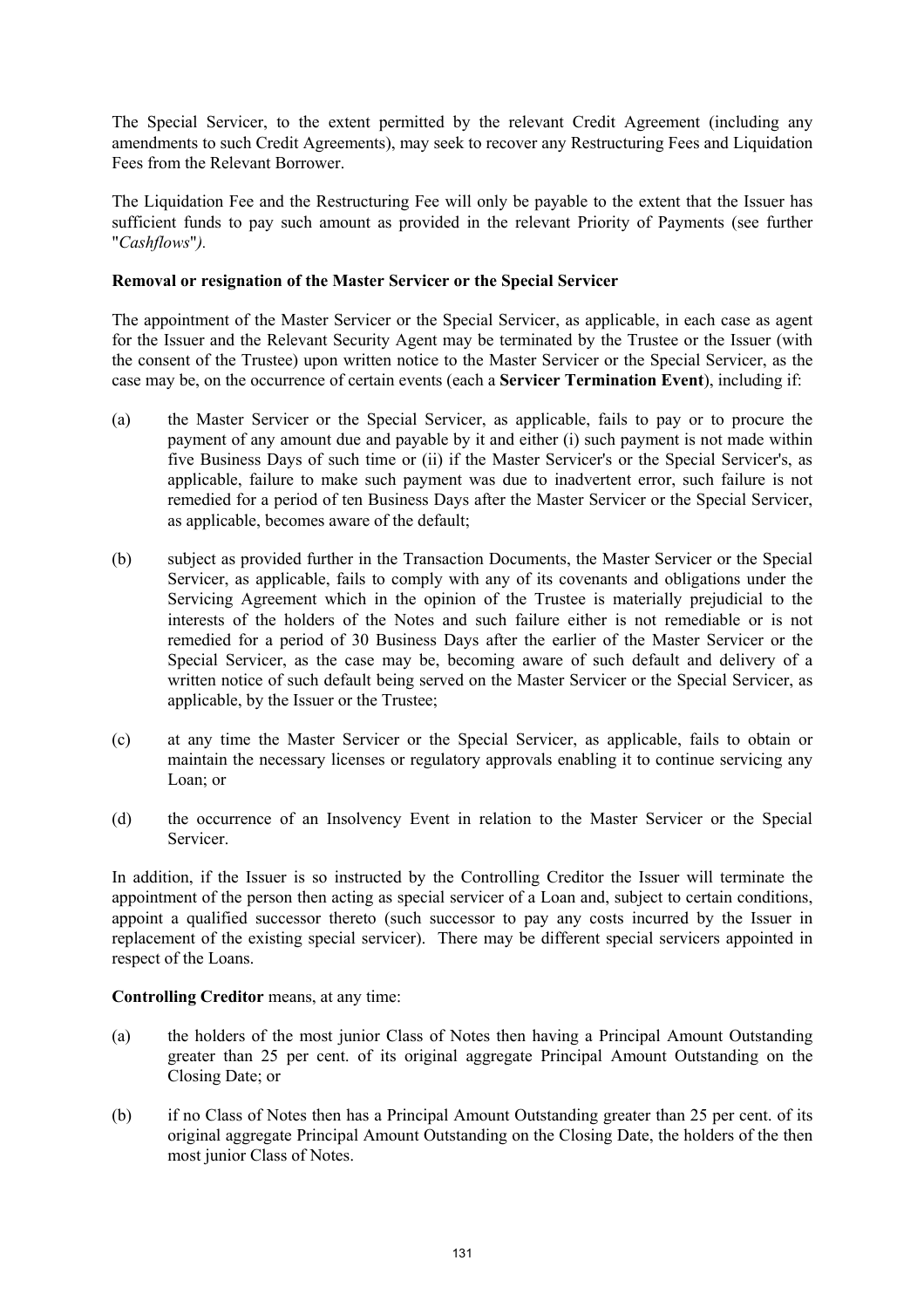Prior to or contemporaneously with any termination of the appointment of the Master Servicer or the Special Servicer, as the case may be, it will first be necessary for the Issuer and the Trustee to appoint a substitute master servicer or substitute special servicer, as the case may be, approved by the Trustee.

In addition, subject to the fulfilment of certain conditions including, without limitation, that a substitute master servicer or substitute special servicer, as the case may be, has been appointed, the Master Servicer or Special Servicer, as the case may be, both as agent of the Issuer and the Relevant Security Agent may voluntarily resign by giving not less than three months' notice of termination to the Issuer, the Relevant Security Agent and the Trustee.

Any such substitute master servicer or substitute special servicer (whether appointed upon a termination of the appointment of, or the resignation of, the Master Servicer or Special Servicer, as the case may be) will be required to have experience of servicing loans secured on commercial mortgage properties in England and will enter into an agreement on substantially the same terms in all material aspects as the Servicing Agreement, taking into account also what is market standard for such agreements in similar transactions at the time. Under the terms of the Servicing Agreement, the appointment of a substitute master servicer or substitute special servicer, as the case may be, will be subject to the Rating Agencies confirming that the appointment will not adversely affect the then current ratings (if any) of any Class of Notes unless otherwise agreed by Extraordinary Resolutions of each Class of Noteholders. Any costs incurred by the Issuer as a result of appointing any such substitute master servicer or substitute special servicer shall, save as specified above, be paid by the Master Servicer or Special Servicer (as the case may be) whose appointment is being terminated. The fee payable to any such substitute master servicer or substitute special servicer in each case acting as agent for the Issuer and the Relevant Security Agent should not, without the prior written consent of the Trustee, exceed the amount payable to the Master Servicer or Special Servicer, as applicable, pursuant to the Servicing Agreement and in any event should not exceed the rate then customarily payable to providers of commercial mortgage loan servicing services.

Forthwith upon termination of the appointment of, or the resignation of, the Master Servicer or Special Servicer, the Master Servicer or Special Servicer (as the case may be) must deliver any documents and all books of account and other records maintained by the Master Servicer or Special Servicer relating to the Loans and/or the Loan Security to, or at the direction of, the substitute master servicer or substitute special servicer and shall take such further action as the substitute master servicer or substitute special servicer, as the case may be, shall reasonably request to enable the substitute master servicer or the substitute special servicer, as the case may be, to perform the services due to be performed by the Master Servicer or the Special Servicer under the Servicing Agreement.

### **Appointment of the Operating Adviser**

The Controlling Creditor may elect to appoint a representative (the **Operating Adviser**) to represent its interests. The Special Servicer must notify the Operating Adviser prior to doing any of the following in relation to a Specially Serviced Loan:

- (a) the appointment of a receiver or administrator or similar actions to be taken in relation to any Loan;
- (b) the amendment, waiver or modification of any term of any Finance Documents which, in the opinion of the Special Servicer, affects the amount payable by the Relevant Borrower or the time at which any amounts are payable, or any other material term of the relevant Finance Documents: and
- (c) the release of any part of any Related Security, or the acceptance of substitute or additional Related Security other than in accordance with the terms of the relevant Credit Agreement.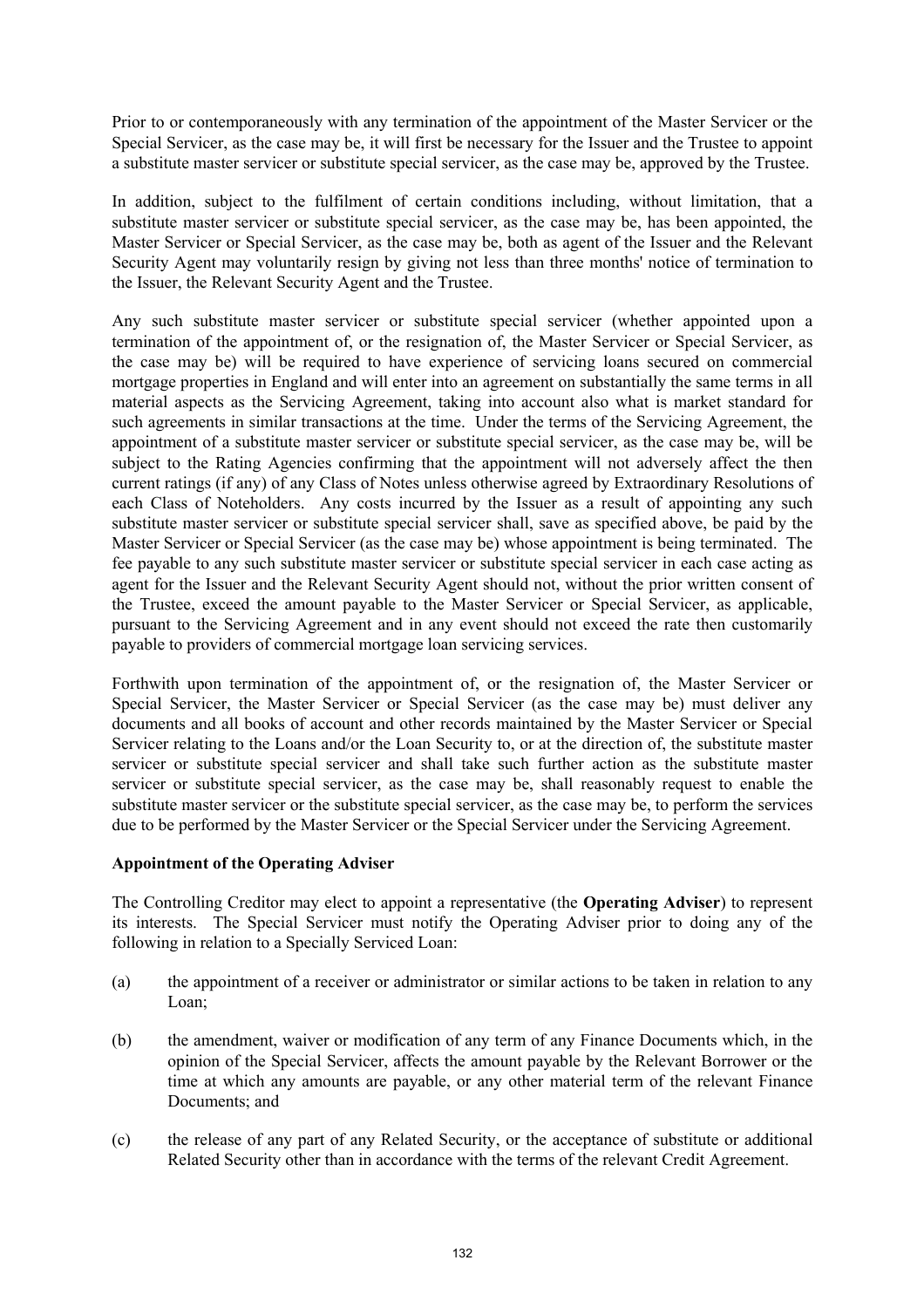Before taking any action in connection with the matters referred to in **paragraphs (a)** to **(c)** above, the Special Servicer must take due account of the advice and representations of the Operating Adviser, although if the Special Servicer determines that immediate action is necessary to fulfil its other obligations under the Servicing Agreement, the Special Servicer may take whatever action it considers necessary without waiting for the Operating Adviser's response. If any Operating Adviser objects in writing to the proposed actions to be taken within ten Business Days after being notified of such proposed action and after being provided with all reasonably requested information, the Special Servicer must take due account of the advice and representations of the Operating Adviser regarding any further steps the Operating Adviser considers should be taken in the interests of the Controlling Creditor (but again, without prejudice to the Special Servicer's obligation to act in accordance with the other provisions of the Servicing Agreement). The Special Servicer will not be obliged to take account of the advice of the Operating Adviser if the Special Servicer has notified the Operating Adviser in writing of the actions that the Special Servicer proposes to take with respect to the Loan and, for 30 days following the first such notice, the Operating Adviser has objected to all of those proposed actions and has failed to suggest any alternative actions that the Special Servicer considers to be in accordance with the Servicing Agreement.

In respect of the Trafalgar Square Loan, the action that may be taken by the Master Servicer or the Special Servicer (as agent of the Issuer and the Relevant Security Agent) will be subject to the rights of the Junior Trafalgar Square Lender under the Trafalgar Square Intercreditor Agreement as applicable. (See above "*The Loan and the Loan Security – Trafalgar Square Intercreditor Agreement".*

### **Delegation by the Master Servicer and Special Servicer**

The Master Servicer or the Special Servicer, as applicable, may, after giving written notice to the Trustee and the Rating Agencies, delegate or subcontract the performance of any of its obligations or duties under the Servicing Agreement. No such notice shall be required in connection with the engagement on a case-by-case basis by the Master Servicer or Special Servicer, as applicable, of any solicitor, valuer, surveyor, estate agent, property management agent or other professional adviser in respect of services normally provided by such persons in connection with the performance by the Master Servicer or the Special Servicer, as applicable, of any of their respective functions or exercise of its power under the Servicing Agreement. Upon the appointment of any such delegate or subcontractor the Master Servicer or the Special Servicer, as the case may be, will nevertheless remain responsible for the performance of those sub-delegated duties to the Issuer, the Relevant Security Agent and the Trustee.

### **Governing Law**

The Servicing Agreement will be governed by English law.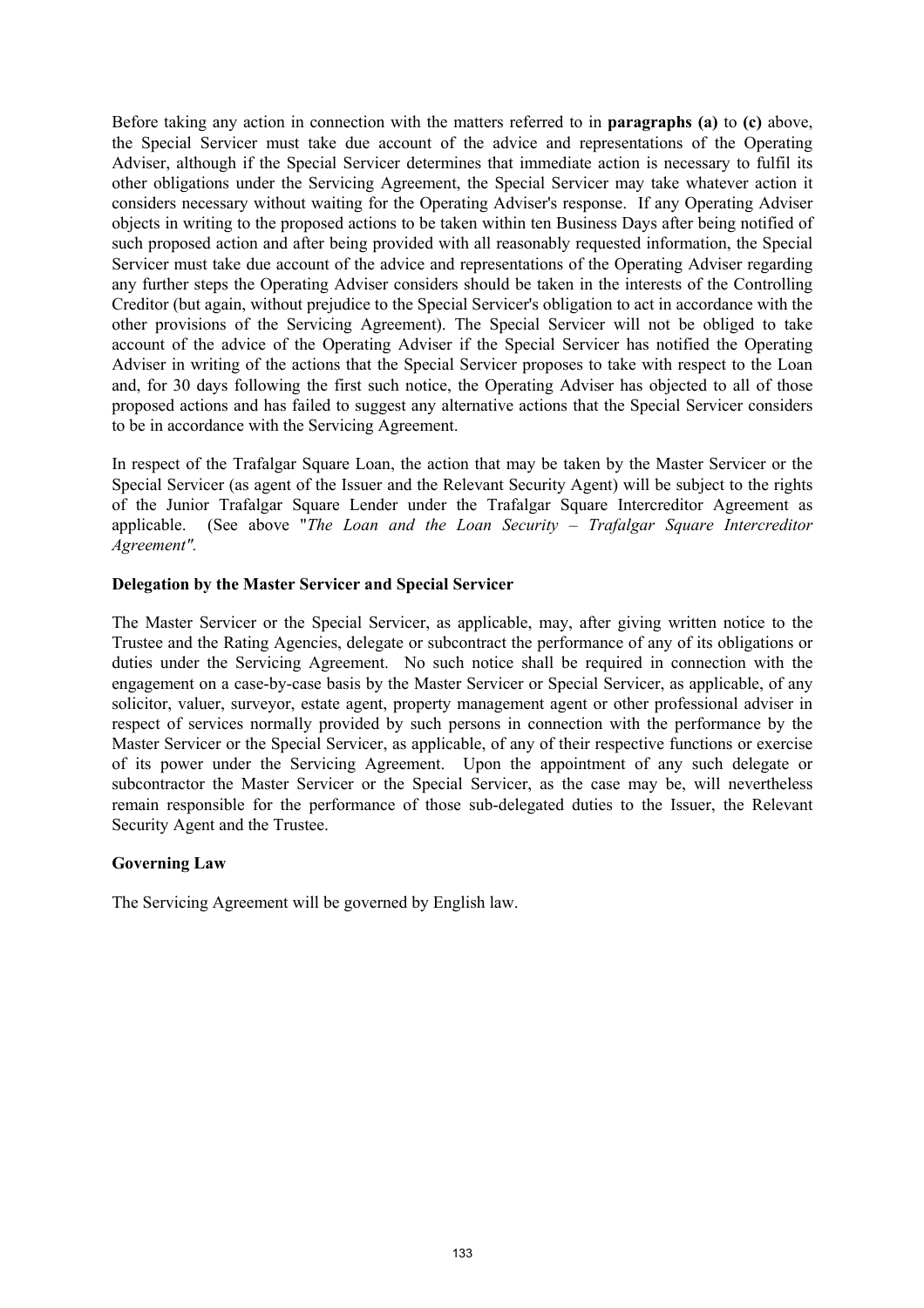#### **SELLER/INTEREST RATE SWAP PROVIDER**

Barclays Bank PLC is the Seller under the Loan Sale Agreement and will be appointed to act as Interest Rate Swap Provider pursuant to the Interest Rate Swap Agreement.

#### **Barclays Bank PLC**

Barclays Bank PLC is a public limited company registered in England and Wales under number 1026167. The liability of the members of Barclays Bank PLC is limited. It has its registered head office at 1 Churchill Place, London E14 5HP. Barclays Bank PLC was incorporated on 7 August 1925 under the Colonial Bank Act 1925 and on 4 October 1971 was registered as a company limited by shares under the Companies Act 1948 to 1967. Pursuant to The Barclays Bank Act 1984, on 1 January 1985, Barclays Bank was re-registered as a public limited company and its name was changed from "Barclays Bank International Limited" to "Barclays Bank PLC".

Barclays Bank PLC and its subsidiary undertakings (taken together, the "Barclays Group") is a major global financial services provider engaged in retail and commercial banking, credit cards, investment banking, wealth management and investment management services. The Barclays Group also operates in many other countries around the world. The whole of the issued ordinary share capital of Barclays Bank PLC is beneficially owned by Barclays PLC, which is the ultimate holding company of the Barclays Group and one of the largest financial services companies in the world by market capitalisation.

The short term unsecured obligations of Barclays Bank PLC are rated "A-1+" by S&P's, "P-1" by Moody's and "F1+" by Fitch Ratings Limited and the long-term obligations of Barclays Bank PLC are rated "AA" by S&P's, "Aa1" by Moody's and "AA+" by Fitch Ratings Limited.

From 2005, the Barclays Group will prepare financial statements on the basis of International Financial Reporting Standards ("IFRS"). Based on the unaudited interim financial information as at and for the period ended 30 June 2005, prepared in accordance with IFRS, the Barclays Group had total assets of £850,388 million, total net loans and advances of £272,348 million, total deposits of £302,253 million, and shareholders' equity of £22,050 million (including minority interests of £200 million). The profit before tax of the Barclays Group for the period ended 30 June 2005 was £2,690 million after charging an impairment loss on loans and advances and other credit risk provisions of £706 million.

The Barclays Group's audited financial statements for the year ended 31 December 2004 were prepared in accordance with UK Generally Accepted Accounting Principles (**UK GAAP**). On this basis, as at 31 December 2004, the Barclays Group had total assets of £522,253 million, total net loans and advances of £330,077 million, total deposits of £328,742 million and total shareholders' funds of £18,271 million (including £690 million of non-equity funds). The profit before tax under UK GAAP for the year ended 31 December 2004 was £4,612 million after charging net provisions for bad and doubtful debts of £1,091 million.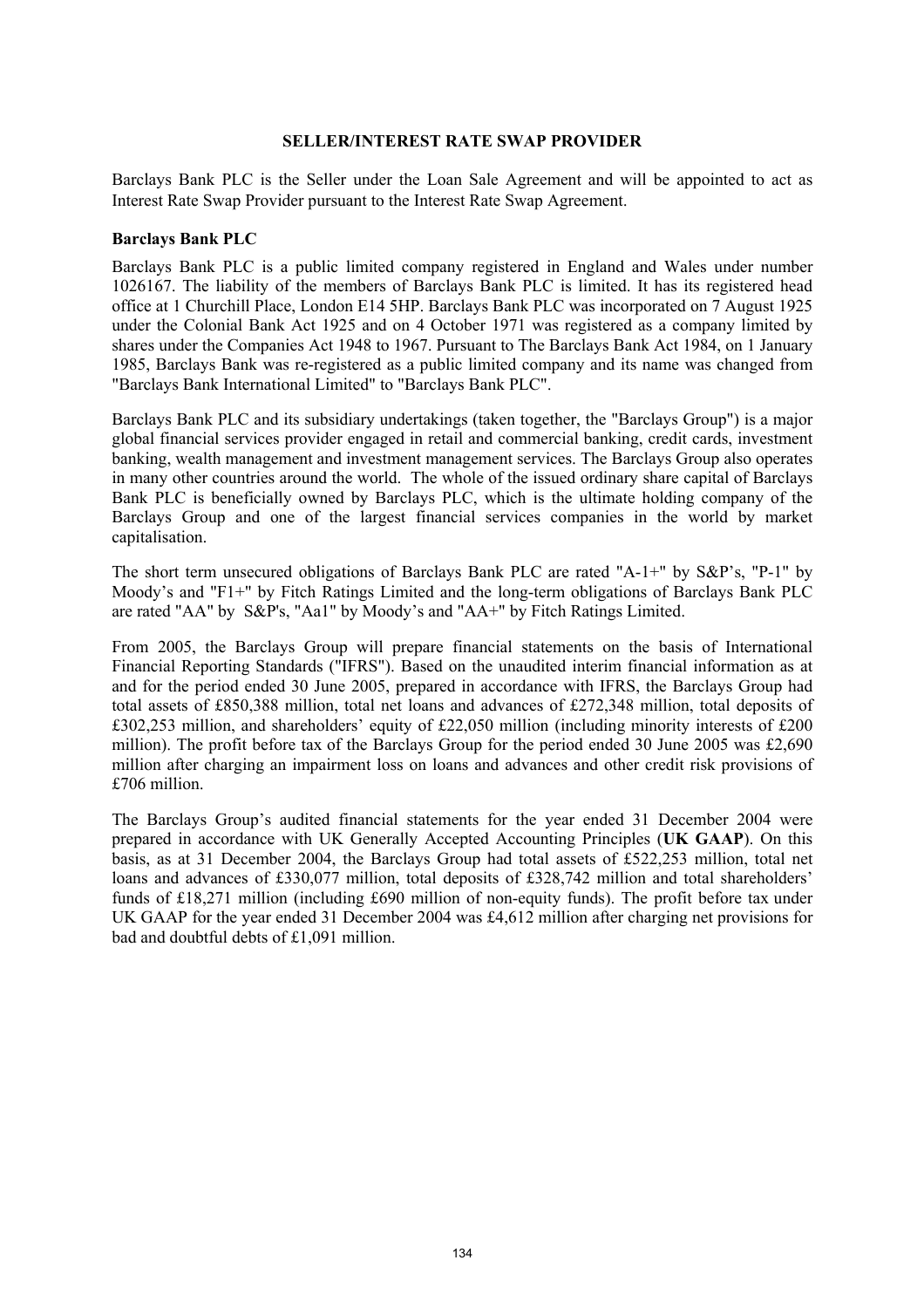### **LIQUIDITY FACILITY PROVIDER**

CALYON (London Branch), a French *société anonyme*, acting through its office at Broadwalk House, 5 Appold Street, London EC2A 2DA will be appointed to act as Liquidity Facility Provider pursuant to the terms of the Liquidity Facility Agreement.

The Liquidity Facility Provider is engaged in the business of providing commercial banking services, including providing credit facilities similar to the facilities provided by it pursuant to the Liquidity Facility Agreement.

As at the date of this Offering Circular, the long-term, unsecured unsubordinated debt obligations of the Liquidity Facility Provider are rated "AA" by Fitch, "Aa2" by Moody's and "AA-" by S&P, and the short-term, unsecured, unsubordinated debt obligations of the Liquidity Facility Provider are rated "F1+" by Fitch, "P-1" by Moody's and "A-1+" by  $S\&P$ .

The information contained herein with respect to CALYON (London Branch) has been obtained from it. Delivery of this Offering Circular shall not create any implication that there has been no change in the affairs of CALYON (London Branch) since the date hereof or that the information contained or referred to herein is correct as of any time subsequent to this date.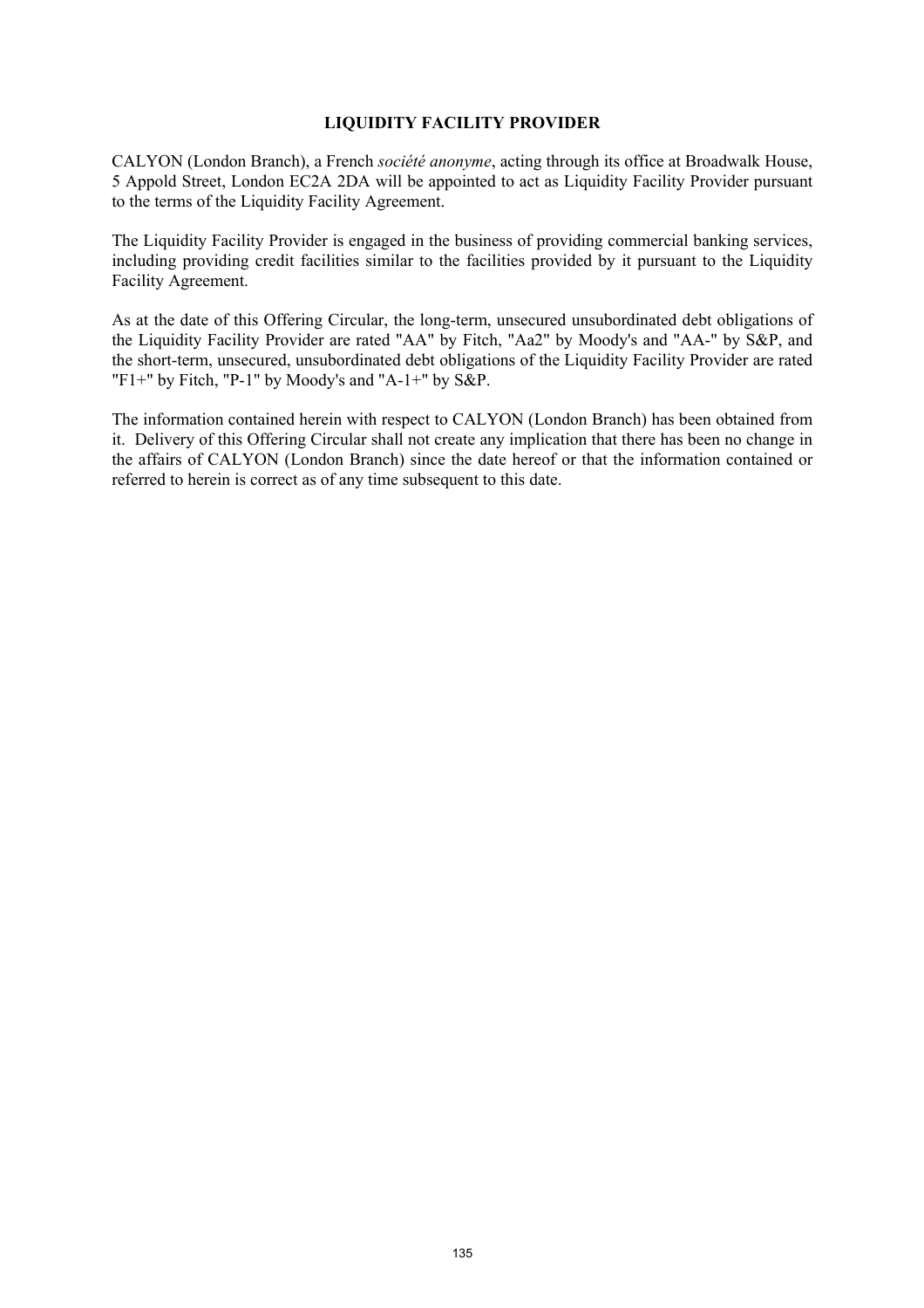#### **ACCOUNT BANK**

JPMorgan Chase Bank, N.A. will be appointed to act as Account Bank pursuant to the terms of the Bank Account Agreement.

### **JPMorgan Chase Bank**

JPMorgan Chase Bank, National Association (**JMPCB**) is a wholly-owned bank subsidiary of JPMorgan Chase & Co., a Delaware corporation. JPMCB is a commercial bank offering a wide range of banking services to its customers both domestically and internationally. It is chartered, and its business is subject to examination and regulation, by the Office of the Comptroller of the Currency, a bureau of the United States Department of the Treasury. It is a member of the Federal Reserve System and its deposits are insured by the Federal Deposit Insurance Corporation.

Effective 1 July 2004, Bank One Corporation merged with and into JPMorgan Chase & Co., the surviving corporation in the merger, pursuant to the Agreement and Plan of Merger dated as of 14 January 2004.

Prior to 13 November 2004, JPMCB was in the legal form of a banking corporation organized under the laws of the State of New York and was named JPMorgan Chase Bank. On that date, it became a national banking association and its name was changed to JPMorgan Chase Bank, National Association (the **Conversion**). Immediately after the Conversion, Bank One, N.A. (Chicago) and Bank One, N.A. (Columbus) merged into JPMCB.

As at the date of this Offering Circular, the short-term unsecured and unsubordinated debt obligations of the Account Bank are rated "F-1+" by Fitch, "A-1+" by S&P and "P-1" by Moody's and the longterm unsecured and unsubordinated debt obligations of the Account Bank are rated "AA-/A+" by Fitch, "AA-" by S&P and "Aa2" by Moody's.

In its capacity as Account Bank, JPMorgan Chase Bank, N.A. will be acting through its branch at Trinity Tower, 9 Thomas More Street, London E1W 1YT.

The information contained herein with respect to JPMorgan Chase Bank, N.A. and JPMorgan Chase Bank has been obtained from JPMorgan Chase Bank, N.A. Delivery of this Offering Circular shall not create any implication that there has been no change in the affairs of JPMorgan Chase Bank, N.A. since the date hereof or that the information contained or referred to herein is correct as of any time subsequent to this date.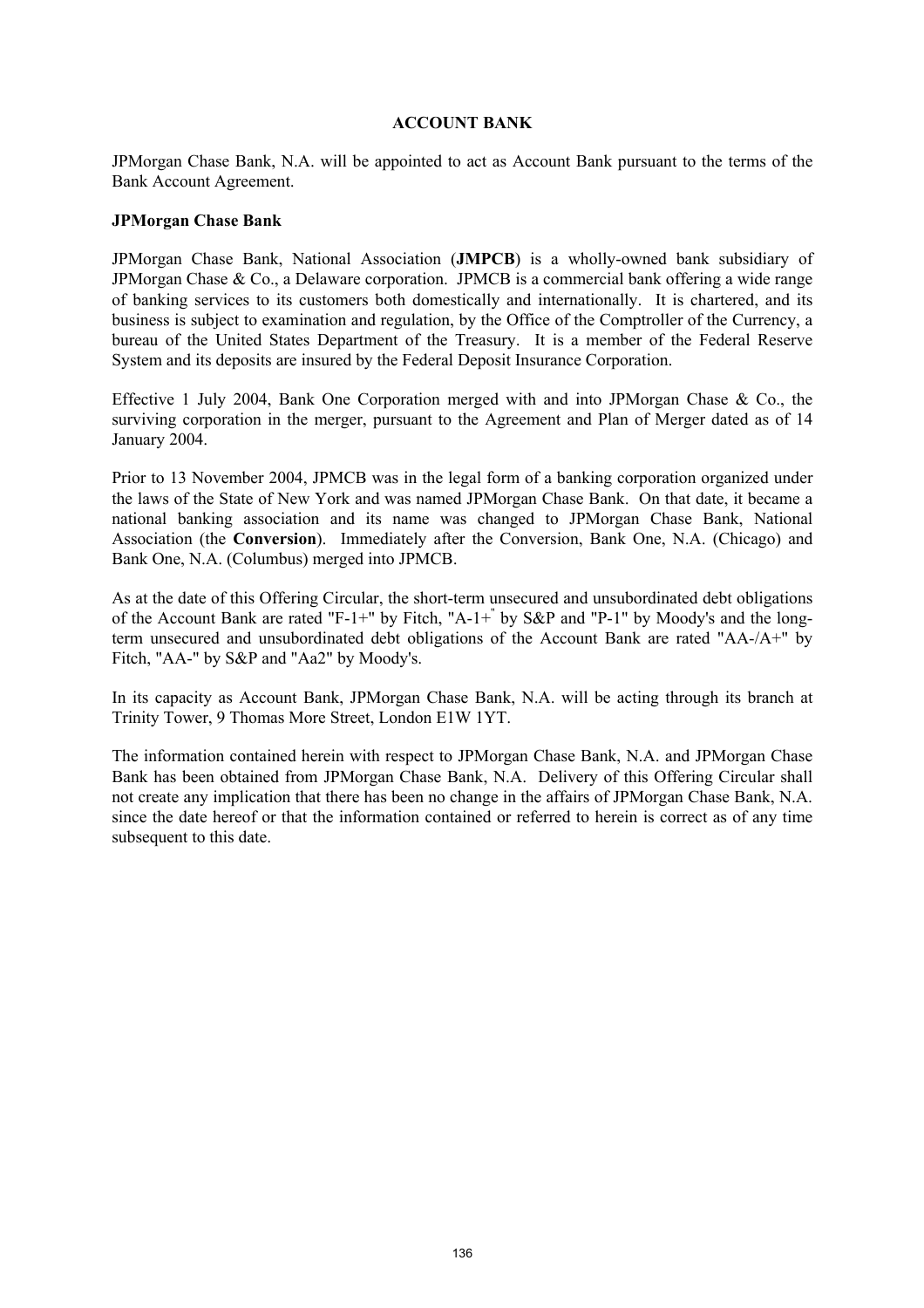### **CASH MANAGEMENT**

### **Cash Manager**

On or before the Closing Date the Issuer will enter into a cash management agreement between the Issuer, the Master Servicer, the Special Servicer, the Trustee, the Account Bank, the Cash Manager and the Seller (the **Cash Management Agreement**), pursuant to which each of the Issuer and the Trustee will appoint JPMorgan Chase Bank, N.A. (in its capacity as the **Cash Manager**) to be its agent to provide certain cash management services in respect of the Issuer Accounts (the **Cash Management Services**). The Cash Manager will undertake with the Issuer and the Trustee that, in performing the services to be performed and in exercising its discretion under the Cash Management Agreement, the Cash Manager will be required to perform such responsibilities and duties diligently and in conformity with the Issuer's obligations with respect to the transaction and that it will be obliged to comply with any directions, orders and instructions which the Issuer or the Trustee may from time to time give to the Cash Manager in accordance with the provisions of the Cash Management Agreement, the Trust Deed and the Issuer Deed of Charge.

### **Calculation of Amounts and Payments**

Under the Servicing Agreement, the Master Servicer is required to identify funds paid under the Credit Agreements and any Related Security, as principal, interest and other amounts on the relevant ledger in accordance with the respective interests of the Issuer, the Junior Lender and the Seller (if any) in the Loans. The Master Servicer will advise the Cash Manager of these determinations and the Cash Manager will allocate funds accordingly. Any such amounts to be paid to the Issuer will be paid to the Transaction Account and credited by the Cash Manager to the relevant ledger set out below. The Cash Manager is required to apply such funds in accordance with the Priority of Payments set out in the Cash Management Agreement and described above. See "*Cashflows*" above.

The Cash Manager will be authorised to invest any available funds standing to the credit of the Transaction Account and the Liquidity Stand-by Account (if applicable) in Eligible Investments in accordance with the provisions of the Cash Management Agreement. All amounts earned on such investments of amounts held in the Transaction Account and the Liquidity Stand-by Account will be included in Available Issuer Income.

On each Calculation Date, the Cash Manager is required to determine, from information provided by the Master Servicer in respect of the Collections from the immediately preceding Collection Period, the various amounts required to pay interest and principal due on the Notes on the forthcoming Interest Payment Date and all other amounts then payable by the Issuer and the amounts available to make such payments. In addition, the Cash Manager will calculate the Principal Amount Outstanding for each class of Notes for the Interest Period commencing on the next following Interest Payment Date and the amount of each principal payment (if any) due on each class of Notes on the next following Interest Payment Date.

The Cash Manager will from time to time, pay, on behalf of the Issuer, all periodic and non-recurring expenses of the Issuer.

The Cash Manager will make all payments to the Paying Agents as required to carry out an optional redemption of Notes pursuant to **Condition 6.2** (Redemption for taxation or other reasons) or **Condition 6.4** (Redemption upon exercise of Servicer Call Option), in each case according to the provisions of the relevant Condition. See further "*Terms and Conditions of the Notes*".

The Cash Manager will make requests for drawings under the Liquidity Facility on behalf of the Issuer in accordance with the terms of the Liquidity Facility Agreement, including Loan Income Deficiency Drawings, Loan Protection Drawings and Revenue Priority Amount Drawings and the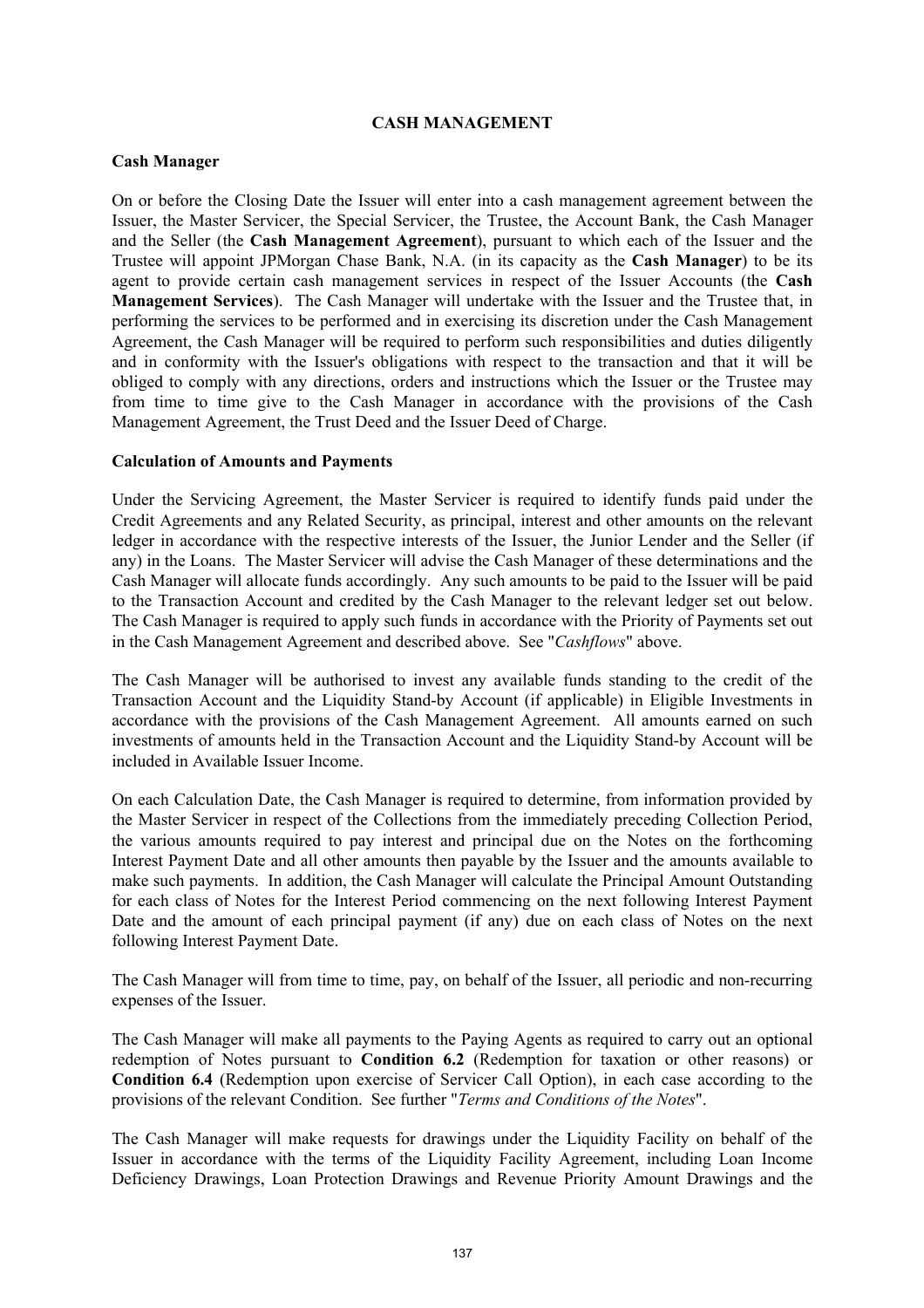Cash Manager will procure the transfer of such drawings to the Transaction Account. See further "*Transaction Documents – Liquidity Facility Agreement*" above.

If a Relevant Event (as defined in the Liquidity Facility Agreement) occurs and is outstanding in relation to the Liquidity Facility Provider and the Issuer has not entered into a replacement liquidity facility with a Qualifying Bank with the Liquidity Requisite Ratings, the Cash Manager shall within five Business Days of the occurrence of the Relevant Event request on behalf of the Issuer a Liquidity Stand-by Drawing in an amount equal to the undrawn portion of the Liquidity Facility Commitment at that time. In the event that the Cash Manager makes a Liquidity Stand-by Drawing on behalf of the Issuer, the Cash Manager shall procure that the Liquidity Stand-by Drawing is credited to the Liquidity Stand-by Account opened with the Account Bank.

If the Cash Manager fails to make a drawing under the Liquidity Facility when it is required to do so, then either the Issuer or, if the Issuer fails to do so, the Trustee may submit the relevant notice of drawdown.

**Qualifying Bank** means a Liquidity Facility Provider which is within the charge to UK corporation tax in respect of, and beneficially entitled to, a payment of interest on a Liquidity Loan, where such Liquidity Loan is made by a person that was a bank for the purposes of section 349 of the Income and Corporation Taxes Act 1988 (the **Taxes Act**) (as currently defined in section 840A of the Taxes Act) at the time the Liquidity Loan was made.

## **Ledgers**

The Cash Manager will maintain the following ledgers:

- (a) a ledger in respect of revenue (the **Revenue Ledger**);
- (b) a ledger in respect of principal (the **Principal Ledger**);
- (c) a ledger in respect of drawings under the Liquidity Facility (the **Liquidity Ledger**);
- (d) a ledger in respect of Prepayment Fees (the **Prepayment Fees Ledger**);
- (e) a ledger in respect of Break Costs (the **Break Costs Ledger**);
- (f) a ledger in respect of Interest Rate Swap Breakage Receipts (the **Interest Rate Swap Breakage Receipts Ledger**);
- (g) a ledger in respect of Post Write-off Recovery Funds (the **Post Write-off Recovery Funds Ledger**); and
- (h) a ledger in respect of 0.01 per cent. of the Available Issuer Income (the **Tax Reserve Ledger**).

In addition, the Cash Manager will maintain such other ledgers as the Issuer, the Trustee, the Master Servicer or the Special Servicer may from time to time request.

The Cash Manager will from time to time in accordance with the payments made:

(a) credit the Revenue Ledger with all Available Issuer Income, Loan Income Deficiency Drawings, Loan Protection Drawings and Revenue Priority Amount Drawings transferred and credited to the Transaction Account save, in respect of any Loan Protection Drawings and Revenue Priority Amount Drawings, to the extent such drawings are paid directly to the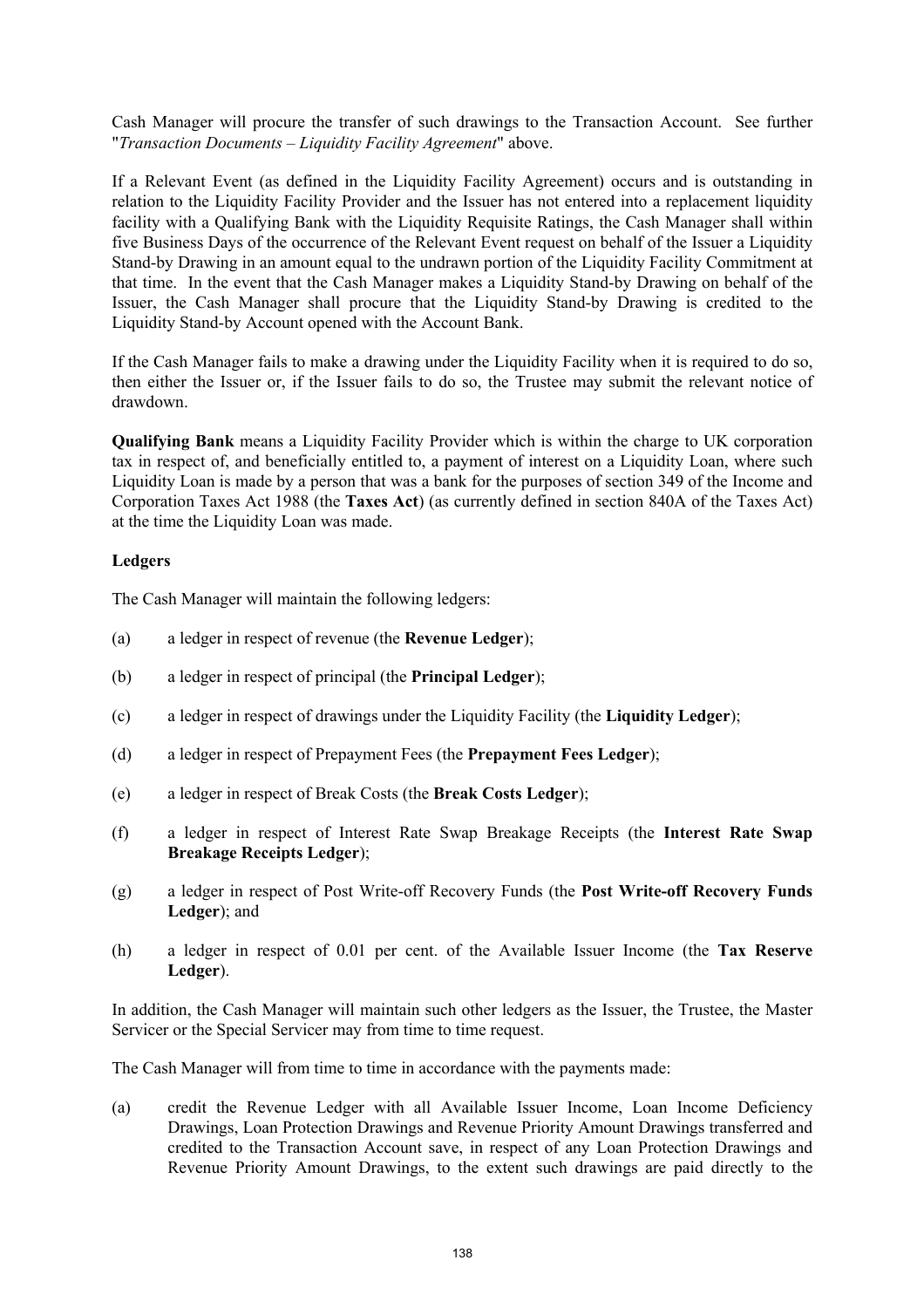relevant third party recipient to which amounts are owed by the Relevant Borrower and in respect of which such a Loan Protection Drawing or a Revenue Priority Amounts Drawing was made and debit the Revenue Ledger with all payments by or on behalf of the Issuer out of Available Issuer Income, Adjusted Available Issuer Income or amounts applied in accordance with the Post-Acceleration Priority of Payments (other than payments made in respect of Post Write-off Recovery Funds, Interest Rate Swap Breakage Receipts allocated to Available Issuer Income or available amounts to be applied under the Post-Acceleration Priority of Payments);

- (b) credit the Principal Ledger with all Available Issuer Principal transferred and credited to the Transaction Account and debit the Principal Ledger with all payments made out of Available Issuer Principal or amounts applied in accordance with the Post-Acceleration Priority of Payments (including, Available Amortisation Funds, Available Prepayment Redemption Funds, Available Final Redemption Funds and Available Principal Recovery Funds each as defined below) (other than payments made in respect of Interest Rate Swap Breakage Receipts allocated to Available Issuer Principal or available amounts to be applied under the Post-Acceleration Priority of Payments);
- (c) credit the Liquidity Ledger with any amounts paid to the Liquidity Facility Provider on an Interest Payment Date and debit the Liquidity Ledger with all drawings under the Liquidity Facility Agreement;
- (d) credit the Prepayment Fees Ledger with all Prepayment Fees transferred and credited to the Transaction Account and debit the Prepayment Fees Ledger with all payments made out of Prepayment Fees;
- (e) credit the Break Costs Ledger with all Break Costs transferred and credited to the Transaction Account and debit the Break Costs Ledger with all payments made out of Break Costs;
- (f) credit the Interest Rate Swap Breakage Receipts Ledger with all Interest Rate Swap Breakage Receipts transferred and credited to the Transaction Account and debit the Interest Rate Swap Breakage Ledger with all payments made out of Interest Rate Swap Breakage Receipts;
- (g) credit the Post Write-off Recovery Funds Ledger with all Post Write-off Recovery Funds transferred and credited to the Transaction Account and debit the Post Write-off Recovery Funds Ledger with all payments made out of Post Write-off Recovery Funds; and
- (h) credit the Tax Reserve Ledger with all amounts retained by the Issuer in accordance with the Pre-Acceleration Revenue Priority of Payments or the Post-Enforcement/Pre-Acceleration Priority of Payments.

### **Cash Management Quarterly Report**

The Cash Manager will on or before each Interest Payment Date deliver to the Issuer, the Trustee, the Master Servicer and the Rating Agencies a report in respect of the immediately preceding Collection Period in which it will notify the recipients of, among other things, all amounts received in the Transaction Account and payments made with respect thereto.

### **Cash Management Fee**

The Issuer will pay to the Cash Manager on each Interest Payment Date a cash management fee as agreed between the Cash Manager and the Issuer and will reimburse the Cash Manager for all out-ofpocket costs and expenses properly incurred by the Cash Manager in the performance of its services. Any successor cash manager will receive remuneration on the same basis.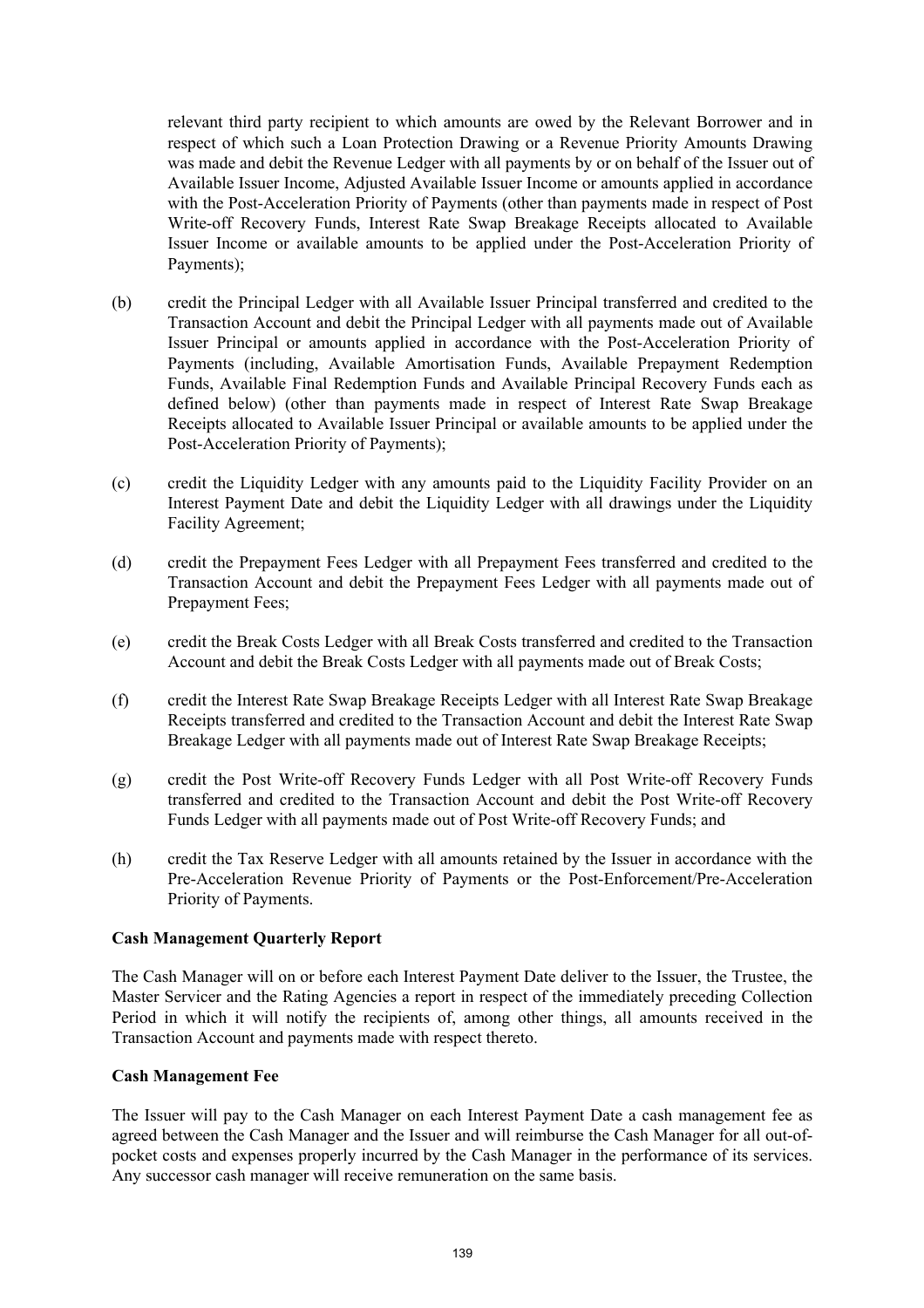## **Termination of Appointment of the Cash Manager**

The Issuer or the Trustee may terminate the Cash Manager's appointment upon not less than three months' written notice or immediately upon the occurrence of a termination event, including, among other things:

- (a) a failure by the Cash Manager to make when due a payment required to be made by the Cash Manager on behalf of the Issuer;
- (b) a default in the performance of any of its other duties under the Cash Management Agreement which continues unremedied for ten Business Days; or
- (c) a petition is presented or an effective resolution passed for its winding up or the appointment of an administrator, or similar official.

On the termination of the appointment of the Cash Manager by the Issuer or the Trustee, the Issuer or the Trustee may, subject to certain conditions, appoint a successor cash manager.

In addition, the Cash Manager may resign as Cash Manager upon not less than three months' written notice of resignation to each of the Issuer, the Master Servicer, the Special Servicer, the Seller, the Account Bank and the Trustee provided that a suitably qualified successor Cash Manager shall have been appointed.

### **Governing law**

The Cash Management Agreement is governed by English law.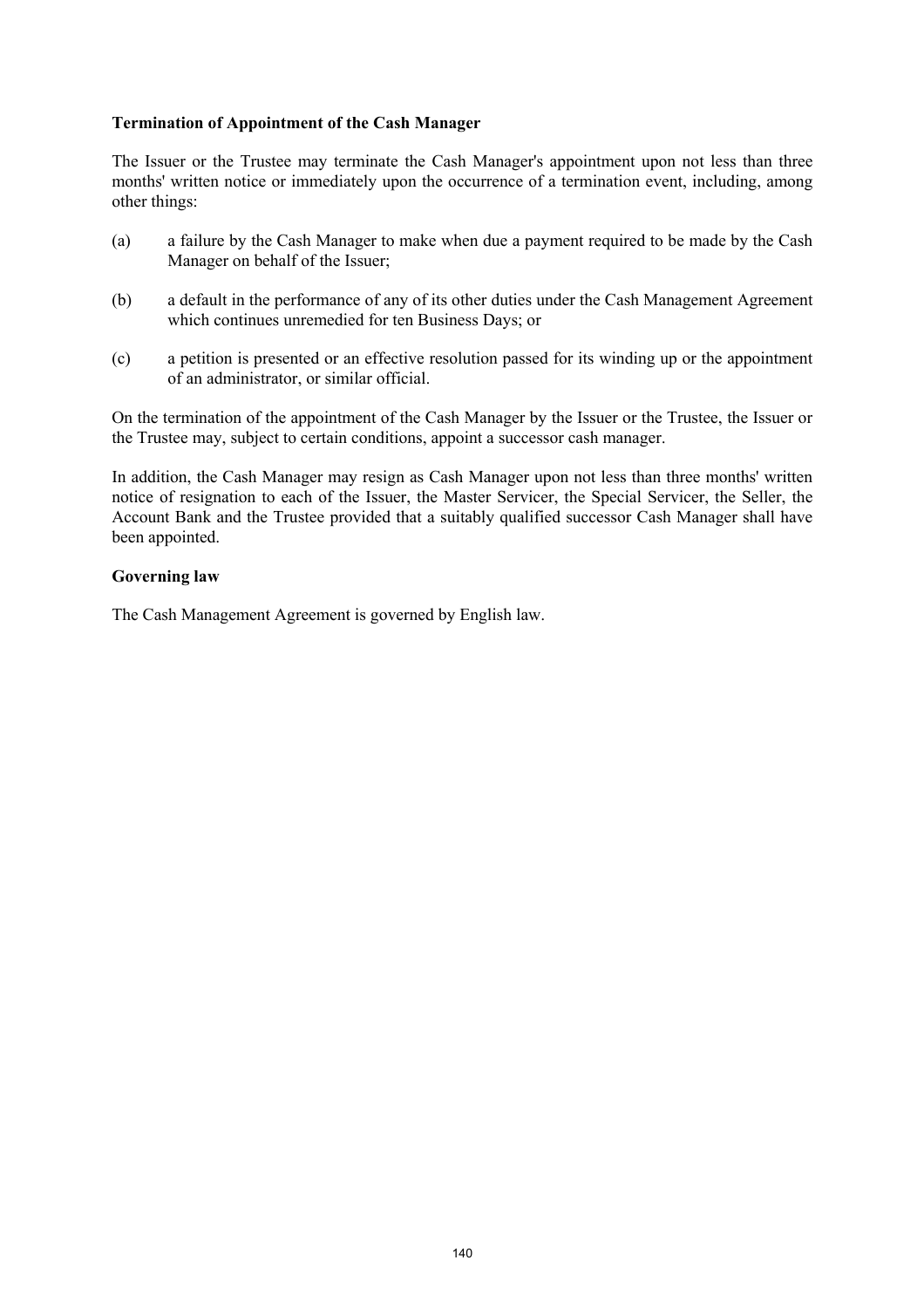### **ESTIMATED AVERAGE LIVES OF THE NOTES AND ASSUMPTIONS**

The average lives of the Notes cannot be predicted because the Loans may, in certain circumstances, be prepaid and a number of other relevant factors are unknown.

Calculations of possible average lives of the Notes can be made based on certain assumptions. Such assumptions include, without limitation, the following assumptions:

- (a) the Loans making up the Loan Pool are not sold by the Issuer;
- (b) the Loans do not default, nor are they enforced and no loss arises;
- (c) the Closing Date is 20 December 2005;
- (d) the Issuer exercises its option to redeem the Notes following the exercise by the Master Servicer or the Special Servicer, as the case may be, of the 10 per cent. clean-up call as soon as it is exercisable;
- (e) Interest Payment Dates are the 25 of every January, April, July and October, with the first Interest Payment Date being January 2006, regardless of such day being a Business Day;
- (f) none of the Interest Rate Swap Transactions will be terminated;
- (g) the Loans prepay at the rate specific to each scenario set out in the tables below; and
- (h) the average lives of the Notes are calculated on an Actual/365 day count basis.

The assumptions (other than paragraphs (c), (e), and (h) above) relate to circumstances which are not predictable.

The average lives of the Notes will be subject to factors outside the control of the Issuer and consequently no assurance can be given that the estimates above will in fact be realised and they must therefore be viewed with considerable caution.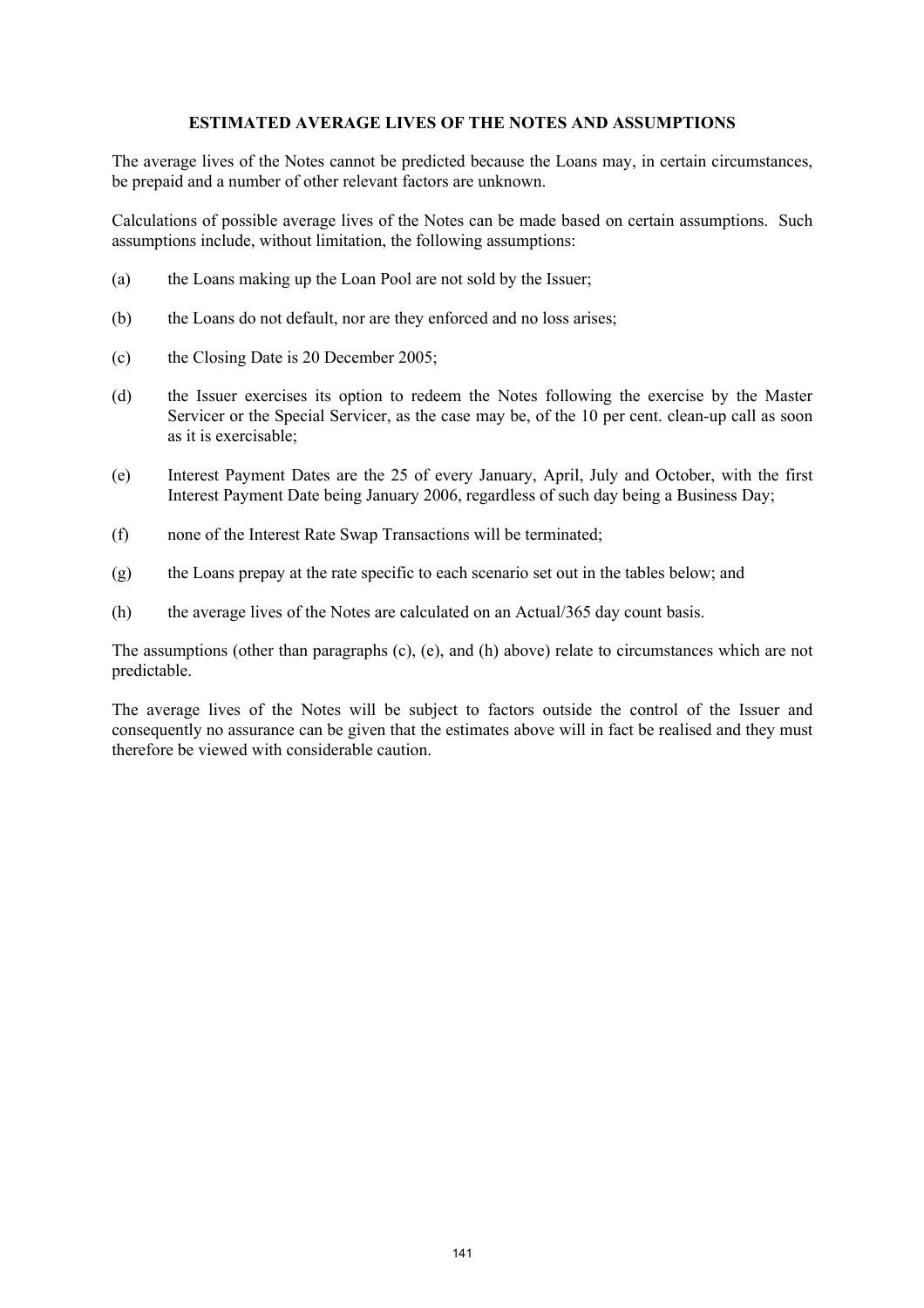| Loan Repayment Profile based on Scheduled Repayments (End of Period) |           |                                |                              |                              |                          |                              |                                                          |                                                       |  |  |
|----------------------------------------------------------------------|-----------|--------------------------------|------------------------------|------------------------------|--------------------------|------------------------------|----------------------------------------------------------|-------------------------------------------------------|--|--|
| Period                                                               | Date EOP  | <b>Flintstone</b><br>Portfolio | Trafalgar<br><b>Square</b>   | <b>Clifton</b><br>Portfolio  | Pitch                    | Herbert<br><b>House</b>      | <b>Scheduled</b><br>amortisation<br>(without<br>balloon) | <b>Scheduled</b><br>amortisation<br>(with<br>balloon) |  |  |
|                                                                      | Closing   | 144,079,502                    | 102,875,000                  | 17,841,600                   | 10,507,500               | 9,675,000                    |                                                          |                                                       |  |  |
| 1                                                                    | $Jan-06$  | 144,079,502                    | 102,353,000                  | 17,781,600                   | 10,507,500               | 9,675,000                    | 582,000                                                  | 582,000                                               |  |  |
| 2                                                                    | Apr- $06$ | 144,079,502                    | 101,785,000                  | 17,714,600                   | 10,507,500               | 9,675,000                    | 635,000                                                  | 635,000                                               |  |  |
| 3                                                                    | Jul-06    | 144,079,502                    | 101,314,000                  | 17,657,600                   | 10,507,500               | 9,675,000                    | 528,000                                                  | 528,000                                               |  |  |
| 4                                                                    | $Oct-06$  | 144,079,502                    | 100,856,000                  | 17,602,600                   | 10,507,500               | 9,656,000                    | 532,000                                                  | 532,000                                               |  |  |
| 5                                                                    | $Jan-07$  | 144,079,502                    | 100,602,000                  | 17,546,600                   | 10,507,500               | 9,636,000                    | 330,000                                                  | 330,000                                               |  |  |
| 6                                                                    | Apr-07    | 144,079,502                    | 100,440,000                  | 17,487,600                   | 10,507,500               | 9,613,191                    | 243,809                                                  | 243,809                                               |  |  |
| $\tau$                                                               | Jul-07    | 144,079,502                    | 100,294,000                  | 17,424,600                   | 10,507,500               | 9,593,191                    | 229,000                                                  | 229,000                                               |  |  |
| 8                                                                    | Oct-07    | 144,079,502                    | 100,165,000                  | 17,367,600                   | 10,507,500               | 9,573,191                    | 206,000                                                  | 206,000                                               |  |  |
| 9                                                                    | $Jan-08$  | 144,079,502                    | 100,031,000                  | 17,315,600                   | 10,507,500               | 9,548,191                    | 211,000                                                  | 211,000                                               |  |  |
| 10                                                                   | Apr-08    | 144,079,502                    | 99,587,000                   | 17,255,600                   | 10,507,500               | 9,520,691                    | 531,500                                                  | 531,500                                               |  |  |
| 11                                                                   | Jul-08    | 144,079,502                    | 99,137,000                   | 17,194,600                   | 10,507,500               | 9,493,191                    | 538,500                                                  | 538,500                                               |  |  |
| 12                                                                   | Oct-08    | 144,079,502                    | 98,700,000                   | 17,136,600                   | 10,507,500               | 9,465,191                    | 523,000                                                  | 523,000                                               |  |  |
| 13                                                                   | Jan-09    | 144,079,502                    | 98,257,000                   | 17,071,600                   | 10,507,500               | 9,435,191                    | 538,000                                                  | 538,000                                               |  |  |
| 14                                                                   | Apr-09    | 144,079,502                    | 97,769,000                   | 16,999,600                   | 10,507,500               | 9,402,191                    | 593,000                                                  | 593,000                                               |  |  |
| 15                                                                   | Jul-09    | 144,079,502                    | 97,293,000                   | 16,936,600                   | 10,507,500               | 9,369,191                    | 572,000                                                  | 572,000                                               |  |  |
| 16                                                                   | Oct-09    | 144,079,502                    | 96,830,000                   | 16,879,600                   | 10,507,500               | 9,336,191                    | 553,000                                                  | 553,000                                               |  |  |
| 17                                                                   | $Jan-10$  | 144,079,502                    | 96,360,000                   | 16,821,600                   | 10,507,500               | 9,303,191                    | 561,000                                                  | 561,000                                               |  |  |
| 18                                                                   | Apr- $10$ | 144,079,502                    | 95,846,000                   | 16,758,600                   | 10,507,500               | 9,270,191                    | 610,000                                                  | 610,000                                               |  |  |
| 19                                                                   | $Jul-10$  | 144,079,502                    | 95,343,000                   | 16,693,600                   | 10,507,500               | 9,192,191                    | 646,000                                                  | 646,000                                               |  |  |
| 20                                                                   | $Oct-10$  | 144,079,502                    | 94,852,000                   | 16,623,600                   | 10,507,500               | 9,115,191                    | 638,000                                                  | 638,000                                               |  |  |
| 21                                                                   | $Jan-11$  | 144,079,502                    | 94,354,000                   | 16,551,600                   |                          | 9,037,191                    | 648,000                                                  | 11,155,500                                            |  |  |
| 22                                                                   | Apr-11    | 144,079,502                    | 93,813,000                   | 16,471,600                   | $\overline{\phantom{a}}$ | 8,954,691                    | 703,500                                                  | 703,500                                               |  |  |
| 23                                                                   | $Jul-11$  | 144,079,502                    | 93,318,000                   | 16,387,600                   | $\overline{\phantom{a}}$ | 8,872,191                    | 661,500                                                  | 661,500                                               |  |  |
| 24                                                                   | $Oct-11$  | 144,079,502                    | 92,834,000                   | 16,304,600                   | $\overline{\phantom{a}}$ | 8,789,691                    | 649,500                                                  | 649,500                                               |  |  |
| 25                                                                   | $Jan-12$  | 144,079,502                    | 92,343,000                   | 16,222,600                   | $\overline{\phantom{a}}$ | 8,707,191                    | 655,500                                                  | 655,500                                               |  |  |
| 26                                                                   | Apr- $12$ | 144,079,502                    | 91,827,000                   | 16,143,600                   |                          | 8,623,191                    | 679,000                                                  | 679,000                                               |  |  |
| 27                                                                   | $Jul-12$  | 144,079,502                    | 91,268,000                   |                              |                          | 8,538,191                    | 644,000                                                  | 16,787,600                                            |  |  |
| 28                                                                   | $Oct-12$  | 144,079,502                    | 90,719,000                   | $\blacksquare$               | $\blacksquare$           | 8,453,191                    | 634,000                                                  | 634,000                                               |  |  |
| 29                                                                   | $Jan-13$  | 144,079,502                    | 90,162,000                   | $\overline{a}$               | $\overline{\phantom{a}}$ | 8,364,191                    | 646,000                                                  | 646,000                                               |  |  |
| 30                                                                   | Apr- $13$ | 144,079,502                    | 89,562,000                   | $\overline{\phantom{a}}$     | $\overline{\phantom{a}}$ | 8,272,191                    | 692,000                                                  | 692,000                                               |  |  |
| 31                                                                   | $Jul-13$  | 144,079,502                    | $\overline{\phantom{a}}$     | $\overline{\phantom{a}}$     | $\overline{\phantom{a}}$ | 8,180,191                    | 92,000                                                   | 89,654,000                                            |  |  |
| 32                                                                   | $Oct-13$  | 144,079,502                    | $\qquad \qquad \blacksquare$ | $\overline{\phantom{a}}$     | $\overline{\phantom{a}}$ | 8,088,191                    | 92,000                                                   | 92,000                                                |  |  |
| 33                                                                   | $Jan-14$  | 144,079,502                    |                              |                              |                          |                              |                                                          | 8,088,191                                             |  |  |
| 34                                                                   | Apr-14    | 144,079,502                    |                              | $\qquad \qquad \blacksquare$ |                          | $\qquad \qquad \blacksquare$ |                                                          |                                                       |  |  |
| 35                                                                   | $Jul-14$  | 144,079,502                    | $\blacksquare$               | ÷,                           | ÷,                       | $\blacksquare$               | $\overline{\phantom{a}}$                                 | ÷,                                                    |  |  |
| 36                                                                   | $Oct-14$  | 144,079,502                    |                              | $\blacksquare$               | ä,                       | ÷                            | ٠                                                        |                                                       |  |  |
| 37                                                                   | $Jan-15$  | 144,079,502                    | $\overline{\phantom{a}}$     | $\overline{\phantom{a}}$     | $\overline{\phantom{a}}$ | $\overline{\phantom{m}}$     | $\overline{\phantom{a}}$                                 | $\overline{\phantom{a}}$                              |  |  |
| 38                                                                   | Apr- $15$ | 144,079,502                    | $\overline{\phantom{a}}$     | $\overline{\phantom{a}}$     | $\frac{1}{2}$            | -                            | ٠                                                        |                                                       |  |  |
| 39                                                                   | $Jul-15$  | 144,079,502                    | $\frac{1}{2}$                | $\overline{\phantom{m}}$     |                          | $\overline{\phantom{m}}$     | $\overline{\phantom{a}}$                                 | -                                                     |  |  |
| 40                                                                   | $Oct-15$  | $\frac{1}{2}$                  |                              |                              |                          |                              | ä,                                                       | 144,079,502                                           |  |  |
| Total                                                                |           |                                |                              |                              |                          |                              | 16,597,809                                               | 284,978,602                                           |  |  |

**Loan Repayment Profile**: The following table shows the Loan repayment profile of the portfolio assuming no prepayments.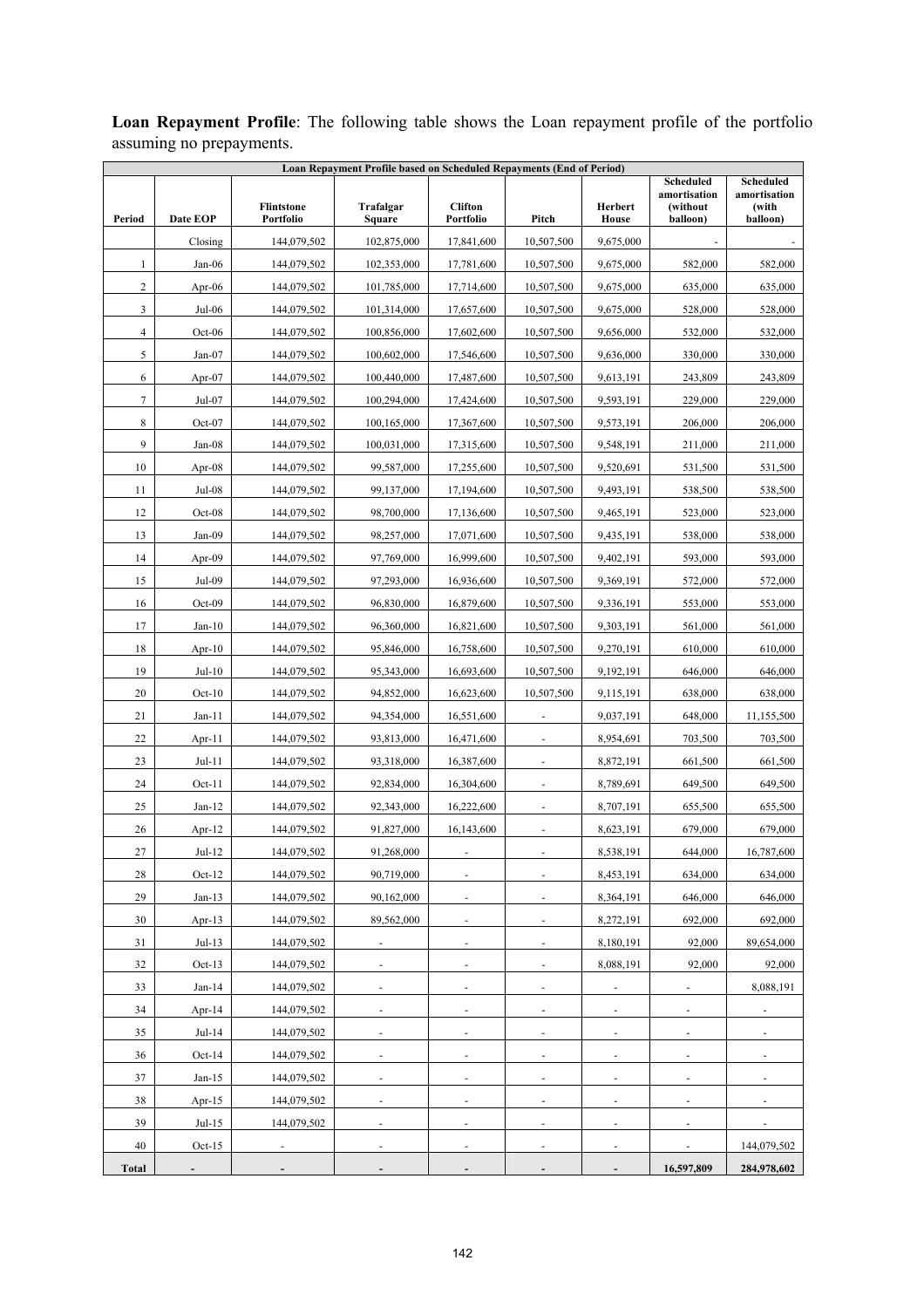|                                        | <b>Notes Decreasing Balance (End of Period)</b> |                       |                       |                       |                       |                       |                       |                       | Subordination  |                |         |                |                |                |  |
|----------------------------------------|-------------------------------------------------|-----------------------|-----------------------|-----------------------|-----------------------|-----------------------|-----------------------|-----------------------|----------------|----------------|---------|----------------|----------------|----------------|--|
| <b>Payment Date</b>                    | Loans                                           | <b>Class A</b>        | <b>Class B</b>        | Class C               | <b>Class D</b>        | <b>Class E</b>        | <b>Class F</b>        | <b>Notes</b>          | <b>Class A</b> | <b>Class B</b> | Class C | <b>Class D</b> | <b>Class E</b> | <b>Class F</b> |  |
| Closing                                | 100.0%                                          | 100.0%                | 100.0%                | 100.0%                | 100.0%                | 100.0%                | 100.0%                | 100.0%                | 26.0%          | 20.0%          | 14.5%   | 6.5%           | 2.2%           | $0.0\%$        |  |
| January 2006                           | 99.8%                                           | 99.7%                 | 100.0%                | 100.0%                | 100.0%                | 100.0%                | 100.0%                | 99.8%                 | 26.0%          | 20.0%          | 14.5%   | 6.5%           | 2.2%           | $0.0\%$        |  |
| April 2006                             | 99.6%                                           | 99.4%                 | 100.0%                | 100.0%                | 100.0%                | 100.0%                | 100.0%                | 99.6%                 | 26.1%          | 20.1%          | 14.5%   | 6.5%           | 2.2%           | $0.0\%$        |  |
| <b>July 2006</b>                       | 99.4%                                           | 99.2%                 | 100.0%                | 100.0%                | 100.0%                | 100.0%                | 100.0%                | 99.4%                 | 26.2%          | 20.1%          | 14.6%   | 6.5%           | 2.3%           | $0.0\%$        |  |
| October 2006                           | 99.2%                                           | 98.9%                 | 100.0%                | 100.0%                | 100.0%                | 100.0%                | 100.0%                | 99.2%                 | 26.2%          | 20.2%          | 14.6%   | 6.5%           | 2.3%           | $0.0\%$        |  |
| January 2007                           | 99.1%                                           | 98.8%                 | 100.0%                | 100.0%                | 100.0%                | 100.0%                | 100.0%                | 99.1%                 | 26.2%          | 20.2%          | 14.6%   | 6.5%           | 2.3%           | $0.0\%$        |  |
| April 2007                             | 99.0%                                           | 98.6%                 | 100.0%                | 100.0%                | 100.0%                | 100.0%                | 100.0%                | 99.0%                 | 26.3%          | 20.2%          | 14.6%   | 6.5%           | 2.3%           | $0.0\%$        |  |
| <b>July 2007</b>                       | 98.9%                                           | 98.5%                 | 100.0%                | 100.0%                | 100.0%                | 100.0%                | 100.0%                | 98.9%                 | 26.3%          | 20.2%          | 14.6%   | 6.6%           | 2.3%           | $0.0\%$        |  |
| October 2007                           | 98.8%                                           | 98.4%                 | 100.0%                | 100.0%                | 100.0%                | 100.0%                | 100.0%                | 98.8%                 | 26.3%          | 20.2%          | 14.7%   | 6.6%           | 2.3%           | $0.0\%$        |  |
| January 2008                           | 98.8%                                           | 98.3%                 | 100.0%                | 100.0%                | 100.0%                | 100.0%                | 100.0%                | 98.8%                 | 26.3%          | 20.2%          | 14.7%   | 6.6%           | 2.3%           | $0.0\%$        |  |
| April 2008                             | 98.6%                                           | 98.1%                 | 100.0%                | 100.0%                | 100.0%                | 100.0%                | 100.0%                | 98.6%                 | 26.4%          | 20.3%          | 14.7%   | 6.6%           | 2.3%           | $0.0\%$        |  |
| <b>July 2008</b>                       | 98.4%                                           | 97.8%                 | 100.0%                | 100.0%                | 100.0%                | 100.0%                | 100.0%                | 98.4%                 | 26.4%          | 20.3%          | 14.7%   | 6.6%           | 2.3%           | $0.0\%$        |  |
| October 2008                           | 98.2%                                           | 97.6%                 | 100.0%                | 100.0%                | 100.0%                | 100.0%                | 100.0%                | 98.2%                 | 26.5%          | 20.4%          | 14.7%   | 6.6%           | 2.3%           | $0.0\%$        |  |
| January 2009                           | 98.0%                                           | 97.3%                 | 100.0%                | 100.0%                | 100.0%                | 100.0%                | 100.0%                | 98.0%                 | 26.5%          | 20.4%          | 14.8%   | 6.6%           | 2.3%           | $0.0\%$        |  |
| April 2009                             | 97.8%                                           | 97.1%                 | 100.0%                | 100.0%                | 100.0%                | 100.0%                | 100.0%                | 97.8%                 | 26.6%          | 20.4%          | 14.8%   | 6.6%           | 2.3%           | $0.0\%$        |  |
| <b>July 2009</b>                       | 97.6%                                           | 96.8%                 | 100.0%                | 100.0%                | 100.0%                | 100.0%                | 100.0%                | 97.6%                 | 26.6%          | 20.5%          | 14.8%   | 6.6%           | 2.3%           | $0.0\%$        |  |
| October 2009                           | 97.4%                                           | 96.5%                 | 100.0%                | 100.0%                | 100.0%                | 100.0%                | 100.0%                | 97.4%                 | 26.7%          | 20.5%          | 14.9%   | 6.7%           | 2.3%           | $0.0\%$        |  |
| January 2010                           | 97.2%                                           | 96.3%                 | 100.0%                | 100.0%                | 100.0%                | 100.0%                | 100.0%                | 97.2%                 | 26.7%          | 20.6%          | 14.9%   | 6.7%           | 2.3%           | $0.0\%$        |  |
| April 2010                             | 97.0%                                           | 96.0%                 | 100.0%                | 100.0%                | 100.0%                | 100.0%                | 100.0%                | 97.0%                 | 26.8%          | 20.6%          | 14.9%   | 6.7%           | 2.3%           | $0.0\%$        |  |
| <b>July 2010</b>                       | 96.8%                                           | 95.7%                 | 100.0%                | 100.0%                | 100.0%                | 100.0%                | 100.0%                | 96.8%                 | 26.9%          | 20.7%          | 15.0%   | 6.7%           | 2.3%           | $0.0\%$        |  |
| October 2010                           | 96.6%                                           | 95.4%                 | 100.0%                | 100.0%                | 100.0%                | 100.0%                | 100.0%                | 96.6%                 | 26.9%          | 20.7%          | 15.0%   | 6.7%           | 2.3%           | $0.0\%$        |  |
| January 2011                           | 92.6%                                           | 90.1%                 | 100.0%                | 100.0%                | 100.0%                | 100.0%                | 100.0%                | 92.6%                 | 28.1%          | 21.6%          | 15.6%   | 7.0%           | 2.4%           | $0.0\%$        |  |
| April 2011                             | 92.4%                                           | 89.7%                 | 100.0%                | 100.0%                | 100.0%                | 100.0%                | $100.0\%$             | 92.4%                 | 28.1%          | 21.6%          | 15.7%   | 7.0%           | 2.4%           | $0.0\%$        |  |
| <b>July 2011</b>                       | 92.2%                                           | 89.4%                 | 100.0%                | 100.0%                | 100.0%                | 100.0%                | 100.0%                | 92.2%                 | 28.2%          | 21.7%          | 15.7%   | 7.0%           | 2.4%           | $0.0\%$        |  |
| October 2011                           | 91.9%                                           | 89.1%                 | 100.0%                | 100.0%                | 100.0%                | 100.0%                | 100.0%                | 91.9%                 | 28.3%          | 21.7%          | 15.8%   | 7.1%           | 2.4%           | $0.0\%$        |  |
| January 2012                           | 91.7%                                           | 88.8%                 | 100.0%                | 100.0%                | 100.0%                | 100.0%                | 100.0%                | 91.7%                 | 28.3%          | 21.8%          | 15.8%   | 7.1%           | 2.4%           | $0.0\%$        |  |
| April 2012                             | 91.5%                                           | 88.5%                 | 100.0%                | 100.0%                | 100.0%                | 100.0%                | 100.0%                | 91.5%                 | 28.4%          | 21.9%          | 15.8%   | 7.1%           | 2.4%           | $0.0\%$        |  |
| <b>July 2012</b>                       | 85.6%                                           | 82.7%                 | 93.8%                 | 93.8%                 | 93.8%                 | 93.8%                 | 93.8%                 | 85.6%                 | 28.5%          | 21.9%          | 15.9%   | 7.1%           | 2.5%           | $0.0\%$        |  |
| October 2012                           | 85.4%                                           | 82.4%                 | 93.8%                 | 93.8%                 | 93.8%                 | 93.8%                 | 93.8%                 | 85.4%                 | 28.6%          | 22.0%          | 15.9%   | 7.1%           | 2.5%           | $0.0\%$        |  |
| January 2013                           | 85.1%                                           | 82.1%                 | 93.8%                 | 93.8%                 | 93.8%                 | 93.8%                 | 93.8%                 | 85.1%                 | 28.6%          | 22.0%          | 16.0%   | 7.1%           | 2.5%           | $0.0\%$        |  |
| April 2013                             | 84.9%                                           | 81.8%                 | 93.8%                 | 93.8%                 | 93.8%                 | 93.8%                 | 93.8%                 | 84.9%                 | 28.7%          | 22.1%          | 16.0%   | 7.2%           | 2.5%           | $0.0\%$        |  |
| <b>July 2013</b>                       | 53.4%                                           | 46.7%                 | 72.5%                 | 72.5%                 | 72.5%                 | 72.5%                 | 72.5%                 | 53.4%                 | 35.3%          | 27.1%          | 19.6%   | 8.8%           | 3.0%           | $0.0\%$        |  |
| October 2013                           | 53.4%                                           | 46.7%                 | 72.5%                 | 72.5%                 | 72.5%                 | 72.5%                 | 72.5%                 | 53.4%                 | 35.3%          | 27.1%          | 19.7%   | 8.8%           | 3.0%           | $0.0\%$        |  |
| January 2014                           | 50.6%                                           | 44.2%                 | 68.6%                 | 68.6%                 | 68.6%                 | 68.6%                 | 68.6%                 | 50.6%                 | 35.3%          | 27.1%          | 19.7%   | 8.8%           | 3.0%           | $0.0\%$        |  |
| April 2014                             | 50.6%                                           | 44.2%                 | 68.6%                 | 68.6%                 | 68.6%                 | 68.6%                 | 68.6%                 | 50.6%                 | 35.3%          | 27.1%          | 19.7%   | 8.8%           | 3.0%           | $0.0\%$        |  |
| <b>July 2014</b>                       | 50.6%                                           | 44.2%                 | 68.6%                 | $68.6\%$              | 68.6%                 | 68.6%                 | 68.6%                 | 50.6%                 | 35.3%          | 27.1%          | 19.7%   | 8.8%           | 3.0%           | $0.0\%$        |  |
| October 2014                           | 50.6%                                           | 44.2%                 | 68.6%                 | 68.6%                 | 68.6%                 | 68.6%                 | 68.6%                 | 50.6%                 | 35.3%          | 27.1%          | 19.7%   | 8.8%           | 3.0%           | $0.0\%$        |  |
| January 2015                           | 50.6%                                           | 44.2%                 | 68.6%                 | 68.6%                 | 68.6%                 | 68.6%                 | 68.6%                 | 50.6%                 | 35.3%          | 27.1%          | 19.7%   | 8.8%           | 3.0%           | $0.0\%$        |  |
| April 2015                             | 50.6%                                           | 44.2%                 | 68.6%                 | 68.6%                 | 68.6%                 | 68.6%                 | 68.6%                 | 50.6%                 | 35.3%          | 27.1%          | 19.7%   | 8.8%           | 3.0%           | $0.0\%$        |  |
| July 2015                              | 50.6%                                           | 44.2%                 | 68.6%                 | 68.6%                 | 68.6%                 | 68.6%                 | 68.6%                 | 50.6%                 | 35.3%          | 27.1%          | 19.7%   | 8.8%           | 3.0%           | $0.0\%$        |  |
| October 2015                           | $0.0\%$                                         | $0.0\%$               | $0.0\%$               | $0.0\%$<br>9.1        | $0.0\%$<br>9.1        | 0.0%                  | 0.0%                  | $0.0\%$               | $0.0\%$        | 0.0%           | 0.0%    | $0.0\%$        | 0.0%           | $0.0\%$        |  |
| Average Life                           | 8.4                                             | 8.2<br>25             | 9.1<br>25             | 25                    | 25                    | 9.1<br>25             | 9.1<br>25             | 8.4<br>25             |                |                |         |                |                |                |  |
| <b>First Principal</b><br>Payment Date |                                                 | January<br>2006       | July<br>2006          | July<br>2006          | July<br>2006          | July<br>2006          | July<br>2006          | January<br>2006       |                |                |         |                |                |                |  |
| Last Principal<br>Payment Date         |                                                 | 25<br>October<br>2015 | 25<br>October<br>2015 | 25<br>October<br>2015 | 25<br>October<br>2015 | 25<br>October<br>2015 | 25<br>October<br>2015 | 25<br>October<br>2015 |                |                |         |                |                |                |  |

## Scenario 1: 0% CPR: The following table shows the percentage of initial balances outstanding and subordination of the Notes assuming a 0% annual Constant Prepayment Rate (**CPR**).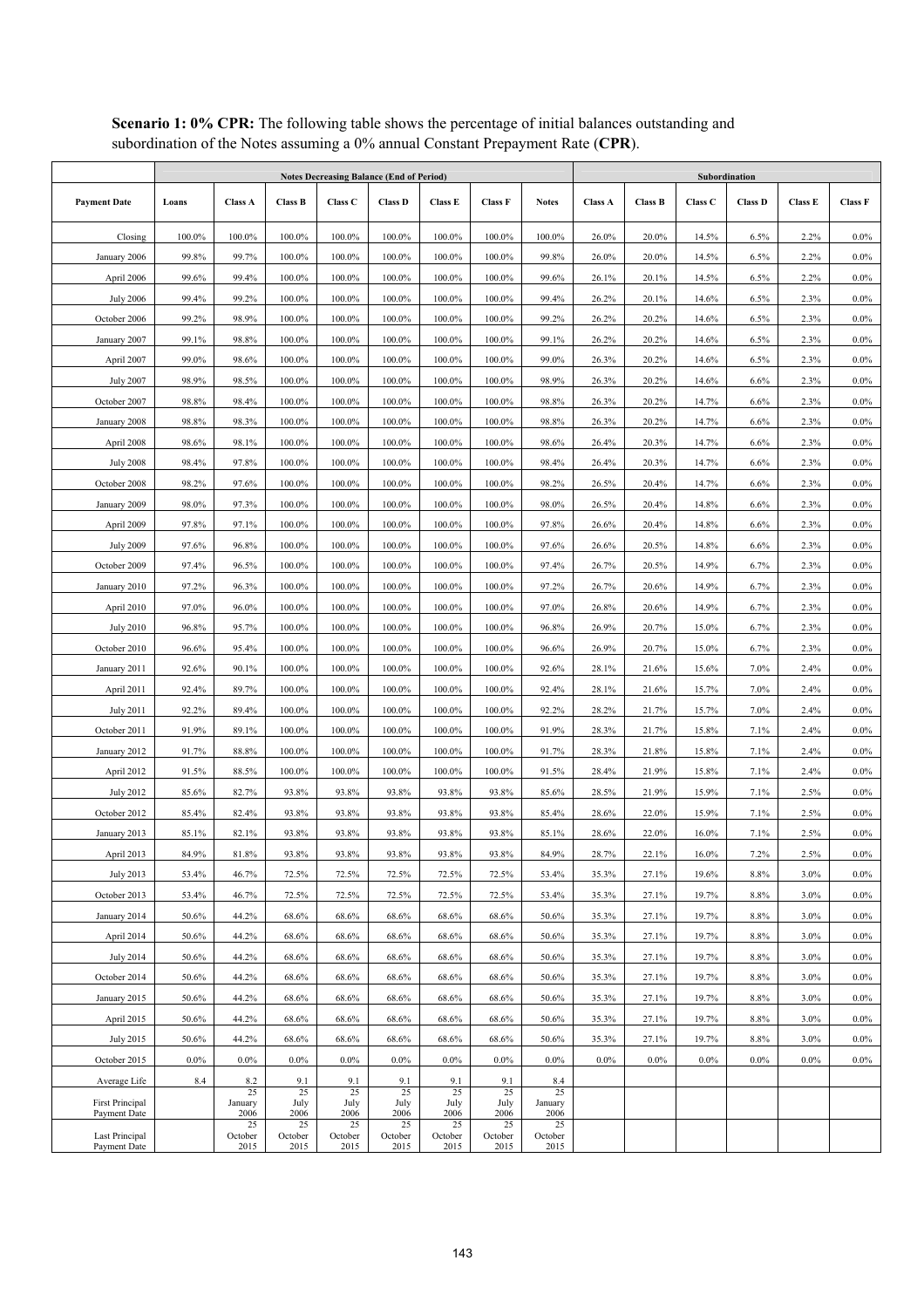|                                        | <b>Notes Decreasing Balance (End of Period)</b> |                       |                       |                       |                       |                       |                       |                       |                | Subordination  |                |                |                |                    |  |  |
|----------------------------------------|-------------------------------------------------|-----------------------|-----------------------|-----------------------|-----------------------|-----------------------|-----------------------|-----------------------|----------------|----------------|----------------|----------------|----------------|--------------------|--|--|
| <b>Payment Date</b>                    | Loans                                           | <b>Class A</b>        | <b>Class B</b>        | Class C               | <b>Class D</b>        | <b>Class E</b>        | <b>Class F</b>        | <b>Notes</b>          | <b>Class A</b> | <b>Class B</b> | Class C        | <b>Class D</b> | <b>Class E</b> | <b>Class F</b>     |  |  |
| Closing                                | 100.0%                                          | 100.0%                | 100.0%                | 100.0%                | 100.0%                | 100.0%                | 100.0%                | 100.0%                | 26.0%          | 20.0%          | 14.5%          | 6.5%           | 2.2%           | $0.0\%$            |  |  |
| January 2006                           | 99.2%                                           | 99.0%                 | 99.7%                 | 99.7%                 | 99.7%                 | 99.7%                 | 99.7%                 | 99.2%                 | 26.1%          | 20.1%          | 14.6%          | 6.5%           | 2.2%           | $0.0\%$            |  |  |
| April 2006                             | 98.3%                                           | 98.0%                 | 99.3%                 | 99.3%                 | 99.3%                 | 99.3%                 | 99.3%                 | 98.3%                 | 26.3%          | 20.2%          | 14.6%          | 6.6%           | 2.3%           | $0.0\%$            |  |  |
| <b>July 2006</b>                       | 97.5%                                           | 97.0%                 | 99.0%                 | 99.0%                 | 99.0%                 | 99.0%                 | 99.0%                 | 97.5%                 | 26.4%          | 20.3%          | 14.7%          | 6.6%           | 2.3%           | $0.0\%$            |  |  |
| October 2006                           | 96.7%                                           | 96.0%                 | 98.7%                 | 98.7%                 | 98.7%                 | 98.7%                 | 98.7%                 | 96.7%                 | 26.5%          | 20.4%          | 14.8%          | 6.6%           | 2.3%           | $0.0\%$            |  |  |
| January 2007                           | 96.0%                                           | 95.2%                 | 98.3%                 | 98.3%                 | 98.3%                 | 98.3%                 | 98.3%                 | 96.0%                 | 26.6%          | 20.5%          | 14.8%          | 6.6%           | 2.3%           | $0.0\%$            |  |  |
| April 2007                             | 95.3%                                           | 94.4%                 | 98.0%                 | 98.0%                 | 98.0%                 | 98.0%                 | 98.0%                 | 95.3%                 | 26.7%          | 20.6%          | 14.9%          | 6.7%           | 2.3%           | $0.0\%$            |  |  |
| <b>July 2007</b>                       | 94.6%                                           | 93.6%                 | 97.7%                 | 97.7%                 | 97.7%                 | 97.7%                 | 97.7%                 | 94.6%                 | 26.8%          | 20.6%          | 15.0%          | 6.7%           | 2.3%           | $0.0\%$            |  |  |
| October 2007                           | 94.0%                                           | 92.8%                 | 97.4%                 | 97.4%                 | 97.4%                 | 97.4%                 | 97.4%                 | 94.0%                 | 26.9%          | 20.7%          | 15.0%          | 6.7%           | 2.3%           | $0.0\%$            |  |  |
| January 2008                           | 93.3%                                           | 92.0%                 | 97.0%                 | 97.0%                 | 97.0%                 | 97.0%                 | 97.0%                 | 93.3%                 | 27.0%          | 20.8%          | 15.1%          | 6.7%           | 2.3%           | $0.0\%$            |  |  |
| April 2008                             | 92.5%                                           | 91.1%                 | 96.7%                 | 96.7%                 | 96.7%                 | 96.7%                 | 96.7%                 | 92.5%                 | 27.2%          | 20.9%          | 15.1%          | 6.8%           | 2.3%           | $0.0\%$            |  |  |
| <b>July 2008</b>                       | 91.8%                                           | 90.2%                 | 96.4%                 | 96.4%                 | 96.4%                 | 96.4%                 | 96.4%                 | 91.8%                 | 27.3%          | 21.0%          | 15.2%          | 6.8%           | 2.4%           | $0.0\%$            |  |  |
| October 2008                           | 91.0%                                           | 89.3%                 | 96.1%                 | 96.1%                 | 96.1%                 | 96.1%                 | 96.1%                 | 91.0%                 | 27.4%          | 21.1%          | 15.3%          | 6.8%           | 2.4%           | $0.0\%$            |  |  |
| January 2009                           | 90.3%                                           | 88.4%                 | 95.7%                 | 95.7%                 | 95.7%                 | 95.7%                 | 95.7%                 | 90.3%                 | 27.6%          | 21.2%          | 15.4%          | 6.9%           | 2.4%           | $0.0\%$            |  |  |
| April 2009                             | 89.5%                                           | 87.5%                 | 95.4%                 | 95.4%                 | 95.4%                 | 95.4%                 | 95.4%                 | 89.5%                 | 27.7%          | 21.3%          | 15.4%          | 6.9%           | 2.4%           | $0.0\%$            |  |  |
| <b>July 2009</b>                       | 88.8%                                           | 86.6%                 | 95.1%                 | 95.1%                 | 95.1%                 | 95.1%                 | 95.1%                 | 88.8%                 | 27.8%          | 21.4%          | 15.5%          | 6.9%           | 2.4%           | $0.0\%$            |  |  |
| October 2009                           | 88.0%                                           | 85.7%                 | 94.8%                 | 94.8%                 | 94.8%                 | 94.8%                 | 94.8%                 | 88.0%                 | 28.0%          | 21.5%          | 15.6%          | 7.0%           | 2.4%           | $0.0\%$            |  |  |
| January 2010                           | 87.3%                                           | 84.8%                 | 94.5%                 | 94.5%                 | 94.5%                 | 94.5%                 | 94.5%                 | 87.3%                 | 28.1%          | 21.6%          | 15.7%          | 7.0%           | 2.4%           | $0.0\%$            |  |  |
| April 2010                             | 86.6%                                           | 83.9%                 | 94.1%                 | 94.1%                 | 94.1%                 | 94.1%                 | 94.1%                 | 86.6%                 | 28.3%          | 21.7%          | 15.8%          | 7.1%           | 2.4%           | $0.0\%$            |  |  |
| <b>July 2010</b>                       | 85.8%                                           | 83.0%                 | 93.8%                 | 93.8%                 | 93.8%                 | 93.8%                 | 93.8%                 | 85.8%                 | 28.4%          | 21.9%          | 15.8%          | 7.1%           | 2.4%           | $0.0\%$            |  |  |
| October 2010                           | 85.1%                                           | 82.1%                 | 93.5%                 | 93.5%                 | 93.5%                 | 93.5%                 | 93.5%                 | 85.1%                 | 28.6%          | 22.0%          | 15.9%          | 7.1%           | 2.5%           | $0.0\%$            |  |  |
| January 2011                           | 81.1%                                           | 76.9%                 | 93.2%                 | 93.2%                 | 93.2%                 | 93.2%                 | 93.2%                 | 81.1%                 | 29.9%          | 23.0%          | 16.6%          | 7.4%           | 2.6%           | $0.0\%$            |  |  |
| April 2011                             | 80.4%                                           | 76.0%                 | 92.9%                 | 92.9%                 | 92.9%                 | 92.9%                 | 92.9%                 | 80.4%                 | 30.0%          | 23.1%          | 16.7%          | 7.5%           | 2.6%           | $0.0\%$            |  |  |
| <b>July 2011</b>                       | 79.7%                                           | 75.2%                 | 92.5%                 | 92.5%                 | 92.5%                 | 92.5%                 | 92.5%                 | 79.7%                 | 30.2%          | 23.2%          | 16.8%          | 7.5%           | 2.6%           | $0.0\%$            |  |  |
| October 2011                           | 79.0%                                           | 74.3%                 | 92.2%                 | 92.2%                 | 92.2%                 | 92.2%                 | 92.2%                 | 79.0%                 | 30.4%          | 23.3%          | 16.9%          | 7.6%           | 2.6%           | $0.0\%$            |  |  |
| January 2012                           | 78.3%                                           | 73.5%                 | 91.9%                 | 91.9%                 | 91.9%                 | 91.9%                 | 91.9%                 | 78.3%                 | 30.5%          | 23.5%          | 17.0%          | 7.6%           | 2.6%           | $0.0\%$            |  |  |
| April 2012                             | 77.6%                                           | 72.7%                 | 91.6%                 | 91.6%                 | 91.6%                 | 91.6%                 | 91.6%                 | 77.6%                 | 30.7%          | 23.6%          | 17.1%          | 7.7%           | 2.6%           | $0.0\%$            |  |  |
| <b>July 2012</b>                       | 72.1%                                           | 67.4%                 | 85.6%                 | 85.6%                 | 85.6%                 | 85.6%                 | 85.6%                 | 72.1%                 | 30.8%          | 23.7%          | 17.2%          | 7.7%           | 2.7%           | $0.0\%$            |  |  |
| October 2012                           | 71.5%                                           | 66.6%                 | 85.3%                 | 85.3%                 | 85.3%                 | 85.3%                 | 85.3%                 | 71.5%                 | 31.0%          | 23.9%          | 17.3%          | 7.7%           | 2.7%           | $0.0\%$            |  |  |
| January 2013                           | 70.9%                                           | 65.9%                 | 85.0%                 | 85.0%                 | 85.0%                 | 85.0%                 | 85.0%                 | 70.9%                 | 31.2%          | 24.0%          | 17.4%          | 7.8%           | 2.7%           | $0.0\%$            |  |  |
| April 2013                             | 70.2%                                           | 65.1%                 | 84.8%                 | 84.8%                 | 84.8%                 | 84.8%                 | 84.8%                 | 70.2%                 | 31.4%          | 24.1%          | 17.5%          | 7.8%           | 2.7%           | $0.0\%$            |  |  |
| <b>July 2013</b>                       | 43.9%                                           | 36.4%                 | 65.2%                 | 65.2%                 | 65.2%                 | 65.2%                 | 65.2%                 | 43.9%                 | 38.6%          | 29.7%          | 21.5%          | 9.6%           | 3.3%           | $0.0\%$            |  |  |
| October 2013                           | 43.6%<br>41.0%                                  | 36.1%<br>33.9%        | 65.0%                 | 65.0%                 | 65.0%                 | 65.0%                 | 65.0%                 | 43.6%<br>41.0%        | 38.8%          | 29.8%<br>29.9% | 21.6%          | 9.7%           | 3.3%           | $0.0\%$            |  |  |
| January 2014<br>April 2014             |                                                 |                       | 61.4%                 | 61.4%                 | 61.4%                 | 61.4%                 | 61.4%                 |                       | 38.9%          |                | 21.7%          | 9.7%           | 3.3%           | $0.0\%$            |  |  |
|                                        | 40.8%                                           | 33.6%                 | 61.2%                 | 61.2%                 | 61.2%                 | 61.2%                 | 61.2%                 | 40.8%<br>40.5%        | 39.0%          | 30.0%          | 21.7%<br>21.8% | 9.7%<br>9.8%   | 3.4%           | $0.0\%$            |  |  |
| <b>July 2014</b>                       | 40.5%                                           | 33.3%                 | 61.0%                 | 61.0%                 | 61.0%                 | 61.0%                 | 61.0%                 |                       | 39.1%          | 30.1%          |                |                | 3.4%           | $0.0\%$            |  |  |
| October 2014<br>January 2015           | 40.3%<br>40.0%                                  | 33.0%<br>32.8%        | 60.8%                 | 60.8%<br>60.6%        | 60.8%<br>60.6%        | 60.8%<br>60.6%        | 60.8%<br>60.6%        | 40.3%<br>40.0%        | 39.2%<br>39.4% | 30.2%<br>30.3% | 21.9%<br>21.9% | 9.8%<br>9.8%   | 3.4%<br>3.4%   | $0.0\%$<br>$0.0\%$ |  |  |
| April 2015                             | 39.7%                                           | 32.5%                 | 60.6%<br>60.4%        | 60.4%                 | 60.4%                 | 60.4%                 | 60.4%                 | 39.7%                 | 39.5%          | 30.4%          | 22.0%          | 9.9%           | 3.4%           | $0.0\%$            |  |  |
| July 2015                              | 39.5%                                           | 32.2%                 | 60.2%                 | 60.2%                 | 60.2%                 | 60.2%                 | 60.2%                 | 39.5%                 | 39.6%          | 30.5%          | 22.1%          | 9.9%           | 3.4%           | $0.0\%$            |  |  |
| October 2015                           | $0.0\%$                                         | $0.0\%$               | $0.0\%$               | $0.0\%$               | 0.0%                  | $0.0\%$               | $0.0\%$               | $0.0\%$               | $0.0\%$        | $0.0\%$        | $0.0\%$        | 0.0%           | $0.0\%$        | $0.0\%$            |  |  |
| Average Life                           | 7.5                                             | 7.2                   | 8.6                   | 8.6                   | 8.6                   | 8.6                   | 8.6                   | 7.5                   |                |                |                |                |                |                    |  |  |
|                                        |                                                 | 25                    | 25                    | 25                    | 25                    | 25                    | 25                    | 25                    |                |                |                |                |                |                    |  |  |
| <b>First Principal</b><br>Payment Date |                                                 | January<br>2006       | January<br>2006       | January<br>2006       | January<br>2006       | January<br>2006       | January<br>2006       | January<br>2006       |                |                |                |                |                |                    |  |  |
| Last Principal<br>Payment Date         |                                                 | 25<br>October<br>2015 | 25<br>October<br>2015 | 25<br>October<br>2015 | 25<br>October<br>2015 | 25<br>October<br>2015 | 25<br>October<br>2015 | 25<br>October<br>2015 |                |                |                |                |                |                    |  |  |

**Scenario 2: 2.5% CPR:** The following table shows the percentage of initial balances outstanding and subordination of the Notes assuming a 2.5% annual CPR.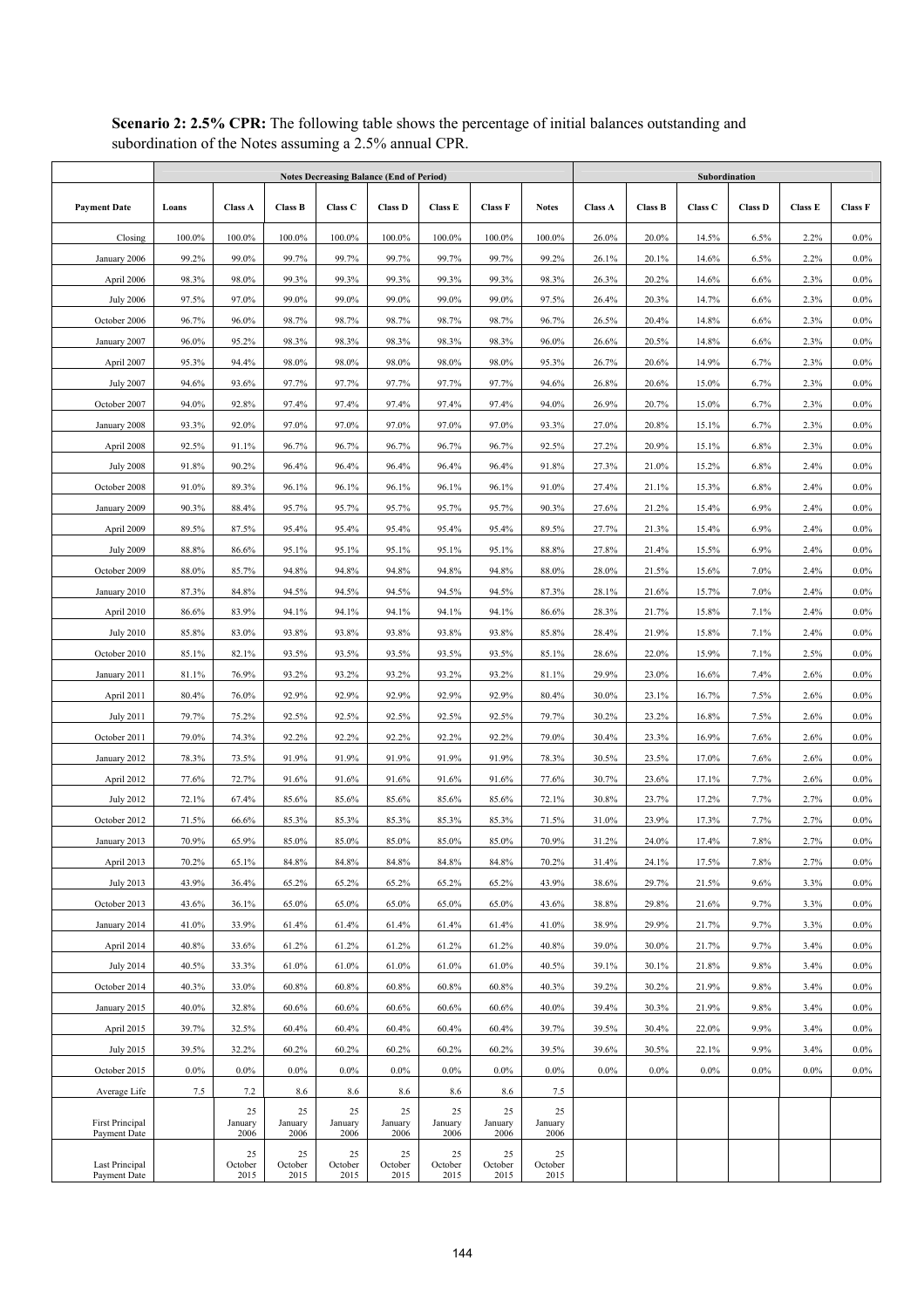|                                | <b>Notes Decreasing Balance (End of Period)</b> |                       |                       |                       |                       |                       |                       |                       |                | Subordination  |                |                |                |                    |  |  |
|--------------------------------|-------------------------------------------------|-----------------------|-----------------------|-----------------------|-----------------------|-----------------------|-----------------------|-----------------------|----------------|----------------|----------------|----------------|----------------|--------------------|--|--|
| <b>Payment Date</b>            | Loans                                           | <b>Class A</b>        | <b>Class B</b>        | Class C               | <b>Class D</b>        | <b>Class E</b>        | <b>Class F</b>        | <b>Notes</b>          | <b>Class A</b> | <b>Class B</b> | Class C        | <b>Class D</b> | <b>Class E</b> | <b>Class F</b>     |  |  |
| Closing                        | 100.0%                                          | 100.0%                | 100.0%                | 100.0%                | 100.0%                | 100.0%                | 100.0%                | 100.0%                | 26.0%          | 20.0%          | 14.5%          | 6.5%           | 2.2%           | $0.0\%$            |  |  |
| January 2006                   | 98.5%                                           | 98.2%                 | 99.3%                 | 99.3%                 | 99.3%                 | 99.3%                 | 99.3%                 | 98.5%                 | 26.2%          | 20.2%          | 14.6%          | 6.5%           | 2.3%           | $0.0\%$            |  |  |
| April 2006                     | 97.1%                                           | 96.5%                 | 98.6%                 | 98.6%                 | 98.6%                 | 98.6%                 | 98.6%                 | 97.1%                 | 26.4%          | 20.3%          | 14.7%          | 6.6%           | 2.3%           | $0.0\%$            |  |  |
| <b>July 2006</b>               | 95.6%                                           | 94.8%                 | 98.0%                 | 98.0%                 | 98.0%                 | 98.0%                 | 98.0%                 | 95.6%                 | 26.6%          | 20.5%          | 14.8%          | 6.6%           | 2.3%           | $0.0\%$            |  |  |
| October 2006                   | 94.2%                                           | 93.2%                 | 97.3%                 | 97.3%                 | 97.3%                 | 97.3%                 | 97.3%                 | 94.2%                 | 26.8%          | 20.6%          | 15.0%          | 6.7%           | 2.3%           | $0.0\%$            |  |  |
| January 2007                   | 92.9%                                           | 91.6%                 | 96.7%                 | 96.7%                 | 96.7%                 | 96.7%                 | 96.7%                 | 92.9%                 | 27.0%          | 20.8%          | 15.1%          | 6.7%           | 2.3%           | $0.0\%$            |  |  |
| April 2007                     | 91.7%                                           | 90.1%                 | 96.0%                 | 96.0%                 | 96.0%                 | 96.0%                 | 96.0%                 | 91.7%                 | 27.2%          | 20.9%          | 15.2%          | 6.8%           | 2.3%           | $0.0\%$            |  |  |
| <b>July 2007</b>               | 90.4%                                           | 88.7%                 | 95.3%                 | 95.3%                 | 95.3%                 | 95.3%                 | 95.3%                 | 90.4%                 | 27.4%          | 21.1%          | 15.3%          | 6.8%           | 2.4%           | $0.0\%$            |  |  |
| October 2007                   | 89.2%                                           | 87.3%                 | 94.7%                 | 94.7%                 | 94.7%                 | 94.7%                 | 94.7%                 | 89.2%                 | 27.6%          | 21.2%          | 15.4%          | 6.9%           | 2.4%           | $0.0\%$            |  |  |
| January 2008                   | 88.0%                                           | 85.9%                 | 94.1%                 | 94.1%                 | 94.1%                 | 94.1%                 | 94.1%                 | 88.0%                 | 27.8%          | 21.4%          | 15.5%          | 6.9%           | 2.4%           | $0.0\%$            |  |  |
| April 2008                     | 86.7%                                           | 84.4%                 | 93.4%                 | 93.4%                 | 93.4%                 | 93.4%                 | 93.4%                 | 86.7%                 | 28.0%          | 21.5%          | 15.6%          | 7.0%           | 2.4%           | $0.0\%$            |  |  |
| <b>July 2008</b>               | 85.5%                                           | 82.9%                 | 92.8%                 | 92.8%                 | 92.8%                 | 92.8%                 | 92.8%                 | 85.5%                 | 28.2%          | 21.7%          | 15.7%          | 7.0%           | 2.4%           | $0.0\%$            |  |  |
| October 2008                   | 84.2%                                           | 81.4%                 | 92.2%                 | 92.2%                 | 92.2%                 | 92.2%                 | 92.2%                 | 84.2%                 | 28.4%          | 21.9%          | 15.9%          | 7.1%           | 2.4%           | $0.0\%$            |  |  |
| January 2009                   | 83.0%                                           | 80.0%                 | 91.5%                 | 91.5%                 | 91.5%                 | 91.5%                 | 91.5%                 | 83.0%                 | 28.7%          | 22.1%          | 16.0%          | 7.2%           | 2.5%           | $0.0\%$            |  |  |
| April 2009                     | 81.7%                                           | 78.5%                 | 90.9%                 | 90.9%                 | 90.9%                 | 90.9%                 | 90.9%                 | 81.7%                 | 28.9%          | 22.2%          | 16.1%          | 7.2%           | 2.5%           | $0.0\%$            |  |  |
| <b>July 2009</b>               | 80.5%                                           | 77.1%                 | 90.3%                 | 90.3%                 | 90.3%                 | 90.3%                 | 90.3%                 | 80.5%                 | 29.1%          | 22.4%          | 16.2%          | 7.3%           | 2.5%           | $0.0\%$            |  |  |
| October 2009                   | 79.4%                                           | 75.7%                 | 89.7%                 | 89.7%                 | 89.7%                 | 89.7%                 | 89.7%                 | 79.4%                 | 29.4%          | 22.6%          | 16.4%          | 7.3%           | 2.5%           | $0.0\%$            |  |  |
| January 2010                   | 78.2%                                           | 74.4%                 | 89.1%                 | 89.1%                 | 89.1%                 | 89.1%                 | 89.1%                 | 78.2%                 | 29.6%          | 22.8%          | 16.5%          | 7.4%           | 2.5%           | $0.0\%$            |  |  |
| April 2010                     | 77.0%                                           | 73.0%                 | 88.5%                 | 88.5%                 | 88.5%                 | 88.5%                 | 88.5%                 | 77.0%                 | 29.9%          | 23.0%          | 16.6%          | 7.4%           | 2.6%           | $0.0\%$            |  |  |
| <b>July 2010</b>               | 75.9%                                           | 71.6%                 | 87.9%                 | 87.9%                 | 87.9%                 | 87.9%                 | 87.9%                 | 75.9%                 | 30.1%          | 23.2%          | 16.8%          | 7.5%           | 2.6%           | $0.0\%$            |  |  |
| October 2010                   | 74.7%                                           | 70.3%                 | 87.3%                 | 87.3%                 | 87.3%                 | 87.3%                 | 87.3%                 | 74.7%                 | 30.4%          | 23.4%          | 16.9%          | 7.6%           | 2.6%           | $0.0\%$            |  |  |
| January 2011                   | 70.8%                                           | 65.2%                 | 86.7%                 | 86.7%                 | 86.7%                 | 86.7%                 | 86.7%                 | 70.8%                 | 31.8%          | 24.5%          | 17.7%          | 7.9%           | 2.7%           | $0.0\%$            |  |  |
| April 2011                     | 69.7%                                           | 63.9%                 | 86.1%                 | 86.1%                 | 86.1%                 | 86.1%                 | 86.1%                 | 69.7%                 | 32.1%          | 24.7%          | 17.9%          | 8.0%           | 2.8%           | $0.0\%$            |  |  |
| <b>July 2011</b>               | 68.6%                                           | 62.7%                 | 85.5%                 | 85.5%                 | 85.5%                 | 85.5%                 | 85.5%                 | 68.6%                 | 32.4%          | 24.9%          | 18.0%          | 8.1%           | 2.8%           | $0.0\%$            |  |  |
| October 2011                   | 67.6%                                           | 61.5%                 | 84.9%                 | 84.9%                 | 84.9%                 | 84.9%                 | 84.9%                 | 67.6%                 | 32.6%          | 25.1%          | 18.2%          | 8.1%           | 2.8%           | $0.0\%$            |  |  |
| January 2012                   | 66.6%                                           | 60.3%                 | 84.3%                 | 84.3%                 | 84.3%                 | 84.3%                 | 84.3%                 | 66.6%                 | 32.9%          | 25.3%          | 18.3%          | 8.2%           | 2.8%           | $0.0\%$            |  |  |
| April 2012                     | 65.5%                                           | 59.2%                 | 83.7%                 | 83.7%                 | 83.7%                 | 83.7%                 | 83.7%                 | 65.5%                 | 33.2%          | 25.5%          | 18.5%          | 8.3%           | 2.9%           | $0.0\%$            |  |  |
| <b>July 2012</b>               | 60.5%                                           | 54.4%                 | 77.9%                 | 77.9%                 | 77.9%                 | 77.9%                 | 77.9%                 | 60.5%                 | 33.5%          | 25.7%          | 18.6%          | 8.3%           | 2.9%           | $0.0\%$            |  |  |
| October 2012                   | 59.6%                                           | 53.4%                 | 77.4%                 | 77.4%                 | 77.4%                 | 77.4%                 | 77.4%                 | 59.6%                 | 33.8%          | 26.0%          | 18.8%          | 8.4%           | 2.9%           | $0.0\%$            |  |  |
| January 2013                   | 58.7%                                           | 52.3%                 | 76.9%                 | 76.9%                 | 76.9%                 | 76.9%                 | 76.9%                 | 58.7%                 | 34.1%          | 26.2%          | 19.0%          | 8.5%           | 2.9%           | $0.0\%$            |  |  |
| April 2013                     | 57.8%                                           | 51.2%                 | 76.4%                 | 76.4%                 | 76.4%                 | 76.4%                 | 76.4%                 | 57.8%                 | 34.4%          | 26.4%          | 19.1%          | 8.6%           | 3.0%           | $0.0\%$            |  |  |
| July 2013                      | 35.9%                                           | 28.0%                 | 58.5%                 | 58.5%                 | 58.5%                 | 58.5%                 | 58.5%                 | 35.9%                 | 42.4%          | 32.6%          | 23.6%<br>23.8% | 10.6%          | 3.6%           | $0.0\%$<br>$0.0\%$ |  |  |
| October 2013<br>January 2014   | 35.4%<br>33.1%                                  | 27.4%<br>25.5%        | 58.1%<br>54.7%        | 58.1%<br>54.7%        | 58.1%<br>54.7%        | 58.1%<br>54.7%        | 58.1%<br>54.7%        | 35.4%<br>33.1%        | 42.7%<br>42.9% | 32.8%<br>33.0% | 23.9%          | 10.6%<br>10.7% | 3.7%<br>3.7%   | $0.0\%$            |  |  |
| April 2014                     | 32.7%                                           | 25.1%                 | 54.3%                 | 54.3%                 | 54.3%                 | 54.3%                 | 54.3%                 | 32.7%                 | 43.2%          | 33.2%          | 24.1%          | 10.8%          | 3.7%           | $0.0\%$            |  |  |
| <b>July 2014</b>               | 32.3%                                           | 24.6%                 | 54.0%                 | 54.0%                 | 54.0%                 | 54.0%                 | 54.0%                 | 32.3%                 | 43.5%          | 33.4%          | 24.2%          | 10.8%          | 3.7%           | $0.0\%$            |  |  |
| October 2014                   | 31.9%                                           | 24.2%                 | 53.6%                 | 53.6%                 | 53.6%                 | 53.6%                 | 53.6%                 | 31.9%                 | 43.8%          | 33.7%          | 24.4%          | 10.9%          | 3.8%           | $0.0\%$            |  |  |
| January 2015                   | 31.5%                                           | 23.8%                 | 53.3%                 | 53.3%                 | 53.3%                 | 53.3%                 | 53.3%                 | 31.5%                 | 44.0%          | 33.9%          | 24.5%          | 11.0%          | 3.8%           | $0.0\%$            |  |  |
| April 2015                     | 31.1%                                           | 23.4%                 | 53.0%                 | 53.0%                 | 53.0%                 | 53.0%                 | 53.0%                 | 31.1%                 | 44.3%          | 34.1%          | 24.7%          | 11.1%          | 3.8%           | $0.0\%$            |  |  |
| July 2015                      | 30.7%                                           | 23.0%                 | 52.6%                 | 52.6%                 | 52.6%                 | 52.6%                 | 52.6%                 | 30.7%                 | 44.6%          | 34.3%          | 24.9%          | 11.1%          | 3.8%           | $0.0\%$            |  |  |
| October 2015                   | $0.0\%$                                         | $0.0\%$               | $0.0\%$               | $0.0\%$               | 0.0%                  | $0.0\%$               | $0.0\%$               | $0.0\%$               | 0.0%           | $0.0\%$        | $0.0\%$        | $0.0\%$        | $0.0\%$        | $0.0\%$            |  |  |
| Average Life                   | 6.8                                             | 6.3                   | $8.0\,$               | 8.0                   | 8.0                   | $8.0\,$               | 8.0                   | 6.8                   |                |                |                |                |                |                    |  |  |
| <b>First Principal</b>         |                                                 | 25<br>January         | 25<br>January         | 25<br>January         | 25<br>January         | 25<br>January         | 25<br>January         | 25<br>January         |                |                |                |                |                |                    |  |  |
| Payment Date                   |                                                 | 2006                  | 2006                  | 2006                  | 2006                  | 2006                  | 2006                  | 2015                  |                |                |                |                |                |                    |  |  |
| Last Principal<br>Payment Date |                                                 | 25<br>October<br>2015 | 25<br>October<br>2015 | 25<br>October<br>2015 | 25<br>October<br>2015 | 25<br>October<br>2015 | 25<br>October<br>2015 | 25<br>October<br>2015 |                |                |                |                |                |                    |  |  |

**Scenario 3: 5.0% CPR:** The following table shows the percentage of initial balances outstanding and subordination of the Notes assuming a 5.0% annual CPR.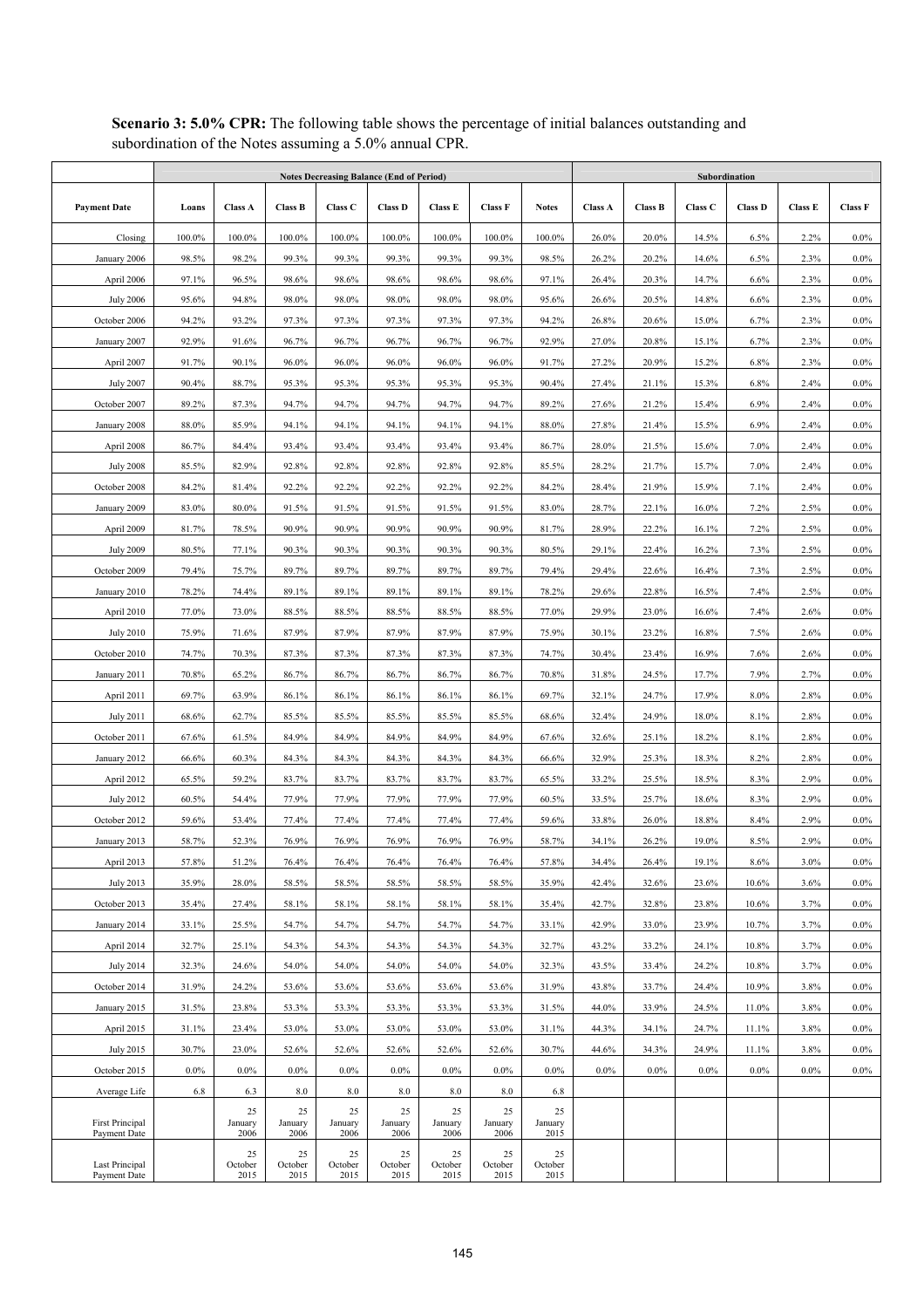#### **USE OF PROCEEDS**

The net proceeds from the issue of the Notes will be £284,978,000 and this sum will be applied by the Issuer towards payment to the Seller, pursuant to the terms of the Loan Sale Agreement, of the purchase consideration for the Loans and the related interests in the Loan Security. Fees, commissions and expenses incurred by the Issuer in connection with the issue of the Notes will be met by Barclays Bank PLC.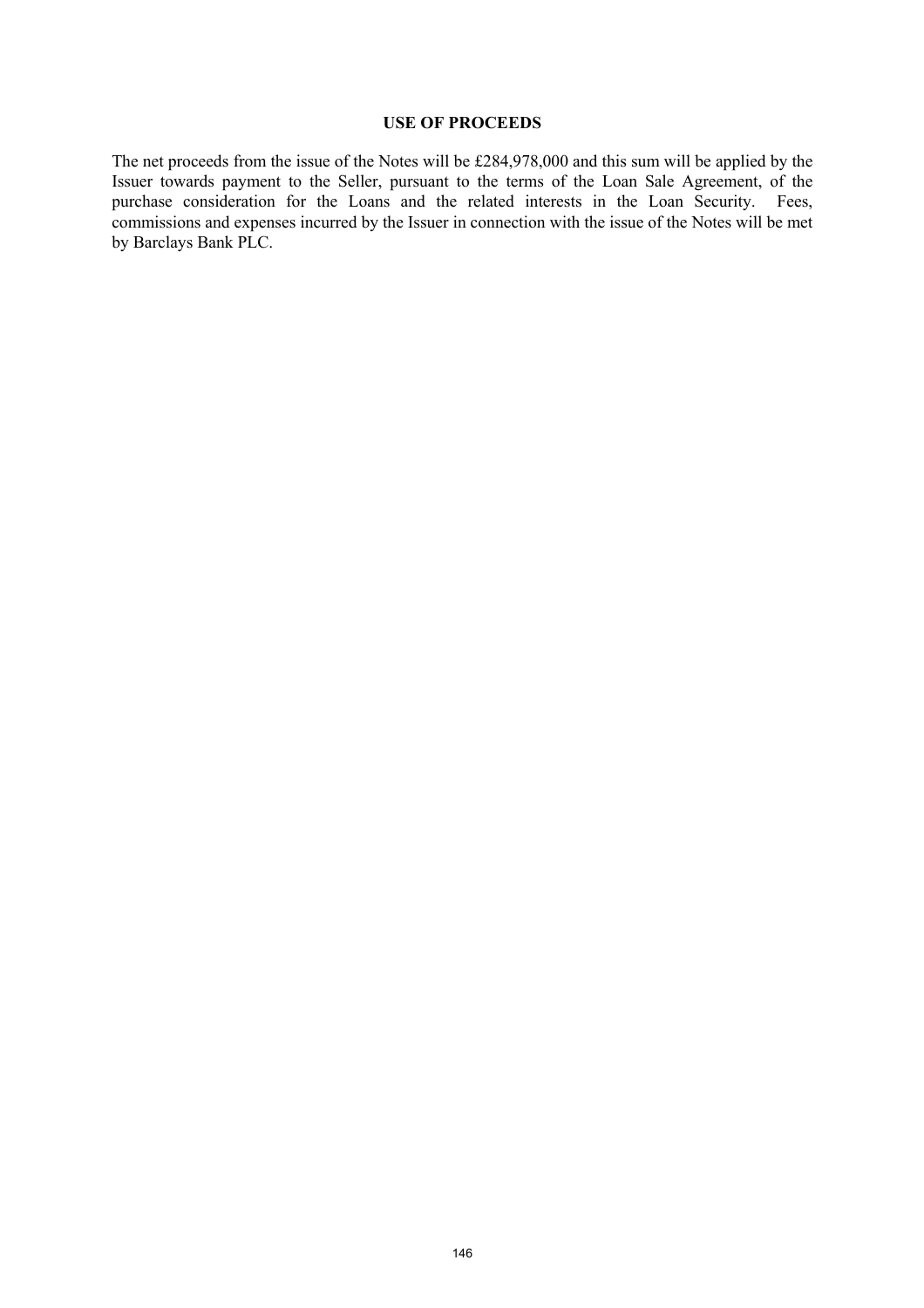#### **TERMS AND CONDITIONS OF THE NOTES**

*The following is the text of the terms and conditions of the Notes in the form in which (subject to modification) they will be set out in the Trust Deed. The Conditions set out below will apply to the Notes in global form.* 

The issue of the £210,900,000 Class A Commercial Mortgage Backed Floating Rate Notes due 2017 (the **Class A Notes**), the £17,100,000 Class B Commercial Mortgage Backed Floating Rate Notes due 2017 (the **Class B Notes**), the £15,700,000 Class C Commercial Mortgage Backed Floating Rate Notes due 2017 (the **Class C Notes**), the £22,800,000 Class D Commercial Mortgage Backed Floating Rate Notes due 2017 (the **Class D Notes**), the £12,100,000 Class E Commercial Mortgage Backed Floating Rate Notes due 2017 (the **Class E Notes**) and the £6,378,000 Class F Commercial Mortgage Backed Floating Rate Notes due 2017 (the **Class F Notes** and, together with the Class A Notes, the Class B Notes, the Class C Notes, the Class D Notes and the Class E Notes, the **Notes)** by DRACO (ECLIPSE 2005-4) plc (the **Issuer**) was authorised by a resolution of the board of directors of the Issuer passed on or about 13 December 2005.

The Notes are constituted by a trust deed (such trust deed as modified and/or supplemented and/or restated from time to time, the **Trust Deed**) dated on or about 20 December 2005 (the **Closing Date**) made between the Issuer and J. P. Morgan Corporate Trustee Services Limited (the **Trustee**, which expression includes its successors as trustee or any further or other trustee(s) under the Trust Deed as trustee(s) for the holders of the Notes (the **Noteholders**)).

The proceeds of the issue of the Notes will be applied in or towards acquiring the Loan Pool from the Seller.

References herein to the Notes shall include reference to:

- (a) whilst the Notes are represented by a Global Note (as defined in **Condition 1.2** (Permanent Global Notes)), units of £50,000 (as reduced by any redemption in part of a Note pursuant to **Condition 6** (Redemption));
- (b) any Global Note; and
- (c) any Definitive Notes (as defined in **Condition 2.1** (Issue of Definitive Notes)) issued in exchange for a Global Note.

References herein to interest include references to any interest deferred in accordance with **Condition 16.1** (Interest) and interest on such deferred interest, unless the context otherwise requires.

The Noteholders are subject to and have the benefit of an agency agreement (as amended and/or supplemented from time to time, the **Agency Agreement**) dated the Closing Date between the Issuer, JPMorgan Chase Bank, N.A. as principal paying agent (in such capacity, the **Principal Paying Agent**, which expression includes any successor principal paying agent appointed from time to time in respect of the Notes) and as agent bank (in such capacity, the **Agent Bank**, which expression includes any successor agent bank appointed from time to time in connection with the Notes) and J.P. Morgan Bank (Ireland) plc as Irish paying agent (the **Irish Paying Agent**, which expression includes any successor Irish paying agent appointed from time to time in connection with the Notes and together with the Principal Paying Agent and any other paying agent appointed from time to time in connection with the Notes, the **Paying Agents**) and the Trustee.

The security for the Notes is granted or created pursuant to a deed of charge under English law (the **Issuer Deed of Charge**, which expression includes such deed of charge as from time to time modified in accordance with the provisions therein contained and any deed or other document expressed to be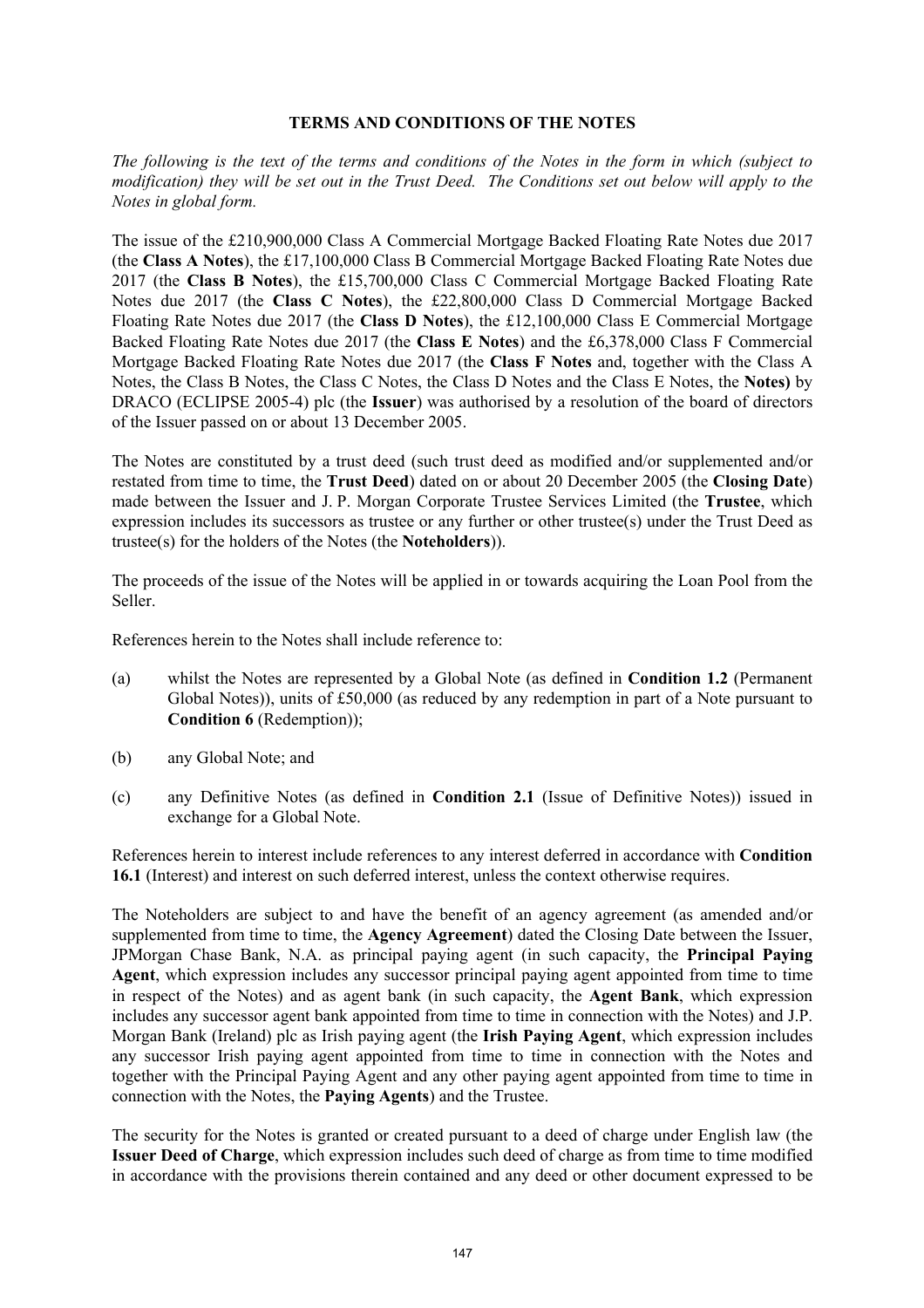supplemental thereto as from time to time so modified) dated the Closing Date and made between, among others, the Issuer and the Trustee.

The Noteholders are entitled to the benefit of, are bound by, and are deemed to have notice of, all the provisions of the Trust Deed, the Agency Agreement and the Issuer Deed of Charge applicable to them and all the provisions of the other Transaction Documents (including the Bank Account Agreement, the Servicing Agreement, the Liquidity Facility Agreement, the Cash Management Agreement, the Interest Rate Swap Agreement, the Loan Sale Documents, the Corporate Services Agreement, the Options Holder Corporate Services Agreement, the Subscription Agreement, the Call Option Agreement and the Master Definitions Schedule (each as defined in the master definitions schedule signed for identification by, among others, the Issuer and the Trustee on or about the Closing Date (the **Master Definitions Schedule**)).

The statements in these terms and conditions (the **Conditions**) include summaries of, and are subject to, the detailed provisions of the Trust Deed, the Agency Agreement, the Issuer Deed of Charge and the other Transaction Documents. Capitalised terms used in these Conditions but not otherwise defined shall have the meanings set out in the Master Definitions Schedule. These Conditions shall be construed in accordance with the principles of construction set out in the Master Definitions Schedule.

As used in these Conditions:

(a) a reference to a **Class of Notes** or to a **Class of Noteholders** shall be a reference to the Class A Notes, the Class B Notes, the Class C Notes, the Class D Notes, the Class E Notes or the Class F Notes or, as the case may be, the respective holders thereof and **Classes**, in a similar context, shall be construed accordingly; and

## (b) **Most Senior Class of Notes** means:

- (i) the Class A Notes; or
- (ii) if no Class A Notes are then outstanding (as defined in the Trust Deed), the Class B Notes (if, at any time, any Class B Notes are then outstanding); or
- (iii) if no Class A Notes or Class B Notes are then outstanding, the Class C Notes (if, at any time, any Class C Notes are then outstanding); or
- (iv) if no Class A Notes, Class B Notes or Class C Notes are then outstanding, the Class D Notes (if, at any time, any Class D Notes are then outstanding);or
- (v) if no Class A Notes, Class B Notes, Class C Notes or Class D Notes are then outstanding, the Class E Notes (if, at any time, any Class E Notes are then outstanding); or
- (vi) if no Class A Notes, Class B Notes, Class C Notes, Class D notes or Class E Notes are then outstanding, the Class F Notes (if, at any time, any Class F Notes are then outstanding)

Copies of each of the Transaction Documents are available to Noteholders for inspection at the specified office of each of the Trustee and the Irish Paying Agent.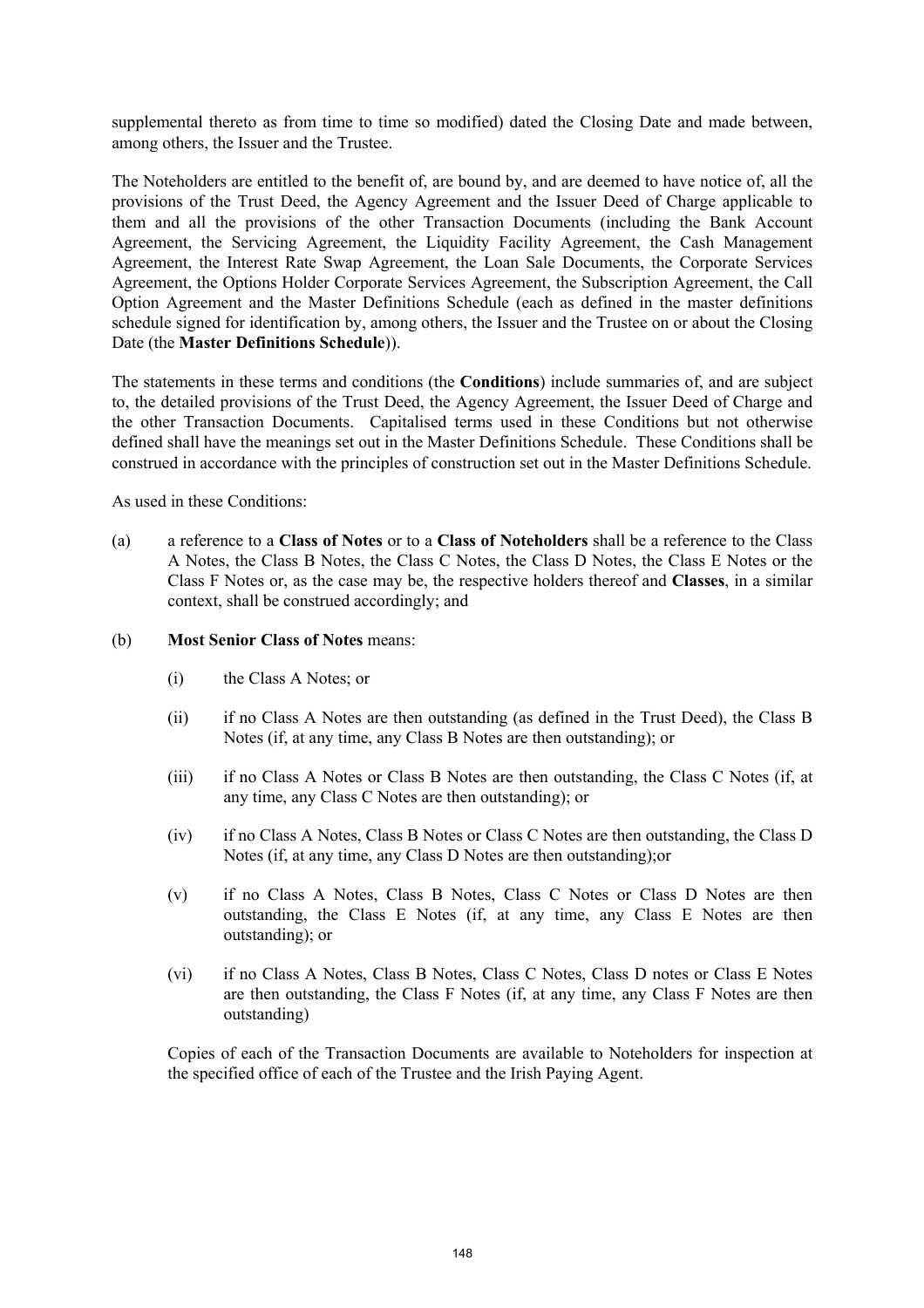## **1. GLOBAL NOTES**

## **1.1 Temporary Global Notes**

The Notes of each Class will initially be represented by a temporary global Note of the relevant Class (each, a **Temporary Global Note**) in the aggregate principal amount on issue of £210,900,000 for the Class A Notes, £17,100,000 for the Class B Notes, £15,700,000 for the Class C Notes, £22,800,000 for the Class D Notes, £12,100,000 for the Class E Notes and £6,378,000 for the Class F Notes.

The Temporary Global Notes will be deposited on behalf of the subscribers of the Notes with a common depositary (the **Common Depositary**) for Euroclear Bank S.A./N.V. as operator of the Euroclear System (**Euroclear**) and Clearstream Banking, société anonyme (**Clearstream, Luxembourg**) on the Closing Date. Upon deposit of the Temporary Global Notes, Euroclear or Clearstream, Luxembourg will credit the account of each Accountholder (as defined below) with the principal amount of Notes for which it has subscribed and paid.

# **1.2 Permanent Global Notes**

Interests in each Temporary Global Note will be exchangeable on or after the date which falls 40 days after the Closing Date (the **Exchange Date**), provided certification of non-U.S. beneficial ownership (**Certification**) by the relevant Noteholders has been received, for interests in a permanent global Note of the relevant Class (each a **Permanent Global Note**) which will also be deposited with the Common Depositary unless the interests in the relevant Permanent Global Note have already been exchanged for Notes in definitive form in which event the interests in such Temporary Global Note may only be exchanged (subject to Certification) for Notes of the relevant Class in definitive form. The expression **Global Note** shall be read and construed to mean a Temporary Global Note or a Permanent Global Note, as the context may require. On the exchange of each Temporary Global Note for the relevant Permanent Global Note such Permanent Global Note will remain deposited with the Common Depositary.

### **1.3 Form and title**

Each Global Note shall be issued in bearer form without coupons or talons.

Title to the Global Notes will pass by delivery. Notes represented by a Global Note will be transferable only in accordance with the rules and procedures for the time being of Euroclear or Clearstream, Luxembourg, as appropriate.

For so long as the Notes of a Class are represented by one or both Global Notes in respect of that Class, the Issuer, the Trustee and all other parties may (to the fullest extent permitted by applicable laws) deem and treat each person who is for the time being shown in the records of Euroclear or Clearstream, Luxembourg as the holder of a particular principal amount of such Notes (an **Accountholder**) as the holder of such principal amount of such Notes, in which regard any certificate or other document issued by Euroclear or Clearstream, Luxembourg as to the principal amount of such Notes or interest in such Notes standing to the account of any person shall be conclusive and binding for all purposes save in the case of manifest error (including for the purposes of any quorum requirements of, or the right to demand a poll at, meetings of the Noteholders), other than for the purposes of payment of principal and interest on such Global Notes, the right to which shall be vested, as against the Issuer, the Paying Agents and the Trustee, solely in the bearer of the relevant Global Note in accordance with and subject to the terms of the Trust Deed. The expressions **Noteholders** and **holder of Notes** and related expressions shall be construed accordingly.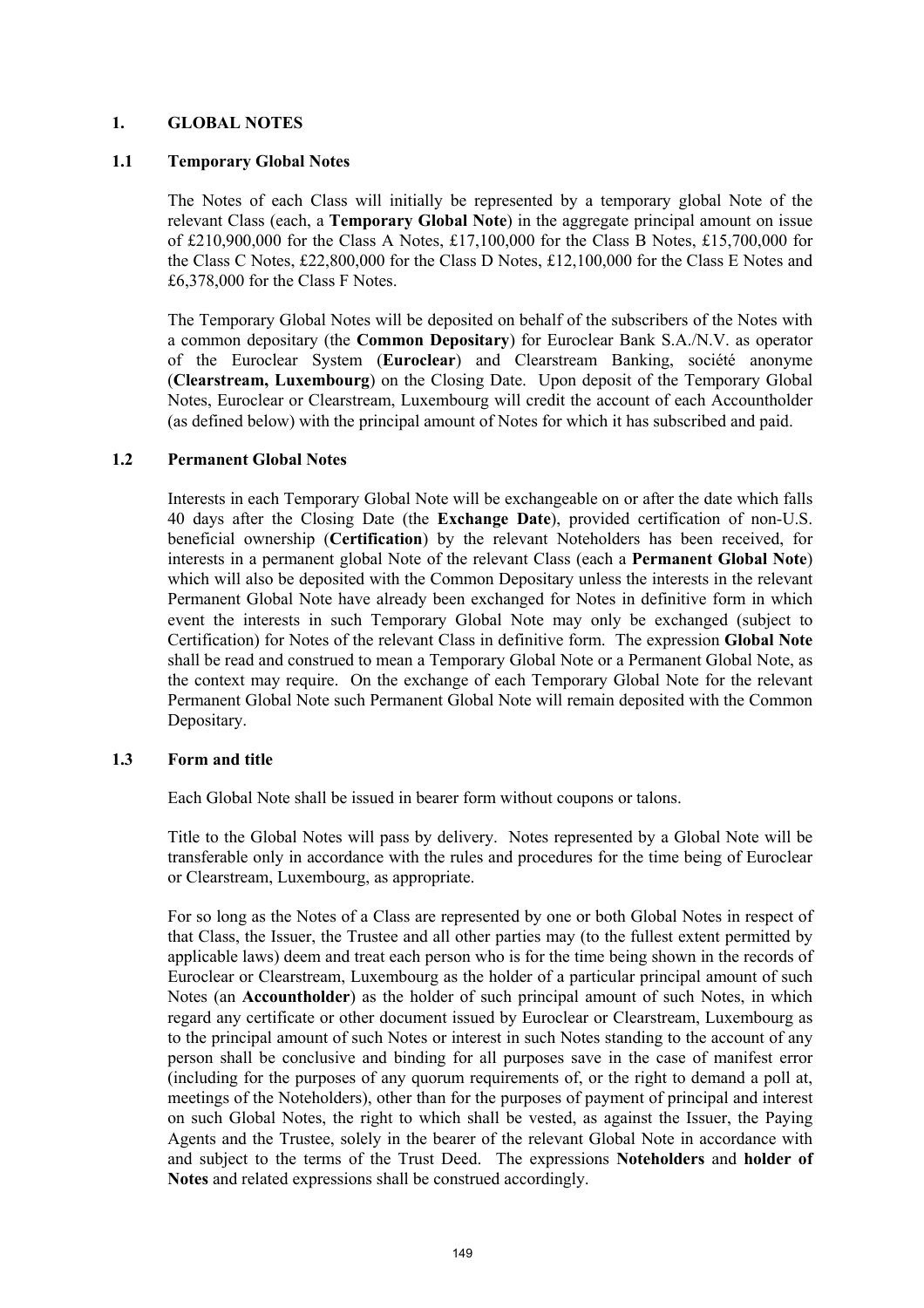- (a) **Class A Noteholders** means Noteholders in respect of the Class A Notes;
- (b) **Class B Noteholders** means Noteholders in respect of the Class B Notes;
- (c) **Class C Noteholders** means Noteholders in respect of the Class C Notes;
- (d) **Class D Noteholders** means Noteholders in respect of the Class D Notes;
- (e) **Class E Noteholders** means Noteholders in respect of the Class E Notes; and
- (f) **Class F Noteholders** means Noteholders in respect of the Class F Notes.

# **2. DEFINITIVE NOTES**

### **2.1 Issue of Definitive Notes**

A Global Note will be exchanged free of charge (in whole but not in part) for Notes in definitive bearer form (**Definitive Notes**) only if at any time either of the following applies:

- (i) both Euroclear and Clearstream, Luxembourg are closed for business for a continuous period of 14 days (other than by reason of holiday, statutory or otherwise) or announce an intention permanently to cease business or do in fact do so and no alternative clearing system satisfactory to the Trustee is available; or
- (ii) as a result of any amendment to, or change in, the laws or regulations of the United Kingdom or any applicable jurisdiction (or of any political subdivision thereof) or of any authority therein or thereof having power to tax or in the interpretation by a revenue authority or a court of administration of such laws or regulations which becomes effective on or after the Closing Date, the Issuer or any Paying Agent is or will on the next Interest Payment Date (as defined below) become required to make any deduction or withholding from any payment in respect of the Notes which would not be required were the Notes in definitive form.

Thereupon, the whole of such Global Note will be exchanged for Definitive Notes (in the form provided in **Condition 2.2** (Title to and transfer of Definitive Notes) below).

These Conditions and the Transaction Documents will be amended in such manner as the Trustee may require to take account of the issue of Definitive Notes.

### **2.2 Title to and transfer of Definitive Notes**

Each Definitive Note shall be issued in bearer form, serially numbered, in the denomination of £50,000.

Title to the Definitive Notes will pass by delivery.

The Issuer, the Paying Agents and the Trustee may (to the fullest extent permitted by applicable laws) deem and treat the holder of any Definitive Note as the absolute owner for all purposes (whether or not the Definitive Note shall be overdue and notwithstanding any notice of ownership, theft or loss, of any trust or other interest therein or of any writing on the Definitive Note) and the Issuer, the Trustee and the Paying Agents shall not be required to obtain any proof thereof or as to the identity of such holder.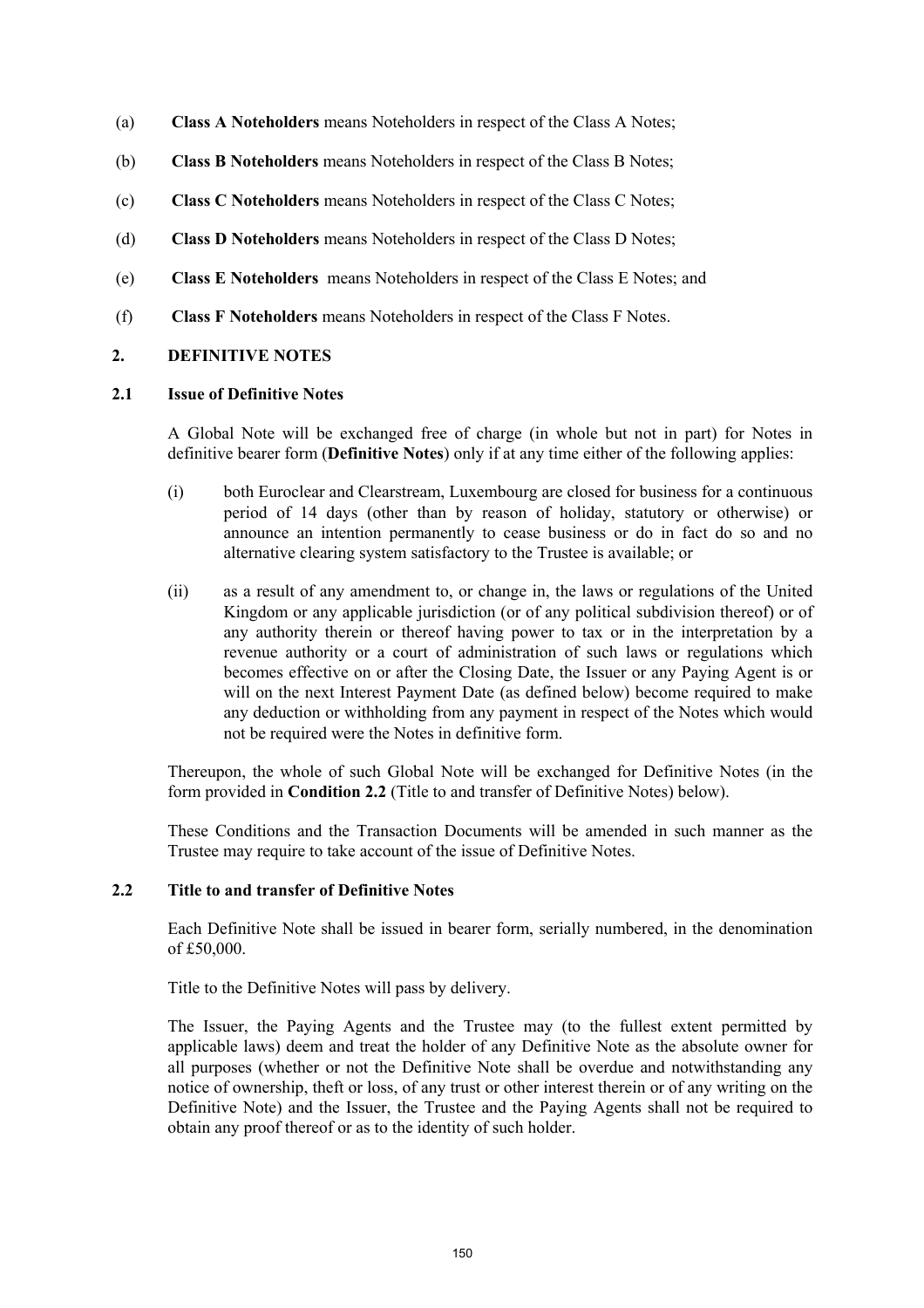## **2.3 Trading in differing nominal amounts**

- (a) For so long as the Notes of any Class are represented by a Global Note, and the rules of Euroclear and Clearstream, Luxembourg so permit, the Notes of that Class will be tradeable in minimum nominal amounts of £50,000 and integral multiples of £1,000 in excess thereof.
- (b) If Definitive Notes for that Class of Notes are required to be issued and printed, any Noteholder holding Notes having a nominal amount which cannot be represented by a Definitive Note in the denomination of £50,000 will not be entitled to receive a Definitive Note in respect of such Notes and will not therefore be able to receive principal or interest in respect of such Notes.
- (c) At any meeting of Noteholders of any Class while the Notes of that Class are represented by a Global Note:
	- (i) any vote cast will be valid only if it is in respect of not less than  $£50,000$  in nominal amount; and
	- (ii) any such holding will be counted for the purposes of determining whether or not a meeting is quorate only to the extent that it is in respect of not less than £50,000 in nominal amount.

# **3. STATUS, SECURITY AND PRIORITY OF PAYMENTS**

### **3.1 Status and relationship between Classes of Notes**

- (a) The Class A Notes constitute direct, secured and unconditional obligations of the Issuer. The Class A Notes rank *pari passu* without preference or priority amongst themselves.
- (b) The Class B Notes constitute direct, secured and, subject as provided in **Condition 16**  (Subordination by Deferral), unconditional obligations of the Issuer. The Class B Notes rank *pari passu* without preference or priority amongst themselves but junior to the Class A Notes as provided in these Conditions and the Transaction Documents.
- (c) The Class C Notes constitute direct, secured and, subject as provided in **Condition 16**  (Subordination by Deferral), unconditional obligations of the Issuer. The Class C Notes rank *pari passu* without preference or priority amongst themselves but junior to the Class A Notes and the Class B Notes as provided in these Conditions and the Transaction Documents.
- (d) The Class D Notes constitute direct, secured and, subject as provided in **Condition 16** (Subordination by Deferral), unconditional obligations of the Issuer. The Class D Notes rank *pari passu* without preference or priority amongst themselves but junior to the Class A Notes, the Class B Notes and the Class C Notes as provided in these Conditions and the Transaction Documents.
- (e) The Class E Notes constitute direct, secured and, subject as provided in **Condition 16** (Subordination by Deferral), unconditional obligations of the Issuer. The Class E Notes rank *pari passu* without preference or priority amongst themselves but junior to the Class A Notes, the Class B Notes, the Class C Notes and the Class D Notes as provided in these Conditions and the Transaction Documents.
- (f) The Class F Notes constitute direct, secured and, subject as provided in **Condition 16** (Subordination by Deferral), unconditional obligations of the Issuer. The Class F Notes rank *pari passu* without preference or priority amongst themselves but junior to the Class A Notes,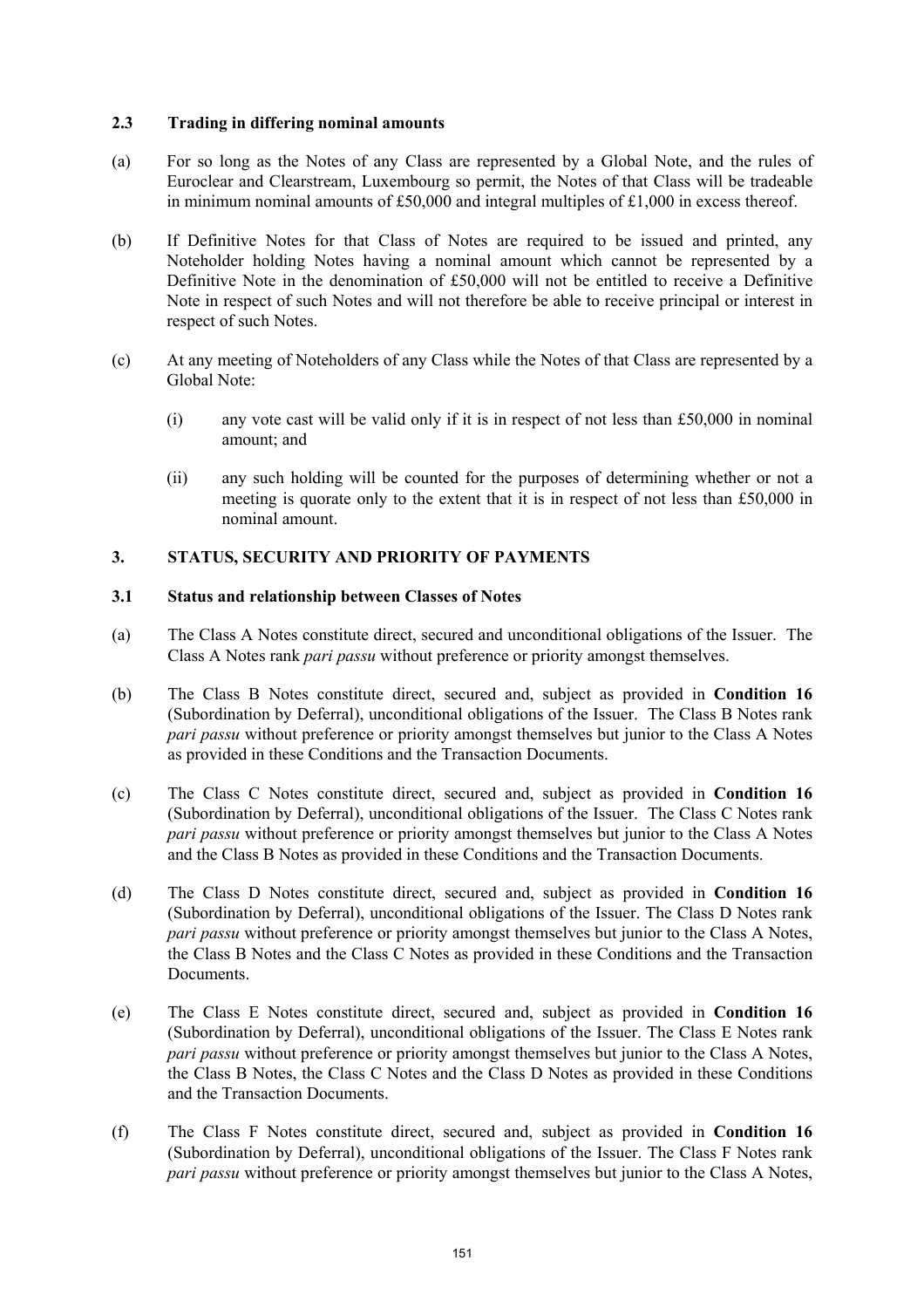the Class B Notes, the Class C Notes, the Class D Notes and the Class E Notes as provided in these Conditions and the Transaction Documents.

- (g) The Trust Deed and the Issuer Deed of Charge contain provisions requiring the Trustee to have regard to the interests of the Class A Noteholders, the Class B Noteholders, the Class C Noteholders, the Class D Noteholders, the Class E Noteholders and the Class F Noteholders equally as regards all rights, powers, trusts, authorities, duties and discretions of the Trustee (except where expressly provided otherwise), but requiring the Trustee in any such case to have regard only to:
	- (i) the interests of the Class A Noteholders for so long as the Class A Notes are outstanding, if, in the Trustee's opinion, there is a conflict between the interests of:
		- (A) the Class A Noteholders; and
		- (B) the Class B Noteholders, the Class C Noteholders, the Class D Noteholders, the Class E Noteholders and/or the Class F Noteholders; or
	- (ii) subject to paragraph (i) above, the interests of the Class B Noteholders for so long as the Class B Notes are outstanding, if, in the Trustee's opinion, there is a conflict between the interests of:
		- (A) the Class B Noteholders; and
		- (B) the Class C Noteholders, the Class D Noteholders, the Class E Noteholders and/or the Class F Noteholders; or
	- (iii) subject to paragraphs (i) and (ii) above, the interests of the Class C Noteholders for so long as the Class C Notes are outstanding, if, in the Trustee's opinion, there is a conflict between the interests of:
		- (A) the Class C Noteholders; and

(B) the Class D Noteholders, the Class E Noteholders and/or the Class F Noteholders; or

- (iv) subject to paragraphs (i) to (iii) above, the interests of the Class D Noteholders for so long as the Class D Notes are outstanding, if, in the Trustee's opinion, there is a conflict between the interests of:
	- (A) the Class D Noteholders; and
	- (B) the Class E Noteholders and/or the Class F Noteholders; or
- (v) subject to paragraphs (i) to (iv) above, the interests of the Class E Noteholders for so long as the Class E Notes are outstanding, if, in the Trustee's opinion, there is a conflict between the interests of:
	- (A) the Class E Noteholders; and
	- (B) the Class F Noteholders.

So long as any of the Notes remain outstanding, the Trustee is not required to have regard to the interests of any Issuer Secured Creditors (other than the Noteholders) or, at any time, any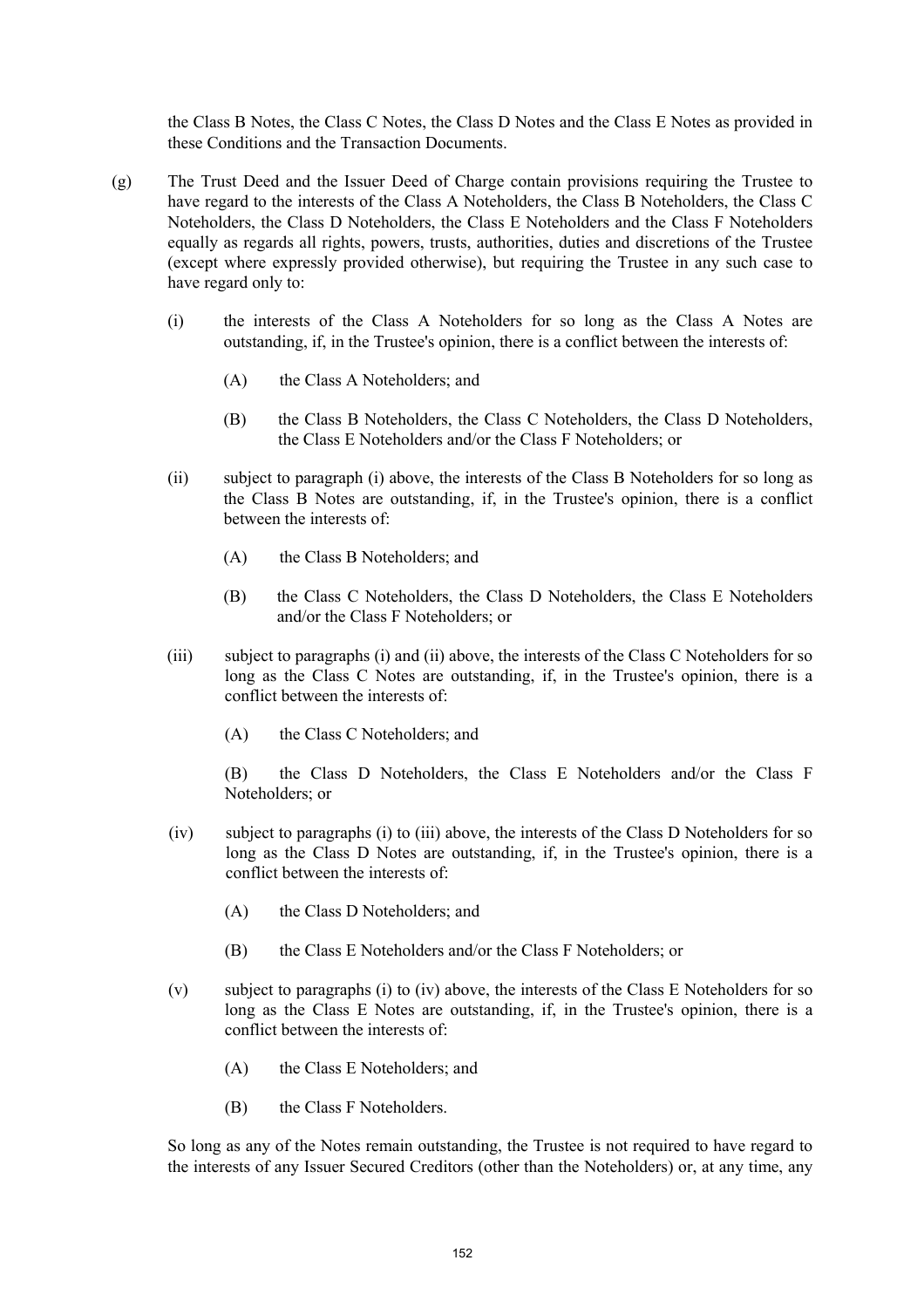other person or to act upon or comply with any direction or request of any Issuer Secured Creditor or, at any time, any other person.

(g) The Trust Deed and the Issuer Deed of Charge contain provisions that the Trustee may be directed to act only by the holders of the Most Senior Class of Notes outstanding and subject to being indemnified and/or secured to its full satisfaction.

As used in these Conditions, **Issuer Secured Creditors** means the Noteholders, the Trustee, any receiver or other appointee of the Trustee, the Master Servicer, the Special Servicer, the Corporate Services Provider, the Liquidity Facility Provider, the Cash Manager, the Interest Rate Swap Provider, the Account Bank, the Seller, the Principal Paying Agent, the Agent Bank, the Irish Paying Agent and any other Paying Agent.

#### **3.2 Issuer Security and Priority of Payments**

The Issuer Security in respect of the Notes and the other payment obligations of the Issuer under the Transaction Documents is set out in the Issuer Deed of Charge and the Cash Management Agreement. The Cash Management Agreement contains the Priorities of Payments which regulate the priority of application of the Issuer Charged Property (and the proceeds thereof) among the persons entitled thereto by the Cash Manager (acting on behalf of (i) the Issuer, prior to the Trustee having taken any steps to enforce the Issuer Security and (ii) the Trustee, and with its consent, after the Trustee has taken any such steps to enforce the Issuer Security.

The Issuer Security will become enforceable on the occurrence of a Note Event of Default (or on the Final Maturity Date or any earlier redemption in full of the Notes, in each case upon failure to pay amounts due on the Notes). If the Issuer Security has become enforceable otherwise than by reason of a default in payment of any amount due on the Notes, the Trustee will not be entitled to dispose of the assets comprising the Issuer Security or any part thereof unless (a) a sufficient amount would be realised to allow discharge in full of all amounts owing to the Noteholders and any amounts required under the Cash Management Agreement to be paid *pari passu* with, or in priority to, the Notes, or (b) the Trustee has been advised by such professional advisers as are selected by the Trustee upon whom the Trustee shall be entitled to rely, that the cash flow prospectively receivable by the Issuer will not (or that there is a significant risk that it will not) be sufficient, having regard to any other relevant actual, contingent or prospective liabilities of the Issuer, to discharge in full all amounts owing to the Noteholders and any amounts required under the Cash Management Agreement to be paid *pari passu* with, or in priority to, the Notes and that the shortfall will (or that there is a significant risk that it will) exceed the shortfall resulting from disposal of the assets comprising the Issuer Charged Property or (c) the Trustee determines that not to effect such disposal would place the Issuer Security in jeopardy, and, in any event, the Trustee has been secured and/or indemnified to its satisfaction.

**Issuer Charged Property** means all of the property, assets, rights and undertakings of the Issuer whatsoever and wheresoever situated, present and future, for the time being held as security (whether fixed or floating) for the Issuer Security under or pursuant to the Issuer Deed of Charge and references to the Issuer Charged Property shall be construed as including (where appropriate) references to any part of it.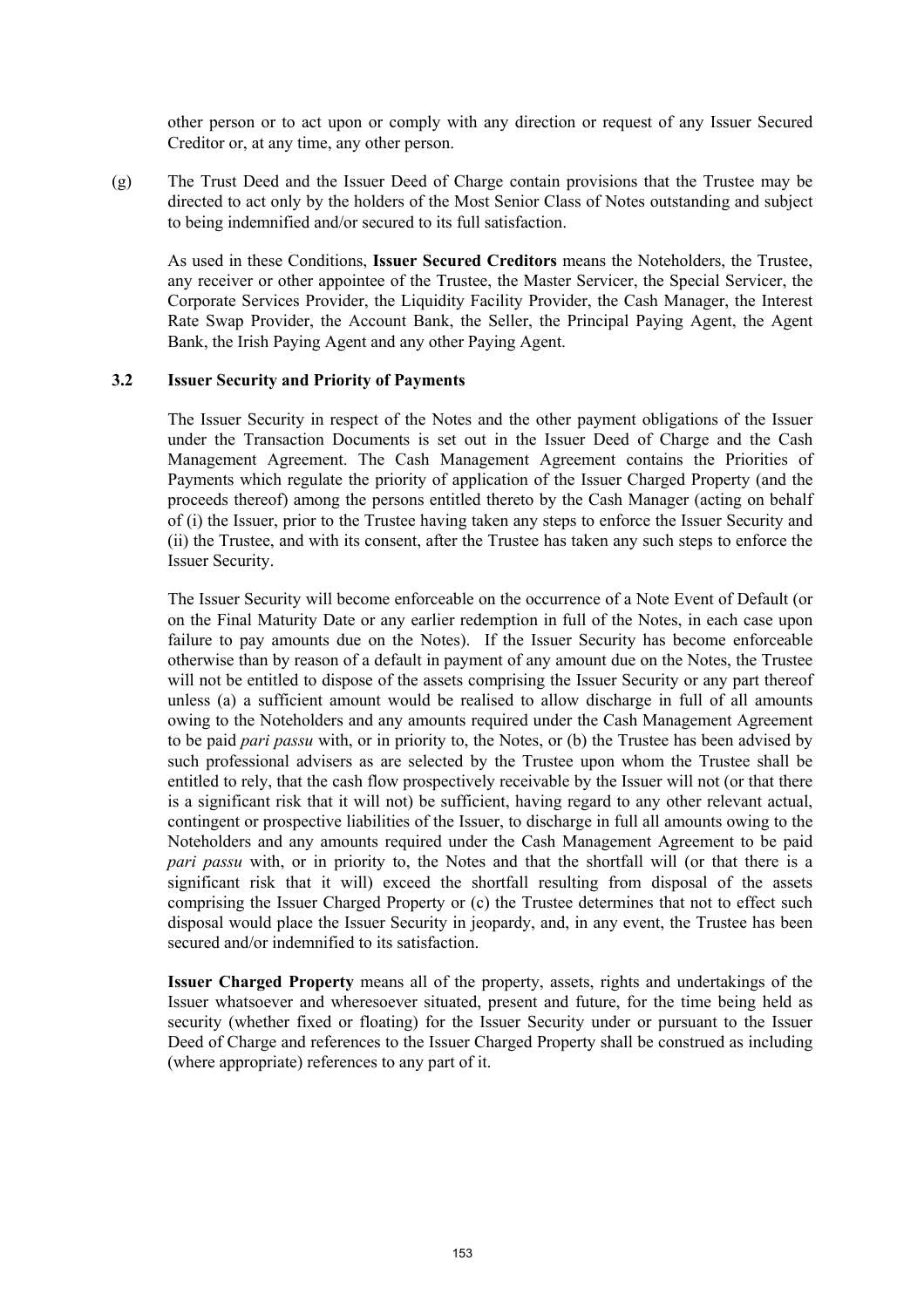# **4. COVENANTS**

### **4.1 Restrictions**

Save with the prior written consent of the Trustee or as provided in these Conditions or as permitted by the Transaction Documents, the Issuer shall not, so long as any of the Notes remains outstanding:

## (a) *Negative pledge*

(save for the Issuer Security) create or permit to subsist any mortgage, sub-mortgage, charge, sub-charge, assignment, pledge, lien, hypothecation or other security interest whatsoever, however created or arising (unless arising by operation of law) over any of its property, assets or undertakings, present and future, (including the Issuer Charged Property) or any interest, estate, right, title or benefit therein or use, invest or dispose of, including by way of sale or the grant of any security interest of whatsoever nature or otherwise deal with, or agree or attempt or purport to sell or otherwise dispose of (in each case whether by one transaction or a series of transactions) or grant any option or right to acquire any such property, assets or undertakings present or future;

### (b) *Restrictions on activities*

- (i) engage in any activity whatsoever which is not, or is not reasonably incidental to, any of the activities in which the Transaction Documents provide or envisage that the Issuer will engage in;
- (ii) open or have an interest in any account whatsoever with any bank or other financial institution, save where such account or the Issuer's interest therein is immediately charged in favour of the Trustee so as to form part of the Issuer Security;
- (iii) have any subsidiaries;
- (iv) own or lease any premises or have any employees;
- (v) amend, supplement or otherwise modify its Memorandum and Articles of Association; or
- (vi) issue any further shares;
- (c) *Borrowings*

incur or permit to subsist any other indebtedness in respect of borrowed money whatsoever, except in respect of the Notes, or give any guarantee or indemnity in respect of any indebtedness or any other obligation of any person;

(d) *Merger*

consolidate or merge with any other person or convey or transfer its properties or assets substantially as an entirety to any other person unless:

(i) the person (if other than the Issuer) which is formed pursuant to or survives such consolidation or merger or which acquires by conveyance or transfer the properties or assets of the Issuer substantially as an entirety shall be a person incorporated and existing under the laws of England and Wales, the objects of which include the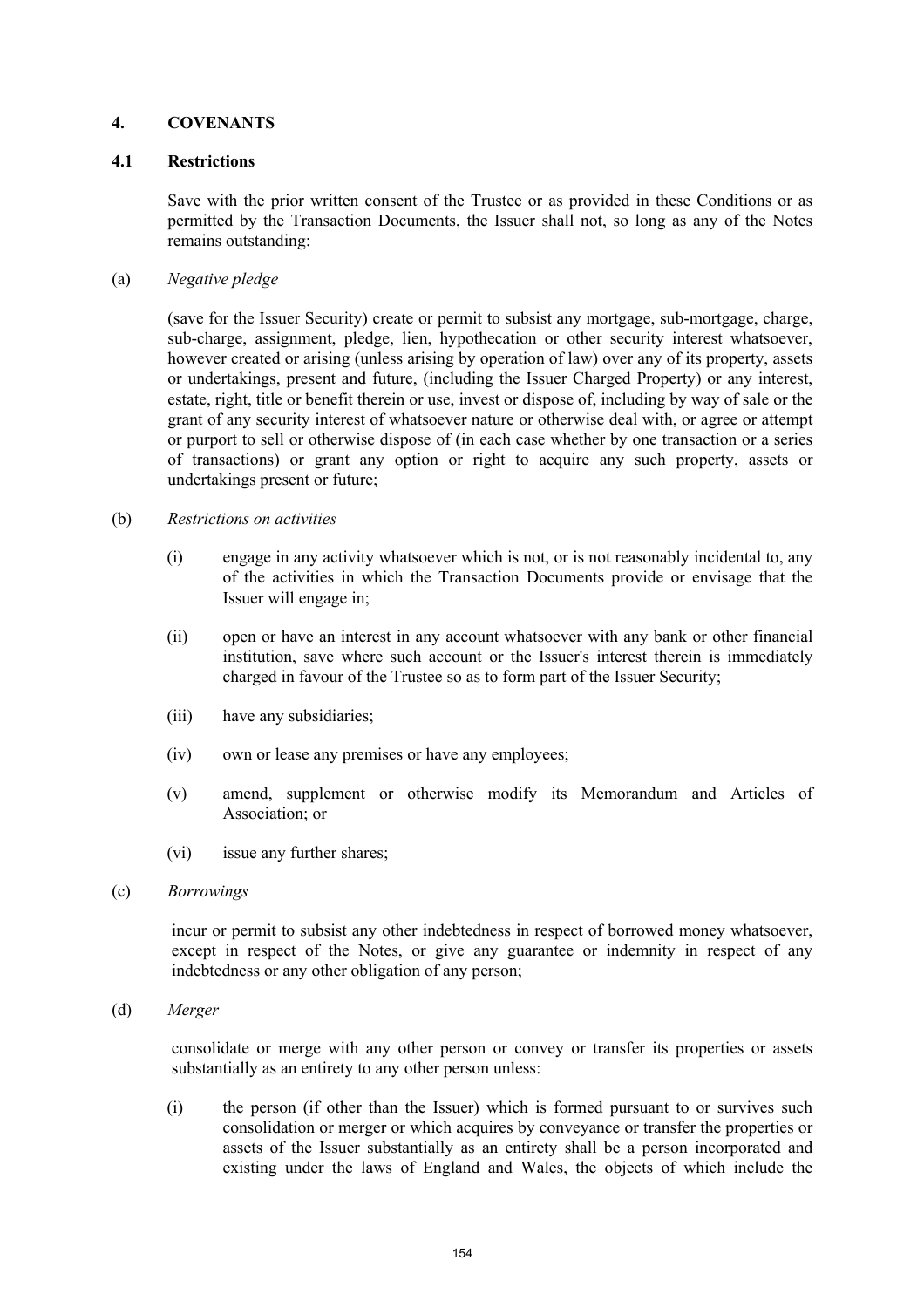funding, purchase and administration of mortgages and mortgage loans, and who shall expressly assume, by an instrument supplemental to each of the Transaction Documents, in form and substance satisfactory to the Trustee, the obligation to make due and punctual payment of all monies owing by the Issuer, including principal and interest on the Notes, and the performance and observance of every covenant in each of the Transaction Documents to be performed or observed on the part of the Issuer;

- (ii) immediately after giving effect to such transaction, no Note Event of Default (as defined in **Condition 10** (Events of Default)) shall have occurred and be continuing;
- (iii) such consolidation, merger, conveyance or transfer has been approved by Extraordinary Resolution of each Class of the Noteholders;
- (iv) all persons required by the Trustee shall have executed and delivered such documentation as the Trustee may require;
- (v) the Issuer shall have delivered to the Trustee a legal opinion of English lawyers acceptable to the Trustee in a form acceptable to the Trustee to the effect that such consolidation, merger, conveyance or transfer and such supplemental instruments and other documents comply with paragraphs (i) and (iv) above and are binding on the Issuer (or any successor thereto) or, as the case may be, the person referred to in paragraph (i) above;
- (vi) the then current ratings of the Notes are not adversely affected by such consolidation, merger, conveyance or transfer;
- (e) *Disposal of assets*

transfer, sell, lend, part with or otherwise dispose of, or deal with, or grant any option or present or future right to acquire any of its assets or undertaking or any interest, estate, right, title or benefit therein;

(f) *Assets*

own assets other than those representing its share capital, the funds arising from the issue of the Notes, the property, rights and assets secured by the Issuer Security and associated and ancillary rights and interests thereto, the benefit of the Transaction Documents and any investments and other rights or interests created or acquired thereunder, as all of the same may vary from time to time;

(g) *Dividends or distributions*

pay any dividend or make any other distribution to its shareholders or issue any further shares, other than in accordance with the Issuer Deed of Charge;

(h) *Centre of main interests*

cause or allow its "centre of main interests" (within the meaning of Council Regulation (EC) no. 1346/2000 on insolvency proceedings) to be in, or maintain an "establishment" in, any jurisdiction other than England and Wales;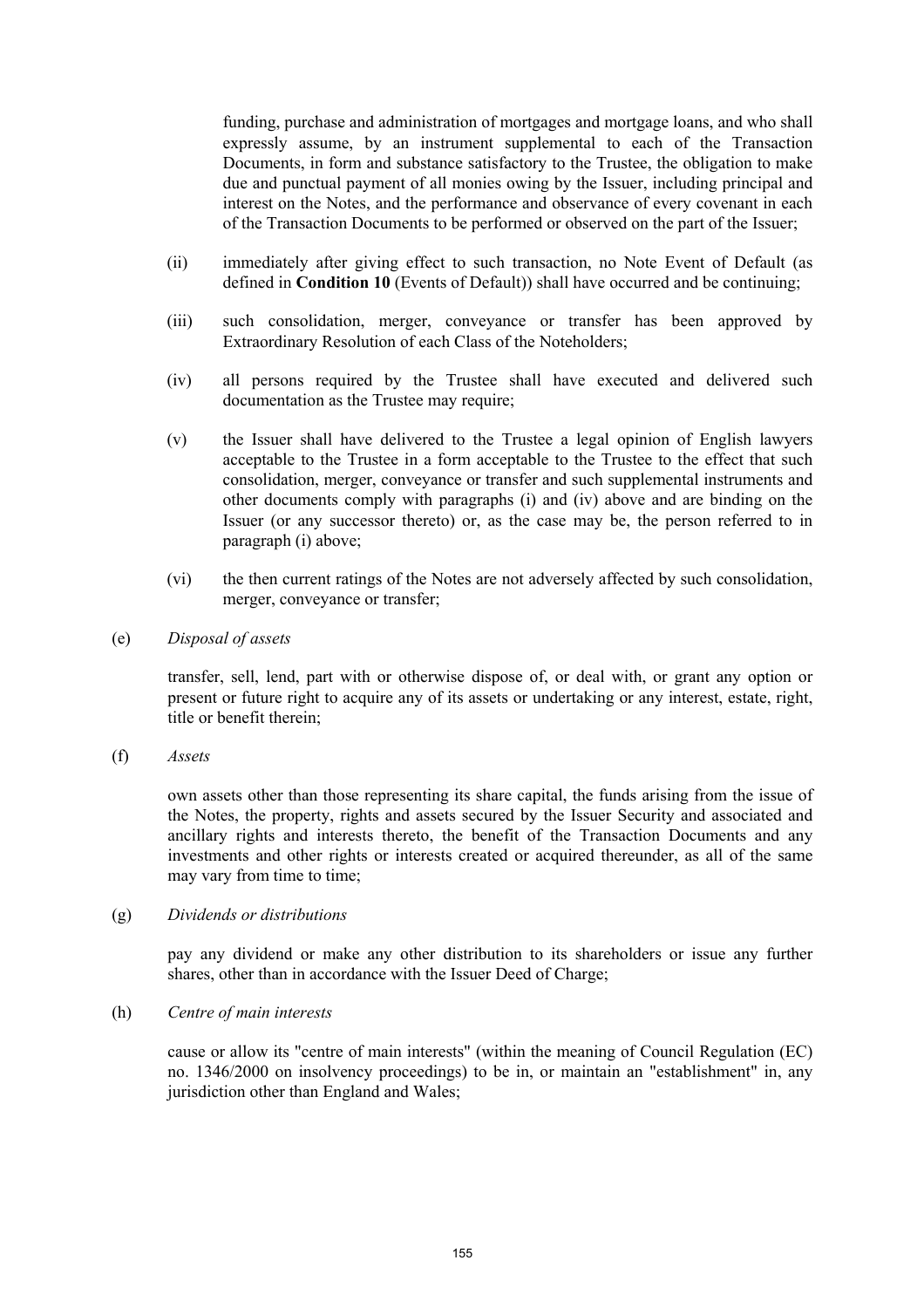### (i) *Other*

cause or permit the validity or effectiveness of any of the Transaction Documents, or the priority of the security interests created thereby, to be amended, terminated, postponed or discharged, or consent to any variation of, or exercise any powers of consent or waiver pursuant to the Trust Deed, the Issuer Deed of Charge or any of the other Transaction Documents, or dispose of any part of the Issuer Charged Property;

#### (j) *Bank accounts*

have an interest in any bank account other than the Issuer Accounts, unless such account or interest therein is charged to the Trustee on terms acceptable to it;

### (k) *Value added tax*

apply to become part of any group for the purposes of section 43 of the Value Added Tax Act 1994 with any other company or group of companies, or such act, regulation, order, statutory instrument or directive which may from time to time re-enact, replace, amend, vary, codify, consolidate or repeal the Value Added Tax Act 1994; or

### (l) *Surrender of group relief*

offer or consent to surrender to any company any amounts which are available for surrender by way of group relief within Chapter IV of Part X of the Income and Corporation Taxes Act 1988.

### **4.2 Master Servicer**

- (a) So long as any of the Notes remains outstanding, the Issuer will procure that there will at all times be a master servicer (the **Master Servicer**) for the servicing of the Loans (as defined in the Master Definitions Schedule) and the performance of the other administrative duties set out in the Servicing Agreement.
- (b) The Servicing Agreement will provide that (i) the Master Servicer will not be permitted to terminate its appointment unless a replacement master servicer acceptable to the Issuer and the Trustee has been appointed and (ii) the appointment of the Master Servicer may be terminated by the Trustee if, among other things, the Master Servicer defaults in any material respect in the observance and performance of any obligation imposed on it under the Servicing Agreement, which default is not remedied within 30 Business Days after written notice of such default shall have been served on the Master Servicer by the Issuer or the Trustee.

### **4.3 Special Servicer**

If any Class of Noteholders is the Controlling Creditor, then the Issuer, upon being so instructed by an Extraordinary Resolution of that Class of Noteholders, will exercise its rights under the Servicing Agreement to appoint a substitute or successor special servicer in respect of the relevant Loan subject to the conditions of the Servicing Agreement.

### **Controlling Creditor** means, at any time:

(a) the holders of the most junior Class of Notes then having an aggregate Principal Amount Outstanding greater than 25 per cent. of its aggregate Principal Amount Outstanding on the Closing Date; or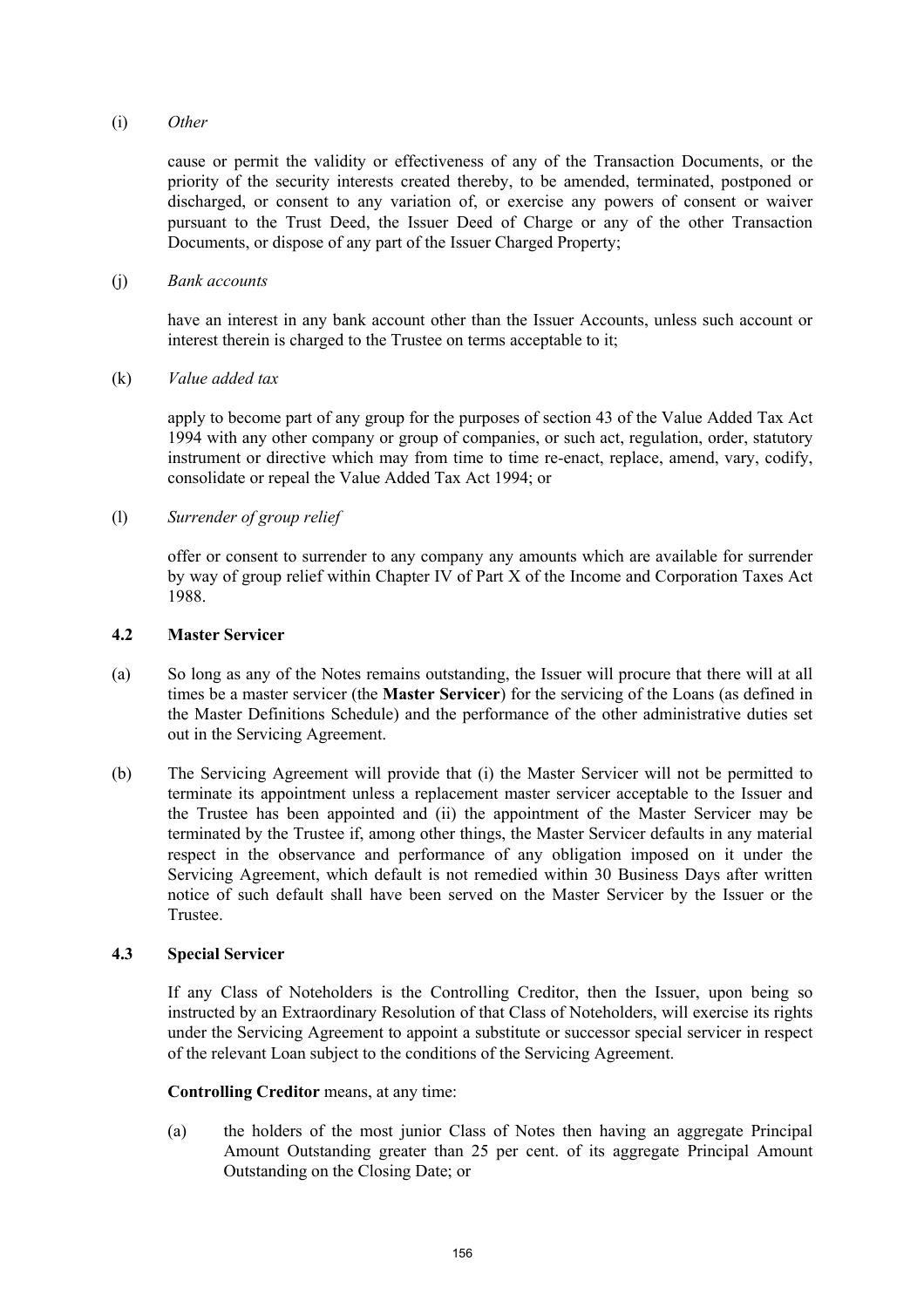(b) if no Class of Notes then has an aggregate Principal Amount Outstanding greater than 25 per cent. of its aggregate Principal Amount Outstanding on the Closing Date, the holders of the then most junior Class of Notes.

# **4.4 Operating Adviser**

If any Class of Noteholders is the Controlling Creditor, it may, by an Extraordinary Resolution passed by the relevant Class of Noteholders, appoint an adviser (the **Operating Adviser**) with whom the Special Servicer, as the case may be, will be required to liaise in accordance with the terms of the Servicing Agreement.

# **4.5 Junior Trafalgar Square Lender**

If any amount remains due and payable to the junior lender for the time being the **Junior Trafalgar Square Lender** in respect of the junior tranche of the loan originated by Barclays Bank PLC on 29 September 2005 in respect of a borrower company incorporated in Jersey with registered number 85507 (the **Junior Trafalgar Square Loan**) the rights of the Issuer and any Special Servicer will be subject to the rights of the Junior Trafalgar Square Lender under the intercreditor agreement with respect thereto dated 21 November 2005.

# **5. INTEREST**

# **5.1 Period of accrual**

The Notes will bear interest from (and including) the Closing Date. Interest shall cease to accrue on any part of the Principal Amount Outstanding of any Note from the due date for redemption unless, upon due presentation, payment of principal or any part thereof due is improperly withheld or refused or any other default is made in respect thereof. In such event, interest will continue to accrue as provided in the Trust Deed.

### **5.2 Interest Payment Dates and Interest Periods**

Interest on the Notes is, subject as provided below in relation to the first payment, payable quarterly in arrear on 25 January, 25 April, 25 July and 25 October in each year or, if any such day is not a Business Day (as defined below), the next succeeding Business Day (unless the next succeeding Business Day falls in the next calendar month, in which case that date will be the first preceding day that is a Business Day) (each, an **Interest Payment Date**). The first such payment is due on the Interest Payment Date falling in January 2006 in respect of the period from (and including) the Closing Date to (but excluding) that Interest Payment Date. Each period from (and including) an Interest Payment Date (or the Closing Date, in the case of the first Interest Period) to (but excluding) the next (or, in the case of the first Interest Period, the first) Interest Payment Date is in these Conditions called an **Interest Period**.

### **5.3 Rates of Interest**

The rate of interest payable from time to time (the **Rate of Interest**) and the Interest Payment (as defined below) in respect of each Class of Notes will be determined by the Agent Bank on the basis of the following provisions:

(a) The Agent Bank will, at or as soon as practicable after 11.00 a.m. (London time) on the Business Day that falls on the first day of each Interest Period (each, an **Interest Determination Date**), determine the Rate of Interest applicable to each Class of Notes, and calculate the amount of interest payable on each of the Notes (each payment so calculated, an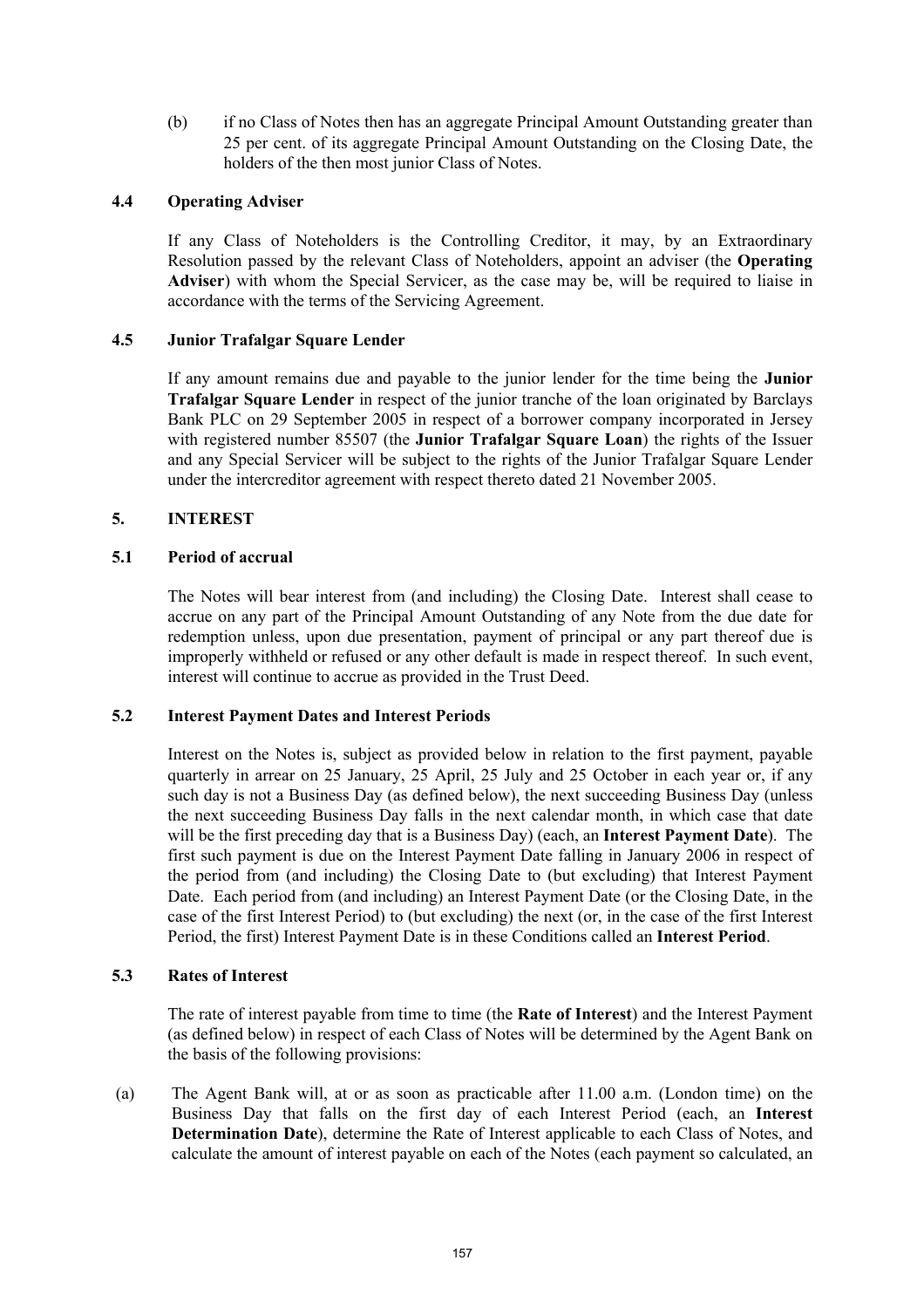**Interest Payment**), for such Interest Period. The Rate of Interest applicable to the Notes of each Class for any Interest Period will be equal to:

- (i) in the case of the Class A Notes, LIBOR (as determined in accordance with **Condition 5.3(b)** (Determination of LIBOR)) plus a margin of 0.26 per cent. per annum;
- (ii) in the case of the Class B Notes, LIBOR (as so determined) plus a margin of 0.32 per cent. per annum;
- (iii) in the case of the Class C Notes, LIBOR (as so determined) plus a margin of 0.46 per cent. per annum;
- (iv) in the case of the Class D Notes, LIBOR (as so determined) plus a margin of 0.70 per cent. per annum;
- (v) in the case of the Class E Notes, LIBOR (as so determined) plus a margin of 0.90 per cent. per annum; and
- (vi) in the case of the Class F Notes, LIBOR (as so determined) plus a margin of 2.50 per cent. per annum.

The Interest Payment in relation to a Note of a particular Class shall be calculated by applying the Rate of Interest applicable to the Notes of that Class to the Principal Amount Outstanding of each Note of that Class, multiplying the product of such calculation by the actual number of days in the relevant Interest Period divided by 365 and rounding the resultant figure to the nearest penny (fractions of half a penny being rounded downwards).

For the purposes of these Conditions:

**Business Day** means a day (other than a Saturday or a Sunday or a public holiday) on which commercial banks and foreign exchange markets settle payments and are open for general business (including dealings in foreign exchange and foreign currency deposits) in London and Dublin.

(b) Determination of LIBOR

For the purposes of determining the Rate of Interest in respect of each Class of Notes under **Condition 5.3(a)**, LIBOR will be determined by the Agent Bank on the basis of the following provisions:

- (i) on each Interest Determination Date, the Agent Bank will determine the interest rate for three month sterling deposits (or, in respect of the first such Interest Period, a linear interpolation of the rate for one month and two month sterling deposits) in the London inter-bank market which appears on Moneyline Telerate Screen No.3750 (or (x) such other page as may replace Moneyline Telerate Screen No.3750 on that service for the purpose of displaying such information or (y) if that service ceases to display such information, LIBOR 01 Reuters) (the **LIBOR Screen Rate**) at or about 11.00 a.m. (London time) on such date; or
- (ii) if the LIBOR Screen Rate is not then available, the arithmetic mean (rounded to five decimal places, 0.000005 rounded upwards) of the rates notified to the Agent Bank at its request by each of four reference banks duly appointed for such purpose (the **Reference Banks**) (provided that, once a Reference Bank has been appointed by the Agent Bank that Reference Bank shall not be changed unless and until it ceases to be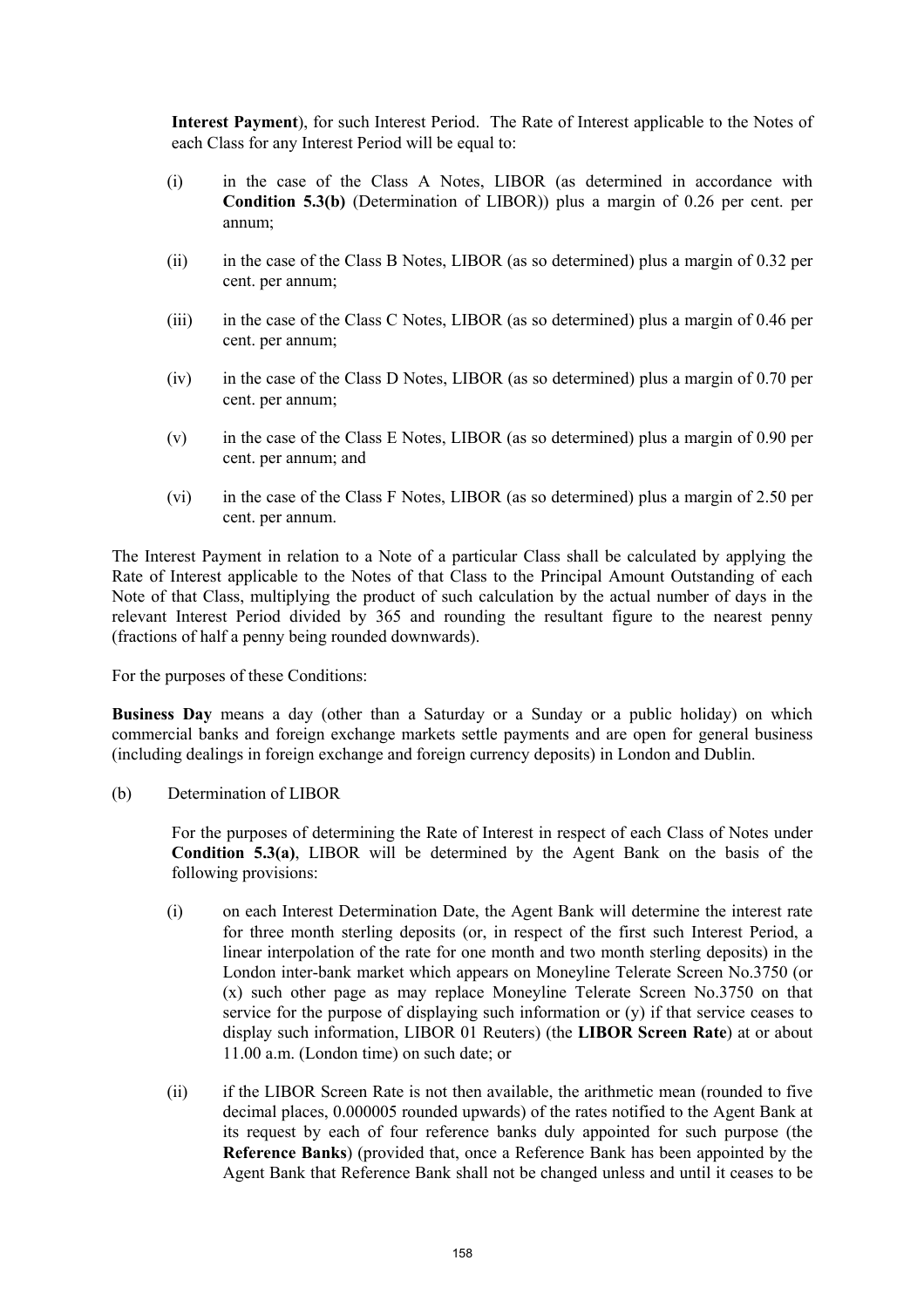capable of acting as such) as the rate at which three month deposits in sterling in an amount of £10,000,000 are offered for the same period as that Interest Period by those Reference Banks to prime banks in the London inter-bank market at or about 11.00 a.m. (London time) on that Interest Determination Date (or, in respect of the first Interest Period, the arithmetic mean of a linear interpolation of such rates for one and two month sterling deposits notified by the Reference Banks). If, on any such Interest Determination Date, at least two of the Reference Banks provide such offered quotations to the Agent Bank the relevant rate shall be determined, as aforesaid, on the basis of the offered quotations of those Reference Banks providing such quotations. If, on any such Interest Determination Date, only one of the Reference Banks provides the Agent Bank with such an offered quotation, the Agent Bank shall forthwith consult with the Trustee and the Issuer for the purposes of agreeing one additional bank to provide such a quotation to the Agent Bank (which bank is in the sole opinion of the Trustee suitable for such purpose) and the rate for the Interest Period in question shall be determined, as aforesaid, on the basis of the offered quotations of the Reference Bank and such bank as so agreed. If no Reference Bank provides the Agent Bank with such an offered quotation or no such bank is so agreed or such bank as so agreed does not provide such a quotation, then the rate for the relevant Interest Period shall be the rate in effect for the last preceding Interest Period.

(c) There will be no minimum or maximum Rate of Interest.

### **5.4 Publication of Rate of Interest and Interest Payments**

The Agent Bank will cause the Rate of Interest and the Interest Payment relating to each Class of Notes for each Interest Period and the Interest Payment Date to be forthwith notified to the Issuer, the Trustee, the Cash Manager, the Paying Agents, the Noteholders and, for so long as the Notes are listed on Irish Stock Exchange Limited (the **Stock Exchange**), the Stock Exchange within two Business Days of the relevant Interest Determination Date. The Interest Payments and Interest Payment Date so notified may subsequently be amended (or appropriate alternative arrangements made by way of adjustment) without notice in the event of a lengthening or shortening of such Interest Period in accordance with **Condition 5** (Interest).

### **5.5 Determination or calculation by the Trustee**

If the Agent Bank at any time for any reason does not determine the Rates of Interest or calculate an Interest Payment in accordance with **Condition 5.3** (Rates of Interest) above, the Trustee shall procure the determination of the Rates of Interest at such rates as, in its absolute discretion (having such regard as it shall think fit to the procedure described in **Condition 5.3** (Rates of Interest) above), it shall deem fair and reasonable in all the circumstances or, as the case may be, the Trustee shall calculate the Interest Payment in accordance with **Condition 5.3** (Rates of Interest) above, and each such determination or calculation shall be deemed to have been made by the Agent Bank.

#### **5.6 Notification to be final**

All notifications, opinions, determinations, certificates, calculations, quotations and decisions given, expressed, made or obtained for the purposes of this **Condition 5.6**, whether by the Reference Banks (or any of them) or the Agent Bank or the Trustee, shall (in the absence of wilful default, bad faith or manifest error) be binding on the Issuer, the Reference Banks, the Agent Bank, the Paying Agents, the Trustee and all Noteholders and (in the absence as aforesaid) no liability to the Noteholders or any other person shall attach to the Issuer, the Reference Banks, the Cash Manager, the Agent Bank, the Paying Agents or the Trustee in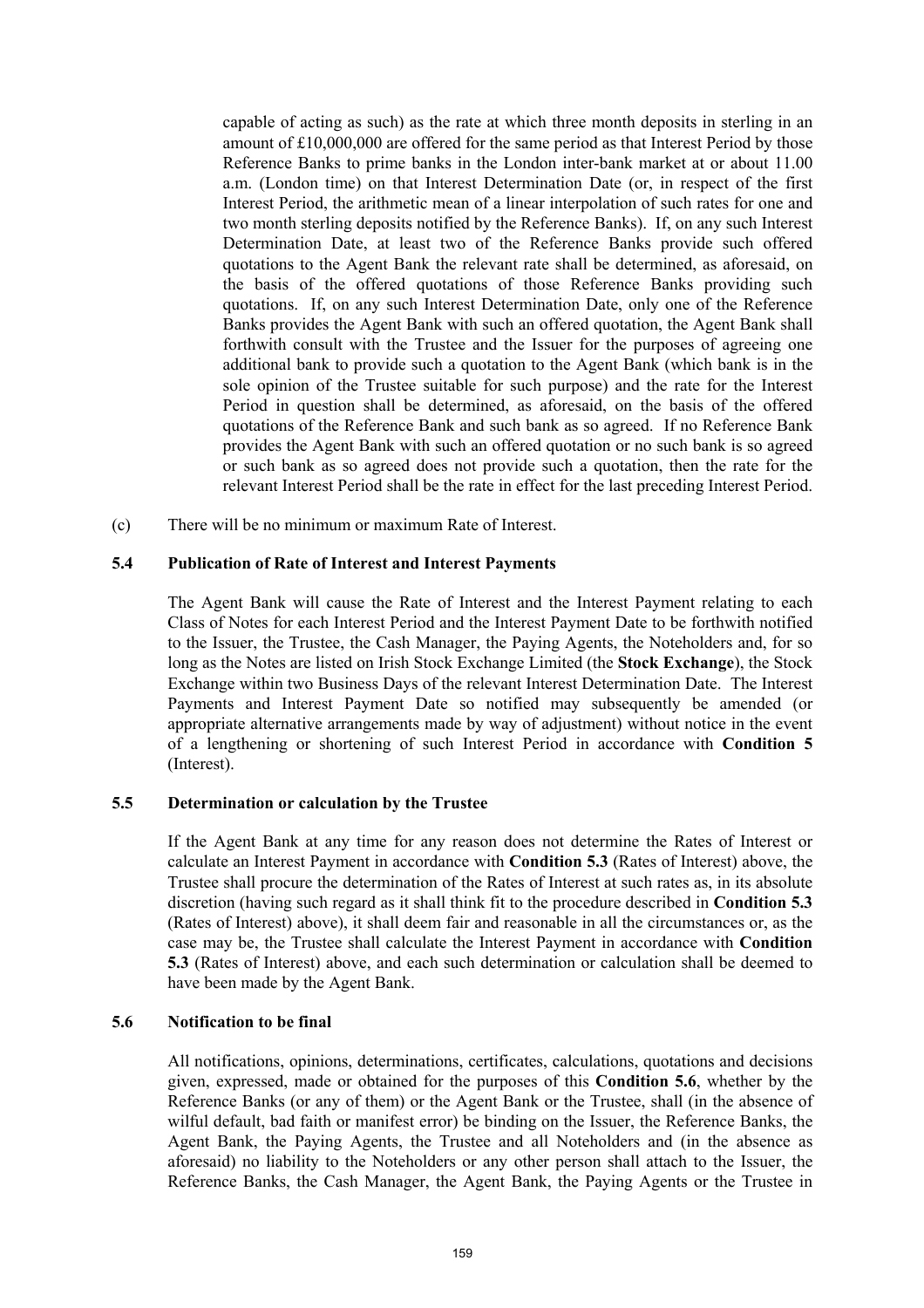connection with the exercise by them or any of their powers, duties and discretions under this **Condition** 

# **5.7 Agent Bank**

The Issuer will procure that, so long as any of the Notes remain outstanding, there will at all times be an Agent Bank. The Issuer reserves the right at any time with the prior written consent of the Trustee to terminate the appointment of the Agent Bank. Notice of any such termination will be given to the Noteholders in accordance with **Condition 15** (Notice to Noteholders). If any person shall be unable or unwilling to continue to act as the Agent Bank, or if the appointment of the Agent Bank shall be terminated, the Issuer will, with the written approval of the Trustee, appoint a successor Agent Bank to act as such in its place, provided that neither the resignation nor the removal of the Agent Bank shall take effect until a successor approved in writing by the Trustee has been appointed.

# **5.8 Interest on the Class F Notes**

Notwithstanding **Condition 16.1** (Interest) if on any Interest Payment Date or any other date following the service of an Acceleration Notice or the Notes becoming due and payable:

- (i) the Interest Payment that would be due and payable on the Class F Notes under **Condition 5.3** (Rates of Interest) is in excess of the Class F Adjusted Interest Payment; and
- (ii) the difference between the Interest Payment that would be otherwise due on the Class F Notes under **Condition 5.3** (Rates of Interest) and the Class F Adjusted Interest Payment is attributable to a reduction in the interest-bearing balances of the Loans as a result of prepayments,

the interest that would be represented by such difference (the **AFC Excess Interest Amounts**) will be deferred and will not be due and payable by the Issuer until the AFC Due Date. Notwithstanding any other provision in these Conditions no AFC Excess Interest Amounts will accrue interest.

For the purposes of this **Condition 5.8** (Interest on the Class F Notes):

**AFC Due Date** means the earlier of:

- (i) the Final Maturity Date; and
- (ii) the later of:
	- (A) the Business Day immediately following the date on which the Notes are redeemed in full in accordance with **Condition 6** (Redemption) or repaid in accordance with **Condition 10 (**Events of Default) other than in respect of any AFC Excess Interest Amount; and
	- (B) the date on which the Post-Enforcement Call Option is exercised.

**Class F Adjusted Interest Payment** on any Interest Payment Date or any other date following the service of an Acceleration Notice or the Notes becoming due and payable will be an amount equal to: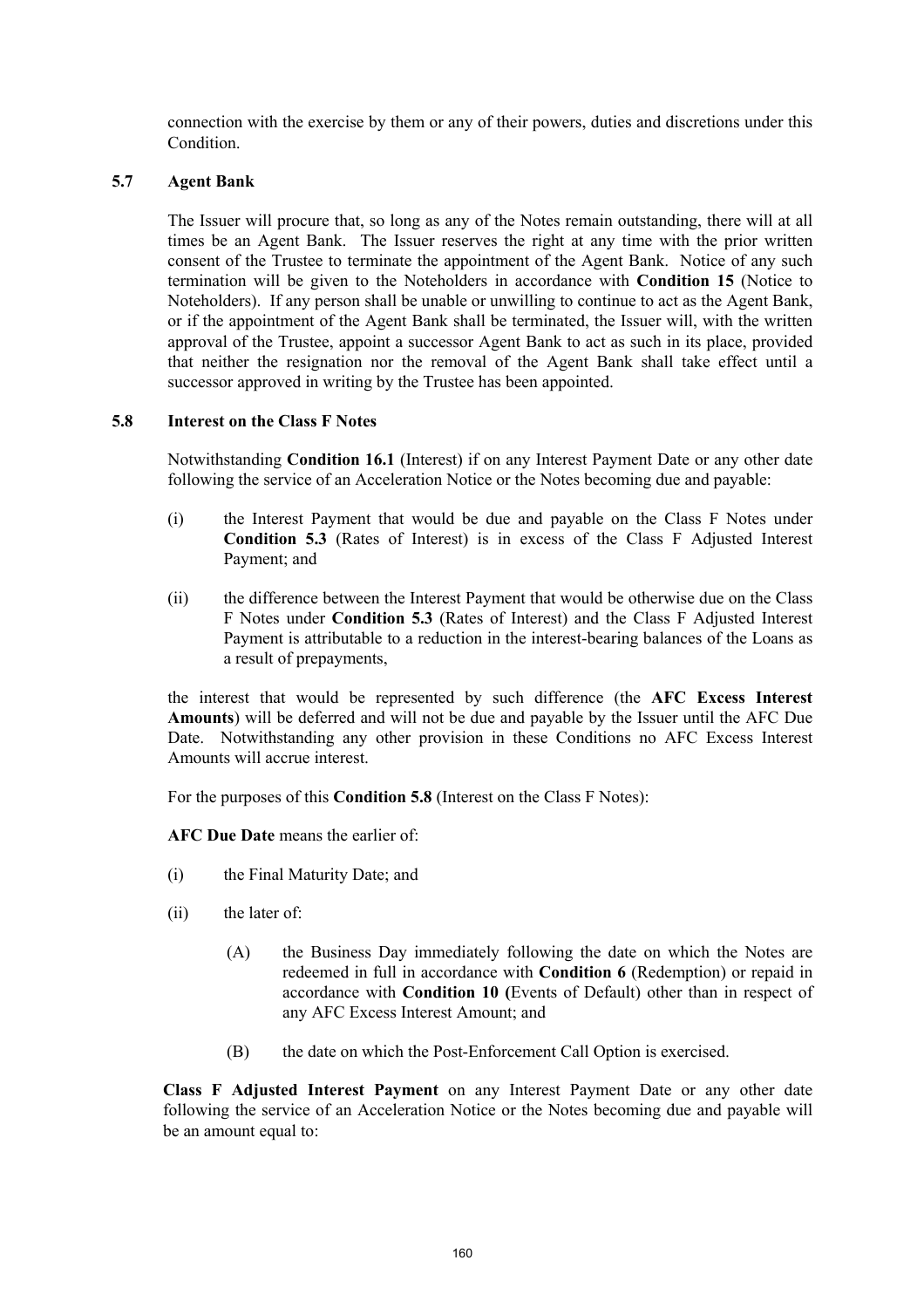- (i) Adjusted Available Issuer Income available for distribution under the Pre-Acceleration Revenue Priority of Payments or the Post-Enforcement/Pre-Acceleration Priority of Payments, as applicable or funds available for application under the Post-Acceleration Priority of Payments, as applicable, on that Interest Payment Date or any other date following the service of an Acceleration Notice or the Notes otherwise becoming due and repayable in full; minus
- (ii) the sum of all amounts payable out of Adjusted Available Issuer Income under the Pre-Acceleration Revenue Priority of Payments or the Post-Enforcement/Pre-Acceleration Priority of Payments, as applicable or funds available for application under the Post-Acceleration Priority of Payments, as applicable, in priority to payments of interest on the Class F Notes in accordance with the applicable Priority of Payments.

 As soon as practicable after becoming aware that any AFC Excess Interest Amounts will be deferred, the Issuer or the Cash Manager acting on its behalf will give notice thereof to the Trustee and the Class F Noteholders in accordance with **Condition 15** (Notice to Noteholders).

# **6. REDEMPTION**

# **6.1 Final redemption**

Save to the extent otherwise redeemed in full and cancelled in accordance with this **Condition 6**, the Issuer shall redeem the Notes of each Class at their respective Principal Amounts Outstanding plus interest accrued and unpaid on the Interest Payment Date in October 2017 (the **Final Maturity Date**).

Without prejudice to **Condition 10** (Events of Default), the Issuer shall not redeem Notes in whole or in part prior to that date except as provided in **Condition 6.2** (Redemption for taxation or other reasons) or **Condition 6.3** (Mandatory redemption in part from Available Amortisation Funds, Available Prepayment Redemption Funds, Available Final Redemption Funds and Available Principal Recovery Funds) or **Condition 6.4** (Redemption upon exercise of Servicer Call Option).

### **6.2 Redemption for taxation or other reasons**

- (a) If the Issuer at any time satisfies the Trustee that:
	- (i) on or before the occasion of the next Interest Payment Date, the Issuer would become subject to tax on its income in more than one jurisdiction;
	- (ii) on the occasion of the next Interest Payment Date, the Issuer or a person acting on behalf of the Issuer would be required to make any withholding or deduction for or on account of any Taxes (as defined in **Condition 9** (Taxation)) from any payment of principal or interest in respect of any of the Notes;
	- (iii) on or before the occasion of the next Interest Payment Date, the Issuer would suffer any withholding or deduction from any payment in respect of a Loan for or on account of any Taxes;
	- (iv) by reason of a change of law since the Closing Date, it has become or will become unlawful for the Issuer to make, lend or to allow to remain outstanding all or any advances made or to be made by it under a Credit Agreement; or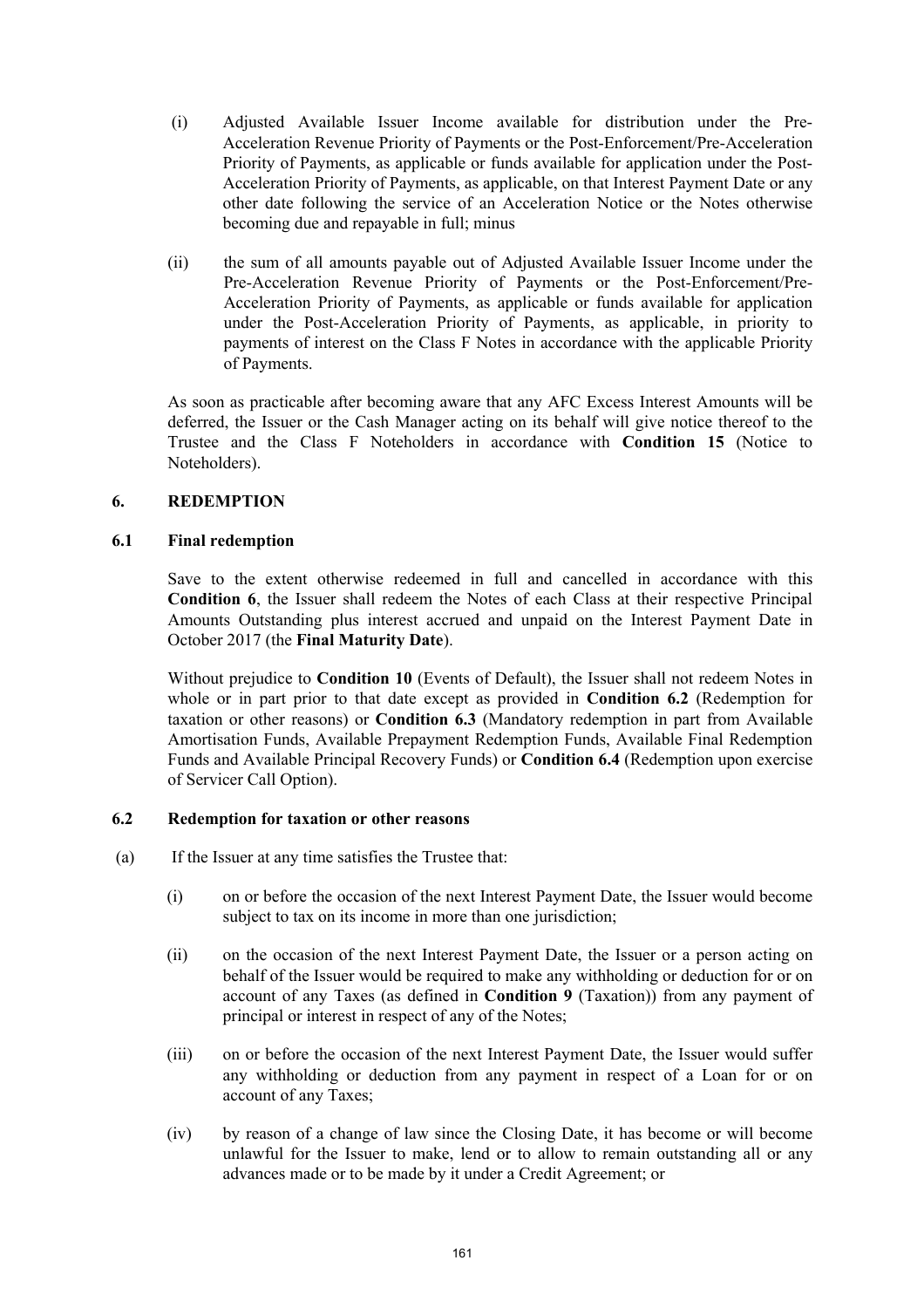- (v) an Interest Rate Swap Tax Event occurs and:
	- (A) the Issuer cannot avoid such Interest Rate Swap Tax Event by taking reasonable measures available to it;
	- (B) the Interest Rate Swap Provider is unable to transfer its rights and obligations thereunder to another branch, office or affiliate to cure the Interest Rate Swap Tax Event; and
	- (C) the Issuer is unable to find a replacement interest rate swap provider (the Issuer being obliged to use reasonable efforts to find a replacement Interest Rate Swap Provider),

then the Issuer shall, in order to address the event described, use its reasonable endeavours to arrange the substitution of a company incorporated in another jurisdiction approved in writing by the Trustee as the principal debtor under the Notes, which substitution would have the result of avoiding the event described above.

(b) If the Issuer is unable, having used its reasonable endeavours, to arrange such a substitution described above, then the Issuer may, having given not more than 60 nor less than 30 days' notice to the Noteholders in accordance with **Condition 15** (Notice to Noteholders), redeem all (but not some only) of the Notes at their respective Principal Amounts Outstanding together with accrued interest on the next Interest Payment Date (other than AFC Excess Interest Amounts, in respect of which the Issuer will deliver immediately prior to such redemption to the Class F Noteholders an unsecured documentary undertaking of the Issuer to pay such AFC Excess Interest Amounts on the AFC Due Date), provided that, prior to giving any such notice, the Issuer shall have delivered to the Trustee a certificate signed by two directors of the Issuer stating that the event described in **Condition 6.2(a)(i)**, **(ii)** or **(iii)** will apply on or before the occasion of the next Interest Payment Date or the event described in **Condition 6.2(a)(iv)** or **(v)** has occurred (as the case may be) and cannot be avoided by the Issuer using reasonable endeavours to arrange a substitution as aforesaid and that the Issuer will have the funds, not subject to the interest of any other persons, required to fulfil its obligations hereunder in respect of the Notes and any amounts required under the relevant Priority of Payments to be paid *pari passu* with, or in priority to, the Notes and the Trustee shall (in the absence of manifest error) accept the certificate as sufficient evidence of the satisfaction of the conditions precedent set out above and it shall be conclusive and binding on the Noteholders.

# **6.3 Mandatory redemption in part from Available Amortisation Funds, Available Prepayment Redemption Funds, Available Final Redemption Funds and Available Principal Recovery Funds**

Prior to the service of an Acceleration Notice or the Notes otherwise becoming due and repayable in full, the Notes then outstanding shall be subject to mandatory redemption in part on each Interest Payment Date if on the Calculation Date (as defined below) relating thereto there is Available Issuer Principal in an amount not less than £1.

**Calculation Date** means, in respect of each Interest Payment Date, the third Business Day prior to that Interest Payment Date.

- (a) For the purposes of these Conditions:
	- (i) **Amortisation Funds** means the aggregate amount of principal received by or on behalf of the Issuer in respect of the Loans other than the Prepayment Redemption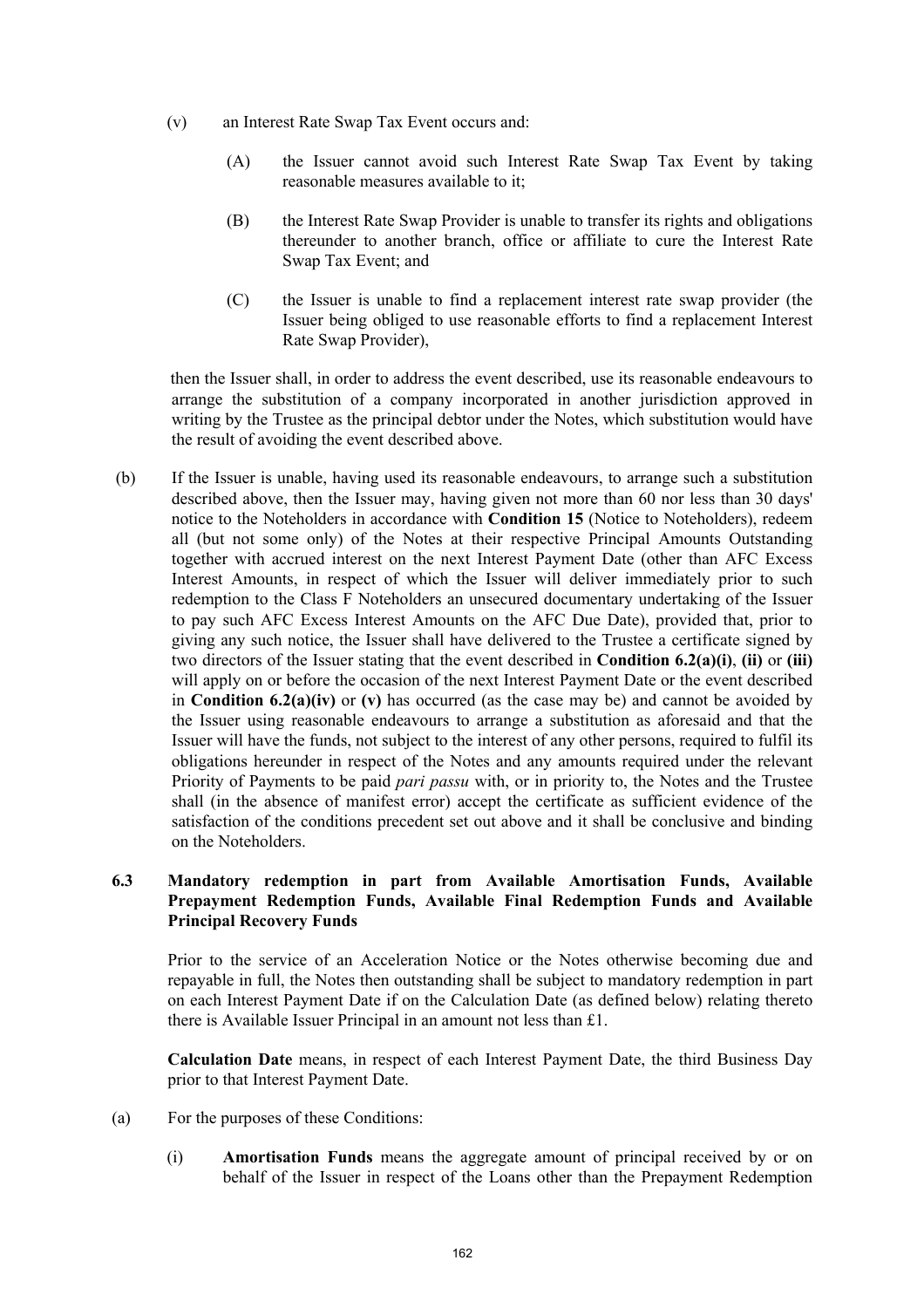Funds, Final Redemption Funds or Principal Recovery Funds (each as defined below) and **Available Amortisation Funds** means, in respect of any Calculation Date, the Amortisation Funds received by or on behalf of the Issuer during the period from (and including) the preceding Calculation Date to (but excluding) such Calculation Date (or, if applicable, in the case of the first Calculation Date, the period from (but excluding) the Cut-Off Date to (but excluding) such first Calculation Date) (each, a **Collection Period**);

- (ii) **Available Issuer Principal** means, in respect of any Calculation Date, the aggregate of (i) Available Pro Rata Principal (as defined below) and (ii) Available Sequential Principal (as defined below) as at that Calculation Date;
- (iii) **Available Pro Rata Principal** means in respect of any Calculation Date the aggregate of (i) Available Pro Rata Category Two Principal (as defined below) and (ii) Available Pro Rata Category Three Principal (as defined below), whereby:
	- (A) **Available Pro Rata Category Two Principal** means in respect of any Calculation Date 50 per cent. of: (i) any Category Two Available Prepayment Redemption Funds; (ii) any Category Two Available Final Redemption Funds and; (iii) any Category Two Available Principal Recovery Funds; and
	- (B) **Available Pro Rata Category Three Principal** means in respect of any Calculation Date the aggregate of any Category Three Available Prepayment Redemption Funds, any Category Three Available Final Redemption Funds and any Category Three Available Principal Recovery Funds,

in each case received in respect of the relevant Loan during the Collection Period then ended;

- (iv) **Available Sequential Principal** means, in respect of any Calculation Date, the aggregate of:
	- (A) any Available Amortisation Funds;
	- (B) any Category One Available Prepayment Redemption Funds, any Category One Available Final Redemption Funds and any Category One Available Principal Recovery Funds, and
	- (C) 50 per cent. of: (i) any Category Two Available Prepayment Redemption Funds; (ii) any Category Two Available Final Redemption Funds and; (iii) any Category Two Available Principal Recovery Funds

in each case received in respect of the relevant Loan during the Collection Period then ended;

#### (v) **Category One Loan** means:

(A) the Pitch Loan.

# (vi) **Category Two Loans** means:

(A) the Flintstone Portfolio Loan; and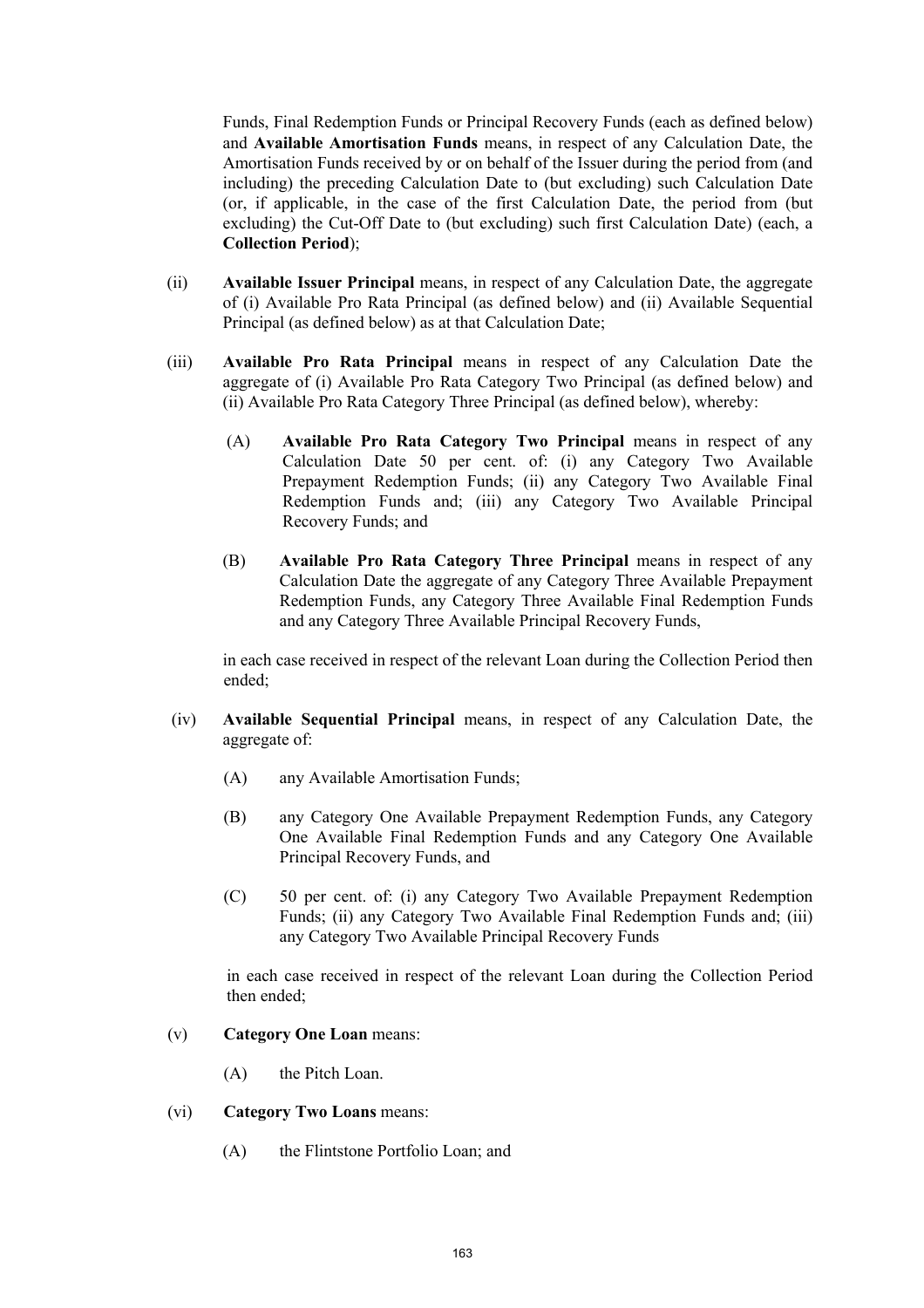(B) the Trafalgar Square Loan.

#### (vii) **Category Three Loans** means:

- (A) the Clifton Portfolio Loan; and
- (B) the Herbert House Loan.
- (viii) **Final Redemption Funds** means the aggregate of:
	- (A) the Category One Final Redemption Funds;
	- (B) the Category Two Final Redemption Funds; and
	- (C) the Category Three Final Redemption Funds;
- (ix) **Prepayment Redemption Funds** means the aggregate of:
	- (A) the Category One Prepayment Redemption Funds;
	- (B) the Category Two Prepayment Redemption Funds; and
	- (C) the Category Three Prepayment Redemption Funds;
- (x) **Principal Recovery Funds** means the aggregate of:
	- (A) the Category One Principal Recovery Funds;
	- (B) the Category Two Principal Recovery Funds; and
	- (C) the Category Three Principal Recovery Funds;
- (xi) **Category One Final Redemption Funds** means the aggregate amount of principal payments received by or on behalf of the Issuer in respect of the Category One Loan as a result of the repayment of the Category One Loan upon its scheduled final maturity date, and **Category One Available Final Redemption Funds** means, in respect of any Calculation Date, the Category One Final Redemption Funds received by or on behalf of the Issuer during the Collection Period then ended;
- (xii) **Category One Prepayment Redemption Funds** means (i) the aggregate amount of principal payments received by or on behalf of the Issuer in respect of the Category One Loan as a result of any prepayment in part or in full made by the Relevant Borrower pursuant to the terms of the relevant Credit Agreement (including upon the receipt of insurance proceeds not applied prior to the final maturity of the relevant Loan), and (ii) the aggregate amount of payments in respect of principal received by or on behalf of the Issuer as a result of a repurchase of the Category One Loan by the Seller pursuant to the Loan Sale Agreement, and (iii) the aggregate amount of payments in respect of principal received by or on behalf of the Issuer as a result of the purchase of the Category One Loan by the Master Servicer or the Special Servicer pursuant to the Servicing Agreement, and **Category One Available Prepayment Redemption Funds** means, in respect of any Calculation Date, the Category One Prepayment Redemption Funds received by or on behalf of the Issuer during the Collection Period then ended;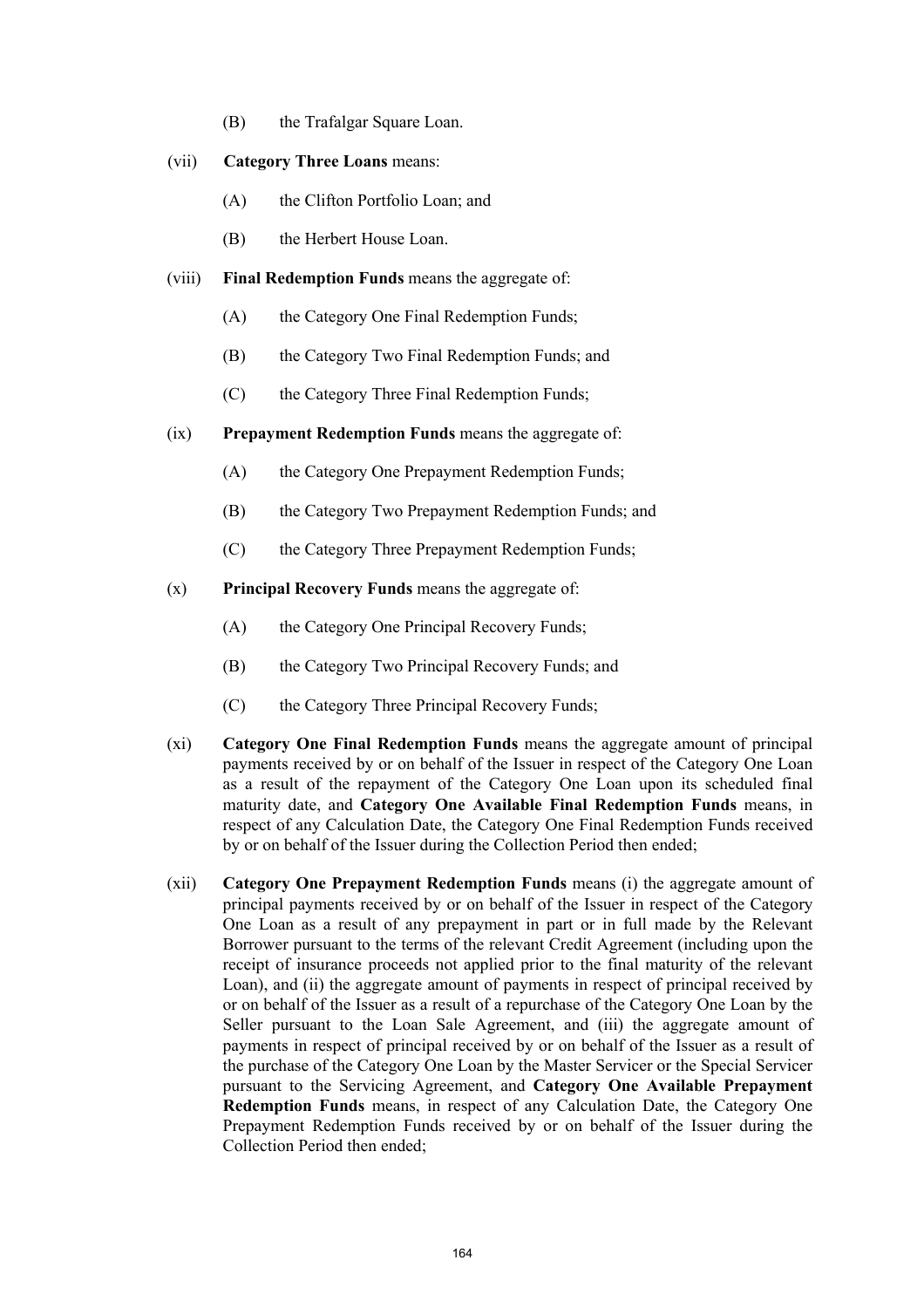- (xiii) **Category One Principal Recovery Funds** means the aggregate amount of principal payments received or recovered by or on behalf of the Issuer as a result of actions taken in accordance with the enforcement procedures in respect of the Category One Loan and/or its Related Security (other than Post Write-off Recovery Funds), and **Category One Available Principal Recovery Funds** means, in respect of any Calculation Date, the Category One Principal Recovery Funds received or recovered by or on behalf of the Issuer during the Collection Period then ended as adjusted for: (i) any amount of Interest Rate Swap Breakage Receipts receivable by the Issuer under the relevant Interest Rate Swap Transaction to the extent utilised in the calculation of Adjusted Loan Principal Loss in respect of the Category One Loan; less (ii) any amount to be transferred to Available Issuer Income on the Interest Payment Date immediately following such Calculation Date for the purpose of paying Liquidation Fees, if any, payable on that Interest Payment Date in respect of the Category One Loan;
- (xiv) **Category Two Final Redemption Funds** means the aggregate amount of principal payments received by or on behalf of the Issuer in respect of the Category Two Loans as a result of the repayment of the relevant Category Two Loan upon its scheduled final maturity date, and **Category Two Available Final Redemption Funds** means, in respect of any Calculation Date, the Category Two Final Redemption Funds received by or on behalf of the Issuer during the Collection Period then ended;
- (xv) **Category Two Prepayment Redemption Funds** means (i) the aggregate amount of principal payments received by or on behalf of the Issuer in respect of the Category Two Loans as a result of any prepayment in part or in full made by the Relevant Borrower pursuant to the terms of the relevant Credit Agreements (including upon the receipt of insurance proceeds not applied prior to the final maturity of the relevant Loan), and (ii) the aggregate amount of payments in respect of principal received by or on behalf of the Issuer as a result of a repurchase of a Category Two Loan by the Seller pursuant to the Loan Sale Agreement, and (iii) the aggregate amount of payments in respect of principal received by or on behalf of the Issuer as a result of the purchase of a Category Two Loan by the Master Servicer or the Special Servicer pursuant to the Servicing Agreement, and **Category Two Available Prepayment Redemption Funds** means, in respect of any Calculation Date, the Category Two Prepayment Redemption Funds received by or on behalf of the Issuer during the Collection Period then ended;
- (xvi) **Category Two Principal Recovery Funds** means the aggregate amount of principal payments received or recovered by or on behalf of the Issuer as a result of actions taken in accordance with the enforcement procedures in respect of a Category Two Loan and/or its Related Security (other than Post Write-off Recovery Funds), and **Category Two Available Principal Recovery Funds** means, in respect of any Calculation Date, the Category Two Principal Recovery Funds received or recovered by or on behalf of the Issuer during the Collection Period then ended as adjusted for: (i) any amount of Interest Rate Swap Breakage Receipts receivable by the Issuer under the relevant Interest Rate Swap Transaction to the extent utilised in the calculation of Adjusted Loan Principal Loss in respect of that Category Two Loan; less (ii) any amount to be transferred to Available Issuer Income on the Interest Payment Date immediately following such Calculation Date for the purpose of paying Liquidation Fees, if any, payable on that Interest Payment Date in respect of a Category Two Loan;
- (xvii) **Category Three Final Redemption Funds** means the aggregate amount of principal payments received by or on behalf of the Issuer in respect of the Category Three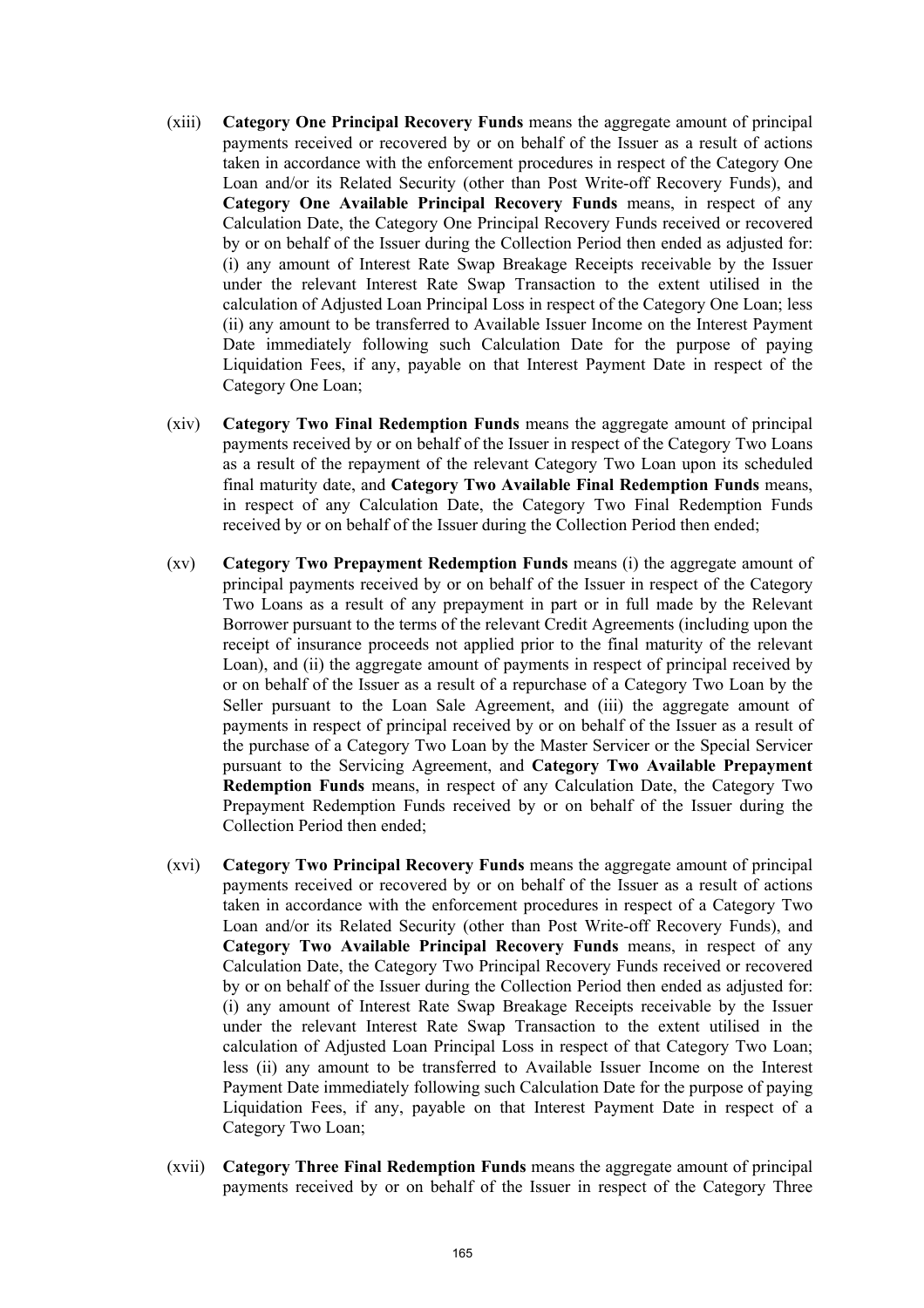Loans as a result of the repayment of the relevant Category Three Loan upon its scheduled final maturity date, and **Category Three Available Final Redemption Funds** means, in respect of any Calculation Date, the Category Three Final Redemption Funds received by or on behalf of the Issuer during the Collection Period then ended;

- (xviii) **Category Three Prepayment Redemption Funds** means (i) the aggregate amount of principal payments received by or on behalf of the Issuer in respect of the Category Three Loans as a result of any prepayment in part or in full made by the Relevant Borrower pursuant to the terms of the relevant Credit Agreements (including upon the receipt of insurance proceeds not applied prior to the final maturity of the relevant Loan), and (ii) the aggregate amount of payments in respect of principal received by or on behalf of the Issuer as a result of a repurchase of a Category Three Loan by the Seller pursuant to the Loan Sale Agreement, and (iii) the aggregate amount of payments in respect of principal received by or on behalf of the Issuer as a result of the purchase of a Category Three Loan by the Master Servicer or the Special Servicer pursuant to the Servicing Agreement and, (iv) the aggregate amount of payments in respect of principal received by or on behalf of the Issuer as a result of the purchase of the Trafalgar Square Loan by the Junior Trafalgar Square Lender, and **Category Three Available Prepayment Redemption Funds** means, in respect of any Calculation Date, the Category Three Prepayment Redemption Funds received by or on behalf of the Issuer during the Collection Period then ended;
- (xix) **Category Three Principal Recovery Funds** means the aggregate amount of principal payments received or recovered by or on behalf of the Issuer as a result of actions taken in accordance with the enforcement procedures in respect of a Category Three Loan and/or its Related Security (other than Post Write-off Recovery Funds), and **Category Three Available Principal Recovery Funds** means, in respect of any Calculation Date, the Category Three Principal Recovery Funds received or recovered by or on behalf of the Issuer during the Collection Period then ended as adjusted for: (i) any amount of Interest Rate Swap Breakage Receipts receivable by the Issuer under the relevant Interest Rate Swap Transaction to the extent utilised in the calculation of Adjusted Loan Principal Loss in respect of that Category Three Loan; less (ii) any amount to be transferred to Available Issuer Income on the Interest Payment Date immediately following such Calculation Date for the purpose of paying Liquidation Fees, if any, payable on that Interest Payment Date in respect of a Category Three Loan;
- (xx) **Interest Rate Swap Breakage Receipts** means the aggregate of all amounts paid to the Issuer under the Interest Rate Swap Agreement as a result of the termination, in whole or in part, of any Interest Rate Swap Transaction thereunder, and **Available Interest Rate Swap Breakage Receipts** means, in respect of any Calculation Date, the Interest Rate Swap Breakage Receipts received or to be received by or on behalf of the Issuer during the period since (but excluding) the immediately preceding Interest Payment Date to (and including) the immediately following Interest Payment Date (but excluding; (i) any Interest Rate Swap Breakage Receipts paid to the Issuer by the Interest Rate Swap Counterparty following a default under a Loan in respect of which no Loan Principal Loss arises; (ii) any Interest Rate Swap Breakage Receipts paid to the Issuer as a result of a prepayment in whole or in part of a Loan by a Borrower; or (iii) Interest Rate Swap Breakage Receipts paid to the Issuer following the occurrence of a Loan Principal Loss);
- (xxi) **Post Write-off Recovery Funds** means the aggregate amount received by the Master Servicer or the Special Servicer on behalf of the Issuer in respect of a Loan following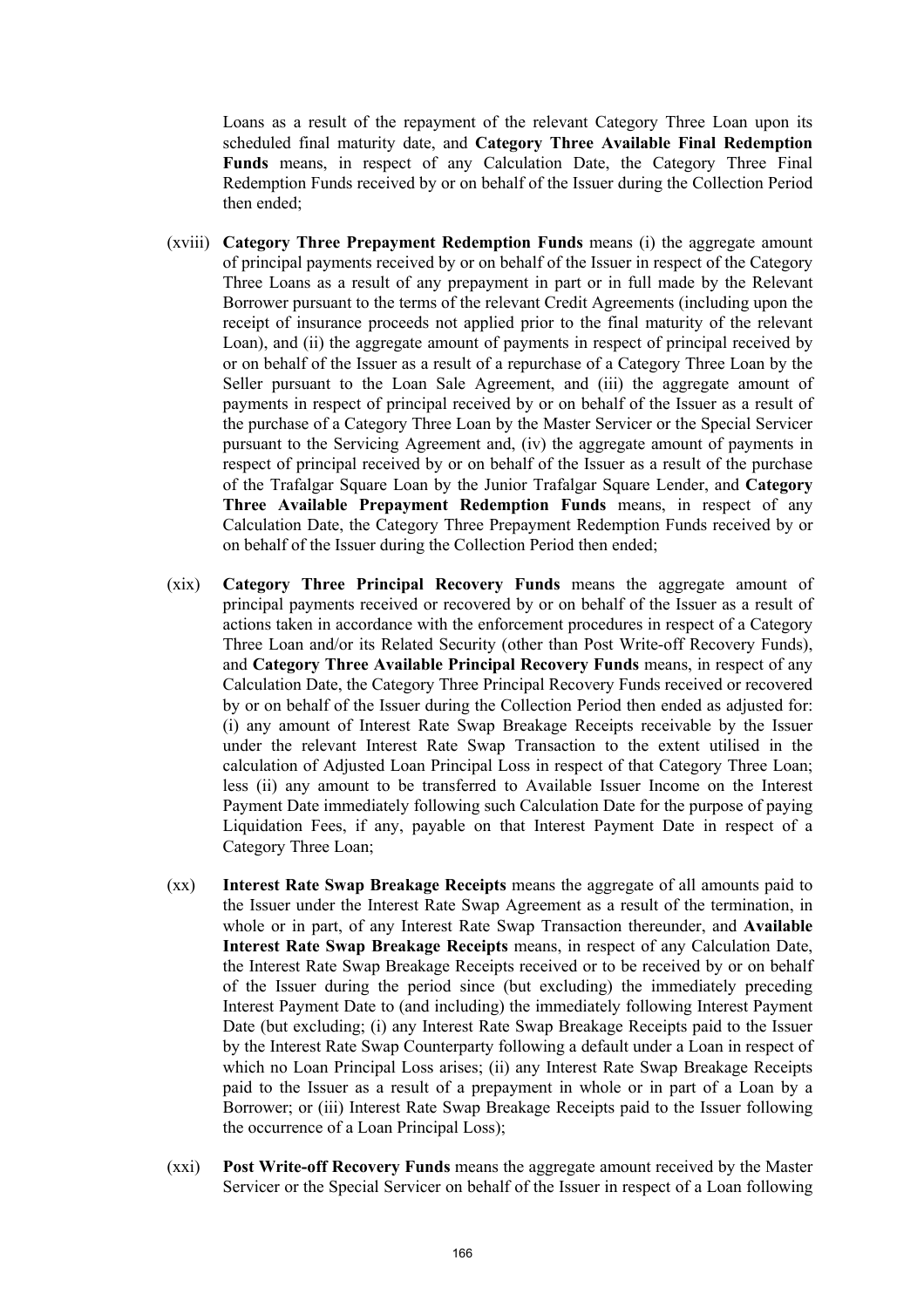the write-off of such amounts by the Master Servicer or the Special Servicer on the completion of enforcement procedures in relation to such Loan;

# (xxii) **Available Final Redemption Funds** means the aggregate of:

- (A) the Category One Available Final Redemption Funds;
- (B) the Category Two Available Final Redemption Funds; and
- (C) the Category Three Available Final Redemption Funds;

## (xiii) **Available Prepayment Redemption Funds** means the aggregate of:

- (A) the Category One Available Prepayment Redemption Funds;
- (B) the Category Two Available Prepayment Redemption Funds; and
- (C) the Category Three Available Prepayment Redemption Funds; and

### (xxiv) **Available Principal Recovery Funds** means the aggregate of:

- (A) the Category One Available Principal Recovery Funds;
- (B) the Category Two Available Principal Recovery Funds; and
- (C) the Category Three Available Principal Recovery Funds,

but, in each case, without double counting, only to the extent that such monies have not been taken into account in the calculation of Available Amortisation Funds, Category One Available Prepayment Redemption Funds, Category Two Available Prepayment Redemption Funds, Category Three Available Prepayment Redemption Funds, Category One Available Final Redemption Funds, Category Two Available Final Redemption Funds, Category Three Available Final Redemption Funds, Available Interest Rate Swap Breakage Receipts, Available Sequential Principal, Available Pro Rata Principal or Category One Available Principal Recovery Funds, Category Two Available Principal Recovery Funds, Category Three Available Principal Recovery Funds, as applicable, on any preceding Calculation Date.

(b) Application of Available Sequential Principal

Available Sequential Principal determined on each Calculation Date shall be applied on the immediately following Interest Payment Date in the following order of priority:

- (i) first, in repaying, *pari passu* and *pro rata*, principal on the Class A Notes until all the Class A Notes have been redeemed in full;
- (ii) second, in repaying, *pari passu* and *pro rata*, principal on the Class B Notes until all the Class B Notes have been redeemed in full;
- (iii) third, in repaying, *pari passu* and *pro rata*, principal on the Class C Notes until all the Class C Notes have been redeemed in full;
- (iv) fourth, in repaying, *pari passu* and *pro rata*, principal on the Class D Notes until all the Class D Notes have been redeemed in full;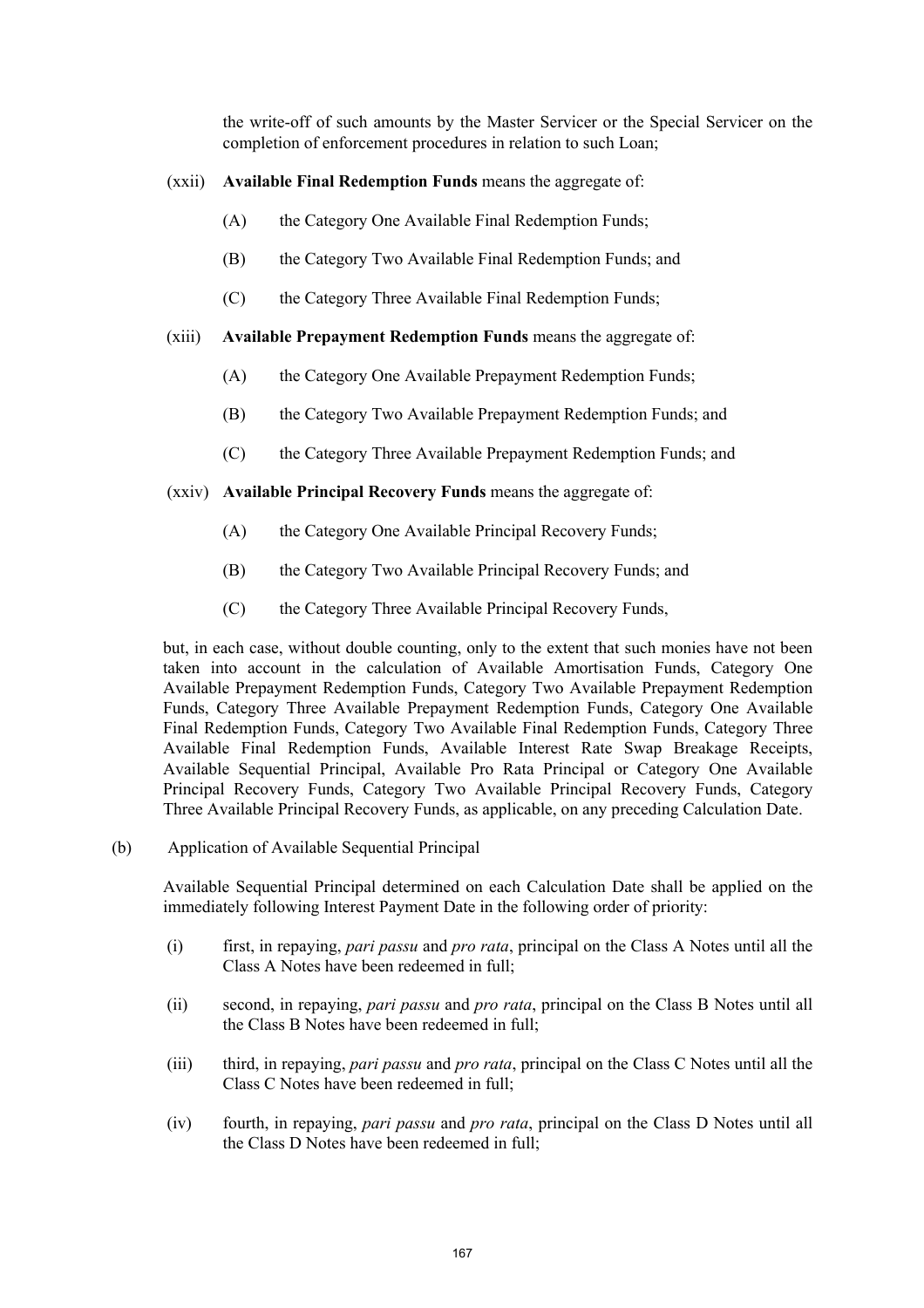- (v) fifth, in repaying, *pari passu* and *pro rata*, principal on the Class E Notes until all the Class E Notes have been redeemed in full;
- (vi) sixth, in repaying, *pari passu* and *pro rata*, principal on the Class F Notes until all the Class F Notes have been redeemed in full;
- (vii) seventh, in or towards payment of any amount in respect of Deferred Consideration to the Seller in accordance with the terms of the Loan Sale Agreement; and
- (viii) eighth, in paying any surplus to the Issuer.
- (c) Application of Available Pro Rata Principal

Following application of Available Sequential Principal as set forth immediately above, the Available Pro Rata Principal determined on each Calculation Date shall, save if a Sequential Trigger Event exists on such Calculation Date, be applied on the immediately following Interest Payment Date in the following order of priority:

- (i) first, *pari passu* and *pro rata* according to the Principal Amount Outstanding of each Class on the relevant Interest Payment Date after having made an adjustment to take account of any amount of Available Sequential Principal paid or to be paid to Noteholders on that Interest Payment Date, in repaying concurrently, principal on the Class A Notes, the Class B Notes, the Class C Notes, the Class D Notes, the Class E Notes and the Class F Notes until each such Note has been redeemed in full;
- (ii) second, in or towards payment of any amount in respect of Deferred Consideration to the Seller in accordance with the terms of the Loan Sale Agreement; and
- (iii) third, in paying any surplus to the Issuer,

provided that, in the event that any of the following circumstances exist (each, a **Sequential Trigger Event**) on a Calculation Date, on the next following Interest Payment Date, Available Pro Rata Principal will be applied concurrently with, and in the same order of priority as, Available Sequential Principal as set out in (i) to (viii) of "*Application of Available Sequential Principal*" above, all as more fully set out in the Cash Management Agreement:

- (A) if at such Calculation Date, 10 per cent. or more of the aggregate outstanding principal balance of the Loans are in default, provided that in determining whether a Loan has defaulted for the purposes of this paragraph (A):
	- I. such determination shall be made solely on the basis of the terms of the relevant Credit Agreement as at the relevant Calculation Date; and
	- II. a default shall not be deemed to have occurred if (a) the default is with respect to payment and/or (b) the default is other than with respect to payment and such default has been remedied or cured within 30 days of such default and/or (c) the default has been cured or remedied at any time and no Adjusted Loan Principal Loss has arisen in respect of the relevant Loan; or
- (B) the aggregate principal outstanding balance of all the Category Two Loans and the Category Three Loans on such Calculation Date is less than £30,000,000; or
- (C) if, as at such Calculation Date, 10 per cent. or more of the aggregate outstanding principal balance of the Loans are in default, where for the purpose of this paragraph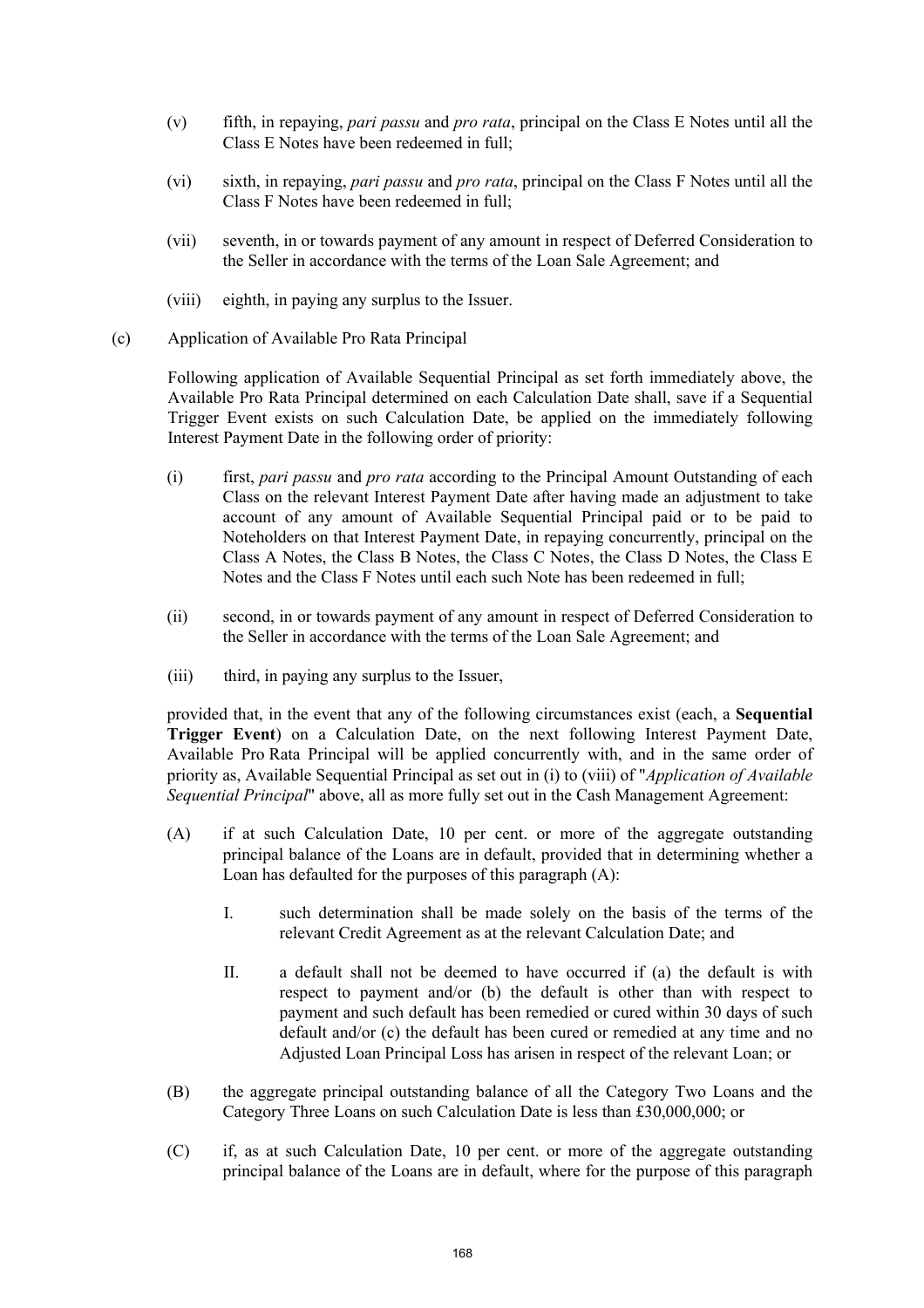(C) default means a default with respect to payment and such default has not been remedied or cured within 90 days of such default; or

- (D) if the Principal Amount Outstanding of the Notes has been reduced by an Allocated Loan Principal Write-Down Amount in accordance with **Condition 6.9** (Principal Amount Outstanding and Write-Downs).
- (e) Application of Post Write-off Recovery Funds

On each Interest Payment Date, all Post Write-off Recovery Funds received during the related Collection Period will be applied by the Issuer or the Cash Manager acting on its behalf as Available Issuer Income or after service of an Acceleration Notice or the Notes otherwise becoming due and repayable in full as available funds.

(f) Application of Prepayment Fees

On each Interest Payment Date, all amounts received or recovered by the Issuer in respect of any Prepayment Fees during the related Collection Period will be applied by the Cash Manager on behalf of the Issuer or, from and including the time at which the Trustee takes any steps to enforce the Issuer Security, the Trustee (or, with the consent of the Trustee, the Cash Manager on its behalf) in or towards payment of any amount in respect of Deferred Consideration to the Seller or its assignee in accordance with the terms of the Loan Sale Agreement.

(g) Break Costs Priority of Payments

On each Interest Payment Date, any Break Costs received by the Issuer as a result of any prepayment by a Borrower of all or any of a Loan during the related Collection Period will be applied by the Cash Manager on behalf of the Issuer or, from and including the time at which the Trustee takes any steps to enforce the Issuer Security the Trustee (or, with the consent of the Trustee, the Cash Manager on its behalf) in accordance with the following order of priority (the **Break Costs Priority of Payments**) (in each case only if and to the extent that the proceeds and provisions of a higher priority have been made in full) all as more fully set out in the Cash Management Agreement:

- (i) in or towards payment of any amount due and payable by the Issuer on that Interest Payment Date to the Interest Rate Swap Provider under and in accordance with the Interest Rate Swap Agreement, arising as a result of the termination of all or part of any Interest Rate Swap Transaction due to the prepayment by the Borrower of all or part of any Loan; and
- (ii) thereafter, in or towards payment of any amount in respect of Deferred Consideration to the Seller or its assignee in accordance with the terms of the Loan Sale Agreement.
- (h) Interest Rate Swap Breakage Receipts Priority of Payments

On each Interest Payment Date (and following service of an Acceleration Notice or the Notes otherwise becoming due and repayable in full, on any date), any Interest Rate Swap Breakage Receipts received by the Issuer as a result of any termination of all or part of an Interest Rate Swap Transaction following prepayment by a Borrower of all or any part of a Loan during the related Collection Period or following a default by the Borrower to the extent that the same is not taken into account in the calculation of the relevant Adjusted Loan Principal Loss or Principal Recovery Funds will be applied by the Cash Manager on behalf of the Issuer or, from and including the time at which the Trustee takes any steps to enforce the Issuer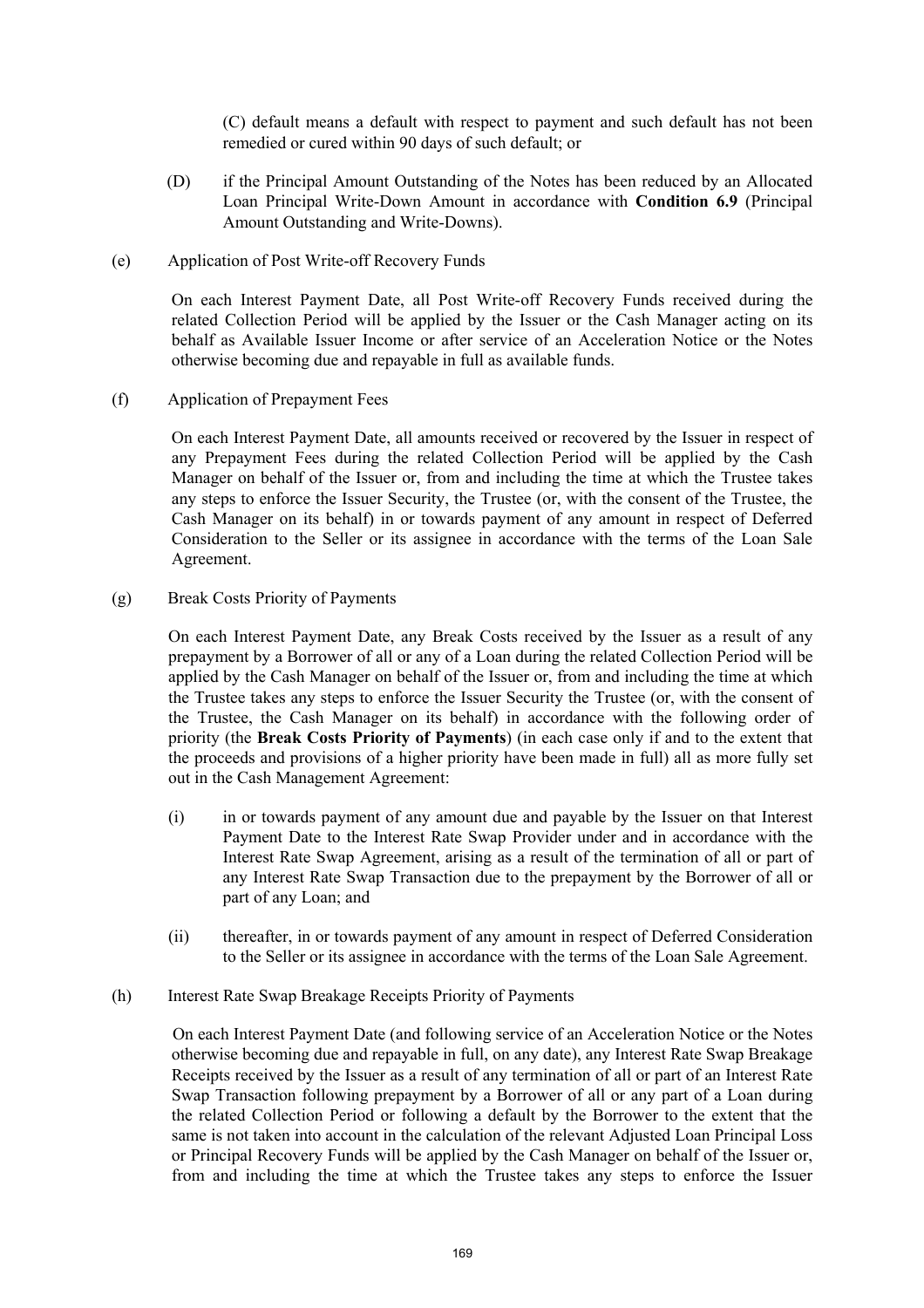Security, the Trustee (or, with the consent of the Trustee, the Cash Manager on its behalf) in accordance with the following order of priority (the **Interest Rate Swap Breakage Receipts Priority of Payments**) (in each case only if and to the extent that the proceeds and provisions of a higher priority have been made in full) all as more fully set out in the Cash Management Agreement:

- (i) in or towards payment of any amount the Issuer (in its capacity as Lender) has or would have to pay to the relevant Borrower under the relevant Credit Agreement in respect of the prepayment by the Borrower of such Loan; and
- (ii) thereafter, in or towards payment of any amount in respect of Deferred Consideration to the Seller or its assignee in accordance with the terms of the Loan Sale Agreement.

### **6.4 Redemption upon exercise of Servicer Call Option**

Each of the Master Servicer and the Special Servicer has been granted a call option (the **Servicer Call Option**) pursuant to which it may, at its sole discretion, purchase the Loans on any Interest Payment Date provided (i) written notice is given by the Master Servicer or the Special Servicer, as applicable, in accordance with the Servicing Agreement, to the Issuer and to the Trustee, (ii) written notice is given by the Issuer to the Trustee and to the Noteholders in accordance with **Condition 15** (Notice to Noteholders) not more than 60 nor less than 30 days' prior to such purchase, (iii) that on the Calculation Date relating to such Interest Payment Date, no Acceleration Notice in relation to the Notes has been served and the Notes have not otherwise become due and repayable in full, (iv) that the Master Servicer or the Special Servicer (or their respective assigns) as applicable, has, prior to giving such notice, certified to the Trustee that it will have the necessary funds to discharge on such Interest Payment Date all of the Issuer's liabilities in respect of the Notes to be redeemed under this **Condition 6.4** and any amounts required under the relevant Priority of Payments to be paid on such Interest Payment Date which rank prior to, or *pari passu* with, the Notes, which certificate (in the absence of manifest error) shall be conclusive and binding and (v) the then aggregate Principal Amount Outstanding of the Notes immediately following the redemption of the Notes in accordance with **Condition 6.3** (Mandatory redemption in part from Available Amortisation Funds, Available Prepayment Redemption Funds, Available Final Redemption Funds and Available Principal Recovery Funds) is less than 10 per cent. of the aggregate Principal Amount Outstanding of the Notes as at the Closing Date.

Upon receipt of such amounts from the Master Servicer or the Special Servicer in respect of the exercise of the Servicer Call Option, as applicable, the Issuer will be required to redeem on such Interest Payment Date:

- (i) all Class A Notes in an amount equal to the then aggregate Principal Amount Outstanding of the Class A Notes plus interest accrued and unpaid thereon; and
- (ii) all Class B Notes in an amount equal to the then aggregate Principal Amount Outstanding of the Class B Notes plus interest accrued and unpaid thereon; and
- (iii) all Class C Notes in an amount equal to the then aggregate Principal Amount Outstanding of the Class C Notes plus interest accrued and unpaid thereon;
- (iv) all Class D Notes in an amount equal to the then aggregate Principal Amount Outstanding of the Class D Notes plus interest accrued and unpaid thereon;
- (iv) all Class E Notes in an amount equal to the then aggregate Principal Amount Outstanding of the Class E Notes plus interest accrued and unpaid thereon; and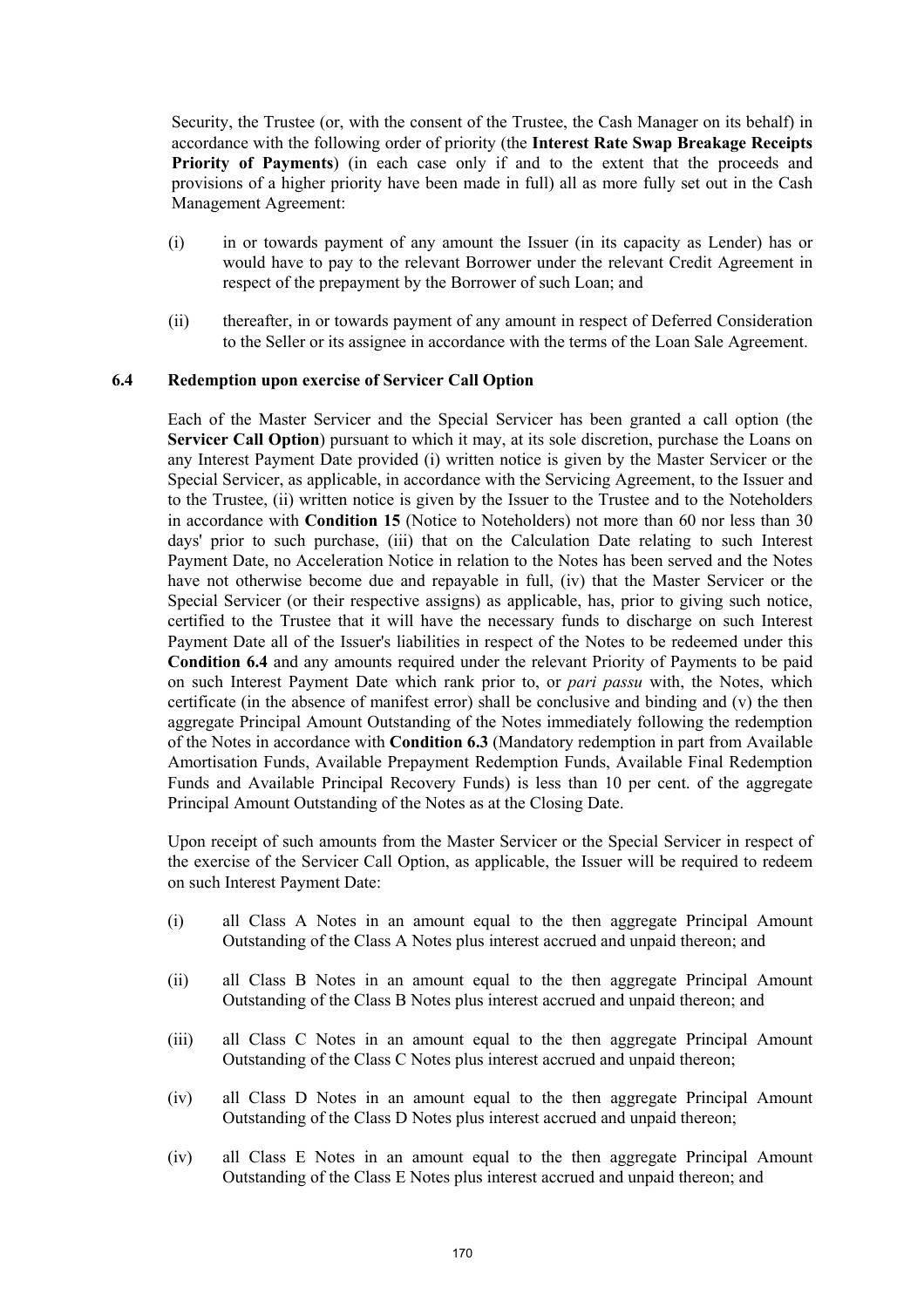(v) all Class F Notes in an amount equal to the then aggregate Principal Amount Outstanding of the Class F Notes plus interest accrued and unpaid thereon (other than any AFC Excess Interest Amounts) and in respect of any AFC Excess Interest Amounts the Issuer will deliver to the Class F Noteholders an unsecured documentary undertaking, immediately prior to such redemption, to pay such AFC Excess Interest Amounts on the AFC Due Date. Any such undertaking will not be transferable or assignable except in accordance with the terms of the Call Option Agreement.

## **6.5 Post-Enforcement Call Option/Post-Redemption Call Option**

All of the Noteholders will be required to sell, at the request of ECLIPSE Options Limited (**Options Holder**), all (but not some only) of their holdings of Notes and the benefit of any undertaking issued by the Issuer in respect of any AFC Excess Interest Amounts, as the case may be, to Options Holder, pursuant to the option granted to it by the Trustee (as agent for the Noteholders) to acquire all (but not some only) of the Notes (plus accrued interest thereon) and the benefit of any undertaking issued by the Issuer in respect of any AFC Excess Interest Amounts, for the consideration of 0.01 pence per Note outstanding, in the event that the Notes are accelerated or otherwise become due and repayable in full and the Issuer Security for the Notes is enforced and at any time after the date on which the Trustee determines that the proceeds of such enforcement are insufficient, after payment of all other claims ranking in priority to the Notes and after the application of any such proceeds to the Notes under the Post-Acceleration Priority of Payments, to pay any further principal, interest and any other amounts due in respect of the Notes.

All of the holders of an undertaking issued by the Issuer in respect of any AFC Excess Interest Amounts will be required to sell, at the request of Options Holder, all (but not some only) of the benefit of any such undertaking to Options Holder pursuant to the option granted to Options Holder by the Trustee (as agent for the Noteholders) for the consideration of 0.01 pence per undertaking at any time from (and including) the Business Day immediately following the date on which the Notes have been redeemed in full (other than in respect of any AFC Excess Interest Amount) in accordance with **Condition 6** (Redemption).

Each of the Noteholders acknowledges that the Trustee has the authority and the power to bind the Noteholders in accordance with the terms and conditions set out in the Call Option Agreement and each Noteholder, by subscribing for or purchasing the relevant Note(s), agrees to be so bound.

Notice of such determination will be given by the Trustee to the Noteholders in accordance with **Condition 15** (Notice to Noteholders). The consideration will be paid in the same manner as payment of principal under these Conditions.

### **6.6 Notice of redemption**

Any such notice as is referred to in **Conditions 6.2** (Redemption for taxation or other reasons), **6.4** (Redemption upon exercise of Servicer Call Option) or **6.5** (Post-Enforcement Call Option) above shall be irrevocable and, upon the expiration of such notice, the Issuer shall be bound to redeem the Notes of the relevant Class in the amounts specified in these Conditions.

### **6.7 Purchase**

The Issuer shall not purchase any of the Notes.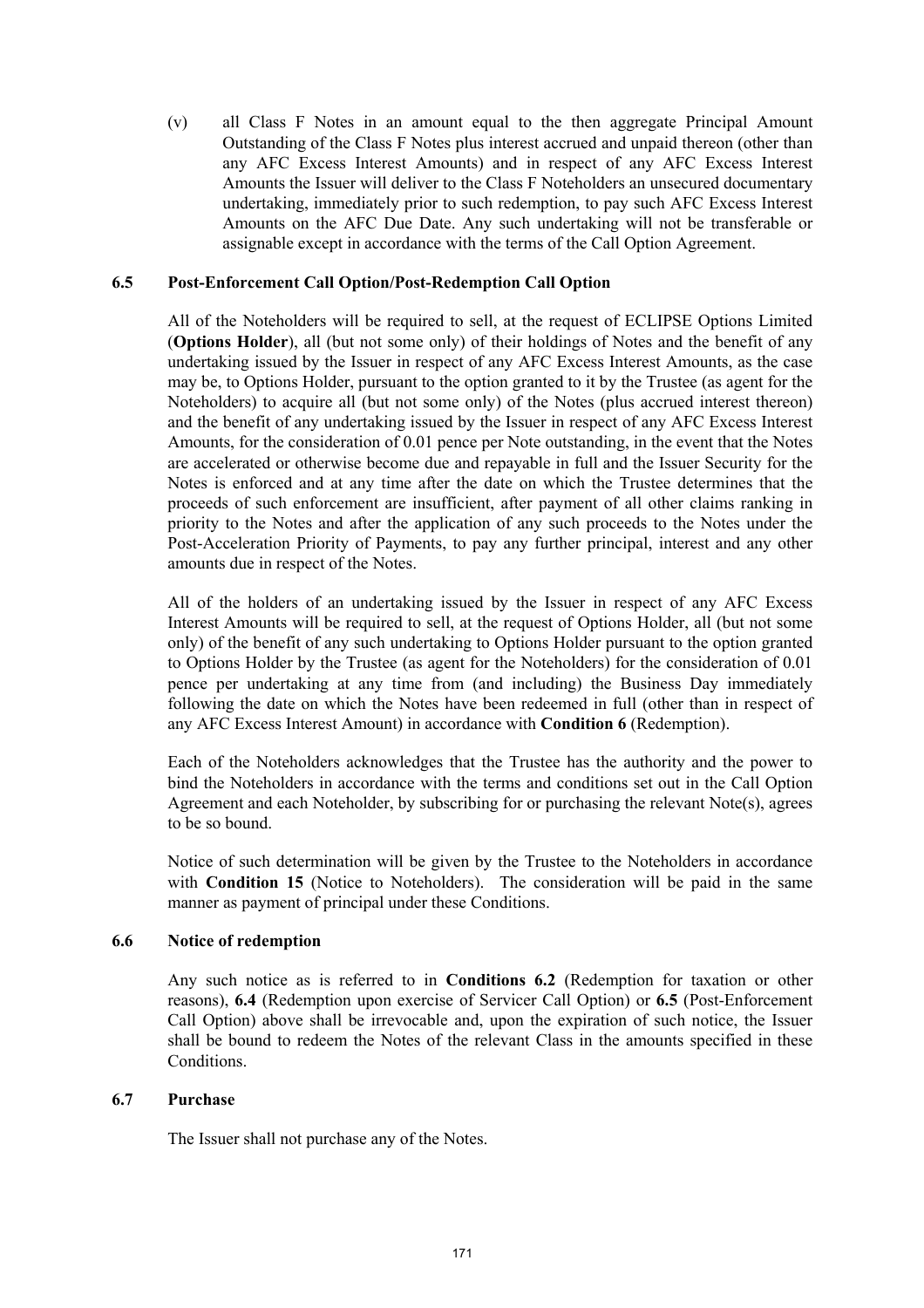#### **6.8 Cancellation**

All Notes redeemed in full will be cancelled forthwith and may not be reissued.

#### **6.9 Principal Amount Outstanding and Write-Downs**

If on an Interest Payment Date there exists an Adjusted Loan Principal Loss which has not previously been allocated in accordance with this **Condition 6.9**, the Principal Amount Outstanding of the Notes will, subject as set out below, be reduced by a pro rata share of an amount equal to the Adjusted Loan Principal Loss after any amounts to be paid on such Interest Payment Date to the Noteholders have been paid (such amount in respect of each Note the **Allocated Loan Principal Write-Down Amount**) as follows:

- (i) first, the Principal Amount Outstanding of the F Notes shall be reduced until the Principal Amount Outstanding of the Class F Notes is zero;
- (ii) second, the Principal Amount Outstanding of the E Notes shall be reduced until the Principal Amount Outstanding of the Class E Notes is zero;
- (iii) third, the Principal Amount Outstanding of the Class D Notes shall be reduced until the Principal Amount Outstanding of the Class D Notes is zero;
- (iv) fourth, the Principal Amount Outstanding of the Class C Notes shall be reduced until the Principal Amount Outstanding of the Class C Notes is zero;
- (v) fifth, the Principal Amount Outstanding of the Class B Notes shall be reduced until the Principal Amount Outstanding of the Class B Notes is zero; and
- (vi) sixth, the Principal Amount Outstanding of the Class A Notes shall be reduced until the Principal Amount Outstanding of the Class A Notes is zero.

Unless otherwise expressly stated in any notice issued under or pursuant to these Conditions, all calculations in respect of the Principal Amount Outstanding of a Note shall be made on the assumption that the face amount of such Note on the date of issuance thereof was £50,000.

If the Principal Amount Outstanding in relation to any Note has been reduced by the deduction of the amount of any Allocated Loan Principal Write-Down Amount, an amount equal to the reduction shall become payable in full (together with the interest that would have accrued on the amount by which the Principal Amount Outstanding was so reduced, if no such reduction had been made) to the person holding the Note at the time the Issuer is wound up or, if earlier, immediately prior to exercise of the Post-Enforcement Call Option and the claim for such an amount shall rank *pari passu* with the other creditors of the Issuer.

For the purposes of these Conditions:

**Adjusted Loan Principal Loss** means, in respect of a Loan, the Loan Principal Loss for that Loan, adjusted such that if there are any Interest Rate Swap Breakage Receipts receivable by the Issuer under the relevant Interest Rate Swap Transaction under the Interest Rate Swap Agreement by deduction of those Interest Rate Swap Breakage Receipts until the balance of the relevant Loan Principal Loss is zero.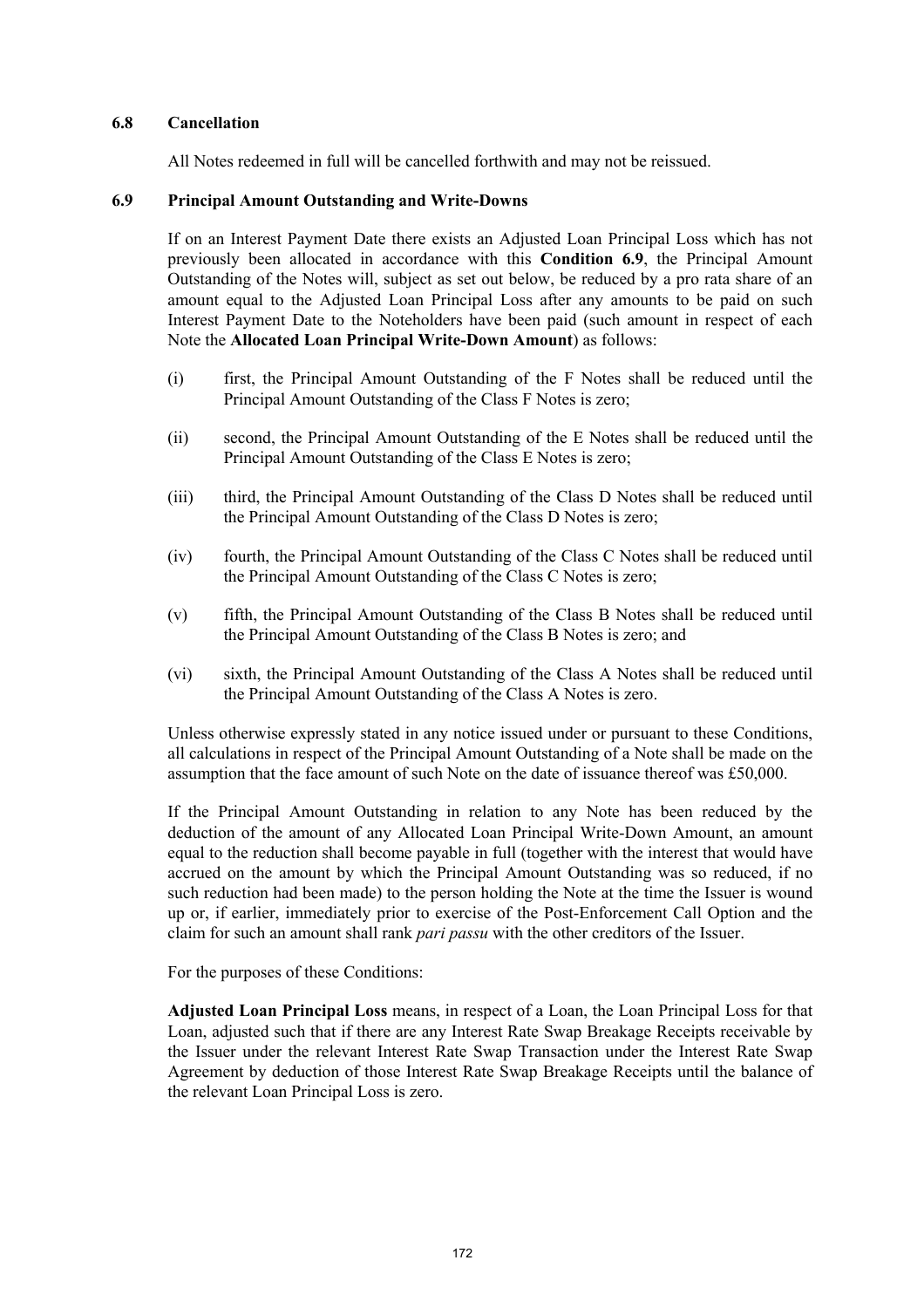**Loan Principal Loss** in respect of a Loan means:

- (a) the amount of any loss of principal in respect of that Loan as notified to the Cash Manager and the Issuer by the Relevant Servicer following completion of all applicable enforcement procedures in respect of that Loan; and
- (b) the amount of any principal reduction agreed to by the Relevant Servicer in respect of a Loan in accordance with the Servicing Agreement.

**Principal Amount Outstanding** means in respect of any Note at any time the principal amount thereof as at the Closing Date as reduced by:

- (i) any repayment of principal to the holder of the Note up to (and including) that time which has become due and payable, except if and to the extent that any such repayment has been improperly withheld or refused; and
- (ii) the pro rata share of any Allocated Loan Principal Write-Down Amounts in respect of such Notes that have arisen on or prior to such time.

The pro rata share of any principal or Allocated Loan Principal Write Down Amounts in respect of any Note shall, if necessary, be rounded down to the nearest penny.

# **7. PAYMENTS**

- **7.1** Payments of principal and interest in respect of the Notes will be made in sterling against presentation and, where applicable, surrender of the relevant Global Notes at the specified office of the Principal Paying Agent or, at the option of the holder of the relevant Global Notes, at the specified office of any other Paying Agent outside the United States of America subject, in the case of any Temporary Global Note, to certification of non-U.S. beneficial ownership as provided in such Temporary Global Note. Payments of principal and interest will in each case be made by sterling cheque drawn on a bank in London or, at the option of the holder, by transfer to a sterling denominated account maintained by the payee with a branch of a bank in London. A record of each payment made, distinguishing between any payment of principal and any payment of interest, will be made on the relevant Global Note by the Paying Agent to which such Global Note was presented for the purpose of making such payment, and such record shall be *prima facie* evidence that the payment in question has been made. Payments of principal and interest in respect of the Notes will be subject in all cases to any fiscal or other laws and regulations applicable thereto and to normal banking practice.
- **7.2** For so long as the Notes are in global form, each of the persons shown in the records of Euroclear or Clearstream, Luxembourg as being entitled to a particular principal amount of Notes will be deemed to be the holder of such principal amount for all purposes save that none of the persons appearing from time to time in the records of Euroclear or Clearstream, Luxembourg as being so entitled shall have any claim directly against the Issuer or the Trustee in respect of payments due on such Note whilst such Note is represented by a Global Note and the Issuer or the Trustee, as the case may be, shall be discharged by payment of the relevant amount to the bearer of the relevant Global Note.
- **7.3** A holder shall be entitled to present a Note for payment only on a Payment Day and shall not, except as provided in **Condition 5** (Interest), be entitled to any further interest or other payment if a Payment Day is after the due date.

**Payment Day** means a day which (subject to **Condition 8** (Prescription)):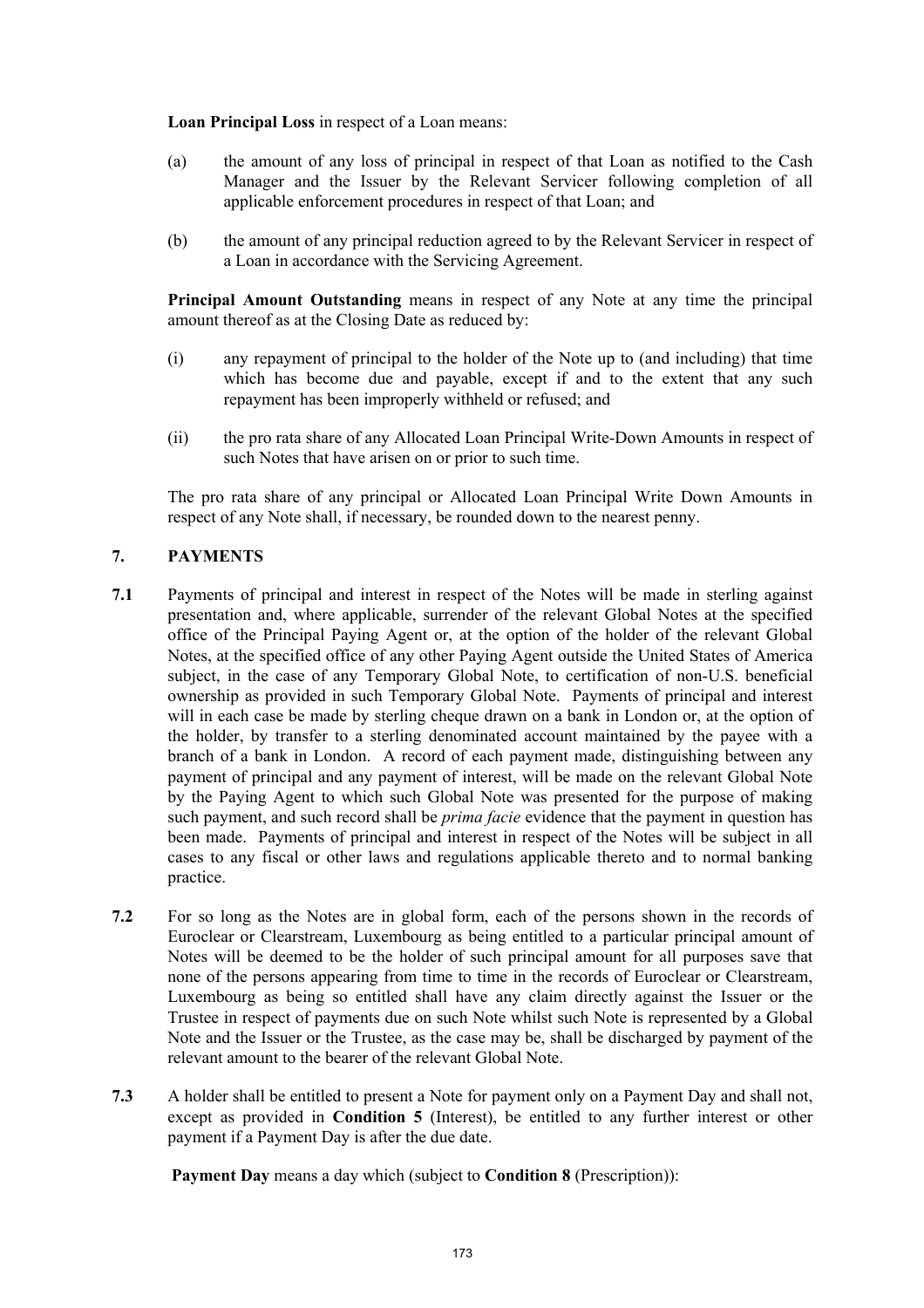- (i) is or falls after the relevant due date;
- (ii) is a Business Day in the place of the specified office of the Paying Agent at which the Global Note is presented for payment; and
- (iii) in the case of payment by transfer to a sterling denominated account in London as referred to in **Condition 7.1** above, is a Business Day in London.

In this **Condition 7.3**, **Business Day** means, in relation to any place, a day on which commercial banks and foreign exchange markets settle payments and are open for general business (including dealing in foreign exchange and foreign currency deposits) in that place.

- **7.4** The names of the initial Paying Agents and their initial specified offices are set out at the end of these Conditions. The Issuer reserves the right, subject to the prior written approval of the Trustee, at any time to vary or terminate the appointment of any Paying Agent and to appoint additional or other Paying Agents provided that:
	- (i) there will at all times be a Principal Paying Agent;
	- (ii) there will at all times be at least one Paying Agent (which may be the Principal Paying Agent) having its specified office in a European city which, so long as the Notes are admitted to the Official List of the Irish Stock Exchange, shall be Dublin; and
	- (iii) the Issuer undertakes that it will ensure that it maintains a Paying Agent in a Member State of the European Union that is not obliged to withhold or deduct tax pursuant to European Council Directive 2003/48/EC or any law implementing or complying with, or introduced in order to conform to, such Directive.

Notice of any termination of appointment and of any changes in specified offices will be given to the Noteholders promptly by the Issuer in accordance with **Condition 15** (Notice to Noteholders).

# **8. PRESCRIPTION**

Claims in respect of the Notes shall become void unless made within 10 years, in the case of principal, and five years, in the case of interest, of the appropriate relevant date. In this **Condition 8**, the **relevant date** means the date on which a payment first becomes due or (if the full amount of the monies payable has not been duly received by the Paying Agents or the Trustee on or prior to such date) the date on which notice that the full amount of such monies has been received is duly given to the Noteholders in accordance with **Condition 15** (Notice to Noteholders).

### **9. TAXATION**

All payments in respect of the Notes by or on behalf of the Issuer or any Paying Agent will be made without withholding or deduction for, or on account of, any present or future taxes, duties, assessments or governmental charges of whatever nature and all interest, penalties or similar liabilities with respect thereto (**Taxes**) unless such withholding or deduction is required by law. In that event, the Issuer or Paying Agent (as the case may be) shall make such payment after such withholding or deduction has been made and shall account to the relevant authorities for the amount so required to be withheld or deducted. Neither the Issuer nor any Paying Agent will be obliged to make any additional payments to Noteholders in respect of any such withholding or deduction.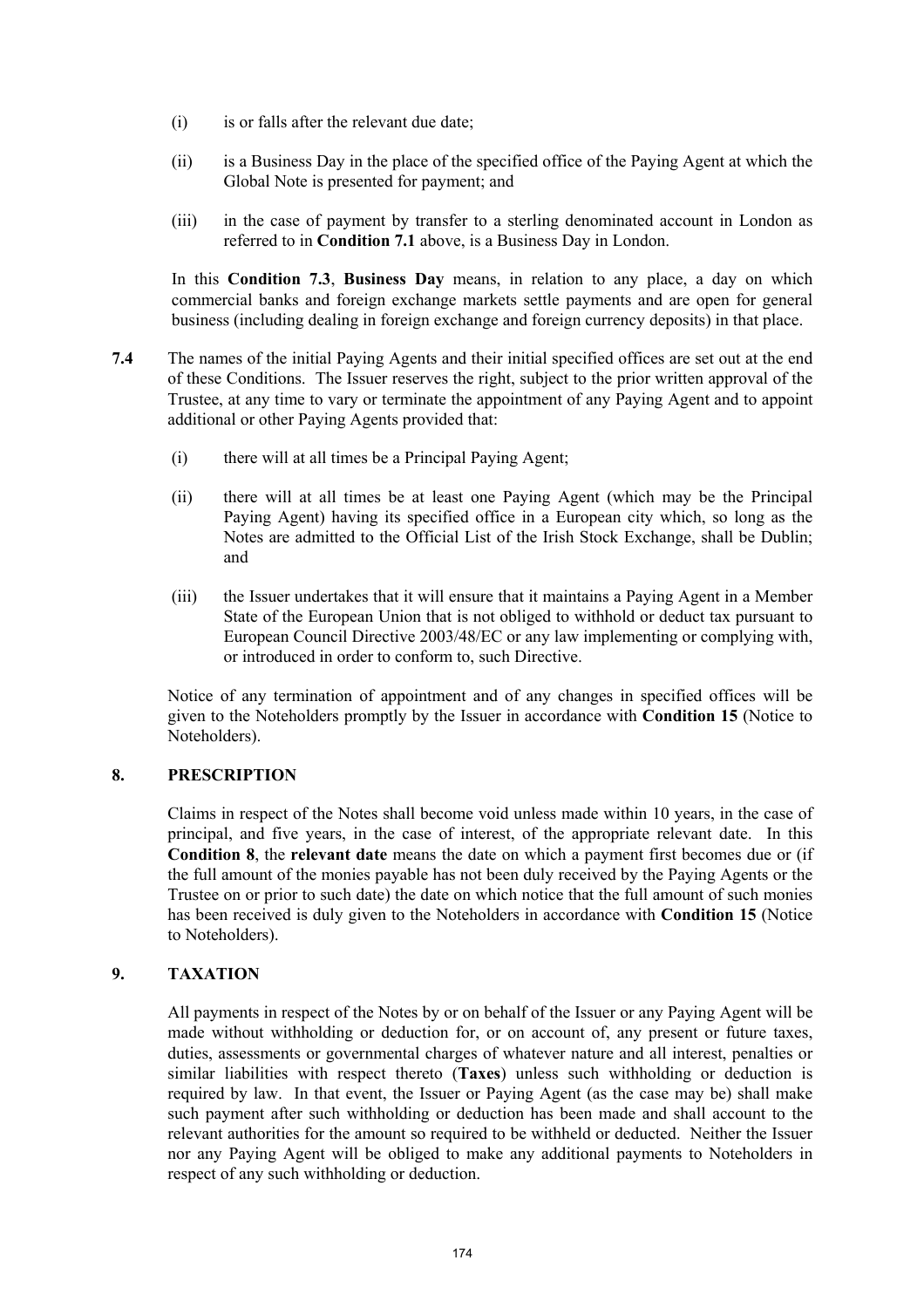### **10. EVENTS OF DEFAULT**

- 10.1 (a) If a Note Event of Default (as defined in **Condition 10.1(b)**) occurs, then:
	- (i) the Trustee will, in its absolute discretion, be entitled to, and must, if:
		- $(A)$  it is directed to do so in writing by the holders of not less than 25 per cent. of the aggregate Principal Amount Outstanding of the Most Senior Class of Notes then outstanding; or
		- (B) it is directed to do so by an Extraordinary Resolution of holders of the Most Senior Class of Notes then outstanding; and

in each case, provided that it has been indemnified and/or secured to its satisfaction, serve notice (an **Acceleration Notice**) on the Issuer declaring the Notes to be immediately due and repayable; and

- (ii) the Issuer Security will become enforceable.
- (b) Each of the following events is, subject to **Condition 10.2**, a **Note Event of Default**:
	- (i) default being made for a period of three Business Days in the payment of any principal of, or default is made for a period of five Business Days in the payment of any interest on, any Note when and as the same ought to be paid in accordance with these Conditions (provided that a deferral of interest in accordance with **Condition 16** (Subordination by Deferral) shall not constitute a default in the payment of such interest for the purposes of this **Condition 10.1(b)(i)**); or
	- (ii) breach by the Issuer of any representation or warranty made by it in these Conditions, the Trust Deed or any of the other Transaction Documents to which it is a party and in any such case (except where the Trustee certifies that, in its opinion, such breach is incapable of remedy, when no notice will be required), such breach continues for a period of 30 days following the service by the Trustee on the Issuer of notice in writing requiring the same to be remedied; or
	- (iii) the Issuer failing duly to perform or observe any other obligation, condition or provision binding upon it under these Conditions, the Trust Deed or any of the other Transaction Documents to which it is a party and in any such case (except where the Trustee certifies that, in its opinion, such failure is incapable of remedy, when no notice will be required), such failure continuing for a period of 30 days following the service by the Trustee on the Issuer of notice in writing requiring the same to be remedied; or
	- (iv) the Issuer, otherwise than for the purposes of such a pre-approved amalgamation or reconstruction as is referred to in **sub-paragraph (vi)** below, ceasing or, through an official action of the board of directors of the Issuer, threatening to cease to carry on business (or a substantial part thereof); or
	- (v) the Issuer is or becomes unable to pay its debts within the meaning of section 123(1)(e) of the Insolvency Act 1986; or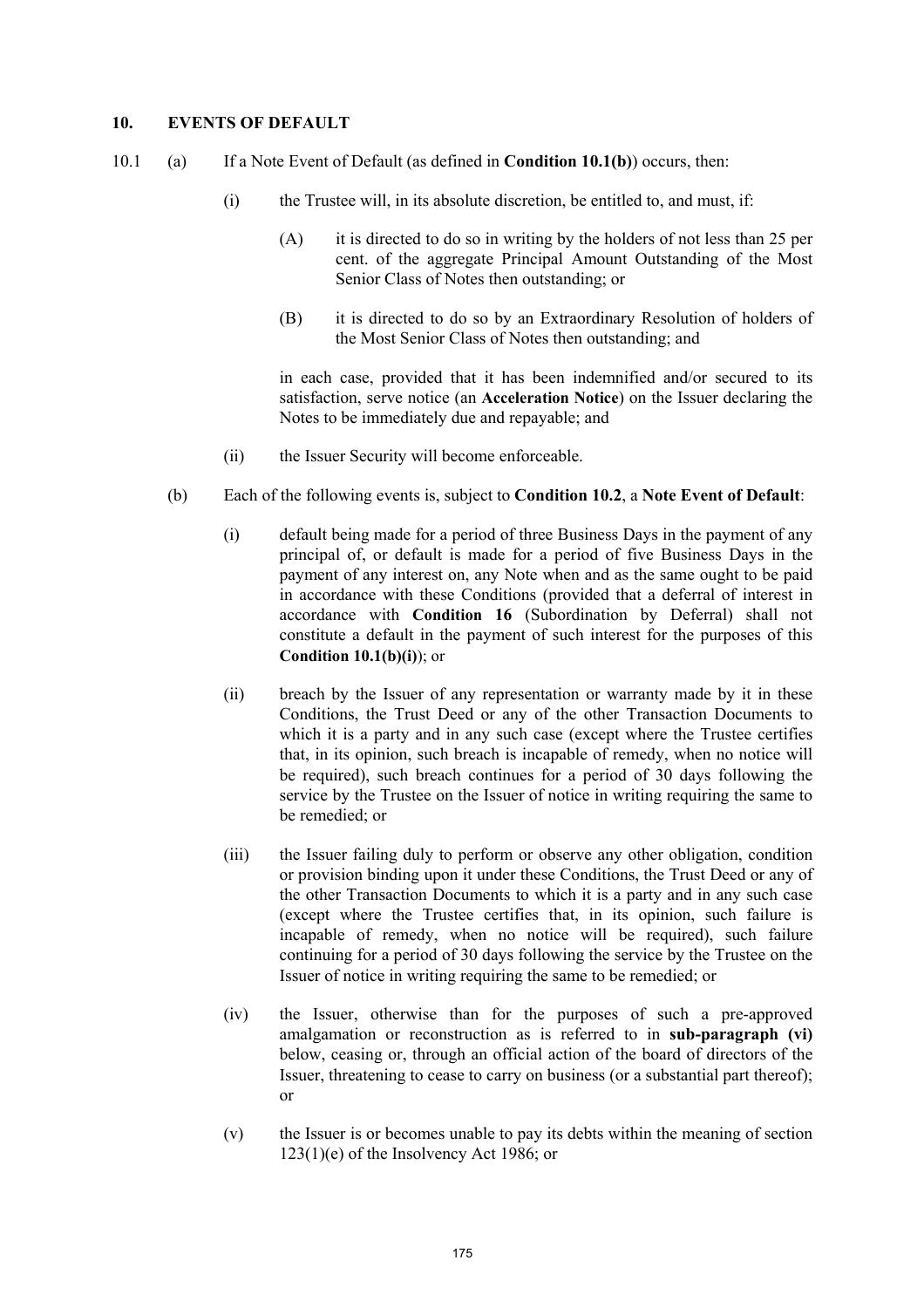- (vi) an order being made or an effective resolution being passed for the windingup of the Issuer, except a winding-up for the purposes of or pursuant to an amalgamation or reconstruction the terms of which have previously been approved in writing by an Extraordinary Resolution of the holders of the Most Senior Class of Notes then outstanding; or
- (vii) proceedings being initiated against the Issuer under any applicable liquidation, insolvency, composition, reorganisation or other similar laws (including, but not limited to, an application to the court for an administration order), or an administration order being granted or an administrative receiver or other receiver (including documents being filed with the court for the appointment of an administrator or notice of intention to appoint an administrator being served), liquidator or other similar official being appointed in relation to the Issuer or in relation to the whole or any part of the undertaking or assets of the Issuer or an encumbrancer taking possession of the whole or any substantial part of the undertaking or assets of the Issuer, or a distress or execution or other process being levied or enforced upon or sued out against the whole or any substantial part of the undertaking or assets of the Issuer, and such proceedings, distress, execution or process (as the case may be) not being discharged or not otherwise ceasing to apply within 15 days, or the Issuer initiating or consenting to judicial proceedings relating to itself under any applicable liquidation, insolvency, composition, reorganisation or other similar laws or making a conveyance or assignment for the benefit of its creditors generally.
- 10.2 In respect of the events described in **sub-paragraphs (ii)** and **(iii)** of **Condition 10.1(b)**, the relevant event will not constitute a Note Event of Default unless the Trustee first certifies to the Issuer that such event is, in the opinion of the Trustee, materially prejudicial to the interests of the holders of the Most Senior Class of Notes then outstanding. Upon service of an Acceleration Notice, each Note shall become immediately due and repayable at its Principal Amount Outstanding together with accrued interest as provided in the Trust Deed and the Issuer Deed of Charge (but subject to the Post-Acceleration Priority of Payments).

# **11. ENFORCEMENT**

- **11.1** The Trustee may, at its discretion and without notice at any time and from time to time, take such proceedings or other action as it may think fit to enforce the provisions of the Notes and the Trust Deed (including these Conditions), the Issuer Deed of Charge or any of the other Transaction Documents to which it or the Issuer is a party, provided that, subject to **Condition 11.3** below, enforcement of the Issuer Security shall be the only remedy available to the Trustee for the repayment of the Class A Notes, the Class B Notes, the Class C Notes, the Class D Notes, the Class E Notes and the Class F Notes and the payment of accrued interest and, at any time after the Issuer Security has become enforceable, the Trustee may take such steps as it may think fit to enforce the Issuer Security. The Trustee shall not be bound to take any such proceedings, action or steps unless (a) it shall have been so directed by an Extraordinary Resolution of the holders of the Most Senior Class of Notes outstanding or so requested in writing by the holders of at least 25 per cent. in aggregate Principal Amount Outstanding for the time being of the Most Senior Class of Notes outstanding and (b) it shall have been secured and/or indemnified to its satisfaction.
- **11.2** Subject to **Condition 11.3** below, no Noteholder shall be entitled to proceed directly against the Issuer or any other party to the Transaction Documents or to enforce the Issuer Security unless the Trustee, having become bound so to do, fails to do so within a reasonable period and such failure shall be continuing. The Trustee cannot, while any of the Notes are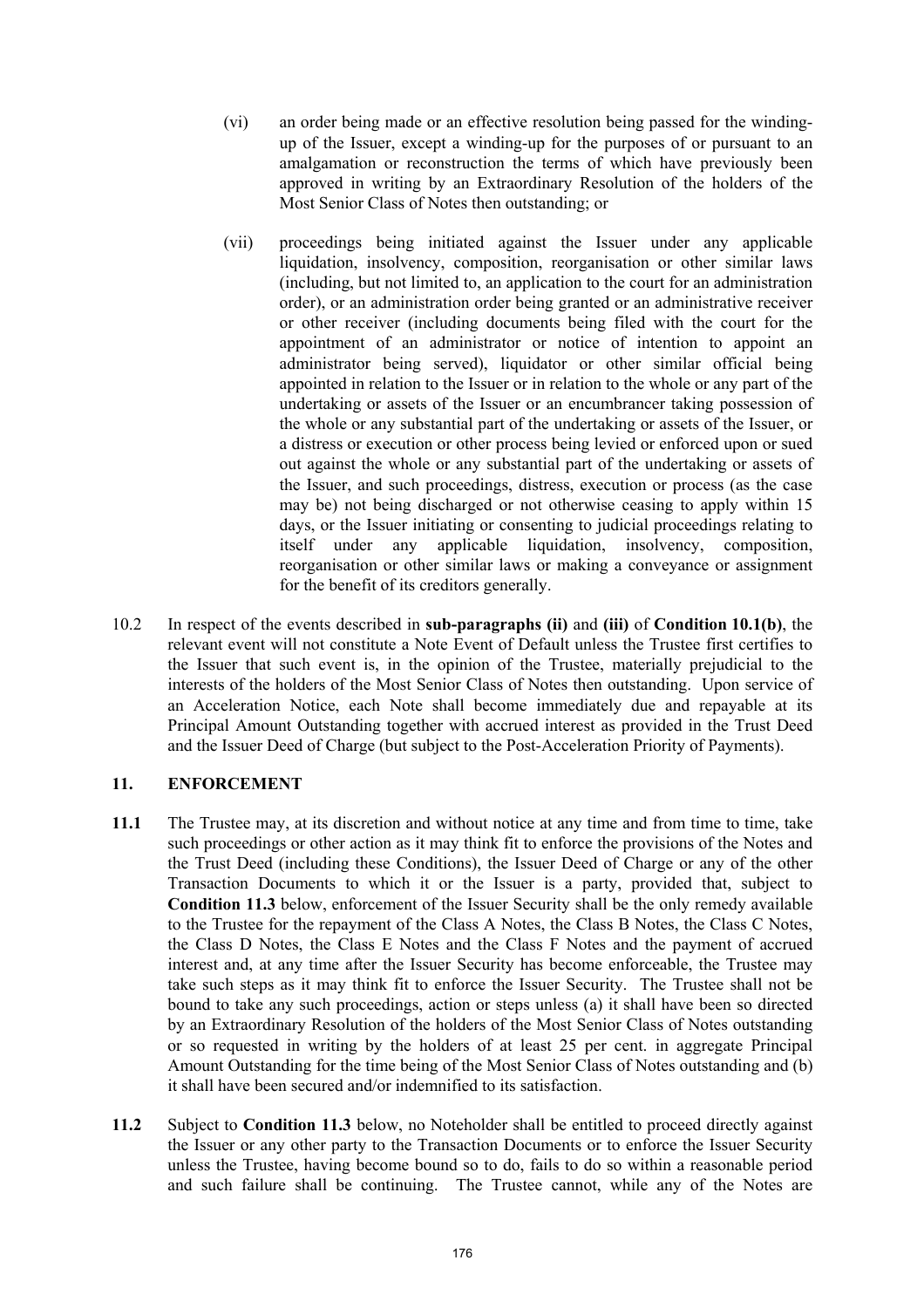outstanding, be required to enforce the Issuer Security at the request of any of the Issuer Secured Creditors under the Issuer Deed of Charge.

**11.3** If the Trustee has taken enforcement action under the Issuer Deed of Charge and distributed all of the resulting proceeds (including the proceeds of realising the security thereunder), to the extent that any amount is still owing to any Noteholder (a **Shortfall**), any such Noteholder shall be entitled to proceed directly against the Issuer in order to claim such Shortfall and the Trustee shall not be responsible for any liability occasioned thereby, nor shall it vouch for the validity of such claim.

## **12. MEETINGS OF NOTEHOLDERS, MODIFICATION, WAIVER, SUBSTITUTION AND DISCRETIONS**

**12.1** The Trust Deed contains provisions for convening meetings of Noteholders of any Class to consider any matter affecting their interests, including the sanctioning by Extraordinary Resolution of a modification of these Conditions or the provisions of any of the Transaction Documents (other than the Finance Documents) or any other documents affecting the rights and benefits of the Issuer which are comprised in the Issuer Security.

The quorum at any meeting of the Noteholders of any Class for passing an Extraordinary Resolution shall be one or more persons holding or representing over 50 per cent. in aggregate Principal Amount Outstanding of the Notes of the relevant Class then outstanding or, at any adjourned meeting, one or more persons being or representing the Noteholders of the relevant Class whatever the aggregate Principal Amount Outstanding of the Notes of the relevant Class so held or represented except that, at any meeting the business of which includes the sanctioning of a Basic Terms Modification, the necessary quorum for passing an Extraordinary Resolution shall be one or more persons holding or representing not less than 75 per cent., or at any adjourned such meeting, not less than 33 per cent. in aggregate Principal Amount Outstanding of the Notes of the relevant Class for the time being outstanding.

An Extraordinary Resolution passed at any meeting of the Class A Noteholders shall be binding on all the Class B Noteholders, the Class C Noteholders, the Class D Noteholders, the Class E Noteholders and the Class F Noteholders irrespective of its effect upon them except an Extraordinary Resolution to sanction a modification of these Conditions or the provisions of any of the Transaction Documents or a waiver or authorisation of any breach or proposed breach thereof or certain other matters specified in the Trust Deed or the Issuer Deed of Charge, which shall not take effect unless the Trustee is of the opinion that it would not be materially prejudicial to the interests of the holders of each of the other Classes of Notes or it shall have been sanctioned by an Extraordinary Resolution of the holders of each of the other Classes of Notes.

An Extraordinary Resolution passed at any meeting of the Class B Noteholders shall be binding on all the Class C Noteholders, the Class D Noteholders, the Class E Noteholders and the Class F Noteholders, irrespective of its effect upon them except (other than an Extraordinary Resolution referred to in the previous paragraph) an Extraordinary Resolution to sanction a modification of these Conditions or the provisions of any of the Transaction Documents or a waiver or authorisation of any breach or proposed breach thereof or certain other matters specified in the Trust Deed or the Issuer Deed of Charge, which shall not take effect unless the Trustee is of the opinion that it would not be materially prejudicial to the interests of the holders of each of the other Classes of Notes or it shall have been sanctioned by an Extraordinary Resolution of the holders of each of the other Classes of Notes.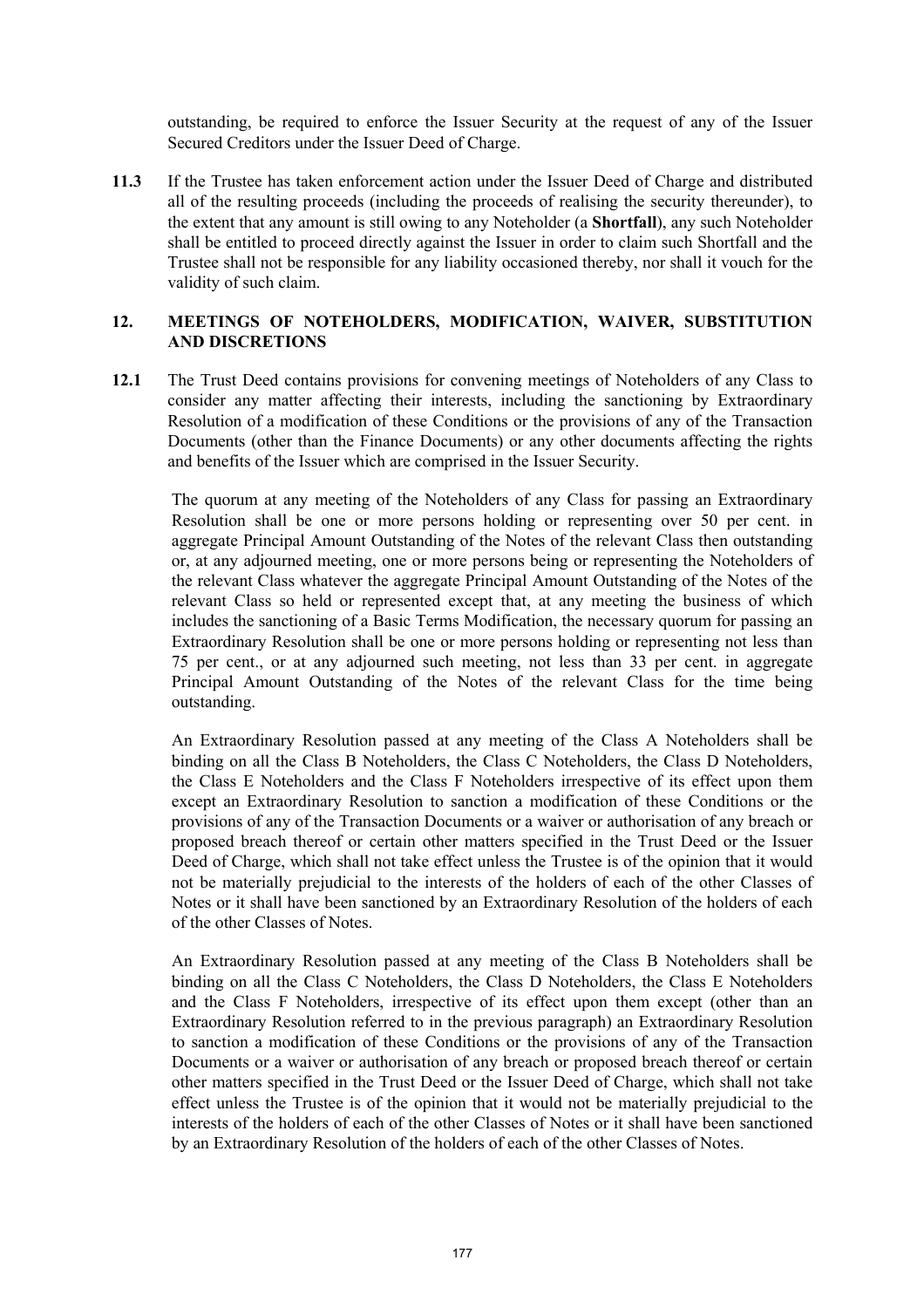An Extraordinary Resolution passed at any meeting of the Class C Noteholders shall be binding on all the Class D Noteholders, the Class E Noteholders and the Class F Noteholders, irrespective of its effect upon them except (other than an Extraordinary Resolution referred to in the previous paragraphs) an Extraordinary Resolution to sanction a modification of these Conditions or the provisions of any of the Transaction Documents or a waiver or authorisation of any breach or proposed breach thereof or certain other matters specified in the Trust Deed or the Issuer Deed of Charge, which shall not take effect unless the Trustee is of the opinion that it would not be materially prejudicial to the interests of the holders of each of the other Classes of Notes or it shall have been sanctioned by an Extraordinary Resolution of the holders of each of the other Classes of Notes.

An Extraordinary Resolution passed at any meeting of the Class D Noteholders shall be binding on all the Class E Noteholders and the Class F Noteholders, irrespective of its effect upon them except (other than an Extraordinary Resolution referred to in the previous paragraphs) an Extraordinary Resolution to sanction a modification of these Conditions or the provisions of any of the Transaction Documents or a waiver or authorisation of any breach or proposed breach thereof or certain other matters specified in the Trust Deed or the Issuer Deed of Charge, which shall not take effect unless the Trustee is of the opinion that it would not be materially prejudicial to the interests of the holders of each of the other Classes of Notes or it shall have been sanctioned by an Extraordinary Resolution of the holders of each of the other Classes of Notes.

An Extraordinary Resolution passed at any meeting of the Class E Noteholders shall be binding on all the Class F Noteholders, irrespective of its effect upon them except (other than an Extraordinary Resolution referred to in the previous paragraphs) an Extraordinary Resolution to sanction a modification of these Conditions or the provisions of any of the Transaction Documents or a waiver or authorisation of any breach or proposed breach thereof or certain other matters specified in the Trust Deed or the Issuer Deed of Charge, which shall not take effect unless the Trustee is of the opinion that it would not be materially prejudicial to the interests of the holders of each of the other Classes of Notes or it shall have been sanctioned by an Extraordinary Resolution of the holders of each of the other Classes of Notes.

As used in these Conditions and the Trust Deed:

- (i) **Extraordinary Resolution** means (a) a resolution passed at a meeting of a Class of Noteholders duly convened and held in accordance with the Trust Deed by a majority consisting of not less than three fourths of the persons voting thereat upon a show of hands or if a poll is duly demanded by a majority consisting of not less than three fourths of the votes cast on such poll or (b) a resolution in writing signed by or on behalf of not less than 90 per cent. in aggregate Principal Amount Outstanding of the Noteholders of a Class, which resolution in writing may be contained in one document or in several documents in like form each signed by or on behalf of one or more of the Noteholders of that Class and shall be as valid, effective and binding as a resolution duly passed at such a meeting; and
- (ii) **Basic Terms Modification** means, in respect of a Class of Notes:
	- (A) a change in the amount payable or, where applicable, modification of the method of calculating the amount payable or modification of the date of payment or, where applicable, of the method of calculating the date of payment in respect of any principal or interest in respect of such Notes;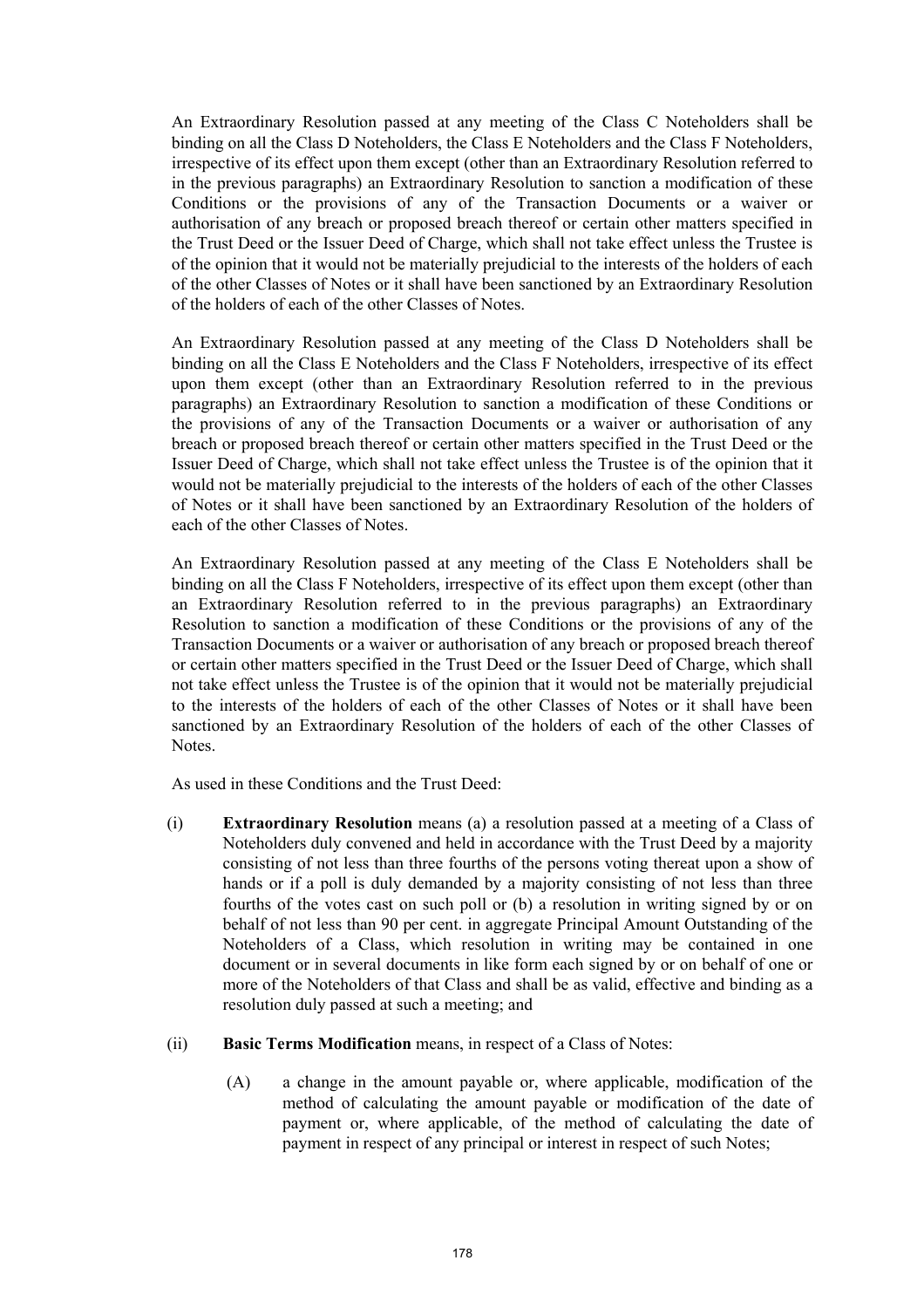- (B) alteration of the currency in which payments under such Notes are to be made;
- (C) alteration of the quorum or majority required to pass an Extraordinary Resolution;
- (D) the sanctioning of any such scheme or proposal in respect of such Notes as is described in **paragraph 19(i)** of **Schedule 4** to the Trust Deed;
- (E) alteration of this definition or the provisos to **paragraphs 7** and/or **19** of **Schedule 4** to the Trust Deed;
- (F) alteration of the Pre-Acceleration Revenue Priority of Payments, the Pre-Acceleration Principal Priority of Payments, the Post-Enforcement/Pre-Acceleration Priority of Payments or the Post-Acceleration Priority of Payments; and
- (G) alteration of the Issuer Charged Property or amendment to any of the documents relating to the Issuer Charged Property or any other provision of the Issuer Security.
- **12.2** The Trustee may agree, without the consent of the Noteholders, (i) to any modification of, or to the waiver or authorisation of any breach or proposed breach of, these Conditions, the Trust Deed or any of the other Transaction Documents, which is not, in the opinion of the Trustee, materially prejudicial to the interests of the holders of the Most Senior Class of Notes then outstanding or (ii) to any modification of these Conditions or any of the other Transaction Documents, which, in the opinion of the Trustee, is of a formal, minor or technical nature or to correct a manifest error or an error which is, in the opinion of the Trustee, proven. The Trustee may also, without the consent of the Noteholders, determine that Note Events of Default shall not, or shall not subject to specified conditions, be treated as such, provided that, in the opinion of the Trustee, it would not be materially prejudicial to the interests of the holders of the Most Senior Class of Notes then outstanding to do so. Any such modification, waiver, authorisation or determination shall be binding on the Noteholders and, unless the Trustee agrees otherwise, any such modification shall be notified to the Noteholders in accordance with **Condition 15** (Notice to Noteholders) as soon as practicable thereafter.
- **12.3** The Trustee shall be entitled to take into account, for the purpose of exercising or performing any right, power, trust, authority, duty or discretion under or in relation to these Conditions or any of the Transaction Documents, any confirmation by any of the Rating Agencies that the then current ratings of the Notes or, as the case may be any Class or Classes of the Notes would not be adversely affected by such exercise or performance.
- **12.4** Where, in connection with the exercise or performance by the Trustee of any right, power, trust, authority, duty or discretion under or in relation to these Conditions or any of the other Transaction Documents (including, without limitation, in relation to any modification, waiver, authorisation, determination or substitution as referred to above), the Trustee is required to have regard to the interests of the Noteholders or the Noteholders of any Class, it shall have regard to the general interests of the Noteholders of such Class as a class but shall not have regard to any interests arising from circumstances particular to individual Noteholders (whatever their number) and, in particular but without limitation, shall not have regard to the consequences of any such exercise or performance for individual Noteholders (whatever their number) resulting from their being for any purpose domiciled or resident in, or otherwise connected with, or subject to the jurisdiction of, any particular territory or any political subdivision thereof and the Trustee shall not be entitled to require, nor shall any Noteholder be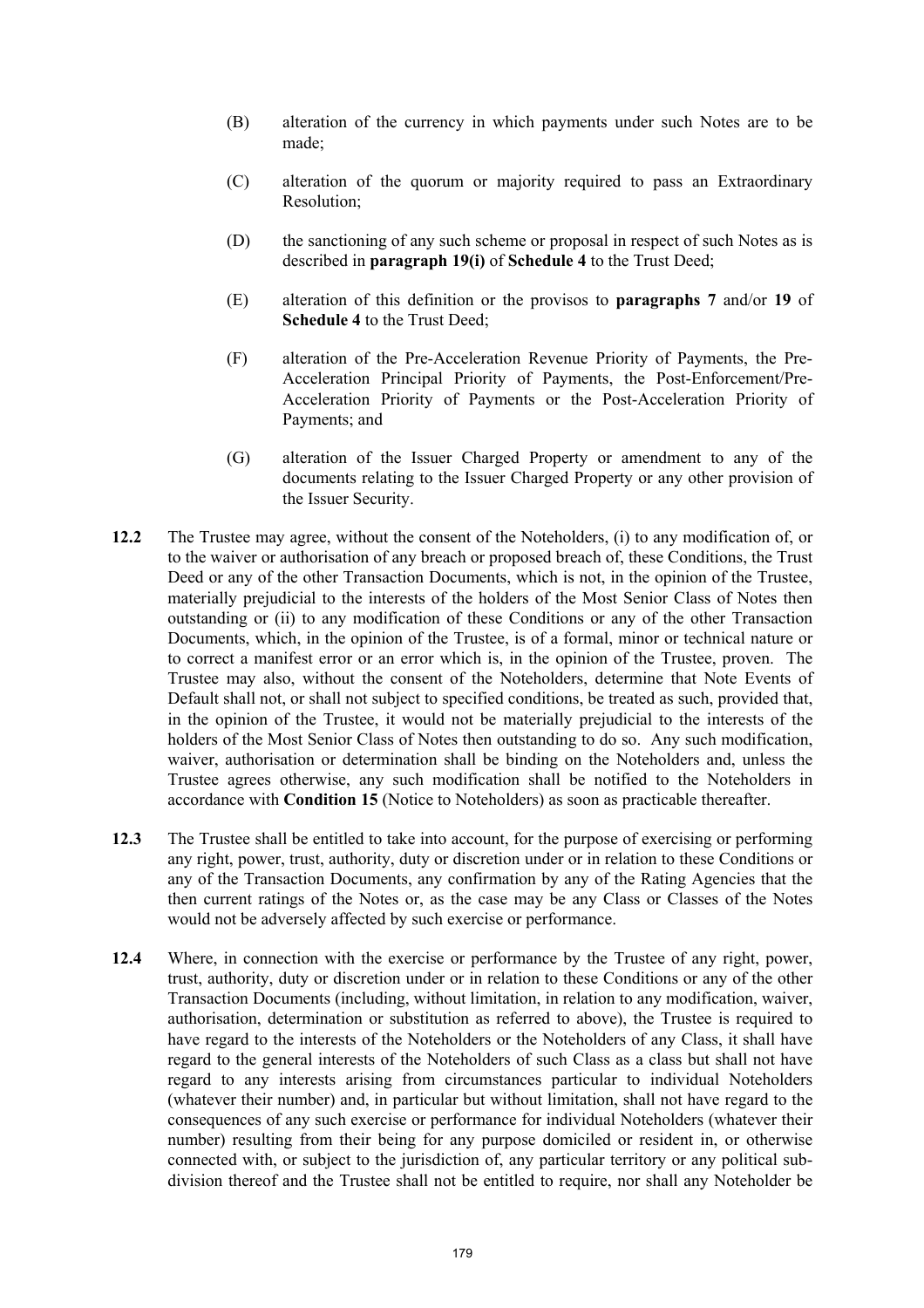entitled to claim from the Issuer or the Trustee or any other person any indemnification or payment in respect of any tax consequences of any such exercise upon individual Noteholders.

#### **13. INDEMNIFICATION AND EXONERATION OF THE TRUSTEE**

The Trust Deed and the Issuer Deed of Charge each contains provisions governing the responsibility (and relief from responsibility) of the Trustee and providing for its indemnification in certain circumstances, including provisions relieving it from taking enforcement proceedings or enforcing the Issuer Security or taking any other action in relation to the Trust Deed or the other Transaction Documents unless secured and/or indemnified to its satisfaction. The Trustee will not be responsible for any loss, expense or liability which may be suffered as a result of any assets comprised in the Issuer Charged Property, or any deeds or documents of title thereto, being uninsured or inadequately insured or being held by or to the order of clearing organisations or their operators or by intermediaries such as banks, brokers, depositories, warehousemen or other persons whether or not on behalf of the Trustee.

Each of the Trust Deed and the Issuer Deed of Charge contains provisions pursuant to which the Trustee, or any of its related companies is entitled, among other things, (i) to enter into business transactions with the Issuer and/or any other person who is a party to the Transaction Documents or whose obligations are comprised in the Issuer Charged Property and/or any of their subsidiary or associated companies and to act as trustee for the holders of any other securities issued by or relating to the Issuer and/or any other person who is a party to the Transaction Documents or whose obligations are comprised in the Issuer Charged Property and/or any of their subsidiary or associated companies, (ii) to exercise and enforce its rights, comply with its obligations and perform its duties under or in relation to any such transactions or, as the case may be, any such trusteeship without regard to the interests of the Noteholders and (iii) to retain and not be liable to account for any profit made or any other amount or benefit received thereby or in connection therewith.

The Trust Deed and the Issuer Deed of Charge also relieve the Trustee of liability for not having made or not having caused to be made on its behalf the searches, investigations and enquiries which a prudent chargee would normally have been likely to make in entering into the Issuer Deed of Charge. The Trustee has no responsibility in relation to the legality, validity, sufficiency, adequacy and enforceability of the Issuer Security, the Issuer Charged Property or the Transaction Documents. The Trustee will not be obliged to take any action which might result in its incurring personal liabilities unless secured and/or indemnified to its satisfaction or to supervise the performance by the Master Servicer, the Cash Manager or any other person of their obligations under the Transaction Documents and the Trustee shall assume, until it has notice in writing to the contrary, that all such persons are properly performing their duties, notwithstanding that the Issuer Security (or any part thereof) may, as a consequence, be treated as floating rather than fixed security.

The Trust Deed and the Issuer Deed of Charge contain other provisions limiting the responsibility, duties and liability of the Trustee.

The Trust Deed and the Issuer Deed of Charge contain provisions pursuant to which (i) the Trustee may retire at any time on giving not less than three months' prior written notice to the Issuer, and will be relieved of any liability incurred by reason of such retirement and (ii) the Noteholders may by Extraordinary Resolution of the holders of each Class of Notes remove the Trustee. The retirement or removal of the Trustee will not become effective until a successor trustee is appointed. The Trustee is entitled to appoint a successor trustee in the circumstances specified in the Trust Deed and the Issuer Deed of Charge, respectively.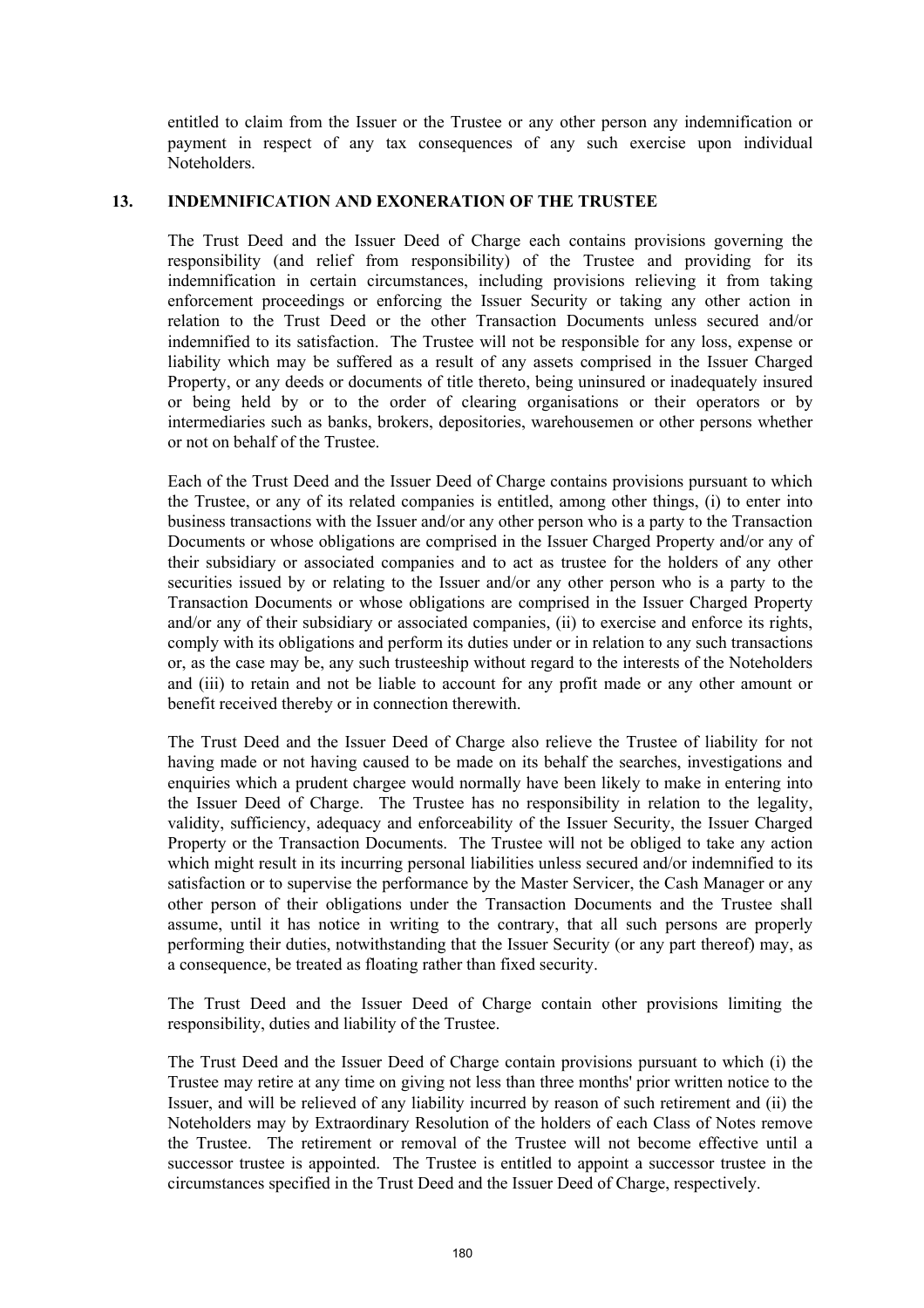#### **14. REPLACEMENT OF THE NOTES**

#### **14.1 Global Notes**

If a Global Note is lost, stolen, mutilated, defaced or destroyed, it shall, upon satisfactory evidence of such loss, theft, mutilation, defacement or destruction being given to the Issuer and the Trustee, become void and a duly executed and authenticated replacement Global Note will be delivered by the Issuer to the Common Depositary only upon surrender, in the case of mutilation or defacement, of the relevant Global Note. Replacement thereof will only be made upon payment of such costs as may be incurred in connection therewith and on such terms as to evidence and indemnity as the Issuer and the Principal Paying Agent may reasonably require.

# **15. NOTICE TO NOTEHOLDERS**

- **15.1** Notices to Noteholders may be given by delivery of the relevant notice to Clearstream, Luxembourg and/or Euroclear for communication by them to Noteholders provided that so long as the Notes are listed on the Irish Stock Exchange, the Irish Stock Exchange so agrees. Any notice delivered to Clearstream, Luxembourg and/or Euroclear as aforesaid shall be deemed to have been given on the day of such delivery.
- **15.2** A copy of each notice given by the Issuer in accordance with this **Condition 15** shall be provided to each of Fitch Ratings Ltd. (**Fitch**), Moody's Investors Service Limited (**Moody's**) and Standard & Poor's Rating Services, a division of The McGraw-Hill Companies, Inc. (**S&P** and, together with Fitch and Moody's, the **Rating Agencies**, which reference in these Conditions shall include any additional or replacement rating agency appointed by the Issuer to provide a credit rating in respect of the Notes or any Class thereof). For the avoidance of doubt, and unless the context otherwise requires, all references to rating and ratings in these Conditions shall be deemed to be references to the ratings assigned by the Rating Agencies. The Trustee will (at the expense of the Issuer) upon request from the Issuer or any of the Rating Agencies provide a copy to the Rating Agencies of any notice given by the Trustee to Noteholders under this **Condition 15**.
- **15.3** The Trustee shall be at liberty to sanction some other method of giving notice to the Noteholders or to a Class or category of them if, in its opinion, such other method is reasonable having regard to market practice then prevailing and to the requirements of the stock exchange on which the Notes are then listed and provided that notice of such other method is given to the Noteholders in such manner as the Trustee shall require.

# **16. SUBORDINATION BY DEFERRAL**

#### **16.1 Interest**

In the event that, on any Interest Payment Date, the amount available to the Issuer, subject to and in accordance with the applicable Priority of Payments to apply on such Interest Payment Date, in respect of interest due (including interest on unpaid interest) on the Class B Notes, the Class C Notes, the Class D Notes, the Class E Notes and/or the Class F Notes, after, in each case, deducting amounts ranking in priority thereto under the applicable Priority of Payments, (each, an **Interest Residual Amount**), is not sufficient to satisfy in full the aggregate amount of interest (including interest on unpaid interest) due, but for this **Condition 16.1**, on the Class B Notes, the Class C Notes, the Class D Notes, the Class E Notes or the Class F Notes, as the case may be, on such Interest Payment Date, there shall instead be payable on such Interest Payment Date, by way of interest (including interest on unpaid interest) on each Class B Note, Class C Note, Class D Note, the Class E Note or Class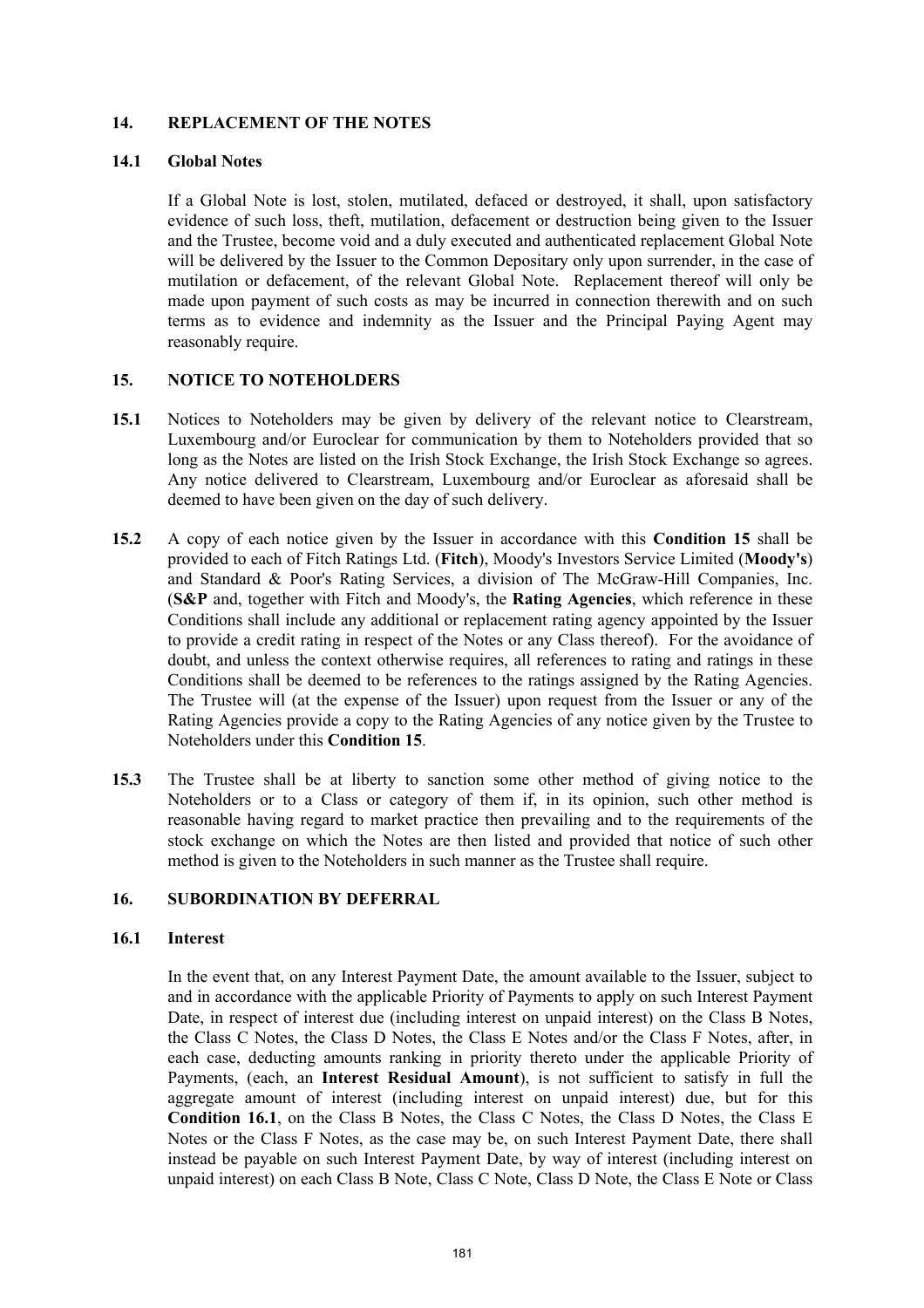F Note, as the case may be, only a *pro rata* share of the Interest Residual Amount attributable to the relevant Class of Notes on such Interest Payment Date.

In any such event, the Cash Manager acting on behalf of the Issuer shall create a provision in its accounts for the shortfall equal to the amount by which the aggregate amount of interest (including interest on unpaid interest) paid on the Class B Notes or, as the case may be, the Class C Notes, the Class D Notes, the Class E Notes or the Class F Notes on the relevant Interest Payment Date in accordance with this **Condition 16.1** falls short of the aggregate amount of interest (including interest on unpaid interest) payable (but for the provisions of this **Condition 16.1**) on the Class B Notes or, as the case may be, Class C Notes, Class D Notes, the Class E Notes or Class F Notes on that date pursuant to **Condition 5** (Interest). Such shortfall shall itself accrue interest at the same rate as that payable in respect of the Class B Notes or, as the case may be, Class C Notes, Class D Notes, the Class E Notes or Class F Notes and shall be payable together with such accrued interest on the following Interest Payment Date, subject to the provisions of the preceding paragraph. The foregoing provisions of this **Condition 16.1** will not apply to any AFC Excess Interest Amounts in respect of the Class F Notes as to which **Condition 5.8** (Interest on the Class F Notes) will apply.

#### **16.2 General**

Any amounts of principal (other than in respect of any Allocated Loan Principal Write-Down Amount) or interest in respect of the Class B Notes, the Class C Notes, the Class D Notes, the Class E Notes or the Class F Notes (other than any AFC Excess Interest Amounts which are payable in accordance with **Condition 5.8** (Interest on the Class F Notes)) otherwise payable under these Conditions which are not paid by virtue of this **Condition 16**, together with accrued interest thereon, shall in any event become payable on the Final Maturity Date or on such earlier date as the Class B Notes, the Class C Notes, the Class D Notes, the Class E Notes or the Class F Notes as the case may be, become due and repayable in full.

#### **16.3 Application**

The provisions of the first paragraph of Condition 16.1 shall cease to apply:

- (i) in respect of the Class B Notes, upon the redemption in full of all Class A Notes;
- (ii) in respect of the Class C Notes, upon the redemption in full of all Class B Notes;
- (iii) in respect of the Class D Notes, upon the redemption in full of all Class C Notes;
- (iv) in respect of the Class E Notes, upon the redemption in full of all Class D Notes; and
- (v) in respect of the Class F Notes, upon the redemption in full of all Class E Notes

#### **16.4 Notification**

As soon as practicable after becoming aware that any part of a payment of interest or principal on the Class B Notes or, as the case may be, Class C Notes, Class D Notes, the Class E Notes or Class F Notes will be deferred or that a payment previously deferred will be made in accordance with this **Condition 16**, the Issuer will give notice thereof to the Class B Noteholders or, as the case may be, Class C Noteholders, Class D Noteholders, the Class E Noteholders or Class F Noteholders in accordance with **Condition 15** (Notice to Noteholders).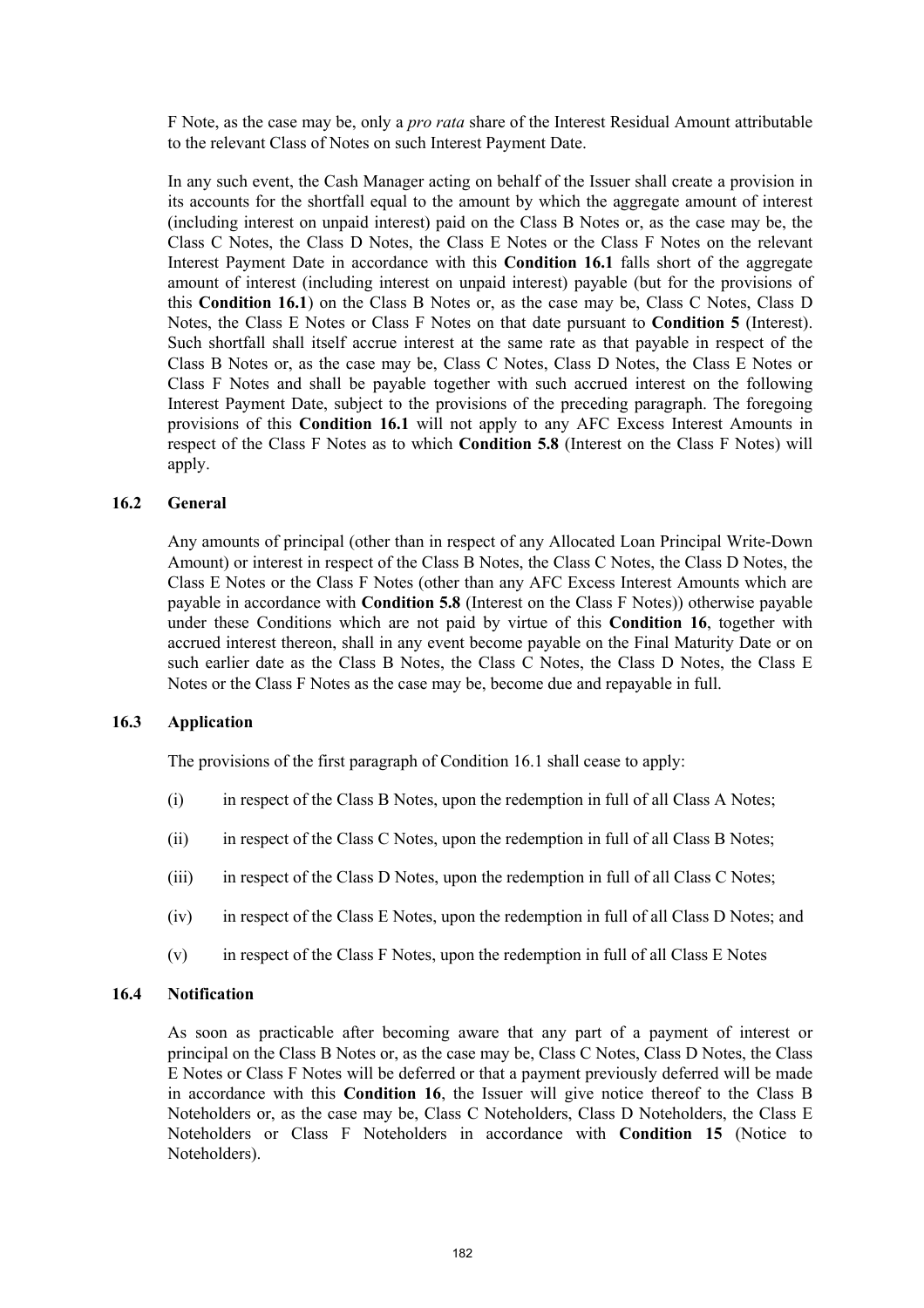#### **17. RIGHTS OF THIRD PARTIES**

This Note does not confer any rights on any person under the Contracts (Rights of Third Parties) Act 1999 to enforce any term of this Note, but this does not affect any right or remedy of any person which exists or is available apart from the Contracts (Rights of Third Parties) Act 1999.

# **18. GOVERNING LAW**

The Trust Deed and the Notes are governed by, and will be construed in accordance with, English law.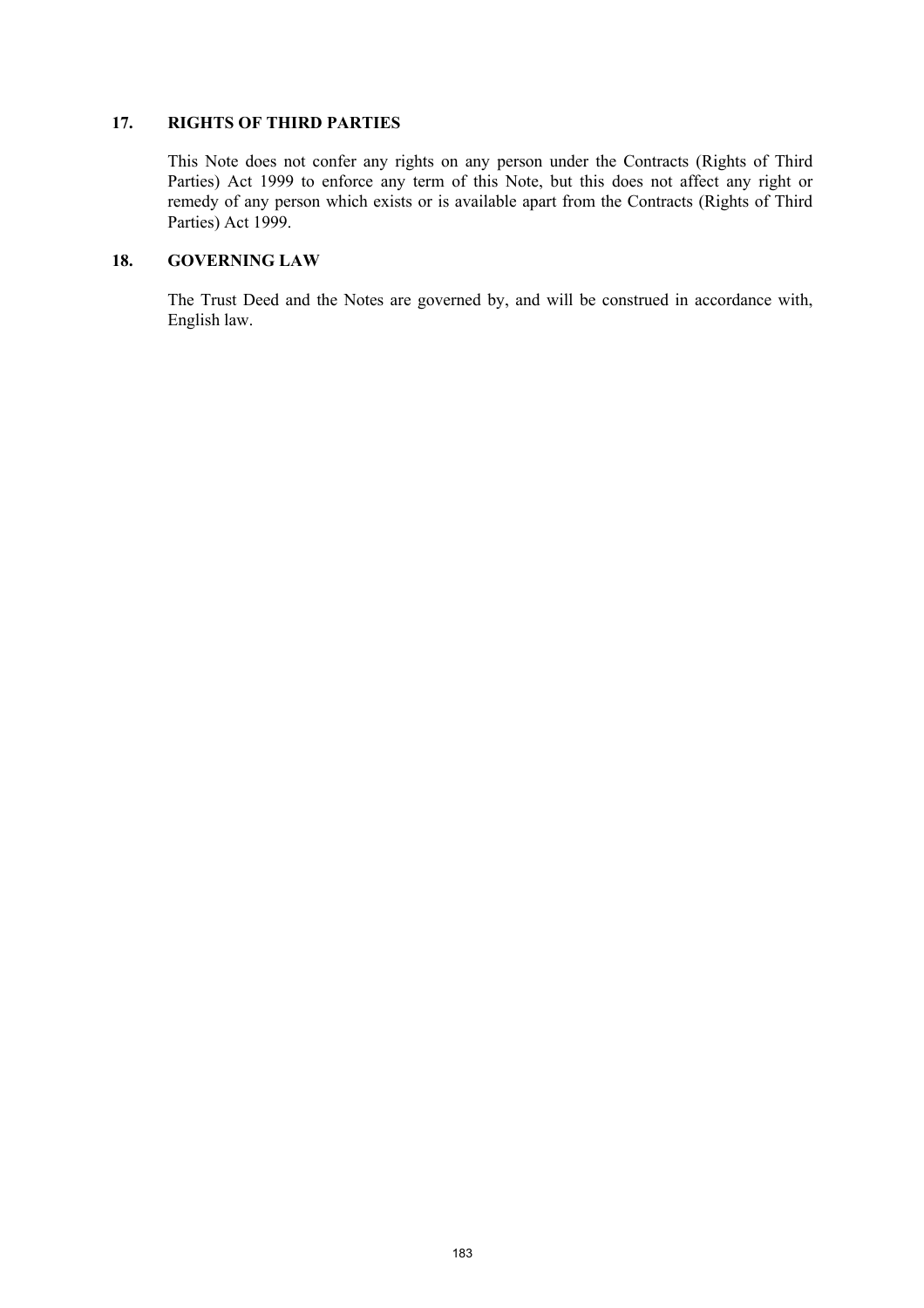#### **UNITED KINGDOM TAXATION**

**The following, which applies only to persons who are the beneficial owners of the Notes, is a summary of current United Kingdom tax law and H.M. Revenue and Customs practice as at the date of this Offering Circular relating to certain aspects of United Kingdom taxation of the Notes. It is not a comprehensive analysis of the tax consequences arising in respect of the Notes. Some aspects do not apply to certain classes of taxpayer (such as dealers and persons connected with the Issuer). Prospective Noteholders who are in any doubt about their tax position or who may be subject to tax in a jurisdiction other than the United Kingdom should seek their own professional advice.** 

#### **1. Interest on the Notes**

#### 1.1 *Withholding tax on payments of interest on the Notes*

Payments of interest on the Notes may be made without deduction of or withholding on account of United Kingdom income tax provided that the Notes continue to be listed on a "recognised stock exchange" within the meaning of section 841 of the Income and Corporation Taxes Act 1988 (the **Act**). The Irish Stock Exchange is a recognised stock exchange. Under a United Kingdom H.M Revenue and Customs (**HMRC**) interpretation, the Notes will satisfy this requirement if they are listed by the competent authority in Ireland and are admitted to trading by the Irish Stock Exchange. Provided, therefore, that the Notes remain so listed, interest on the Notes will be payable without withholding or deduction on account of United Kingdom tax.

Interest on the Notes may also be paid without withholding or deduction on account of United Kingdom tax where interest on the Notes is paid to a person whose usual place of abode is not outside the United Kingdom for United Kingdom tax purposes and, at the time the payment is made, the Issuer reasonably believes (and any person by or through whom interest on the Notes is paid reasonably believes) that the beneficial owner of the interest is within the charge to United Kingdom corporation tax as regards the payment of interest or that the payment is made to one of the persons listed in section 349B of the Act in the circumstances specified in section 349B, provided that HMRC has not given a direction (in circumstances where it has reasonable grounds to believe that it is likely that the above exemption is not available in respect of such payment of interest at the time the payment is made) that the interest should be paid under deduction of tax.

In other cases, an amount must generally be withheld from payments of interest on the Notes on account of United Kingdom income tax at the lower rate (currently 20 per cent.). However, where an applicable double tax treaty provides for a lower rate of withholding tax (or for no tax to be withheld) in relation to a Noteholder, HMRC can issue a notice to the Issuer to pay interest to the Noteholder without deduction of tax (or for interest to be paid with tax deducted at the rate provided for in the relevant double tax treaty).

#### 1.2 *Provision of information*

Noteholders who are individuals may wish to note that HMRC has power to obtain information (including the name and address of the beneficial owner of the interest) from any person in the United Kingdom who either pays interest to or receives interest for the benefit of an individual. Information so obtained may, in certain circumstances, be exchanged by HMRC with the tax authorities of the jurisdiction in which the Noteholder is resident for tax purposes.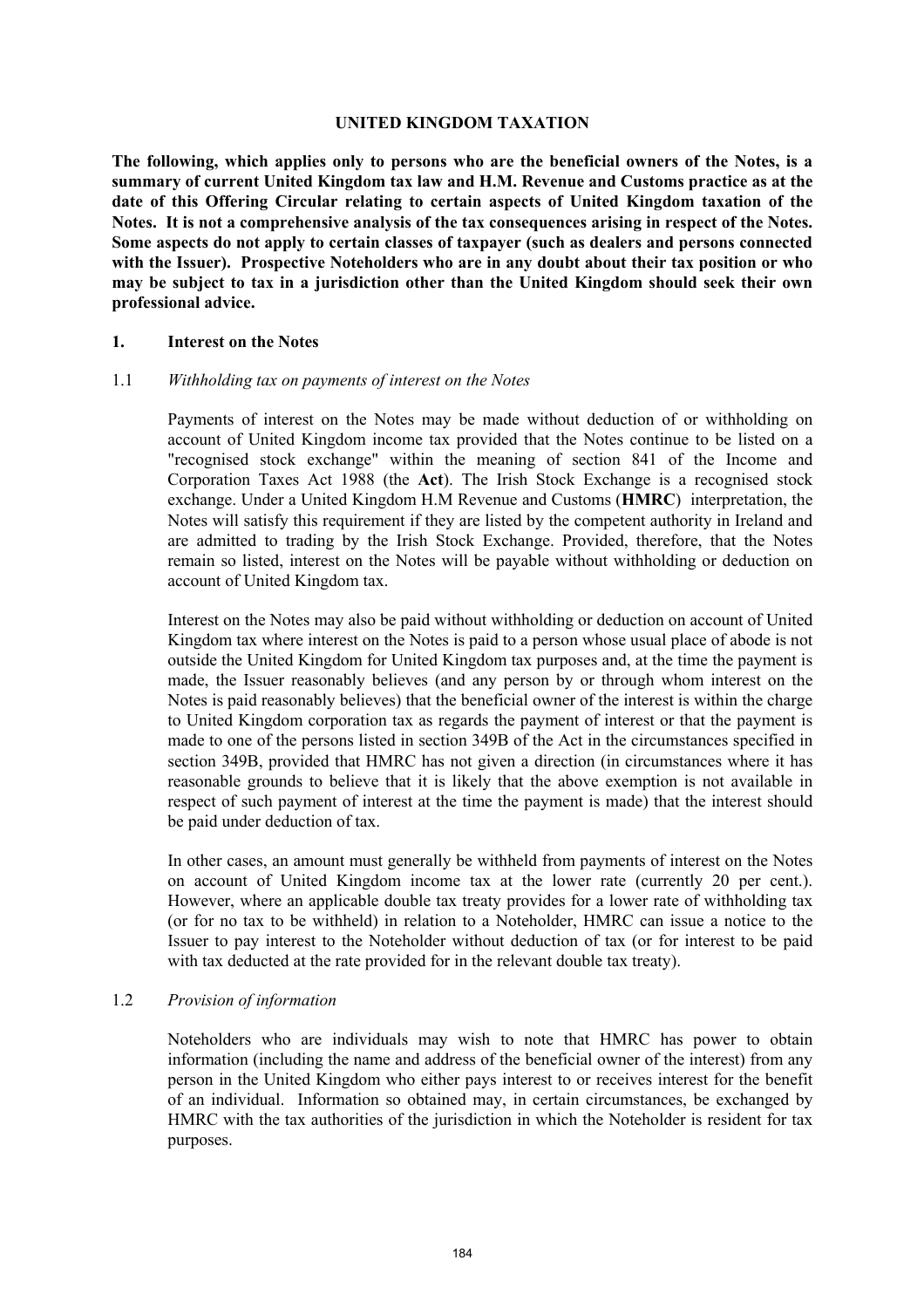#### 1.3 *Further United Kingdom income tax issues*

Interest on the Notes will constitute United Kingdom source income and, as such, may be subject to income tax by direct assessment even where paid without withholding.

However, interest with a United Kingdom source received without deduction or withholding on account of United Kingdom tax will not be chargeable to United Kingdom tax in the hands of a Noteholder (other than certain trustees) who is not resident for tax purposes in the United Kingdom unless that Noteholder carries on a trade, profession or vocation through a United Kingdom branch or agency in connection with which the interest is received or to which the Notes are attributable (and where that Noteholder is a company, unless that Noteholder carries on a trade in the United Kingdom through a permanent establishment in connection with which interest is received or to which the Notes are attributable). There are exemptions for interest received by certain categories of agent (such as some brokers and investment managers). The provisions of an applicable double taxation treaty may be relevant for such Noteholders.

#### **2. United Kingdom corporation tax payers**

In general, Noteholders which are within the charge to United Kingdom corporation tax in respect of the Notes will be charged to tax and obtain relief as income on all returns, profits and gains on, and fluctuations in value of the Notes (whether attributable to currency fluctuation or otherwise) broadly in accordance with their statutory accounting treatment.

# **3. Other United Kingdom tax payers**

#### 3.1 *Taxation of chargeable gains*

The Notes will constitute "qualifying corporate bonds" within the meaning of section 117 of the Taxation of Chargeable Gains Act 1992. Accordingly, a disposal by a Noteholder of a Note will not give rise to a chargeable gain or an allowable loss for the purposes of the UK taxation of chargeable gains.

#### 3.2 *Accrued income scheme*

On a disposal of Notes by a Noteholder, any interest which has accrued between the last Interest Payment Date and the date of disposal may be chargeable to tax as income under the rules of the "accrued income scheme" as set out in Chapter II of Part XVII of the Act, if that Noteholder is resident or ordinarily resident in the United Kingdom or carries on a trade in the United Kingdom through a branch or agency to which the Notes are attributable.

#### **4. Stamp Duty and Stamp Duty Reserve Tax (SDRT**)

No United Kingdom stamp duty or SDRT is payable on the issue of the Notes into, or transfer by delivery of the Notes, within a clearing system.

#### **5. EU Directive on the Taxation of Savings Income**

Under the EC Council Directive 2003/48/EC on the taxation of savings income, Member States are required, from 1 July 2005, to provide to the tax authorities of another Member State details of payments of interest (or other similar income) paid by a person within its jurisdiction to an individual resident in that other Member State. However, for a transitional period, Belgium, Luxembourg and Austria are instead required (unless during that period they elect otherwise) to operate a withholding system in relation to such payments (the ending of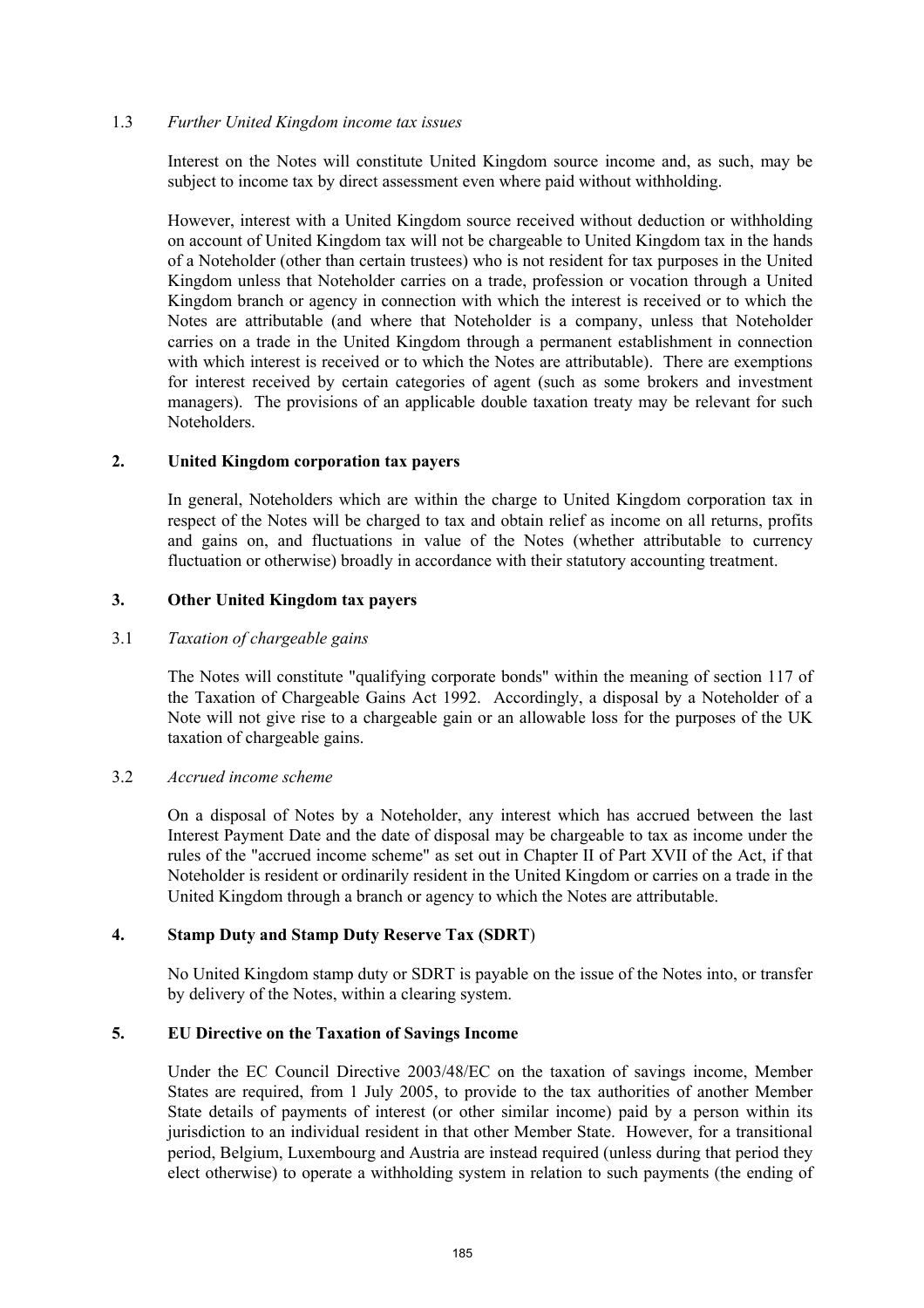such transitional period being dependent upon the conclusion of certain other agreements relating to information exchange with certain other countries). A number of non-EU countries and territories, including Switzerland, have agreed to adopt similar measures (a withholding system in the case of Switzerland) with effect from the same date.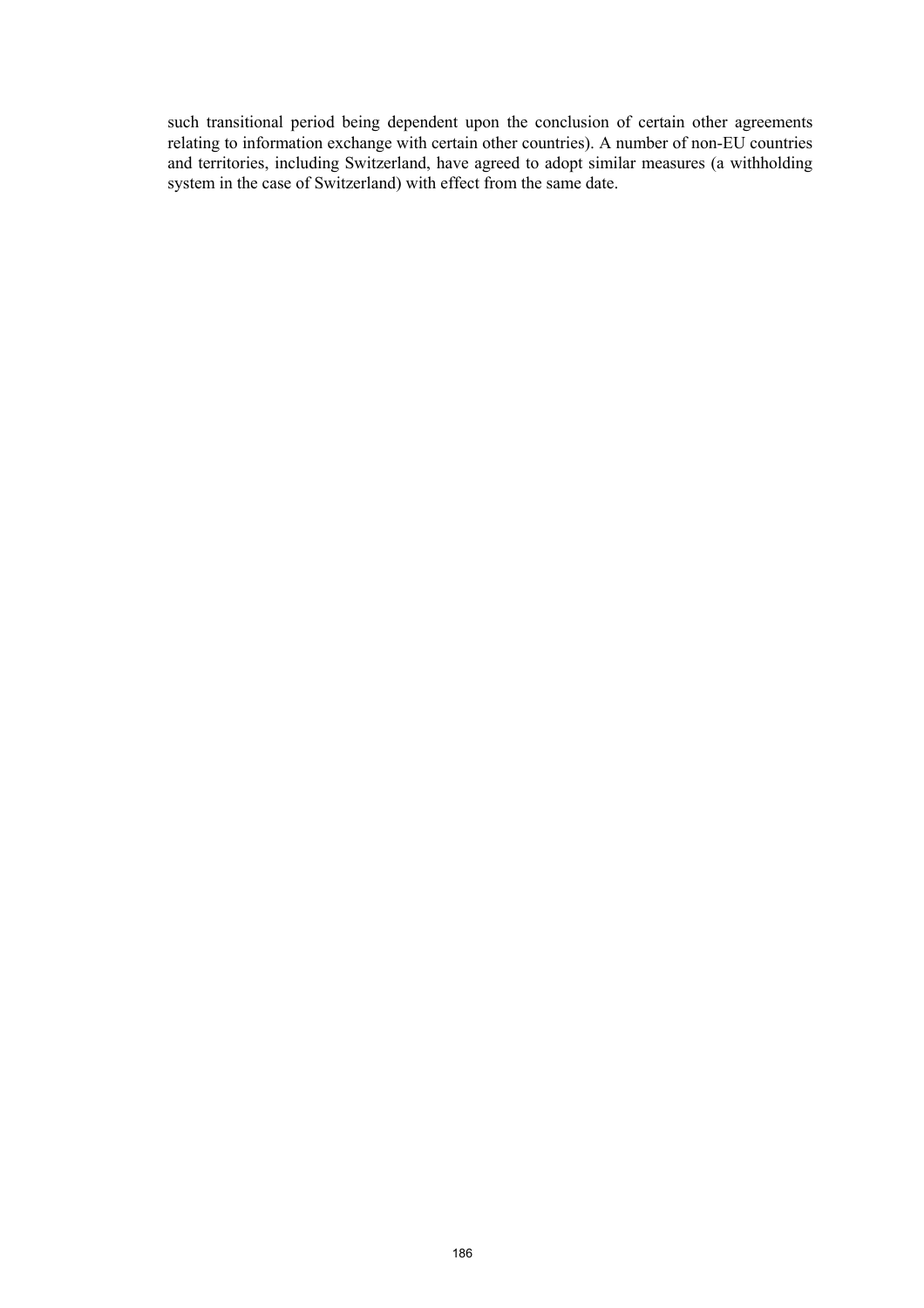#### **SUBSCRIPTION AND SALE**

Barclays Bank PLC of 5 The North Colonnade, Canary Wharf, London E14 4BB (the **Lead Manager**) and CALYON of 9, quai du Président Paul Doumer, 92920 Paris, La Défense Cedex, France (the **Co-Manager**) have agreed, pursuant to a subscription agreement dated on or about 16 December 2005 (the **Subscription Agreement**), made between, *inter alios*, the Lead Manager, the Co-Manager and the Issuer to subscribe and pay for the (i) Class A Notes at 100 per cent. of the initial principal amount of such Notes, (ii) the Class B Notes at 100 per cent. of the initial principal amount of such Notes, (iii) the Class C Notes at 100 per cent. of the initial principal amount of such Notes, (iv) the Class D Notes at 100 per cent. of the initial principal amount of such Notes; (v) the Class E Notes at 100 per cent. of the initial principal amount of such Notes; and (vi) the Class F Notes at 100 per cent. of the initial principal amount of such Notes, subject to certain conditions.

The Subscription Agreement is subject to a number of conditions and may be terminated by the Lead Manager in certain circumstances prior to payment to the Issuer. The Issuer has agreed to indemnify the Lead Manager against certain liabilities in connection with the offer and sale of the Notes.

#### **United States of America**

Each of the Managers has represented and agreed with the Issuer that the Notes have not been and will not be registered under the United States Securities Act of 1933, as amended (the **Securities Act**) or any state securities laws, and may not be offered or sold or delivered, directly or indirectly, within the United States or to, or for the account or benefit of, U.S. Persons except pursuant to an exemption from, or in a transaction not subject to, the registration requirements of the Securities Act and applicable state laws. Each of the Managers has agreed that, except as permitted by the Subscription Agreement, it will not offer, sell or deliver the Notes (a) as part of their distribution at any time or (b) otherwise until 40 days after the later of the commencement of the offering of the Notes and the Closing Date (for the purposes only of this section "*Subscription and Sale*", the **Distribution Compliance Period**) within the United States or to, or for the account or benefit of, U.S. Persons and that it will have sent to each distributor, dealer or other person to which it sells Notes during the Distribution Compliance Period a confirmation or other notice setting forth the restrictions on offers and sales of the Notes within the United States or to, or for the account or benefit of, U.S. Persons. Terms used in this paragraph have the meanings given to them by Regulation S of the Securities Act.

In addition, until 40 days after the later of the date of the commencement of the offering of the Notes and the Closing Date, an offer or sale of the Notes within the United States by a dealer, whether or not participating in the offering, may violate the registration requirements of the Securities Act if such offer or sale is made otherwise than in accordance with an available exemption from registration under the Securities Act.

The Notes are in bearer form and are subject to U.S. tax law requirements and may not be offered, sold or delivered within the United States or its possessions or to a United States person, except in certain transactions permitted by U.S. tax regulations. Terms used in the preceding sentence have the meanings given to them by the U.S. Internal Revenue Code of 1986 and regulations thereunder.

#### **United Kingdom**

Each of the Managers has represented and agreed that:

(a) it has complied and will comply with all applicable provisions of the Financial Services and Markets Act 2000 (**FSMA**), with respect to anything done by it in relation to the Notes in, from or otherwise involving the United Kingdom; and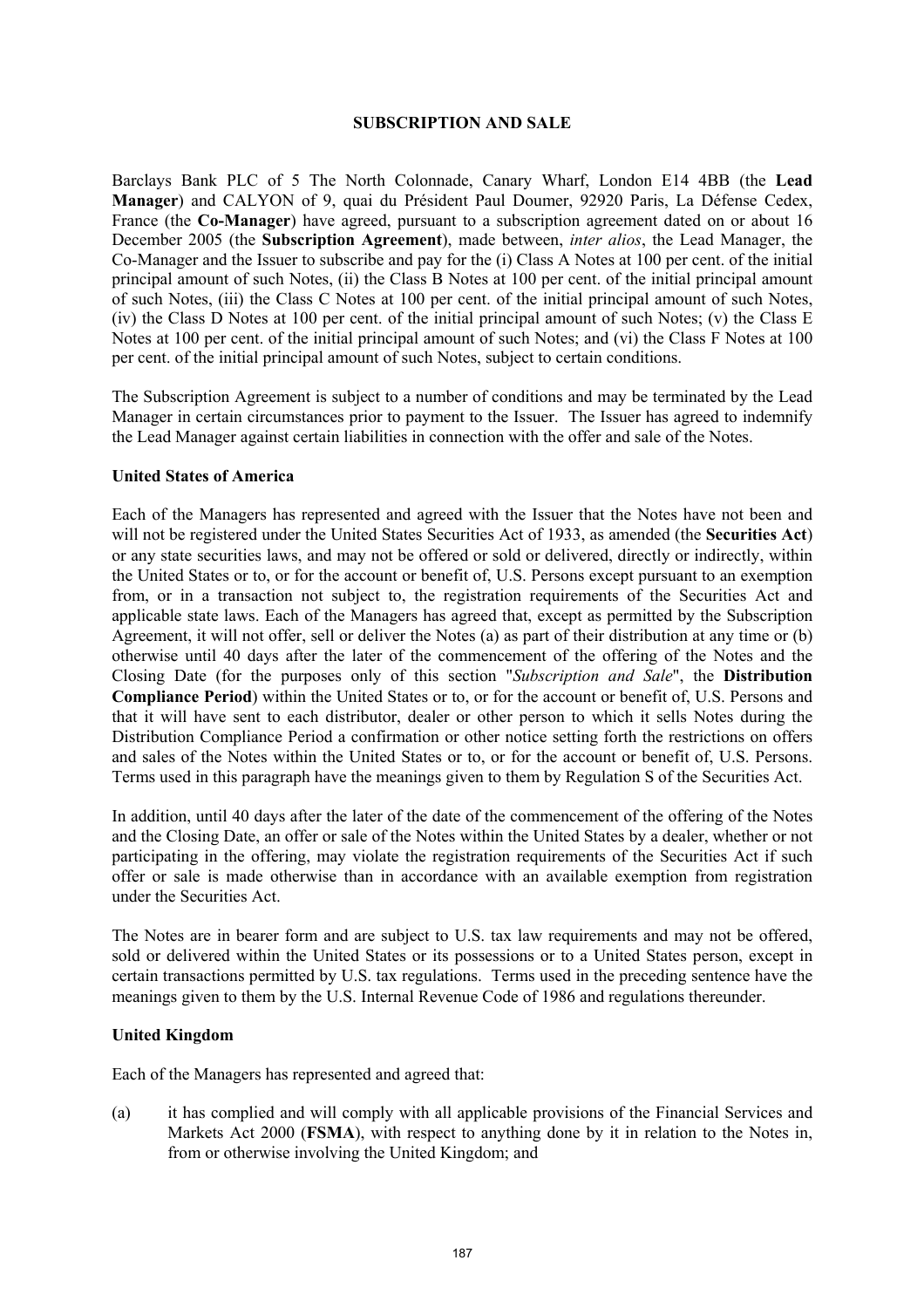(b) it has only communicated or caused to be communicated and will only communicate or cause to be communicated any invitation or inducement to engage in investment activity (within the meaning of section 21 of the FSMA) received by it in connection with the issue or sale of any Notes in circumstances in which section 21(1) of the FSMA does not apply to the Issuer.

#### **Ireland**

Each of the Managers has represented and agreed that (i) from the date on which the Prospectus Directive is implemented in Ireland, in respect of a local offer (within the meaning of section 38(1) of the Investment Funds, Companies and Miscellaneous Provisions Act 2005 of Ireland) of Notes in Ireland, it has complied and will comply with section 49 of the Investment Funds, Companies and Miscellaneous Provisions Act 2005 of Ireland and (ii) at all times:

- (a) it has complied and will comply with all applicable provisions of the Investment Intermediaries Acts, 1995 to 2000 of Ireland (as amended) with respect to anything done by it in relation to the Notes or operating in, or otherwise involving, Ireland and, in the case of a Manager acting under and within the terms of an authorisation to do so for the purposes of EU Council Directive 93/22/EEC of 10 May 1993 (as amended or extended), it has complied with any codes of conduct made under the Investment Intermediaries Acts 1995 to 2000, of Ireland (as amended) and, in the case of a Manager acting within the terms of an authorisation granted to it for the purposes of EU Council Directive 2000/12/EC of 20 March 2000 (as amended or extended), it has complied with any codes of conduct or practice made under section 117(1) of the Central Bank Act, 1989 of Ireland (as amended); and
- (b) it has only issued or passed on, and it will only issue or pass on, in Ireland or elsewhere, any document received by it in connection with the issue of the Notes to persons who are persons to whom the document may otherwise lawfully be issued or passed on.

# **The Netherlands**

Each of the Managers has represented and agreed that this Offering Circular may not be distributed and the Notes (including rights representing an interest in any Global Notes) may not be offered, sold, transferred or delivered as part of their initial distribution or at any time thereafter, directly or indirectly, to individuals or legal entities who or which are established, domiciled or have their residence in The Netherlands (**Dutch Residents**) other than to the following entities (hereinafter referred to as **Professional Market Parties** or **PMPs**) provided they acquire the Notes for their own account and trade or invest in securities in the conduct of a business or profession:

- (a) banks, insurance companies, securities firms, investment institutions and pension funds that are (i) supervised or licensed under Dutch law or (ii) established and acting under supervision in a European Union member state (other than the Netherlands), Hungary, Monaco, Poland, Puerto Rico, Saudi Arabia, Slovakia, Czech Republic, Turkey, South Korea, the United States of America, Japan, Australia, Canada, Mexico, New Zealand or Switzerland;
- (b) investment institutions which are exempted pursuant to the Exemption Regulation to the Dutch Act on the Supervision of Investment Institutions 1991;
- (c) the State of the Netherlands, the Dutch Central Bank, a foreign central government body, a foreign central bank, Dutch regional and local governments and comparable foreign decentralised government bodies, international treaty organisations and supranational organisations;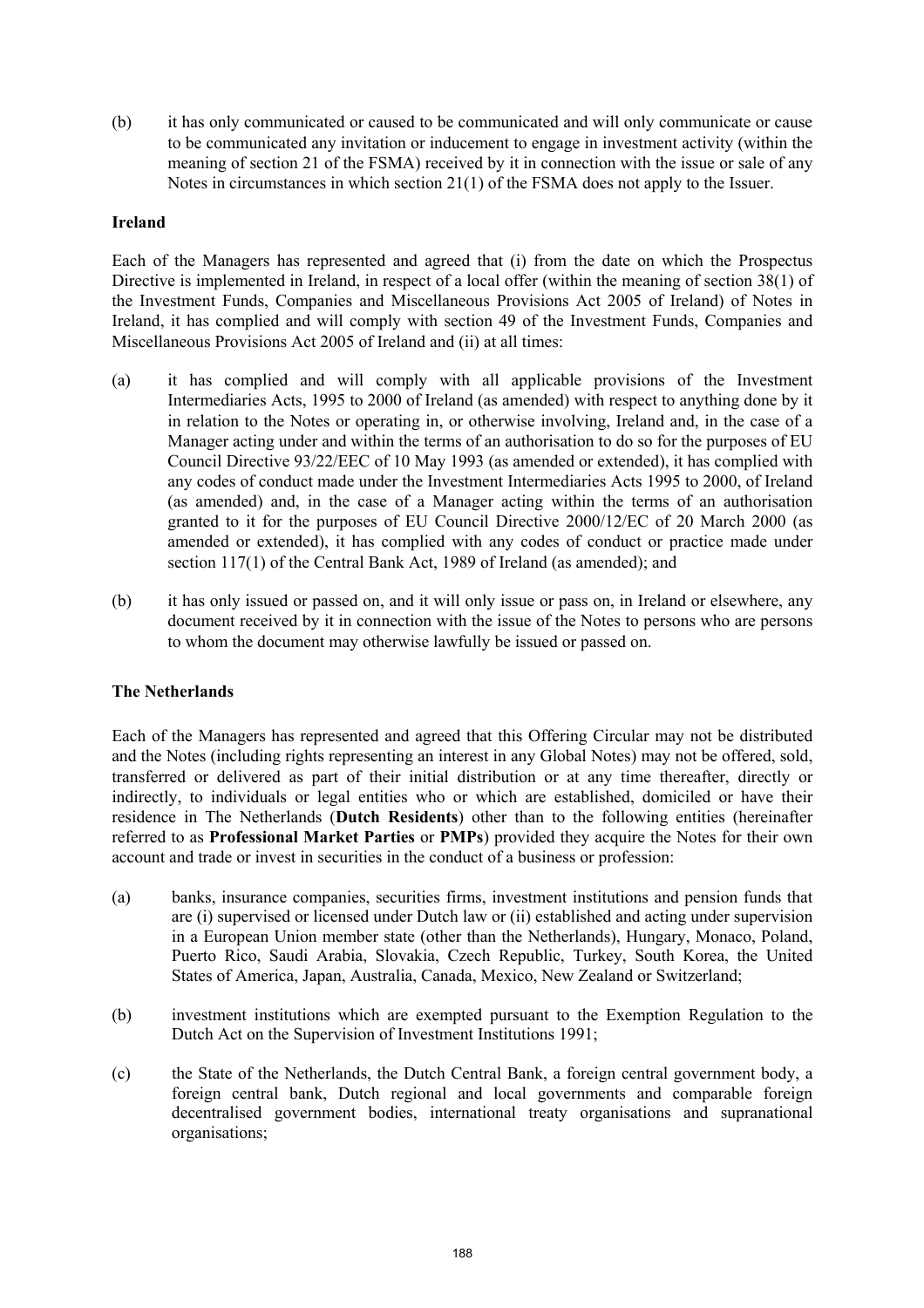- (d) enterprises or entities with total assets of at least  $\epsilon$ 500,000,000 (or the equivalent thereof in another currency) as per the balance sheet as of the year end preceding the obtaining of the repayable funds;
- (e) enterprises, entities or individuals with net assets of at least  $\epsilon$ 10,000,000 (or the equivalent thereof in another currency) as of the year end preceding the obtaining of the repayable funds who or which have been active in the financial markets on average twice a month over a period of at least two consecutive years preceding the obtaining of the repayable funds;
- (f) subsidiaries of the entities referred to under a above provided such subsidiaries are subject to supervision; and
- (g) a professional market party within the meaning of Article 1a section 3 of the Exemption Regulation to the Dutch Act on the Supervision of Securities Transactions 1995.

All Notes (whether or not offered to Dutch residents) shall bear the following legend:

"THIS NOTE (OR ANY INTEREST HEREIN) MAY NOT BE SOLD, TRANSFERRED OR DELIVERED TO INDIVIDUALS OR LEGAL ENTITIES WHO ARE ESTABLISHED, DOMICILED OR HAVE THEIR RESIDENCE IN THE NETHERLANDS (**DUTCH RESIDENTS**) OTHER THAN TO PROFESSIONAL MARKET PARTIES (**PMPs**) WITHIN THE MEANING OF THE EXEMPTION REGULATION UNDER THE DUTCH ACT ON THE SUPERVISION OF CREDIT INSTITUTIONS 1992 (AS AMENDED). EACH DUTCH RESIDENT BY PURCHASING THIS NOTE (OR ANY INTEREST HEREIN), WILL BE DEEMED TO HAVE REPRESENTED AND AGREED FOR THE BENEFIT OF THE ISSUER THAT IT IS SUCH A PMP AND IS ACQUIRING THIS NOTE FOR ITS OWN ACCOUNT OR FOR THE ACCOUNT OF A PMP.

EACH HOLDER OF THIS NOTE (OR ANY INTEREST HEREIN), BY PURCHASING SUCH NOTE (OR ANY SUCH INTEREST), WILL BE DEEMED TO HAVE REPRESENTED AND AGREED FOR THE BENEFIT OF THE ISSUER THAT (1) SUCH NOTE (OR ANY INTEREST HEREIN) MAY NOT BE OFFERED, SOLD, PLEDGED OR OTHERWISE TRANSFERRED TO DUTCH RESIDENTS OTHER THAN TO A PMP AND THAT (2) THE HOLDER WILL PROVIDE NOTICE OF THE TRANSFER RESTRICTIONS DESCRIBED HEREIN TO ANY SUBSEQUENT TRANSFEREE."

#### **France**

Each of the Managers has represented and agreed that it has not offered or sold, and will not offer or sell, directly, or indirectly, the Notes to the public in France and that, offers and sales of the Notes in France will be made only to qualified investors (*investisseurs qualifies*) acting for their own account, all as defined in and in accordance with Article L.411.1 and L.411.2 of the *Code Monétaire et Financier* and decree no. 98-880 dated 1 October 1998.

In addition, each of the Managers has represented and agreed that it has not distributed or caused to be distributed and will not distribute or cause to be distributed in France this Offering Circular or any other offering material relating to the Notes other than to investors to whom offers and sales of the Notes in France may be made as described above and that this Offering Circular has not been submitted for approval (visa) by the *Autorité des marchés financiers* and does not constitute a public offer for sale or subscription of securities in France. The Notes may only be issued or sold, directly or indirectly, to the public in France in accordance with Articles L. 412-1 and L. 621-8 of the *Code Monétaire et Financier*.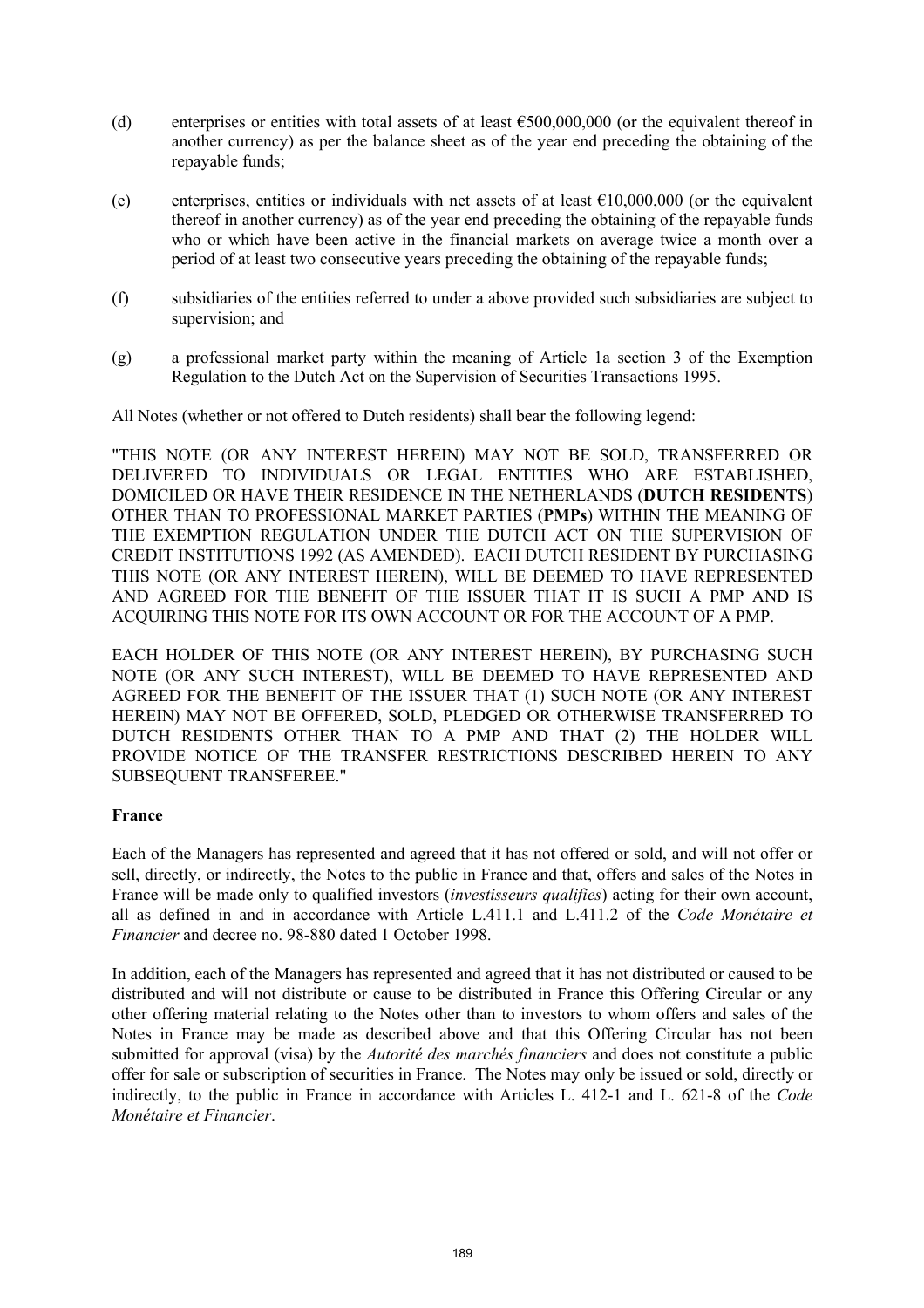# **General**

Other than the approval by the IFSRA of this document as a prospectus in accordance with the requirements of the Prospectus Directive and relevant implementing measures in Ireland, no action is being taken in any jurisdiction that would or is intended to permit a public offering of the Notes, or the possession, circulation or distribution of this Offering Circular or any other material relating to the Issuer or the Notes in any jurisdiction where action for that purpose is required. This Offering Circular does not constitute, and may not be used for the purpose of, an offer or solicitation in or from any jurisdiction where such an offer or solicitation is not authorised. Accordingly, the Notes may not be offered or sold, directly or indirectly, and neither this Offering Circular nor any other offering material or advertisement in connection with the Notes may be distributed or published in or from any country or jurisdiction, except under circumstances that will result in compliance with any applicable rules and regulations of any such country or jurisdiction.

Each of the Managers has undertaken not to offer or sell any of the Notes, or to distribute this document or any other material relating to the Notes, in or from any jurisdiction except under circumstances that will result in compliance with applicable law and regulations.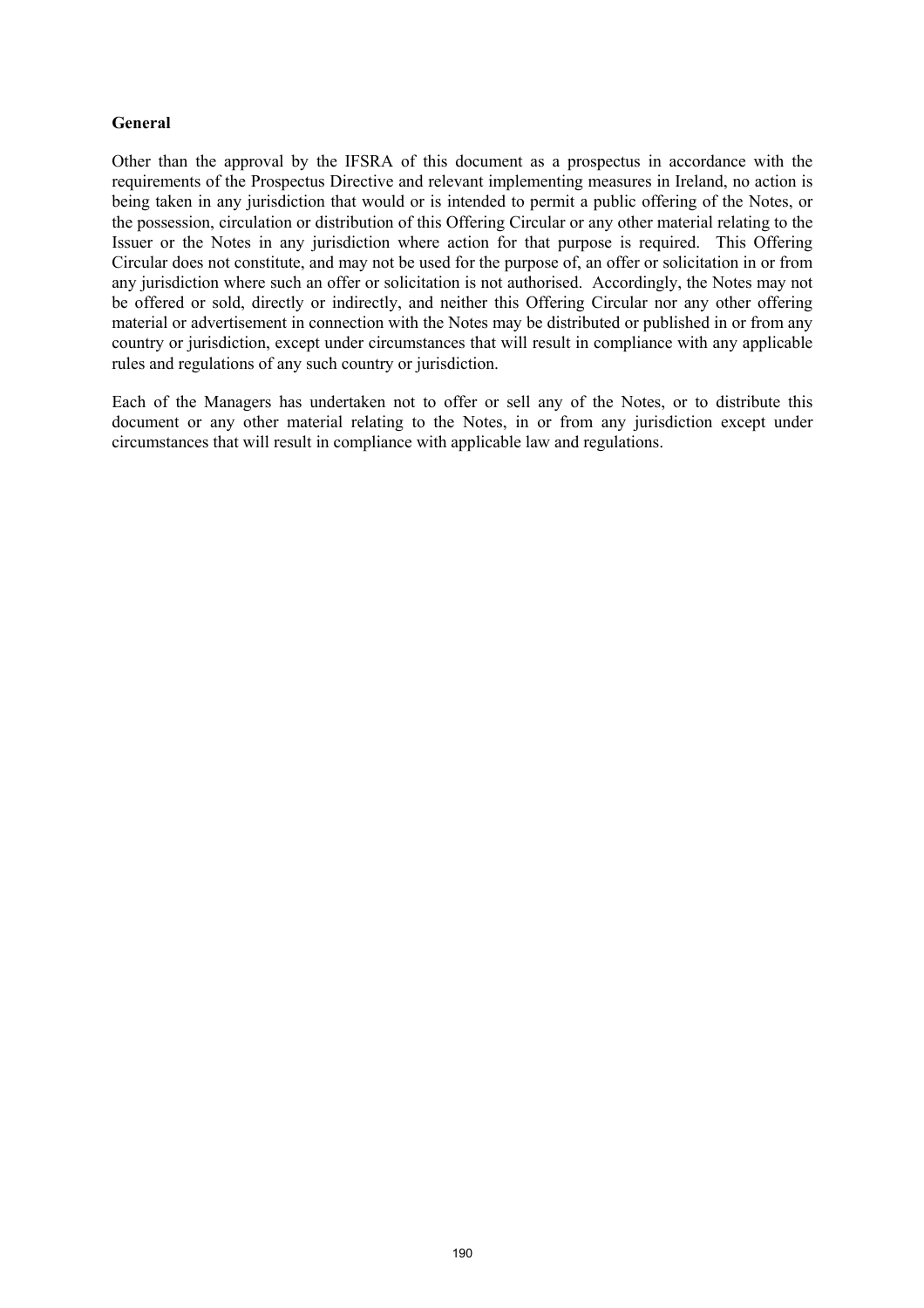#### **GENERAL INFORMATION**

- 1. The issue of the Notes was authorised by resolution of the board of directors of the Issuer passed on or about 13 December 2005.
- 2. It is expected that listing of the Notes on the Official List of the Irish Stock Exchange will be granted on or about 20 December 2005, subject only to the issue of the Global Notes. The listing of the Notes will be cancelled if the Global Notes are not issued. Transactions will normally be effected for settlement in sterling and for delivery on the third working day after the day of the transaction. The estimated cost of the applications for admission to the Official List and admission to trading on the Irish Stock Exchange's market for listed securities is €5,500.
- 3. On 6 December 2005 the Issuer was granted a certificate under section 117(1) of the Companies Act 1985 entitling it to do business and to borrow.
- 4. The Notes have been accepted for clearance through Euroclear and Clearstream, Luxembourg as follows:

| <b>Common Code</b> | ISIN         |
|--------------------|--------------|
| 0238139983         | XS0238139983 |
| 0238140569         | XS0238140569 |
| 0238140999         | XS0238140999 |
| 0238141377         | XS0238141377 |
| 0238141617         | XS0238141617 |
| 0238142342         | XS0238142342 |

- 5. No statutory or non-statutory accounts in respect of any financial year of the Issuer have been prepared. So long as the Notes are listed on the Official List of the Irish Stock Exchange, the most recently published audited annual accounts of the Issuer from time to time will be available at the specified offices of the Irish Paying Agent in Dublin. The Issuer does not publish interim accounts.
- 6. Save as disclosed herein, the Issuer is not, and has not been, involved in any legal, governmental or arbitration proceedings (including any such proceedings which are pending or threatened of which the Issuer is aware) which may have, or have had, since the date of its incorporation, a significant effect on the Issuer's financial position.
- 7. The Issuer has not entered into any material contracts or arrangements, other than those disclosed in this Offering Circular, since the date of its incorporation.
- 8. Save as disclosed in this Offering Circular, since 11 November 2005 (being the date of incorporation of the Issuer), the Issuer has not commenced operations, no accounts of the Issuer have been made up and there has been no material adverse change in the financial position or prospects of the Issuer and no significant change in the trading or financial position of the Issuer.
- 9. Each of the Issuer Deed of Charge and the Trust Deed will provide that the Trustee may rely on reports or other information from professional advisers or other experts in accordance with the provisions of the Issuer Deed of Charge and the Trust Deed, respectively, whether or not such report or other information, engagement letter or other document entered into by the Trustee and the relevant professional advisor or expert in connection therewith contains any limit on the liability of that relevant professional advisor or expert.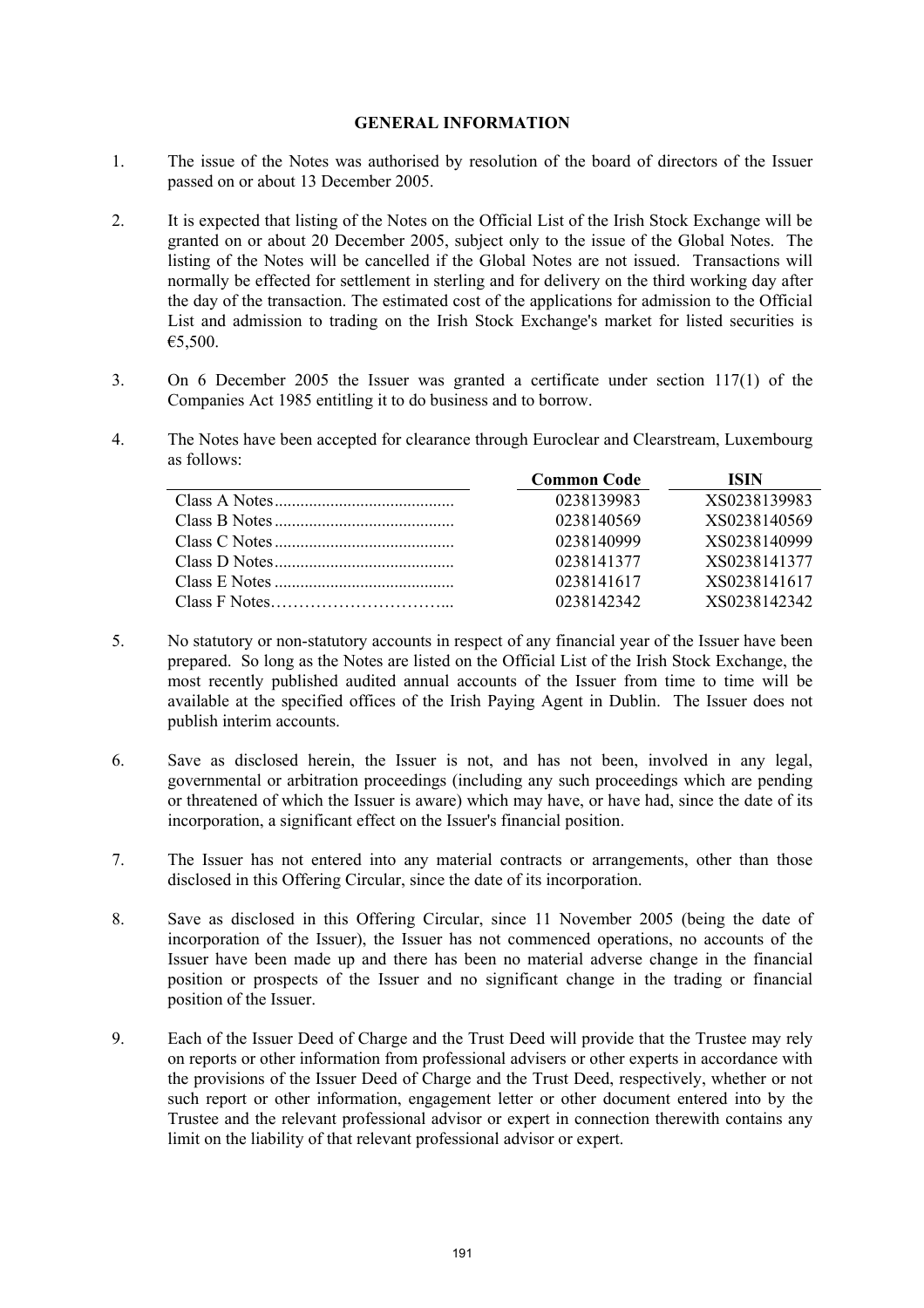- 10. Copies of the following documents may be physically inspected during usual business hours on any weekday (excluding Saturdays, Sundays and public holidays) at the offices of Sidley Austin Brown & Wood, at Woolgate Exchange, 25 Basinghall Street, London EC2V 5HA and at the specified offices of the Irish Paying Agent in Dublin for so long as the Notes are listed on the Irish Stock Exchange from the date of this document:
	- (a) the Memorandum and Articles of Association of the Issuer;
	- (b) the Memorandum and Articles of Association of the Flintstone Portfolio Borrower;
	- (c) the Memorandum and Articles of Association of the Trafalgar Square Borrower;
	- (d) the Subscription Agreement; and
	- (e) drafts (subject to modification) of the following documents:
		- (i) the Loan Sale Documents;
		- (ii) the Trust Deed;
		- (iii) the Issuer Deed of Charge;
		- (iv) the Servicing Agreement;
		- (v) the Cash Management Agreement;
		- (vi) the Interest Rate Swap Agreement;
		- (vii) the Bank Account Agreement;
		- (viii) the Corporate Services Agreement;
		- (ix) the Options Holder Corporate Services Agreement;
		- (x) the Share Trust Deed;
		- (xi) the Liquidity Facility Agreement;
		- (xii) the Call Option Agreement;
		- (xiii) the Agency Agreement; and
		- (xiv) the Master Definitions Schedule.
- 11. The Cash Manager will, on behalf of the Issuer, provide or make available through its website (which is located at www.jpmorganaccess.com<sup>7</sup>) to the Trustee, for the benefit of, *inter alia*, each Noteholder, a statement to Noteholders based upon information provided in the quarterly financial report by the Master Servicer and the Special Servicer in accordance with the Servicing Agreement.

<sup>-&</sup>lt;br>7

The www.jpmorganaccess.com website and the contents thereof do not form any part of this Offering Circular.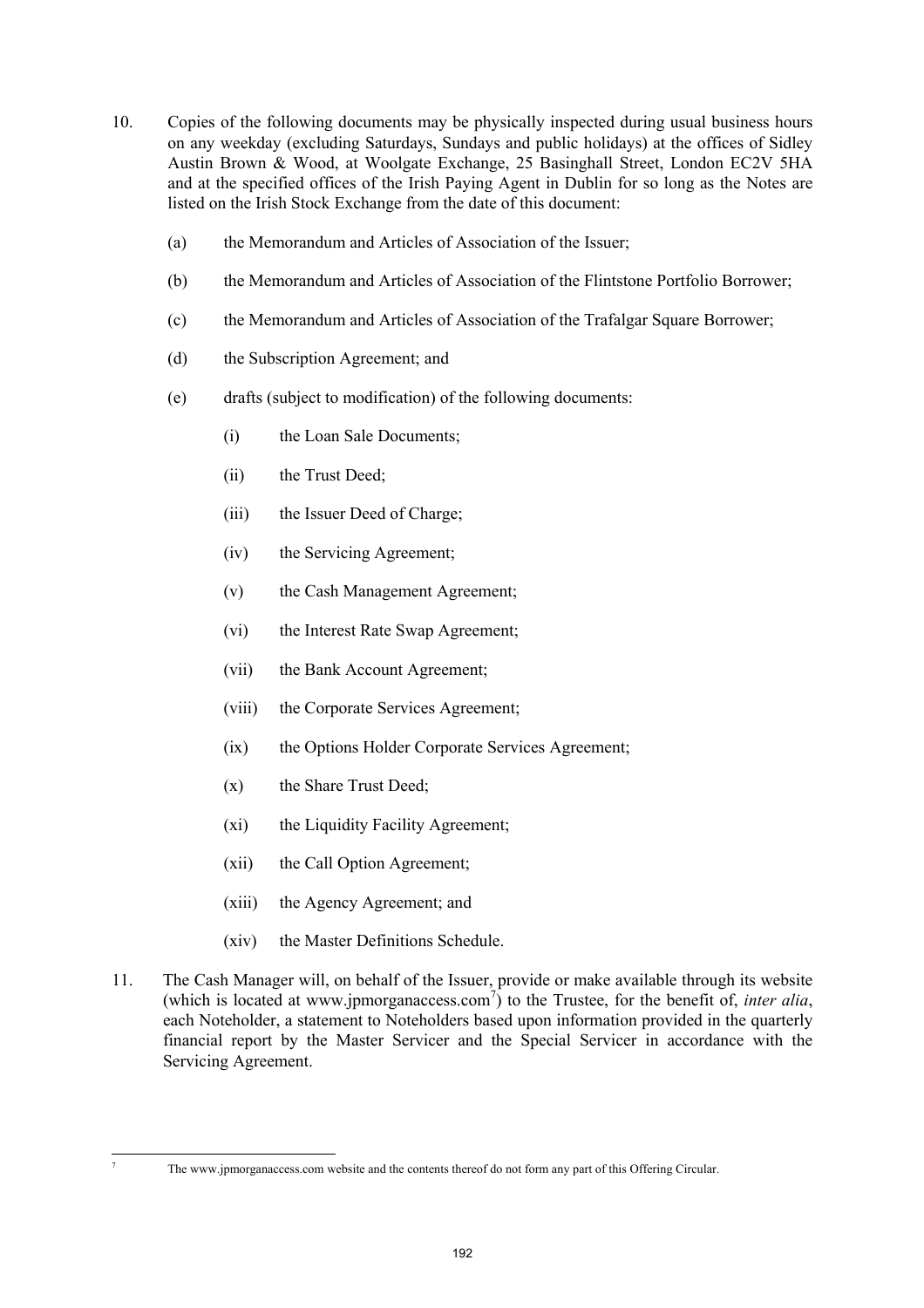# **INDEX OF DEFINED TERMS**